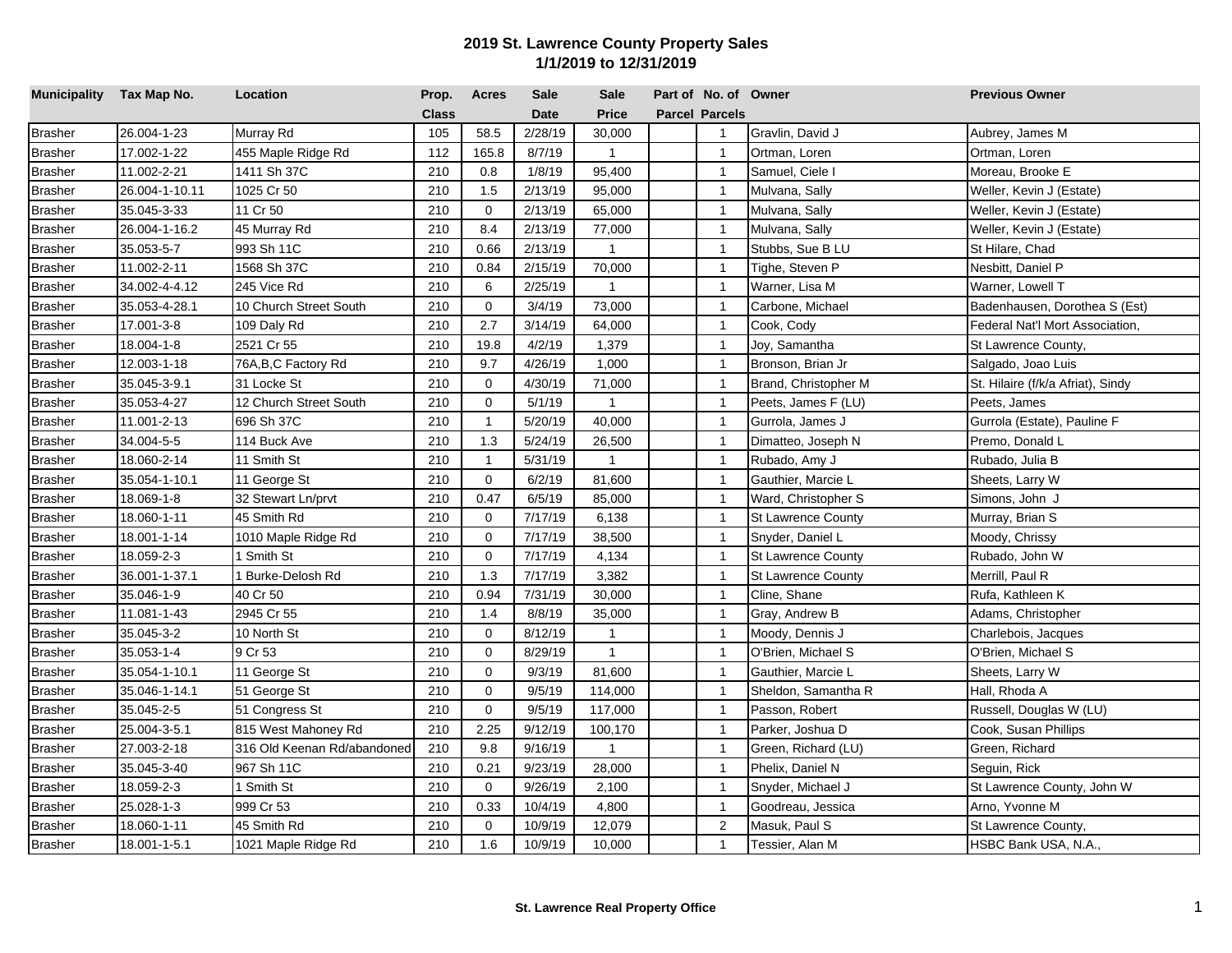| Municipality Tax Map No. |                 | Location                    | Prop.        | <b>Acres</b>   | <b>Sale</b> | <b>Sale</b>    |     | Part of No. of Owner  |                             | <b>Previous Owner</b>        |
|--------------------------|-----------------|-----------------------------|--------------|----------------|-------------|----------------|-----|-----------------------|-----------------------------|------------------------------|
|                          |                 |                             | <b>Class</b> |                | <b>Date</b> | Price          |     | <b>Parcel Parcels</b> |                             |                              |
| <b>Brasher</b>           | 36.001-1-37.1   | 1 Burke-Delosh Rd           | 210          | 1.3            | 10/18/19    | 1,000          |     | $\mathbf{1}$          | Sondoval, Jeuris M          | St Lawrence County,          |
| <b>Brasher</b>           | 18.069-2-5      | 1221 Cr 53                  | 240          | 24.3           | 8/5/19      | 60,000         |     | $\mathbf{1}$          | Lakeview Loan Servicing LLC | Deshane, Rodney J            |
| <b>Brasher</b>           | 11.002-2-34.11  | 112 McIntyre Rd             | 240          | 246.3          | 8/15/19     | $\mathbf{1}$   |     | $\overline{1}$        | Cole, Beth & Etal           | Cole, Susan                  |
| <b>Brasher</b>           | 25.002-2-2.111  | 54,64 Munson Rd             | 240          | 44.2           | 10/28/19    | 68,500         |     | $\mathbf{1}$          | Baker, William R            | Fisher, Erik D               |
| <b>Brasher</b>           | 18.069-2-5      | 1221 Cr 53                  | 240          | 24.3           | 11/12/19    | 57,000         |     | $\overline{1}$        | Furnace, Timothy            | Lakeview Loan Servicing LLC, |
| <b>Brasher</b>           | 35.035-2-21     | 237 West Cotter Rd Ext/prvt | 260          | $\mathbf 0$    | 2/1/19      | $\overline{1}$ |     | $\mathbf{1}$          | Carbino, Garnet S           | Carbino, Garnet              |
| <b>Brasher</b>           | 27.001-1-42.1   | 2068 Cr 55                  | 260          | 1.9            | 5/7/19      | 175,000        |     | $\overline{1}$        | Weegar, Richard E           | Brunet, Pierre               |
| <b>Brasher</b>           | 26.001-1-2      | 1049 Vice Rd Ext/prvt       | 260          | $\mathbf 0$    | 5/20/19     | $\mathbf{1}$   |     | $\overline{1}$        | Comins, Keegan F            | Comins, Jill B               |
| <b>Brasher</b>           | 26.001-1-5      | 1035 Vice Rd Ext/prvt       | 260          | $\Omega$       | 11/1/19     | $\mathbf{1}$   |     | $\overline{1}$        | Cornett, Mark               | Mailhot, Pauline (LU)        |
| <b>Brasher</b>           | 35.035-2-6      | 201 West Cotter Rd Ext/prvt | 260          | 0              | 11/14/19    | 77,000         |     | $\mathbf{1}$          | Burgoyne, Belle L           | Seguin, Rick                 |
| <b>Brasher</b>           | 25.004-2-23.121 | 566 CR 53                   | 260          | $\overline{2}$ | 11/22/19    | 135,000        |     | $\mathbf{1}$          | Tubbs, John C               | Wilby, Michael C             |
| <b>Brasher</b>           | 19.045-2-2      | 174 Smith Rd                | 270          | 0.25           | 4/18/19     | $\mathbf{1}$   |     | $\overline{1}$        | Rafter, Richard Albert Sr   | Rafter, Albert               |
| <b>Brasher</b>           | 19.045-2-3      | 170 Smith Rd                | 270          | $\mathbf 0$    | 4/18/19     | $\mathbf{1}$   |     | $\mathbf{1}$          | Rafter, Albert A            | Rafter, Albert               |
| <b>Brasher</b>           | 25.001-3-13.31  | 2437 Cr 38                  | 270          | 3              | 4/23/19     | 41,781         |     | $\mathbf{1}$          | Massena Savings & Loan      | Massena Savings & Loan,      |
| <b>Brasher</b>           | 25.001-3-2.12   | 155 Hopson Rd               | 270          | 5.3            | 5/6/19      | $\mathbf{1}$   |     | $\overline{2}$        | Goodreau, Barbara T         | Goodreau, Gene Sr (Est)      |
| <b>Brasher</b>           | 25.002-2-13.211 | 6 Munson Rd                 | 270          | $\mathbf{1}$   | 5/6/19      | $\mathbf{1}$   |     | $\overline{1}$        | Bowles, Mindy Kay           | Snider, Mark F               |
| <b>Brasher</b>           | 11.001-2-12.1   | 704 Sh 37C                  | 270          | 1.2            | 5/20/19     | $\mathbf{1}$   |     | $\overline{1}$        | Gurrola, Timothy J          | Gurrola, Pauline F           |
| <b>Brasher</b>           | 17.001-2-20.12  | 152 Small Rd                | 270          | 1.2            | 5/30/19     | $\mathbf{1}$   |     | $\overline{1}$        | Gabor, Makayla M            | Pomainville, Michael P       |
| <b>Brasher</b>           | 11.001-2-12.1   | 704 Sh 37C                  | 270          | 1.2            | 6/12/19     | $\mathbf{1}$   |     | $\mathbf{1}$          | Gurrola, Timothy J          | Gurrola, Pauline F           |
| <b>Brasher</b>           | 11.003-2-27.1   | 1145 Maple Ridge Rd         | 270          | 3.9            | 6/26/19     | $\mathbf{1}$   |     | $\overline{1}$        | Hewlett, Larry (LU)         | Hewlett, Larry               |
| <b>Brasher</b>           | 18.001-2-16     | 1770 Cr 53                  | 270          | 2.2            | 7/20/19     | 20,500         |     | $\mathbf{1}$          | Seguin, Rick W              | Tetreault, Barbara A (LU)    |
| <b>Brasher</b>           | 18.001-2-22     | 1644 Cr 53                  | 270          | 1.9            | 8/5/19      | 18,000         |     | $\overline{1}$        | Morrill, Ronals Jr          | Fisher, Randolph L           |
| <b>Brasher</b>           | 35.001-1-11.1   | 239 Vice Rd                 | 270          | 3.7            | 8/6/19      | 25,000         |     | $\mathbf{1}$          | Seguin, Rick                | Logan, Kyle                  |
| <b>Brasher</b>           | 11.004-1-6.311  | 184 North Rd                | 270          | 33.8           | 8/13/19     | 35,000         |     | $\overline{1}$        | Collins, Michelle           | Goodrow, Dale A              |
| <b>Brasher</b>           | 11.081-1-1      | 1935 Cr 53                  | 270          | 1.7            | 8/16/19     | $\mathbf{1}$   |     | $\mathbf{1}$          | Perry, Ashley M             | Wilson, Steven B             |
| <b>Brasher</b>           | 25.001-3-9      | 60 Hopson Rd                | 270          | 111.5          | 8/28/19     | $\mathbf{1}$   |     | $\overline{1}$        | Meeder, Pamela (LU)         | Meeder, Pamela C             |
| <b>Brasher</b>           | 17.001-2-2.112  | 700 Hopson Rd               | 270          | 1.5            | 9/4/19      | 15,000         |     | $\overline{1}$        | White, Kyle Patrick         | Newcombe, Barry              |
| <b>Brasher</b>           | 25.001-3-13.31  | 2437 Cr 38                  | 270          | 3              | 10/9/19     | 25,000         |     | $\mathbf{1}$          | Premo, Bradley A            | Massena Savings & Loan,      |
| <b>Brasher</b>           | 10.004-9-4      | 1068 Cr 37                  | 270          | 5              | 10/29/19    | 35,000         |     | $\mathbf{1}$          | Hendershot, Anthony         | Lamay, Eugene                |
| <b>Brasher</b>           | 18.069-3-7      | 45 Hastings Falls/prvt      | 270          | 0.28           | 11/1/19     | 15,001         |     | $\mathbf{1}$          | Phelix, Daniel              | Bushey, Anthony              |
| <b>Brasher</b>           | 35.035-3-5      | 178 West Cotter Rd          | 270          | $\mathbf 0$    | 11/8/19     | 63,000         |     | $\overline{1}$        | Pitcairm, Karen             | Martin, Ryne R               |
| <b>Brasher</b>           | 25.004-2-35     | 934 West Mahoney Rd         | 270          | 6.7            | 11/18/19    | 70,000         |     | $\overline{1}$        | Ramsdell, Jane A            | Jenkins, Arnold              |
| <b>Brasher</b>           | 35.002-2-60     | 45 West Cotter Rd           | 270          | 2.4            | 12/18/19    | 4,727          |     | $\mathbf{1}$          | Clark, Franklin A           | McDonald, Ian T              |
| <b>Brasher</b>           | 19.001-1-11.2   | Off Smith Rd                | 310          | 82.7           | 2/14/19     | 9,000          | Yes | $\overline{1}$        | Mast, Andy A                | Andresen, Wayne (LU)         |
| <b>Brasher</b>           | 35.035-3-6      | Off Cotter Rd               | 311          | 0.34           | 2/11/19     | $\mathbf{1}$   |     | 2                     | Patnode, Heather D          | Caza, Dale A                 |
| <b>Brasher</b>           | 25.002-5-2      | West Mahoney Rd             | 311          | 10.1           | 5/28/19     | 22,000         |     | $\mathbf{1}$          | Gardner, Benjamin           | Murtagh, Benjamin J          |
| <b>Brasher</b>           | 18.060-1-12     | Smith Rd                    | 311          | $\mathbf 0$    | 7/17/19     | 1,042          |     | $\mathbf{1}$          | <b>St Lawrence County</b>   | Murray, Brian S              |
| <b>Brasher</b>           | 12.003-3-6.31   | 305 East Mahoney Rd         | 312          | 67.6           | 4/8/19      | 30,000         |     | $\mathbf{1}$          | Byler, Bennie               | Deshane, Randall F           |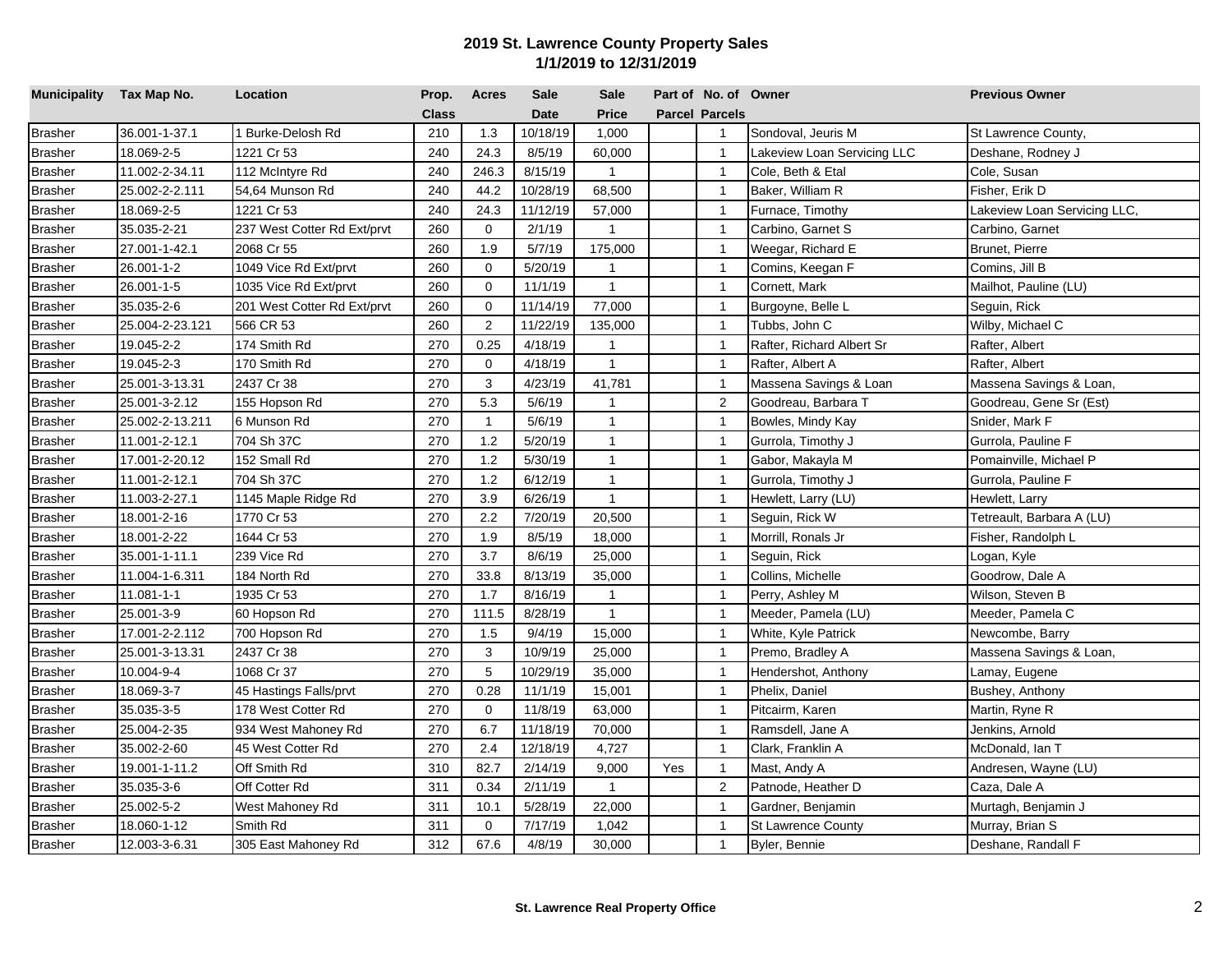| Municipality Tax Map No. |                | Location             | Prop.        | <b>Acres</b>   | <b>Sale</b> | <b>Sale</b>    | Part of No. of Owner  |                           | <b>Previous Owner</b>           |
|--------------------------|----------------|----------------------|--------------|----------------|-------------|----------------|-----------------------|---------------------------|---------------------------------|
|                          |                |                      | <b>Class</b> |                | <b>Date</b> | <b>Price</b>   | <b>Parcel Parcels</b> |                           |                                 |
| <b>Brasher</b>           | 12.003-3-6.31  | 305 East Mahoney Rd  | 312          | 67.6           | 4/8/19      | 27,500         | $\mathbf{1}$          | Mast, Neil D              | Deshane, Penny A                |
| <b>Brasher</b>           | 11.081-1-42    | 2955 Cr 55           | 312          | 8.4            | 7/2/19      | 27,500         | $\overline{1}$        | Gray, Nicholas P          | Tri-Town Trail Blazers,         |
| <b>Brasher</b>           | 18.004-2-17    | Cr 55                | 312          | 8              | 10/1/19     | 8,000          | $\overline{1}$        | Paradis, Edward John      | Napoletano, Stephen             |
| <b>Brasher</b>           | 18.004-2-18    | Cr 55                | 314          | 19.6           | 1/17/19     | 25,000         | $\overline{1}$        | Lamora, Angus J Jr        | Jakubowski, John                |
| <b>Brasher</b>           | 34.002-2-6     | Cr 53                | 314          | 5.3            | 2/21/19     | $\mathbf{1}$   | 3                     | Warner, Lisa M            | Warner, Lowell T                |
| <b>Brasher</b>           | 27.004-1-8     | Off Ash Rd/prvt      | 314          | $\overline{2}$ | 4/11/19     | 10,500         | $\overline{2}$        | Bird, Stuart J            | Snyder, Wade R                  |
| <b>Brasher</b>           | 17.001-3-1     | 21 Daly Rd           | 314          | 5              | 5/29/19     | $\mathbf{1}$   | $\overline{1}$        | Joslin, Danny J Jr        | Gordon, Jerry P                 |
| <b>Brasher</b>           | 18.060-3-1     | Lalonde Rd           | 314          | 1.1            | 6/10/19     | 12,000         | $\overline{1}$        | Rovito, Lawrence          | Addakon Properties, LLC,        |
| <b>Brasher</b>           | 25.001-3-5.1   | 150 Hopson Rd        | 314          | 5.9            | 7/17/19     | 1,609          | $\overline{1}$        | <b>St Lawrence County</b> | Donald, Jonathan                |
| <b>Brasher</b>           | 35.002-5-12    | Off Murray Rd        | 314          | 5.8            | 8/7/19      | 26,400         | $\overline{1}$        | Mossow, Brent             | Seaway Timber Harvesting, Inc., |
| <b>Brasher</b>           | 35.002-2-56    | 95 West Cotter Rd    | 314          | 3.1            | 9/13/19     | 5,000          | $\overline{1}$        | Martin, Randy L           | Dufrane, Brad E                 |
| <b>Brasher</b>           | 25.001-3-5.1   | 150 Hopson Rd        | 314          | 5.9            | 9/30/19     | 4,600          | $\overline{1}$        | Matthews, Dale J          | St Lawrence County,             |
| <b>Brasher</b>           | 19.003-1-9.111 | Lalonde Rd/abandoned | 314          | 17.2           | 11/19/19    | 13,000         | $\mathbf{1}$          | Venture Vest LLC          | Yanulavich, Terrianne           |
| <b>Brasher</b>           | 26.004-1-14.13 | Cr 50                | 321          | 40.5           | 8/22/19     | 38,000         | $\overline{2}$        |                           | Meacham, Clifford B (Trust)     |
| <b>Brasher</b>           | 27.003-2-21    | Cr 55                | 322          | 6.5            | 4/4/19      | 6,000          | $\overline{1}$        | Yelle, David J            | Peace, Bernice                  |
| <b>Brasher</b>           | 19.001-2-6     | Lalonde Rd/abandoned | 322          | 25.9           | 5/21/19     | 23,500         | $\overline{1}$        | Slate, George             | Zindell, Frederick              |
| <b>Brasher</b>           | 18.003-3-2.11  | Cr 53                | 322          | 25.5           | 6/5/19      | $\mathbf{1}$   | $\mathbf{1}$          | Stewart, Daryl S          | Stewart, Dwayne J               |
| <b>Brasher</b>           | 35.002-5-11    | Off Murray Rd        | 322          | 11.4           | 8/7/19      | $\mathbf{1}$   | $\overline{1}$        | Sharpe, Scott             | Seaway Timber Harvesting, Inc., |
| <b>Brasher</b>           | 26.002-1-8     | Off McCarthy Rd      | 322          | 40             | 10/16/19    | $\mathbf{1}$   | $\overline{1}$        | Bissonette, Mary          | Newtown, Verna (Estate)         |
| <b>Brasher</b>           | 36.002-1-7     | Cr 52                | 323          | 62.2           | 2/15/19     | $\mathbf{1}$   | $\overline{1}$        | Wylie, Jordan M           | Wylie, Lorne C                  |
| <b>Brasher</b>           | 35.001-2-44    | 120 Vice Rd          | 323          | 5.3            | 10/14/19    | 519            | $\overline{1}$        | <b>JAW Service Corp</b>   | St Lawrence County,             |
| <b>Brasher</b>           | 35.001-2-44    | 120 Vice Rd          | 323          | 5.3            | 10/15/19    | $\mathbf{1}$   | $\overline{1}$        | Moody, Dennis J           | <b>JAW Service Corporation,</b> |
| <b>Brasher</b>           | 12.003-3-6.32  | 259 East Mahoney Rd  | 210          | $\overline{1}$ | 2/22/19     | $\mathbf{1}$   | $\overline{1}$        | Blair, Derrick S          | Blair, Harley E                 |
| <b>Brasher</b>           | 25.004-2-28.2  | 625 Cr 53            | 210          | 4.6            | 8/19/19     | $\mathbf{1}$   | $\overline{1}$        | Darrow, Jennifer J        | Phillips, Jennifer J            |
| <b>Brasher</b>           | 18.002-1-10.3  | 264 Quinell Rd       | 311          | 1.4            | 3/5/19      | 6,000          | $\overline{1}$        | Barto, John G             | Oakes, Darrin                   |
| Canton                   | 74.003-2-8     | 6578 CR 27           | 112          | 112.54         | 7/17/19     | $\mathbf{1}$   | $\overline{1}$        | Viking Knoll Trust        | Syvertsen, Martin               |
| Canton                   | 74.004-7-69.12 | 339 SH 310           | 120          | 71.5           | 4/29/19     | 115,000        | $\overline{1}$        | Howie, Joel               | Eisele, Joseph                  |
| Canton                   | 103.001-1-3.1  | CR 25                | 120          | 74.6           | 5/30/19     | $\mathbf{1}$   | $\overline{1}$        | Sanderson, Derek M        | Sanderson, Robert               |
| Canton                   | 74.004-7-69.13 | SH 310               | 120          | 33.9           | 7/26/19     | 75,000         | $\overline{1}$        | Thomas, William C         | Eisele, Joseph                  |
| Canton                   | 88.027-2-40    | 9 Powers St          | 210          | $\mathbf 0$    | 1/4/19      | 95,000         | $\overline{1}$        | Brown, Janice B           | Sullivan, Patrick               |
| Canton                   | 88.034-8-31    | 19 Hammond Dr        | 210          | $\mathbf 0$    | 1/9/19      | 145,000        | $\overline{1}$        | Maxon, Andrea Marie       | Maxon, Dean T                   |
| Canton                   | 102.004-1-5.1  | 2681 Cr 21           | 210          | $\mathbf{1}$   | 1/23/19     | $\mathbf{1}$   | $\overline{1}$        | Butterfield, Renee        | Dennis, Coleen                  |
| Canton                   | 88.004-1-76.1  | 324 Miner Street Rd  | 210          | 3              | 1/25/19     | $\mathbf{1}$   | $\overline{1}$        | Matthews, Janelle M       | Matthews, Douglas A             |
| Canton                   | 88.042-5-14    | 9 Buck St            | 210          | 0.07           | 1/25/19     | 77,300         | $\overline{1}$        | Cowser, Robert            | St Andrews, Richard L           |
| Canton                   | 89.001-1-43    | 67 Potter Rd         | 210          | 0.86           | 1/29/19     | 80,000         | $\overline{1}$        | Smith, Jordan Clifford    | Pedroni, John J                 |
| Canton                   | 88.004-5-8     | 1 Woodmere Dr/prvt   | 210          | 0              | 1/31/19     | $\overline{1}$ | $\overline{1}$        | Nee, Edward J (LU)        | Nee, Edward J                   |
| Canton                   | 88.035-2-4     | 5 Mildon Rd          | 210          | $\mathbf 0$    | 2/4/19      | $\mathbf{1}$   | $\overline{1}$        | Maroney, Lita M (LU)      | Maroney, Lita M Et Al           |
| Canton                   | 88.002-2-7.122 | 170 Judson Street Rd | 210          | 1.01           | 2/14/19     | 108,000        | $\mathbf{1}$          | Tyler, Isreal A           | McCluskey, Brian J              |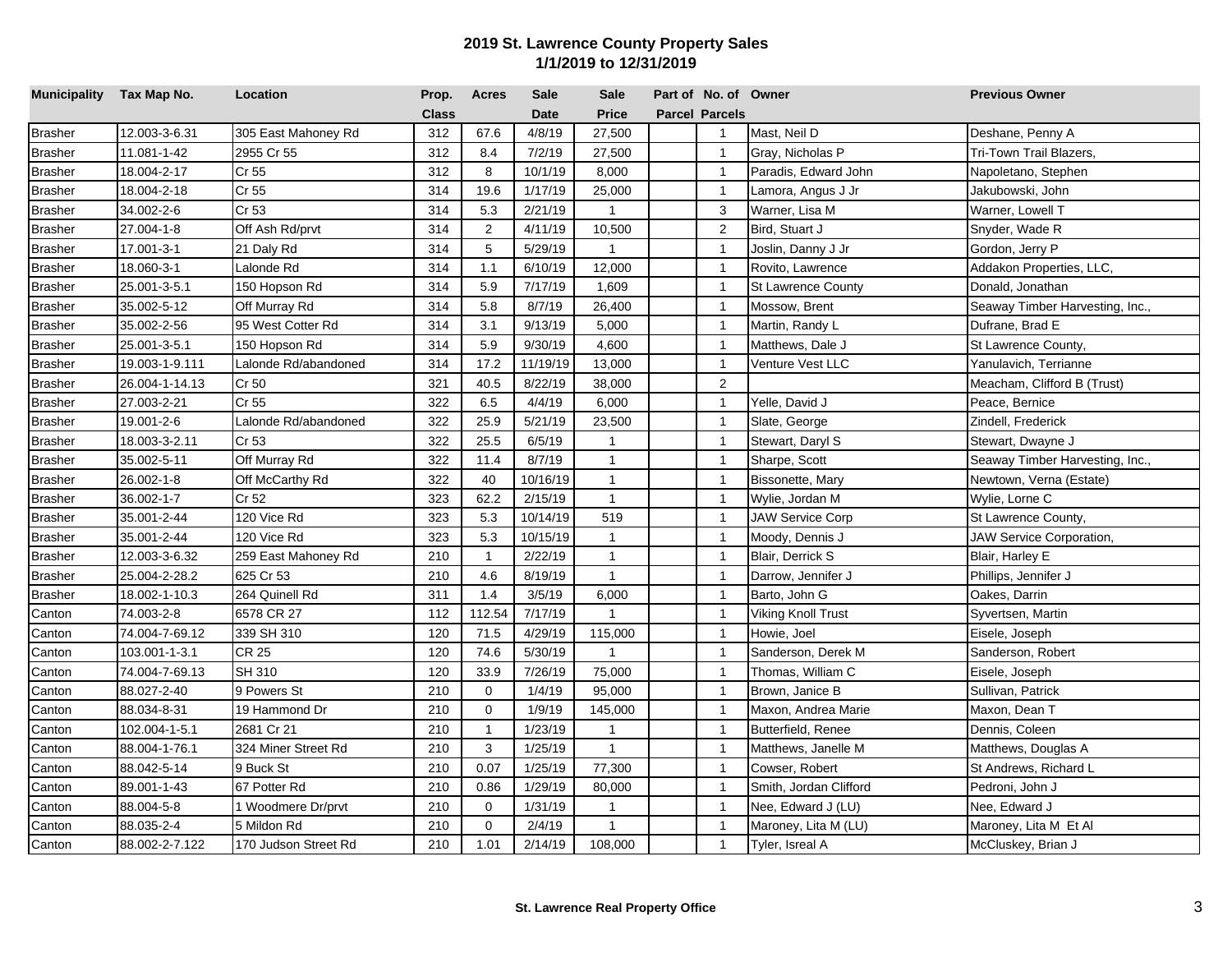| Municipality Tax Map No. |                 | Location                    | Prop.        | <b>Acres</b>   | Sale        | <b>Sale</b>    | Part of No. of Owner  |                             | <b>Previous Owner</b>        |
|--------------------------|-----------------|-----------------------------|--------------|----------------|-------------|----------------|-----------------------|-----------------------------|------------------------------|
|                          |                 |                             | <b>Class</b> |                | <b>Date</b> | <b>Price</b>   | <b>Parcel Parcels</b> |                             |                              |
| Canton                   | 88.034-8-28     | 20 Wells St                 | 210          | $\mathbf 0$    | 2/28/19     | 130,000        | $\mathbf{1}$          | Marx, Jason M               | Adams, Linda A (Est) A       |
| Canton                   | 102.004-1-24.11 | 179,183, 187 Pink School Rd | 210          | 1.9            | 3/1/19      | 54,000         | $\overline{1}$        | O'Marah, Eric J             | Harmer, Franklin             |
| Canton                   | 62.056-2-21.111 | 2279 CR 14                  | 210          | $\overline{1}$ | 3/5/19      | 164,000        | $\overline{1}$        | Smith, Carson Joseph        | Hastings (Estate), Leila     |
| Canton                   | 87.001-2-3.2    | 79 W Front St               | 210          | 1.1            | 3/7/19      | 80,000         | $\overline{1}$        | Froehlich, David Levi       | McManus, Thomas              |
| Canton                   | 88.042-5-5      | 62 Miner St                 | 210          | 0.32           | 3/11/19     | 96,000         | $\overline{1}$        | 62 Miner III, LLC           | Forelli, Jennifer K          |
| Canton                   | 88.035-2-28     | 24 Goodrich St              | 210          | $\mathbf 0$    | 3/11/19     | 171,424        | $\overline{1}$        | Nationstar Mortgage LLC     | Freego, Robert D             |
| Canton                   | 88.035-8-3      | 24 Judson St                | 210          | 0.27           | 3/18/19     | 127,500        | $\overline{1}$        | Hutchinson, Roger           | Savage, John                 |
| Canton                   | 88.035-9-7.1    | 14 Judson St                | 210          | 0.2            | 3/18/19     | 119,250        | $\overline{1}$        | Furnia, Alayna M            | Button, Stephen D            |
| Canton                   | 88.034-5-13     | 19 State St                 | 210          | 0.25           | 3/20/19     | 152,000        | $\overline{1}$        | Toshack, Michael            | Macharyas, Jeffrey P         |
| Canton                   | 75.001-3-22.1   | 651 Judson Street Rd        | 210          | 1.4            | 3/22/19     | $\mathbf{1}$   | 2                     | auber, William E (LU)       | Lauber, William              |
| Canton                   | 103.003-1-13    | 1336 Cr 25                  | 210          | 0.72           | 3/26/19     | 198,000        | $\overline{1}$        | Todd, David J               | Peters, Robert               |
| Canton                   | 74.004-4-8      | 236 Judson Street Rd        | 210          | 0.9            | 4/2/19      | 50,000         | $\overline{1}$        | Dissottle, Alise            | Weekes, Marshall             |
| Canton                   | 88.003-1-3.2    | 1403 Old Dekalb Rd          | 210          | $\mathbf{1}$   | 4/8/19      | $\mathbf{1}$   | $\overline{1}$        | Mouthorp, Roderick G        | Mouthorp, Roderick           |
| Canton                   | 88.043-5-5.1    | 42 E Main St                | 210          | $\mathbf 0$    | 4/9/19      | $\mathbf{1}$   | $\overline{1}$        | Nordberg Living Trust       | Nordberg, Margaret E         |
| Canton                   | 88.001-2-23.1   | 1757 Old Dekalb Rd          | 210          | 1.5            | 4/11/19     | $\mathbf{1}$   | $\overline{1}$        | Mace, Patricia Ann (LU)     | Mace, Patricia               |
| Canton                   | 89.004-3-27     | 74 CR 35                    | 210          | 1.1            | 4/12/19     | 65,000         | $\overline{1}$        | Siematkowski, Molly R       | Garrett, Barbara B           |
| Canton                   | 88.027-2-2.1    | 49 Farmer St                | 210          | 0.37           | 4/18/19     | $\overline{1}$ | $\mathbf{1}$          | Hunnewell, Lila G           | Hunnewell, Charles G         |
| Canton                   | 88.026-2-14     | 57 State St                 | 210          | $\Omega$       | 4/18/19     | 157,500        | $\overline{1}$        | Masulo, William J           | Degone, Juliana M            |
| Canton                   | 88.035-7-16     | 5 Harrison St               | 210          | 0.2            | 4/20/19     | 159,900        | $\overline{1}$        | Woodward, Ryan D            | Kingston, Sylvia M           |
| Canton                   | 103.003-1-16.22 | 1194 Cr 25                  | 210          | 1.4            | 4/24/19     | 140,000        | 2                     | Hosking, Phillip Jacob      | Thayer, Jeffrey A            |
| Canton                   | 88.027-2-2.1    | 49 Farmer St                | 210          | 0.37           | 4/25/19     | $\mathbf{1}$   | $\overline{1}$        | Hunnewell Irrevocable Trust | Hunnewell, Lila G            |
| Canton                   | 88.051-5-15.1   | 120 Miner St                | 210          | 0.47           | 4/29/19     | $\mathbf{1}$   | $\overline{1}$        | White, Elias F              | Mousaw, Jon                  |
| Canton                   | 88.034-5-10     | 25 State St                 | 210          | 0.21           | 5/6/19      | 67,500         | $\overline{1}$        | Smith, James N              | McMonagle (Est), Art         |
| Canton                   | 88.051-3-8.1    | 9 College Ct                | 210          | $\mathbf 0$    | 5/6/19      | 90,000         | $\overline{1}$        | Csikos, Peter M             | Karen JD O'Neil Irrev Trust, |
| Canton                   | 102.001-1-11.1  | 137 Rich Rd                 | 210          | 1.1            | 5/7/19      | $\mathbf{1}$   | $\overline{1}$        | Matson, Scott F             | Matson, Scott F              |
| Canton                   | 88.043-5-11     | 1 Hillside Cir              | 210          | 0.41           | 5/8/19      | 166,000        | $\overline{1}$        | Schmitt, Jason M            | Green, Janet H (LU)          |
| Canton                   | 88.035-3-21     | 18 Cleaveland Ave           | 210          | $\mathbf 0$    | 5/8/19      | 113,707        | $\overline{1}$        | North Country Savings Bank  | Leonard, W James             |
| Canton                   | 75.003-1-6.2    | 472 Judson Street Rd        | 210          | 3.41           | 5/14/19     | 178,000        | $\overline{1}$        | Brabaw, Logan T             | Storie, June                 |
| Canton                   | 88.043-3-10     | 13 Elm St                   | 210          | $\mathbf 0$    | 5/14/19     | 189,000        | $\overline{1}$        | Carpenter, Michael          | Stone Mill Capital LLC,      |
| Canton                   | 88.035-1-9      | 23 Goodrich St              | 210          | $\mathbf 0$    | 5/14/19     | 135,000        | $\overline{1}$        | Schryver, David J           | Darou, Mark A                |
| Canton                   | 88.035-2-28     | 24 Goodrich St              | 210          | $\mathbf 0$    | 5/15/19     | 85,000         | $\overline{1}$        | Lloyd, Paul Andrew          | Freego, Robert D             |
| Canton                   | 87.037-2-2      | 205 Elizabeth St            | 210          | 6.28           | 5/17/19     | 113,300        | $\overline{1}$        | Nadeau, Christine F         | Bellinger, Stephen G         |
| Canton                   | 88.042-5-4      | 60 Miner St                 | 210          | $\mathbf 0$    | 5/21/19     | 60,000         | $\overline{1}$        | MacDonald, Lorraine A       | Grant, Steven M              |
| Canton                   | 103.001-2-9.1   | 119 Barnes Rd               | 210          | 1.3            | 5/21/19     | $\mathbf{1}$   | $\overline{1}$        | Fellnor, Beatrice           | Fellnor, Beatrice            |
| Canton                   | 87.037-2-11     | 101 King St                 | 210          | 0.17           | 5/22/19     | 18,000         | $\overline{1}$        | Reynolds, Anh Minh          | Stiles, Richard A            |
| Canton                   | 74.004-2-2      | 11 Sykes Rd                 | 210          | 2              | 5/25/19     | 90,000         | $\overline{1}$        | Carroll, Colin D            | McDonald, Judy               |
| Canton                   | 117.025-2-19    | 23 Churchill St             | 210          | 2.7            | 5/28/19     | $\overline{1}$ | $\overline{1}$        | Fordyce, Joseph             | McIntosh, Jack               |
| Canton                   | 88.035-1-3      | 10 Powers St                | 210          | $\mathbf 0$    | 5/30/19     | 88,510         | $\mathbf{1}$          | Wilkinson, Amanda K         | Mock, Cassidy S              |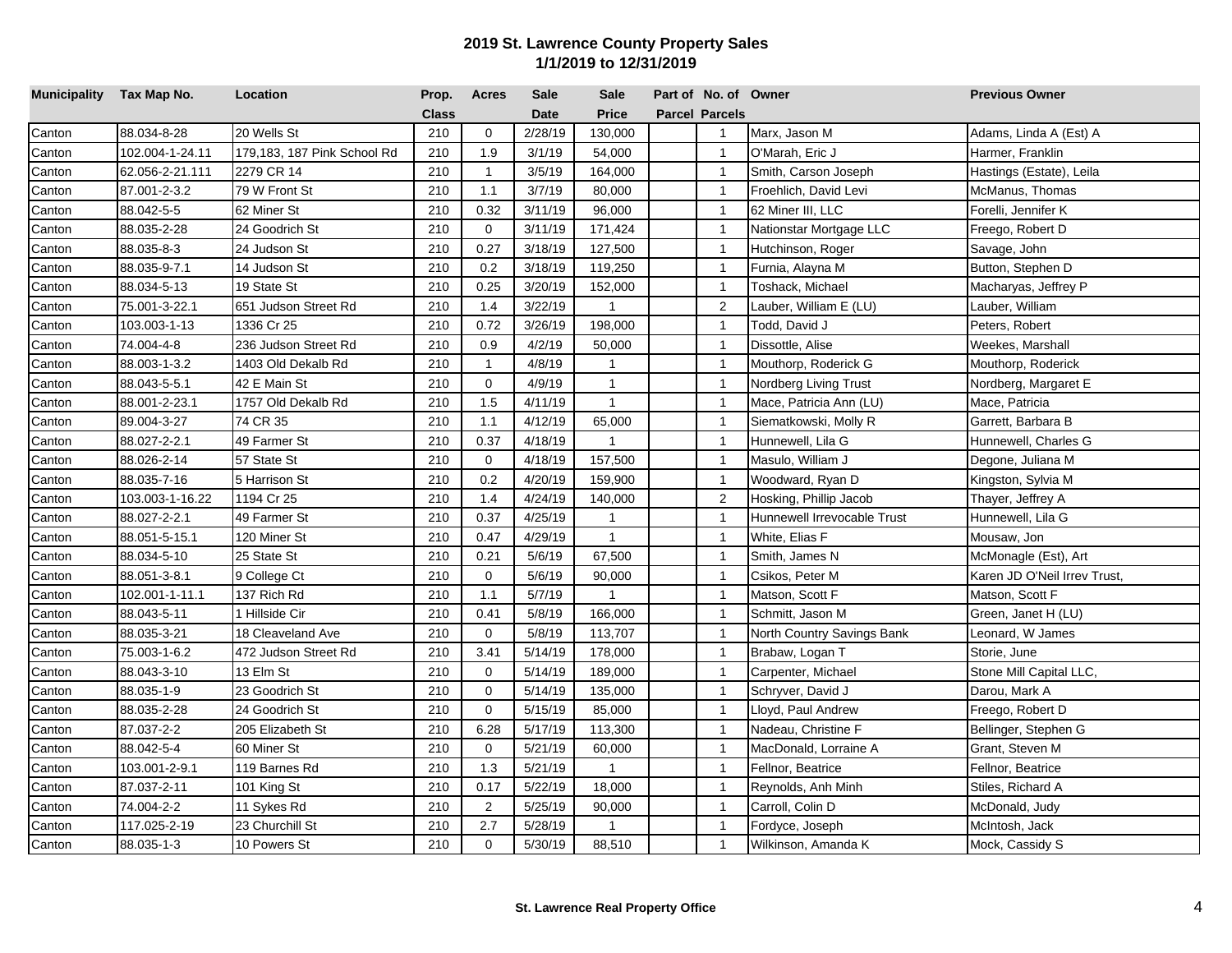| Municipality Tax Map No. |                | Location                | Prop.        | <b>Acres</b>   | <b>Sale</b> | <b>Sale</b>  | Part of No. of Owner  |                            | <b>Previous Owner</b>       |
|--------------------------|----------------|-------------------------|--------------|----------------|-------------|--------------|-----------------------|----------------------------|-----------------------------|
|                          |                |                         | <b>Class</b> |                | <b>Date</b> | Price        | <b>Parcel Parcels</b> |                            |                             |
| Canton                   | 87.045-1-7     | 8 W Front St            | 210          | 1.8            | 6/4/19      | 164,400      | $\overline{1}$        | Booth, Shane M             | Farnham, Andrew F           |
| Canton                   | 88.035-4-9.1   | 65 Judson St            | 210          | $\mathbf 0$    | 6/5/19      | 151,000      | $\overline{1}$        | Lin, Jiayuan               | Peters, Judith M & Etal     |
| Canton                   | 74.003-2-20    | 81 CR 32                | 210          | 0.81           | 6/10/19     | 185,000      | $\overline{1}$        | Yang, Guanyi               | Stromgren, Diane            |
| Canton                   | 89.003-1-50.1  | 44 Hale Rd              | 210          | 0.92           | 6/11/19     | 158,000      | $\overline{1}$        | Gaines, Sharon A           | McKinley, Andrew G          |
| Canton                   | 103.001-1-4.21 | 5 Nickerson Rd          | 210          | 1.15           | 6/17/19     | 260,000      | $\overline{1}$        | Baki, Abul Basar Mohammad  | Gregory, William A          |
| Canton                   | 89.003-1-70    | 5665 CR 27              | 210          | 3.6            | 6/18/19     | 325,000      | $\overline{1}$        | Pathmalingam, Thushyanthan | Curtis, Ronald              |
| Canton                   | 87.004-1-4.2   | 250 Irish Settlement Rd | 210          | $\overline{2}$ | 6/20/19     | 135,000      | $\overline{1}$        | Denne, Scott               | Verreault, Helene J         |
| Canton                   | 88.026-2-51    | 34 Woods Dr             | 210          | $\mathbf 0$    | 6/20/19     | 270,000      | $\overline{1}$        | Brandy, John C             | Deschamps, Matthew          |
| Canton                   | 74.003-2-2     | 142 Calnon Rd           | 210          | 1.9            | 6/27/19     | 70,000       | 2                     | Kimble, McKenzie R         | Barney, McKenzie & Corey    |
| Canton                   | 87.037-1-13    | 6 Heuvelton St          | 210          | $\mathbf 0$    | 6/27/19     | 18,000       | $\overline{1}$        | Hammond, Curtis Ralph Jr   | Willocks, Cecilia           |
| Canton                   | 88.002-2-2.2   | 145 SH 310              | 210          | 8.9            | 6/28/19     | $\mathbf{1}$ | $\overline{1}$        | Georgia G Vose Trust       | Vose, John C                |
| Canton                   | 88.051-2-21    | 109 Miner St            | 210          | 0.25           | 6/28/19     | 55,000       | $\overline{1}$        | Spadaccini, Joseph R       | Rumbaugh, Luke              |
| Canton                   | 101.004-2-8.2  | 234 CR 15               | 210          | 2              | 6/28/19     | 89,000       | $\mathbf{1}$          | Fuller, Donald S           | Merithew, Paul F            |
| Canton                   | 103.003-1-6    | 37 Little River Rd      | 210          | 3.3            | 7/2/19      | 88,000       | $\overline{1}$        | LaFlair, Rebecca B         | Ricalton, Maxine E          |
| Canton                   | 88.043-3-4     | 10 Jay St               | 210          | 0.35           | 7/10/19     | 153,000      | $\overline{1}$        | Hebb, Kenneth M            | Frank, Larry G              |
| Canton                   | 116.002-2-18   | 65 Devine Rd            | 210          | 7.8            | 7/11/19     | $\mathbf{1}$ | $\overline{1}$        | Betz, James                | Alexandre, Augusta Margaret |
| Canton                   | 88.051-3-9     | 10 College Ct           | 210          | $\mathbf 0$    | 7/11/19     | 79,500       | $\overline{1}$        | Berg, Brian Dwayne         | Porter, William             |
| Canton                   | 88.004-5-17    | 5 Jingleville Rd        | 210          | 3.1            | 7/16/19     | 216,000      | $\mathbf{1}$          | Peggs, David               | Utter, Gregory              |
| Canton                   | 88.035-4-17    | 41 Judson St            | 210          | $\mathbf 0$    | 7/16/19     | 245,000      | $\overline{1}$        | Marquart, Christopher P    | Draper, Alan                |
| Canton                   | 88.026-1-18    | 2 Fairlane Dr           | 210          | $\mathbf 0$    | 7/16/19     | 175,000      | $\overline{1}$        | Murphy, Benjamin           | Udechukwu, Godwin Obiora    |
| Canton                   | 117.034-1-5    | 1295 Pyrites Russell Rd | 210          | 0.33           | 7/17/19     | 32,000       | $\overline{1}$        | Woodward, Dean             | Fountain, Katheryn (LU)     |
| Canton                   | 88.004-1-48    | 60 Jingleville Rd       | 210          | 1.8            | 7/17/19     | 1,631        | $\overline{1}$        | St. Lawrence County        | Dafoe, Roger A              |
| Canton                   | 88.042-4-27    | 20 West St              | 210          | $\mathbf 0$    | 7/22/19     | 80,000       | $\overline{1}$        | SSGA LLC                   | Filippi, Elia               |
| Canton                   | 74.004-2-39    | 6276 Cr 27              | 210          | 3.8            | 7/26/19     | $\mathbf{1}$ | $\overline{1}$        | Locke, Tyler E             | Locke, Tyler E              |
| Canton                   | 88.034-2-20    | 26 State St             | 210          | 0.3            | 7/31/19     | 78,500       | $\overline{1}$        | Stahl, Johathan W          | Russell, Randy A            |
| Canton                   | 88.043-5-24    | 11 College St           | 210          | 0.35           | 8/2/19      | 132,500      | $\overline{1}$        | Jayman, Jayantha A         | Finch, Frances K (Trust)    |
| Canton                   | 62.056-2-12.1  | 2283 CR 14              | 210          | 0.19           | 8/6/19      | $\mathbf{1}$ | $\overline{1}$        | Penree, Stephanie L        | Penree, Scott               |
| Canton                   | 88.004-1-48    | 60 Jingleville Rd       | 210          | 1.8            | 8/14/19     | 1,963        | $\overline{1}$        | Dafoe, Roger A             | St Lawrence County,         |
| Canton                   | 88.027-2-25    | 68 State St             | 210          | $\mathbf 0$    | 8/17/19     | 129,000      | $\overline{1}$        | Bovay, Breean              | Prody, Jessica              |
| Canton                   | 74.001-1-2.4   | 1760 A CR 14            | 210          | 35.7           | 8/19/19     | $\mathbf{1}$ | $\overline{1}$        | Crego, Anthony F (LU)      | Crego, Anthony F            |
| Canton                   | 101.004-2-1.2  | 303 Cr 15               | 210          | 1.9            | 8/21/19     | $\mathbf{1}$ | $\overline{1}$        | Amaral, Daniel S           | Amaral, Daniel S            |
| Canton                   | 74.004-7-23    | 55 Stiles Rd            | 210          | 1.8            | 8/28/19     | $\mathbf{1}$ | $\overline{1}$        | Collins, Richard A (LU)    | Collins, Richard A          |
| Canton                   | 88.027-4-8     | 10 Mildon Rd            | 210          | $\Omega$       | 9/6/19      | 175,924      | $\overline{2}$        | Zollo, Joseph              | Witherhead, David           |
| Canton                   | 88.034-2-3.1   | 63 Court St             | 210          | 0.2            | 9/12/19     | $\mathbf{1}$ | $\mathbf{1}$          | Liscum, Kathryn L          | Liscum, Kathryn L           |
| Canton                   | 88.026-3-12    | 3 Canterbury Ln         | 210          | $\mathbf 0$    | 9/16/19     | $\mathbf{1}$ | $\overline{1}$        | Moore, Jennifer L          | Furnia, Joseph A            |
| Canton                   | 74.003-2-19    | 75 CR 32                | 210          | 0.88           | 9/17/19     | $\mathbf{1}$ | $\overline{1}$        | McMasters, Philip N        | McMasters, Philip N         |
| Canton                   | 88.002-2-4.1   | 188 Judson Street Rd    | 210          | $\mathbf{1}$   | 9/19/19     | 148,000      | $\overline{1}$        | Whitehead, Shaun D         | Gibson, Kenneth N           |
| Canton                   | 102.004-1-32   | 40 Cr 21 Ext            | 210          | $\Omega$       | 9/20/19     | 54,000       | $\mathbf{1}$          | Barr, Eric C               | Collins, Randy K            |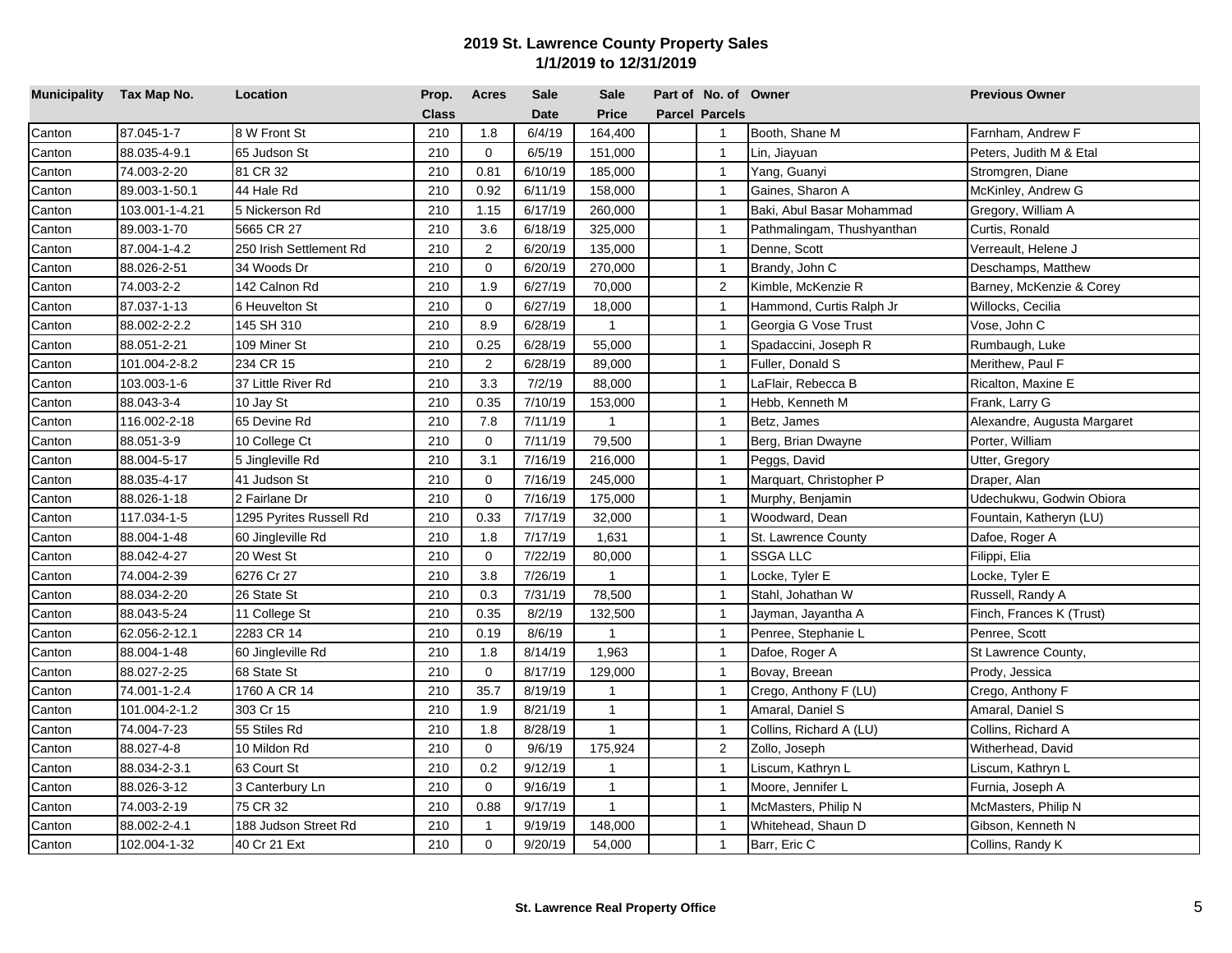| Municipality Tax Map No. |                | Location                | Prop.        | <b>Acres</b>   | Sale        | <b>Sale</b>    | Part of No. of Owner  |                         | <b>Previous Owner</b>       |
|--------------------------|----------------|-------------------------|--------------|----------------|-------------|----------------|-----------------------|-------------------------|-----------------------------|
|                          |                |                         | <b>Class</b> |                | <b>Date</b> | <b>Price</b>   | <b>Parcel Parcels</b> |                         |                             |
| Canton                   | 88.051-3-25    | 7 Mechanic St           | 210          | $\mathbf 0$    | 9/23/19     | $\mathbf{1}$   | $\mathbf{1}$          | Casey, Julie L          | Boston, Julie               |
| Canton                   | 117.002-1-21   | 1198 Pyrites Russell Rd | 210          | $\mathbf{1}$   | 9/24/19     | $\mathbf{1}$   | $\overline{1}$        | Dafoe, Judy M (LU)      | Dafoe, Judy                 |
| Canton                   | 88.034-1-22    | 70 Riverside Dr         | 210          | $\mathbf 0$    | 9/25/19     | 116,200        | $\overline{1}$        | Cree, Robert A          | Bjork, Tammy J              |
| Canton                   | 88.035-3-13    | 29 Judson St            | 210          | $\mathbf 0$    | 9/30/19     | 157,500        | $\overline{1}$        | Sykes, Rebecca A        | McGee, Dellice M (Trust)    |
| Canton                   | 89.001-1-60    | 6036 USH 11             | 210          | $\mathbf 0$    | 9/30/19     | 78,000         | $\overline{1}$        | Morehouse, Cole J       | Gilbert, Stephanie A        |
| Canton                   | 88.033-1-27    | 39 Spears St            | 210          | $\mathbf 0$    | 9/30/19     | 60,000         | $\overline{1}$        | Trippany, Thomas C      | Trippany, Thomas C          |
| Canton                   | 88.051-5-12    | 110 Miner St            | 210          | $\mathbf 0$    | 10/1/19     | 80,000         | $\overline{1}$        | Spadaccini, Joseph R    | Spadaccini, Meghan          |
| Canton                   | 88.026-1-8     | 5 Rushton Dr            | 210          | $\mathbf 0$    | 10/7/19     | 155,000        | $\overline{1}$        | Papson, Stephen         | Maxner, Corey J             |
| Canton                   | 88.035-3-16    | 6 Cleaveland Av         | 210          | $\mathbf 0$    | 10/8/19     | 135,000        | $\overline{1}$        | Gut-Murphy, Marie       | Manders, Julie A            |
| Canton                   | 88.027-4-6.1   | 9 Mildon Rd             | 210          | $\mathbf 0$    | 10/8/19     | 128,000        | $\overline{1}$        | Spadaccini, Meghan L    | Royce, Philip               |
| Canton                   | 88.027-2-23    | 64 1/2 State St         | 210          | $\mathbf 0$    | 10/10/19    | $\mathbf{1}$   | $\overline{1}$        | Christy, Walter R (LU)  | Christy, Walter             |
| Canton                   | 87.004-1-17    | 448 Irish Settlement Rd | 210          | $\mathbf{1}$   | 10/15/19    | 98,000         | $\overline{1}$        | Woodard, Robert         | Skipka, Marilyn             |
| Canton                   | 62.004-1-12    | 857 SH 310              | 210          | $\overline{2}$ | 10/15/19    | 155,000        | $\overline{1}$        | Fuller, Kaitlin S       | Eggleson, William E         |
| Canton                   | 88.026-2-14    | 57 State St             | 210          | $\mathbf 0$    | 10/15/19    | $\mathbf{1}$   | $\overline{1}$        | Masullo, William J      | Degone, Juliana M           |
| Canton                   | 87.038-2-10    | 308 Cornelia St         | 210          | $\mathbf 0$    | 10/17/19    | 57,500         | $\overline{1}$        | Schneller, Matthew J    | Carney, Loree               |
| Canton                   | 88.051-5-17    | 124 Miner St            | 210          | $\mathbf 0$    | 10/17/19    | 45,100         | $\overline{1}$        | Fay, Linda F            | Gleason, Kathleen M (Est)   |
| Canton                   | 88.043-8-10    | 6 Lincoln St            | 210          | $\Omega$       | 10/18/19    | 56,000         | $\mathbf{1}$          | PFW Research LLC        | Sheridan, Richard F         |
| Canton                   | 88.042-7-7     | 13 Gouverneur St        | 210          | 0.25           | 10/22/19    | $\mathbf{1}$   | $\overline{1}$        | Newman, Joan (LU)       | Newman, Joan                |
| Canton                   | 75.003-1-3.2   | 182 Finnegan Rd         | 210          | 1.2            | 10/31/19    | 59,000         | $\overline{1}$        | Hart, William J         | Ames, Shirley               |
| Canton                   | 88.035-3-21    | 18 Cleaveland Ave       | 210          | $\Omega$       | 11/4/19     | 120,000        | $\overline{1}$        | Humes, Laurie S         | North Country Savings Bank, |
| Canton                   | 88.042-1-6     | 15 Wells St             | 210          | 0.33           | 11/4/19     | $\mathbf{1}$   | $\overline{c}$        | Bain, Margaret M        | Bain, Philip M              |
| Canton                   | 74.002-1-45    | 776 SH 310              | 210          | $\overline{1}$ | 11/5/19     | 77,000         | $\overline{1}$        | Billings, Terisa A      | Grandaw, Robert             |
| Canton                   | 88.027-2-40    | 9 Powers St             | 210          | $\mathbf 0$    | 11/6/19     | $\mathbf{1}$   | $\overline{1}$        | Brown, Janice M         | Brown, Janice B             |
| Canton                   | 88.050-3-40    | 92 Miner St             | 210          | 0.37           | 11/8/19     | 42,000         | $\overline{1}$        | Burchard, Melissa       | Duprey, Ruth                |
| Canton                   | 88.004-5-6     | 8 Woodmere Dr/prvt      | 210          | $\mathbf 0$    | 11/8/19     | 96,000         | $\overline{1}$        | Collins, Patricia M     | Doe, David L                |
| Canton                   | 88.043-3-8.1   | 15 Elm St               | 210          | 0.3            | 11/18/19    | $\mathbf{1}$   | $\overline{2}$        | Trackside Rentals LLC   | Fay, Linda                  |
| Canton                   | 88.034-8-15    | 21 Hammond Dr           | 210          | $\overline{0}$ | 11/20/19    | 140,000        | $\overline{1}$        | Mason, William F        | Stitt, Wesley               |
| Canton                   | 88.043-5-6     | 44 E Main St            | 210          | $\mathbf 0$    | 11/22/19    | 255,000        | $\overline{1}$        | Slaga, Jeremy           | Nordberg, Margaret E        |
| Canton                   | 62.004-1-10.11 | 926 SH 310              | 210          | 9.2            | 11/25/19    | $\mathbf{1}$   | $\overline{1}$        | blackburn, Carole (LU)  | Blackburn, Carole           |
| Canton                   | 88.041-2-2     | 20 Craig Dr             | 210          | 0.34           | 11/26/19    | 172,000        | $\overline{1}$        | Zhang, Shuwei           | Mason, William F            |
| Canton                   | 88.004-3-11    | 5908 CR 27              | 210          | $\overline{1}$ | 12/3/19     | 131,000        | $\overline{1}$        | Pitcher, Jacob E        | Martinchek, Thomas E        |
| Canton                   | 88.035-6-18    | 51 E Main St            | 210          | $\mathbf 0$    | 12/4/19     | $\mathbf{1}$   | $\overline{1}$        | Peters, Faye E III (LU) | Peters, Fay                 |
| Canton                   | 88.026-2-23    | 21 Fairlane Dr          | 210          | $\mathbf 0$    | 12/5/19     | 110,500        | $\overline{1}$        | Vaillancourt, Michael   | Latimer, Donald R           |
| Canton                   | 88.035-4-10    | 61 Judson St            | 210          | $\mathbf 0$    | 12/13/19    | 77,900         | $\overline{1}$        | Petroccione, Paul       | US Bank Trust NA.           |
| Canton                   | 88.050-2-11    | 17 Dies St              | 210          | 0.48           | 12/13/19    | 70,000         | $\overline{1}$        | Gardner, John A         | Peacock, John R             |
| Canton                   | 117.025-2-26   | 41 Churchill St         | 210          | 0.87           | 12/31/19    | $\overline{1}$ | $\overline{1}$        | Butterfield, Theresa    | Allen (Estate), Sharon      |
| Canton                   | 88.042-6-19    | 6 Buck St               | 215          | 0.36           | 7/22/19     | 190,000        | $\overline{1}$        | Colvin, Erin M          | Peggs, David                |
| Canton                   | 88.041-2-13    | 60 W Main St            | 215          | $\mathbf 0$    | 10/24/19    | 73,500         | $\mathbf{1}$          | Bullock, Glenn J        | Lawrence, Joyce L (LU)      |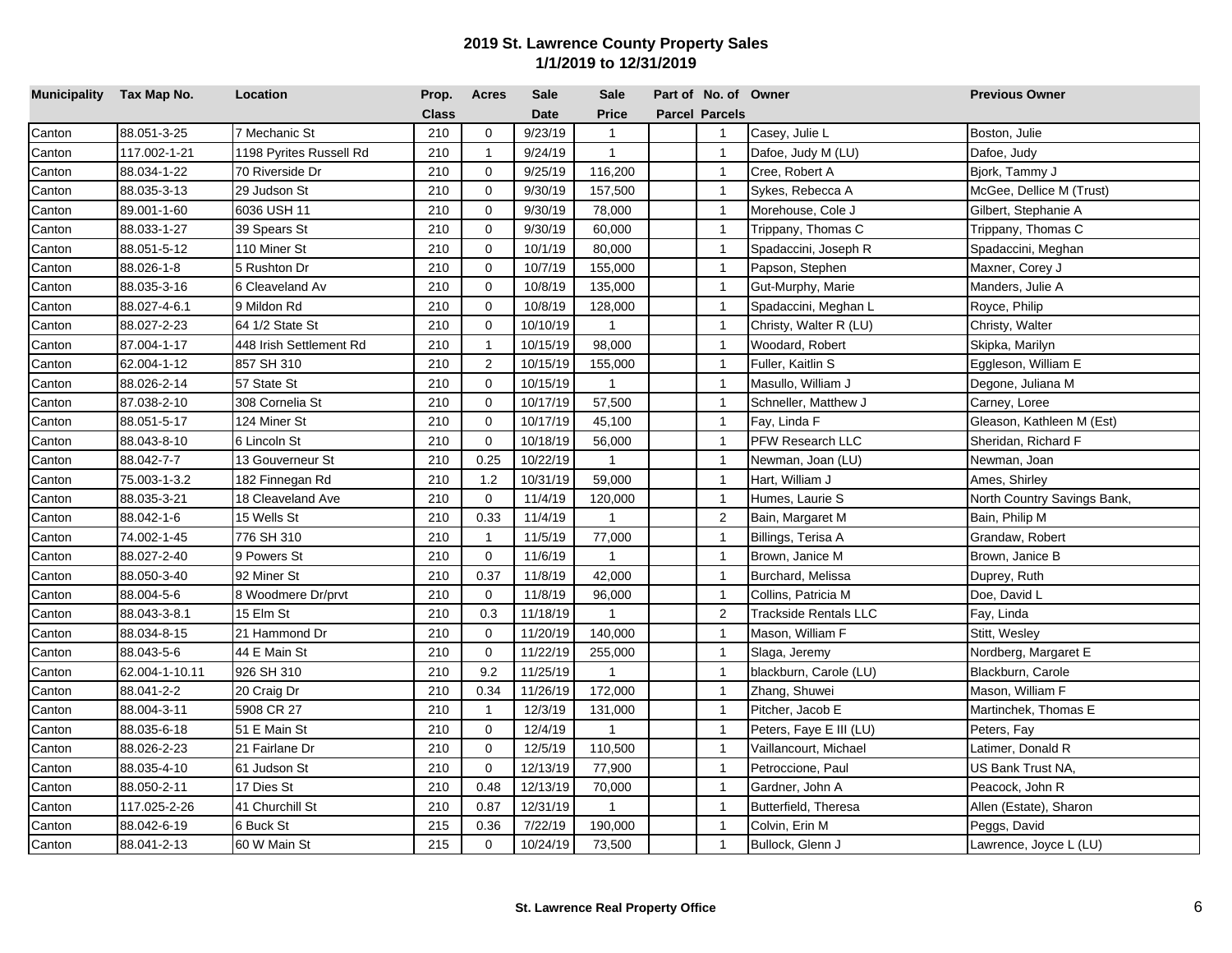| Municipality Tax Map No. |                | Location                | Prop.        | <b>Acres</b>   | <b>Sale</b> | <b>Sale</b>  | Part of No. of Owner  |                                   | <b>Previous Owner</b>    |
|--------------------------|----------------|-------------------------|--------------|----------------|-------------|--------------|-----------------------|-----------------------------------|--------------------------|
|                          |                |                         | <b>Class</b> |                | <b>Date</b> | <b>Price</b> | <b>Parcel Parcels</b> |                                   |                          |
| Canton                   | 88.034-5-19    | 1 State St              | 215          | 0.29           | 11/20/19    | 160,000      | $\overline{1}$        | Brookwater Enterprises, LLC       | Egan, Rhonda D           |
| Canton                   | 88.034-5-5     | 10 Prospect St          | 220          | $\mathbf 0$    | 2/8/19      | 115,000      | $\overline{1}$        | <b>Brookwater Enterprises LLC</b> | Capella, Carrie H        |
| Canton                   | 117.025-1-1    | 147 Cr 21 Ext           | 220          | 0.36           | 3/18/19     | $\mathbf{1}$ | $\overline{1}$        | Miller, Brian                     | Miller, Neal             |
| Canton                   | 88.034-2-1.1   | 69 Court St             | 220          | 0.13           | 5/23/19     | 100,000      | $\overline{1}$        | Rodee, Michelle M                 | Filippi, Elia            |
| Canton                   | 62.064-2-18.1  | 7226 CR 27              | 220          | 1.1            | 6/3/19      | 26,500       | $\overline{1}$        | Bice, Linanne                     | Ormasen, Nickolas T      |
| Canton                   | 88.051-2-24    | 101 Miner St            | 220          | 0.27           | 7/22/19     | 85,000       | $\overline{1}$        | <b>SSGA LLC</b>                   | Filippi, Elia            |
| Canton                   | 88.043-1-22    | 13 E Main St            | 220          | $\mathbf 0$    | 11/20/19    | $\mathbf{1}$ | $\overline{2}$        | Collins, John K                   | Collins, Christopher T   |
| Canton                   | 88.026-1-20.22 | 89 Riverside Dr         | 230          | 0.32           | 5/3/19      | 172,000      | 3                     | Bradman, Nicholas James           | Koch, Michael            |
| Canton                   | 89.003-1-55    | 65 Hale Rd              | 240          | 27             | 5/2/19      | $\mathbf{1}$ | $\overline{1}$        | <b>Button GST Trust</b>           | Button, Ann Denice       |
| Canton                   | 89.004-3-23.12 | 1638 SH 68              | 240          | 10.78          | 6/17/19     | 220,000      | $\overline{1}$        | Clark, Adam M                     | Miller, Matthew          |
| Canton                   | 102.003-2-6    | 358 Eddy Pyrites Rd     | 240          | 57             | 8/9/19      | 230,000      | 3                     | Rayburn, Joshua K                 | Morrison Family Trust,   |
| Canton                   | 87.001-1-18.11 | 852,860, 900B Cr 14     | 240          | 16.5           | 9/26/19     | $\mathbf{1}$ | 3                     | Perry, Willis D                   | Perry, Willis D          |
| Canton                   | 89.003-1-18.1  | 5680 CR 27              | 241          | 134.7          | 1/8/19      | $\mathbf{1}$ | $\mathbf{1}$          | Lawrence, Carol Ruth (LU)         | Lawrence, Carol Ruth     |
| Canton                   | 89.001-6-1.1   | 51 Potter Rd            | 241          | 14.7           | 3/8/19      | 26,700       | $\overline{1}$        | Pike, Robert S                    | Pike, Robert             |
| Canton                   | 103.001-2-44.1 | 97 Barnes Rd            | 241          | 38.3           | 9/4/19      | 350,000      | $\overline{1}$        | Norris, Brian                     | Forier, Rene-Paul        |
| Canton                   | 87.004-1-2.2   | 190 Irish Settlement Rd | 260          | 1.56           | 2/1/19      | $\mathbf{1}$ | $\overline{1}$        | Bartholomew, David R              | Bartholomew, Peter       |
| Canton                   | 87.004-1-14.2  | 350 Irish Settlement Rd | 260          | 2.1            | 4/11/19     | $\mathbf{1}$ | $\overline{1}$        | Van Schaick, Robert               | Vanschaick, Wilbur       |
| Canton                   | 74.004-4-7     | 242 Judson Street Rd    | 270          | $\Omega$       | 3/22/19     | $\mathbf{1}$ | $\overline{1}$        | Cornwell, Sheila M (LU)           | Cornwell, Sheila M       |
| Canton                   | 103.002-1-2    | 121 Boyden Rd           | 270          | 0.9            | 4/15/19     | $\mathbf{1}$ | $\overline{1}$        | House, Deborah Lee                | House (LC), Deborah Lee  |
| Canton                   | 87.003-2-8     | 561 CR 14               | 270          | $\mathbf{1}$   | 5/6/19      | 29,000       | $\overline{1}$        | Gilson, Josh                      | Tyo, Todd L              |
| Canton                   | 74.002-1-12.12 | 328 Morley Potsdam Rd   | 270          | $\mathbf{1}$   | 5/7/19      | 57,500       | $\mathbf{1}$          | Blake, Todd T                     | Bishop, Trudy Ann        |
| Canton                   | 62.004-1-24    | 75 Morley Potsdam Rd    | 270          | $\overline{2}$ | 5/21/19     | 50,000       | $\overline{1}$        | Martin, Holly M                   | Gilson, Debra J          |
| Canton                   | 117.002-1-40.6 | 158 North Woods Rd      | 270          | $\mathbf 0$    | 6/5/19      | 8,000        | $\overline{1}$        | Cole, Dawn                        | Flanagan (Estate), Mary  |
| Canton                   | 75.003-1-51    | 301 Judson Street Rd    | 270          | 1.1            | 6/10/19     | 20,000       | $\overline{1}$        | Burcume, Roger                    | Ballard, Jeannine        |
| Canton                   | 88.004-1-79.1  | 20 Jingleville Rd       | 270          | 82.2           | 9/19/19     | 18,500       | $\overline{2}$        | Eschmann, Marianne (LU)           | Eschmann, Marianne (LU)  |
| Canton                   | 74.002-1-4     | 285 Morley Potsdam Rd   | 270          | 1.1            | 11/5/19     | $\mathbf{1}$ | $\overline{1}$        | Hutchins, Elwood J Jr (LU)        | Hutchins, Elwood         |
| Canton                   | 74.003-2-34    | 111 CR 32               | 280          | 5.3            | 9/20/19     | 275,000      | $\overline{1}$        | Clifford, Shandelle N             | Richards, Andrew D       |
| Canton                   | 74.003-2-34    | 111 CR 32               | 280          | 5.3            | 9/20/19     | 275,000      | $\overline{1}$        | Clifford, Shandelle N             | Richards, Andrew D       |
| Canton                   | 88.051-2-18    | 117 Miner St            | 311          | 0.25           | 9/11/19     | 12,500       | $\mathbf{1}$          | Fay, Linda                        | Conmar Enterprises, LLC, |
| Canton                   | 103.003-1-17.2 | 1132 CR 25              | 312          | 14.4           | 1/3/19      | 30,000       | $\overline{1}$        | Hansen, Jennifer Louise           | Carter, Joshua D         |
| Canton                   | 87.003-2-9     | 563 CR 14               | 312          | $\overline{1}$ | 1/4/19      | 14,000       | $\overline{1}$        | Gilson, Josh                      | McBath, Hollis S         |
| Canton                   | 87.004-1-18    | 456 Irish Settlement Rd | 312          | $\mathbf{1}$   | 4/30/19     | 34,000       | $\overline{1}$        | Weekes, Marshall                  | Bulleigh, William P      |
| Canton                   | 74.004-7-21.2  | Off Stiles Rd           | 312          | 2.52           | 8/28/19     | $\mathbf{1}$ | $\overline{1}$        | Collins, Richard A (LU)           | Collins, Richard A       |
| Canton                   | 103.001-1-4.11 | 9 Nickerson Rd          | 314          | 8              | 4/1/19      | $\mathbf{1}$ | $\overline{1}$        | Frank, Larry G                    | Wood, James              |
| Canton                   | 117.002-1-47   | North Woods Rd          | 314          | 5.8            | 4/29/19     | 6,500        | 2                     | Coffey, Mason P                   | Allen, Sharon A          |
| Canton                   | 89.003-1-65.1  | <b>CR 27</b>            | 314          | 1.9            | 5/14/19     | 80,000       | 2                     | Forbes, Amanda                    | Nautel, Richard C        |
| Canton                   | 74.004-3-4.112 | Stiles Rd               | 314          | 4.8            | 10/23/19    | 20,000       | $\overline{1}$        | Collins, Richard A (LU)           | WCT Surveyors, PC,       |
| Canton                   | 103.004-3-7.11 | <b>CR 29</b>            | 314          | 6.7            | 11/5/19     | 29,000       | 3                     | Curtis, Duane H                   | Chisholm, Scott D        |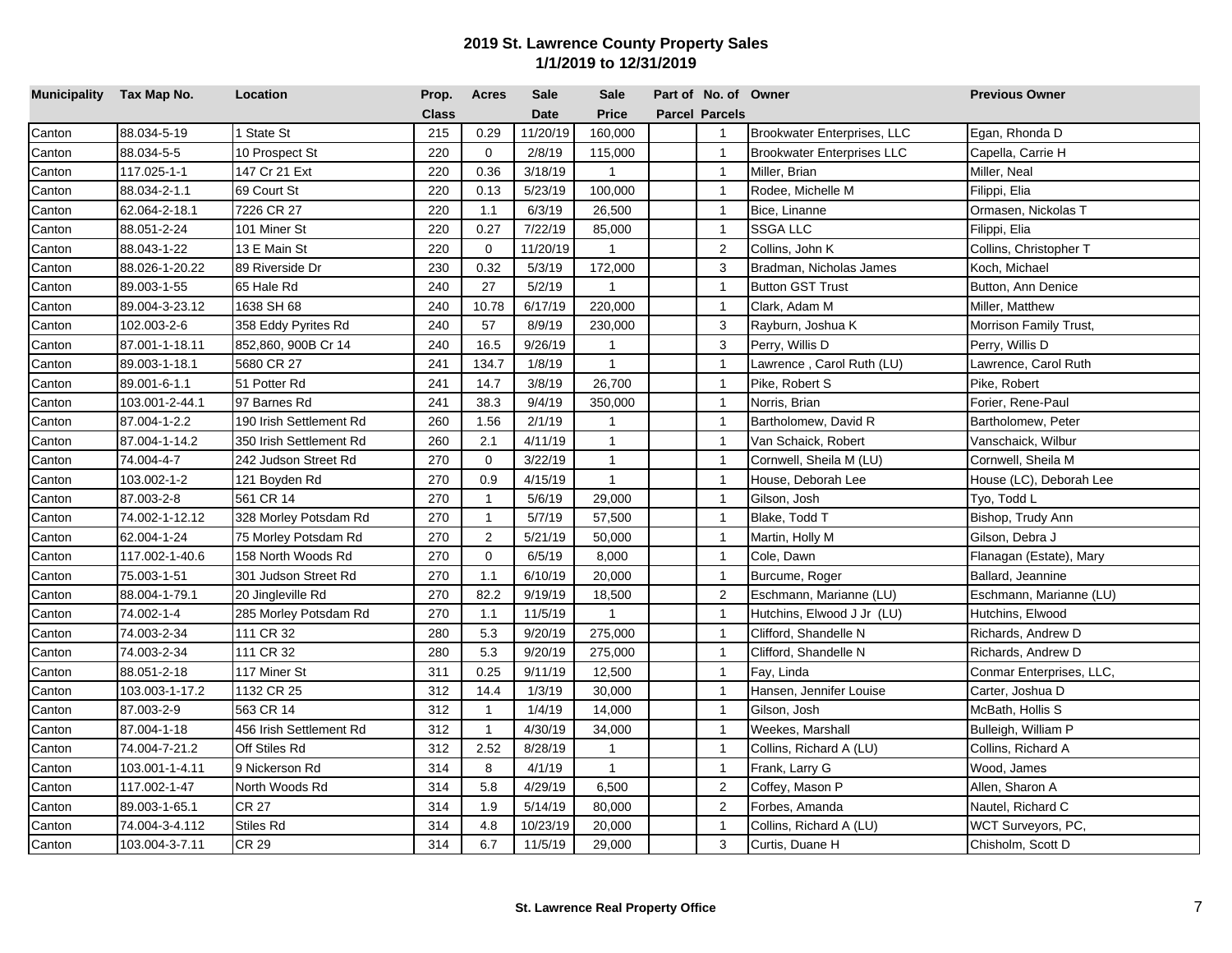| Municipality Tax Map No. |                 | Location                     | Prop.        | <b>Acres</b> | <b>Sale</b> | <b>Sale</b>    | Part of No. of Owner  |                              | <b>Previous Owner</b>                  |
|--------------------------|-----------------|------------------------------|--------------|--------------|-------------|----------------|-----------------------|------------------------------|----------------------------------------|
|                          |                 |                              | <b>Class</b> |              | <b>Date</b> | Price          | <b>Parcel Parcels</b> |                              |                                        |
| Canton                   | 101.004-2-30.12 | <b>CR 15</b>                 | 322          | 23.9         | 1/17/19     | $\mathbf{1}$   | $\mathbf{1}$          | Anson, Francis E             | Flight, Lawrence                       |
| Canton                   | 74.002-1-35     | Off Sykes Rd                 | 322          | 12           | 1/30/19     | 64,000         | $\overline{2}$        | Filiatrault, Jeremy          | Blanchard, Barry M                     |
| Canton                   | 74.002-1-35     | Off Sykes Rd                 | 322          | 12           | 4/12/19     | $\mathbf{1}$   | $\mathbf{1}$          | Pcolar, Keith J              | Filiatrault, Jeremy                    |
| Canton                   | 88.004-3-1.12   | Off CR 27                    | 322          | 15.1         | 5/28/19     | $\mathbf{1}$   | 6                     | Russell Road Properties, LLC | Leberge & Curtis Inc,                  |
| Canton                   | 88.004-1-59     | Old Rt 11                    | 322          | 22.5         | 8/5/19      | $\mathbf{1}$   | 3                     | Sovie Family Trust           | Sovie, John                            |
| Canton                   | 88.042-10-22    | 12 West St                   | 484          | 0.2          | 9/3/19      | 77,210         | $\mathbf{1}$          | <b>St Lawrence County</b>    | St Lawrence County,                    |
| Canton                   | 88.042-10-22    | 12 West St                   | 484          | 0.2          | 9/30/19     | 29,000         | $\overline{1}$        | Bush, Ronald L               | St Lawrence County,                    |
| Canton                   | 75.003-1-66     | Off Ames Rd                  | 910          | 10.9         | 7/17/19     | 836            | $\overline{1}$        | <b>St Lawrence County</b>    | Kim, Stephanie                         |
| Canton                   | 75.003-1-66     | Off Ames Rd                  | 910          | 10.9         | 11/5/19     | 300            | $\overline{1}$        | Edwards, Ronn J              | St Lawrence County,                    |
| Clare                    | 134.000-1-11    | 3582 Cr 27                   | 210          | 52.1         | 1/4/19      | $\mathbf{1}$   | $\mathbf{1}$          | Clothier, Joyce (LU)         | Clothier, Joyce                        |
| Clare                    | 163.002-2-10    | 2459,2467 Cr 27              | 240          | 38.7         | 4/8/19      | 12,600         | $\mathbf{1}$          | Peck, Robert L               | McBroom, Samuel E                      |
| Clare                    | 135.000-4-8.2   | 1120 Orebed Rd               | 260          | 7.9          | 12/20/19    | 48,500         | $\mathbf{1}$          | Corbine, Bernard F           | Brown Irrevocable Family, Protection T |
| Clare                    | 133.004-2-11.2  | <b>CR 27</b>                 | 322          | 21.2         | 7/29/19     | $\mathbf{1}$   | 4                     | Matzell, Richard W (LU)      | Matzell, Richard                       |
| Clare                    | 164.000-1-4     | Fyfe Rd                      | 910          | 101.4        | 1/31/19     | 24,600         | $\mathbf{1}$          | Bacon, Ellen M               | Hughes-Pitts, Kendra L                 |
| Clare                    | 135.000-4-17    | 160 Gleason Rd               | 910          | 86.4         | 4/11/19     | 36,500         | $\overline{1}$        | Sleeper, Donovan C           | Bailey, Betty, Bradley, Brian          |
| Clare                    | 134.000-1-20    | Buck Brook Rd                | 910          | 84.8         | 7/31/19     | $\mathbf{1}$   | $\overline{1}$        | Demers, Daniel               | Demers, Hector H                       |
| <b>Clifton</b>           | 214.042-1-2     | 27 Wilsey Ave                | 210          | 0            | 2/25/19     | 20,850         | $\mathbf{1}$          | MacDonald, Lorne             | Martin, Philip D                       |
| Clifton                  | 216.023-1-6     | 23 Howland Rd                | 210          | 0.7          | 4/19/19     | 420,000        | $\mathbf{1}$          | DeRochie, Robert L Jr.       | Birnbaum, David R                      |
| Clifton                  | 224.031-1-6.1   | 4341, 4345 SH 3              | 210          | $\mathbf 0$  | 4/23/19     | $\overline{1}$ | $\overline{c}$        | Lashua, Ronald R (LU)        | Lashua, Ronald R (LU)                  |
| Clifton                  | 214.042-1-12    | 1099 Cr 60                   | 210          | $\Omega$     | 4/25/19     | 66,250         | $\mathbf{1}$          | Hitchman, Emma L             | Bradish(fka Hathaway), Koren A         |
| Clifton                  | 224.023-1-1     | 125 Benson Mines Golf Course | 210          | $\mathbf 0$  | 5/2/19      | $\overline{1}$ | $\mathbf{1}$          | Brown, Timothy J             | Brown, Timothy J                       |
| Clifton                  | 224.031-2-10    | 4424 SH 3                    | 210          | $\mathbf 0$  | 5/19/19     | $\mathbf{1}$   | $\overline{1}$        | Kahelasis, Joanne Griggs-    | Bevins, Marjorie T                     |
| Clifton                  | 205.070-2-17.11 | 7086 Sh 3                    | 210          | 0            | 6/28/19     | $\mathbf{1}$   | 2                     | Pine Needle Lodge, LLC       | Farnsworth, Clinton E                  |
| Clifton                  | 214.026-5-39    | 950 Cr 60                    | 210          | $\mathbf 0$  | 7/16/19     | 3,767          | $\overline{1}$        | <b>St Lawrence County</b>    | LaPlant, Tammy Jo                      |
| Clifton                  | 214.026-4-12    | 18 Pine St                   | 210          | 0.13         | 7/16/19     | 3,802          | $\mathbf{1}$          | <b>St Lawrence County</b>    | Todd, Stanley                          |
| Clifton                  | 214.071-1-4     | 59 LaPlante Rd               | 210          | 2.5          | 7/16/19     | 5,541          | $\overline{1}$        | <b>St Lawrence County</b>    | Aldridge, Kevin                        |
| Clifton                  | 214.026-5-4     | 6 Joy St                     | 210          | $\mathbf 0$  | 7/16/19     | 6,406          | $\overline{1}$        | <b>St Lawrence County</b>    | Travis, David                          |
| Clifton                  | 214.026-5-45    | 938 Cr 60                    | 210          | $\mathbf 0$  | 7/16/19     | 5,148          | $\overline{1}$        | <b>St Lawrence County</b>    | Ridsdale, June                         |
| Clifton                  | 224.023-1-2     | 135 Benson Mines Golf Course | 210          | $\mathbf 0$  | 8/27/19     | $\mathbf{1}$   | $\overline{2}$        | LeRoux, Wilfred J (LU)       | Leroux, Wilfred J                      |
| Clifton                  | 214.026-5-45    | 938 Cr 60                    | 210          | $\mathbf 0$  | 9/14/19     | 1,900          | $\overline{1}$        | Town of Clifton              | St Lawrence County,                    |
| Clifton                  | 214.071-1-4     | 59 LaPlante Rd               | 210          | 2.5          | 9/14/19     | 1,800          | $\overline{1}$        | Smith, Mildred I             | St Lawrence County,                    |
| Clifton                  | 214.026-5-4     | 6 Joy St                     | 210          | 0            | 9/14/19     | 1,900          | $\overline{1}$        | Town of Clifton              | St Lawrence County,                    |
| Clifton                  | 214.026-5-39    | 950 Cr 60                    | 210          | $\mathbf 0$  | 9/14/19     | 3,400          | $\mathbf{1}$          | LaPlant, Richard A           | St Lawrence County,                    |
| Clifton                  | 214.026-5-30    | 939 Cr 60                    | 210          | 0            | 9/14/19     | 1,000          | $\mathbf{1}$          | McNamara, Tiffany L          | St Lawrence County,                    |
| Clifton                  | 214.026-4-12    | 18 Pine St                   | 210          | 0.13         | 9/14/19     | 1,600          | $\overline{1}$        | Bassette, Marissa J          | St Lawrence County,                    |
| Clifton                  | 214.026-5-35    | 949 Cr 60                    | 210          | 0            | 9/14/19     | 7,044          | $\mathbf{1}$          | <b>St Lawrence County</b>    | Mattingly, Donna Marie                 |
| Clifton                  | 205.080-2-19    | 118 Lone Pine Rd             | 210          | 0.86         | 9/20/19     | 460,000        | $\mathbf{1}$          | Skufca, Joseph               | Kerr, Robert                           |
| Clifton                  | 216.047-1-12    | 625 Columbian Rd             | 210          | $\mathbf 0$  | 9/30/19     | 575,000        | $\mathbf{1}$          | Simpson, Robert B            | Wilder, Richard D (LU)                 |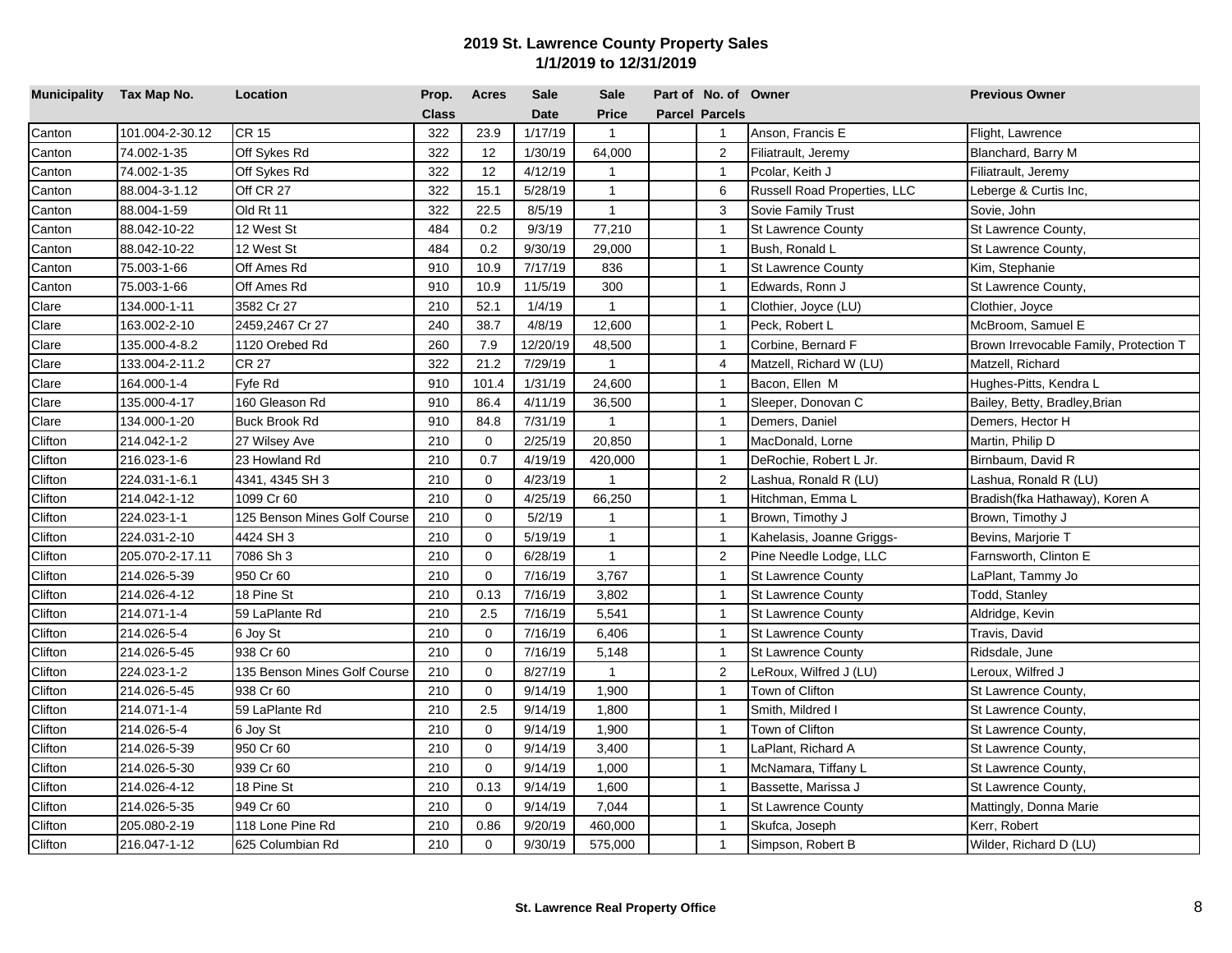| Municipality Tax Map No. |                 | Location                     | Prop.        | <b>Acres</b> | <b>Sale</b> | <b>Sale</b>    | Part of No. of Owner  |                                                        | <b>Previous Owner</b>          |
|--------------------------|-----------------|------------------------------|--------------|--------------|-------------|----------------|-----------------------|--------------------------------------------------------|--------------------------------|
|                          |                 |                              | <b>Class</b> |              | <b>Date</b> | <b>Price</b>   | <b>Parcel Parcels</b> |                                                        |                                |
| Clifton                  | 214.026-5-1     | 12 Joy St                    | 210          | $\mathbf 0$  | 10/3/19     | 2,500          | $\mathbf{1}$          | Bice, Melvin L                                         | Clark, Randolph B              |
| Clifton                  | 224.031-4-12    | 13 Gokey Ave                 | 210          | $\mathbf 0$  | 10/7/19     | $\mathbf{1}$   | $\mathbf{1}$          | Streeter, Robert J                                     | Streeter (Estate), Jesse R     |
| Clifton                  | 214.042-1-4     | 21 Wilsey Ave                | 210          | $\mathbf 0$  | 10/18/19    | 50,000         | $\mathbf{1}$          | Teribury, Rodney C                                     | Seamon, Robert L               |
| Clifton                  | 214.026-5-35    | 949 Cr 60                    | 210          | $\mathbf 0$  | 10/22/19    | 2,600          | $\mathbf{1}$          | McNamara, Tiffany L                                    | St Lawrence County,            |
| Clifton                  | 224.031-1-18    | 4405 SH 3                    | 210          | $\mathbf 0$  | 11/15/19    | $\mathbf{1}$   | $\mathbf{1}$          | Smith, Gary L                                          | Smith, Gary L                  |
| Clifton                  | 204.000-1-6.1   | 504 Tooley Pond Rd           | 240          | 44.6         | 3/29/19     | 202,500        | $\overline{1}$        | Heneka, Daniel J                                       | Black, Corenne L               |
| Clifton                  | 226.041-3-1     | <b>Buck Island</b>           | 260          | 25.5         | 1/30/19     | $\mathbf{1}$   | $\overline{1}$        | Bragdon Nominee Trust & etal                           | Martin, Christopher & Etal     |
| Clifton                  | 226.041-3-1     | <b>Buck Island</b>           | 260          | 25.5         | 1/30/19     | $\mathbf{1}$   | $\overline{1}$        | Bragdon Nominee Trust & etal                           | Martin, Christopher & Etal     |
| Clifton                  | 226.041-3-1     | <b>Buck Island</b>           | 260          | 25.5         | 1/30/19     | $\mathbf{1}$   | $\overline{1}$        | Bragdon Nominee Trust & etal                           | Martin, Christopher & Etal     |
| Clifton                  | 226.041-3-1     | <b>Buck Island</b>           | 260          | 25.5         | 1/30/19     | $\mathbf{1}$   | $\overline{1}$        | Bragdon Nominee Trust & etal                           | Martin, Christopher & Etal     |
| Clifton                  | 226.041-3-1     | <b>Buck Island</b>           | 260          | 25.5         | 1/30/19     | $\mathbf{1}$   | $\overline{1}$        | Bragdon Nominee Trust & etal                           | Martin, Christopher & Etal     |
| Clifton                  | 205.072-1-23    | 14,18 Lake Street Ext/prvt   | 260          | $\mathbf 0$  | 5/24/19     | $\mathbf{1}$   | $\overline{1}$        | Guevara, Patricia A                                    | Guevara, Patricia A            |
| Clifton                  | 205.072-1-23    | 14,18 Lake Street Ext/prvt   | 260          | $\Omega$     | 7/19/19     | $\mathbf{1}$   | $\overline{1}$        | Guevara, Patricia                                      | Guevara, Patricia              |
| Clifton                  | 204.051-1-21    | 8 Hollow Dr/prvt             | 260          | 2.8          | 9/19/19     | 50,000         | $\overline{1}$        | Diehl, Jerome J                                        | Morley, Anne F                 |
| Clifton                  | 216.031-1-31    | 384 Columbian Rd             | 260          | 0.31         | 9/26/19     | 54,000         | $\overline{1}$        | Bliss, Tovi                                            | Swartz, Eric T                 |
| Clifton                  | 216.056-1-4     | Bear Mtn/nys Campground R    | 260          | 0.91         | 10/1/19     | 170,000        | $\overline{1}$        | Cunningham, Wayne A                                    | Coufal. James E                |
| Clifton                  | 242.000-1-1     | Lows Lk                      | 260          | 5.8          | 11/6/19     | $\mathbf{1}$   | $\overline{1}$        | Perkins, Thomas & etal                                 | Perkins, Thomas A & Etal       |
| Clifton                  | 216.023-1-7     | 25 Howland Rd                | 260          | 1.4          | 11/8/19     | $\mathbf{1}$   | $\overline{1}$        | Shannon, Kathleen M                                    | Shannon, Richard H             |
| Clifton                  | 216.031-1-16.1  | 469 Columbian Rd             | 260          | 1.3          | 11/19/19    | 305,000        | $\overline{1}$        | Winzenried, Ryan                                       | Hoag, Deborah A                |
| Clifton                  | 214.080-2-6     | 298 Benson Mines Golf Course | 283          | 0.52         | 7/16/19     | 1,374          | $\overline{1}$        | <b>St Lawrence County</b>                              | Aldridge, Kevin                |
| Clifton                  | 214.080-2-6     | 298 Benson Mines Golf Course | 283          | 0.52         | 9/14/19     | 6,500          | $\overline{1}$        | Stowell, Clark C Jr                                    | St Lawrence County,            |
| Clifton                  | 205.000-1-14.11 | SH <sub>3</sub>              | 311          | 46.5         | 3/6/19      | 18,000         | $\mathbf{1}$          | Barstow, Robert H Jr.                                  | Alford(nka Lawrence), Debbra E |
| Clifton                  | 205.072-1-7.111 | 7291 SH 3                    | 311          | $\mathbf{1}$ | 7/11/19     | 85,000         | $\overline{1}$        | Adams, Robert E                                        | Hayes, Wayne R                 |
| Clifton                  | 216.047-1-9     | Columbian Rd                 | 311          | $\mathbf 0$  | 7/18/19     | 175,000        | $\mathbf{1}$          | Morgan, Lynn K                                         | Simon (Estate), Richard C      |
| Clifton                  | 205.079-1-17    | Off Columbian Rd             | 311          | $\mathbf 0$  | 8/9/19      | $\mathbf{1}$   | $\overline{2}$        | <b>Reid Living Trust</b>                               | Reid, Francis G                |
| Clifton                  | 216.022-1-25    | Columbian Rd                 | 314          | $\mathbf 0$  | 3/11/19     | 3,000          | $\mathbf{1}$          | St. Pierre, Mark                                       | Bruinix, Theodore E            |
| Clifton                  | 216.022-1-31    | Columbian Rd                 | 314          | $\mathbf 0$  | 6/18/19     | $\mathbf{1}$   | $\sqrt{5}$            | Bostian Revocable Living Trust                         | Bostian, Terry L               |
| Clifton                  | 214.080-2-2     | 286 Benson Mines Golf Course | 314          | 0.18         | 7/16/19     | 992            | $\mathbf{1}$          | <b>St Lawrence County</b>                              | Gilmour, Jason M               |
| Clifton                  | 205.070-2-24    | Columbian Rd                 | 314          | 0.49         | 9/13/19     | $\mathbf{1}$   | $\overline{1}$        | Hallada, Marlena                                       | Zender (Estate), Jean M        |
| Clifton                  | 214.080-2-2     | 286 Benson Mines Golf Course | 314          | 0.18         | 9/14/19     | 25             | $\mathbf{1}$          | French, Deborah A                                      | St Lawrence County,            |
| <b>Clifton</b>           | 226.000-1-1     | Cranberry Lk                 | 322          | 11           | 2/11/19     | 131,400        | $\overline{1}$        | NYS - D.E.C.                                           | Clark(nka Browning), Heather   |
| Clifton                  | 214.000-4-3.21  | Cr 60                        | 910          | 105.1        | 5/8/19      | 5,668,917      | 6                     | The Conservation Fund                                  | Timbervest Partners II ADK,    |
| Clifton                  | 204.000-1-10    | <b>River Rd</b>              | 910          | 47           | 6/24/19     | $\mathbf{1}$   | $\overline{1}$        | French, Eugene E                                       | Jones, Diane M                 |
| Colton                   | 105.038-2-24    | 4809 Sh 56                   | 210          | 0.4          | 1/9/19      | 83,545         | $\overline{1}$        | J P Morgan Mortgage, Acquisition Cor Planty, Kenneth F |                                |
| Colton                   | 105.047-1-3     | 37 Gulf Rd                   | 210          | 0.62         | 1/29/19     | 82,250         | $\overline{4}$        | Sullivan, Matthew                                      | Sullivan, Michael              |
| Colton                   | 105.047-1-3     | 37 Gulf Rd                   | 210          | 0.62         | 1/29/19     | $\overline{1}$ | $\overline{4}$        | Sullivan, Matthew                                      | Sullivan, Gloria               |
| Colton                   | 105.001-2-8.2   | 89 Mckabe Rd                 | 210          | 2            | 3/15/19     | 139,822        | $\overline{1}$        | Smith, Melanie A                                       | Champagne, Deborah (Dunning)   |
| Colton                   | 120.002-4-7.22  | 58 Snell Rd                  | 210          | 2            | 3/19/19     | $\mathbf{1}$   | 3                     | Dunning, Teresa M                                      | Fisher, Teresa M               |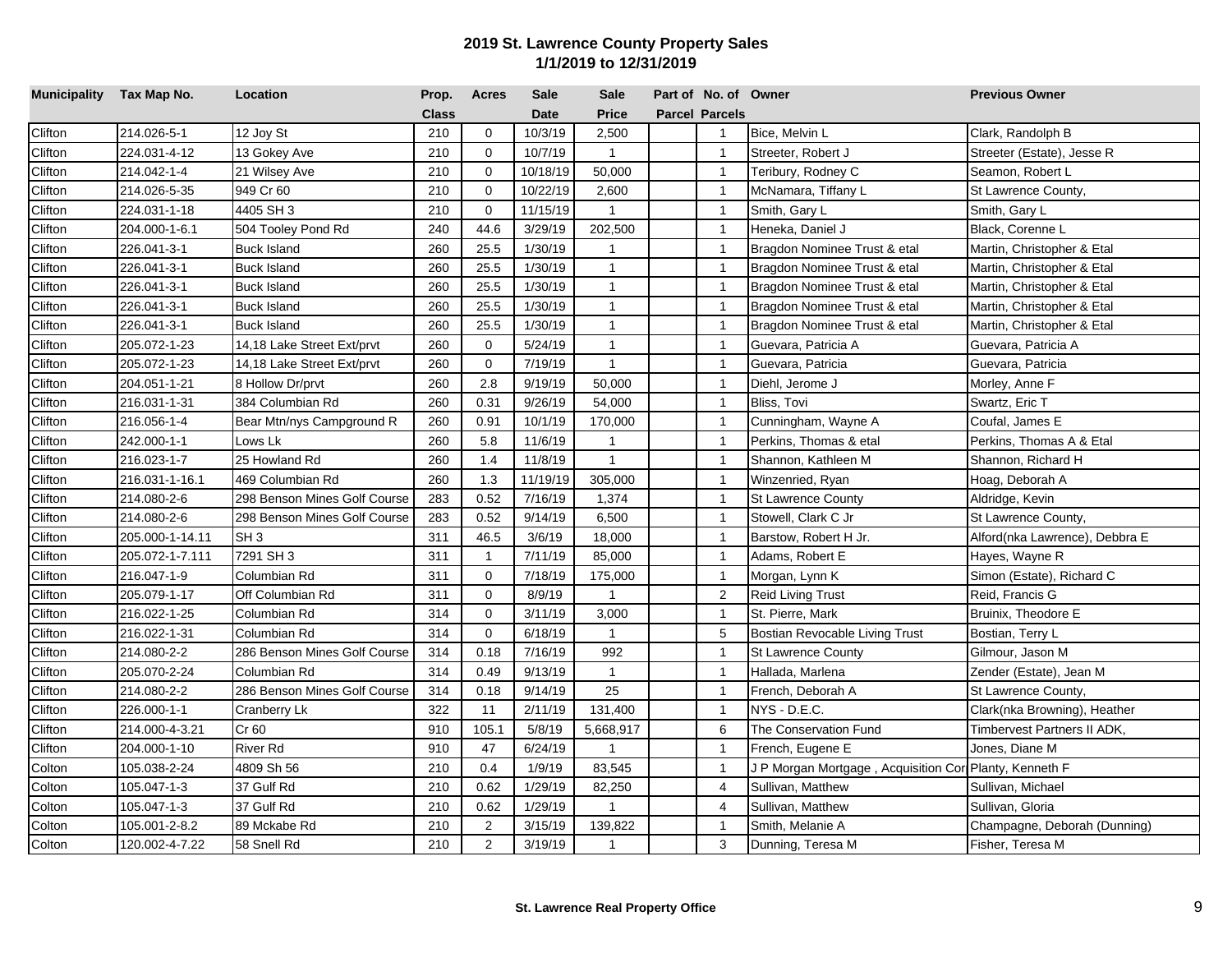| Municipality Tax Map No. |                 | Location                     | Prop.        | <b>Acres</b>   | <b>Sale</b> | <b>Sale</b>    | Part of No. of Owner  |                               | <b>Previous Owner</b>     |
|--------------------------|-----------------|------------------------------|--------------|----------------|-------------|----------------|-----------------------|-------------------------------|---------------------------|
|                          |                 |                              | <b>Class</b> |                | <b>Date</b> | <b>Price</b>   | <b>Parcel Parcels</b> |                               |                           |
| Colton                   | 137.000-4-19    | 259 Little Kildare/prvt      | 210          | 9.2            | 4/12/19     | $\mathbf{1}$   | $\mathbf{1}$          | Coon, Donald G M, Trustee III | Cook, Francis A (Estate)  |
| Colton                   | 105.080-2-3     | 126 Stowe Bay Rd             | 210          | $\overline{1}$ | 4/22/19     | $\mathbf{1}$   | $\overline{1}$        | Francey, Doreen               | Coyne, Lynn               |
| Colton                   | 120.024-2-37.1  | 298 Arbuckle Pond Rd/prvt    | 210          | $\mathbf 0$    | 4/28/19     | 190,000        | $\overline{1}$        | Cannamela, Donald J Jr        | Sitzler, Aurtia L         |
| Colton                   | 137.000-4-22    | 297 Little Kildare/prvt      | 210          | 9.6            | 5/8/19      | $\overline{1}$ | $\overline{1}$        | Benton, Roger A III, Trust    | Benton, Roger A           |
| Colton                   | 105.076-1-9     | 285 Morgan Rd                | 210          | 0.36           | 5/28/19     | 220,000        | $\overline{1}$        | Higham, Brent L               | Willette, Susan           |
| Colton                   | 105.073-1-10    | 4364 Sh 56                   | 210          | 0.38           | 6/1/19      | 1              | $\mathbf{1}$          | Jamieson, Fritz M             | Paulson, Vicki W          |
| Colton                   | 120.024-2-31    | 340 Arbuckle Pond Rd/prvt    | 210          | $\mathbf{1}$   | 6/3/19      | $\mathbf{1}$   | $\overline{1}$        | Meyers, Lynn C                | Meyers, Paul C            |
| Colton                   | 120.024-2-31    | 340 Arbuckle Pond Rd/prvt    | 210          | $\overline{1}$ | 6/3/19      | 197,000        | $\overline{1}$        | Hale, Bruce D                 | Meyers, Lynn C (LU)       |
| Colton                   | 120.035-1-1     | 30 Morgan Rd                 | 210          | 0.61           | 6/13/19     | $\mathbf{1}$   | $\overline{1}$        | Brown, Jennifer L             | Brown, Samuel R           |
| Colton                   | 120.043-3-28    | 74 Cold Brook Dr             | 210          | $\Omega$       | 6/17/19     | 180,000        | $\overline{1}$        | Perrigo, Michael D            | Young, Timothy            |
| Colton                   | 105.071-1-38    | 130 Mud Pond Rd/prvt         | 210          | 0.52           | 6/19/19     | $\mathbf{1}$   | $\overline{1}$        | Francey, Bruce (LU)           | Francey, Bruce            |
| Colton                   | 120.024-2-2     | 263 Cottage Rd               | 210          | 1.1            | 6/28/19     | 220,000        | $\overline{1}$        | Gauthier, Edward C            | Washburn, Kristine V      |
| Colton                   | 105.031-1-28    | 50 Riverside Dr              | 210          | 0.96           | 7/2/19      | 135,000        | $\mathbf{1}$          | McKinley, Andrew              | Wilson, Jerome L (Trust)  |
| Colton                   | 120.001-2-2.3   | 192B Cottage Rd              | 210          | 0.97           | 7/16/19     | 5,589          | $\overline{1}$        | <b>St Lawrence County</b>     | Smith, Pamela D           |
| Colton                   | 105.080-1-45.11 | 27 W Higley Flow Camp Rd 7A  | 210          | 0.78           | 7/18/19     | $\mathbf{1}$   | $\overline{1}$        | Lemieux, Beverly, Trustee     | Lemieux, Beverly J        |
| Colton                   | 120.024-2-10.1  | 295 Arbuckle Pond Rd/prvt    | 210          | $\mathbf 0$    | 7/25/19     | 142,500        | $\overline{1}$        | Jarvis, Paul                  | Dominy, Edward R          |
| Colton                   | 120.043-4-24    | 53 Sugar Bush Ln             | 210          | 0.28           | 8/7/19      | 241,000        | $\mathbf{1}$          | Worden, Sandra                | Rose-Gray, Kathleen       |
| Colton                   | 120.001-2-2.3   | 192B Cottage Rd              | 210          | 0.97           | 8/20/19     | 6,671          | $\overline{1}$        | Smith, Pamela                 | St Lawrence County,       |
| Colton                   | 105.080-2-7.1   | 142 Stowe Bay Rd             | 210          | 4.3            | 8/28/19     | 725,000        | $\overline{1}$        | Powers, William               | Goolden, Leon L (Trust)   |
| Colton                   | 105.031-1-55    | 11 Riverside Dr              | 210          | 1.2            | 9/13/19     | 50,000         | $\overline{1}$        | Gagnon, Holly D               | Knopf, Christina M        |
| Colton                   | 105.072-1-26    | 5 Pine Point Dr/prvt         | 210          | $\mathbf 0$    | 9/16/19     | 137,500        | 2                     | Miller, Robert                | Bennett, Scott R          |
| Colton                   | 105.080-1-28    | 180 W Higley Flow Camp Rd 7C | 210          | $\mathbf 0$    | 9/19/19     | 150,000        | $\overline{1}$        | Peters, David                 | Field, Virginia L (LU)    |
| Colton                   | 120.025-1-11    | 29 Bay Rd                    | 210          | 0.5            | 9/27/19     | $\mathbf{1}$   | $\overline{1}$        | Collins, Rosemary L (LU)      | Collins, Jeffrey M        |
| Colton                   | 105.062-1-4.1   | 248 Gulf Rd                  | 210          | 2.2            | 9/30/19     | 227,400        | $\overline{1}$        | Subramanian, Hari             | Ward, Jonathan M          |
| Colton                   | 105.079-2-27    | 24 Crestwood Ln/prvt         | 210          | 0.2            | 10/3/19     | 331,000        | $\overline{1}$        | Gentz, Bryan                  | Saunders, John B          |
| Colton                   | 105.038-2-7.21  | 60 Main St                   | 210          | 2.5            | 10/7/19     | $\mathbf{1}$   | $\overline{1}$        | Frank, William E (LU)         | Frank, Stephen & William  |
| Colton                   | 120.024-2-39.1  | 290 Arbuckle Pond Rd/prvt    | 210          | $\mathbf 0$    | 10/10/19    | 172,500        | $\overline{2}$        | Snyder, Kirk F                | Billings, Chester         |
| Colton                   | 105.031-1-4     | 9 Spring St                  | 210          | 0.18           | 10/22/19    | 35,000         | $\mathbf{1}$          | Williamson, Brett E           | Fallon, Jeanmarie         |
| Colton                   | 120.043-4-14.1  | 3911 Sh 56                   | 210          | 0.05           | 10/24/19    | 45,000         | $\overline{1}$        | Runions, Christina N M        | Hogle, Damita             |
| Colton                   | 120.001-2-2.3   | 192B Cottage Rd              | 210          | 0.97           | 10/29/19    | 37,600         | $\overline{1}$        | Rose, Jorie A                 | Smith, Pamela D           |
| Colton                   | 194.002-1-4.2   | 26 Sevey Rd                  | 210          | 5              | 10/30/19    | 135,000        | $\overline{1}$        | Baldwin, Adam                 | Titus, Frankie J, Trustee |
| Colton                   | 105.079-1-15    | 156 Mud Pond Rd/prvt         | 210          | 0.39           | 11/19/19    | $\mathbf{1}$   | $\overline{1}$        | Murray, Mary Josephine (LU)   | Murray, Mary Josephine    |
| Colton                   | 105.070-1-9.4   | 19 Foley Ln/prvt             | 210          | 1.28           | 12/16/19    | 71,000         | $\overline{1}$        | Buckley, Donna M              | Sutton, William J         |
| Colton                   | 120.001-7-16    | 165 Backwoods Rd             | 210          | 2              | 12/17/19    | 594,000        | $\overline{1}$        | Cullen, Peter                 | Hurlbut, David M          |
| Colton                   | 91.004-3-6      | 28 Riehl Rd                  | 240          | 31.8           | 7/10/19     | 144,000        | $\overline{1}$        | Hicks, Jamie L                | Rapczynski, Raymond T     |
| Colton                   | 121.001-3-3.1   | 196 East Hill Rd             | 240          | 81.2           | 10/10/19    | $\mathbf{1}$   | $\overline{2}$        | Fisher, Frank P (LU)          | Fisher, Frank P           |
| Colton                   | 120.004-2-1     | 325 Cold Brook Dr            | 240          | 10.6           | 10/28/19    | $\mathbf{1}$   | $\overline{1}$        | Rutley, Mary S                | Rutley, Ervin, (Estate)   |
| Colton                   | 105.004-1-5     | 206 No 9 Rd                  | 240          | 55.2           | 11/15/19    | 230,000        | $\mathbf{1}$          | Hall, Christopher T           | Wessel, Richard F Jr      |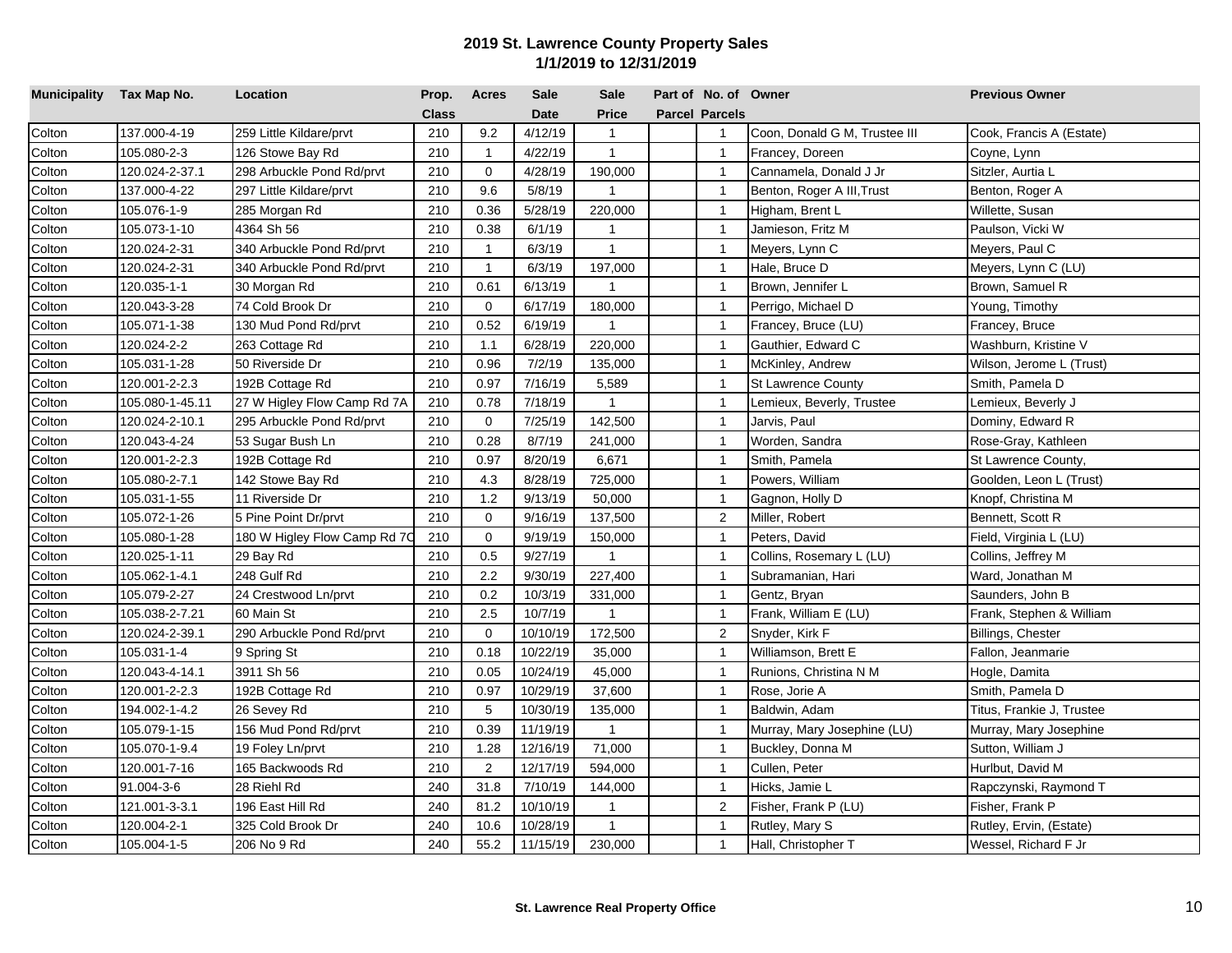| Municipality Tax Map No. |                 | Location                     | Prop.        | <b>Acres</b>   | <b>Sale</b> | <b>Sale</b>    | Part of No. of Owner  |                                   | <b>Previous Owner</b>         |
|--------------------------|-----------------|------------------------------|--------------|----------------|-------------|----------------|-----------------------|-----------------------------------|-------------------------------|
|                          |                 |                              | <b>Class</b> |                | <b>Date</b> | <b>Price</b>   | <b>Parcel Parcels</b> |                                   |                               |
| Colton                   | 105.062-1-2     | 233 Gulf Rd                  | 260          | $\mathbf{1}$   | 1/25/19     | 72,000         | $\overline{1}$        | Stein, Kathryn E                  | Brown, Paul                   |
| Colton                   | 105.072-1-30    | 16 Pine Point Dr/prvt        | 260          | $\mathbf 0$    | 4/24/19     | $\mathbf{1}$   | $\overline{1}$        | Van Ness, Diane M                 | Molly Seabury, Inc,           |
| Colton                   | 105.071-1-17    | 49 Big Rock Ln/prvt          | 260          | $\mathbf 0$    | 5/20/19     | $\mathbf{1}$   | $\overline{1}$        | Austin, Anita                     | Bolognesi, Arrigo M Jr & Jean |
| Colton                   | 105.080-3-4     | 4 Road 4                     | 260          | 0.3            | 5/20/19     | 160,000        | $\overline{1}$        | White, Elias F                    | Moore, Jennifer               |
| Colton                   | 120.033-1-7     | 64 Duck Ln/prvt              | 260          | 0.25           | 6/14/19     | 170,000        | $\mathbf{1}$          | Martin, David & Laurie            | Sangiacomo, Barbara & Gina    |
| Colton                   | 120.033-1-7     | 64 Duck Ln/prvt              | 260          | 0.25           | 6/14/19     | $\overline{1}$ | $\mathbf{1}$          | Martin, David K & Laurie          | Martin, David & Laurie        |
| Colton                   | 105.072-1-21    | 92C Stowe Bay Rd             | 260          | $\mathbf 0$    | 6/19/19     | $\mathbf{1}$   | $\overline{1}$        | Todd, Mickey                      | Todd, Mickey                  |
| Colton                   | 120.042-1-9     | 50 Cove Rd Ext/prvt          | 260          | 0.16           | 6/24/19     | $\mathbf{1}$   | $\overline{1}$        | Aldous, Janet (LU)                | Aldous, Janet                 |
| Colton                   | 105.071-1-21    | 20 Evergreen Trail/prvt      | 260          | $\mathbf 0$    | 7/3/19      | 150,000        | $\overline{1}$        | Frazer, Michael J                 | Creighton, Brian              |
| Colton                   | 181.040-1-3     | 14 Blueberry Ln/prvt         | 260          | 0.56           | 7/15/19     | 1              | $\overline{1}$        | Ashline, Joshua J                 | Ashline, Lawrence R           |
| Colton                   | 105.072-1-30    | 16 Pine Point Dr/prvt        | 260          | $\overline{0}$ | 7/22/19     | 210,000        | $\overline{1}$        | Harkins, Jon P                    | Vanness, Diane M              |
| Colton                   | 167.033-3-1     | Jordan Club/Off Sh 56        | 260          | 2.4            | 8/2/19      | $\mathbf{1}$   | $\mathbf{1}$          | Hazzard, Anne M & Etal            | Hazzard, Anne M               |
| Colton                   | 167.049-2-3     | Jordan Club/Off Sh 56        | 260          | 2.6            | 8/2/19      | $\overline{1}$ | 2                     | Hazzard, Anne M & Etal            | Hazzard, Anne M               |
| Colton                   | 121.078-2-3.1   | 26 Trimm Rd                  | 260          | 3.5            | 8/6/19      | 68,000         | $\overline{1}$        | Noble, Laurie Ann                 | Seymour, Gary N               |
| Colton                   | 105.071-2-4     | 121 Stowe Bay Rd             | 260          | $\mathbf{1}$   | 8/22/19     | $\overline{1}$ | $\overline{1}$        | Bradish, Mark F (LU)              | Bradish, Mark                 |
| Colton                   | 105.070-1-22    | 20 Fuhr Rd                   | 260          | $\mathbf 0$    | 8/27/19     | 30,000         | $\overline{1}$        | Theobald, David                   | Theobald, Sherry T            |
| Colton                   | 105.071-1-37    | 132 Mud Pond Rd/prvt         | 260          | 0.32           | 9/11/19     | 65,500         | $\overline{1}$        | Hall, Danielle A                  | Fowler, Douglas G             |
| Colton                   | 120.023-1-37    | 157 Cottage Rd               | 260          | 0.7            | 9/19/19     | 150,000        | $\overline{1}$        | Guyette, Thomas W                 | Ford, Thomas I                |
| Colton                   | 105.063-1-8     | 37 Riverview Ln/prvt         | 260          | 0.28           | 10/9/19     | $\mathbf{1}$   | $\overline{1}$        | Camp Carpentier, LLC              | Carpentier, David L           |
| Colton                   | 120.023-1-30    | 141 Cottage Rd               | 260          | 0.26           | 10/10/19    | $\mathbf{1}$   | $\overline{2}$        | North, Stephen T (LU)             | North, Stephen T              |
| Colton                   | 152.000-2-1     | 2001 Sh 56                   | 260          | 0.5            | 10/15/19    | $\mathbf{1}$   | $\overline{1}$        | Roberts, Gary V & Etal            | Mason, Arnold E               |
| Colton                   | 105.080-1-55.11 | 194 W Higley Flow Camp Rd 7C | 260          | 1.6            | 11/6/19     | 160,000        | $\overline{1}$        | McNamara, Mandi                   | MacDonald, Jo Ann, Trustee    |
| Colton                   | 167.049-2-2     | Jordan Club/Off Sh 56        | 260          | 2.8            | 11/15/19    | $\mathbf{1}$   | $\overline{1}$        | Megantz Family Revoc Trust        | Megantz, Robert Craig- 50%    |
| Colton                   | 167.049-2-2     | Jordan Club/Off Sh 56        | 260          | 2.8            | 11/15/19    | $\mathbf{1}$   | $\overline{1}$        | <b>Megantz Family Revoc Trust</b> | Megantz, Robert Craig- 50%    |
| Colton                   | 167.000-5-1     | 3 Hollywood Rd               | 270          | 9.7            | 8/1/19      | 28,000         | $\overline{1}$        | Hall, Mary P                      | Tuttle, Laverne A             |
| Colton                   | 120.042-1-15    | 38 Cove Rd Ext/prvt          | 270          | 0.25           | 10/23/19    | $\mathbf{1}$   | $\overline{1}$        | West King, Rita A                 | West, Rita A                  |
| Colton                   | 120.002-1-14    | 43 Morgan Rd                 | 311          | 1.9            | 2/21/19     | $\mathbf{1}$   | $\overline{1}$        | Champagne, Deborah N              | Fisher-Davis, Lisa M          |
| Colton                   | 120.051-2-14.2  | 143 Cold Brook Dr            | 312          | 2.4            | 5/31/19     | 21,000         | $\overline{1}$        | Crosley, Jake Clarkson            | Wood, Thelma J                |
| Colton                   | 105.047-1-13    | Gulf Rd                      | 312          | 1.4            | 11/6/19     | $\mathbf{1}$   | $\overline{1}$        | Manfred, Thomas W                 | Manfred, Thomas W             |
| Colton                   | 105.004-1-17    | 198 No 9 Rd                  | 314          | 5              | 2/7/19      | $\mathbf{1}$   | $\overline{1}$        | Kraszewski, Carrie Lee            | Kraszewski, Joseph Paul       |
| Colton                   | 120.002-4-7.11  | Snell Rd                     | 314          | 5.7            | 3/19/19     | $\mathbf{1}$   | $\mathbf{3}$          | Poste, Joshua S                   | Poste, Joshua S               |
| Colton                   | 105.003-5-7     | Green Pond Ln/prvt           | 314          | 5.2            | 4/15/19     | 25,000         | $\mathbf{1}$          | Bradshaw, Richard                 | VanNess, Diane M              |
| Colton                   | 105.001-3-8.13  | 109 Wildwood Rd              | 314          | 3.3            | 5/2/19      | 1              | $\overline{1}$        | Smith, Betty (LU)                 | Smith, Charles                |
| Colton                   | 120.024-1-25    | Cottage Rd                   | 314          | 0.1            | 6/4/19      | $\mathbf{1}$   | $\overline{2}$        | Agel, Charles Robert (LU)         | Agel, Charles Robert (LU)     |
| Colton                   | 105.004-5-11    | Raquette River Rd            | 314          | 5.1            | 6/28/19     | $\mathbf{1}$   | $\mathbf{1}$          | Barber, Bradley J                 | Washburn, Kristine V          |
| Colton                   | 121.078-1-1     | Trimm Rd                     | 314          | 1.9            | 7/16/19     | 1,399          | $\mathbf{1}$          | <b>St Lawrence County</b>         | Robar, Joseph P               |
| Colton                   | 120.024-2-40    | Arbuckle Pond Rd/prvt        | 314          | 0.32           | 7/16/19     | 3,436          | $\mathbf{1}$          | <b>St Lawrence County</b>         | Billings, Chester             |
| Colton                   | 121.003-1-25.2  | French Pond Rd               | 314          | 0.07           | 8/1/19      | 142,000        | 2                     | Stevenson, Kendyll G              | Leger, Marianne               |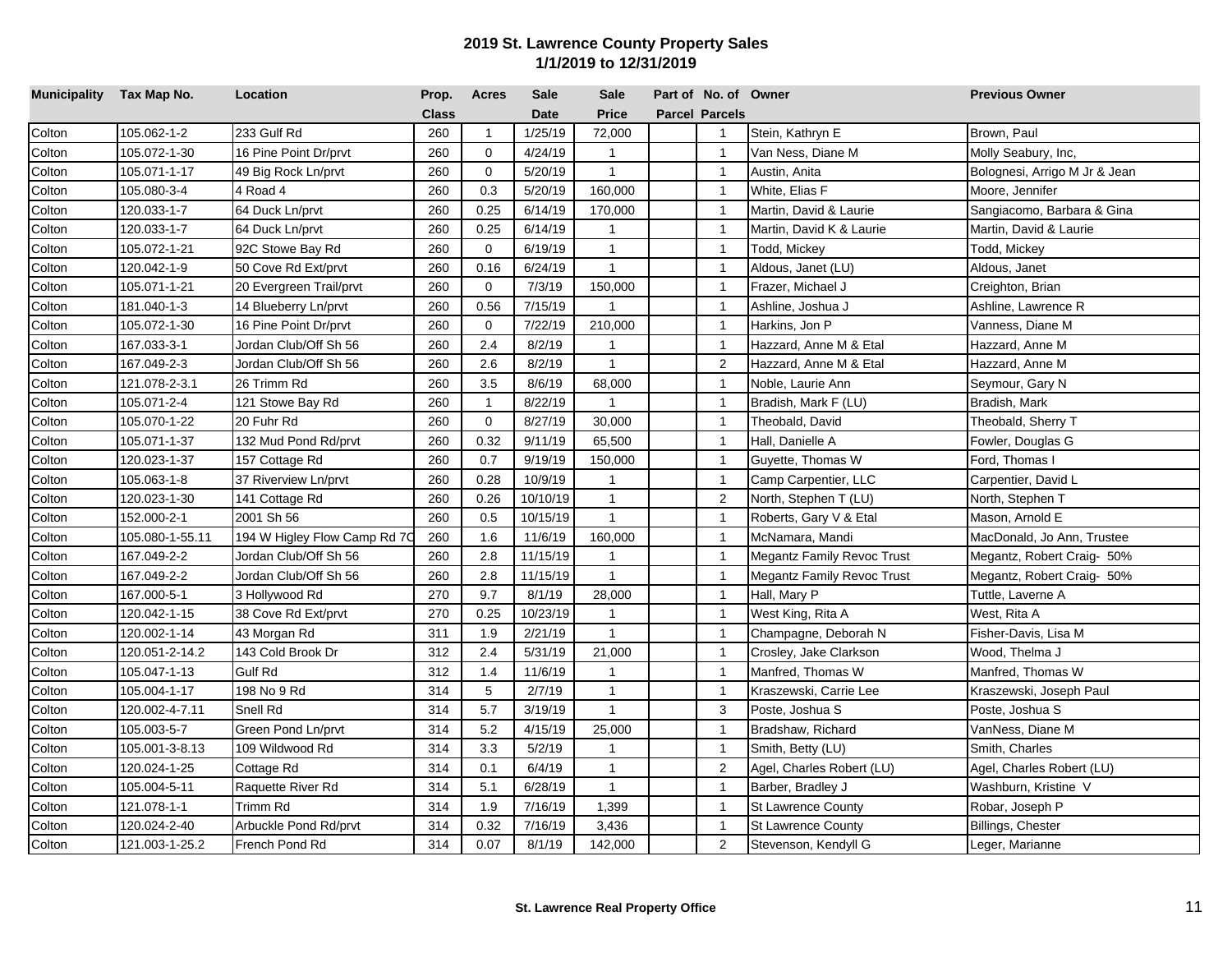| Municipality Tax Map No. |                 | Location                     | Prop.        | <b>Acres</b>   | <b>Sale</b> | <b>Sale</b>    |     | Part of No. of Owner  |                               | <b>Previous Owner</b>       |
|--------------------------|-----------------|------------------------------|--------------|----------------|-------------|----------------|-----|-----------------------|-------------------------------|-----------------------------|
|                          |                 |                              | <b>Class</b> |                | <b>Date</b> | Price          |     | <b>Parcel Parcels</b> |                               |                             |
| Colton                   | 120.024-2-40    | Arbuckle Pond Rd/prvt        | 314          | 0.32           | 8/5/19      | 4,075          |     | $\mathbf{1}$          | Billings, Chester III         | St Lawrence County,         |
| Colton                   | 121.078-1-1     | Trimm Rd                     | 314          | 1.9            | 9/14/19     | 4,800          |     | $\mathbf{1}$          | LaPierre, Loren W             | St Lawrence County,         |
| Colton                   | 105.080-2-5.1   | Stowe Bay Rd                 | 314          | 0.36           | 9/20/19     | 15,000         |     | $\mathbf{1}$          | Powers, William               | Goolden, Leon L (Trust)     |
| Colton                   | 105.004-3-16.1  | Sh 56                        | 314          | 4.5            | 10/10/19    | 249,000        |     | 2                     | Nicholas, Andrine             | Mueller, William H          |
| Colton                   | 194.002-1-4.4   | Sh 56                        | 314          | 5              | 10/24/19    | $\overline{1}$ |     | $\mathbf{1}$          | Mason, Alex                   | Mason, Arnold               |
| Colton                   | 105.080-1-27    | 184 W Higley Flow Camp Rd 7C | 314          | 0.95           | 11/22/19    | 72,000         |     | $\mathbf{1}$          | Peters, David                 | Stevens, Wayne L            |
| Colton                   | 106.003-2-8     | Off Raquette River Rd        | 314          | 0.25           | 12/19/19    | 120,000        |     | $\overline{2}$        | Johnson, Abigail              | Hosley, David B             |
| Colton                   | 121.003-1-21    | 154, 174 French Pond Rd      | 322          | 11             | 5/31/19     | 24,000         |     | $\overline{1}$        | Potter, Amanda L              | Larock, Gregory W           |
| Colton                   | 137.000-4-16    | Little Kildare/prvt          | 322          | 10.4           | 6/11/19     | $\mathbf{1}$   |     | $\mathbf{1}$          | Lettiere, James VIII          | Lettiere, James V Jr        |
| Colton                   | 105.004-2-2.11  | Windmill Rd                  | 323          | 13.1           | 8/1/19      | 10,000         |     | $\mathbf{1}$          | Tower, Scott R                | Smith, Jeffrey P            |
| Colton                   | 135.000-1-18    | 1220 Orebed Rd               | 910          | 5.1            | 1/14/19     | $\mathbf{1}$   |     | $\mathbf{1}$          | Ostrander, Alan               | Ostrander, Alan             |
| Colton                   | 105.002-4-19.2  | Leary Rd                     | 910          | 33.8           | 3/25/19     | $\mathbf{1}$   |     | $\mathbf{1}$          | Chambers, Michael C           | Chambers, Robert W          |
| Colton                   | 136.004-1-11    | Stark Rd                     | 910          | 54.1           | 5/8/19      | $\overline{1}$ |     | $\mathbf{1}$          | S Timber, LLC                 | Timbervest Partners II ADK, |
| Colton                   | 151.000-1-1.22  | 1885 Sh 56                   | 910          | 4045.5         | 5/8/19      | 13,139,249     |     | 6                     | The Conservation Fund         | Green Mountain Adirondack,  |
| Colton                   | 121.001-3-18    | Off East Hill Rd             | 910          | 25.1           | 5/15/19     | $\mathbf{1}$   |     | $\overline{1}$        | Matthie, Richard J Jr         | Matthie, Joan               |
| Colton                   | 105.004-1-4     | 249,251 No 9 Rd              | 910          | 157.1          | 6/20/19     | 92,500         |     | $\overline{1}$        | Laing, Joshua                 | Curtis, Duane H             |
| Colton                   | 105.003-3-1.1   | 230 Gulf Rd                  | 910          | 71.47          | 7/25/19     | $\overline{1}$ |     | $\overline{2}$        | D'Aprile, Debra               | Kuhne, Ronald F Jr (Estate) |
| Colton                   | 105.002-4-21.1  | Leary Rd                     | 910          | 51             | 8/2/19      | 20,000         |     | $\mathbf{1}$          | Hawley, Kevin                 | Caster, Paul J (Estate)     |
| Colton                   | 136.004-1-12    | 84 Stark Rd                  | 910          | 29.3           | 9/6/19      | 5,000          |     | $\overline{1}$        | Watson, Mary Jane (LU)        | Watson, Mary Jane           |
| Colton                   | 121.001-2-1     | Snell Rd                     | 910          | 38.9           | 10/24/19    | 24,000         |     | $\mathbf{1}$          | Ramsdell, Timothy T           | Lawrence, Joyce             |
| Colton                   | 106.003-1-5.1   | Raquette River Rd            | 910          | 34.7           | 11/26/19    | 65,000         |     | $\mathbf{1}$          | Hayes, Edward C               | Arduine, Patrick J          |
| Colton                   | 236.000-1-2.131 | S 1/2 Of Oakham              | 911          | 325.8          | 9/18/19     | $\mathbf{1}$   |     | $\overline{1}$        | Hallock, Peter J, Trustee     | Hallock, Peter J            |
| DeKalb                   | 115.003-2-12    | 1202 Maple Ridge Rd          | 105          | 137.5          | 2/8/19      | $\mathbf{1}$   |     | $\overline{1}$        | Black, Joey                   | Black, Joey                 |
| DeKalb                   | 115.003-2-12    | 1202 Maple Ridge Rd          | 105          | 137.5          | 3/27/19     | 70,000         |     | $\overline{1}$        | St Andrews, Richard L         | Black, Joey                 |
| DeKalb                   | 130.003-1-10.1  | 837 River Rd                 | 105          | 27             | 4/1/19      | $\mathbf{1}$   | Yes | $\mathbf{1}$          | Horne, Barry J                | Horne, Berry J              |
| DeKalb                   | 100.004-1-12    | Off Stevenson Rd             | 105          | 41             | 6/21/19     | $\mathbf{1}$   |     | $\overline{1}$        | Newcombe, Edward E Jr         | Newcombe, Earl              |
| DeKalb                   | 130.002-1-20.12 | Ush 11                       | 105          | 89.8           | 10/28/19    | $\mathbf{1}$   |     | $\overline{1}$        | Cline, Jeffery H (LU)         | Cline, Jeffery              |
| DeKalb                   | 130.001-1-5.11  | 133 Old Northerner Rd        | 112          | 100            | 8/21/19     | 172,000        |     | $\mathbf{1}$          | Carr, Seth J                  | Merithew, Michael P         |
| DeKalb                   | 86.004-3-6.1    | 244,244B, 256, 266 Winter Rd | 113          | 111.6          | 2/14/19     | 180,000        |     | $\mathbf{1}$          | Swartzentruber, Levi J        | Swartzentruber, Harvy J     |
| DeKalb                   | 86.004-3-6.1    | 244,244B, 256, 266 Winter Rd | 113          | 111.6          | 2/14/19     | 180,000        |     | $\overline{1}$        | Swartzentruber, Levi J        | Swartzentruber, Harvy J     |
| DeKalb                   | 145.003-2-1     | 512 Cole Rd                  | 113          | 38             | 10/7/19     | 180,000        |     | $\overline{1}$        | Putman, Jelisa M              | Hartle, David W             |
| DeKalb                   | 116.004-1-32.1  | 148 Jeffers Rd               | 113          | 217            | 11/19/19    | $\overline{1}$ |     | $\mathbf{1}$          | Livingston, Betty J (LU)      | Livingston, Betty           |
| DeKalb                   | 145.031-1-2     | Ush 11                       | 120          | 6.2            | 7/16/19     | 1,205          |     | $\mathbf{1}$          | <b>St Lawrence County</b>     | Dixon, Clara J              |
| DeKalb                   | 145.031-1-2     | Ush 11                       | 120          | 6.2            | 9/14/19     | 2,600          |     | 2                     | Murrock, Dillon T             | St Lawrence County,         |
| DeKalb                   | 145.046-1-22    | 64 Main St                   | 210          | $\overline{1}$ | 2/15/19     | 28,926         |     | $\overline{2}$        | Community Bank, National Asso | House, Charlotte (Estate)   |
| DeKalb                   | 101.003-1-5     | 489 Old Canton Rd            | 210          | 3.1            | 2/20/19     | 70,000         |     | $\mathbf{1}$          | Reed, Douglas                 | Stacy, Theron (Estate)      |
| DeKalb                   | 145.039-2-15    | 31 Depot St                  | 210          | 0              | 2/22/19     | $\mathbf{1}$   |     | $\overline{1}$        | Reed, Patricia B              | Reed, Eric D (Estate)       |
| DeKalb                   | 115.002-1-10.2  | 11 Ritchie Rd                | 210          | 2.3            | 3/1/19      | $\mathbf{1}$   |     | $\mathbf{1}$          | Wilson, Emily E               | Wilson, John M              |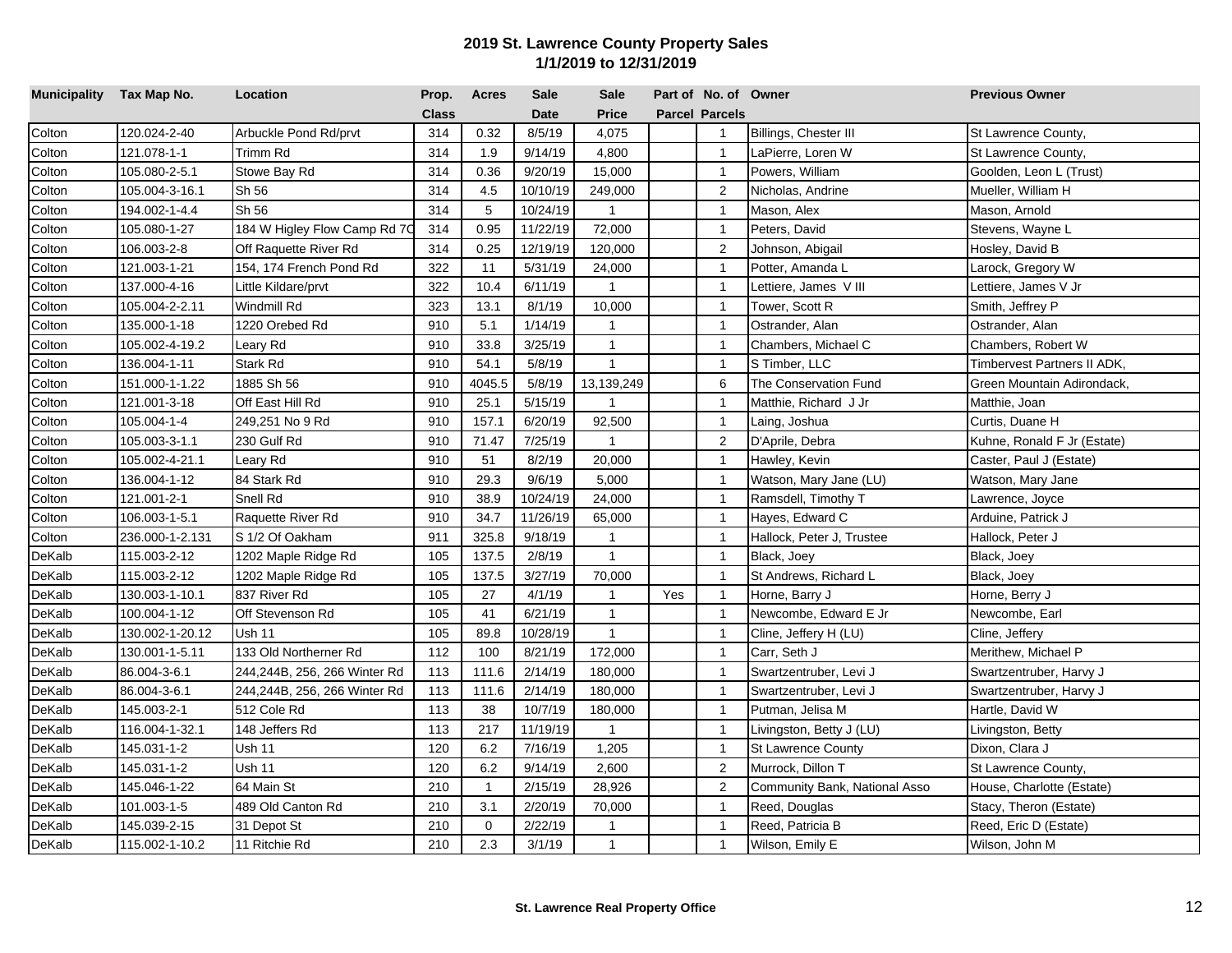| Municipality Tax Map No. |                  | Location              | Prop.        | <b>Acres</b> | Sale        | <b>Sale</b>  | Part of No. of Owner  |                            | <b>Previous Owner</b>         |
|--------------------------|------------------|-----------------------|--------------|--------------|-------------|--------------|-----------------------|----------------------------|-------------------------------|
|                          |                  |                       | <b>Class</b> |              | <b>Date</b> | <b>Price</b> | <b>Parcel Parcels</b> |                            |                               |
| DeKalb                   | 100.003-2-15     | 380 Hitchcock Rd      | 210          | 13.7         | 4/3/19      | 96,000       | $\mathbf{1}$          | Simmons-Tyo, Ellen P       | Davison, Scott                |
| DeKalb                   | 145.039-2-1.12   | 30 Dashnaw St         | 210          | 0.91         | 4/16/19     | 88,000       | $\mathbf{1}$          | Hartle, Connie             | Gouverneur Savings & Loan,    |
| DeKalb                   | 116.041-3-13     | 4354 Ush 11           | 210          | $\mathbf 0$  | 6/12/19     | 29,000       | $\mathbf{1}$          | Harris, Floyd H III        | North Country Savings Bank,   |
| DeKalb                   | 116.002-1-24     | 144 Risley Rd         | 210          | 3            | 7/2/19      | 115,000      | $\mathbf{1}$          | Newman, Paul E             | Coffey, Craig J               |
| DeKalb                   | 100.004-2-5      | 64 Old Canton Rd      | 210          | $\mathbf 0$  | 7/5/19      | $\mathbf{1}$ | 2                     | Laubscher, Mark E          | Laubscher, Mark E             |
| DeKalb                   | 100.002-2-8.122  | 3420 Sh 812           | 210          | 2.3          | 7/8/19      | 180,000      | 2                     | Bill, Casey L              | Bill, Timothy A               |
| DeKalb                   | 116.003-1-25     | 763 East Dekalb Rd    | 210          | $\mathbf 0$  | 7/16/19     | 4,804        | $\overline{1}$        | <b>St Lawrence County</b>  | Morrill, Randi V              |
| DeKalb                   | 115.002-1-25.12  | 1541 Maple Ridge Rd   | 210          | 1.8          | 7/17/19     | $\mathbf{1}$ | $\overline{1}$        | Kielmeier, Paul M          | Kielmeier, Paul M             |
| DeKalb                   | 130.035-1-5      | 3405 Ush 11           | 210          | 0.9          | 8/8/19      | 50,000       | $\overline{1}$        | Brown, Jared               | Alguire, Kenneth (Estate)     |
| DeKalb                   | 116.041-5-14.1   | 4291 Ush 11           | 210          | 2.3          | 8/8/19      | 127,000      | $\overline{1}$        | Storie, Dustin             | Knowlton, Bonnie J (LU)       |
| DeKalb                   | 116.041-5-14.1   | 4291 Ush 11           | 210          | 2.3          | 8/8/19      | $\mathbf{1}$ | $\mathbf{1}$          | Storie, Dustin             | Knowlton, Bonnie J (LU)       |
| DeKalb                   | 115.043-1-3      | 2694 SH 812           | 210          | 3.4          | 9/5/19      | 50,000       | $\overline{1}$        | Behm, Joshua P             | Prashaw, Laureen (Estate)     |
| DeKalb                   | 116.003-1-25     | 763 East Dekalb Rd    | 210          | $\Omega$     | 9/14/19     | 2,500        | $\overline{1}$        | Mandigo, Sherri L          | St Lawrence County,           |
| DeKalb                   | 116.041-1-13     | 2951 Cr 17            | 210          | $\mathbf 0$  | 9/23/19     | 74,200       | $\overline{1}$        | Ashley, Dawn T             | Martin-Poole, Daun            |
| DeKalb                   | 86.004-2-1       | 387 Winter Rd         | 210          | 1.7          | 10/4/19     | 95,930       | $\overline{1}$        | Tyler, Megan L             | Rosenholtz, Victoria (Estate) |
| DeKalb                   | 116.003-1-14.2   | 614 East Dekalb Rd    | 210          | 3.1          | 10/29/19    | 5,000        | $\overline{1}$        | Simser, Tracey M           | Simser, Daniel P              |
| DeKalb                   | 145.002-1-27.1   | 282 Cr 20             | 220          | 0.25         | 8/7/19      | $\mathbf{1}$ | $\overline{2}$        | Dusharm, Janet Ruth        | Dusharm, Janet Ruth           |
| DeKalb                   | 100.004-2-13.11  | 299 Ritchie Rd        | 240          | 96.1         | 2/14/19     | $\mathbf{1}$ | $\overline{1}$        | Katzman, Grover B (LU)     | Katzman, Grover B             |
| DeKalb                   | 86.004-3-27      | 2156 Dekalb Kelly Rd  | 240          | 10.3         | 3/28/19     | $\mathbf{1}$ | $\overline{1}$        | Bartholomew, Eric R        | Bartholomew, Vickie A         |
| DeKalb                   | 115.003-2-6      | 1554 River Rd         | 240          | 170.9        | 5/16/19     | 150,000      | $\mathbf{1}$          | Kingrey, Jacob             | Lombard, Wesley W             |
| DeKalb                   | 116.002-5-6.22   | 4230 USH 11           | 240          | 34.7         | 5/21/19     | 105,000      | $\overline{1}$        | Yoder, Eli J               | Yoder, Noah D                 |
| DeKalb                   | 145.002-1-6      | 365 Cr 20             | 240          | 17.1         | 6/13/19     | 166,000      | $\overline{1}$        | Hale, Christine M          | Stinson, Jeffery              |
| DeKalb                   | 115.002-2-5.21   | 2750 SH 812           | 240          | 206.7        | 6/14/19     | 299,000      | $\overline{1}$        | Connell, Quinn M           | Ullrich, Calvin R             |
| DeKalb                   | 100.004-2-4      | 43 Old Canton Rd      | 240          | 110.8        | 6/28/19     | $\mathbf{1}$ | $\mathbf{1}$          | Sampson, Gail Ann, Trustee | Sampson, Gail Ann             |
| DeKalb                   | 130.004-1-11     | 227 Cr 18             | 240          | 168.5        | 7/16/19     | $\mathbf{1}$ | $\overline{1}$        | Anson, Edward J            | Anson, Edward J               |
| DeKalb                   | 87.003-1-17.121  | 476 Winter Rd         | 240          | 26           | 10/30/19    | 107,500      | $\mathbf{1}$          | Barney, Corey B            | Wright, George T              |
| DeKalb                   | 145.002-2-16.1   | 599 Cr 20             | 240          | 8.4          | 12/5/19     | 155,000      | $\mathbf{1}$          | Reynolds, Alice J          | Sullivan, Sean                |
| DeKalb                   | 115.004-1-29.1   | Off Old Northerner Rd | 260          | 18.2         | 11/12/19    | $\mathbf{1}$ | $\mathbf{1}$          | Burt, Charles E            | Hamilton, Roger (LU)          |
| DeKalb                   | 100.002-2-2.22   | 87 Cr 14              | 270          | 3.4          | 1/24/19     | 32,000       | $\mathbf{1}$          | Tyo, Shicara M             | Alstad, Janna J               |
| DeKalb                   | 116.004-1-28.2   | 469 East Dekalb Rd    | 270          | 1.4          | 6/21/19     | 10,000       | $\mathbf{1}$          | Graham, Eathon             | Hagen, Daniel A (Estate)      |
| DeKalb                   | 101.003-1-27.111 | 130 Old Canton Rd     | 270          | $\mathbf 0$  | 11/15/19    | 17,000       | $\overline{1}$        | Downing, Patrick E         | Gilbert, Michael E            |
| DeKalb                   | 130.004-1-13     | 154,156 Cr 18         | 271          | 101.8        | 12/6/19     | 60,000       | $\mathbf{1}$          | Stoner, John B Sr          | Crouse, Raymond C             |
| DeKalb                   | 145.055-1-2      | Phelps Rd             | 311          | 3            | 4/25/19     | $\mathbf{1}$ | $\overline{1}$        | Putman, Eric               | Putman, Doris                 |
| DeKalb                   | 145.002-1-43     | Cr 20                 | 311          | $\mathbf 0$  | 6/24/19     | $\mathbf{1}$ | $\overline{1}$        | Dusharm, Janet Ruth        | Fuller, Charles E             |
| DeKalb                   | 145.031-1-3.1    | Ush 11                | 311          | 2.9          | 7/16/19     | 824          | $\overline{1}$        | <b>St Lawrence County</b>  | Dixon, Clara J                |
| DeKalb                   | 145.046-1-21     | Main St               | 311          | $\Omega$     | 8/8/19      | 10,000       | 2                     | Wicks, Ryan                | Community Bank, NA,           |
| DeKalb                   | 115.051-1-19     | 2648 Sh 812           | 311          | $\mathbf 0$  | 9/14/19     | 8,000        | $\overline{2}$        | Conklin, Sean M            | St Lawrence County,           |
| DeKalb                   | 101.003-1-33.1   | Sayer Rd              | 311          | 34.2         | 12/12/19    | 14,000       | $\mathbf{1}$          | Martin, Richard H Jr       | Stone, Daniel A               |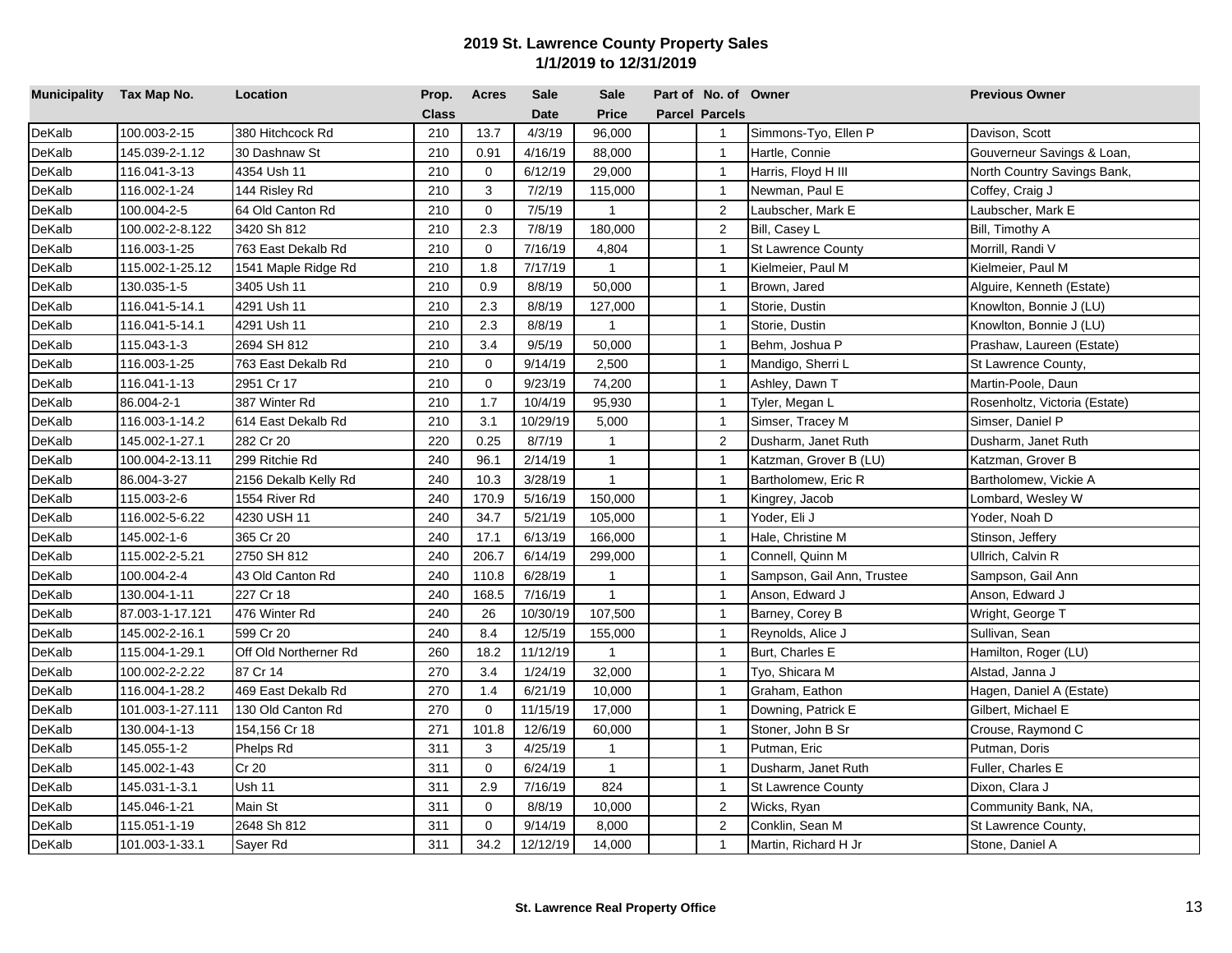| Municipality Tax Map No. |                  | Location           | Prop.        | <b>Acres</b> | <b>Sale</b> | <b>Sale</b>  | Part of No. of Owner  |                              | <b>Previous Owner</b>            |
|--------------------------|------------------|--------------------|--------------|--------------|-------------|--------------|-----------------------|------------------------------|----------------------------------|
|                          |                  |                    | <b>Class</b> |              | <b>Date</b> | <b>Price</b> | <b>Parcel Parcels</b> |                              |                                  |
| DeKalb                   | 130.002-1-20.212 | 3285 USH 11        | 312          | 20.1         | 5/9/19      | 25,000       | $\mathbf{1}$          | McAdam, Brandon F            | Monroe, Ernest (LU)              |
| DeKalb                   | 116.041-1-14     | Cr 17              | 314          | $\mathbf 0$  | 5/9/19      | $\mathbf{1}$ | 2                     | Powers, Cynthia E            | Powers, Matthew                  |
| DeKalb                   | 115.001-1-8.2    | Off Maple Ridge Rd | 314          | 8.9          | 6/6/19      | $\mathbf{1}$ | $\overline{1}$        | Morey, Glenn & Keith         | Morey, Glenn (Estate)            |
| DeKalb                   | 116.004-1-38.12  | 2709 Cr 17         | 314          | 2.8          | 6/14/19     | 800          | $\overline{1}$        | Cole, Philip D               | Thornton, Jeffrey                |
| DeKalb                   | 115.001-1-8.2    | Off Maple Ridge Rd | 314          | 8.9          | 6/17/19     | $\mathbf{1}$ | $\mathbf{1}$          | Knapp, Alan L                | Morey, Glenn & Keith             |
| <b>DeKalb</b>            | 145.047-2-3      | Main St            | 314          | $\mathbf 0$  | 9/3/19      | 2,429        | $\mathbf{1}$          | <b>St Lawrence County</b>    | Dalton, James A                  |
| DeKalb                   | 86.004-2-2.12    | 388 Winter Rd      | 314          | 1.3          | 10/4/19     | $\mathbf{1}$ | $\overline{1}$        | Tyler, Megan L               | Rosenholtz, Victoria C (Estate)  |
| DeKalb                   | 86.004-3-18      | Sh 812             | 323          | 30.4         | 4/23/19     | 10,000       | $\overline{1}$        | Kelly, Allen                 | Perry, Donald H                  |
| DeKalb                   | 130.004-1-9.1    | Cr 18              | 323          | 10.7         | 5/2/19      | 50,000       | $\boldsymbol{2}$      | Esch, Dennis L, Trustee      | Tromans (f/k/a Riker), Kelli     |
| DeKalb                   | 101.003-1-4.2    | 385 Old Canton Rd  | 210          | 0.69         | 4/2/19      | $\mathbf{1}$ | $\overline{1}$        | Koch, Roxann (LU)            | Koch, Roxann                     |
| Depeyster                | 85.004-1-11      | 1910 Sh 184        | 112          | 113.9        | 8/22/19     | 130,000      | $\overline{1}$        | Hostetler, John J            | Miller, Eli S.E.                 |
| Depeyster                | 99.004-2-20.2    | 325 Mayhew Rd      | 120          | 59.8         | 5/22/19     | $\mathbf{1}$ | $\mathbf{1}$          | Frank Poor Irrevocable Trust | Poor, Frank                      |
| Depeyster                | 99.003-2-10.1    | 1190 Sh 184        | 210          | 1.9          | 2/14/19     | 41,000       | $\mathbf{1}$          | Bennett, Catherine E         | Todd, James                      |
| Depeyster                | 99.043-1-3       | 4343 Cr 10         | 210          | $\mathbf 0$  | 4/24/19     | 59,000       | $\mathbf{1}$          | Stiles, Elizabeth A          | Liscum, David A                  |
| Depeyster                | 99.001-1-5.112   | 40 Pearson Rd      | 210          | 5.6          | 7/17/19     | $\mathbf{1}$ | $\overline{1}$        | Davis, Michael J (LU)        | Davis, Michael J                 |
| Depeyster                | 99.035-2-11      | 4354 Cr 10         | 210          | $\mathbf 0$  | 7/17/19     | 4,865        | $\overline{1}$        | <b>St Lawrence County</b>    | Wing, Theresa                    |
| Depeyster                | 99.043-1-5       | 4320 Cr 10         | 210          | $\mathbf 0$  | 8/1/19      | $\mathbf{1}$ | $\mathbf{1}$          | ove, Linda L                 | Love, Thomas R                   |
| Depeyster                | 99.035-1-15      | 4396 Cr 10         | 210          | $\mathbf 0$  | 8/22/19     | $\mathbf{1}$ | $\overline{1}$        | Taylor, Leroy J              | Taylor, Leroy                    |
| Depeyster                | 99.035-2-11      | 4354 Cr 10         | 210          | $\mathbf 0$  | 9/20/19     | 4,500        | $\overline{1}$        | Bigelow, Courtney L          | St Lawrence County,              |
| Depeyster                | 100.003-1-7.21   | 4620 Cr 17         | 240          | 158.9        | 4/30/19     | 180,000      | $\overline{1}$        | Shetler, Henry S             | Shetler, Eli L                   |
| Depeyster                | 114.001-3-12     | 3480 Cr 10         | 270          | $\mathbf 0$  | 10/10/19    | $\mathbf{1}$ | $\mathbf{1}$          | MacKay, Lance                | MacKay, William J                |
| Depeyster                | 114.002-2-23.3   | <b>CR 11</b>       | 314          | 74.1         | 7/17/19     | 3,730        | $\overline{1}$        | <b>St Lawrence County</b>    | Bronstein, Seymour MD            |
| Depeyster                | 114.002-2-25.1   | Cr 11              | 314          | 9.1          | 7/17/19     | 1,373        | $\overline{1}$        | <b>St Lawrence County</b>    | Bronstein, Seymour MD            |
| Depeyster                | 114.002-2-25.1   | Cr 11              | 314          | 9.1          | 10/9/19     | 9,000        | $\overline{1}$        | Shetler, Benjamin J          | St Lawrence County,              |
| Depeyster                | 114.002-2-23.3   | <b>CR 11</b>       | 314          | 74.1         | 10/9/19     | 33,000       | $\overline{1}$        | Shetler, Benjamin            | St Lawrence County,              |
| Depeyster                | 114.002-2-23.3   | CR 11              | 314          | 74.1         | 11/20/19    | $\mathbf{1}$ | $\overline{c}$        | Shetler, Benjamin J          | Shetler, Benjamin J              |
| Depeyster                | 99.002-1-6.3     | Off Plimpton Rd    | 322          | 18.5         | 1/9/19      | $\mathbf{1}$ | $\overline{1}$        | Price, Steven                | Price, Barbara                   |
| Depeyster                | 99.002-1-6.3     | Off Plimpton Rd    | 322          | 18.5         | 6/3/19      | 7,000        | $\overline{1}$        | KDC Acres, LLC               | Price, Steven                    |
| Depeyster                | 85.002-1-6.2     | Spile Bridge Rd    | 910          | 83.6         | 8/16/19     | 17,000       | $\overline{1}$        | Costigan, Sean               | Gray, Vincent                    |
| Depeyster                | 114.002-2-20.2   | Off Cr 10/Mud Lk   | 910          | 19.6         | 10/22/19    | 5,000        | $\overline{1}$        | Pray, Richard A              | Pray, Richard                    |
| Edwards                  | 175.051-6-7.1    | 68 Maple Av        | 210          | 0.26         | 1/17/19     | $\mathbf{1}$ | $\overline{1}$        | Woods, Shawn R               | Woods, Shawn R                   |
| Edwards                  | 175.043-2-6      | 19 Trout Lake St   | 210          | $\mathbf 0$  | 3/22/19     | 51,000       | $\mathbf{1}$          | Johnson, Aaron R             | Rowe, Jamieka N                  |
| Edwards                  | 162.003-1-19     | 2201 CR 24         | 210          | 0.75         | 3/28/19     | 7,000        | $\overline{1}$        | Blanes, Christopher L        | Hale, Herbert K                  |
| Edwards                  | 175.043-1-15     | 233 Main St        | 210          | $\mathbf 0$  | 5/16/19     | $\mathbf{1}$ | $\overline{1}$        | Fleming, Teresa              | Fleming, Everett (Estate)        |
| Edwards                  | 201.001-1-16.111 | 703 CR 23          | 210          | 9.3          | 6/14/19     | 95,000       | $\overline{1}$        | Halladay, Ronald             | LaFountain, Robert J (LU) & Etal |
| Edwards                  | 201.001-1-16.111 | 703 CR 23          | 210          | 9.3          | 6/14/19     | 95,000       | $\mathbf{1}$          | Halladay, Ronald             | LaFountain, Robert J (LU) & Etal |
| Edwards                  | 189.003-1-39.1   | 20 Shawville Rd    | 210          | 1.7          | 7/11/19     | $\mathbf{1}$ | $\overline{1}$        | Parrish, Alex A              | Parrish, Peter                   |
| Edwards                  | 175.051-7-9      | 60 Island St       | 210          | 0.65         | 7/17/19     | 4,975        | $\mathbf{1}$          | <b>St Lawrence County</b>    | Belile, Stacey                   |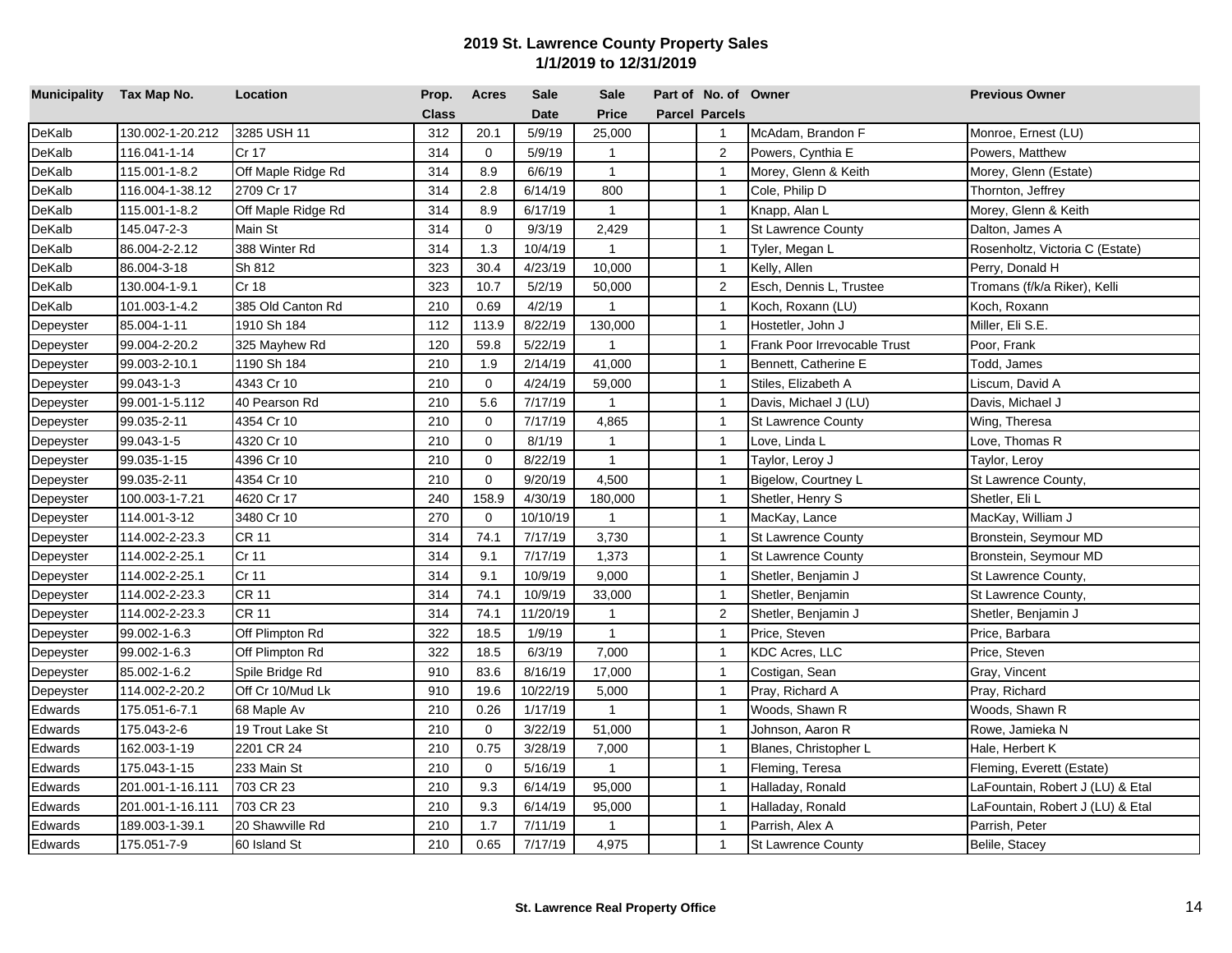| Municipality Tax Map No. |                 | Location                  | Prop.        | <b>Acres</b>   | <b>Sale</b> | <b>Sale</b>    | Part of No. of Owner  |                                | <b>Previous Owner</b>          |
|--------------------------|-----------------|---------------------------|--------------|----------------|-------------|----------------|-----------------------|--------------------------------|--------------------------------|
|                          |                 |                           | <b>Class</b> |                | <b>Date</b> | <b>Price</b>   | <b>Parcel Parcels</b> |                                |                                |
| Edwards                  | 175.051-3-14    | 187 Main St               | 210          | $\mathbf 0$    | 7/30/19     | 35,000         | $\mathbf{1}$          | Davison, William E             | Davison, Clifford              |
| Edwards                  | 175.051-3-5.1   | 4 First St                | 210          | 0.15           | 9/9/19      | 49,500         | $\overline{1}$        | Pickering, Shane B             | Mullins, Melanie J             |
| Edwards                  | 201.001-1-30    | 723 CR 23                 | 210          | 0.6            | 9/18/19     | $\mathbf{1}$   | $\overline{1}$        | McCollum, Delmer D             | McCollum, Anna                 |
| Edwards                  | 175.051-7-9     | 60 Island St              | 210          | 0.65           | 10/10/19    | 3,400          | $\overline{1}$        | Soper Living Trust             | St Lawrence County,            |
| Edwards                  | 175.050-1-6     | 69 New St                 | 210          | 0.19           | 11/6/19     | 28,000         | $\overline{1}$        | Clark, Jack L                  | Lennox, Jan C                  |
| Edwards                  | 175.051-3-20    | 6 Second St               | 210          | $\mathbf 0$    | 11/7/19     | 38,000         | $\mathbf{1}$          | White, Michael G               | Whitford, Rick                 |
| Edwards                  | 175.004-1-7     | 666 Talcville Rd/lot 1    | 210          | 1.3            | 11/21/19    | $\mathbf{1}$   | $\overline{1}$        | Brayton, Florence (LU)         | Brayton, Florence              |
| Edwards                  | 175.060-2-1     | 83 Maple Av               | 210          | $\mathbf 0$    | 12/6/19     | 79,000         | $\overline{1}$        | Tongue, Wrightson S            | Dier, David E                  |
| Edwards                  | 201.001-1-1.1   | 731 CR 23                 | 240          | 53.4           | 7/3/19      | $\mathbf{1}$   | $\overline{2}$        | McCollum, Glenn R Jr           | McCollum, Glenn & Anna R (EST) |
| Edwards                  | 200.002-1-5.12  | 65 Jones Pond Rd          | 240          | 187            | 7/22/19     | $\mathbf{1}$   | $\overline{2}$        | Jones, Timothy P (LU)          | Jones, Timothy                 |
| Edwards                  | 175.003-3-13    | 23 Bancroft Rd            | 240          | 53.1           | 9/25/19     | $\mathbf{1}$   | 5                     | Shippee, Jeffery D             | Shippee, Jeffery D             |
| Edwards                  | 175.004-1-10.12 | 536 Talcville Rd          | 260          | 34.8           | 3/6/19      | 140,000        | $\overline{1}$        | Land First, Inc                | Babbie, Louis H (Est) H        |
| Edwards                  | 176.001-1-16.11 | 335 Gaddis Rd             | 260          | 31.7           | 3/21/19     | $\overline{1}$ | $\mathbf{1}$          | The Camp of the Overback Trust | <b>Bullock, Charles</b>        |
| Edwards                  | 188.004-2-7     | 105 Jones Pond Rd Ext/Pvt | 260          | 5.2            | 3/22/19     | 35,000         | $\overline{1}$        | Brothers, Robert A             | Allen, William J               |
| Edwards                  | 201.001-1-2     | 733L CR 23                | 260          | 0.4            | 6/12/19     | 16,900         | $\overline{1}$        | Bacon, Ellen M                 | Bacon, Ellen                   |
| Edwards                  | 161.019-2-33    | Fletcher Rd/prvt          | 260          | 0.36           | 7/17/19     | 3,260          | $\overline{1}$        | <b>St Lawrence County</b>      | Patnode, Douglas W             |
| Edwards                  | 161.019-2-2     | 15 Birch Heights Rd/prvt  | 260          | 1.4            | 7/22/19     | $\mathbf{1}$   | $\mathbf{1}$          | Dixon, Diane M                 | Camidge, Linda K               |
| Edwards                  | 188.004-2-5     | 90 Jones Pond Rd Ext/Pvt  | 260          | 6.5            | 9/27/19     | 21,500         | $\overline{1}$        | Rasmussen, Sarah L             | Butler, Richard A              |
| Edwards                  | 161.019-2-1     | 17 Birch Heights Rd/prvt  | 260          | 2.6            | 10/3/19     | 83,000         | $\overline{1}$        | Miller, Ernest J               | Powers, Chris                  |
| Edwards                  | 188.004-2-11    | Jones Pond Rd Ext/Pvt     | 260          | 8.5            | 10/9/19     | 25,000         | $\overline{1}$        | Adirondack Mt Land LLC         | Verduin, Susan A               |
| Edwards                  | 161.019-2-33    | Fletcher Rd/prvt          | 260          | 0.36           | 10/16/19    | 18,000         | $\mathbf{1}$          | Yerden, Jeffery L              | St Lawrence County,            |
| Edwards                  | 201.001-1-14.4  | 631 CR 23                 | 270          | 2.4            | 4/2/19      | 52,500         | $\overline{1}$        | akeview Loan Servicing LLC     | Wolfe, Donald                  |
| Edwards                  | 201.001-1-14.4  | 631 CR 23                 | 270          | 2.4            | 7/7/19      | $\mathbf{1}$   | $\overline{1}$        | Secretary of HUD               | Lakeview Loan Servicing LLC,   |
| Edwards                  | 175.058-1-4     | 15 Island St              | 270          | $\mathbf 0$    | 7/17/19     | 3,906          | $\overline{1}$        | St Lawrence County             | Whitmarsh, Justin              |
| Edwards                  | 175.004-1-53.11 | 1953 SH 58                | 270          | 5.1            | 7/23/19     | 115,000        | $\overline{1}$        | Halladay, Nicholas C           | Halladay, Cheryl A             |
| Edwards                  | 188.001-1-24.1  | 2687 SH 58                | 270          | 185.5          | 8/7/19      | $\mathbf{1}$   | $\overline{1}$        | McCormick Family Irrev Trust   | Mccormick, Richard W           |
| Edwards                  | 175.058-1-4     | 15 Island St              | 270          | $\mathbf 0$    | 9/23/19     | 2,800          | $\mathbf{1}$          | Graham, Eathon A               | St Lawrence County,            |
| Edwards                  | 176.003-1-8.111 | 235 Harmon Rd             | 270          | 92.3           | 10/8/19     | $\mathbf{1}$   | 2                     | Kroniser, Stacia A             | Soper, Donna (EST)             |
| Edwards                  | 188.001-1-36    | <b>SH 58</b>              | 311          | 2.2            | 7/17/19     | 820            | $\mathbf{1}$          | <b>St Lawrence County</b>      | Phelps, James                  |
| Edwards                  | 188.001-1-36    | <b>SH 58</b>              | 311          | 2.2            | 8/26/19     | 998            | $\overline{1}$        | Phelps, James                  | St Lawrence County,            |
| Edwards                  | 175.003-3-5     | 221 Talcville Rd          | 311          | $\mathbf 0$    | 11/21/19    | $\mathbf{1}$   | $\overline{1}$        | Fernandes, R. Jane             | Fernandes, Jordan K            |
| Edwards                  | 175.002-1-10.2  | 76C CR 19                 | 312          | $\overline{1}$ | 7/15/19     | 1,000          | $\overline{1}$        | Risley, Duane                  | Mousaw, Thomas R               |
| Edwards                  | 189.003-1-27    | 11 River Rd               | 312          | 0.56           | 7/17/19     | 2,003          | $\overline{1}$        | <b>St Lawrence County</b>      | Thayer, Richard O              |
| Edwards                  | 189.003-1-27    | 11 River Rd               | 312          | 0.56           | 8/14/19     | 2,405          | $\overline{1}$        | Thayer, Richard O              | St Lawrence County,            |
| Edwards                  | 189.003-1-39.2  | Shawville Rd              | 314          | 4.3            | 7/17/19     | 929            | $\overline{1}$        | <b>St Lawrence County</b>      | Mullaney, Julie A              |
| Edwards                  | 189.003-1-39.2  | Shawville Rd              | 314          | 4.3            | 8/19/19     | 1,128          | $\mathbf{1}$          | Mullaney, Julie                | St Lawrence County,            |
| Edwards                  | 201.001-1-14.5  | CR 23                     | 314          | 2.2            | 10/25/19    | $\mathbf{1}$   | 2                     | French, Edward K               | French, Edward K               |
| Edwards                  | 175.003-3-7.112 | 214 Sullivan Rd           | 314          | 6              | 11/11/19    | 5,000          | $\mathbf{1}$          | Mullaney, Patrick B            | Mullaney, Justin M             |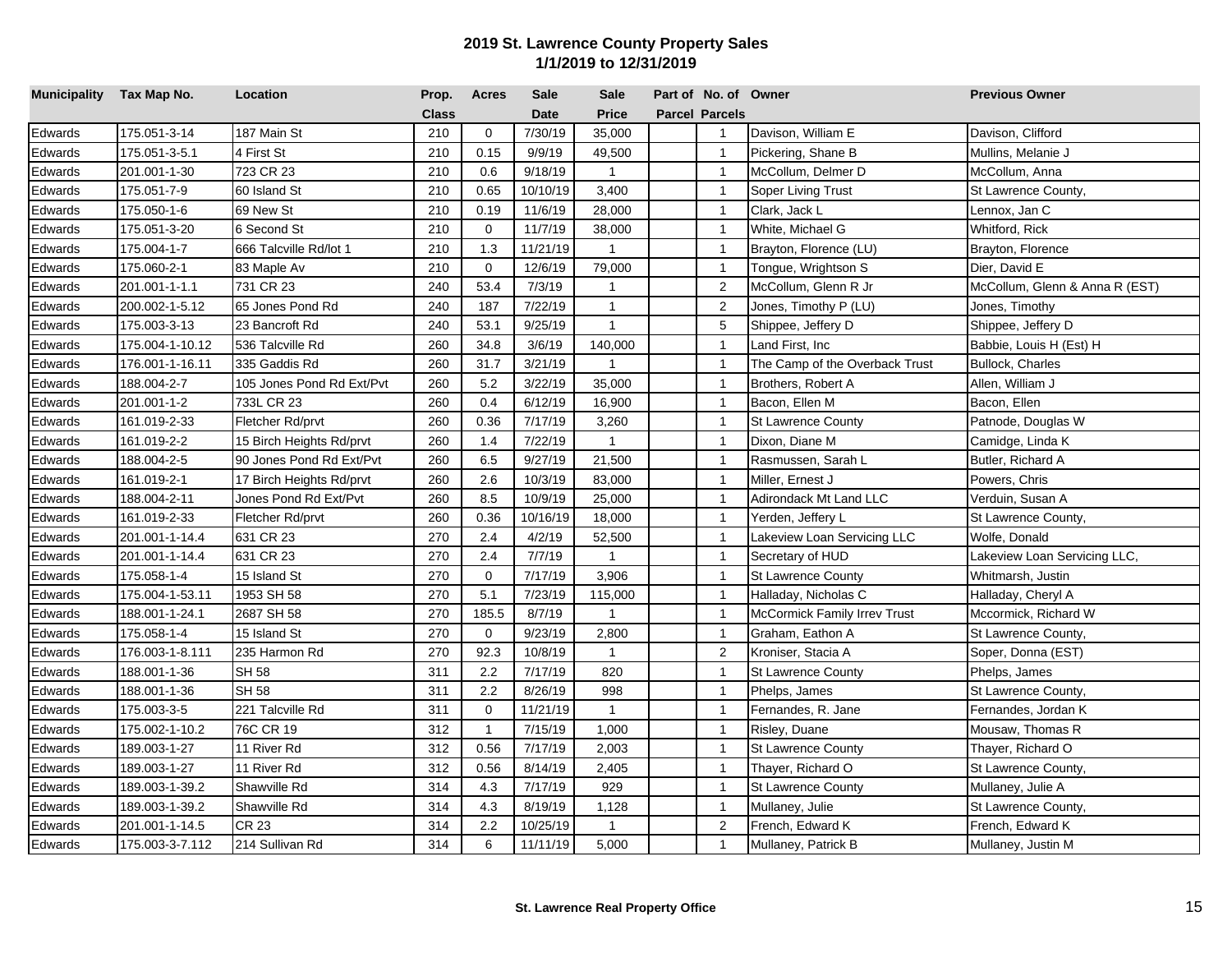| Municipality Tax Map No. |                | Location                 | Prop.        | <b>Acres</b> | <b>Sale</b> | <b>Sale</b>    | Part of No. of Owner  |                              | <b>Previous Owner</b>            |
|--------------------------|----------------|--------------------------|--------------|--------------|-------------|----------------|-----------------------|------------------------------|----------------------------------|
|                          |                |                          | <b>Class</b> |              | <b>Date</b> | Price          | <b>Parcel Parcels</b> |                              |                                  |
| Edwards                  | 189.003-3-3.1  | 740 CR 23                | 322          | 70.9         | 4/11/19     | $\mathbf{1}$   | $\mathbf{1}$          | Hall, Terry J                | Hall, Bonnie L (LU)              |
| Edwards                  | 188.002-1-9    | Rice Rd                  | 910          | 261.7        | 3/15/19     | 192,000        | $\overline{2}$        | _yndaker, Michael J          | Crawford, Rosalie A              |
| Edwards                  | 200.001-1-10   | Thomlinson Rd            | 910          | 66           | 3/21/19     | 218,900        | 3                     | Sendejas, Roman              | Thurman & Sons, Inc,             |
| Edwards                  | 188.002-1-5    | Off SH 58                | 920          | 27.1         | 2/19/19     | $\mathbf{1}$   | $\overline{1}$        | O'Brien, Shaun C & Etal      | O'Brien, Shaun C                 |
| Fine                     | 213.051-1-10   | 500 Oswegatchie Trail Rd | 210          | $\mathbf 0$  | 1/4/19      | 30,000         | $\overline{1}$        | Wilmington Savings Fund Soc  | Hickey, Rolland E (Estate)       |
| Fine                     | 224.030-4-12   | 22 Catherine St          | 210          | 0.48         | 1/17/19     | $\overline{1}$ | $\overline{1}$        | Woods, Shawn R               | Woods, Shawn R                   |
| Fine                     | 201.036-1-3    | 138 SH 58                | 210          | 0.86         | 2/13/19     | 15,000         | 3                     | French, Ashley M             | Dowling (Estate), Wendell R      |
| Fine                     | 202.000-4-3    | 522 A,B Ridge Rd         | 210          | 2.3          | 2/13/19     | 10             | $\overline{1}$        | Kerr, Daniel E (LU)          | Fine Ridge Forests, LLC,         |
| Fine                     | 224.038-1-16   | 48 Youngs Rd             | 210          | 0.4          | 3/4/19      | 65,000         | $\overline{1}$        | Sorrell, Eugene              | Osborn Revocable Trust,          |
| Fine                     | 225.071-1-24   | 72,76 Main St            | 210          | 3.9          | 3/5/19      | $\mathbf{1}$   | $\mathbf{1}$          | Hamele, Richard K            | Conklin (Estate), Sandra K       |
| Fine                     | 224.037-6-5.11 | 14 Reimer Rd             | 210          | 1.3          | 3/15/19     | $\overline{1}$ | $\overline{1}$        | Wood, Darren P               | Wood, Amber L.A.                 |
| Fine                     | 202.029-2-29   | 3 Church St              | 210          | 0.32         | 3/27/19     | 26,000         | $\overline{1}$        | Dr. Adirondack Land Trust    | Belile, Joseph A                 |
| Fine                     | 224.000-5-3    | 205 Youngs Rd            | 210          | 6.8          | 4/29/19     | 100,000        | $\mathbf{1}$          | Kerr, Harold G               | Hitchman, Richard W              |
| Fine                     | 223.044-1-13   | 157 Lake Rd              | 210          | 0.33         | 5/9/19      | $\mathbf{1}$   | $\overline{1}$        | DeCora-Reynolds Family Trust | Decora, Betty M (LU)             |
| Fine                     | 213.051-2-11   | 487 Oswegatchie Trail Rd | 210          | 0.58         | 5/28/19     | 9,001          | $\overline{1}$        | Stull, Donald R Jr.          | CR 2018, LLC,                    |
| Fine                     | 202.049-1-4    | 90 Scott's Bridge Rd     | 210          | $\mathbf 0$  | 6/4/19      | $\mathbf{1}$   | $\overline{1}$        | McDonald, Allen R            | Body, Michael L                  |
| Fine                     | 202.029-2-12   | 41 Spring St             | 210          | $\mathbf 0$  | 6/21/19     | $\mathbf{1}$   | $\overline{2}$        | Norton, Barry S              | Norton (Estate), Thelma M        |
| Fine                     | 202.029-2-24   | 103 SH 58                | 210          | $\Omega$     | 7/3/19      | 1,000          | $\overline{1}$        | Dr. Adirondack Land Trust    | Finley(fka Miller), Kerry J      |
| Fine                     | 213.081-1-10   | 15 Beebe Rd              | 210          | $\mathbf 0$  | 7/16/19     | 3,298          | $\overline{1}$        | <b>St Lawrence County</b>    | Gray, David B                    |
| Fine                     | 224.030-4-4    | 35 Catherine St          | 210          | 0.2          | 7/16/19     | 9,699          | $\overline{1}$        | <b>St Lawrence County</b>    | Dowling, Dolores                 |
| Fine                     | 213.067-2-12   | 661 Oswegatchie Trail Rd | 210          | 0.27         | 7/16/19     | 2,668          | $\mathbf{1}$          | <b>St Lawrence County</b>    | Corbine, Sr., Jeffrey J          |
| Fine                     | 224.046-2-6    | 139 Youngs Rd            | 210          | $\mathbf 0$  | 7/19/19     | $\mathbf{1}$   | $\overline{1}$        | Didas, Julie A               | Peabody, Kathryn                 |
| Fine                     | 201.002-1-38   | 2227 SH 3                | 210          | 2.7          | 7/23/19     | 155,000        | 3                     | Waters, Renee A              | Provost, Frederick J             |
| Fine                     | 202.029-2-8    | 21 Spring St             | 210          | $\mathbf 0$  | 7/23/19     | 15,000         | $\overline{1}$        | Dr. Adirondack Land Trust    | Thornton, Louis W                |
| Fine                     | 224.046-2-7.12 | 3 Forest Park Rd/prvt    | 210          | $\mathbf{1}$ | 8/1/19      | 32,500         | $\overline{1}$        | Clark, Randolph B            | Baleno, Michael                  |
| Fine                     | 213.067-2-12   | 661 Oswegatchie Trail Rd | 210          | 0.27         | 8/13/19     | 3,196          | $\overline{1}$        | Corbine, Jeffrey J Sr.       | St Lawrence County,              |
| Fine                     | 213.059-2-1    | 585 Oswegatchie Trail Rd | 210          | 1.5          | 8/28/19     | 46,000         | 2                     | Durham, Thomas D             | Stephens, Nelson J               |
| Fine                     | 213.000-3-19   | 43 McCullouch Rd         | 210          | 1.1          | 9/3/19      | 26,000         | $\overline{1}$        | McIntosh, Dalton             | Clark, Randolph B                |
| Fine                     | 213.051-1-10   | 500 Oswegatchie Trail Rd | 210          | $\mathbf 0$  | 9/4/19      | 17,500         | $\overline{1}$        | Dowling, Edwin C             | Wilmington Savings Fund Soc,     |
| Fine                     | 224.030-4-4    | 35 Catherine St          | 210          | 0.2          | 9/14/19     | 2,700          | $\overline{1}$        | Mandigo, Sherri L            | St Lawrence County,              |
| Fine                     | 213.081-1-10   | 15 Beebe Rd              | 210          | $\mathbf 0$  | 9/14/19     | 6,500          | $\overline{1}$        | Poore, Kevin J               | St Lawrence County,              |
| Fine                     | 224.029-4-27.1 | 48 Scotts Point Rd       | 210          | 0.24         | 9/17/19     | $\overline{1}$ | $\overline{2}$        | Golden, Stephen E II & etal  | Golden Trust, Theresa (LU)       |
| Fine                     | 190.069-1-3    | 274 Folsom Rd            | 210          | 0.21         | 9/23/19     | $\mathbf{1}$   | $\mathbf{1}$          | Powell, Barry C              | Powell (nka Schubert), Elisabeth |
| Fine                     | 224.046-2-4    | 135 Youngs Rd            | 210          | 0.33         | 9/24/19     | $\mathbf{1}$   | $\overline{2}$        | Kerr, Bruce Z                | Kerr, Linda C                    |
| Fine                     | 225.072-3-20   | 62 Front St              | 210          | 0.14         | 9/27/19     | 120,500        | $\overline{1}$        | Kreckel, John O              | Miles, Lawrence A                |
| Fine                     | 201.002-1-9    | 299A, B SH 58            | 210          | 1.7          | 10/4/19     | 24,000         | $\mathbf{1}$          | Arthur, Timothy R            | Charlton, Samuel                 |
| Fine                     | 224.030-2-6    | 4227 SH 3                | 210          | 0.13         | 10/15/19    | 37,000         | $\mathbf{1}$          | Erlichman, James R           | Condrin, Cora                    |
| Fine                     | 202.029-3-18   | 14 Spring St             | 210          | $\mathbf 0$  | 10/15/19    | 40,000         | 2                     | Emerson, David               | Durham, Thomas D                 |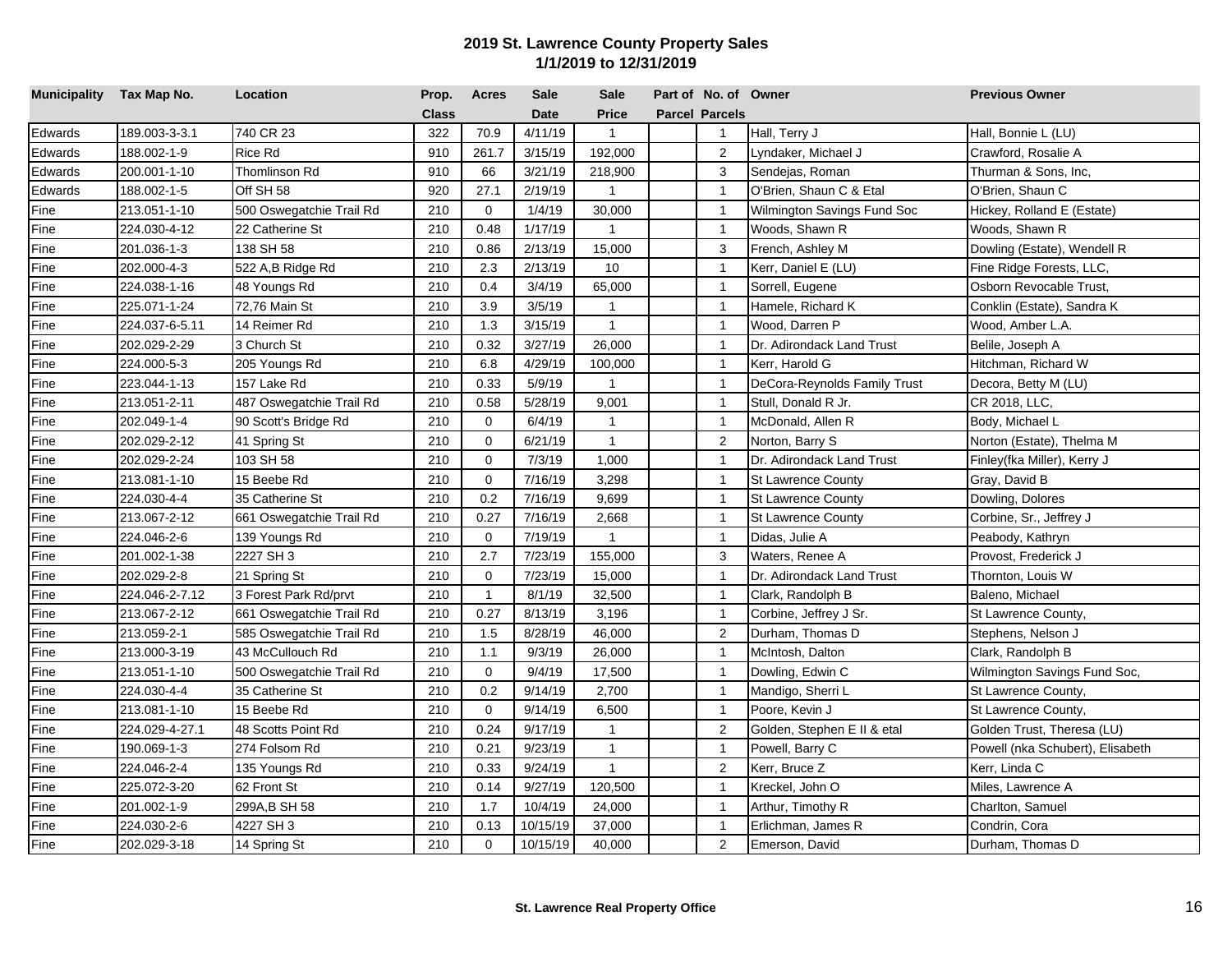| Municipality Tax Map No. |                  | Location                       | Prop.        | <b>Acres</b>   | Sale        | <b>Sale</b>  | Part of No. of Owner  |                              | <b>Previous Owner</b>           |
|--------------------------|------------------|--------------------------------|--------------|----------------|-------------|--------------|-----------------------|------------------------------|---------------------------------|
|                          |                  |                                | <b>Class</b> |                | <b>Date</b> | <b>Price</b> | <b>Parcel Parcels</b> |                              |                                 |
| Fine                     | 224.046-6-4      | 7 Kenny St                     | 210          | $\mathbf 0$    | 10/23/19    | 41,000       | 2                     | Coon, Charles E              | Snyder, Tricia L                |
| Fine                     | 223.044-1-13     | 157 Lake Rd                    | 210          | 0.33           | 10/24/19    | 225,000      | $\overline{1}$        | Gerber, Lynn E               | DeCora-Reynolds Family Trust,   |
| Fine                     | 202.000-3-32.111 | 331 Blue Mountain Rd           | 210          | 36.9           | 10/25/19    | 143,349      | $\mathbf{1}$          | Snyder, Jacqueline C         | Northrup, David P               |
| Fine                     | 224.046-2-7.12   | 3 Forest Park Rd/prvt          | 210          | $\overline{1}$ | 11/18/19    | 54,500       | $\mathbf{1}$          | Snider, Sharon A             | Clark, Randolph B               |
| Fine                     | 224.054-1-1      | 227 Youngs Rd                  | 210          | 1.2            | 11/22/19    | 62,000       | $\mathbf{1}$          | Demmon, Craig R              | Hitchman, Richard W             |
| Fine                     | 224.029-2-17     | 4136 SH 3                      | 215          | 1.4            | 3/5/19      | $\mathbf{1}$ | $\overline{1}$        | SILVAMARA, LLC               | Persson, George W Irrevoc Trst, |
| Fine                     | 213.000-2-12     | 1263 Sucker Lake Rd            | 240          | 32             | 2/15/19     | $\mathbf{1}$ | $\overline{1}$        | Kerr, Arlene J               | Kerr, Arlene J                  |
| Fine                     | 201.002-1-11.1   | 328 SH 58                      | 240          | 73.5           | 3/11/19     | 55,000       | $\overline{1}$        | Caraballo, Paul D Jr.        | Dowling, Rushton J              |
| Fine                     | 213.000-6-3      | 662 Oswegatchie Trail Rd       | 240          | 19.3           | 5/16/19     | 65,144       | $\overline{1}$        | Public Square, Inc.          | Amereno, Nancy L (Estate)       |
| Fine                     | 202.000-3-30.2   | 542 Blue Mountain Rd           | 240          | 111.4          | 6/11/19     | $\mathbf{1}$ | $\overline{1}$        | Blue Mountain Road, LLC      | Bozza, Geralyn                  |
| Fine                     | 213.000-6-3      | 662 Oswegatchie Trail Rd       | 240          | 19.3           | 7/19/19     | 53,000       | $\overline{1}$        | LaParr, Rhonda E             | Public Square, Inc.,            |
| Fine                     | 213.000-2-12     | 1263 Sucker Lake Rd            | 240          | 32             | 10/1/19     | $\mathbf{1}$ | $\overline{1}$        | Kerr, Arlene J (LU)          | Kerr, Arlene J                  |
| Fine                     | 202.000-3-32.112 | 350 Blue Mountain Rd           | 240          | 41.3           | 11/20/19    | 82,000       | $\overline{1}$        | Famalette, Cory V            | Earl, Jerry Wayne               |
| Fine                     | 224.037-6-2      | 48 Reimer Rd                   | 260          | 1.3            | 2/27/19     | $\mathbf{1}$ | $\overline{1}$        | <b>Kramer Lifetime Trust</b> | Esley, Craig                    |
| Fine                     | 224.037-6-1      | 61 Reimer Rd                   | 260          | 2.2            | 2/28/19     | $\mathbf{1}$ | $\overline{1}$        | Shelton, Heidi D             | Shelton, Heidi & Etal           |
| Fine                     | 190.000-1-9      | 236,236A Folsom Rd             | 260          | 180.1          | 4/6/19      | $\mathbf{1}$ | $\overline{1}$        | Lloyd, Jane A & Etal         | Lloyd (Estate), Richard H       |
| Fine                     | 224.037-6-1      | 61 Reimer Rd                   | 260          | 2.2            | 4/25/19     | 300,000      | $\overline{1}$        | Krause, Dorothy B            | Shelton, Heidi D                |
| Fine                     | 223.010-2-23     | 13 Aldrich Rd/prvt             | 260          | $\mathbf{0}$   | 4/26/19     | $\mathbf{1}$ | $\overline{1}$        | Gawarecki, Millie & etal     | Carney, Joseph H                |
| Fine                     | 225.071-3-7      | 13 S Shore Rd                  | 260          | 0.44           | 5/22/19     | $\mathbf{1}$ | $\overline{1}$        | Szkotak Irrevocable Trust    | Szkotak, Martin                 |
| Fine                     | 225.057-2-3      | 194 Ranger School Rd           | 260          | 0.78           | 5/27/19     | $\mathbf{1}$ | $\overline{1}$        | <b>TPF Irrevocable Trust</b> | Foy, Thomas P                   |
| Fine                     | 213.062-1-1      | 555 Sucker Lake Rd             | 260          | 0.8            | 7/16/19     | 1,168        | $\overline{1}$        | <b>St Lawrence County</b>    | Reddick, William G              |
| Fine                     | 225.072-4-3      | 131 S Shore Rd                 | 260          | 0.27           | 7/16/19     | 10,876       | $\overline{1}$        | <b>St Lawrence County</b>    | Marsh, Robert J                 |
| Fine                     | 201.002-1-41     | 210 Sykes Rd                   | 260          | 46.6           | 7/31/19     | 10,000       | $\overline{1}$        | Cerow, Jacques A             | LaLonde, Gilbert                |
| Fine                     | 225.072-4-3      | 131 S Shore Rd                 | 260          | 0.27           | 8/15/19     | 12,955       | $\mathbf{1}$          | Marsh, Gretchen L (Estate)   | St Lawrence County,             |
| Fine                     | 202.038-3-1      | 141 Cr 27A                     | 260          | 0.85           | 8/15/19     | $\mathbf{1}$ | $\mathbf{1}$          | Martin, Nelson V Jr.         | Martin, Mary V                  |
| Fine                     | 213.062-1-1      | 555 Sucker Lake Rd             | 260          | 0.8            | 9/14/19     | 17,000       | $\mathbf{1}$          | Anson, James F               | St Lawrence County,             |
| Fine                     | 223.010-2-16     | 1 Aldrich Rd/prvt              | 260          | 0.17           | 9/20/19     | 50,000       | $\mathbf{1}$          | Cullen, Ryan A               | Cullen, Catherine N             |
| Fine                     | 223.010-3-11     | 640 Coffin Mills Rd            | 260          | $\mathbf 0$    | 10/9/19     | 25,000       | $\mathbf{1}$          | Shoen, Michael G             | Hurteau, Linda A                |
| Fine                     | 225.072-1-8      | 30 Second St                   | 260          | 0.12           | 10/10/19    | 115,000      | $\mathbf{1}$          | Davison, Michael R           | Schauer, Bruce M                |
| Fine                     | 225.072-4-3      | 131 S Shore Rd                 | 260          | 0.27           | 11/26/19    | 137,000      | $\mathbf{1}$          | Birchenough, David L         | Marsh (Estate of), Gretchen     |
| Fine                     | 203.000-1-2      | 127 Sitting Bull Rd            | 260          | 66.5           | 12/2/19     | $\mathbf{1}$ | $\overline{1}$        | Burlingame, Donald E Jr.     | Burlingame, Sr., Donald E       |
| Fine                     | 213.000-3-3.2    | 266, 270, 278 Oswegatchie Trai | 270          | 19.2           | 2/7/19      | 42,807       | $\mathbf{1}$          | Farmer, Brooks A             | Martin, Jr., Nelson V           |
| Fine                     | 224.046-4-11     | 28 Cessna Dr                   | 270          | 0.33           | 2/13/19     | 15,000       | $\overline{1}$        | Mulvana, Sally               | Mulvana (Guardian), Sally       |
| Fine                     | 213.000-5-1      | 3795 SH 3                      | 270          | 0.4            | 5/8/19      | 6,500        | $\overline{1}$        | Nolan, William E             | Rubadue, Joanne                 |
| Fine                     | 224.046-3-11     | 45 Cessna Dr                   | 270          | 0.33           | 5/9/19      | $\mathbf{1}$ | $\overline{1}$        | Jones, Ryan T                | Jones, Peter F                  |
| Fine                     | 201.036-2-1      | 217 SH 58                      | 270          | 0.62           | 9/16/19     | 500          | $\overline{1}$        | Johnson, Devin               | Bush, Eric J                    |
| Fine                     | 213.063-1-1      | 44 Miles Ln/prvt               | 270          | 2.2            | 10/24/19    | 69,000       | $\overline{1}$        | Bassette, Alan               | Coffin, Earl G (LU)             |
| Fine                     | 224.046-4-10.1   | 26 Cessna Dr                   | 270          | 0.58           | 12/16/19    | 30,000       | $\mathbf{1}$          | Wood, Donald T III           | Kruppner (Estate), Robert W     |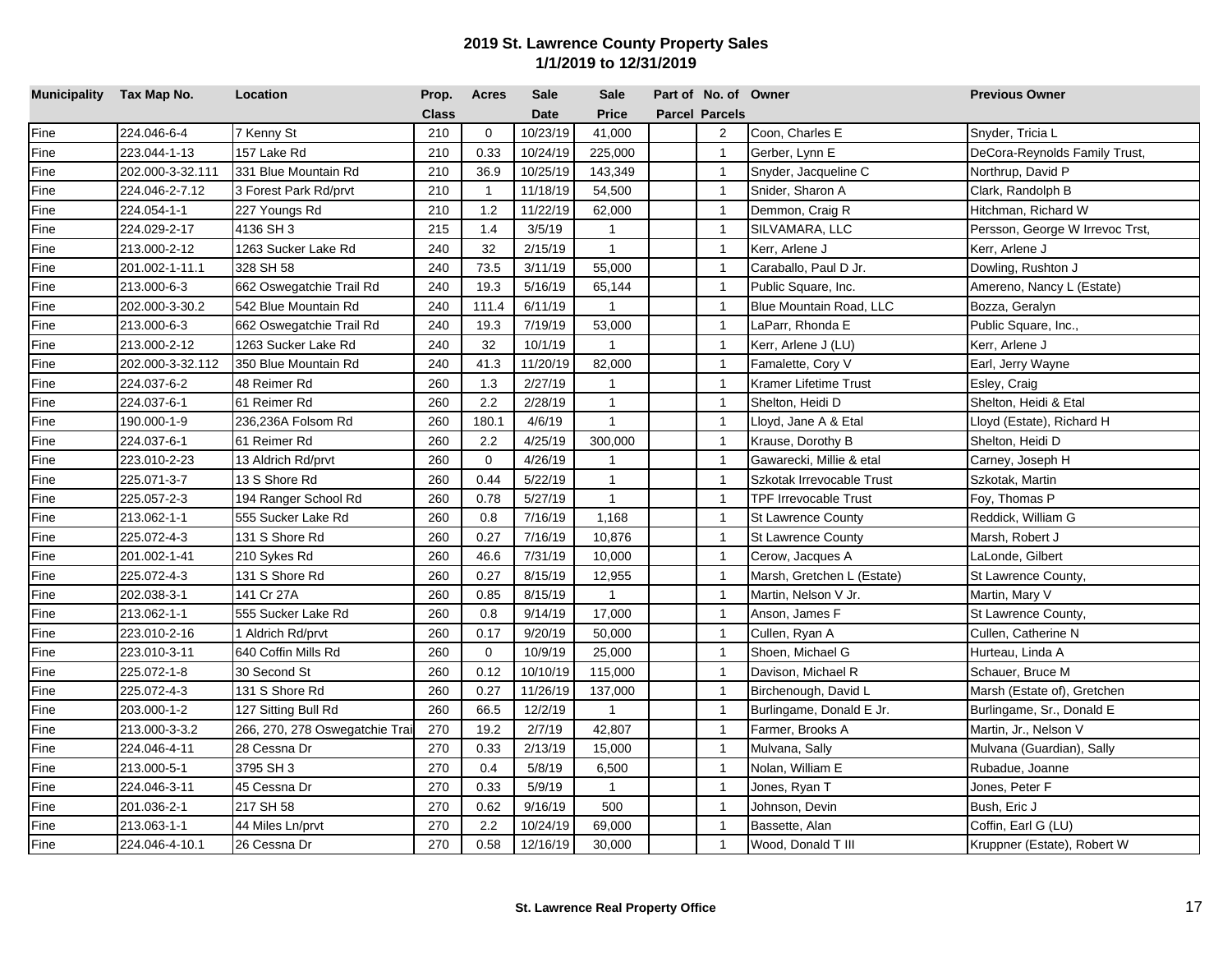| Municipality Tax Map No. |                 | Location                  | Prop.        | <b>Acres</b> | <b>Sale</b> | <b>Sale</b>  | Part of No. of Owner  |                               | <b>Previous Owner</b>           |
|--------------------------|-----------------|---------------------------|--------------|--------------|-------------|--------------|-----------------------|-------------------------------|---------------------------------|
|                          |                 |                           | <b>Class</b> |              | <b>Date</b> | <b>Price</b> | <b>Parcel Parcels</b> |                               |                                 |
| Fine                     | 201.004-2-1.14  | SH <sub>3</sub>           | 311          | 70.63        | 2/5/19      | 40,000       | $\mathbf{1}$          | Vandewater & Associates, Inc. | Babcock, David L                |
| Fine                     | 201.004-2-1.14  | SH <sub>3</sub>           | 311          | 70.63        | 2/5/19      | 63,900       | $\mathbf{1}$          | Dewey, Christopher L          | Vandewater & Associates, Inc.,  |
| Fine                     | 224.029-4-3     | Off Potter Ave            | 311          | 0.15         | 5/2/19      | $\mathbf{1}$ | $\mathbf{1}$          | Evans, Carol L & etal         | Persson, Anita L                |
| Fine                     | 213.067-1-8     | Oswegatchie Trail Rd      | 311          | $\mathbf 0$  | 5/8/19      | $\mathbf{1}$ | $\overline{2}$        | Cooper, Jessica F             | Durham(f.k.a. Walrath), Sara M  |
| Fine                     | 224.038-2-18    | 97 Youngs Rd              | 311          | 0.86         | 7/16/19     | 1,681        | $\overline{1}$        | <b>St Lawrence County</b>     | Hitchman, Richard               |
| Fine                     | 213.051-3-1     | Mill Rd                   | 311          | 1.6          | 7/16/19     | 1,813        | $\overline{1}$        | <b>St Lawrence County</b>     | Bullock & etal, Andrew T        |
| Fine                     | 222.000-2-2.412 | Off Bear Lake Rd          | 311          | 0.05         | 8/30/19     | 40,000       | 2                     | Tanner, James A               | Halsey, James L                 |
| Fine                     | 224.038-2-18    | 97 Youngs Rd              | 311          | 0.86         | 9/14/19     | 800          | $\overline{1}$        | Smith, Gerald R               | St Lawrence County,             |
| Fine                     | 213.051-3-1     | Mill Rd                   | 311          | 1.6          | 9/14/19     | 5,100        | $\overline{1}$        | Durham, Thomas D              | St Lawrence County,             |
| Fine                     | 213.081-1-8     | 16 Beebe Rd               | 312          | $\mathbf{0}$ | 7/9/19      | $\mathbf{1}$ | $\overline{1}$        | Frederick, Kevin S & etal     | Frederick, Josephine C          |
| Fine                     | 202.049-1-6     | SH <sub>3</sub>           | 314          | 8.8          | 4/10/19     | 9,000        | $\overline{1}$        | Wood, Darren P                | Jones, Michael D                |
| Fine                     | 214.077-1-1     | Twin Lakes Rd             | 314          | 3.5          | 4/30/19     | 4,000        | $\overline{1}$        | Pierce, Stanley K II          | Persson, George W Irrevoc Trst, |
| Fine                     | 202.000-5-12    | <b>Blue Mountain Rd</b>   | 321          | 50.7         | 6/12/19     | 26,000       | $\overline{1}$        | Sovie, Charles J              | Honsberger, Betty R             |
| Fine                     | 201.002-1-30.11 | 2345 SH 3                 | 322          | 12.8         | 7/16/19     | 140,000      | $\overline{2}$        | Simonini Family Revocable     | Capone, Salvatore J             |
| Fine                     | 213.000-6-14    | SH <sub>3</sub>           | 910          | 31.2         | 4/30/19     | 24,000       | $\overline{1}$        | Pierce, Stanley K II          | Dumke, Susan P                  |
| Fine                     | 213.000-3-6.1   | SH <sub>3</sub>           | 910          | 57.3         | 6/21/19     | 80,000       | $\overline{1}$        | Durham, Jeffrey T             | Venture Vest, LLC,              |
| Fine                     | 213.000-7-3.1   | Sucker Lake Rd            | 910          | 37.11        | 6/28/19     | $\mathbf{1}$ | $\mathbf{1}$          | House, Jacquelynn D           | Leffert, Kyle                   |
| Fine                     | 213.000-7-3.2   | Sucker Lake Rd            | 910          | 37.07        | 6/28/19     | $\mathbf{1}$ | $\mathbf{1}$          | House, Jacquelynn D           | Leffert, Kyle                   |
| Fine                     | 202.000-3-23    | 2832 SH 3                 | 910          | 42.2         | 6/28/19     | 45,000       | $\mathbf{1}$          | Clark, Randolph B             | Van Pelt, Don                   |
| Fine                     | 213.000-6-11.1  | SH <sub>3</sub>           | 910          | 8            | 6/30/19     | 2,400        | $\mathbf{1}$          | Simon, Jeffrey M              | Simon (Estate), Richard C       |
| Fine                     | 214.000-1-18    | 410 Twin Lakes Rd         | 910          | 39           | 7/10/19     | $\mathbf{1}$ | $\overline{1}$        | Martin, Adam J                | Bocskor, Andor J                |
| Fine                     | 213.000-2-11    | Off Sucker Lake Rd        | 910          | 26.9         | 10/1/19     | $\mathbf{1}$ | 2                     | Kerr, Arlene J                | Kerr, Arlene J                  |
| Fine                     | 201.004-1-10.2  | SH <sub>3</sub>           | 911          | 8.5          | 5/8/19      | 539,006      | $\overline{1}$        | S Timber, LLC                 | Green Mountain Adirondack,      |
| Fine                     | 201.004-1-10.1  | SH <sub>3</sub>           | 911          | 115          | 5/8/19      | 5,066        | 16                    | S Timber, LLC                 | Timbervest Partners II ADK,     |
| Fowler                   | 173.002-2-3.1   | Off River Rd              | 105          | 31.3         | 11/25/19    | 116,000      | $\overline{2}$        | G. A. B. Ventures, LLC        | Gouverneur Savings & Loan,      |
| Fowler                   | 186.004-1-13    | 1099 California Rd        | 112          | 162          | 9/9/19      | $\mathbf{1}$ | $\overline{4}$        | Putnam, Stanley W             | Putnam, Diane E                 |
| Fowler                   | 173.004-7-9     | 5 Kilkarney Court Dr/prvt | 210          | 1.2          | 1/9/19      | 140,000      | $\mathbf{1}$          | Boyd, Janet                   | Jeneault, Joan L (LU)           |
| Fowler                   | 173.074-2-12.1  | 36 Dublin Ave             | 210          | 0.5          | 1/15/19     | 31,204       | $\overline{1}$        | Northern Federal Credit Union | Lancto(nka Stevens), Donna D    |
| Fowler                   | 187.004-2-22.2  | 20 Sand Rd                | 210          | 0.6          | 1/15/19     | $\mathbf{1}$ | $\overline{1}$        | Lincoln, Kelli M              | Pike, Christine A               |
| Fowler                   | 187.001-4-30    | 1419 CR 22                | 210          | 1.8          | 2/8/19      | 85,100       | $\mathbf{1}$          | Pratt, Jordan A               | Hayden, Stacey                  |
| Fowler                   | 186.001-2-4.112 | 400 Country Club Rd       | 210          | 5.8          | 3/1/19      | 162,500      | $\overline{1}$        | Allen, Corey J                | Crast, Jamieson P               |
| Fowler                   | 187.001-2-5     | 13 Popple Hill Rd         | 210          | 1.7          | 3/7/19      | $\mathbf{1}$ | $\overline{1}$        | Roeser, Barbara L (LU)        | Roeser, Barbara L               |
| Fowler                   | 173.003-3-6     | 105 Jones Rd              | 210          | 2.8          | 3/18/19     | 150,000      | $\overline{1}$        | Williams, Gary L              | Kirker, Gary L                  |
| Fowler                   | 173.066-1-27    | 28 Country Club Rd        | 210          | $\mathbf 0$  | 3/25/19     | -1           | $\mathbf{1}$          | Travis, David W               | Pistolesi, Joseph C             |
| Fowler                   | 198.002-1-31.1  | 511 California Rd         | 210          | 11.9         | 3/26/19     | 71,000       | $\overline{1}$        | Theriault, Robert P           | House, Roger S                  |
| Fowler                   | 173.066-1-27    | 28 Country Club Rd        | 210          | $\mathbf 0$  | 4/8/19      | $\mathbf{1}$ | 2                     | Travis, David W               | Travis, David W                 |
| Fowler                   | 198.004-1-3.1   | 57 CR 24                  | 210          | 138.9        | 4/18/19     | $\mathbf{1}$ | $\mathbf{1}$          | Clement, Richard A Sr. (LU)   | Clement, Sr., Richard A         |
| Fowler                   | 187.055-1-10    | 2064 SH 812               | 210          | 0.84         | 4/23/19     | $\mathbf{1}$ | $\mathbf{1}$          | Powers, Ryan                  | Lutz, Jr., William H            |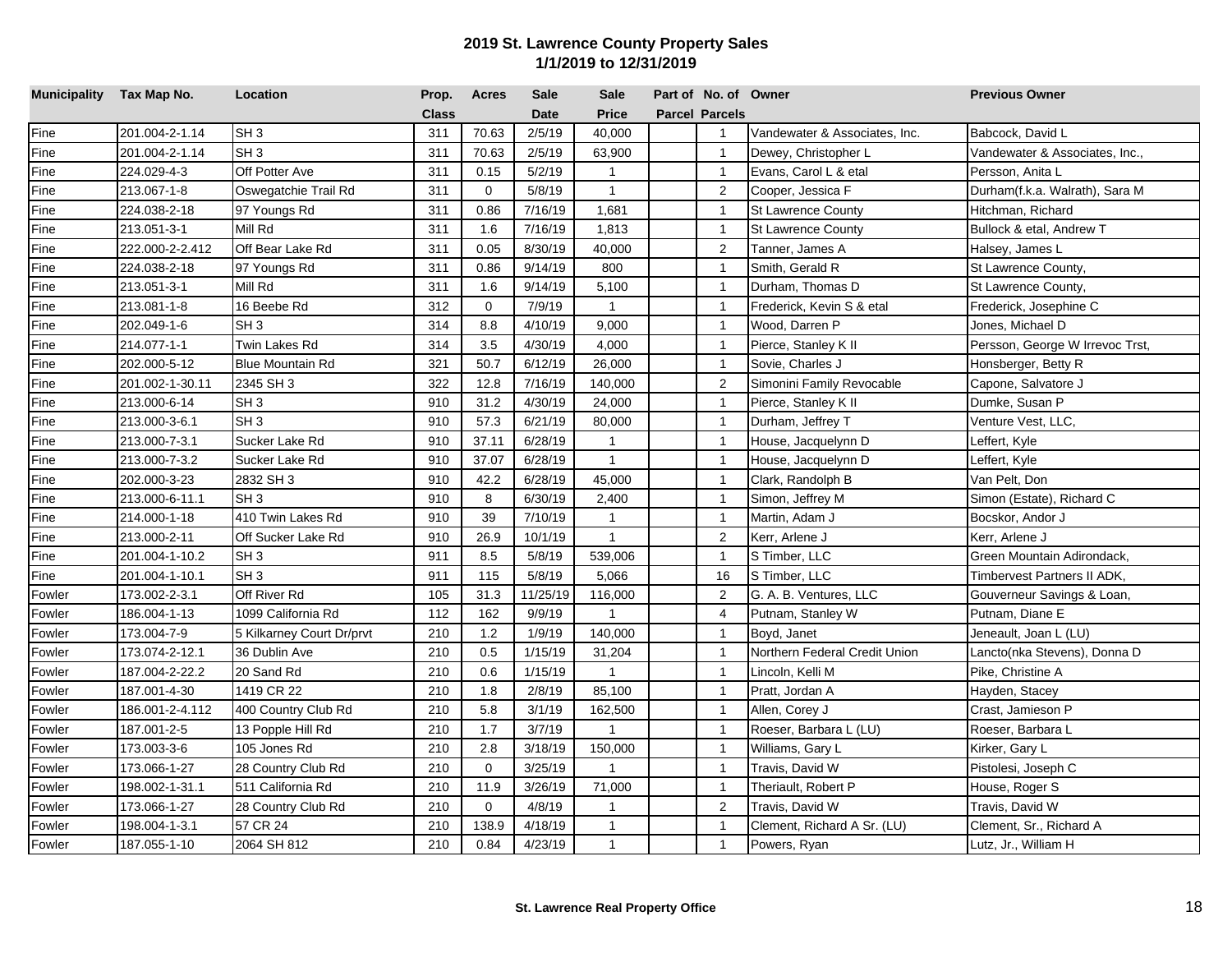| Municipality Tax Map No. |                  | Location                     | Prop.        | <b>Acres</b> | <b>Sale</b> | <b>Sale</b>    | Part of No. of Owner  |                                     | <b>Previous Owner</b>          |
|--------------------------|------------------|------------------------------|--------------|--------------|-------------|----------------|-----------------------|-------------------------------------|--------------------------------|
|                          |                  |                              | <b>Class</b> |              | <b>Date</b> | <b>Price</b>   | <b>Parcel Parcels</b> |                                     |                                |
| Fowler                   | 199.022-4-3.1    | 8 Office Rd                  | 210          | 1.3          | 5/8/19      | 83,485         | $\mathbf{1}$          | <b>Carrington Mortgage Services</b> | Bowman (Estate), Charles T     |
| Fowler                   | 173.004-2-52.2   | 137 Island Branch Rd         | 210          | 1.1          | 5/14/19     | $\mathbf{1}$   | $\overline{1}$        | Girard, Wilma R (LU)                | Girard, Wilma R                |
| Fowler                   | 187.003-1-31     | 3422 SH 58                   | 210          | 1.5          | 6/3/19      | $\mathbf{1}$   | $\overline{1}$        | Hutton, Jeffrey (LU)                | Hutton, Jerry (LU)             |
| Fowler                   | 199.022-4-3.1    | 8 Office Rd                  | 210          | 1.3          | 6/7/19      | 10             | $\overline{1}$        | Secretary of H.U.D.                 | Carrington Mortgage Services,  |
| Fowler                   | 187.001-2-30.4   | 124 Little York Rd           | 210          | 0.8          | 6/27/19     | 12,750         | $\overline{1}$        | 124LIT642 Trust                     | Fannie Mae,                    |
| Fowler                   | 199.001-2-38.2   | 14 Mansion Grounds Rd/prvt   | 210          | $\mathbf{1}$ | 6/28/19     | 290,000        | $\overline{1}$        | Anderson, Robert B                  | Gotham, Janet F                |
| Fowler                   | 199.001-2-46.11  | 603 CR 24                    | 210          | 4.6          | 7/15/19     | 165,000        | $\overline{1}$        | Blair, Charles A Jr.                | Morehouse, Joan A              |
| Fowler                   | 173.066-2-17     | 54 Island Branch Rd          | 210          | 0.78         | 7/26/19     | $\mathbf{1}$   | $\overline{1}$        | Hays, Daniel S                      | Hays, Daniel S                 |
| Fowler                   | 199.001-2-6.2    | 11 Indian Head Trail/prvt    | 210          | 7.08         | 7/30/19     | 340,000        | $\overline{1}$        | Estey, Daniel L                     | Lockwood, Barbara F (LU)       |
| Fowler                   | 186.004-1-42     | 884 California Rd            | 210          | 1.6          | 8/5/19      | 75,000         | $\overline{1}$        | Hays, Lisa L                        | Hays, Michael J                |
| Fowler                   | 173.066-2-23.11  | 122 Mill St                  | 210          | 0.25         | 8/19/19     | 65,000         | $\overline{1}$        | Hall, Jacob                         | Ablan, Michael                 |
| Fowler                   | 199.001-2-6.62   | 1 A Indian Head Trail/prvt   | 210          | 2.7          | 9/5/19      | $\mathbf{1}$   | $\overline{1}$        | Darrah & etal, Blen M               | Lehigh (Estate), Alan C        |
| Fowler                   | 173.003-3-4.1    | 130 Jones Rd                 | 210          | 2.8          | 9/30/19     | 225,000        | 2                     | Guerton, Daniel F                   | Allen, Lynn D                  |
| Fowler                   | 187.001-3-11.2   | 1546 CR 22                   | 210          | 0.82         | 10/3/19     | 55,000         | $\overline{1}$        | Skrobac, Thomas J                   | Lewis, Lillian E               |
| Fowler                   | 173.074-2-2      | 7,11 Dublin Ave              | 210          | 1.12         | 10/8/19     | $\mathbf{1}$   | $\overline{1}$        | Fuller, Vernon W Jr.                | Fuller, Sr., Vernon W          |
| Fowler                   | 173.004-1-53.21  | 486 Doane Rd                 | 210          | 1.9          | 10/15/19    | 215,000        | $\overline{1}$        | Breckenridge, Andrew R              | Fuller, Nicholas J             |
| Fowler                   | 187.001-1-21.13  | 1291 CR 22                   | 210          | 1.7          | 10/22/19    | 100,000        | $\overline{1}$        | Stiles, Freda J                     | Woodward, Tony J               |
| Fowler                   | 186.002-1-37     | 3989 SH 58                   | 210          | 1.1          | 10/30/19    | 95,000         | $\overline{1}$        | Taylor, Bradlee J                   | Hay (fka Scordo), Nancy A      |
| Fowler                   | 174.003-1-5      | 352 Emeryville Rd            | 210          | 1.9          | 11/6/19     | $\mathbf{1}$   | $\overline{1}$        | Fuller, Vernon W Jr.                | Fuller (Estate), Christopher B |
| Fowler                   | 173.066-2-37.11  | 10,12,14 Rapid Isles Rd/prvt | 210          | 1.3          | 11/18/19    | 95,400         | $\overline{1}$        | Welborn, John L IV                  | Fuller, Cynthia C & etal       |
| Fowler                   | 173.004-1-14     | 4368 SH 58                   | 210          | 12.6         | 12/2/19     | 125,000        | $\overline{1}$        | Sleeman, Thomas A                   | Fenlong, Darren J              |
| Fowler                   | 199.022-4-3.1    | 8 Office Rd                  | 210          | 1.3          | 12/4/19     | 53,460         | $\overline{1}$        | Porter, Wyatt                       | Secretary of H.U.D.,           |
| Fowler                   | 198.002-1-34.1   | 414 CR 24/487 California Rd  | 240          | 107.4        | 1/18/19     | $\mathbf{1}$   | $\overline{1}$        | Leonard, Crystal J                  | Vought, Joan A                 |
| Fowler                   | 187.001-1-21.112 | 1316 CR 22                   | 240          | 89.7         | 1/29/19     | $\mathbf{1}$   | $\overline{1}$        | Cummings, Tyler J                   | Cook, Michelle L & etal        |
| Fowler                   | 199.003-1-10.11  | 232 California Rd            | 240          | 31.5         | 3/11/19     | 149,000        | $\overline{1}$        | Murdie, Kevin R                     | Jumbo, Jr., Wagner S           |
| Fowler                   | 174.001-4-4.1    | 400 Island Branch Rd         | 240          | 22.5         | 5/20/19     | $\mathbf{1}$   | $\overline{1}$        | Tibbits, Toran W                    | <b>BBC Irrevocable Trust,</b>  |
| Fowler                   | 187.004-1-14.11  | 67,115 Fullerville Rd        | 240          | 86.4         | 9/10/19     | $\mathbf{1}$   | $\overline{1}$        | Cole, Clare A (LU)                  | Cole, Clare A                  |
| Fowler                   | 174.003-1-2      | 309 Emeryville Rd            | 240          | 316          | 10/22/19    | $\mathbf{1}$   | $\overline{1}$        | Mitchell, Marc                      | Mitchell, Marc & Leighton      |
| Fowler                   | 199.029-1-8      | 30 Mansion Grounds Rd/prvt   | 260          | $\mathbf 0$  | 1/24/19     | $\mathbf{1}$   | $\overline{1}$        | Hurst, Paul P (LU)                  | Hurst, Paul P                  |
| Fowler                   | 186.084-1-2      | 4 Hotel Rd/prvt              | 260          | $\mathbf 0$  | 3/5/19      | $\mathbf{1}$   | $\overline{1}$        | Conklin, Bradley I (LU)             | Conklin, Bradley I             |
| Fowler                   | 186.004-1-7.1    | 63 Hull Rd                   | 260          | 136.9        | 4/29/19     | $\mathbf{1}$   | $\overline{1}$        | Dodds, Dean E                       | Dodds, Dean E                  |
| Fowler                   | 187.077-2-12     | 17 East Shore Rd/prvt        | 260          | $\mathbf 0$  | 6/4/19      | $\mathbf{1}$   | 3                     | George Revocable Trust              | George, William H              |
| Fowler                   | 198.028-1-8      | 65 West Shore Rd/prvt        | 260          | $\mathbf 0$  | 7/2/19      | $\mathbf{1}$   | $\overline{1}$        | Neuroth, Michael                    | Neuroth, Michael J             |
| Fowler                   | 187.077-1-1      | 15 North Shore Rd/prvt       | 260          | 0.2          | 7/11/19     | 235,000        | $\overline{1}$        | McCarthy, Cora Jeanne               | Estey, Daniel L                |
| Fowler                   | 199.001-2-48.1   | 6 Langevin Ln                | 260          | 1.7          | 7/24/19     | 163,000        | $\overline{1}$        | Goodman, Ronald R                   | Forsythe, James R              |
| Fowler                   | 187.077-1-5      | 7 North Shore Rd/prvt        | 260          | 0            | 9/12/19     | $\overline{1}$ | 2                     | Force Revocable Living Trust        | Force Trust, Carlton G         |
| Fowler                   | 187.003-1-14     | 1941 SH 812                  | 270          | $\mathbf 0$  | 2/5/19      | $\mathbf{1}$   | $\overline{2}$        | Mashaw, Gary (LU)                   | Mashaw, Gary                   |
| Fowler                   | 187.001-2-27.121 | 1591 CR 22                   | 270          | 1.1          | 3/11/19     | $\mathbf{1}$   | $\mathbf{1}$          | Shove, Rodney F & Joan M            | Shove, Joan M                  |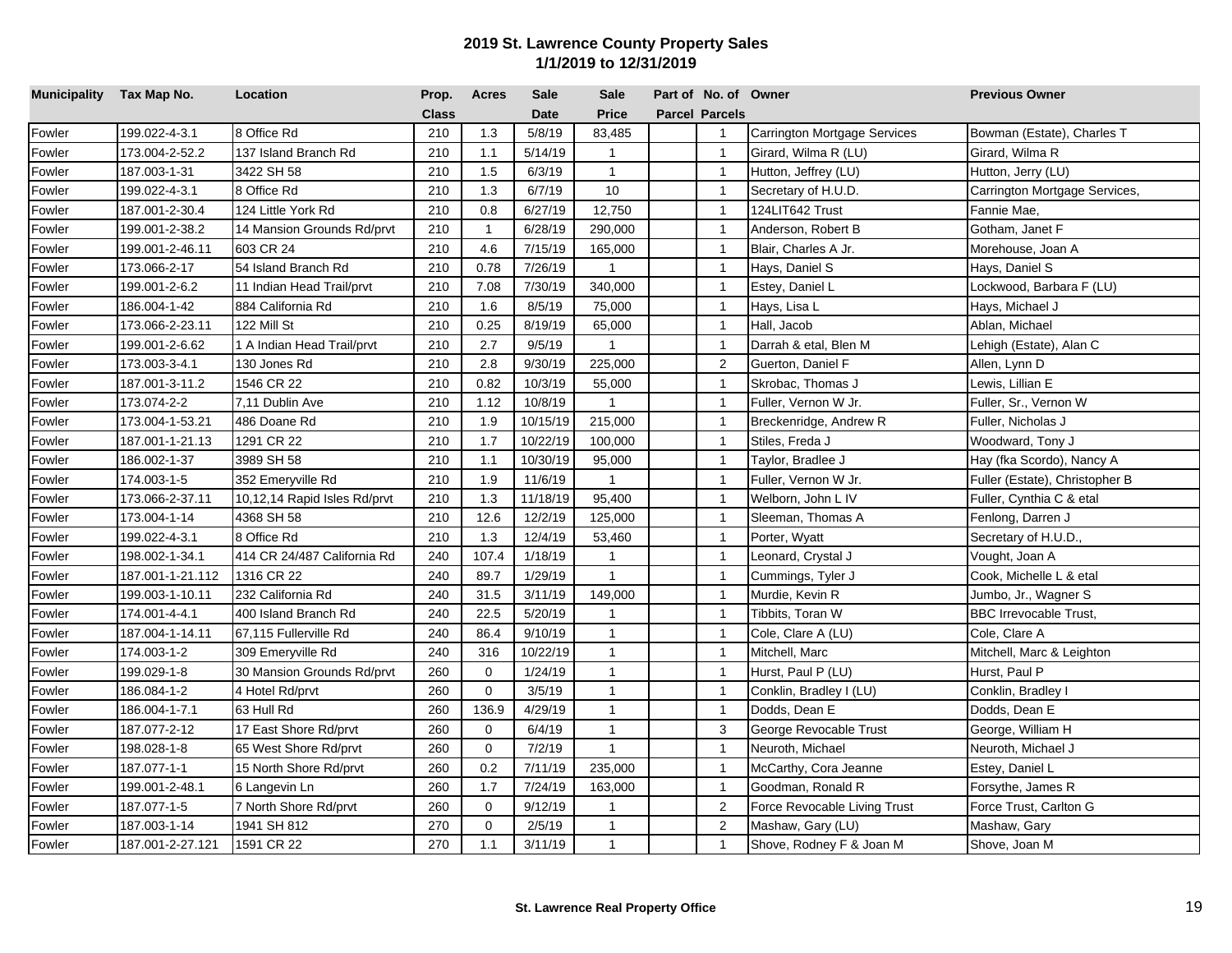| Municipality Tax Map No. |                  | Location                  | Prop.        | <b>Acres</b> | <b>Sale</b> | <b>Sale</b>  |     | Part of No. of Owner  |                            | <b>Previous Owner</b>          |
|--------------------------|------------------|---------------------------|--------------|--------------|-------------|--------------|-----|-----------------------|----------------------------|--------------------------------|
|                          |                  |                           | <b>Class</b> |              | <b>Date</b> | <b>Price</b> |     | <b>Parcel Parcels</b> |                            |                                |
| Fowler                   | 187.001-4-24     | 1447 CR 22                | 270          | $\mathbf 0$  | 3/29/19     | 55,000       |     | $\overline{1}$        | Tripp, Brian W             | Harmer, II, Sidney E           |
| Fowler                   | 174.001-4-18     | 385 Island Branch Rd      | 270          | $\mathbf{0}$ | 4/8/19      | $\mathbf{1}$ |     | $\mathbf{1}$          | Wager, Jennifer J (LU)     | Wager, Jennifer J              |
| Fowler                   | 187.001-3-75     | 66 Little York Rd         | 270          | 27.6         | 6/3/19      | $\mathbf{1}$ |     | $\overline{1}$        | Shippee, Howard E (LU)     | Shippee, Howard E              |
| Fowler                   | 187.001-2-23     | 1561 CR 22                | 270          | $\mathbf{1}$ | 7/24/19     | 25,000       |     | $\mathbf{1}$          | Fuller, Vernon W III       | Reed, Alicia A                 |
| Fowler                   | 174.001-4-18     | 385 Island Branch Rd      | 270          | $\mathbf 0$  | 8/21/19     | 1            |     | $\overline{1}$        | Kelly, Robert P            | Wager, Jennifer J              |
| Fowler                   | 187.004-1-15.113 | 1191 CR 24                | 270          | 0.9          | 8/29/19     | 30,000       |     | $\overline{1}$        | Martin, Chad L             | Dowling, Joshua                |
| Fowler                   | 173.074-2-28     | 27 Country Club Rd        | 270          | 0.25         | 9/3/19      | $\mathbf{1}$ |     | $\overline{1}$        | Fuller, Nicholas J         | Fuller, Sr., Vernon W          |
| Fowler                   | 186.004-1-1      | 681 CR 22                 | 270          | 1.1          | 10/2/19     | $\mathbf{1}$ |     | $\overline{1}$        | Day, Debra A (LU)          | Day, Debra A                   |
| Fowler                   | 186.004-1-28.2   | 837 California Rd         | 270          | 0.9          | 10/28/19    | 15,000       |     | $\overline{1}$        | Colburn, Andrew P Jr.      | Bressette, Cindy R             |
| Fowler                   | 187.002-3-13.1   | 287,289, 317, Sullivan Rd | 271          | 61.8         | 8/2/19      | $\mathbf{1}$ |     | $\overline{1}$        | Taylor, Ronald F (LU)      | Taylor, Ronald F               |
| Fowler                   | 187.002-3-13.1   | 287,289, 317, Sullivan Rd | 271          | 61.8         | 8/2/19      | $\mathbf{1}$ |     | $\overline{1}$        | Taylor, Ronald F (LU)      | Taylor, Ronald F               |
| Fowler                   | 187.002-3-13.1   | 287,289, 317, Sullivan Rd | 271          | 61.8         | 8/2/19      | $\mathbf{1}$ |     | $\overline{1}$        | Taylor, Ronald F (LU)      | Taylor, Ronald F               |
| Fowler                   | 187.002-3-13.1   | 287,289, 317, Sullivan Rd | 271          | 61.8         | 8/2/19      | $\mathbf{1}$ |     | $\overline{1}$        | Taylor, Ronald F (LU)      | Taylor, Ronald F               |
| Fowler                   | 173.066-1-31     | 4336A SH 58               | 280          | 2.4          | 11/26/19    | $\mathbf{1}$ |     | $\sqrt{2}$            | Brown, Kortney             | Travis Real Estate LLC,        |
| Fowler                   | 187.004-3-1      | Riverside Dr/prvt         | 311          | 5.1          | 11/29/19    | 16,500       |     | $\overline{1}$        | Windy Knoll Trust          | Hansel, Christopher            |
| Fowler                   | 199.023-2-3.12   | <b>CR 24</b>              | 314          | 0.2          | 2/7/19      | 5,000        |     | $\overline{2}$        | Hunter, Joseph D           | Miller, William                |
| Fowler                   | 187.047-1-41     | 24 Little York Rd         | 314          | $\mathbf{1}$ | 2/20/19     | 1,500        |     | $\overline{1}$        | Steele, Patrick W          | Griffith, Gordon               |
| Fowler                   | 187.077-2-9      | Off East Shore Rd/prvt    | 314          | 0.7          | 3/13/19     | $\mathbf{1}$ |     | $\overline{2}$        | George, David R & etal     | George, David R & etal         |
| Fowler                   | 173.004-10-2.112 | 205 Island Branch Rd      | 314          | 2.9          | 3/28/19     | 8,000        |     | $\mathbf{1}$          | Hayden, Stacy              | McConnell, James               |
| Fowler                   | 187.004-2-17.1   | <b>CR 24</b>              | 314          | 2.6          | 5/7/19      | 25,000       |     | $\overline{1}$        | LaFaver, Katherine         | Ellison, Barbara M             |
| Fowler                   | 199.001-2-26.112 | <b>Bressett Rd</b>        | 314          | 0.8          | 6/28/19     | 5,000        |     | $\overline{1}$        | Brozzo, George R           | Kelley, Andrew L               |
| Fowler                   | 173.066-2-36     | Rapid Isles Rd/prvt       | 314          | $\mathbf 0$  | 7/25/19     | $\mathbf{1}$ |     | $\overline{1}$        | Boney, Clayton S           | Vanderbilt Minerals, LLC,      |
| Fowler                   | 186.002-1-15     | <b>CR 22</b>              | 314          | 0.4          | 8/7/19      | 1,500        |     | $\overline{1}$        | Paradis, David J           | Way, Jr., Randy L              |
| Fowler                   | 173.002-2-21     | <b>River Rd</b>           | 314          | 2.4          | 9/13/19     | 9,000        |     | $\overline{1}$        | Fayette, Dalton            | Hale, Jeff                     |
| Fowler                   | 173.066-2-36     | Rapid Isles Rd/prvt       | 314          | $\Omega$     | 11/18/19    | $\mathbf{1}$ |     | $\mathbf{1}$          | Welborn, John L IV         | Boney & etal, Clayton S        |
| Fowler                   | 198.004-1-7.2    | <b>CR 24</b>              | 321          | 14.2         | 2/8/19      | 2,000        | Yes | $\overline{1}$        | Ritz, Kyle S               | Allen, Robert D                |
| Fowler                   | 198.004-1-6.2    | 154 CR 24                 | 322          | 17.9         | 2/8/19      | 2,000        | Yes | $\overline{1}$        | Davison, Colter J          | Allen, Robert D                |
| Fowler                   | 187.004-2-25     | Sand Rd                   | 910          | 38.3         | 6/27/19     | $\mathbf{1}$ | Yes | $\overline{1}$        | Edelweiss Holdings, Inc.   | Edelweiss Holdings, LLC,       |
| Fowler                   | 174.002-1-8      | Off Chub Lake Rd          | 910          | 38.38        | 7/25/19     | $\mathbf{1}$ |     | $\overline{4}$        | Cappellino, Michael J      | Blackburn, Roger P (LU)        |
| Gouverneur               | 173.002-1-1.1    | <b>Battle Hill Rd</b>     | 105          | 70.3         | 4/9/19      | 60,000       | Yes | $\overline{2}$        | Bennett, Michael P         | Gouverneur Savings & Loan,     |
| Gouverneur               | 159.002-1-11     | 1700 Ush 11               | 112          | 53.1         | 8/9/19      | 100,000      |     | 2                     | Bush, Scott M              | Bush, David A                  |
| Gouverneur               | 145.003-1-1      | 473 Welch Rd              | 112          | 156.6        | 9/16/19     | $\mathbf{1}$ |     | $\overline{1}$        | Weaver, Henry A & Delila M | Weaver, Henry A                |
| Gouverneur               | 173.031-2-11.1   | 48 Johnstown St           | 210          | $\mathbf 0$  | 1/3/19      | 32,000       |     | $\overline{1}$        | Perrigo, Lucas             | Secretary of Veterans Affairs, |
| Gouverneur               | 173.033-4-4      | 38 Dorwin St              | 210          | $\mathbf 0$  | 1/3/19      | 9,000        |     | $\overline{1}$        | MSADK, LLC                 | Sawyer, Racheal                |
| Gouverneur               | 159.002-1-23     | 615 Cr 11                 | 210          | $\Omega$     | 1/4/19      | $\mathbf{1}$ |     | 2                     | Therault, James M          | Theriault, Edmund (Estate)     |
| Gouverneur               | 173.040-2-6      | 58 Parker St              | 210          | 0            | 1/14/19     | $\mathbf{1}$ |     | $\mathbf{1}$          | Steele, Kim M              | Steele, Patrick W              |
| Gouverneur               | 173.032-10-8     | 63 River St               | 210          | $\Omega$     | 1/22/19     | 25,000       |     | $\overline{1}$        | Durham, Duwayne H, Trustee | Snell, Gerald                  |
| Gouverneur               | 173.025-1-19     | 25 Gleason St             | 210          | $\mathbf 0$  | 1/22/19     | 50,000       |     | $\mathbf{1}$          | Durham, Duwayne H, Trustee | Snell, Gerald                  |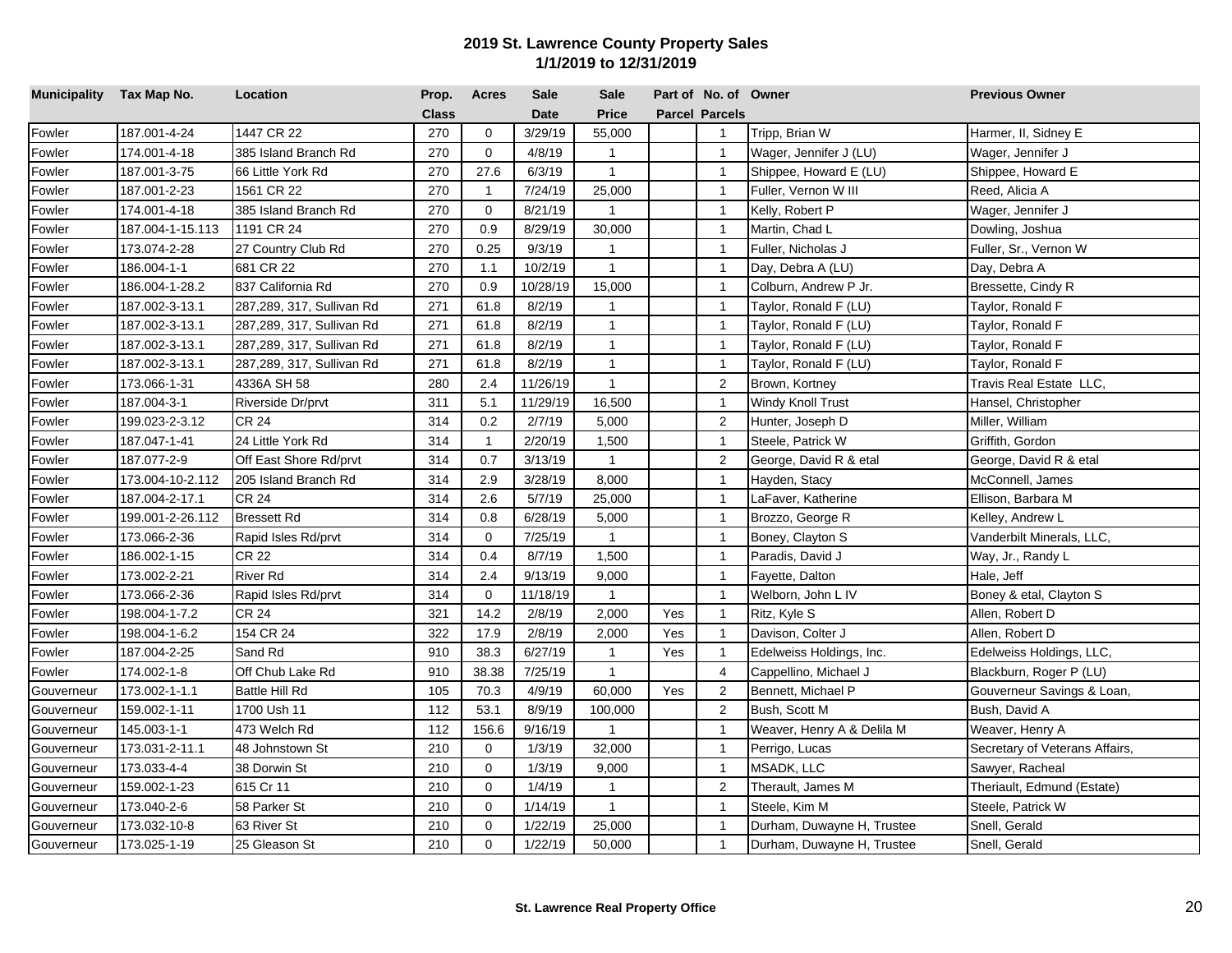| Municipality Tax Map No. |                 | Location                 | Prop. | Acres       | Sale        | <b>Sale</b>  | Part of No. of Owner  |                              | <b>Previous Owner</b>         |
|--------------------------|-----------------|--------------------------|-------|-------------|-------------|--------------|-----------------------|------------------------------|-------------------------------|
|                          |                 |                          | Class |             | <b>Date</b> | <b>Price</b> | <b>Parcel Parcels</b> |                              |                               |
| Gouverneur               | 173.040-3-11    | 118 William St           | 210   | $\mathbf 0$ | 1/22/19     | 25,000       | $\overline{1}$        | Durham, Duwayne H, Trustee   | Snell, Gerald Jr              |
| Gouverneur               | 173.033-4-35    | 131 Beckwith St          | 210   | $\mathbf 0$ | 1/22/19     | 25,000       | $\mathbf{1}$          | Durham, Duwayne H, Trustee   | Snell, Gerald F Jr            |
| Gouverneur               | 173.024-7-19    | 32 Howard St             | 210   | $\mathbf 0$ | 1/28/19     | 10,000       | $\mathbf{1}$          | Porter, Clark R              | Hogle, Tina                   |
| Gouverneur               | 173.033-6-8     | 118 Beckwith St          | 210   | $\mathbf 0$ | 1/29/19     | $\mathbf{1}$ | $\mathbf{1}$          | Wesrow Properties, LLC       | Washburn, Austin J            |
| Gouverneur               | 173.031-3-27    | 184 W Main St            | 210   | $\mathbf 0$ | 2/1/19      | $\mathbf{1}$ | $\mathbf{1}$          | Denesha, Clay T              | Law, Vickie                   |
| Gouverneur               | 173.032-9-10    | 70 Hailesboro St         | 210   | $\mathbf 0$ | 2/5/19      | 20,000       | $\overline{1}$        | Wescott, Rusty R             | Chatlos, Arielle              |
| Gouverneur               | 172.004-1-23    | 668 Ush 11               | 210   | 2.6         | 2/22/19     | 32,500       | $\mathbf{1}$          | Young, Tracy L               | Jackson, Edmund C             |
| Gouverneur               | 158.004-1-5.2   | 508 Little Bow Rd        | 210   | 2.2         | 3/21/19     | 42,000       | 2                     | Mashaw, Ronnie A             | Farm Credit East, ACA,        |
| Gouverneur               | 159.081-3-4     | 50 Birchwood Dr          | 210   | $\mathbf 0$ | 3/25/19     | 170,000      | $\mathbf{1}$          | Farr, Tommie G               | Bingham, Michael              |
| Gouverneur               | 173.032-3-23    | 60 W Wall St             | 210   | 0.07        | 3/25/19     | 7,000        | $\mathbf{1}$          | 52 Wall Street, LLC          | Barba, Carmine G (Estate)     |
| Gouverneur               | 173.032-1-26    | 22 Dexter St             | 210   | $\mathbf 0$ | 3/28/19     | 18,000       | $\mathbf{1}$          | Colton, Stacey E             | Wells, Barry                  |
| Gouverneur               | 173.040-3-28    | 88,92 William St         | 210   | 0.59        | 4/10/19     | 41,000       | $\mathbf{1}$          | Gouverneur Savings & Loan    | Ablan-Woodrow, Julie          |
| Gouverneur               | 173.025-1-6     | 24 Valley Dr             | 210   | $\mathbf 0$ | 4/16/19     | 69,000       | $\mathbf{1}$          | Given, Sandra L              | Gouverneur Savings & Loan,    |
| Gouverneur               | 159.081-1-6     | 256 Rock Island St       | 210   | 2.1         | 4/24/19     | 113,000      | $\overline{1}$        | Reddick, Michael W           | Reddick, Ronnie J & Deborah D |
| Gouverneur               | 173.009-1-11.1  | 1407 Cr 12               | 210   | $\mathbf 0$ | 5/1/19      | 500          | $\mathbf{1}$          | Davis, Tanna M               | Zaffarano, Leonard M          |
| Gouverneur               | 173.025-10-4    | 63 Rock Island St        | 210   | $\Omega$    | 5/13/19     | $\mathbf{1}$ | $\mathbf{1}$          | Spicer (Boscoe), Donna J     | Murphy, Jane J (Estate)       |
| Gouverneur               | 173.024-1-9.1   | 133 Clinton St           | 210   | $\Omega$    | 5/14/19     | 57,000       | $\mathbf{1}$          | Terry, Matthew E             | Burgess, Dayle B              |
| Gouverneur               | 173.024-6-23    | 9 Rowley St              | 210   | 0.24        | 5/21/19     | 28,000       | $\mathbf{1}$          | JP Morgan Chase Bank, NA     | Taum, Marcus P                |
| Gouverneur               | 173.039-3-9     | 288 W Main St            | 210   | 1.1         | 5/22/19     | 22,750       | $\mathbf{1}$          | Northern ARC Properties, LLC | Cutuli, Paul F                |
| Gouverneur               | 173.024-2-16    | 142 Park St              | 210   | $\Omega$    | 5/30/19     | $\mathbf{1}$ | $\overline{1}$        | Slate, Daniel J              | Sigourney, Bethany            |
| Gouverneur               | 173.025-1-36    | 42 Valley Dr             | 210   | $\mathbf 0$ | 6/6/19      | 80,000       | $\mathbf{1}$          | Bossinger, Virginia          | Boutilier, Jill M & Etal      |
| Gouverneur               | 173.040-1-6     | 54 Prospect St           | 210   | $\mathbf 0$ | 6/10/19     | $\mathbf{1}$ | $\overline{1}$        | Hawkins, Kathy M             | Phillips, Tammie              |
| Gouverneur               | 158.004-1-40    | 45 Raceway               | 210   | 0.29        | 6/14/19     | 48,000       | $\overline{1}$        | Maness, Joel R               | Finley, Herbert (Estate)      |
| Gouverneur               | 144.003-1-29.1  | 770 Peabody Rd           | 210   | 16.1        | 6/18/19     | 312,000      | $\mathbf{1}$          | Mays, David Todd             | Litwicki, Daniel J            |
| Gouverneur               | 173.025-4-9     | 27 Edith St              | 210   | $\mathbf 0$ | 6/18/19     | 43,000       | $\mathbf{1}$          | French, Edward K             | Hewitt, Patricia A            |
| Gouverneur               | 144.004-1-1.3   | 1167 Cr 11               | 210   | 1.1         | 6/21/19     | $\mathbf{1}$ | $\mathbf{1}$          | Zeller, Scott                | Zeller, Scott                 |
| Gouverneur               | 159.081-4-4     | 184 Rock Island St       | 210   | $\mathbf 0$ | 6/21/19     | 62,500       | $\mathbf{1}$          | Flynn, Alicia J              | Turner, William (Estate)      |
| Gouverneur               | 173.031-5-5.1   | 205 Johnstown St         | 210   | $\mathbf 0$ | 6/26/19     | $\mathbf{1}$ | $\mathbf{1}$          | Burt, Charles E              | CJ Burt Contractors, Inc,     |
| Gouverneur               | 159.002-1-12.13 | 1689B Ush 11             | 210   | 1.09        | 6/26/19     | 128,500      | 3                     | Crawn, Shawn M               | Pritty, Milo M                |
| Gouverneur               | 173.032-4-25    | 29 William St            | 210   | $\mathbf 0$ | 7/1/19      | 80,000       | $\mathbf{1}$          | Ford, Geoffrey M             | Phaneuf, Dwight David         |
| Gouverneur               | 173.041-1-35    | 574 Van Buren Rd         | 210   | 0.75        | 7/3/19      | 37,150       | $\mathbf{1}$          | McIntosh, David A            | US Bank Trust, NA,            |
| Gouverneur               | 173.024-9-15    | 49 Park St               | 210   | $\mathbf 0$ | 7/3/19      | 40,000       | $\mathbf{1}$          | Woods, Cody A                | Tallon, Kerry L (LC)          |
| Gouverneur               | 143.004-2-5     | 45,55 Crystal Springs Rd | 210   | 7.1         | 7/9/19      | 1            | $\mathbf{1}$          | Brayton, Keith F             | Brayton, Nancy B (Estate)     |
| Gouverneur               | 143.004-2-5     | 45,55 Crystal Springs Rd | 210   | 7.1         | 7/9/19      | $\mathbf{1}$ | $\mathbf{1}$          | Brayton, Keith F             | Brayton, Nancy B (Estate)     |
| Gouverneur               | 173.024-1-32    | 30 Jefferson St          | 210   | $\mathbf 0$ | 7/11/19     | 80,000       | $\mathbf{1}$          | Forsythe, James R            | MaCaulay, Dorothy R (Estate)  |
| Gouverneur               | 145.003-1-5.12  | 2062 Ush 11              | 210   | $\mathbf 0$ | 7/16/19     | 3,978        | $\mathbf{1}$          | <b>St Lawrence County</b>    | Robinson, Terry J & Kayla(LC) |
| Gouverneur               | 173.005-1-2     | 4894 Sh 58               | 210   | $\mathbf 0$ | 7/16/19     | 6,528        | $\overline{1}$        | <b>St Lawrence County</b>    | Storie, Shawn                 |
| Gouverneur               | 173.025-6-9     | 39 Factory St            | 210   | $\mathbf 0$ | 7/18/19     | 59,000       | $\mathbf{1}$          | Waite, Tiffany J             | Scott, Terry J                |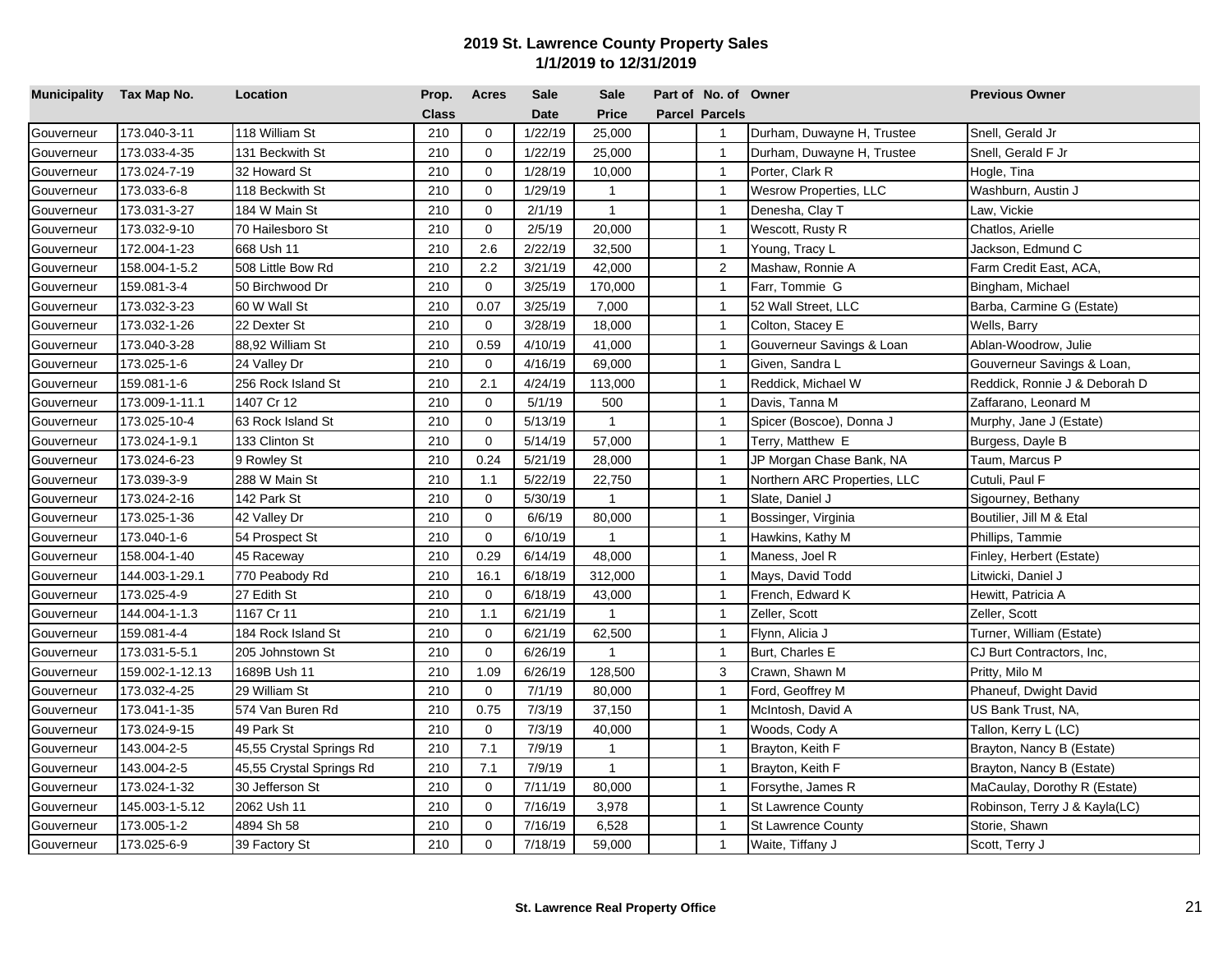| Municipality Tax Map No. |                  | Location              | Prop. | <b>Acres</b> | <b>Sale</b> | <b>Sale</b>  | Part of No. of Owner  |                                | <b>Previous Owner</b>          |
|--------------------------|------------------|-----------------------|-------|--------------|-------------|--------------|-----------------------|--------------------------------|--------------------------------|
|                          |                  |                       | Class |              | <b>Date</b> | <b>Price</b> | <b>Parcel Parcels</b> |                                |                                |
| Gouverneur               | 158.002-2-22.2   | 185 Lockie Rd         | 210   | 3.6          | 7/24/19     | 225,000      | $\overline{1}$        | Tobin, Matthew V               | Hartle, Kurt                   |
| Gouverneur               | 159.004-3-39.1   | 32 Herm Town Rd       | 210   | $\mathbf 0$  | 7/25/19     | 20,000       | $\mathbf{1}$          | Belmore, Stanley Wayne         | Deese, Jimmy Ray               |
| Gouverneur               | 173.032-10-17    | 53 Hailesboro St      | 210   | $\mathbf 0$  | 7/25/19     | $\mathbf{1}$ | $\overline{1}$        | Prashaw, Jeffrey L             | Prashaw, Jeffrey L             |
| Gouverneur               | 173.033-1-1      | 6 Sterling St         | 210   | $\mathbf 0$  | 7/26/19     | $\mathbf{1}$ | $\overline{1}$        | Hays, Daniel S                 | Hays, Daniel S                 |
| Gouverneur               | 173.033-5-20     | 65 Beckwith St        | 210   | $\mathbf 0$  | 7/26/19     | 83,210       | $\mathbf{1}$          | yons, Richard J                | Kirby, Joshua                  |
| Gouverneur               | 173.005-1-2      | 4894 Sh 58            | 210   | $\mathbf 0$  | 7/29/19     | 6,528        | $\overline{1}$        | Storie, Shawn                  | St Lawrence County,            |
| Gouverneur               | 159.081-1-11     | 72 Cambray St         | 210   | 1.2          | 8/1/19      | 250,000      | $\overline{1}$        | Rozo, Cindy                    | Estey, Daniel L                |
| Gouverneur               | 159.081-3-27     | 21 Meadow Ln          | 210   | 0            | 8/14/19     | 148,400      | $\overline{1}$        | Crehan, John M                 | Geer, David C                  |
| Gouverneur               | 173.024-6-23     | 9 Rowley St           | 210   | 0.24         | 8/15/19     | 27,500       | $\overline{1}$        | Crawn, Jeffery A               | JP Morgan Chase Bank NA,       |
| Gouverneur               | 173.032-1-9      | 1 Mill St             | 210   | $\Omega$     | 8/19/19     | 8,000        | $\overline{1}$        | Mitchell, Curley               | Kolb, Louine M                 |
| Gouverneur               | 173.025-2-4      | 24 Gleason St         | 210   | 0            | 8/20/19     | $\mathbf{1}$ | $\overline{1}$        | Vigeant, David P               | Vigeant, David P               |
| Gouverneur               | 173.001-1-22     | 4711 Sh 58            | 210   | $\Omega$     | 8/26/19     | 16,600       | $\mathbf{1}$          | Village of Gouverneur          | O'Donnell, Michael C           |
| Gouverneur               | 173.032-1-28     | 18 Snow St            | 210   | $\mathbf 0$  | 8/31/19     | $\mathbf{1}$ | $\mathbf{1}$          | Taylor, Moncure R III (LU)     | Hawkins, Kathy M               |
| Gouverneur               | 173.026-1-1.11   | 2 Scotch Settlment Rd | 210   | 0.27         | 9/3/19      | 55,000       | $\overline{2}$        | Sherman, Ronald                | Alguire, Steven J              |
| Gouverneur               | 173.033-5-17     | 79 Beckwith St        | 210   | $\mathbf 0$  | 9/4/19      | 8,000        | $\overline{1}$        | Arquitt, Larry                 | Cousino, Floyd                 |
| Gouverneur               | 173.040-2-21     | 136 Parker St         | 210   | 0.27         | 9/6/19      | 49,000       | $\overline{1}$        | Way, Randy L Jr                | Bancroft, David B              |
| Gouverneur               | 159.081-3-19     | 41 Dale Rd            | 210   | $\Omega$     | 9/9/19      | $\mathbf{1}$ | $\overline{1}$        | Jara, Erin M                   | Jara, Erin M                   |
| Gouverneur               | 145.003-1-5.12   | 2062 Ush 11           | 210   | $\Omega$     | 9/14/19     | 100          | $\overline{1}$        | Whitney, Linda L               | St Lawrence County,            |
| Gouverneur               | 173.024-2-3      | 164 Clinton St        | 210   | $\Omega$     | 9/16/19     | 5,000        | $\overline{1}$        | McPherson, Douglas G           | Thomas, Gail M, Co-Executor    |
| Gouverneur               | 159.081-3-19     | 41 Dale Rd            | 210   | $\Omega$     | 9/20/19     | $\mathbf{1}$ | $\overline{1}$        | Cudhea, Jordy                  | Jara (Navarrete), Erin M       |
| Gouverneur               | 173.024-1-11     | 14 W Barney St        | 210   | $\mathbf 0$  | 9/20/19     | 65,000       | $\mathbf{1}$          | Ehart, Brooke E                | Waite, Matthew J               |
| Gouverneur               | 173.039-7-2      | 54 Murdock St         | 210   | $\mathbf 0$  | 9/25/19     | 50,000       | $\overline{1}$        | Bonnie B Holdings, LLC         | Branchau Besaw, Rebecca        |
| Gouverneur               | 173.023-1-9      | 120 W Barney St       | 210   | $\mathbf{1}$ | 9/25/19     | 52,000       | $\overline{1}$        | Donaldson, Heather M           | Fuller, John T                 |
| Gouverneur               | 173.031-3-4      | 51 Johnstown St       | 210   | $\mathbf 0$  | 9/25/19     | 81,856       | $\overline{1}$        | Federal National Mortgage Asso | Breckenridge, Scott by Referee |
| Gouverneur               | 173.024-7-2      | 74 Park St            | 210   | $\mathbf 0$  | 9/26/19     | 62,500       | $\overline{1}$        | Kimok, Kathryn M               | Kimok, Tammy J                 |
| Gouverneur               | 173.032-11-13    | 58 Hailesboro St      | 210   | $\mathbf 0$  | 10/3/19     | 40,000       | $\overline{1}$        | Brown, Ernest K Jr             | McIntosh, Clara                |
| Gouverneur               | 159.004-2-10.2   | 7 Fox Farm Rd         | 210   | 0.51         | 10/12/19    | 15,000       | $\overline{1}$        | Keefer, David                  | Youngs, William & Kimberly R   |
| Gouverneur               | 173.024-3-12     | 93 Park St            | 210   | $\mathbf 0$  | 10/15/19    | 85,600       | $\overline{2}$        | Sands, Kylie                   | Elthorp, Karole M              |
| Gouverneur               | 173.040-4-26     | 16 Helena St          | 210   | $\mathbf 0$  | 10/30/19    | 50,000       | $\overline{1}$        | Peck, Roxi Anna                | Yerdon, Jeffrey M              |
| Gouverneur               | 173.040-2-18     | 110 Parker St         | 210   | $\mathbf 0$  | 10/31/19    | 52,000       | $\overline{1}$        | Hodgdon, Korry                 | Porter, Clark R                |
| Gouverneur               | 173.024-9-11     | 65 Park St            | 210   | 0.49         | 11/6/19     | 85,000       | $\overline{1}$        | Hilts, Patricia R              | Douglas, Neal A                |
| Gouverneur               | 173.054-1-27     | 1034 Ush 11           | 210   | $\mathbf 0$  | 11/7/19     | 78,000       | $\overline{1}$        | Sunflour Bakery & Cafe, LLC    | Tupper, Jamie M                |
| Gouverneur               | 173.033-7-3      | 107 Grove St          | 210   | $\mathbf 0$  | 11/19/19    | $\mathbf{1}$ | $\overline{1}$        | Duvall, Cory                   | Duvall, Cory                   |
| Gouverneur               | 160.001-1-32.2   | 5 Airport Ln          | 210   | $\mathbf{1}$ | 11/20/19    | 85,000       | $\overline{1}$        | Blackburn, Vincent R           | Slate, Nathan D                |
| Gouverneur               | 173.040-4-31     | 65 Parker St          | 210   | $\Omega$     | 12/2/19     | 53,000       | $\mathbf{1}$          | Coelho, Cheryl                 | Wood, Matthew                  |
| Gouverneur               | 159.004-1-24.221 | 381 Cr 11             | 210   | $\mathbf 0$  | 12/2/19     | 100,000      | $\mathbf{1}$          | Shampine, Vance W              | Conran, William J              |
| Gouverneur               | 159.081-4-17     | 161 Rock Island St    | 210   | $\Omega$     | 12/4/19     | 67,000       | $\overline{1}$        | Bush, Brooke M                 | Liscum, Sharon A               |
| Gouverneur               | 173.025-6-26     | 23 Bullard St         | 210   | $\mathbf 0$  | 12/10/19    | $\mathbf{1}$ | $\overline{2}$        | Tharrett, LeRoy T Jr           | E & E Real Estate, LLC,        |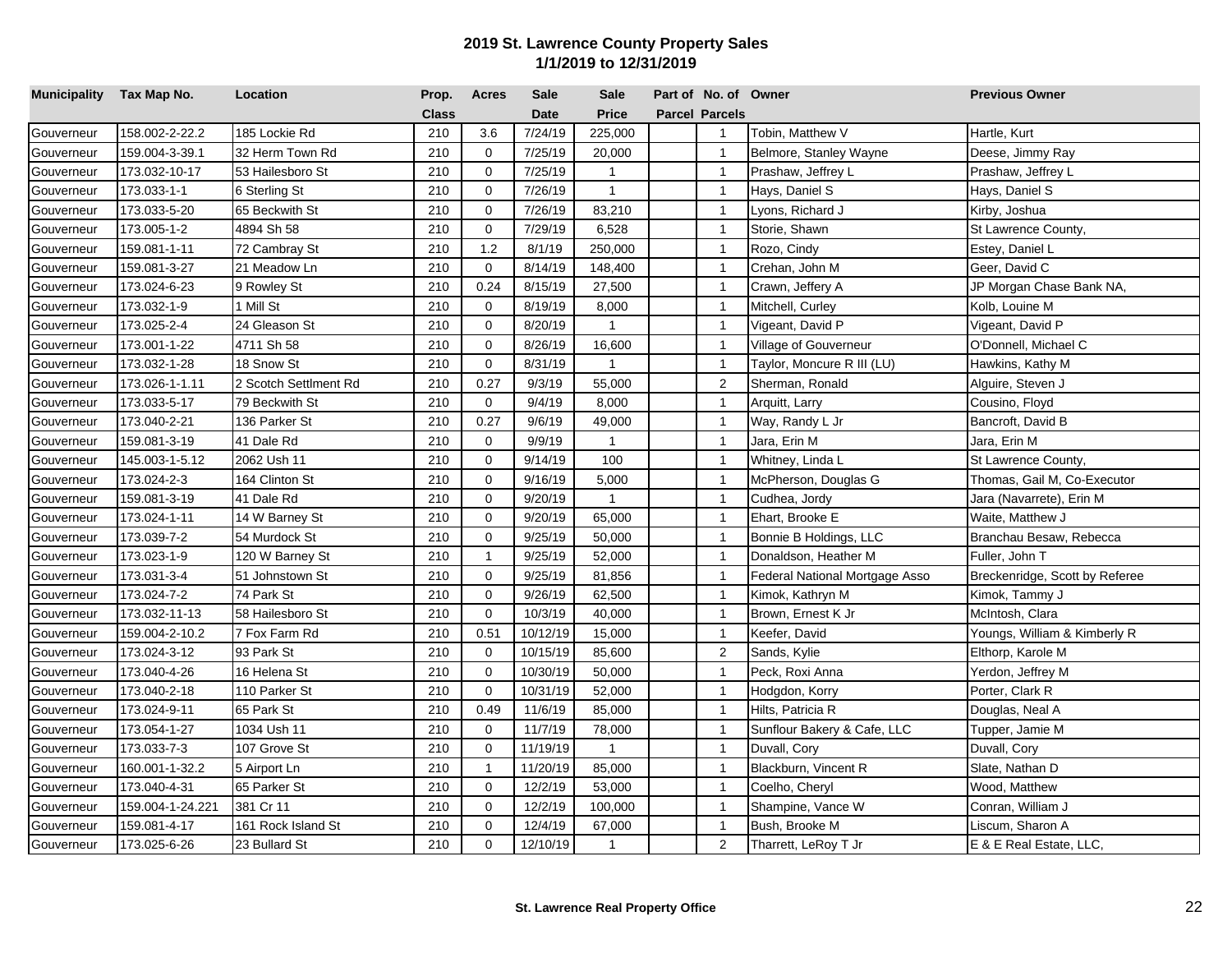| Municipality Tax Map No. |                 | Location                     | Prop.        | <b>Acres</b> | <b>Sale</b> | <b>Sale</b>  |     | Part of No. of Owner  |                               | <b>Previous Owner</b>         |
|--------------------------|-----------------|------------------------------|--------------|--------------|-------------|--------------|-----|-----------------------|-------------------------------|-------------------------------|
|                          |                 |                              | <b>Class</b> |              | <b>Date</b> | <b>Price</b> |     | <b>Parcel Parcels</b> |                               |                               |
| Gouverneur               | 173.025-10-5    | 59 Rock Island St            | 210          | 0            | 12/13/19    | 75,472       |     | $\overline{1}$        | Lucidi, Michael A Jr          | Hilts, Thomas K               |
| Gouverneur               | 173.025-7-14    | 304 E Main St                | 210          | $\mathbf 0$  | 12/16/19    | $\mathbf{1}$ |     | $\mathbf{1}$          | Sapoff, Darryl P              | Sapoff, Darryl P              |
| Gouverneur               | 173.040-3-25.1  | 133 Hailesboro St            | 210          | 0.12         | 12/17/19    | $\mathbf{1}$ |     | $\overline{1}$        | Kane, Justin                  | Kane, James F                 |
| Gouverneur               | 173.032-1-8     | 5 Mill St                    | 210          | $\mathbf 0$  | 12/20/19    | $\mathbf{1}$ |     | $\overline{1}$        | Wallace, Albert               | McIntosh, David A             |
| Gouverneur               | 159.003-1-9     | 106 Peabody Rd               | 210          | 1.4          | 12/20/19    | 80,000       |     | $\mathbf{1}$          | Curcuruto, Austin             | Emond, Albert L               |
| Gouverneur               | 173.033-1-17    | 33,33 1/2 S Gordon St        | 215          | $\mathbf 0$  | 3/26/19     | 64,500       |     | $\mathbf{1}$          | Lakeview Loan Servicing, LLC  | DeGroot, James A              |
| Gouverneur               | 173.031-2-34    | 24 Johnstown St              | 220          | 0.18         | 8/10/19     | 9,000        |     | $\overline{1}$        | Sramek, Greg                  | Robbs, Steven A               |
| Gouverneur               | 173.024-1-21    | 68 W Barney St               | 220          | $\mathbf 0$  | 11/26/19    | 12,500       |     | $\overline{1}$        | Doolen Realty, Inc.           | Sterling Shores, LLC,         |
| Gouverneur               | 173.032-12-7.1  | 148,152 W Main St            | 220          | $\mathbf 0$  | 12/31/19    | 45,000       |     | $\overline{1}$        | Fuller, Nicholas J            | Burns, Chad A                 |
| Gouverneur               | 173.024-1-10.1  | 123 Clinton&6,6 1/2 W Barney | 230          | 0.29         | 8/14/19     | 60,000       |     | $\overline{1}$        | Perrigo, David B              | Perrigo, Tyler A              |
| Gouverneur               | 173.025-9-7     | 200 E Main St                | 230          | $\mathbf 0$  | 10/2/19     | 74,000       |     | $\overline{1}$        | Denesha, Broc A               | Cota, Douglas                 |
| Gouverneur               | 173.001-1-6.211 | 4870A Sh 58                  | 240          | 26.7         | 1/4/19      | 31,000       |     | $\overline{1}$        | Nelson, Greg                  | Nationstar Mortgage,          |
| Gouverneur               | 159.002-1-19.11 | 540,542 Cr 11                | 240          | 125.7        | 1/9/19      | $\mathbf{1}$ | Yes | $\mathbf{1}$          | Shetler, Mose L & Iva J       | Shetler, Mose L               |
| Gouverneur               | 159.001-1-21.1  | 33,55 Dailey Rd              | 240          | 46.4         | 6/3/19      | 180,000      | Yes | $\mathbf{1}$          | Wilson, Dwayne C              | Langevin, Barbara L           |
| Gouverneur               | 172.002-2-9.1   | 1001 Cr 12                   | 240          | 48.6         | 7/8/19      | 55,000       |     | $\overline{1}$        | Kolbe, James E                | Martin, Dwayne L (Estate)     |
| Gouverneur               | 144.003-1-9     | 195 Seavey Rd                | 240          | 89.9         | 7/17/19     | 199,000      |     | $\overline{1}$        | Roberts, Jeremy P             | Elliott, William              |
| Gouverneur               | 159.003-1-39    | 289 Cr 11                    | 240          | 50           | 11/13/19    | 131,600      |     | $\overline{1}$        | Degon, Corey D                | Holmes, Daniel L              |
| Gouverneur               | 185.002-2-6     | 543 Ush 11                   | 270          | 0.32         | 3/26/19     | 17,000       |     | $\overline{1}$        | Carr, Amber                   | Weaver, Richard K             |
| Gouverneur               | 173.002-1-4.3   | 230 Battle Hill Rd           | 270          | 2.47         | 4/23/19     | $\mathbf{1}$ |     | $\overline{2}$        | Williams, Ruth (LU)           | Williams, William (Estate)    |
| Gouverneur               | 158.004-1-16.2  | 166 Gravel Rd                | 270          | 1.28         | 5/30/19     | 9,001        |     | $\overline{1}$        | McCrea, Ola F (LU)            | McCrea, Ola F                 |
| Gouverneur               | 173.009-1-8.1   | 1395A Cr 12                  | 270          | 0.57         | 7/16/19     | 4,349        |     | $\mathbf{1}$          | <b>St Lawrence County</b>     | Besaw, Lonnie R               |
| Gouverneur               | 159.004-3-17    | 301 Scotch Settlement Rd     | 270          | $\mathbf 0$  | 7/16/19     | 2,768        |     | $\overline{1}$        | <b>St Lawrence County</b>     | Weller, Rita E                |
| Gouverneur               | 173.009-1-26    | 1431 Cr 12                   | 270          | 0.25         | 7/20/19     | $\mathbf{1}$ |     | $\overline{1}$        | Patterson, Sean P             | Taylor, Arthur                |
| Gouverneur               | 173.002-3-9.2   | 564 Van Buren Rd             | 270          | 0.37         | 7/26/19     | $\mathbf{1}$ |     | $\overline{1}$        | Tharrett, LeRoy T Jr          | Hamilton, Philip J            |
| Gouverneur               | 172.004-1-9     | 930,936, 940,946 Cr 12       | 270          | 0.83         | 8/6/19      | 500          |     | $\mathbf{1}$          | Key Bank National Association | Loomis, Colin as Referee      |
| Gouverneur               | 159.004-3-17    | 301 Scotch Settlement Rd     | 270          | 0            | 9/14/19     | 13,000       |     | $\mathbf{1}$          | Andrews, Denise A             | St Lawrence County,           |
| Gouverneur               | 173.009-1-8.1   | 1395A Cr 12                  | 270          | 0.57         | 9/14/19     | 3,000        |     | $\mathbf{1}$          | Clement, Dale W               | St Lawrence County,           |
| Gouverneur               | 159.002-1-20    | 556,558 Cr 11                | 270          | 1.3          | 10/23/19    | $\mathbf{1}$ |     | $\mathbf{1}$          | Martin, Allen D               | Shetler, Mose                 |
| Gouverneur               | 173.039-4-16    | 102 Prospect St              | 270          | $\Omega$     | 11/5/19     | $\mathbf{1}$ |     | $\overline{1}$        | Northern View Properties, LLC | Blair, Ronald                 |
| Gouverneur               | 158.002-2-8     | 163 Lockie Rd                | 270          | 2.2          | 12/10/19    | $\mathbf{1}$ |     | $\overline{1}$        | Griffith, Sarah Marie         | Griffith, George L            |
| Gouverneur               | 173.003-1-1.3   | USH 11                       | 311          | 0.38         | 3/8/19      | $\mathbf{1}$ |     | $\overline{1}$        | Willhome Farm, LLC            | Williams, Richard E           |
| Gouverneur               | 173.031-2-29    | Johnstown St                 | 311          | $\mathbf 0$  | 5/6/19      | 137,000      |     | $\overline{2}$        | Rasplicka, Levi J             | Heywood, Robert J             |
| Gouverneur               | 173.033-2-27    | 53 Spencer St                | 311          | 0.39         | 7/16/19     | 8,096        |     | $\overline{1}$        | <b>St Lawrence County</b>     | Matice, Alvin N Heirs of      |
| Gouverneur               | 173.033-2-26    | 45 Spencer St                | 311          | $\mathbf 0$  | 7/16/19     | 8,129        |     | $\mathbf{1}$          | <b>St Lawrence County</b>     | Matice, Alvin (Heirs of)      |
| Gouverneur               | 173.040-1-31    | 92 Hailesboro St             | 311          | 0            | 7/16/19     | 932          |     | $\mathbf{1}$          | <b>St Lawrence County</b>     | LaFave, Roland, Sr            |
| Gouverneur               | 173.040-1-30    | Hailesboro St                | 311          | 0.57         | 7/16/19     | 853          |     | $\mathbf{1}$          | <b>St Lawrence County</b>     | LaFave, Roland                |
| Gouverneur               | 173.039-2-3     | 53 Smith St                  | 311          | 0            | 7/17/19     | 57,500       |     | 3                     | McCrea, Efton R Jr            | Christian Fellowship Centers, |
| Gouverneur               | 159.080-1-2     | <b>Clinton St</b>            | 311          | 8.5          | 8/19/19     | $\mathbf{1}$ |     | $\overline{2}$        | Griffith, George L            | Griffith, Eleanor (Estate)    |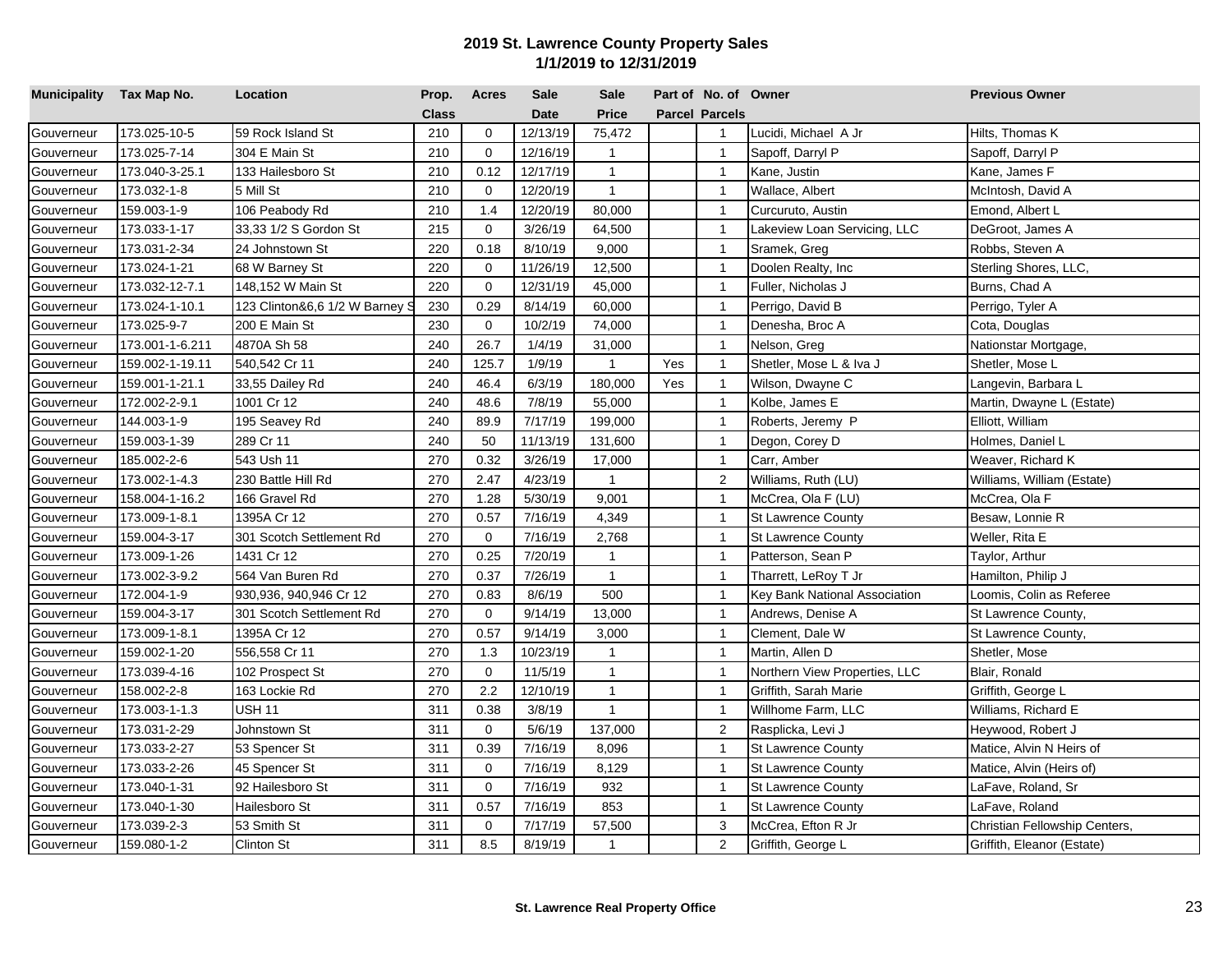| Municipality Tax Map No. |                 | Location                     | Prop.        | <b>Acres</b>   | <b>Sale</b> | <b>Sale</b>  |     | Part of No. of Owner  |                                | <b>Previous Owner</b>          |
|--------------------------|-----------------|------------------------------|--------------|----------------|-------------|--------------|-----|-----------------------|--------------------------------|--------------------------------|
|                          |                 |                              | <b>Class</b> |                | <b>Date</b> | <b>Price</b> |     | <b>Parcel Parcels</b> |                                |                                |
| Gouverneur               | 173.040-4-30    | Helena St                    | 311          | 1.04           | 8/30/19     | 90,000       |     | $\overline{2}$        | Vanornum, Jacob D              | Breckenridge, Andrew R         |
| Gouverneur               | 159.004-2-2.2   | Fox Farm Rd                  | 311          | 3.7            | 9/13/19     | $\mathbf{1}$ |     | $\overline{1}$        | Soper, Heather Ann & Etal      | Rubar, James John II(Estate    |
| Gouverneur               | 173.040-1-30    | Hailesboro St                | 311          | 0.57           | 9/14/19     | 1,236        |     | $\overline{2}$        | Oliver, William W              | St Lawrence County,            |
| Gouverneur               | 173.033-2-26    | 45 Spencer St                | 311          | $\mathbf 0$    | 9/14/19     | 650          |     | $\overline{1}$        | Cleaver, Sarah T               | St Lawrence County,            |
| Gouverneur               | 173.033-2-27    | 53 Spencer St                | 311          | 0.39           | 9/14/19     | 400          |     | $\mathbf{1}$          | Cleaver, Sarah T               | St Lawrence County,            |
| Gouverneur               | 159.004-2-2.2   | Fox Farm Rd                  | 311          | 3.7            | 9/27/19     | 6,200        |     | $\overline{1}$        | Capstan Management, LLC        | Soper, Heather Ann & Etal      |
| Gouverneur               | 173.024-10-21   | 66 Austin St                 | 311          | 0.08           | 10/23/19    | 12,000       |     | 3                     | <b>MSADK, LLC</b>              | Barba, Carmine G (Estate)      |
| Gouverneur               | 159.080-1-2     | <b>Clinton St</b>            | 311          | 8.5            | 12/3/19     | 13,000       |     | $\overline{1}$        | McQuade, Michael J             | Griffith, Elsie J              |
| Gouverneur               | 160.001-1-47    | Airport Ln/prvt              | 312          | 2.2            | 7/16/19     | 1,495        |     | $\mathbf{1}$          | <b>St Lawrence County</b>      | D'Agostino, Frank              |
| Gouverneur               | 160.001-1-47    | Airport Ln/prvt              | 312          | 2.2            | 9/14/19     | 9,750        |     | $\overline{1}$        | Jefferson, Brian S             | St Lawrence County,            |
| Gouverneur               | 173.024-11-16   | 41 Austin St                 | 312          | 0.23           | 12/3/19     | $\mathbf{1}$ |     | $\overline{1}$        | Bishop, Jessica W              | Towne, Paula R                 |
| Gouverneur               | 159.004-2-29    | Fox Farm Rd                  | 314          | $\overline{1}$ | 2/25/19     | $\mathbf{1}$ |     | $\mathbf{1}$          | Soper, Heather Ann & Etal      | Rubar, Georgiana               |
| Gouverneur               | 145.001-3-1     | 430 Bilow Rd                 | 314          | 1.5            | 3/22/19     | 10,000       |     | $\mathbf{1}$          | Dane, Cathy J                  | Morgan, Debra O                |
| Gouverneur               | 173.054-1-20    | Off Ush 11                   | 314          | $\mathbf 0$    | 7/2/19      | $\mathbf{1}$ |     | $\overline{2}$        | Butterfield, Donald W          | Murphy, Jane (Estate)          |
| Gouverneur               | 159.004-1-17    | Cr 11                        | 314          | 2.38           | 10/21/19    | 25,000       |     | $\overline{1}$        | Brown, Judy E                  | Petitto, Lucille E (LU)        |
| Gouverneur               | 143.004-2-16.1  | Dane Rd                      | 321          | 18.8           | 2/12/19     | 50,000       | Yes | $\overline{c}$        | The Regis Organization, LLC    | Piece of Mine, LLC,            |
| Gouverneur               | 129.004-3-2     | Cream Of The Valley Rd       | 321          | 39.5           | 8/19/19     | $\mathbf{1}$ |     | $\overline{1}$        | Patton, Tammey J               | Patton, Michael & Tammy        |
| Gouverneur               | 173.003-4-1.1   | 190 Quarry Rd                | 322          | 53.3           | 11/25/19    | $\mathbf{1}$ |     | $\overline{1}$        | Blair, Jason P                 | Blair, Ronald L                |
| Gouverneur               | 173.032-10-1    | <b>River St</b>              | 330          | $\mathbf 0$    | 1/16/19     | $\mathbf{1}$ |     | $\overline{1}$        | Village of Gouverneur          | RWA Associates, LLC,           |
| Gouverneur               | 173.003-2-39    | <b>Ush 11</b>                | 330          | 62.4           | 10/23/19    | 150,000      |     | $\overline{2}$        | Davis, Daniel                  | Elm Acquisition Corp,          |
| Gouverneur               | 173.033-4-5.1   | 106,108 Depot St             | 411          | $\mathbf 0$    | 7/16/19     | 8,981        |     | $\overline{1}$        | <b>St Lawrence County</b>      | Mott, Modesta                  |
| Gouverneur               | 173.033-4-5.1   | 106,108 Depot St             | 411          | $\mathbf 0$    | 9/14/19     | 6,700        |     | $\overline{1}$        | Scharf, Edward                 | St Lawrence County,            |
| Gouverneur               | 173.033-4-5.1   | 106,108 Depot St             | 411          | $\mathbf 0$    | 12/27/19    | 14,000       |     | $\overline{1}$        | Scharf, Adam Edward            | Scharf, Edward                 |
| Gouverneur               | 173.001-5-14.11 | 208, 208A, B, C, D Quarry Rd | 416          | 18.7           | 11/26/19    | 46,000       |     | 3                     | Mandigo, Sherri L              | Travis Real Estate LLC,        |
| Hammond                  | 127.001-1-3     | 1599 Sh 37                   | 112          | 125.9          | 8/28/19     | $\mathbf{1}$ |     | $\mathbf{3}$          | Mitchell, Ann Elizabeth Alliso | Mitchell, John C (Estate)      |
| Hammond                  | 127.053-3-23    | 104 Mill St                  | 210          | 0.21           | 1/3/19      | $\mathbf{1}$ |     | $\overline{1}$        | Bickelhaupt, Jonathan D        | Hunter, Marilyn B, Trustee     |
| Hammond                  | 126.004-1-16    | 1683 Cr 6                    | 210          | 1.1            | 1/14/19     | $\mathbf{1}$ |     | $\overline{1}$        | Parow, Susan P                 | Parow, Michael J               |
| Hammond                  | 111.032-1-11    | 387 River Rd                 | 210          | 1.3            | 2/14/19     | 126,165      |     | $\mathbf{1}$          | Furgison, James D              | Furgison, Sherry A             |
| Hammond                  | 112.003-1-13.1  | 1758 Sh 37                   | 210          | 4.7            | 2/27/19     | 125,000      |     | $\overline{1}$        | Wolff, Rodney T                | Ceresoli, Donald A             |
| Hammond                  | 141.001-1-27    | 206 Factory Rd               | 210          | 5.58           | 2/27/19     | $\mathbf{1}$ |     | $\overline{1}$        | Maloy, Gary                    | Maloy, Gary                    |
| Hammond                  | 141.002-2-3     | 1179 Sh 37                   | 210          | 3.4            | 3/12/19     | 70,000       |     | $\overline{1}$        | Larue, Lawrence A              | Nicol Family Trust,            |
| Hammond                  | 111.004-1-13.1  | 131 Pleasant Valley Rd       | 210          | 3.6            | 3/19/19     | 170,000      |     | $\overline{1}$        | Briggs, William P              | Norris, David R                |
| Hammond                  | 141.004-1-14.1  | 1304 S Hammond Rd            | 210          | 4.1            | 3/20/19     | 1            |     | $\overline{1}$        | Justice, Ronald E & Jean M     | Justice, Ronald E              |
| Hammond                  | 111.047-1-21    | 122 River Rd                 | 210          | 1.3            | 5/6/19      | 45,000       |     | $\overline{1}$        | Bowden, Mary L (LU)            | Bowden, Mary                   |
| Hammond                  | 141.004-1-12.2  | 30 Cemetery Rd               | 210          | 2.3            | 5/22/19     | $\mathbf{1}$ |     | $\mathbf{1}$          | Rogers, Bradly A               | Rogers, Bradly A               |
| Hammond                  | 126.004-1-12    | 1371 Cr 6                    | 210          | $\mathbf{1}$   | 6/3/19      | $\mathbf{1}$ |     | $\mathbf{1}$          | Gallagher, Tammy J (LU)        | Gallagher, Tammy J             |
| Hammond                  | 111.047-1-2     | 159 Riverledge Rd            | 210          | 0.68           | 6/24/19     | 160,000      |     | $\overline{1}$        | Mandigo, George B, Trustee     | Casanova, Stuart G (Est)       |
| Hammond                  | 127.045-4-5.11  | 320 Lake St                  | 210          | 0.75           | 7/16/19     | 5,660        |     | $\mathbf{1}$          | <b>St Lawrence County</b>      | Bickelhaupt, Daniel L (Estate) |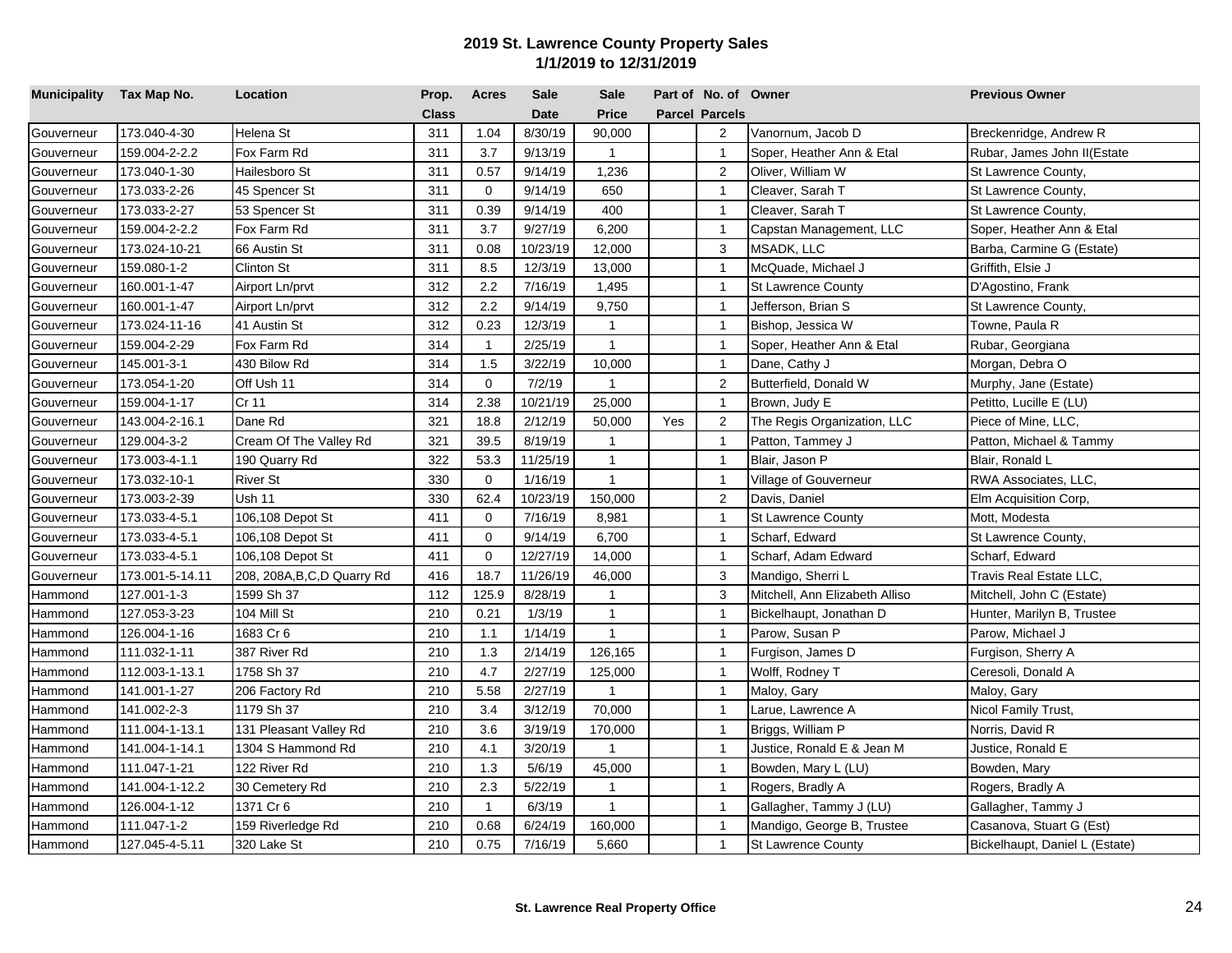| Municipality Tax Map No. |                  | Location                      | Prop.        | <b>Acres</b> | <b>Sale</b> | <b>Sale</b>  | Part of No. of Owner  |                              | <b>Previous Owner</b>           |
|--------------------------|------------------|-------------------------------|--------------|--------------|-------------|--------------|-----------------------|------------------------------|---------------------------------|
|                          |                  |                               | <b>Class</b> |              | <b>Date</b> | <b>Price</b> | <b>Parcel Parcels</b> |                              |                                 |
| Hammond                  | 126.063-2-23.1   | 7,11 Heron Rd                 | 210          | $\mathbf 0$  | 7/16/19     | 3,757        | $\mathbf{1}$          | <b>St Lawrence County</b>    | Hall, Kenneth C                 |
| Hammond                  | 141.001-2-11.21  | 271 Cr 1                      | 210          | 0.97         | 7/16/19     | 5,968        | $\mathbf{1}$          | <b>St Lawrence County</b>    | Blance, James A                 |
| Hammond                  | 111.078-4-4      | 9 Castle View Ln/Pvt          | 210          | $\mathbf 0$  | 7/24/19     | 140,000      | $\overline{1}$        | Castleview Development, Inc. | LaCroix, Henry J                |
| Hammond                  | 126.063-2-23.1   | 7,11 Heron Rd                 | 210          | $\mathbf 0$  | 7/26/19     | 4,456        | $\overline{1}$        | Hall, Kenneth C (Estate)     | St Lawrence County,             |
| Hammond                  | 127.053-3-31     | 302 Lake St                   | 210          | 0.47         | 8/6/19      | 10,340       | $\mathbf{1}$          | Hall, Renee                  | Post, Robert                    |
| Hammond                  | 127.045-1-10     | 15 N Main St                  | 210          | 0.33         | 8/7/19      | 130,000      | 2                     | L J Gallagher Realty, LLC    | Truax (Estate), Paul M          |
| Hammond                  | 127.045-4-5.11   | 320 Lake St                   | 210          | 0.75         | 8/8/19      | 6,753        | $\overline{1}$        | Bickelhaupt, Daniel (Estate) | St Lawrence County,             |
| Hammond                  | 127.053-3-30     | 304 Lake St                   | 210          | $\mathbf{0}$ | 8/20/19     | 60,000       | $\overline{1}$        | Howard, Adam J               | Jenne, David C                  |
| Hammond                  | 96.073-2-2       | 17 Overlook Dr/prvt           | 210          | 0.87         | 8/26/19     | 400,000      | $\overline{1}$        | Moquin, Timothy              | Miller, Martha Fay Revoc Trust, |
| Hammond                  | 111.024-2-5      | 435B Riverledge Rd            | 210          | 0.6          | 9/9/19      | 115,000      | $\overline{1}$        | Sorrento, Michael J          | Green, Jean                     |
| Hammond                  | 111.077-1-10.112 | 25 Chippewa Point Rd East/prv | 210          | 0.9          | 9/11/19     | $\mathbf{1}$ | $\overline{1}$        | Heldwein, Franz              | Kretchmer, Jacqueline           |
| Hammond                  | 141.004-1-20.2   | 572 SH 37                     | 210          | 1.3          | 9/13/19     | 86,500       | $\mathbf{1}$          | Wilson, Bruce                | Milsap, Rhys R                  |
| Hammond                  | 141.001-2-11.21  | 271 Cr 1                      | 210          | 0.97         | 9/14/19     | 8,500        | $\mathbf{1}$          | Swartzentruber, Mahlon J     | St Lawrence County,             |
| Hammond                  | 127.004-1-13.5   | 96 Woodley Way/prvt           | 210          | 8.8          | 9/30/19     | 300,000      | $\overline{1}$        | Farr, Scott M                | Tomasello, Concetto             |
| Hammond                  | 126.063-2-23.1   | 7,11 Heron Rd                 | 210          | $\mathbf 0$  | 9/30/19     | 45,000       | $\overline{1}$        | Maynard, Jennifer G          | Hall, Kenneth (Estate)          |
| Hammond                  | 140.057-1-14     | 333 Indian Point Rd/prvt      | 210          | 1.1          | 10/14/19    | 475,000      | $\overline{1}$        | Lowery, R Brinckerhoff       | Woodruff, Kay E (Trustee)       |
| Hammond                  | 142.048-3-16     | 22 Mile Arm Bay Rd/prvt       | 210          | 0.11         | 10/24/19    | 85,000       | $\mathbf{1}$          | Decatur, Richard A Jr        | Vercillo, John D (Estate)       |
| Hammond                  | 126.002-4-3.12   | 2384 Cr 3                     | 210          | 1.64         | 11/18/19    | 237,900      | $\overline{1}$        | Hollister, Daniel B          | Demick, Howard                  |
| Hammond                  | 112.003-1-5      | 1901 Sh 37                    | 210          | 0.59         | 12/5/19     | 45,000       | $\overline{2}$        | Bickelhaupt, Adam            | Bickelhaupt, Leonard D          |
| Hammond                  | 141.003-2-9      | 520 Sh 37                     | 240          | 12.6         | 3/15/19     | 49,500       | $\overline{1}$        | Mirea, Amalia O              | Roberts, Charles                |
| Hammond                  | 156.002-1-4.2    | 789 S Hammond Rd              | 241          | 138          | 2/25/19     | 1            | $\overline{c}$        | Hamm, Michael                | Hamm, Michael                   |
| Hammond                  | 126.070-2-1      | Grants Is                     | 260          | 0.75         | 2/8/19      | $\mathbf{1}$ | $\overline{1}$        | Benoit, Betty J              | Smith, Evelyn                   |
| Hammond                  | 140.002-1-2      | 1 Uncle Ad Is                 | 260          | 1.1          | 2/25/19     | 86,000       | $\overline{1}$        | Bates, A Kelley              | Bates, Frances G & Hilary R     |
| Hammond                  | 141.021-1-3      | Island/chippewa Bay           | 260          | 0.25         | 3/5/19      | $\mathbf{1}$ | $\overline{1}$        | Kugel, Patricia L            | Kugel, George R (Estate)        |
| Hammond                  | 140.036-1-1      | Honeymoon Is                  | 260          | 0.25         | 4/30/19     | 192,500      | $\overline{1}$        | Honeymoon Island, LLC        | Decastro, Melissa               |
| Hammond                  | 111.078-3-3.1    | 129 Chippewa Point Rd/prvt    | 260          | 1.6          | 5/15/19     | 280,000      | $\overline{1}$        | Chippewa Grove, LLC          | Fredericks, Donald, Trustee     |
| Hammond                  | 142.048-3-17     | 24 Mile Arm Bay Rd/prvt       | 260          | 0.12         | 6/11/19     | $\mathbf{1}$ | $\overline{1}$        | Yager, Carol P (LU)          | Yager, Carol P                  |
| Hammond                  | 140.050-2-4      | 543 Indian Point Rd/prvt Rd   | 260          | 1.1          | 6/13/19     | $\mathbf{1}$ | $\mathbf{1}$          | Knapp, Michael, Trustee      | Knapp, Michael                  |
| Hammond                  | 142.002-1-8.3    | 64 Patrick Dr/prvt            | 260          | 1.8          | 6/25/19     | 147,000      | $\overline{1}$        | Franklin, Dean               | Armitage, Norman C              |
| Hammond                  | 110.004-1-8.2    | 1 Little Middle Is            | 260          | 0.08         | 7/10/19     | $\mathbf{1}$ | $\overline{1}$        | Woughter, Gary Sr (LU)       | Woughter, Gary, Sr              |
| Hammond                  | 142.040-1-22     | 74 Mile Arm Bay Rd/prvt       | 260          | 0.32         | 7/16/19     | 8,495        | $\overline{1}$        | <b>St Lawrence County</b>    | Hansen, Ruth A (LU)             |
| Hammond                  | 111.047-1-14     | 103 Riverledge Rd             | 260          | 0.3          | 7/17/19     | 175,000      | 3                     | Williams, Gary               | Smith, Fern                     |
| Hammond                  | 141.021-1-11     | 87 Jones Landing Rd/prvt      | 260          | 0.8          | 7/30/19     | 210,000      | $\overline{1}$        | Smith, Scott P               | Pickard, Steven James           |
| Hammond                  | 111.019-1-6      | 88 Chippewa Creek Rd/prvt     | 260          | 0.34         | 7/31/19     | 78,500       | $\overline{1}$        | Howland, Scott               | Cornish, James Fred (Estate)    |
| Hammond                  | 140.044-4-3      | 3 Island 35                   | 260          | 0.39         | 8/2/19      | 16,600       | $\mathbf{1}$          | Barager, Kenneth J Jr        | Crawford, Gregory               |
| Hammond                  | 126.001-2-11     | 1 Lone Tree Is                | 260          | 0.59         | 8/15/19     | $\mathbf{1}$ | $\mathbf{1}$          | Walker, John T, Co-Trustee   | Walker, John T                  |
| Hammond                  | 142.040-1-22     | 74 Mile Arm Bay Rd/prvt       | 260          | 0.32         | 8/16/19     | 10,130       | $\overline{1}$        | Hansen, Ruth A (LU)          | St Lawrence County,             |
| Hammond                  | 141.021-1-12     | 91 Jones Landing Rd/prvt      | 260          | 0.84         | 8/23/19     | $\mathbf{1}$ | $\mathbf{1}$          | Hammond, John E Jr, Trustee  | Hammond, John E                 |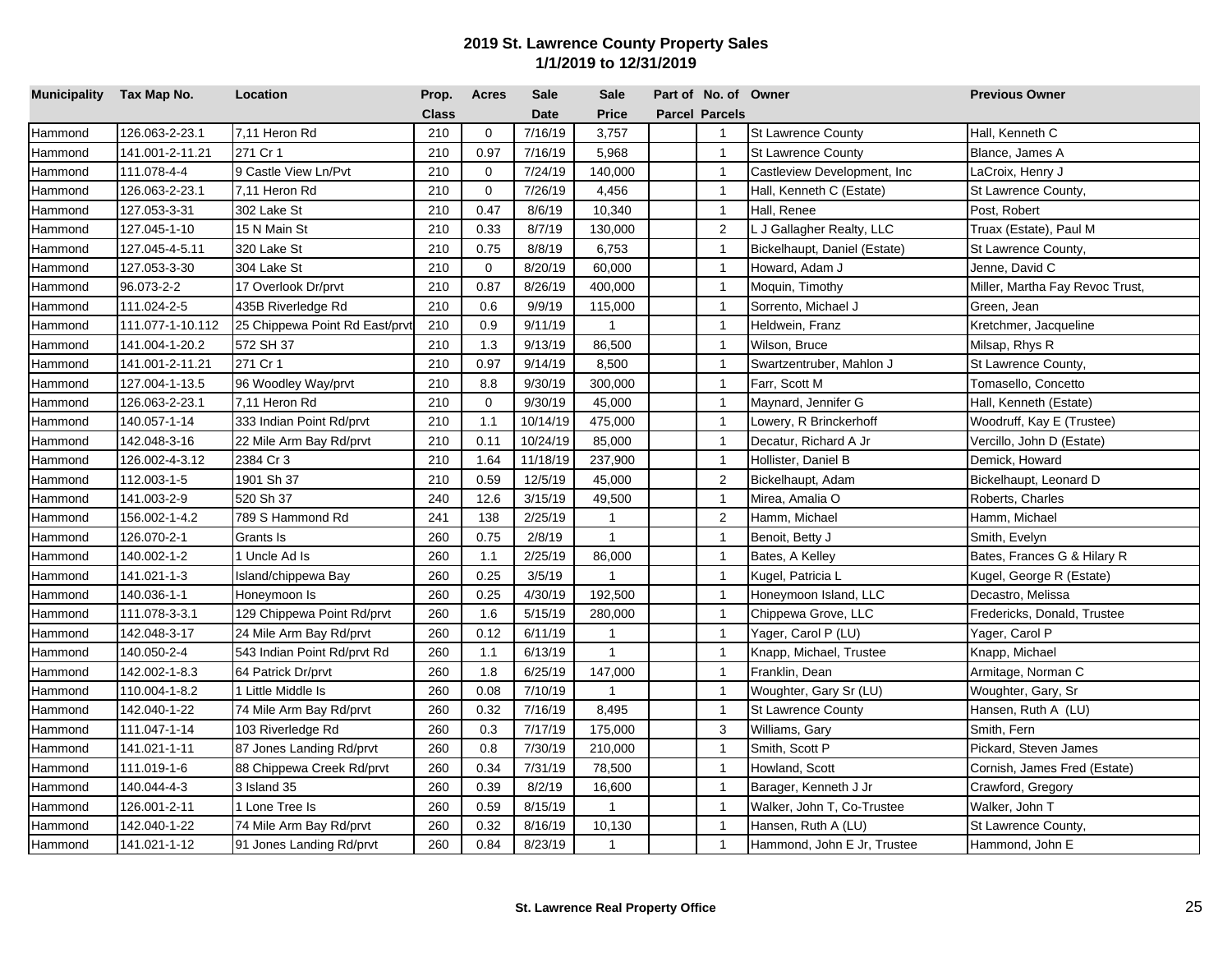| Municipality Tax Map No. |                 | Location                  | Prop.        | <b>Acres</b> | Sale        | <b>Sale</b>    | Part of No. of Owner  |                              | <b>Previous Owner</b>             |
|--------------------------|-----------------|---------------------------|--------------|--------------|-------------|----------------|-----------------------|------------------------------|-----------------------------------|
|                          |                 |                           | <b>Class</b> |              | <b>Date</b> | <b>Price</b>   | <b>Parcel Parcels</b> |                              |                                   |
| Hammond                  | 110.004-1-3     | <b>Bilberry Is</b>        | 260          | 2.3          | 8/27/19     | $\mathbf{1}$   | $\mathbf{1}$          | Hale, Peggy Jean             | Berry, William L (Estate)         |
| Hammond                  | 126.055-1-44    | 83 New Rd                 | 260          | 0.16         | 9/9/19      | 60,000         | $\mathbf{1}$          | Stock, Michael C             | Smith, Bonnie & Etal L            |
| Hammond                  | 127.004-1-14    | 196 Woodley Way/prvt      | 260          | 0.11         | 9/13/19     | $\mathbf{1}$   | $\overline{1}$        | Way, David A                 | Way, Thomas & Wendy               |
| Hammond                  | 126.021-2-10    | 42 Schnurr Rd/prvt        | 260          | 1.1          | 9/20/19     | 250,000        | $\overline{1}$        | Forte, Thomas T              | Harris, Sandra L                  |
| Hammond                  | 126.001-2-11    | 1 Lone Tree Is            | 260          | 0.59         | 10/1/19     | $\mathbf{1}$   | $\mathbf{1}$          | Walker Family Trust          | Walker, John T                    |
| Hammond                  | 142.040-1-14    | 116 Mile Arm Bay Rd/prvt  | 260          | 0.11         | 10/4/19     | 69,000         | $\overline{2}$        | Kanzenbach, Carl W           | Whiteside, Mary C                 |
| Hammond                  | 126.063-1-9     | 20 Heron Rd               | 260          | 0.31         | 10/23/19    | 65,000         | $\overline{1}$        | Covell, Larry                | Covell-Wenger, Stefani by Referee |
| Hammond                  | 140.002-1-3     | Snug Harbor Is            | 260          | 2.6          | 10/28/19    | $\mathbf{1}$   | $\overline{1}$        | Strong, Edward L III         | Strong, Edward L                  |
| Hammond                  | 140.043-1-5     | Perch Island/chippewa Bay | 260          | 1.5          | 10/29/19    | 77,000         | $\overline{1}$        | Henry, John C Jr (LU)        | Henry, Scott A                    |
| Hammond                  | 140.036-2-6.11  | <b>Isle Labelle</b>       | 260          | 1.9          | 11/7/19     | 210,000        | $\overline{2}$        | MacQueen, William            | Duytschaever, Dirk, Trustee       |
| Hammond                  | 140.036-2-6.11  | <b>Isle Labelle</b>       | 260          | 1.9          | 11/7/19     | 210,000        | $\overline{c}$        | MacQueen, William            | Duytschaever, Dirk, Trustee       |
| Hammond                  | 126.063-1-11    | 28 Heron Rd               | 260          | 0.38         | 11/12/19    | 110,000        | $\overline{1}$        | Belfield, Brett K            | Holt, Diann L                     |
| Hammond                  | 141.021-1-7     | 77 Jones Landing Rd/prvt  | 260          | 0.43         | 11/22/19    | $\mathbf{1}$   | $\mathbf{1}$          | O'Neill, Jane M              | O'Neill, Jane M Co Trustee        |
| Hammond                  | 111.047-1-12    | 5 Bell Lane/prvt          | 260          | 0.13         | 11/25/19    | 165,000        | $\overline{1}$        | Prendergast, Brandon J       | Lundy, Theresa Marie              |
| Hammond                  | 142.040-1-5     | 81 Black Bay Lane/prvt    | 260          | 0.2          | 12/9/19     | 60,000         | $\overline{1}$        | Hennessey, Martin            | Stahl, Steven                     |
| Hammond                  | 140.057-2-3     | 409 Indian Point Rd/prvt  | 260          | 1.3          | 12/27/19    | 250,000        | $\overline{1}$        | Sweet, Judith V              | Zimbrich, Hannelore M             |
| Hammond                  | 141.004-1-7.12  | 50 Cr 1                   | 270          | 2.3          | 1/25/19     | $\mathbf{1}$   | $\mathbf{1}$          | Elliott, Christopher J       | Elliott, Christopher J            |
| Hammond                  | 142.001-1-6     | 1932 Cr 3                 | 270          | 0.72         | 5/23/19     | 24,500         | $\mathbf{1}$          | Bresett, Jacob               | McMahon, Vincent E                |
| Hammond                  | 111.003-5-5     | 55 Allen Rd/prvt Rd       | 270          | 52           | 5/29/19     | 116,000        | $\mathbf{1}$          | TOB 3, LLC                   | Marshall, Phyllis R               |
| Hammond                  | 142.048-3-15.7  | 19 Mile Arm Bay Rd/prvt   | 270          | 0.28         | 6/11/19     | $\mathbf{1}$   | $\mathbf{1}$          | Yager, Carol P (LU)          | Yager, Carol P                    |
| Hammond                  | 142.003-2-4.11  | 1676 Cr 3                 | 270          | 16.1         | 7/25/19     | 42,026         | $\mathbf{1}$          | Zarb, Frances C              | Villamor, Bryson J                |
| Hammond                  | 140.002-1-14    | Halfway Is                | 280          | 3.2          | 10/14/19    | $\mathbf{1}$   | $\overline{1}$        | Halfway Island, LLC          | Gruseke, Alison                   |
| Hammond                  | 140.002-1-14    | Halfway Is                | 280          | 3.2          | 10/14/19    | $\mathbf{1}$   | $\overline{1}$        | Halfway Island, LLC          | Gruseke, Alison                   |
| Hammond                  | 140.002-1-14    | Halfway Is                | 280          | 3.2          | 10/14/19    | $\mathbf{1}$   | $\overline{1}$        | Halfway Island, LLC          | Gruseke, Alison                   |
| Hammond                  | 140.002-1-14    | Halfway Is                | 280          | 3.2          | 10/14/19    | $\mathbf{1}$   | $\overline{1}$        | Halfway Island, LLC          | Gruseke, Alison                   |
| Hammond                  | 140.002-1-14    | Halfway Is                | 280          | 3.2          | 10/14/19    | $\mathbf{1}$   | $\overline{1}$        | Halfway Island, LLC          | Gruseke, Alison                   |
| Hammond                  | 126.063-3-17    | 5 Church St               | 311          | 0.21         | 1/14/19     | 22,500         | $\overline{1}$        | Foote, Albert J Jr           | Menkel, Anthony                   |
| Hammond                  | 127.045-4-5.12  | Off Lake St               | 311          | 0.26         | 7/16/19     | 557            | $\overline{1}$        | <b>St Lawrence County</b>    | Bickelhaupt, Donald H (Heirs)     |
| Hammond                  | 127.045-4-5.12  | Off Lake St               | 311          | 0.26         | 8/15/19     | 686            | $\overline{1}$        | Bickelhaupt, Daniel (Estate) | St Lawrence County,               |
| Hammond                  | 127.045-3-14.11 | N Main St                 | 311          | 0.31         | 10/8/19     | $\mathbf{1}$   | $\overline{1}$        | Village of Hammond           | Gipp, Denise                      |
| Hammond                  | 127.045-4-5.12  | <b>Off Lake St</b>        | 311          | 0.26         | 12/12/19    | $\mathbf{1}$   | $\overline{1}$        | Bickelhaupt, Leonard D       | Bickelhaupt, Daniel (Estate)      |
| Hammond                  | 141.003-3-24.1  | 364 Cr 6                  | 312          | 1.1          | 7/16/19     | 2,528          | $\overline{1}$        | <b>St Lawrence County</b>    | Decarr, William                   |
| Hammond                  | 126.063-2-11    | 61 Heron Rd               | 312          | 0.57         | 8/15/19     | $\mathbf{1}$   | $\mathbf{1}$          | Walker, John T, Co-Trustee   | Walker, John                      |
| Hammond                  | 126.001-9-1.12  | 63 Fitton Rd/ptv          | 312          | 5.4          | 8/23/19     | $\mathbf{1}$   | $\overline{1}$        | Smith, Claudine              | Schultz, Robert                   |
| Hammond                  | 126.063-4-5     | 1179 Cr 6                 | 312          | 0.25         | 9/1/19      | 10,000         | $\overline{1}$        | Howard-Gastwirth, Amy        | Howard, Adam J                    |
| Hammond                  | 141.003-3-24.1  | 364 Cr 6                  | 312          | 1.1          | 9/14/19     | 15,000         | $\mathbf{1}$          | Nordstrom, Thomas M II       | St Lawrence County,               |
| Hammond                  | 126.063-2-11    | 61 Heron Rd               | 312          | 0.57         | 10/1/19     | $\overline{1}$ | $\mathbf{1}$          | <b>Walker Family Trust</b>   | Walker, John                      |
| Hammond                  | 140.044-2-35.1  | 11 Dillon Point Rd/Prvt   | 312          | 0.14         | 10/31/19    | 16,500         | $\mathbf{1}$          | C & S Marine Center, LLC     | Benton, Louis J                   |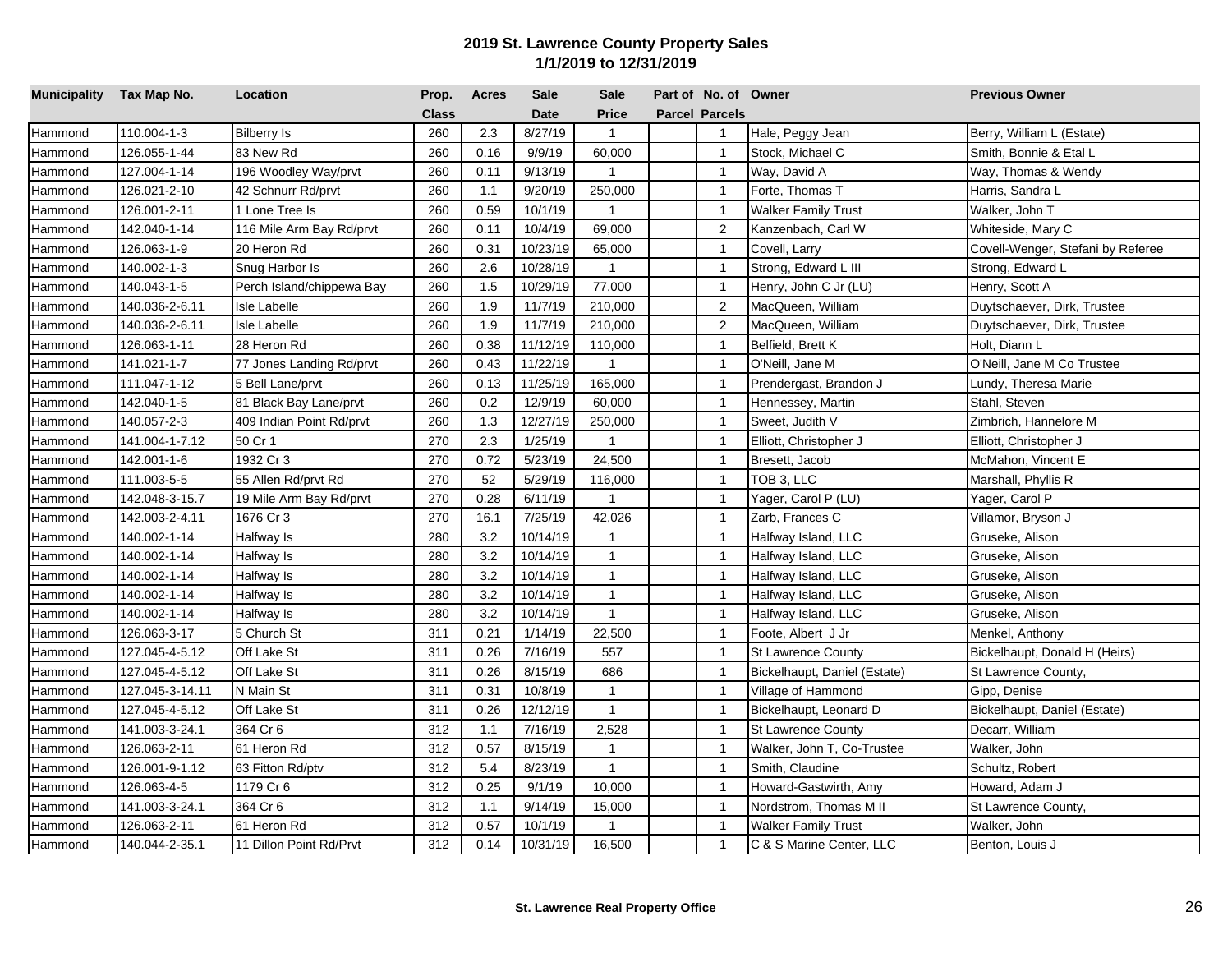| Municipality Tax Map No. |                 | Location                     | Prop.        | <b>Acres</b> | Sale        | <b>Sale</b>  | Part of No. of Owner  |                               | <b>Previous Owner</b>          |
|--------------------------|-----------------|------------------------------|--------------|--------------|-------------|--------------|-----------------------|-------------------------------|--------------------------------|
|                          |                 |                              | <b>Class</b> |              | <b>Date</b> | <b>Price</b> | <b>Parcel Parcels</b> |                               |                                |
| Hammond                  | 96.080-2-5      | 25 Livingston Dr/prvt        | 312          | 0.18         | 12/13/19    | 50,000       | $\mathbf{1}$          | Sheridan, William J           | Davis, Remington               |
| Hammond                  | 141.001-1-28    | Factory Rd                   | 312          | 0.38         | 12/16/19    | 3,500        | $\mathbf{1}$          | Greaney, Michael James        | Stoughtenger Trust, Dale W     |
| Hammond                  | 156.002-1-11    | S Hammond Rd                 | 314          | 0.34         | 6/18/19     | 70,000       | 3                     | Koch, Mark H                  | Bass, Gary I                   |
| Hammond                  | 111.019-1-38    | Chippewa Creek Rd/prvt Rd    | 314          | 0.37         | 6/27/19     | 15,000       | 2                     | Edwards, Nicholas J           | Buckingham, Lorraine E         |
| Hammond                  | 127.045-4-4     | Lake St                      | 314          | $\mathbf{1}$ | 7/16/19     | 1,257        | $\mathbf{1}$          | <b>St Lawrence County</b>     | Bickelhaupt, Daniel (Estate) L |
| Hammond                  | 126.003-1-4     | Jack Is                      | 314          | 0.06         | 7/16/19     | 927          | $\mathbf{1}$          | <b>St Lawrence County</b>     | Wyanoke, LLC,                  |
| Hammond                  | 111.019-1-23.4  | Chippewa Creek Rd/prvt Rd    | 314          | 0.4          | 8/1/19      | 4,000        | $\overline{1}$        | Edwards, Nicholas J           | Sutton, Thelma J               |
| Hammond                  | 127.045-4-4     | Lake St                      | 314          | $\mathbf{1}$ | 8/8/19      | 1,518        | $\overline{1}$        | Bickelhaupt, Daniel (Estate)  | St Lawrence County,            |
| Hammond                  | 96.080-1-11     | Dake Cir                     | 314          | 0.02         | 8/14/19     | $\mathbf{1}$ | $\overline{2}$        | Baker, Jessie Corinne         | Baker, Coleman E               |
| Hammond                  | 111.024-3-10.21 | <b>River Rd</b>              | 314          | 1.1          | 8/14/19     | $\mathbf{1}$ | $\mathbf{1}$          | Baker, Jessie Corinne         | Baker, Coleman E               |
| Hammond                  | 111.024-3-10.11 | <b>River Rd</b>              | 314          | $\mathbf{1}$ | 8/14/19     | $\mathbf{1}$ | $\overline{1}$        | Baker, Jessie Corinne         | Baker, Coleman E               |
| Hammond                  | 127.004-1-9     | Woodley Way/prvt             | 314          | 0.21         | 8/23/19     | 25,000       | $\mathbf{1}$          | Way, Thomas W                 | Russo Family Trust,            |
| Hammond                  | 126.003-1-4     | Jack Is                      | 314          | 0.06         | 9/14/19     | 5,400        | $\mathbf{1}$          | Shene, Charles P              | St Lawrence County,            |
| Hammond                  | 111.062-1-10    | Riverledge Rd                | 314          | 2.6          | 10/7/19     | $\mathbf{1}$ | $\overline{1}$        | Augsbury, John                | Reich, Joseph Jr               |
| Hammond                  | 142.001-2-1.12  | Alamogin Rd                  | 314          | 6.6          | 11/5/19     | $\mathbf{1}$ | $\overline{1}$        | Points, Joan E (LU)           | Points, Joan E                 |
| Hammond                  | 127.045-4-4     | Lake St                      | 314          | $\mathbf{1}$ | 12/12/19    | $\mathbf{1}$ | 2                     | Bickelhaupt, Leonard D        | Bickelhaupt, Daniel L (Estate) |
| Hammond                  | 142.047-1-1     | Chapman Point Rd/prvt Rd     | 322          | 15.4         | 11/15/19    | $\mathbf{1}$ | $\mathbf{1}$          | Worden, Donald & Sandra Trust | Worden, Donald H               |
| Hammond                  | 156.003-1-1     | Off Sh 37                    | 910          | 40.1         | 7/16/19     | 1,468        | $\overline{1}$        | <b>St Lawrence County</b>     | Zimmer, Joel A                 |
| Hammond                  | 156.001-1-15    | 30 Sh 37                     | 910          | 170.5        | 9/12/19     | 90,000       | $\mathbf{1}$          | Thousand Islands Land Trust,  | Charlebois, Margaret           |
| Hammond                  | 156.003-1-1     | Off Sh 37                    | 910          | 40.1         | 10/9/19     | 10,000       | $\mathbf{1}$          | Thousand Islands Land Trust,  | St Lawrence County,            |
| Hammond                  | 142.001-2-1.13  | Alamogin Rd                  | 910          | 23.8         | 11/5/19     | $\mathbf{1}$ | $\mathbf{1}$          | Points, Joan E (LU)           | Points, Joan E                 |
| Hammond                  | 141.004-1-20.1  | Sh 37                        | 910          | 98.6         | 11/12/19    | 55,000       | $\overline{1}$        | Ceresoli, Donald A            | Atkins, Daniel (Estate)        |
| Hermon                   | 146.002-2-18.1  | 415, 418 Underwood Rd        | 112          | 219.1        | 1/23/19     | $\mathbf{1}$ | $\overline{1}$        | Woodrow, James L (LU)         | Woodrow, James L               |
| Hermon                   | 132.003-1-31.1  | 1272 Pond Rd & 240 Fairbanks | 112          | 106.1        | 4/2/19      | 250,000      | $\overline{1}$        | Slayko, Edward                | Woodrow, Clifford H            |
| Hermon                   | 161.042-2-28.1  | 18 Leader Lane/pvt Rd        | 210          | $\mathbf{1}$ | 2/22/19     | $\mathbf{1}$ | $\sqrt{3}$            | <b>Trust for David</b>        | Reed (Estate), Eric D          |
| Hermon                   | 161.001-1-7.111 | 1131 Cr 19                   | 210          | $\mathbf{1}$ | 6/17/19     | 50,000       | $\overline{1}$        | Tarner, Donald S              | Morrill, James F (Trust)       |
| Hermon                   | 161.001-1-7.111 | 1131 Cr 19                   | 210          | $\mathbf{1}$ | 6/17/19     | 35,000       | $\overline{1}$        | Michna, Michael J             | Tarner, Donald S               |
| Hermon                   | 161.002-1-20.1  | 187,203, 239 Trout Lake Rd   | 210          | 39.9         | 7/16/19     | 2,319        | $\overline{1}$        | <b>St Lawrence County</b>     | Robinson, Lloyd W              |
| Hermon                   | 146.001-2-6.1   | 1854 Cr 19                   | 210          | 2.6          | 7/25/19     | $\mathbf{1}$ | $\mathbf{1}$          | Walrath, Katherine            | Barr, Karen                    |
| Hermon                   | 161.002-1-20.1  | 187,203, 239 Trout Lake Rd   | 210          | 39.9         | 8/16/19     | 2,900        | $\overline{1}$        | Robinson, Lloyd W             | St Lawrence County,            |
| Hermon                   | 146.001-1-14    | 124 Morraw Rd                | 210          | 2.2          | 9/11/19     | 140,000      | $\overline{4}$        | Bogrette, Jeffrey D           | Moslow, Naomi E                |
| Hermon                   | 161.001-1-28.2  | 1265 CR 19                   | 210          | 21.7         | 10/21/19    | $\mathbf{1}$ | $\mathbf{1}$          | Ƴanan, Moira A                | Yanan, John F                  |
| Hermon                   | 146.001-1-13.2  | 54 Morraw Rd                 | 210          | 0.9          | 10/30/19    | $\mathbf{1}$ | $\mathbf{1}$          | Perrin, Irene L (LU)          | Perrin, Irene L                |
| Hermon                   | 132.029-4-3     | 121,123 Main St              | 210          | $\mathbf 0$  | 11/13/19    | $\mathbf{1}$ | $\overline{1}$        | Donaldson Family Trust        | Donaldson, James               |
| Hermon                   | 132.003-1-2     | 1495 Cr 21                   | 210          | $\mathbf 0$  | 11/26/19    | 35,000       | $\overline{1}$        | Kirker, James R               | Aldrich, Bernice M (LU)        |
| Hermon                   | 131.004-1-20.2  | 475 Rock Hollow Rd           | 240          | 37.86        | 7/30/19     | 148,400      | $\mathbf{1}$          | Walrath, Leonard M            | Fox, Richard                   |
| Hermon                   | 146.002-2-18.1  | 415, 418 Underwood Rd        | 241          | 221.6        | 9/4/19      | $\mathbf{1}$ | $\overline{1}$        | Woodrow, James L (LU)         | Woodrow, James L (LU)          |
| Hermon                   | 146.004-1-18.12 | 511 Trout Lake Rd            | 260          | 47.6         | 1/28/19     | $\mathbf{1}$ | 3                     | Cole, Alan P                  | Cole, Alan P                   |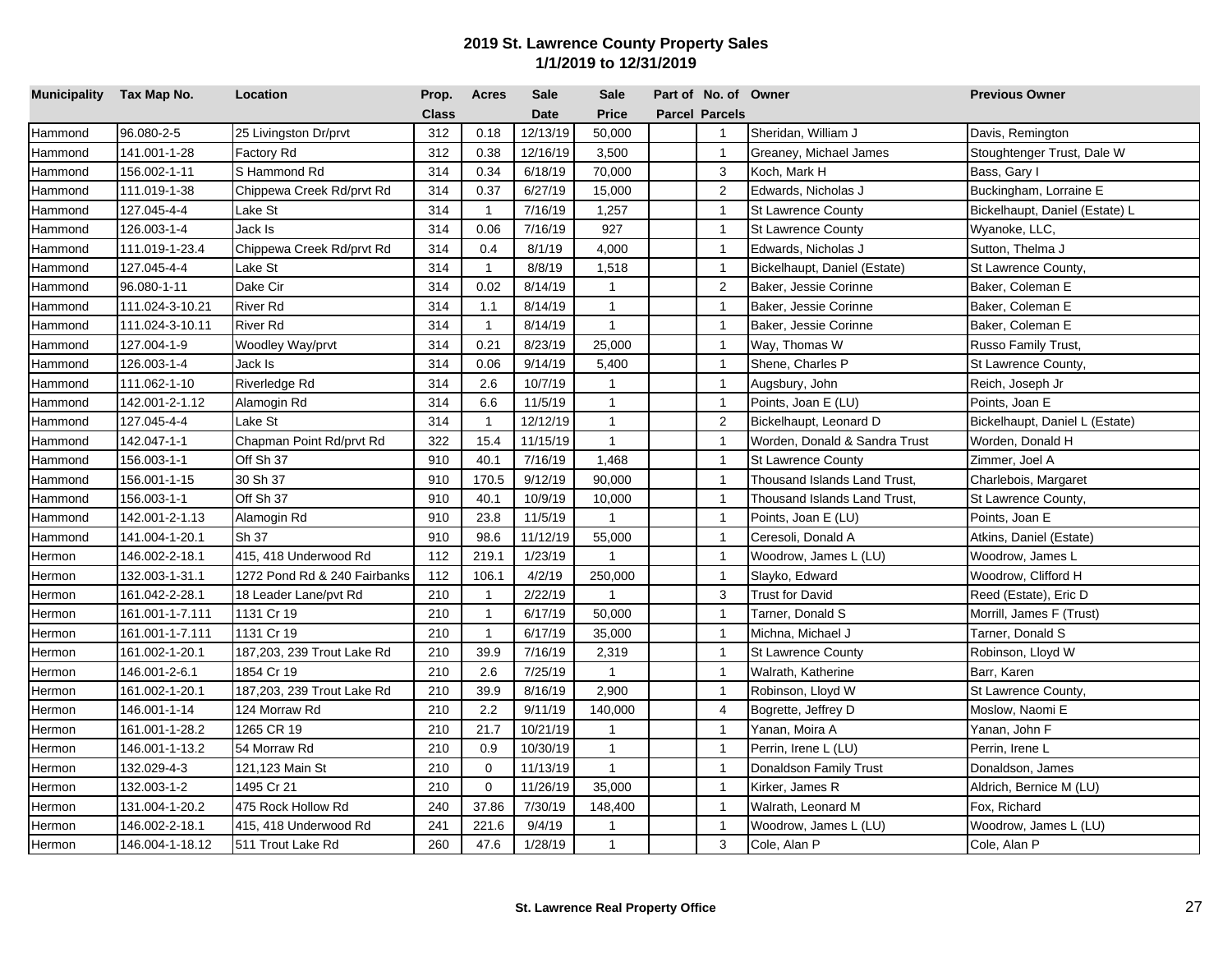| Municipality Tax Map No. |                 | Location                     | Prop.        | <b>Acres</b> | <b>Sale</b> | <b>Sale</b>  |     | Part of No. of Owner  |                                | <b>Previous Owner</b>           |
|--------------------------|-----------------|------------------------------|--------------|--------------|-------------|--------------|-----|-----------------------|--------------------------------|---------------------------------|
|                          |                 |                              | <b>Class</b> |              | <b>Date</b> | <b>Price</b> |     | <b>Parcel Parcels</b> |                                |                                 |
| Hermon                   | 161.002-1-42    | 565 Campbell Rd              | 260          | 0.75         | 2/5/19      | 20,000       |     | $\mathbf{1}$          | Simmons, Herbert D             | <b>Besaw Real Estate Trust,</b> |
| Hermon                   | 161.065-1-10    | 14 McMillan Lane/prvt        | 260          | $\mathbf 0$  | 4/18/19     | $\mathbf{1}$ |     | $\mathbf{1}$          | 14 McMillan Lane Trout Lake LL | Van Kirk Revoc Trust, Charles   |
| Hermon                   | 161.073-1-8     | 7 Inlet Cove/prvt            | 260          | 0.71         | 5/28/19     | $\mathbf{1}$ |     | $\mathbf{1}$          | Fletcher, Kathryn N. (LU)      | Harmer, Bryan & Etal            |
| Hermon                   | 161.050-2-22    | 74 Sunrise Circle S/pv/h-119 | 260          | 0.34         | 7/8/19      | $\mathbf{1}$ |     | $\overline{1}$        | Butterworth, Robert S          | Wranesh (Estate), Georgiana B   |
| Hermon                   | 161.057-1-16    | 650 Cr 19                    | 260          | $\mathbf 0$  | 7/30/19     | 75,000       |     | 2                     | Bush, Michael D                | Green, Michael V                |
| Hermon                   | 161.050-1-10    | 65 Sunset Blvd/prvt          | 260          | 0.69         | 7/31/19     | 250,000      |     | $\mathbf{1}$          | Reid, Charles R                | Burgess, Michael J              |
| Hermon                   | 161.050-2-22    | 74 Sunrise Circle S/pv/h-119 | 260          | 0.34         | 8/1/19      | $\mathbf{1}$ |     | $\overline{1}$        | <b>Atwood Trust</b>            | Butterworth, Robert S           |
| Hermon                   | 161.050-2-3.1   | 57,61 Sunrise Circle N/prvt  | 260          | 0.65         | 8/19/19     | 260,000      |     | $\overline{1}$        | Reed, Kory                     | Judith McLaughlin Living Trust, |
| Hermon                   | 161.050-2-2     | 51 Sunrise Circle N/prvt     | 260          | 0.3          | 9/26/19     | 210,000      |     | $\overline{1}$        | Ryan, Robert A                 | Grant, Ruth                     |
| Hermon                   | 161.004-1-8     | 69 E Shore Rd/prvt           | 260          | 1.8          | 9/27/19     | 170,000      |     | $\mathbf{1}$          | Reid, Charles R                | Clark, John                     |
| Hermon                   | 161.073-1-6     | 16 Halcyon Way/prvt          | 260          | $\mathbf 0$  | 11/20/19    | $\mathbf{1}$ |     | $\overline{1}$        | Sansone/Held, Lisa C / Lori C  | Christensen, Lisa & Lori        |
| Hermon                   | 145.004-2-5.112 | 777 Jonesville Rd            | 270          | 4.9          | 6/11/19     | $\mathbf{1}$ |     | $\overline{1}$        | Richardson, Garry              | McIntosh, Joey                  |
| Hermon                   | 161.042-1-7     | 42 Woodrow Rd/prvt           | 270          | 0.37         | 8/1/19      | 75,500       |     | $\overline{1}$        | Repicky, George                | Wells, Kevin M                  |
| Hermon                   | 161.043-1-7.21  | Sunset Blvd/prvt             | 311          | 0.05         | 2/7/19      | $\mathbf{1}$ |     | 2                     | Metcalf Irrevocable            | Metcalf, Richard A              |
| Hermon                   | 132.021-1-14    | 106,108, 110 Water St        | 311          | $\mathbf 0$  | 5/15/19     | 6,000        |     | 3                     | Plunder House Realty, LLC      | Sizeland, Lisa A                |
| Hermon                   | 146.001-1-12    | 96 Morraw Rd                 | 311          | 0.65         | 6/4/19      | 3,000        |     | $\overline{1}$        | Bogrette, Jeffrey D            | Cawthorne, Robert W             |
| Hermon                   | 132.003-1-13.21 | 142 McCollum Rd              | 311          | 5            | 7/16/19     | 2,315        |     | $\mathbf{1}$          | <b>St Lawrence County</b>      | Cleveland, Kelsey Leigh         |
| Hermon                   | 132.003-1-13.21 | 142 McCollum Rd              | 311          | 5            | 8/9/19      | 2,773        |     | $\overline{1}$        | Cleveland, Kelsey L            | St Lawrence County,             |
| Hermon                   | 132.003-1-33    | 1463 Cr 21                   | 311          | 0.3          | 8/10/19     | 3,064        |     | $\overline{1}$        | <b>St Lawrence County</b>      | Skelly, John                    |
| Hermon                   | 132.003-1-33    | 1463 Cr 21                   | 311          | 0.3          | 10/16/19    | 550          |     | $\mathbf{1}$          | Spadaccini, Allen J            | St Lawrence County,             |
| Hermon                   | 132.003-1-13.21 | 142 McCollum Rd              | 311          | 5            | 11/5/19     | 20,000       |     | $\mathbf{1}$          | Cowles, Donald E               | Cleveland, Kelsey Leigh         |
| Hermon                   | 147.003-3-12    | Owl Pond Rd/pvt              | 312          | 20.4         | 6/26/19     | 35,000       |     | $\mathbf{1}$          | Carthy, M.D., John J           | Heyn, Todd                      |
| Hermon                   | 161.002-1-18    | Trout Lake Rd                | 312          | 0.24         | 10/31/19    | $\mathbf{1}$ |     | $\overline{1}$        | Woodrow, Tracey                | Woodrow, James L                |
| Hermon                   | 161.002-1-16    | Campbell Rd                  | 312          | 99           | 12/4/19     | $\mathbf{1}$ |     | 6                     | Turnbull, Roderick E & etal    | Turnbull, Rodrick E             |
| Hermon                   | 145.004-2-6.12  | Jonesville Rd                | 314          | 3.7          | 2/7/19      | $\mathbf{1}$ | Yes | $\mathbf{1}$          | Brozzo, Amam M                 | Jenkins, Brittany               |
| Hermon                   | 147.003-3-5     | Owl Pond Rd/pvt              | 314          | 5            | 4/5/19      | 13,900       |     | $\mathbf{1}$          | Pratt, Robert                  | Crandall, James                 |
| Hermon                   | 145.004-2-6.12  | Jonesville Rd                | 314          | 3.7          | 6/4/19      | $\mathbf{1}$ |     | $\overline{1}$        | Brozzo, Adam M                 | Brozzo, Amam M                  |
| Hopkinton                | 66.002-2-7      | Sh 11B                       | 105          | 80           | 9/10/19     | 57,000       |     | $\overline{1}$        | Miller, Dan E                  | Kingsley, Dale H                |
| Hopkinton                | 68.001-3-12     | 3096 Sh 11B                  | 210          | 3.8          | 1/9/19      | $\mathbf{1}$ |     | $\overline{1}$        | Jandrew, Dorothy M (LU)        | Jandrew, Dorothy M              |
| Hopkinton                | 93.001-1-23     | White Hill Rd                | 210          | 25.3         | 3/4/19      | 31,000       |     | $\mathbf{1}$          | Rutley, Charles                | McCaffrey, Bernadette C         |
| Hopkinton                | 56.074-1-14.1   | 11 Circle Rd                 | 210          | 3.1          | 3/22/19     | 15,000       |     | $\overline{2}$        | Beatty, Harry L Jr.            | Lawrenceville Baptist Chapel,   |
| Hopkinton                | 66.002-2-4      | 2049 Sh 11B                  | 210          | 8            | 7/16/19     | 4,599        |     | $\mathbf{1}$          | <b>St Lawrence County</b>      | Creighton, Albert S             |
| Hopkinton                | 67.002-2-28     | 61 Lake Ozonia Rd            | 210          | 2.8          | 9/9/19      | 90,000       |     | $\overline{1}$        | Arquiett, Nikia                | French, Matthew P               |
| Hopkinton                | 67.003-1-12     | 854 CR 56                    | 210          | 2.3          | 10/9/19     | 145,500      |     | $\overline{1}$        | Thomas, Chelsea C              | Remington, Jared                |
| Hopkinton                | 66.002-2-4      | 2049 Sh 11B                  | 210          | 8            | 10/18/19    | 10,000       |     | $\overline{1}$        | Sandoval, Jeuris M             | St Lawrence County,             |
| Hopkinton                | 67.002-1-13.1   | 3061 Sh 72                   | 210          | 2.2          | 10/21/19    | $\mathbf{1}$ |     | $\overline{1}$        | Tatro, Lincoln H               | Daby, Allen R                   |
| Hopkinton                | 56.003-5-5      | 351 Converse Rd              | 210          | 1.5          | 10/30/19    | 52,000       |     | $\mathbf{1}$          | Harvey, April                  | HSBC Bank USA, N.A.,            |
| Hopkinton                | 93.001-1-27     | 3016 White Hill Rd           | 210          | $\mathbf 0$  | 12/5/19     | 22,000       |     | $\mathbf{1}$          | Durant, Timothy J              | Montroy, Wendy A                |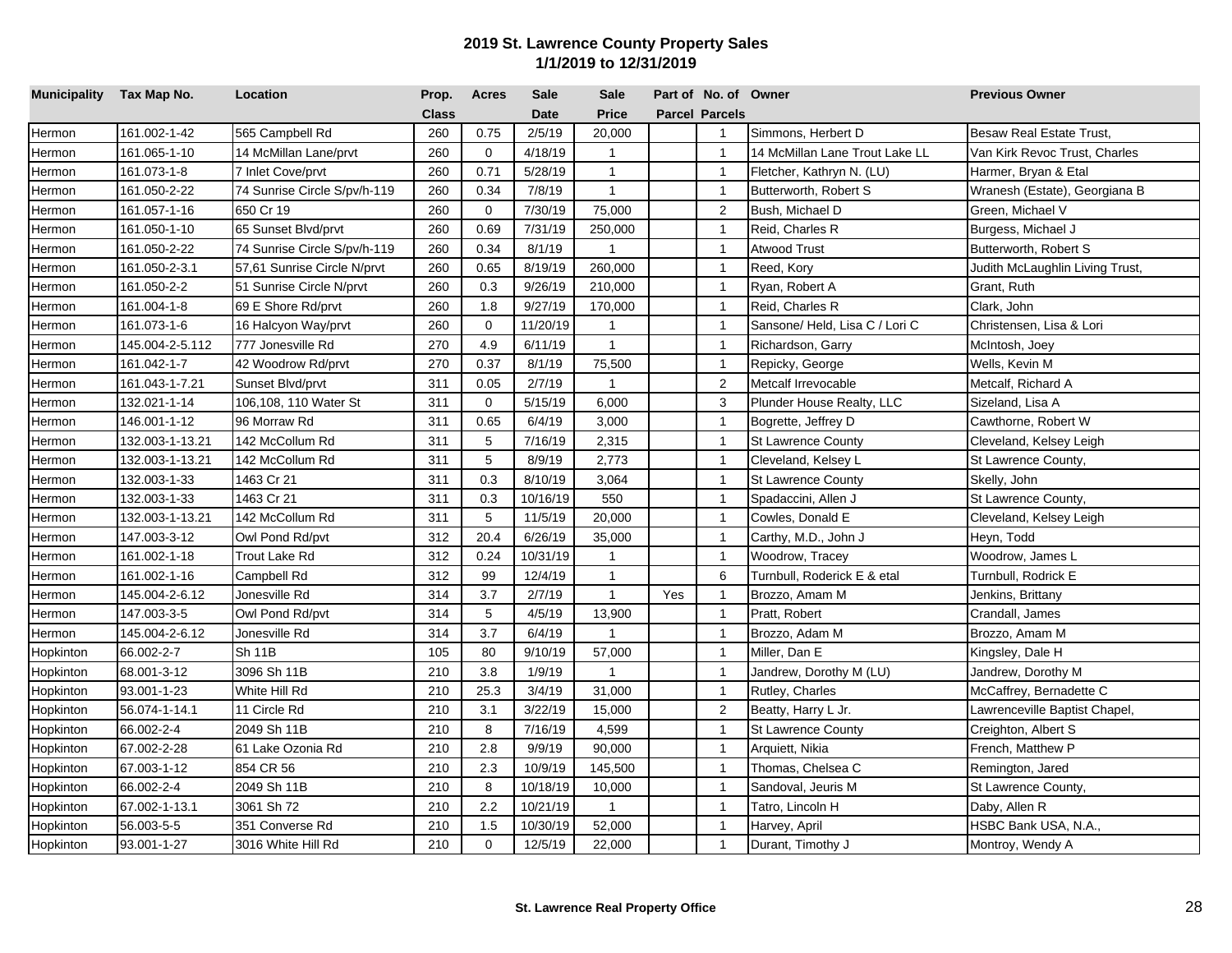| Municipality Tax Map No. |                | Location             | Prop.        | <b>Acres</b>   | Sale        | <b>Sale</b>  | Part of No. of Owner  |                                   | <b>Previous Owner</b>     |
|--------------------------|----------------|----------------------|--------------|----------------|-------------|--------------|-----------------------|-----------------------------------|---------------------------|
|                          |                |                      | <b>Class</b> |                | <b>Date</b> | <b>Price</b> | <b>Parcel Parcels</b> |                                   |                           |
| Hopkinton                | 68.001-5-5     | 73 Days Mills Rd     | 240          | 42.7           | 5/1/19      | $\mathbf{1}$ | $\overline{4}$        | <b>Haynes Family Trust</b>        | Haynes, David A           |
| Hopkinton                | 56.004-3-1.1   | 212 Cr 49            | 240          | 10.7           | 6/5/19      | $\mathbf{1}$ | $\overline{2}$        | Fonda, Robert J                   | Fonda, Robert J           |
| Hopkinton                | 68.003-2-1.1   | 48 Wilson Rd         | 240          | 231.4          | 6/7/19      | $\mathbf{1}$ | $\overline{1}$        | Malette, Matthew Sr.              | Malette, Sr, Matthew      |
| Hopkinton                | 68.003-2-1.1   | 48 Wilson Rd         | 240          | 231.4          | 6/7/19      | $\mathbf{1}$ | $\overline{1}$        | Malette, Matthew Sr.              | Malette, Sr, Matthew      |
| Hopkinton                | 68.003-1-6     | 161 Wilson Rd        | 240          | 26.9           | 6/7/19      | $\mathbf{1}$ | $\overline{1}$        | Malette, Matthew Sr.              | Malette, Wanda J          |
| Hopkinton                | 67.002-1-1.11  | 2605 Sh 11B          | 240          | 141            | 6/25/19     | $\mathbf{1}$ | $\mathbf{1}$          | Potenzano, Frank J (LU)           | Potenzano, Frank J        |
| Hopkinton                | 68.002-2-24.12 | 405,407 Sh 458       | 240          | 20             | 7/16/19     | 9,468        | $\overline{1}$        | <b>St Lawrence County</b>         | Burke, Beverly            |
| Hopkinton                | 68.002-2-24.12 | 405,407 Sh 458       | 240          | 20             | 9/14/19     | 15,500       | $\overline{1}$        | Masuk, Paul S                     | St Lawrence County,       |
| Hopkinton                | 78.004-7-2     | 425 Sylvan Falls Rd  | 240          | 25.5           | 10/10/19    | 256,000      | $\overline{1}$        | Remington, Jared H                | Heinl, Jared R            |
| Hopkinton                | 66.002-2-3.1   | 50 Elliott Rd        | 240          | 42.2           | 12/6/19     | 125,000      | $\overline{1}$        | Laskowski, John                   | Taylor, William B         |
| Hopkinton                | 93.003-1-8     | 140 Jones Rd         | 260          | 200.3          | 3/4/19      | $\mathbf{1}$ | 3                     | Booska Revocable Trust            | Booska, Thomas L          |
| Hopkinton                | 79.003-2-7     | 735 Sylvan Falls Rd  | 260          | 101            | 3/8/19      | 195,000      | 3                     | Alan, Eric H                      | LaPierre, Loren W         |
| Hopkinton                | 79.003-2-7     | 735 Sylvan Falls Rd  | 260          | 101            | 3/8/19      | 195,000      | 3                     | Alan, Eric H                      | LaPierre, Loren W         |
| Hopkinton                | 95.053-1-15.1  | 13 Brown Tract       | 260          | 0              | 4/30/19     | 135,000      | $\overline{1}$        | Badger, James E                   | Cappione, Nancy A         |
| Hopkinton                | 94.034-6-18    | 183 Mud Pond Tote Rd | 260          | $\mathbf 0$    | 5/2/19      | $\mathbf{1}$ | $\overline{1}$        | <b>Button GST Trust Agreement</b> | Button, Ann Denice        |
| <b>Hopkinton</b>         | 94.035-5-1     | 1720 Lake Ozonia Rd  | 260          | $\Omega$       | 5/7/19      | $\mathbf{1}$ | $\sqrt{2}$            | Ferrar, Douglas                   | Ferrar, Douglas           |
| Hopkinton                | 79.001-2-4     | Hayden Rd            | 260          | 27             | 5/23/19     | 6,250        | $\overline{1}$        | Boots, John                       | Garrow, LeAnn             |
| Hopkinton                | 79.003-1-7.112 | Fletcher Rd          | 260          | 34.2           | 6/5/19      | 16,500       | $\overline{1}$        | Keleher, Francis M                | Harper, Jr., Dale W       |
| Hopkinton                | 94.026-2-4     | 1660 Lake Ozonia Rd  | 260          | 4              | 6/26/19     | 350,000      | $\overline{1}$        | Blanchard, Kip                    | Jaworski & etal, Joanne   |
| Hopkinton                | 95.053-1-9.11  | 11 Brown Tract       | 260          | $\overline{1}$ | 7/2/19      | 1            | $\overline{1}$        | Henderson, Diann L (LU)           | Henderson, Diann L        |
| Hopkinton                | 79.004-1-22    | 461 Santamont Rd     | 260          | 26.1           | 7/8/19      | $\mathbf{1}$ | $\overline{1}$        | Keleher, Hilda M & etal           | Keleher, Hilda M & etal   |
| Hopkinton                | 94.026-1-3     | 30 Old Rd            | 260          | 2.7            | 7/16/19     | 10           | $\overline{1}$        | Cottrill, Nancy Z & Etal          | Cottrill, Nancy Z & etal  |
| <b>Hopkinton</b>         | 80.003-1-5     | Lake Ozonia Rd       | 260          | 91.8           | 7/16/19     | 7,084        | $\overline{1}$        | <b>St Lawrence County</b>         | Smith, Bruce J            |
| Hopkinton                | 94.034-6-7     | 115 Mud Pond Tote Rd | 260          | $\mathbf 0$    | 7/30/19     | $\mathbf{1}$ | $\overline{1}$        | Schaefer, George & Marcia (LU)    | Schaefer, George          |
| Hopkinton                | 94.027-1-3     | 12 Young Rd          | 260          | $\mathbf 0$    | 8/21/19     | 75,000       | $\overline{1}$        | Eagles, Allan J                   | Eagles(Salmon), Shirley A |
| Hopkinton                | 94.027-1-3     | 12 Young Rd          | 260          | $\mathbf 0$    | 8/21/19     | 75,000       | $\overline{1}$        | Eagles, Allan J                   | Eagles(Salmon), Shirley A |
| Hopkinton                | 94.027-1-3     | 12 Young Rd          | 260          | $\mathbf 0$    | 8/21/19     | $\mathbf{1}$ | $\overline{1}$        | Eagles, Allan J (LU)              | Eagles, Shirley A         |
| Hopkinton                | 94.027-1-3     | 12 Young Rd          | 260          | $\mathbf 0$    | 8/21/19     | $\mathbf{1}$ | $\overline{1}$        | Eagles, Allan J (LU)              | Eagles, Shirley A         |
| Hopkinton                | 80.003-1-5     | Lake Ozonia Rd       | 260          | 91.8           | 9/14/19     | 45,000       | $\overline{1}$        | Sharlow, Christopher P            | St Lawrence County,       |
| Hopkinton                | 94.034-6-2     | 87A Mud Pond Tote Rd | 260          | 0.47           | 10/8/19     | $\mathbf{1}$ | $\overline{1}$        | Lattimer, James K (LU)            | Lattimer, James K         |
| Hopkinton                | 94.027-2-2.1   | 1722 Lake Ozonia Rd  | 260          | 2              | 11/25/19    | 270,000      | $\overline{1}$        | Seaton, Michael J & Andrea E      | Seaver, Lyndon            |
| Hopkinton                | 67.004-1-40.12 | 990 Santamont Rd     | 260          | 3.9            | 11/27/19    | 69,000       | $\overline{1}$        | Stott, David K                    | Solley, Michael           |
| Hopkinton                | 79.004-1-21.12 | 450 Santamont Rd     | 260          | 20             | 12/20/19    | 96,500       | $\overline{2}$        | Shepherd, Robert                  | Abar, Francis D           |
| Hopkinton                | 56.004-3-1.2   | 202 Cr 49            | 270          | 0.87           | 4/4/19      | 24,300       | $\mathbf{1}$          | <sub>-</sub> aFave, Patrick T     | Stark, Terry J            |
| Hopkinton                | 67.004-1-37.2  | 1110 Santamont Rd    | 270          | $\overline{2}$ | 11/15/19    | 4,000        | $\overline{1}$        | Wilson, Jack                      | Pitts, Steve E            |
| Hopkinton                | 93.001-1-29    | 1 Fountain Rd        | 312          | 0              | 5/17/19     | $\mathbf{1}$ | $\overline{2}$        | Knapp, Shawn                      | Smith, Julie L            |
| Hopkinton                | 67.035-4-8     | 2862,2864 Sh 11B     | 312          | $\Omega$       | 8/26/19     | 6,000        | $\overline{1}$        | Eakins, Jessica L                 | Eakins, Vance C           |
| Hopkinton                | 56.074-3-10    | 2 Circle Rd          | 314          | $\mathbf 0$    | 3/5/19      | 500          | $\mathbf{1}$          | Pauldine, Christopher             | Bassette, Austin J        |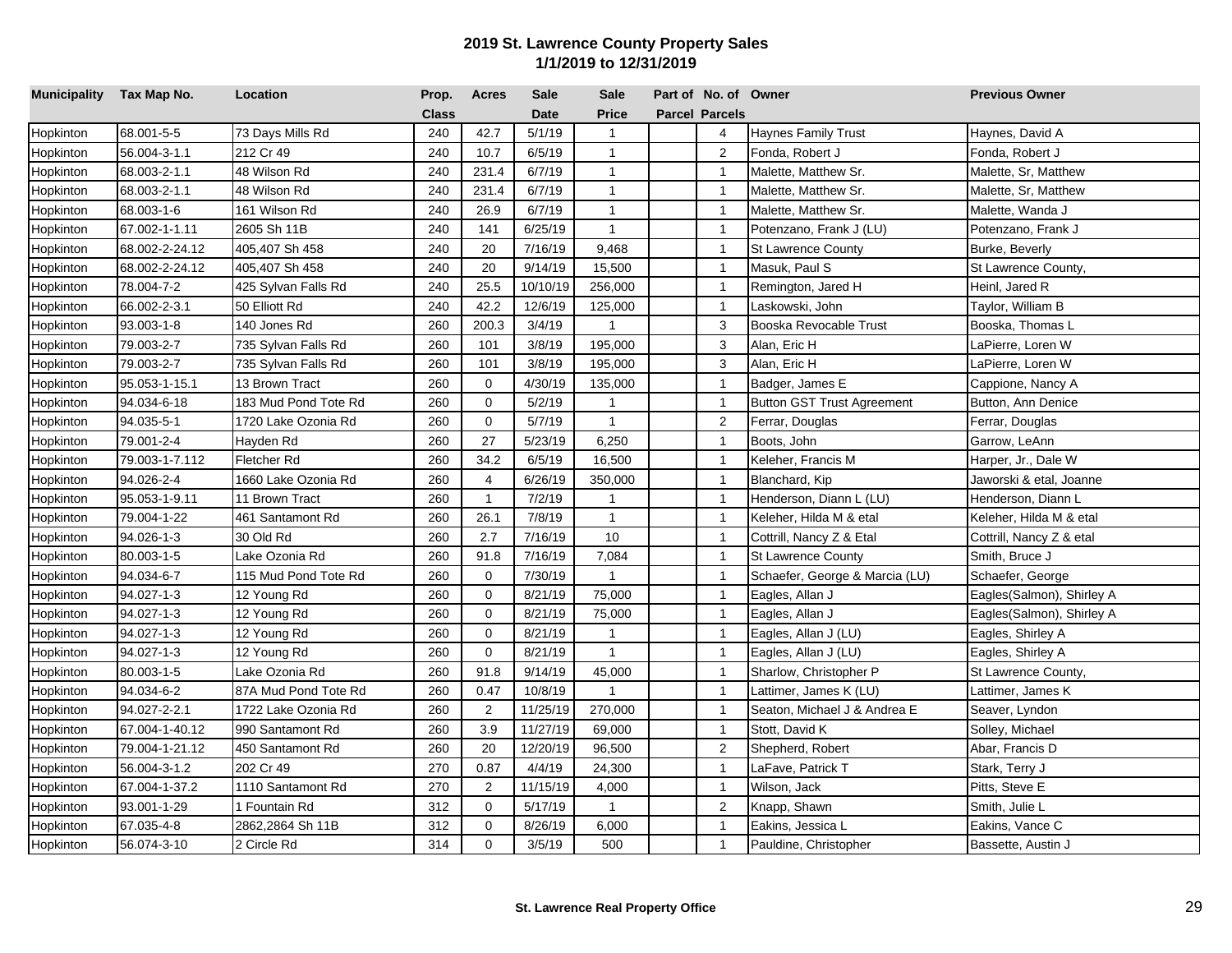| Municipality Tax Map No. |                | Location                  | Prop.        | <b>Acres</b>   | <b>Sale</b> | <b>Sale</b>    | Part of No. of Owner  |                                | <b>Previous Owner</b>           |
|--------------------------|----------------|---------------------------|--------------|----------------|-------------|----------------|-----------------------|--------------------------------|---------------------------------|
|                          |                |                           | <b>Class</b> |                | <b>Date</b> | <b>Price</b>   | <b>Parcel Parcels</b> |                                |                                 |
| Hopkinton                | 80.003-1-6     | Lake Ozonia Rd            | 314          | $\overline{4}$ | 7/16/19     | 1,134          | $\mathbf{1}$          | <b>St Lawrence County</b>      | Smith, Bruce J                  |
| Hopkinton                | 80.003-1-6     | Lake Ozonia Rd            | 314          | $\overline{4}$ | 9/14/19     | 3,500          | $\mathbf{1}$          | Sharlow, Christopher P         | St Lawrence County,             |
| Hopkinton                | 93.003-1-19.21 | White Hill Rd             | 322          | 27.2           | 2/1/19      | 30,000         | $\overline{1}$        | Bradley & etal, Dustin R       | LaPierre, Loren W               |
| Hopkinton                | 67.003-2-42    | Sh 72                     | 322          | 12.8           | 4/26/19     | $\overline{1}$ | $\mathbf{1}$          | Gary, Stephen                  | Richards, Christopher R         |
| Hopkinton                | 79.003-1-8.11  | Fletcher Rd               | 322          | 16.4           | 8/21/19     | 25,000         | $\overline{1}$        | Boutwell, Todd                 | Curran Development Corporation, |
| Hopkinton                | 93.001-1-12    | White Hill Rd             | 323          | 30             | 7/16/19     | 1,907          | $\mathbf{1}$          | St Lawrence County             | Wakefield, Dana                 |
| Hopkinton                | 80.001-1-29    | 640 Lake Ozonia Rd        | 323          | 44.4           | 8/6/19      | $\mathbf{1}$   | 6                     | Amo, Christine L               | Dufrane, Daryl J                |
| Hopkinton                | 93.001-1-12    | White Hill Rd             | 323          | 30             | 10/15/19    | 2,309          | $\overline{1}$        | Wakefield, Dana                | St Lawrence County,             |
| <b>Hopkinton</b>         | 79.003-2-5.2   | Old Blair Rd/pvt State Rd | 323          | 28.7           | 11/1/19     | 29,100         | $\overline{2}$        | Collins, Bruce W               | Collins, Gary J                 |
| Hopkinton                | 79.001-2-6     | 465 Fletcher Rd           | 910          | 119.6          | 7/9/19      | 145,000        | $\mathbf{1}$          | Smith, Dustin                  | Green, Stephen A                |
| Hopkinton                | 93.001-1-6     | Cassidy Rd                | 910          | 137.6          | 9/10/19     | 85,000         | $\overline{2}$        | Seaway Timber Harvesting, Inc. | Smith, Rosalie K                |
| Hopkinton                | 79.002-2-16    | Beebe Rd                  | 910          | 240            | 10/21/19    | 90,000         | $\overline{1}$        | Fisk, Steven G                 | Beebe Rd Old Orchard Trust,     |
| Hopkinton                | 79.001-1-8.11  | 2436 SH 72                | 910          | 293.4          | 11/6/19     | 227,000        | $\mathbf{1}$          | New York State D.E.C.          | The Conservation Fund,          |
| awrence                  | 45.002-1-16.1  | 800 McEwen Rd             | 113          | 98.7           | 8/22/19     | $\mathbf{1}$   | $\mathbf{1}$          | Hach, Richard (LU)             | Hach, Richard                   |
| Lawrence                 | 57.001-1-15.11 | 322 Mcewen Rd             | 120          | 175.3          | 7/5/19      | 5,000          | $\mathbf{1}$          | Page, Cory S                   | Crump, Steven M                 |
| Lawrence                 | 36.004-1-17    | 11877 USH 11              | 210          | 1.2            | 1/7/19      | 5,000          | $\overline{1}$        | MTGLQ Investors, L.P.          | Deno, Bill J                    |
| Lawrence                 | 36.047-2-7     | 441B Cemetery Rd          | 210          | $\overline{2}$ | 3/28/19     | 56,000         | $\overline{1}$        | Euto, Jeb                      | U.S. Bank Trust, N.A.           |
| awrence                  | 36.053-4-17.1  | 15 Grove St               | 210          | 1.2            | 3/29/19     | 23,000         | $\mathbf{1}$          | Drennan, Lynn                  | Wells Fargo Bank, N.A.,         |
| awrence                  | 36.053-4-18    | 19,21 Grove St            | 210          | $\mathbf{1}$   | 4/11/19     | $\overline{1}$ | $\mathbf{1}$          | <sup>r</sup> essier, Alan M    | Гessier, Alan M                 |
| awrence                  | 36.053-4-18    | 19,21 Grove St            | 210          | $\mathbf{1}$   | 4/11/19     | 35,000         | $\mathbf{1}$          | Debyah, Jason P                | Tessier, Alan M                 |
| awrence                  | 57.002-1-15    | 3964 SH 11B               | 210          | 3.3            | 4/16/19     | 121,900        | $\mathbf{1}$          | Bond, Dustin A                 | Sheldon(nka Hourihan), Mia      |
| awrence                  | 36.045-1-18    | 84 Church St              | 210          | $\mathbf{1}$   | 4/18/19     | 3,000          | $\overline{1}$        | Nice Guy Real Estate Firm, LLC | Bank of America NA,             |
| Lawrence                 | 46.003-1-6.2   | 637 Ferris Rd             | 210          | 1.7            | 5/2/19      | $\mathbf{1}$   | $\overline{1}$        | Miller, Jeffrey D              | Miller, Wilfred F               |
| Lawrence                 | 36.053-5-18.1  | 44 Grove St               | 210          | 2.1            | 5/24/19     | 64,800         | $\overline{1}$        | Gollinger, Carlin I            | Pelkey, Brian J                 |
| awrence                  | 36.001-3-1.1   | Off SH 11C                | 210          | 10.5           | 6/12/19     | 30,000         | $\,6\,$               | aPradd, Bobbie Jo              | Kirby, Jeremiah E               |
| awrence                  | 36.004-1-17    | 11877 USH 11              | 210          | 1.2            | 6/13/19     | 27,000         | $\overline{1}$        | Irwin, Tim                     | MTGLQ Investors, L.P.,          |
| awrence                  | 36.053-1-14    | 16 Desmond St             | 210          | $\mathbf 0$    | 6/20/19     | 65,000         | $\mathbf{1}$          | Savage, Tyler V                | Keenan, Rita L                  |
| awrence                  | 36.053-1-1     | 1907 SH 11C               | 210          | 0.5            | 6/27/19     | 52,000         | $\mathbf{1}$          | Labar, Janelle A               | Tyo, Anne Hallahan              |
| awrence                  | 36.045-1-26    | 1181 CR 55                | 210          | $\mathbf 0$    | 7/3/19      | 95,000         | $\mathbf{1}$          | Baldwin, Zachary A             | St. Hilaire, Jr., Gerald        |
| awrence                  | 36.053-5-10    | 24 Desmond St             | 210          | 0.3            | 7/15/19     | 76,000         | $\mathbf{1}$          | Rosser, Matthew B              | Griffin, Guy P                  |
| Lawrence                 | 57.003-1-38.1  | 452 Water St              | 210          | 3              | 7/24/19     | 90,000         | $\overline{1}$        | Chambers, Kathryn O            | Tharrett, Clark M               |
| Lawrence                 | 45.001-2-33    | 168,168B Driscoll Rd      | 210          | $\overline{2}$ | 7/26/19     | 10,000         | $\mathbf{1}$          | Dennis, Donna D                | Wells, Billie-Joel              |
| awrence                  | 36.047-1-28    | 501 Cemetery Rd           | 210          | 5.1            | 8/19/19     | 130,000        | $\mathbf{1}$          | St. Hilaire, Lance J           | Forrest (fka Colby), Kellie     |
| awrence                  | 36.003-3-31    | 2023 SH 11C               | 210          | 5.3            | 8/30/19     | 12,000         | $\mathbf{1}$          | Baldwin, Catherine A           | Stacey, Joyce R                 |
| Lawrence                 | 46.040-1-11    | 98 Brooklyn Rd            | 210          | $\mathbf{1}$   | 10/9/19     | 67,840         | $\mathbf{1}$          | √an Ells, John J               | Sutton, Larry J                 |
| awrence                  | 36.045-1-18    | 84 Church St              | 210          | $\mathbf 0$    | 10/22/19    | 7,000          | $\mathbf{1}$          | Durant, Timothy J              | Nice Guy Real Estate Firm,      |
| awrence                  | 46.031-1-14    | 1105 CR 54                | 210          | $\mathbf 0$    | 11/8/19     | 50,000         | $\mathbf{1}$          | .aBier, Brian                  | Pickering, Irene                |
| Lawrence                 | 36.003-3-22.11 | 2275 SH 11C               | 240          | 379.8          | 2/22/19     | 245,000        | $\mathbf{1}$          | <b>Esch Revocable Trust</b>    | G Farms 1, LLC.                 |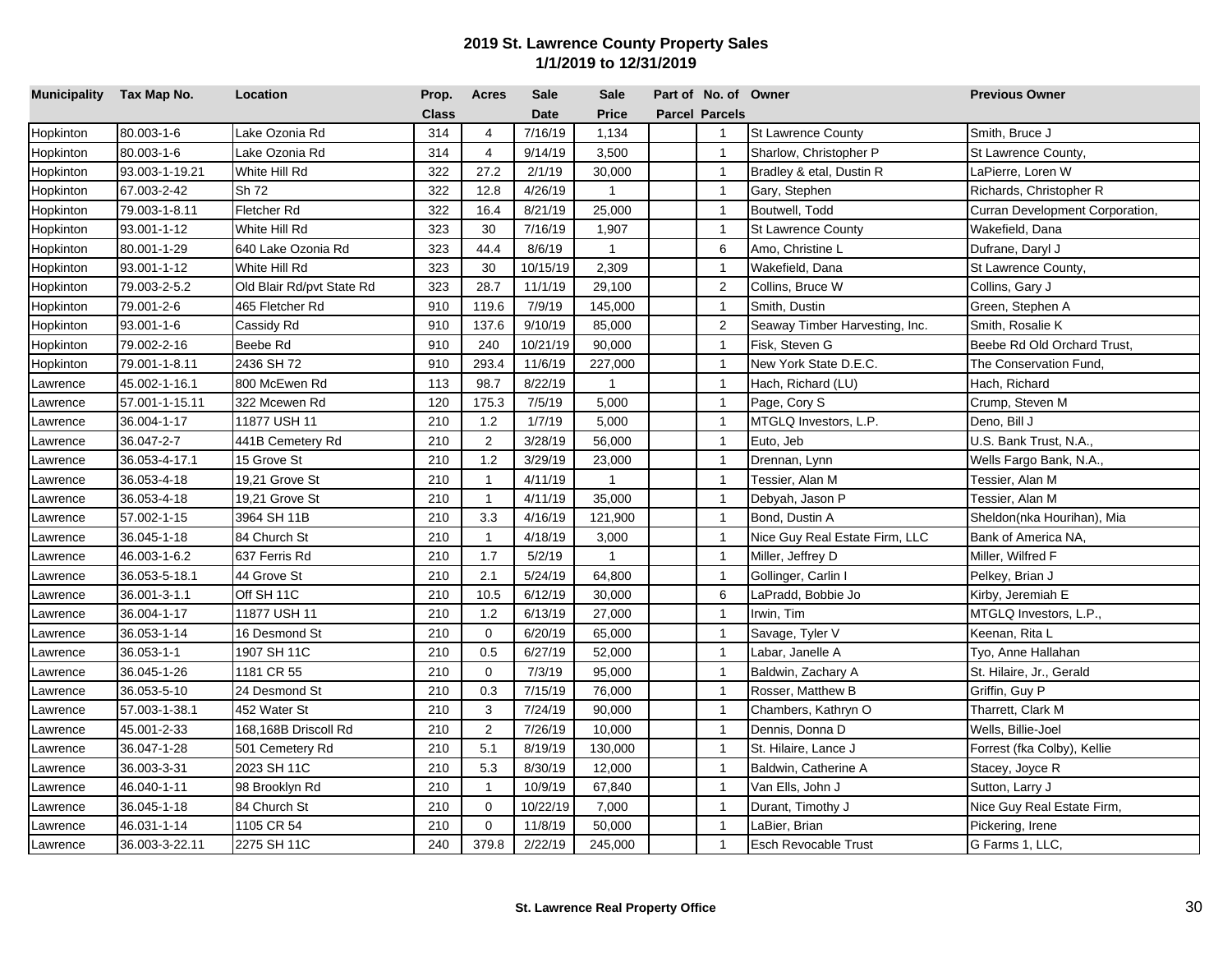| Municipality Tax Map No. |                 | Location                 | Prop.        | Acres          | <b>Sale</b> | <b>Sale</b>  | Part of No. of Owner  |                           | <b>Previous Owner</b>       |
|--------------------------|-----------------|--------------------------|--------------|----------------|-------------|--------------|-----------------------|---------------------------|-----------------------------|
|                          |                 |                          | <b>Class</b> |                | <b>Date</b> | <b>Price</b> | <b>Parcel Parcels</b> |                           |                             |
| Lawrence                 | 45.001-2-11.1   | 122 Driscoll Rd          | 240          | 46.2           | 3/8/19      | 144,300      | $\overline{1}$        | Manley, Dinah J           | Morton, John                |
| _awrence                 | 46.004-1-12     | 333 Peru St              | 240          | 133            | 4/3/19      | $\mathbf{1}$ | $\mathbf{1}$          | Deno, Constance E (LU)    | Deno, Constance M (LU)      |
| Lawrence                 | 56.004-2-10.211 | 115 Water St             | 240          | 31.4           | 5/16/19     | $\mathbf{1}$ | $\mathbf{1}$          | Schlabach, Samuel N       | Schlabach, Samuel N         |
| Lawrence                 | 57.003-1-78     | 3512 SH 11B              | 240          | 116            | 6/19/19     | 75,000       | $\mathbf{1}$          | Bradley, Michael          | Bradley, Michael            |
| _awrence                 | 36.003-2-11     | 2254 SH 11C              | 240          | 5.7            | 11/12/19    | 17,000       | $\mathbf{1}$          | Greenwood, Howard F       | Lawrence, Patrick A         |
| _awrence                 | 36.004-1-15     | 11793 USH 11             | 260          | $\mathbf{1}$   | 7/16/19     | 2,213        | $\overline{1}$        | <b>St Lawrence County</b> | Snyder, Thomas E            |
| Lawrence                 | 35.003-5-17     | Off USH 11C              | 260          | 25.3           | 8/28/19     | 95,000       | 2                     | Camp Acres, LLC           | Dragon, Brent Harmon        |
| Lawrence                 | 36.001-5-3      | 416 CR 52                | 260          | 62             | 9/20/19     | $\mathbf{1}$ | $\mathbf{1}$          | Blain, Robert             | Gagner, Dominique           |
| Lawrence                 | 45.001-2-15     | 10603 USH 11             | 270          | 5.1            | 2/1/19      | 5,900        | $\mathbf{1}$          | Zellweger, Michelle L     | Mills, Ellen A              |
| Lawrence                 | 36.053-5-4      | 1930 SH 11C              | 270          | $\mathbf 0$    | 3/11/19     | 7,000        | $\mathbf{1}$          | Wilson, Michael F         | Latimer (Estate), Michael H |
| Lawrence                 | 35.004-1-5      | 1559 SH 11C              | 270          | 0.5            | 3/11/19     | $\mathbf{1}$ | $\mathbf{1}$          | Roberts, Martrell         | Engle, June A               |
| Lawrence                 | 36.053-5-1.2    | 1880 SH 11C              | 270          | $\mathbf{0}$   | 3/29/19     | $\mathbf{1}$ | $\mathbf{1}$          | _ashomb, Melissa L        | LaShomb, Gerald F           |
| Lawrence                 | 36.053-5-1.1    | 1884 SH 11C              | 270          | $\mathbf{1}$   | 5/30/19     | $\mathbf{1}$ | $\mathbf{1}$          | Judware, Ricky            | Wheeler, Rebecca            |
| Lawrence                 | 57.079-3-21     | 49 Port Kent Rd          | 270          | $\mathbf 0$    | 6/20/19     | 13,000       | $\overline{1}$        | Davey, Bonnie T           | Skiff (Estate of), Bruce E  |
| Lawrence                 | 35.003-5-8.22   | 1124 SH 11C              | 270          | 2.3            | 7/2/19      | 23,000       | $\mathbf{1}$          | Bryant, Wayne             | LaBier, Lara L              |
| Lawrence                 | 56.002-2-25     | 250 CR 51                | 270          | 1.6            | 7/9/19      | $\mathbf{1}$ | $\overline{1}$        | Seguin, Rick W            | LaClair, Kathleen D         |
| Lawrence                 | 57.079-3-21     | 49 Port Kent Rd          | 270          | $\Omega$       | 9/16/19     | 15,000       | $\mathbf{1}$          | Cutter, Duncan            | Davey, Bonnie T             |
| _awrence                 | 45.004-1-14.12  | 565 CR 51                | 270          | 1.8            | 10/30/19    | 1            | $\mathbf{1}$          | Russell, Lee J            | Russell, Lee J              |
| _awrence                 | 56.004-2-23     | 241 Water St Lot 1-3     | 271          | 23.9           | 5/22/19     | $\mathbf{1}$ | $\mathbf{1}$          | Barber, Terrance L        | Barber, Terrance            |
| _awrence                 | 57.001-1-15.2   | 180,182 McEwen Rd        | 271          | 15.2           | 10/31/19    | 20,000       | $\overline{1}$        | Shampine, Brittany T      | Crump, Steven M             |
| _awrence                 | 46.001-1-48     | 795 CR 54                | 312          | $\mathbf 0$    | 8/7/19      | 1            | $\overline{1}$        | Razis, Melissa            | Razis, Linda                |
| Lawrence                 | 36.004-1-15     | 11793 USH 11             | 312          | $\mathbf{1}$   | 9/14/19     | 1,800        | $\overline{1}$        | Wilson, Michael           | St Lawrence County,         |
| Lawrence                 | 68.002-1-9      | Port Kent Rd             | 314          | $\mathbf 0$    | 2/28/19     | $\mathbf{1}$ | 2                     | Verna Revocable Trust     | Verna, Marilyn              |
| Lawrence                 | 35.003-5-13     | SH 11C                   | 314          | 4.4            | 5/6/19      | 11,000       | $\mathbf{1}$          | Exware, Frederick M       | Dullea, Mark C              |
| awrence                  | 46.003-1-12.5   | 643 CR 55                | 314          | 2.8            | 7/16/19     | 761          | $\mathbf{1}$          | <b>St Lawrence County</b> | Wagstaff, Jennifer L        |
| Lawrence                 | 46.003-1-12.5   | 643 CR 55                | 314          | 2.8            | 8/16/19     | 929          | $\overline{1}$        | Wagstaff, Jennifer L      | St Lawrence County,         |
| _awrence                 | 36.039-2-1      | 254 CR 52                | 314          | $\mathbf 0$    | 10/11/19    | $\mathbf{1}$ | 3                     | Gibson, Derek W           | Burnett, Sandra A           |
| _awrence                 | 56.004-2-28     | 176 CR 51                | 314          | 7.5            | 12/6/19     | 22,000       | $\mathbf{1}$          | Engels, James P           | Schlabach, Albert           |
| Lawrence                 | 45.002-2-1.3    | 125 Hallahan Rd          | 322          | 20             | 1/18/19     | 1,000        | $\mathbf{1}$          | LaBarge, Corey J          | Thompson, Kevin             |
| Lawrence                 | 45.002-2-1.51   | Hallahan Rd              | 322          | $\overline{7}$ | 6/7/19      | $\mathbf{1}$ | $\mathbf{1}$          | Dawes, William A          | Dawes (Estate), Ramona R    |
| Lawrence                 | 46.004-1-10     | 374 Savage Rd            | 322          | 40.3           | 11/7/19     | 45,000       | $\overline{2}$        | JPL Farms, Inc.           | Keeler, Michael D           |
| Lawrence                 | 57.001-1-3      | CR 55                    | 323          | 76             | 1/29/19     | 49,000       | $\mathbf{1}$          | McAllister, Benjamin L    | Flannery, Kenneth J         |
| Lawrence                 | 46.004-1-11     | Off Savage Rd            | 323          | 24.5           | 3/1/19      | 15,000       | $\mathbf{1}$          | Ferrar, Douglas           | Betz, lan                   |
| Lawrence                 | 46.040-1-4.11   | CR 54                    | 323          | 8.1            | 3/18/19     | 13,000       | $\mathbf{1}$          | Malette, Matthew W Sr.    | Finazzo, Jeffrey C          |
| Lawrence                 | 36.003-2-14     | Off SH 11C               | 323          | 24.5           | 6/5/19      | 7,500        | $\mathbf{1}$          | Willard, Wallace L        | Perry (Estate), Wendy       |
| Lawrence                 | 57.003-1-1.1    | 58 Denton Rd             | 323          | 34.9           | 9/20/19     | 35,000       | $\mathbf{1}$          | Rotach, Kenneth L Jr.     | Jones, William T            |
| Lawrence                 | 45.002-2-1.3    | 125 Hallahan Rd          | 323          | 20             | 11/11/19    | 1            | $\overline{1}$        | LaBarge, Corey J          | Thompson, Kevin             |
| Lisbon                   | 60.001-2-21.1   | 20,24,27, 30 Marshall Rd | 112          | 101            | 1/22/19     | $\mathbf{1}$ | $\mathbf{1}$          | Lawton, William H         | Lawton, William H           |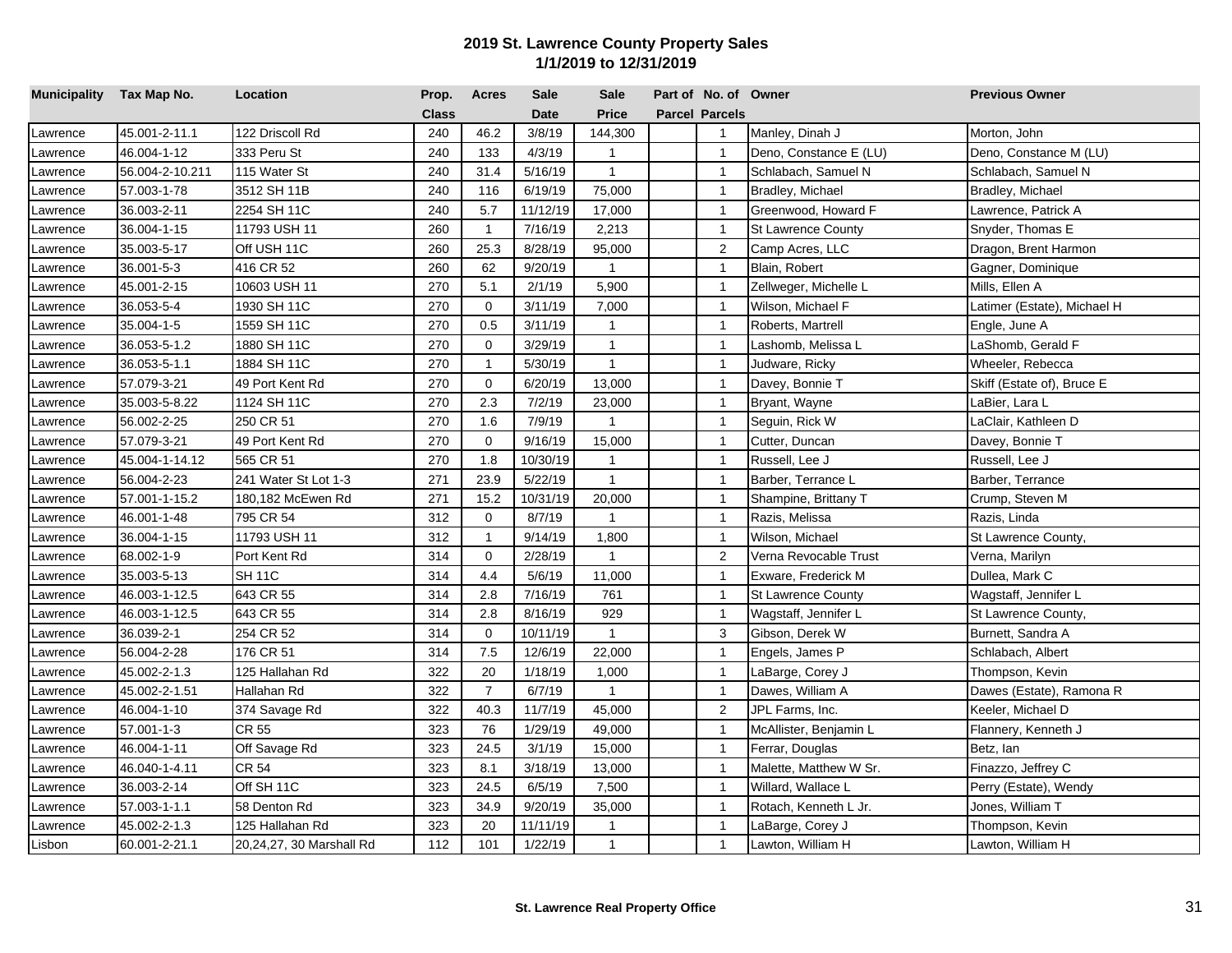| Municipality Tax Map No. |                 | Location                 | Prop.        | <b>Acres</b> | <b>Sale</b> | <b>Sale</b>    |     | Part of No. of Owner  |                           | <b>Previous Owner</b>       |
|--------------------------|-----------------|--------------------------|--------------|--------------|-------------|----------------|-----|-----------------------|---------------------------|-----------------------------|
|                          |                 |                          | <b>Class</b> |              | <b>Date</b> | Price          |     | <b>Parcel Parcels</b> |                           |                             |
| Lisbon                   | 39.002-1-4      | 1797 Cr 28               | 117          | 6.3          | 3/5/19      | 300,000        |     | $\mathbf{1}$          | Teneyck, Nicholas         | Marshall, Robert J          |
| Lisbon                   | 60.001-2-17.11  | 55 Brown Rd              | 120          | 119.5        | 1/22/19     | $\mathbf{1}$   |     | $\mathbf{1}$          | Crosby, Samuel B          | Lawton, William H           |
| Lisbon                   | 39.003-1-23.2   | 166 Dezell Rd            | 120          | 1.5          | 2/8/19      | $\mathbf{1}$   | Yes | $\overline{1}$        | <b>Teele, David S</b>     | Teele, David S              |
| Lisbon                   | 39.002-1-16.122 | <b>CR 31</b>             | 120          | 26.2         | 2/26/19     | 165,000        |     | 2                     | Flack Farms Realty LLC    | Maple View Farms, LLC,      |
| Lisbon                   | 28.004-2-24.111 | 256 Taggart Rd           | 120          | 39.1         | 4/8/19      | $\mathbf{1}$   |     | $\overline{2}$        | Sabourin, Randall J (LU)  | Sabourin, Randall J         |
| Lisbon                   | 50.003-1-17     | Off Five Mile Line Rd    | 120          | 11.7         | 5/30/19     | $\mathbf{1}$   |     | $\overline{1}$        | Five Mile Farms           | Lisbon Centre Real Estate,  |
| Lisbon                   | 60.002-2-27.1   | Cemetery Rd              | 120          | 2            | 8/12/19     | $\mathbf{1}$   |     | $\overline{1}$        | Moore, John W             | Moore, Beulah G             |
| Lisbon                   | 60.002-2-27.3   | Cemetery Rd              | 120          | 3.1          | 8/12/19     | $\mathbf{1}$   |     | $\overline{1}$        | Moore, Ronny              | Moore, Beulah G             |
| Lisbon                   | 60.003-2-10.221 | <b>SH 68</b>             | 120          | 80.3         | 9/13/19     | $\overline{1}$ |     | 32                    | Royal J Properties LLC    | Royal J Acres, LLC,         |
| Lisbon                   | 38.003-3-9      | Sh 37                    | 120          | 69.2         | 9/30/19     | $\mathbf{1}$   |     | $\mathbf{1}$          | Carswell, Karen Lynn      | Carswell (Estate), Robert M |
| Lisbon                   | 72.002-2-3      | 5553 Cr 10               | 210          | $\mathbf 0$  | 1/7/19      | 30,000         |     | $\overline{1}$        | Persons, Jessica          | Merrill (Estate), Anna      |
| Lisbon                   | 38.004-2-18     | 9210 CR 27               | 210          | 1.5          | 1/28/19     | 67,000         |     | $\overline{1}$        | Sibley, Tianna I          | 21st Mortgage Corporation,  |
| Lisbon                   | 48.002-2-36     | 36 Cr 28                 | 210          | 4            | 2/25/19     | $\mathbf{1}$   |     | $\mathbf{1}$          | Hollis, Andrew R          | Hollis, Andrew R            |
| Lisbon                   | 50.029-1-14     | 14 Church St             | 210          | $\mathbf 0$  | 3/4/19      | 92,000         |     | $\overline{2}$        | Taylor, Penny Lynn        | McFaddin, Wayne G           |
| Lisbon                   | 50.029-1-9      | 6977 Cr 10               | 210          | $\mathbf 0$  | 3/6/19      | 25,000         |     | $\overline{1}$        | Barkley, Matthew          | Deutsche Bank Nat Trust Co, |
| Lisbon                   | 73.001-1-11.12  | 364 Old State Rd         | 210          | 4.9          | 3/28/19     | $\mathbf{1}$   |     | $\overline{1}$        | Potter, Thomas H          | Potter, Thomas H            |
| Lisbon                   | 61.002-1-7.22   | 628 Murphy Rd            | 210          | 1.5          | 3/29/19     | 70,000         |     | $\overline{1}$        | Clark, Roger              | St Dennis, Danielle M       |
| Lisbon                   | 50.030-3-17.1   | 25 Maiden Ln             | 210          | $\Omega$     | 4/19/19     | 7,000          |     | $\overline{1}$        | Murphy, Patrick M         | Dean, Matthew P             |
| Lisbon                   | 48.002-2-25.122 | 57 Cr 28                 | 210          | 1.2          | 4/23/19     | 160,000        |     | $\overline{1}$        | Hill, Randolph W          | Robinson, Dale A            |
| Lisbon                   | 39.003-1-1.2    | 1260 Cr 28               | 210          | $\Omega$     | 4/25/19     | 500            |     | $\overline{1}$        | NRZ ROE VI-B LLC          | Dishaw, Rebecca             |
| Lisbon                   | 61.002-2-17.6   | 283, 283B Dandy Rd       | 210          | 4.7          | 4/26/19     | $\mathbf{1}$   |     | $\mathbf{1}$          | McGaw, William Warren     | McGaw, Wilbur David         |
| Lisbon                   | 38.034-1-12     | 10059 Sh 37              | 210          | 2.6          | 5/20/19     | 16,500         |     | $\overline{1}$        | McMahon, Daniel R         | Havens, Christopher A       |
| Lisbon                   | 38.041-1-14.111 | 9 Five Mile Line Rd Ext  | 210          | $\mathbf{1}$ | 5/28/19     | $\mathbf{1}$   |     | $\overline{1}$        | Thompson, Dorothy M (LU)  | Thompson, Dorothy M & Etal  |
| Lisbon                   | 48.002-2-34     | 7 Cr 28                  | 210          | 1.2          | 6/3/19      | 129,000        |     | $\overline{1}$        | Short, Morgan L           | Eagles, Allen J             |
| Lisbon                   | 62.001-1-20     | 7519 Cr 27               | 210          | $\mathbf 0$  | 6/20/19     | 92,000         |     | $\overline{2}$        | Grant, Robert S           | Hayden, Darrell W           |
| Lisbon                   | 60.002-3-18.1   | 6084 Cr 10               | 210          | $\mathbf 0$  | 6/20/19     | 62,000         |     | $\overline{1}$        | Smith, Ann M              | Exware, Francis (Est)       |
| Lisbon                   | 38.055-2-13     | 30 Loafers Ln/Pvt        | 210          | 0.32         | 6/21/19     | 66,000         |     | $\overline{1}$        | LaRock, Steven J          | Morrill, Wade A             |
| Lisbon                   | 38.055-1-11     | 62 Loafer's Bluff Dr/pvt | 210          | 1.1          | 6/30/19     | 285,000        |     | $\overline{1}$        | Ansen Corporation         | Berkstresser, Glenn R       |
| Lisbon                   | 50.030-3-6      | 6954 Cr 10               | 210          | $\mathbf 0$  | 7/1/19      | 23,000         |     | $\overline{1}$        | O'Neill, Sean M           | Harrington, Barbara         |
| Lisbon                   | 49.002-1-36.12  | 225 Wood Rd              | 210          | 6.81         | 7/17/19     | 210,000        |     | $\overline{1}$        | Gilbert, Stephanie A      | McKnight, Douglas C         |
| Lisbon                   | 73.002-1-16     | 6 Basswood Ridge Rd      | 210          | 0.77         | 7/17/19     | $\mathbf{1}$   |     | $\overline{1}$        | Mitchell, Peter J         | Mitchell (Estate), John W   |
| Lisbon                   | 28.004-2-32.1   | 44 Sparrowhawk Point Rd  | 210          | 1.9          | 7/17/19     | 90,000         |     | $\overline{1}$        | Beshaw, Ryan Craig        | Ginn, Mark C                |
| Lisbon                   | 60.003-2-6      | 284 Cline Rd             | 210          | 0.63         | 7/23/19     | $\overline{1}$ |     | $\overline{2}$        | Schofell, Thomas M        | Schofell, Thomas M          |
| Lisbon                   | 38.026-1-21     | 10129 Sh 37              | 210          | $\mathbf{0}$ | 7/25/19     | 149,900        |     | $\overline{1}$        | Woods, Erin E             | Johnson, Andrew S           |
| Lisbon                   | 28.004-2-1.222  | 43 Sparrowhawk Point Rd  | 210          | 3.3          | 8/1/19      | 240,000        |     | $\overline{2}$        | Williams, Kevin T         | Johnson, Andrew S           |
| Lisbon                   | 39.003-1-36.1   | 8963 Cr 27               | 210          | 0.97         | 8/5/19      | 165,000        |     | $\overline{2}$        | Giglio, Joseph J          | Teele, Stephen              |
| Lisbon                   | 61.001-1-14.1   | 525 Murphy Rd            | 210          | 2.1          | 8/12/19     | 100,000        |     | $\overline{1}$        | Grennon, Jason A          | O'Brien, Terrence           |
| Lisbon                   | 48.004-1-10.211 | 415 Cr 28A               | 210          | 1.2          | 8/16/19     | $\mathbf{1}$   |     | $\mathbf{1}$          | <b>Rishe Family Trust</b> | Rishe, Anthony P            |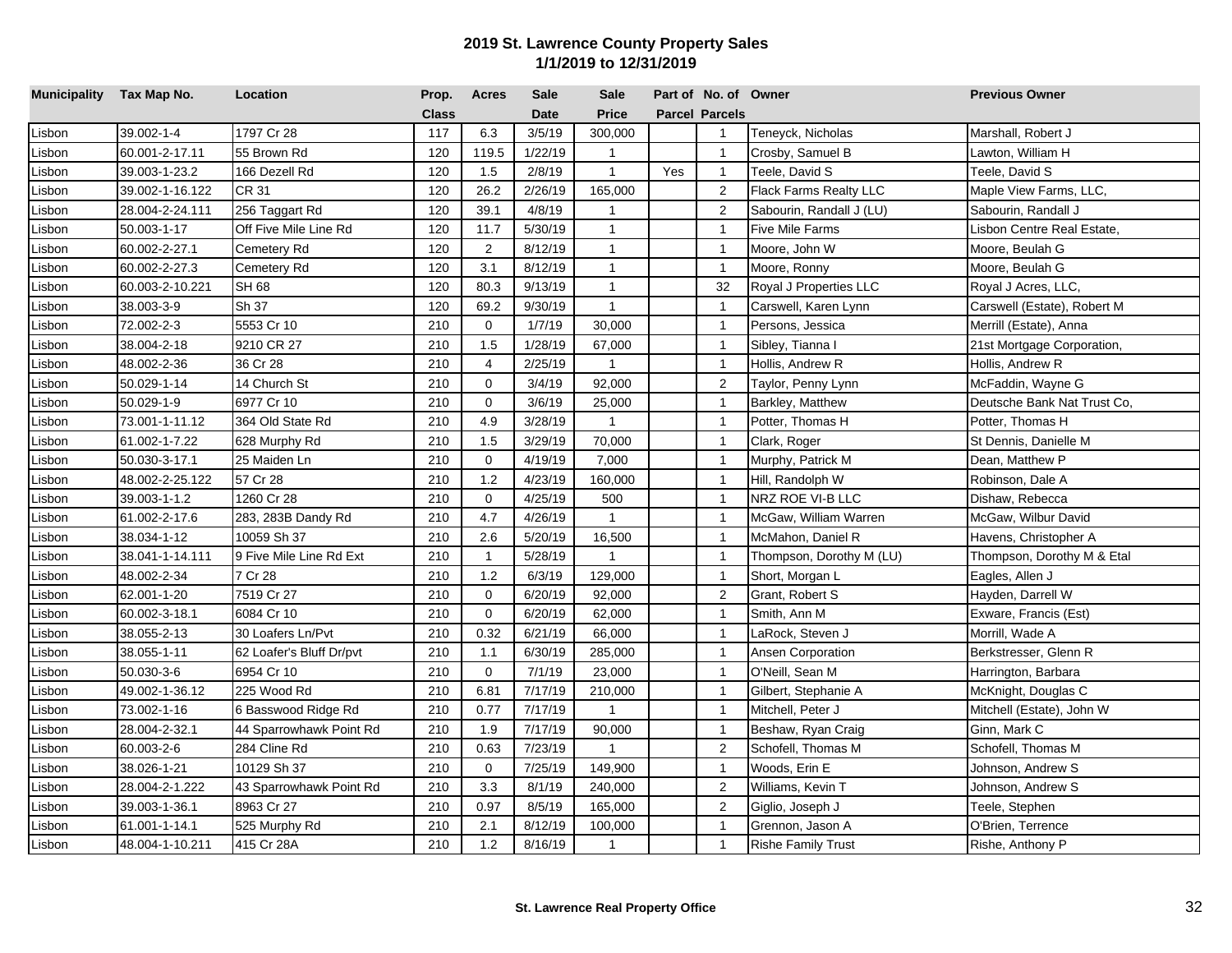| Municipality Tax Map No. |                 | Location                  | Prop.        | <b>Acres</b>   | <b>Sale</b> | <b>Sale</b>  | Part of No. of Owner  |                           | <b>Previous Owner</b>        |
|--------------------------|-----------------|---------------------------|--------------|----------------|-------------|--------------|-----------------------|---------------------------|------------------------------|
|                          |                 |                           | <b>Class</b> |                | <b>Date</b> | <b>Price</b> | <b>Parcel Parcels</b> |                           |                              |
| Lisbon                   | 48.002-2-45     | 87 Cr 28                  | 210          | 1.6            | 8/27/19     | $\mathbf{1}$ | $\mathbf{1}$          | Bongiovanni, Gail C (LU)  | Bongiovanni, Gail            |
| Lisbon                   | 39.003-1-22     | 179 North Rd              | 210          | 2              | 9/1/19      | $\mathbf{1}$ | $\overline{1}$        | Baxter, Carol A           | Baxter, Frederick F          |
| Lisbon                   | 50.001-3-5      | 6804 Cr 10                | 210          | 2.52           | 9/6/19      | $\mathbf{1}$ | $\overline{1}$        | Wood, Phyllis (LU)        | Wood, Phyllis                |
| Lisbon                   | 49.003-1-5.1    | 583 Cr 28A                | 210          | $\mathbf 0$    | 9/9/19      | 75,832       | $\overline{1}$        | US Bank Trust NA          | Patterson, Rachael S         |
| Lisbon                   | 38.003-2-10.1   | 9555 Sh 37                | 210          | 9.7            | 9/30/19     | $\mathbf{1}$ | $\overline{1}$        | Carswell, Karen Lynn      | Carswell (Estate), Robert M  |
| Lisbon                   | 38.003-2-9.111  | 9535 Sh 37                | 210          | 3.9            | 10/28/19    | 315,000      | $\overline{1}$        | Kovacs-Varga, Joli        | Sandburg, David J            |
| Lisbon                   | 39.003-1-1.2    | 1260 Cr 28                | 210          | $\mathbf 0$    | 10/30/19    | $\mathbf{1}$ | $\overline{1}$        | NRZ REO VI-B LLC          | NRZ REO VI-B LLC,            |
| Lisbon                   | 39.003-1-1.2    | 1260 Cr 28                | 210          | $\mathbf 0$    | 10/30/19    | 36,000       | $\overline{1}$        | Strader, Donald           | NRZ REO VI-B LLC.            |
| Lisbon                   | 50.001-1-15.1   | 6867 Cr 10                | 210          | 0.71           | 10/31/19    | 100,000      | $\overline{1}$        | Bertrand, Kaleb J         | Burwell, Barbara J           |
| Lisbon                   | 38.049-3-1      | 9556 Five Mile Line Rd    | 210          | $\mathbf 0$    | 11/4/19     | $\mathbf{1}$ | $\overline{1}$        | Demers, Jennifer L        | Demers, Ernest J             |
| Lisbon                   | 29.003-1-18     | 317 Keystone Rd           | 210          | 0.75           | 11/13/19    | 43,400       | $\overline{1}$        | US BAnk Trust NA          | Parker, Dale H               |
| Lisbon                   | 28.082-2-3      | 10219B Sh 37              | 210          | 1.1            | 11/13/19    | 18,000       | $\overline{1}$        | Foster, Charles           | Pagadala (Estate), Jayakumar |
| Lisbon                   | 28.075-1-21     | 10320 Sh 37               | 210          | 1.2            | 12/2/19     | 4,400        | $\overline{1}$        | Cummings, Michael         | Lalone (Estate), Willis      |
| Lisbon                   | 62.002-1-1.1    | 121 Gilson Rd             | 210          | 4.7            | 12/30/19    | $\mathbf{1}$ | $\overline{1}$        | Law, Susan D (LU)         | Law, Susan D                 |
| Lisbon                   | 49.003-1-24.1   | 424 Pray Rd               | 240          | 46.3           | 1/9/19      | $\mathbf{1}$ | $\overline{1}$        | Burwell, Edward           | Burwell (Estate), Patricia   |
| Lisbon                   | 49.003-1-24.1   | 424 Pray Rd               | 240          | 46.3           | 3/27/19     | $\mathbf{1}$ | $\overline{1}$        | Burwell, Edward R         | Burwell, Edward              |
| Lisbon                   | 61.002-2-16.113 | 179B Dandy Rd             | 240          | 12.27          | 8/6/19      | $\mathbf{1}$ | $\overline{1}$        | Cota, Sarah J             | Cota, Phillip                |
| Lisbon                   | 61.004-1-39.4   | 273 Tracy Rd              | 240          | 15.1           | 8/23/19     | 249,500      | $\overline{1}$        | Eggleson, William E       | Moore, Greg                  |
| Lisbon                   | 73.001-1-36.1   | 885 Kelly Rd              | 240          | 18.9           | 8/26/19     | 135,000      | $\overline{1}$        | Matheson, John W          | Zimmer, Karena A             |
| Lisbon                   | 62.001-1-27     | 7663 Cr 27                | 240          | 30.2           | 12/18/19    | 165,000      | $\overline{1}$        | Colton, Abraham Ross      | Vine, Todd R                 |
| Lisbon                   | 48.004-1-10.111 | 391 Cr 28A                | 241          | 81.6           | 8/16/19     | $\mathbf{1}$ | $\overline{1}$        | <b>Rishe Family Trust</b> | Hilltop Rest, LLC,           |
| Lisbon                   | 48.002-3-8      | 55 Chimney Island Dr/prvt | 260          | $\mathbf 0$    | 3/27/19     | $\mathbf{1}$ | $\overline{1}$        | Kotz, George E (LU)       | Kotz, George                 |
| Lisbon                   | 48.002-3-14     | 61 Chimney Island Dr/prvt | 260          | $\mathbf 0$    | 9/17/19     | $\mathbf{1}$ | $\overline{1}$        | Seymour, Joseph T (LU)    | Seymour, Joseph T            |
| Lisbon                   | 60.002-3-18.2   | 6082 Cr 10                | 270          | $\overline{1}$ | 1/28/19     | $\mathbf{1}$ | $\overline{1}$        | Snider, Alfred Sterling   | Brenno, Robin J Showen       |
| Lisbon                   | 60.004-3-17.2   | 5897 Cr 10                | 270          | $\overline{1}$ | 3/20/19     | 24,000       | $\overline{1}$        | Wiegandt, Melinda         | Ironwood X LLC,              |
| Lisbon                   | 61.001-1-30.2   | 251 Murphy Rd             | 270          | 1.9            | 3/21/19     | 75,000       | $\overline{1}$        | Young, Ellen M            | O'Grady, John K              |
| Lisbon                   | 49.002-1-17     | 1267 Pray Rd              | 270          | 0.5            | 3/29/19     | $\mathbf{1}$ | $\overline{1}$        | Murray, Ronald F (LU)     | Murray, Ronald F             |
| Lisbon                   | 60.001-2-2.1    | 280 Pray Rd               | 270          | 2.2            | 6/4/19      | $\mathbf{1}$ | $\overline{1}$        | House, David A Jr         | House, Susan L               |
| Lisbon                   | 60.002-3-27.13  | 84 Tuck Rd                | 270          | 2.5            | 6/25/19     | 68,000       | $\overline{1}$        | Parmeter, Tonya M         | Campbell, James C            |
| Lisbon                   | 61.001-1-2.2    | 421 Hardscrabble Rd       | 270          | 0.6            | 7/17/19     | 5,114        | $\overline{1}$        | <b>St Lawrence County</b> | LaJoy, Jamie A               |
| Lisbon                   | 61.001-1-2.2    | 421 Hardscrabble Rd       | 270          | 0.6            | 8/14/19     | 6,053        | $\overline{1}$        | LaJoy, Jamie A            | St Lawrence County,          |
| Lisbon                   | 61.003-1-17.2   | 4185 Sh 68                | 270          | 26             | 8/24/19     | 129,000      | $\overline{1}$        | Miller, Henry D           | O'Grady, Ryan H              |
| Lisbon                   | 60.004-4-2      | 5715 Cr 10                | 270          | $\overline{2}$ | 8/27/19     | 34,900       | $\overline{1}$        | Stevenson, Debra J        | US Bank Trust NA ETAL,       |
| Lisbon                   | 38.063-2-11     | 22 Sport Club Rd/prvt     | 270          | $\mathbf{1}$   | 9/6/19      | 1,000        | $\overline{1}$        | Strader, Daren K          | Gagnon, Theodore A           |
| Lisbon                   | 38.063-2-4      | 9612 Sh 37                | 270          | 1.15           | 10/9/19     | 110,000      | $\overline{1}$        | Richards, James E Jr      | Gagnon, Richard D            |
| Lisbon                   | 60.001-2-17.2   | 45 Brown Rd               | 271          | 2              | 5/27/19     | 45,000       | $\overline{1}$        | Crosby, Samuel            | O'Dell, Michael              |
| Lisbon                   | 60.002-2-19     | 6179 Cr 10                | 312          | 22.1           | 12/16/19    | $\mathbf{1}$ | $\overline{1}$        | Burns, Jedidiah W         | Burns, Jedediah W            |
| Lisbon                   | 49.002-1-44.111 | 28 Ross Rd                | 314          | $\overline{1}$ | 1/24/19     | 5,000        | $\mathbf{1}$          | Ghize, Ronal W            | Measheaw, Christopher        |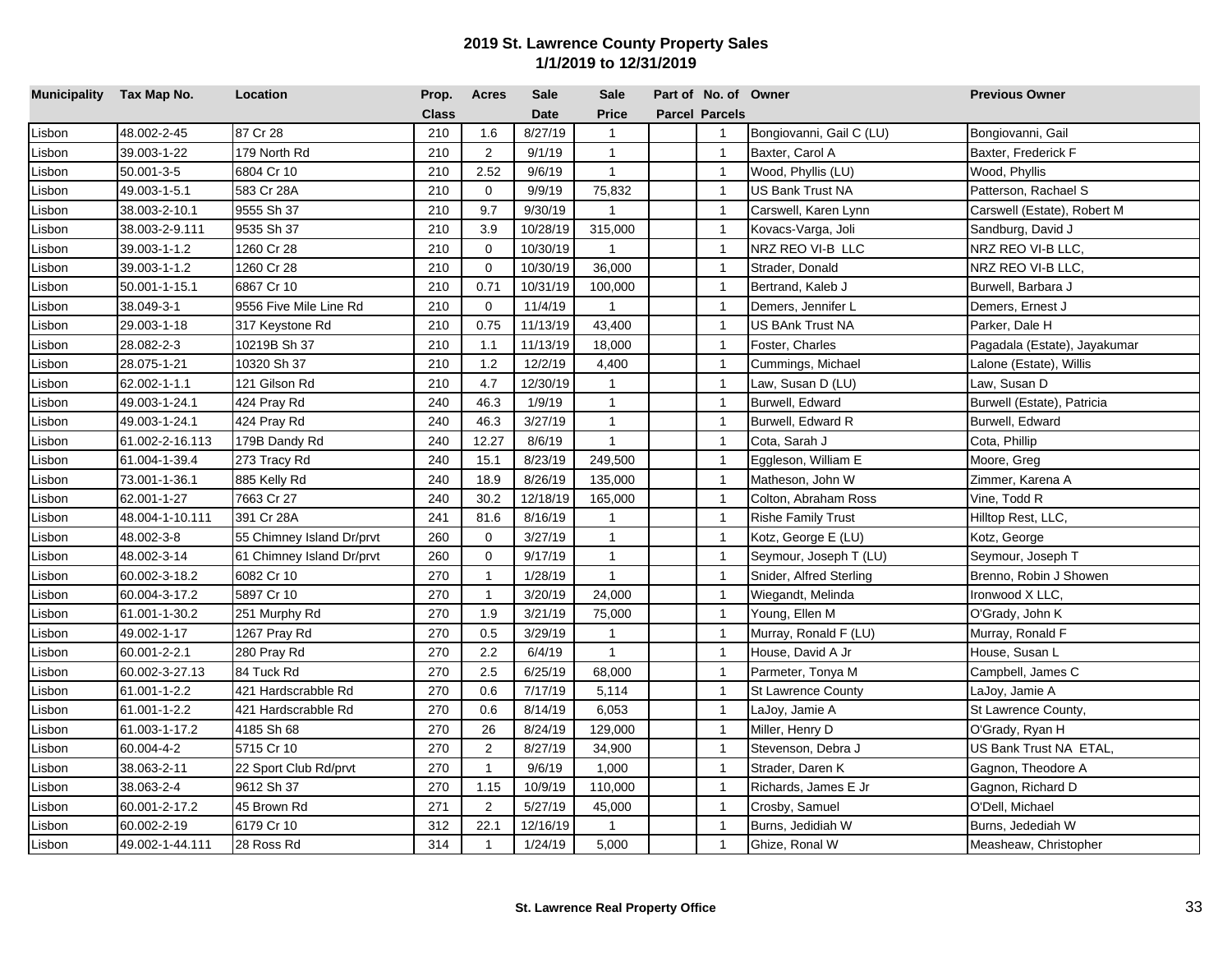| Municipality Tax Map No. |                 | Location                 | Prop.        | <b>Acres</b> | Sale        | <b>Sale</b>    |     | Part of No. of Owner  |                               | <b>Previous Owner</b>         |
|--------------------------|-----------------|--------------------------|--------------|--------------|-------------|----------------|-----|-----------------------|-------------------------------|-------------------------------|
|                          |                 |                          | <b>Class</b> |              | <b>Date</b> | <b>Price</b>   |     | <b>Parcel Parcels</b> |                               |                               |
| Lisbon                   | 62.003-1-39     | Off Tracy Rd             | 314          | 2.1          | 1/28/19     | 10             | Yes | $\overline{2}$        | Flanagan, Joseph              | Foote, Edward                 |
| Lisbon                   | 39.003-1-23.3   | Dezell Rd                | 314          | 1.8          | 2/8/19      | $\mathbf{1}$   | Yes | $\overline{1}$        | Teele, David S                | Teele, David S                |
| Lisbon                   | 28.083-1-8.11   | River Ln/prvt            | 314          | 12.2         | 5/30/19     | $\mathbf{1}$   |     | $\overline{1}$        | Paul, Kathy L                 | Green, Clinton Willard        |
| Lisbon                   | 39.001-2-5.1    | Cr 28                    | 314          | 3.2          | 5/30/19     | $\mathbf{1}$   |     | $\mathbf{3}$          | Green, C. Bruce               | Green, Clinton Willard        |
| Lisbon                   | 50.030-2-8      | Cr 10                    | 314          | $\mathbf 0$  | 6/13/19     | $\mathbf{1}$   |     | 5                     | <b>Emily Green Trust</b>      | Green, Clinton W (Est)        |
| Lisbon                   | 38.034-1-11     | Sh 37                    | 314          | 1.4          | 7/2/19      | 10,000         |     | $\overline{1}$        | McLear, Cameron Michael       | Moore, Janet E                |
| Lisbon                   | 28.004-2-30.112 | 60 Sparrowhawk Point Rd  | 314          | 2.03         | 7/11/19     | 25,000         |     | $\overline{1}$        | Devlin, Danny M               | Gilbo, David J Sr (Est)       |
| Lisbon                   | 39.001-2-10.11  | Cr 28                    | 314          | 4.7          | 7/17/19     | 13,000         |     | $\overline{1}$        | Knollwood Farms LLC           | Green, Emily                  |
| Lisbon                   | 60.002-3-29.12  | 9 McBath Rd              | 314          | 2.3          | 10/29/19    | 15,000         |     | $\overline{1}$        | Pennington, Debra A           | Brock, Jeremy                 |
| Lisbon                   | 38.004-1-47.112 | <b>CR 28</b>             | 314          | 1.1          | 11/4/19     | $\mathbf{1}$   |     | $\overline{1}$        | Wilhelm, Stephanie            | O'Brian, Christopher H        |
| Lisbon                   | 38.004-3-11     | Ross Rd                  | 314          | 2.2          | 11/18/19    | 8,000          |     | $\overline{1}$        | Rheome, Andrew                | Cruikshank,, William, et al   |
| Lisbon                   | 51.001-1-23     | Off Maple Island Rd      | 322          | 26.1         | 5/31/19     | 70,000         |     | 3                     | Pearson, David M              | Bonno, Gilbert                |
| Lisbon                   | 61.002-1-25     | Off Swamp Rd             | 322          | 11           | 7/17/19     | 730            |     | $\overline{1}$        | <b>St Lawrence County</b>     | Rolfe (Estate), James J       |
| Lisbon                   | 61.002-1-25     | Off Swamp Rd             | 322          | 11           | 10/18/19    | 1,000          |     | $\mathbf{1}$          | Snyder, Michael R             | St Lawrence County,           |
| Lisbon                   | 51.001-1-18     | Off Maple Ridge Rd       | 322          | 12.5         | 12/10/19    | 3,500          |     | $\overline{1}$        | Pearson, David M              | Seguin, Gerald                |
| Lisbon                   | 50.002-2-14.111 | Cr 30                    | 910          | 15.2         | 7/17/19     | 697            |     | $\overline{1}$        | <b>St Lawrence County</b>     | Clements, Mahlon              |
| Lisbon                   | 50.002-2-14.111 | Cr 30                    | 910          | 15.2         | 8/15/19     | 815            |     | $\overline{1}$        | Clements, Mahlon T            | St Lawrence County,           |
| Lisbon                   | 50.002-1-9      | Off Cr 30                | 910          | 150          | 9/12/19     | 29,900         |     | $\overline{c}$        | Rausch, Thomas                | Brien, Patrick                |
| Louisville               | 14.004-1-6      | Off Pettis Rd            | 105          | 27.1         | 8/2/19      | $\mathbf{1}$   |     | 12                    | Fobare Lake Farm LLC          | Fobare, Mary S                |
| Louisville               | 15.004-1-11.121 | 1181 Cr 36               | 105          | 333.2        | 8/2/19      | $\mathbf{1}$   |     | $\overline{1}$        | Fobare Lake Farm LLC          | Fobare, Joseph L & Mary S     |
| Louisville               | 15.002-1-22.412 | 331 Willard Rd           | 116          | 15           | 7/25/19     | $\mathbf{1}$   |     | $\mathbf{1}$          | Kenney, James J               | Kenney, James J & Carrie D    |
| Louisville               | 9.074-11-24     | 42 Dover St              | 210          | $\mathbf 0$  | 1/4/19      | 94,600         |     | $\overline{1}$        | Schultheis, Scott M           | Marsh, Loralee A              |
| Louisville               | 9.057-4-16      | 15 Cr 43                 | 210          | $\mathbf 0$  | 1/7/19      | 54,500         |     | $\overline{1}$        | Bellinger, Nathan B           | Judware (Estate), Anthony     |
| Louisville               | 9.003-3-48      | 3 Green Dr               | 210          | 3.5          | 1/11/19     | 282,000        |     | $\overline{1}$        | Crump, Rebecca                | Keel, Joseph William          |
| Louisville               | 15.048-1-14.1   | 306 Water St             | 210          | 1.2          | 1/14/19     | $\overline{1}$ |     | $\overline{1}$        | Smith, Kendra A (LU)          | Smith, Kendra A               |
| Louisville               | 9.057-4-25      | 260 Sh 37B               | 210          | $\mathbf 0$  | 1/22/19     | 80,000         |     | 2                     | Polnak, Samantha Marie        | Rush, Daniel J                |
| Louisville               | 9.003-3-47      | 1 Green Dr               | 210          | 3.5          | 1/29/19     | 250,000        |     | $\overline{1}$        | LaPierre, Robert G            | Seaway Timber Harvesting Inc, |
| Louisville               | 9.073-9-12      | 5 Ann St                 | 210          | $\mathbf 0$  | 1/31/19     | 154,000        |     | $\overline{1}$        | Mauk, Heidi V                 | Rider, Edward A               |
| Louisville               | 15.002-1-31.2   | 268 Willard Rd           | 210          | 5            | 2/19/19     | 218,000        |     | $\overline{1}$        | St. Thomas, Abbey J           | Dagrossa, Michael T           |
| Louisville               | 9.074-11-26.2   | 36 Dover St              | 210          | $\mathbf 0$  | 3/28/19     | 114,000        |     | $\overline{1}$        | M&T Bank                      | Christopher, Carla M          |
| Louisville               | 23.001-3-4      | 415 Cr 36                | 210          | $\mathbf 0$  | 4/12/19     | 88,500         |     | $\overline{1}$        | Calhoun, Charmaine            | Barber, Kirk D                |
| Louisville               | 15.048-2-3      | 754 Cr 39                | 210          | $\mathbf 0$  | 4/18/19     | 80,000         |     | $\overline{1}$        | LaRock, Patricia L            | Compo, Donald J (LU)          |
| Louisville               | 8.047-1-13.111  | 144 River Dr/Wilson Hill | 210          | $\mathbf 0$  | 4/19/19     | 250,000        |     | $\overline{1}$        | Perry, Richard H              | Lenney, William J             |
| Louisville               | 15.048-1-6      | 6 Lincoln Dr             | 210          | 1.7          | 5/2/19      | 127,500        |     | $\overline{1}$        | Gamache, Darren P             | Neves, Rene                   |
| Louisville               | 16.001-3-20.1   | 201 Wallace Rd           | 210          | 8            | 5/2/19      | $\overline{1}$ |     | $\overline{1}$        | ove, Wayne P                  | Love, Paul W                  |
| Louisville               | 9.062-3-1       | 76 Cr 41                 | 210          | $\mathbf 0$  | 5/3/19      | 170,000        |     | $\overline{1}$        | _ove, Virgil J II             | Perras, Diane M               |
| Louisville               | 15.003-2-32     | 992 Cr 36                | 210          | 2.2          | 5/6/19      | 190,000        |     | $\overline{1}$        | Derouchie, Brett J            | Cloutier, Raymond J           |
| Louisville               | 9.074-11-26.2   | 36 Dover St              | 210          | $\Omega$     | 5/14/19     | $\mathbf{1}$   |     | $\mathbf{1}$          | Secretary Housing & Urban Dev | Christopher, Carla M          |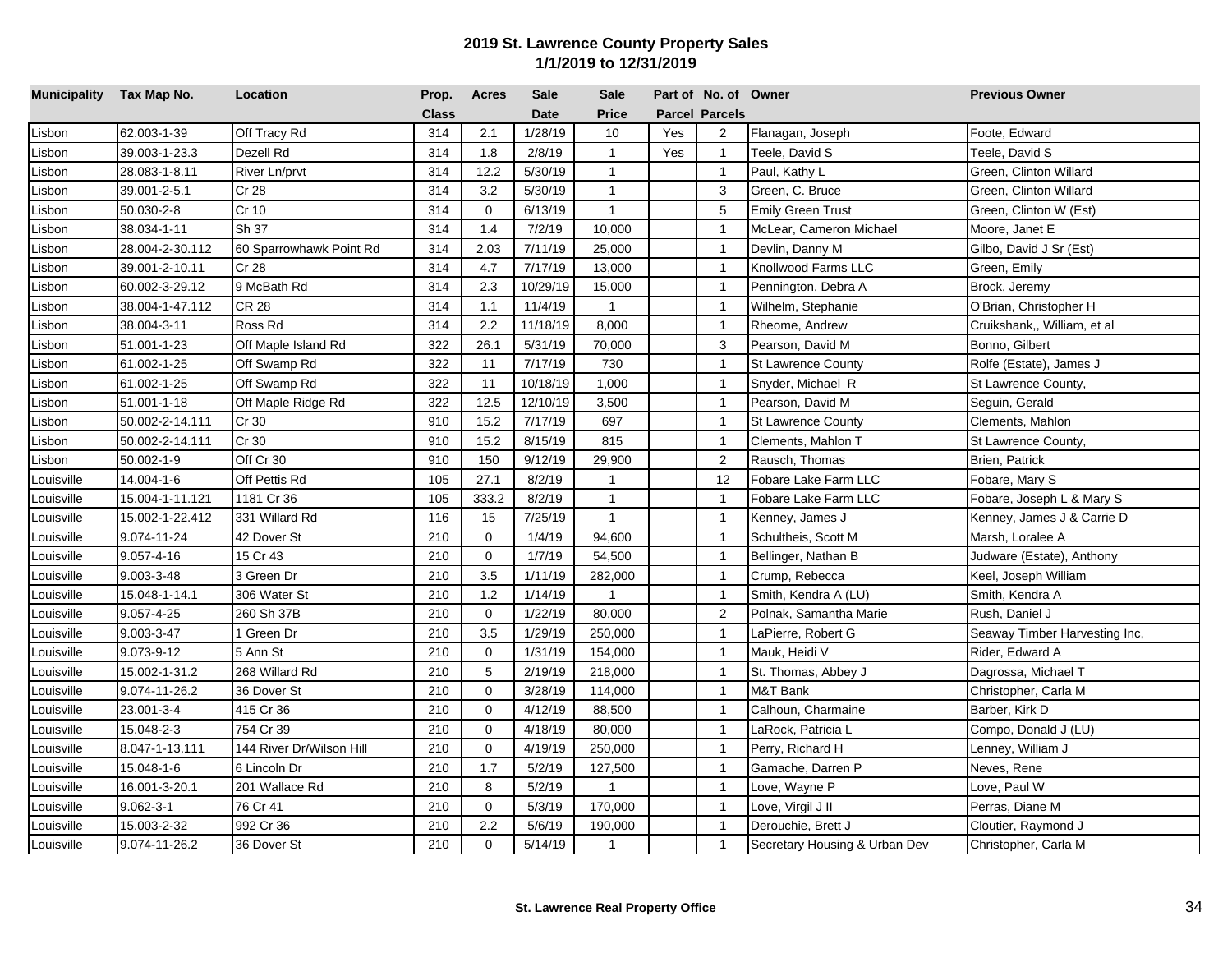| Municipality Tax Map No. |                  | Location                    | Prop.        | <b>Acres</b> | Sale        | <b>Sale</b>  | Part of No. of Owner  |                            | <b>Previous Owner</b>        |
|--------------------------|------------------|-----------------------------|--------------|--------------|-------------|--------------|-----------------------|----------------------------|------------------------------|
|                          |                  |                             | <b>Class</b> |              | <b>Date</b> | <b>Price</b> | <b>Parcel Parcels</b> |                            |                              |
| Louisville               | 15.004-1-62      | 718 CR 39                   | 210          | $\mathbf 0$  | 5/14/19     | 63,000       | $\mathbf{1}$          | Harvey, Tristen            | Peets, Joshua R              |
| Louisville               | 8.055-1-24.1     | 159 River Dr/Wilson Hill    | 210          | $\mathbf 0$  | 5/24/19     | 108,000      | $\mathbf{1}$          | <b>MPG Development LLC</b> | Trippany, Todd               |
| Louisville               | 15.001-2-2.1     | 14129 Sh 37                 | 210          | 2.3          | 6/10/19     | 73,900       | $\overline{1}$        | Addison, Kevin             | Robinson, Lila               |
| Louisville               | 8.004-1-17.111   | 466 Sh 131                  | 210          | 5.3          | 6/24/19     | 225,000      | $\overline{1}$        | Mellen, Brent              | Marion, Gerald J             |
| Louisville               | 22.002-3-1       | 177 Cr 36                   | 210          | $\mathbf 0$  | 6/25/19     | $\mathbf{1}$ | $\overline{1}$        | Brothers, David W          | Brothers, Francis            |
| Louisville               | 15.004-1-8.1     | 1101 Cr 36                  | 210          | $\Omega$     | 6/27/19     | 68,000       | $\overline{1}$        | Jessmer, Howard L          | Neveau, Darcy D              |
| Louisville               | $9.003 - 3 - 8$  | 15038 Sh 37                 | 210          | 0            | 6/28/19     | $\mathbf{1}$ | 3                     | Noyes, Sandra F            | Varakuta, Alexander (Estate) |
| Louisville               | 15.048-2-18.12   | 726 CR 39                   | 210          | $\mathbf 0$  | 7/9/19      | $\mathbf{1}$ | 2                     | Molnar, Matthew T          | Molnar, Steven Paul          |
| Louisville               | 15.001-2-6       | 14177 Sh 37                 | 210          | $\mathbf 0$  | 7/9/19      | 40,000       | $\overline{1}$        | Walker, David C            | Kinney, Lindon O             |
| Louisville               | 23.001-2-4       | 404 Nation Rd               | 210          | $\Omega$     | 7/11/19     | 54,900       | $\overline{2}$        | Comins, Lyndsi             | NRZ REO VI Corp,             |
| Louisville               | 15.001-1-7.1     | 13991 Sh 37                 | 210          | 0            | 7/15/19     | 55,000       | $\overline{1}$        | Villnave, Derek            | Villnave, Derek              |
| Louisville               | 15.002-1-9.2     | 355 Willard Rd              | 210          | $\Omega$     | 7/15/19     | 38,687       | $\overline{1}$        | USDA Rural Development     | Brainard, Scott              |
| Louisville               | 15.048-2-7       | 739 Cr 39                   | 210          | $\Omega$     | 7/16/19     | 6,000        | $\overline{1}$        | Town of Louisville         | Martell, Catherine           |
| Louisville               | $9.073 - 1 - 5$  | 7 Sharon St                 | 210          | $\Omega$     | 7/19/19     | $\mathbf{1}$ | $\overline{1}$        | Young, Jeffrey S           | Bourdeau, Victor Gerald      |
| Louisville               | 9.048-1-13       | 135 Cr 43                   | 210          | $\mathbf 0$  | 7/24/19     | $\mathbf{1}$ | $\overline{1}$        | Wood Manor Trust           | Wood, Jerry P                |
| Louisville               | 9.074-11-50      | 17 Coventry Dr              | 210          | $\Omega$     | 8/7/19      | 223,100      | $\overline{1}$        | Lazore, James R            | Paquette, Justin R           |
| Louisville               | $9.001 - 1 - 13$ | 154 Martin Rd               | 210          | $\Omega$     | 8/8/19      | 143,000      | $\overline{1}$        | Saumier, Terry R           | Mead, Raymond C              |
| Louisville               | 8.048-1-10.1     | 56 River Dr/Wilson Hill     | 210          | $\Omega$     | 8/12/19     | 332,500      | $\overline{1}$        | Hutchison, William S       | Geagan, Sandra M             |
| Louisville               | 9.073-10-7       | 11 Coventry Dr              | 210          | $\Omega$     | 8/12/19     | 180,000      | $\overline{1}$        | Paquette, Justin Ryan      | Daye, Ann                    |
| Louisville               | 8.061-1-7.1      | 320 Crescent Dr/Wilson Hill | 210          | $\Omega$     | 8/13/19     | 370,000      | $\overline{1}$        | Saltsman, Mark E           | Power, Philip                |
| Louisville               | 8.004-2-14.11    | 14757 Sh 37                 | 210          | $\mathbf 0$  | 8/14/19     | 55,000       | $\mathbf{1}$          | _apradd, Oliver J          | Littlejohn, Catherine        |
| Louisville               | 8.002-1-15       | 718 Sh 131                  | 210          | $\mathbf 0$  | 8/14/19     | 125,000      | $\overline{1}$        | Larrow, Christopher S      | Engle, Ulrica Christina      |
| Louisville               | 15.004-1-13      | 1235 Cr 36                  | 210          | $\mathbf 0$  | 8/19/19     | $\mathbf{1}$ | $\overline{1}$        | Max, Jessica A             | Wilson, Thomas G             |
| Louisville               | 9.001-3-9.2      | 291 Kingsley Rd             | 210          | $\mathbf 0$  | 8/20/19     | 70,000       | $\overline{1}$        | Wiley, Christopher J       | Wiley, Lawrence (LU)         |
| Louisville               | 15.040-4-12.1    | 35 Shallow River Ln         | 210          | 1.8          | 8/21/19     | 224,900      | $\overline{1}$        | Garlow, James G            | Moore, Roscoe A              |
| Louisville               | 8.055-1-9.1      | 160 River Dr/Wilson Hill    | 210          | $\mathbf 0$  | 8/30/19     | 350,000      | $\overline{1}$        | Bender, David              | Reynolds, Richard            |
| Louisville               | 9.057-4-39.1     | 50 Cline Dr                 | 210          | $\mathbf 0$  | 9/10/19     | 145,000      | $\overline{1}$        | John A Mercurio Rev Trust  | Wood, Raymond                |
| Louisville               | 16.002-1-27      | 464 Cr 40                   | 210          | $\mathbf 0$  | 9/11/19     | 176,000      | $\overline{2}$        | Burgos, Antolin M          | Sandvoss, Kirk F             |
| Louisville               | 15.003-1-8       | 6006 Cr 14                  | 210          | $\mathbf 0$  | 9/13/19     | $\mathbf{1}$ | $\overline{1}$        | Newvine, Thomas A          | Newvine, Dean J (Est)        |
| Louisville               | 15.048-1-29      | 9 Lincoln Dr                | 210          | $\mathbf 0$  | 9/16/19     | 15,000       | $\overline{1}$        | Belile, Jason A            | Lamica, Charles E            |
| Louisville               | 9.001-3-9.2      | 291 Kingsley Rd             | 210          | $\Omega$     | 9/17/19     | $\mathbf{1}$ | $\overline{2}$        | Wiley, Christopher J       | Wiley, Christopher J         |
| Louisville               | 16.034-2-3       | 597 Cr 40                   | 210          | $\mathbf 0$  | 9/18/19     | 45,000       | $\overline{1}$        | Thomas, Wendy              | Thomas, Timothy              |
| Louisville               | 15.001-1-43      | 999 Cr 39                   | 210          | 7.1          | 9/19/19     | 105,000      | $\overline{1}$        | Norman, Jeffrey            | Kaye, Erica                  |
| Louisville               | 8.002-1-17.1     | 728 Sh 131                  | 210          | 69.8         | 9/20/19     | 1            | $\overline{1}$        | Power, Philip              | Sharp, Carol                 |
| Louisville               | 9.001-1-21       | 220 Sh 131                  | 210          | $\Omega$     | 9/23/19     | 115,150      | $\overline{1}$        | Cameron, Robert E          | Mittiga, Joseph C            |
| Louisville               | 16.001-3-6       | 1596 Cr 36                  | 210          | 0            | 9/24/19     | $\mathbf{1}$ | $\mathbf{1}$          | Robertson, Alan S          | Robertson, Alan S            |
| Louisville               | $8.044 - 1 - 1$  | 372 Cr 41                   | 210          | $\Omega$     | 9/25/19     | 13,500       | $\overline{1}$        | Mitchell, Rick             | Casselman, Rebecca L         |
| Louisville               | 15.002-1-17      | 14374 Sh 37                 | 210          | $\Omega$     | 9/30/19     | $\mathbf{1}$ | $\mathbf{1}$          | St Thomas, Michael J (LU)  | St Thomas, Michael           |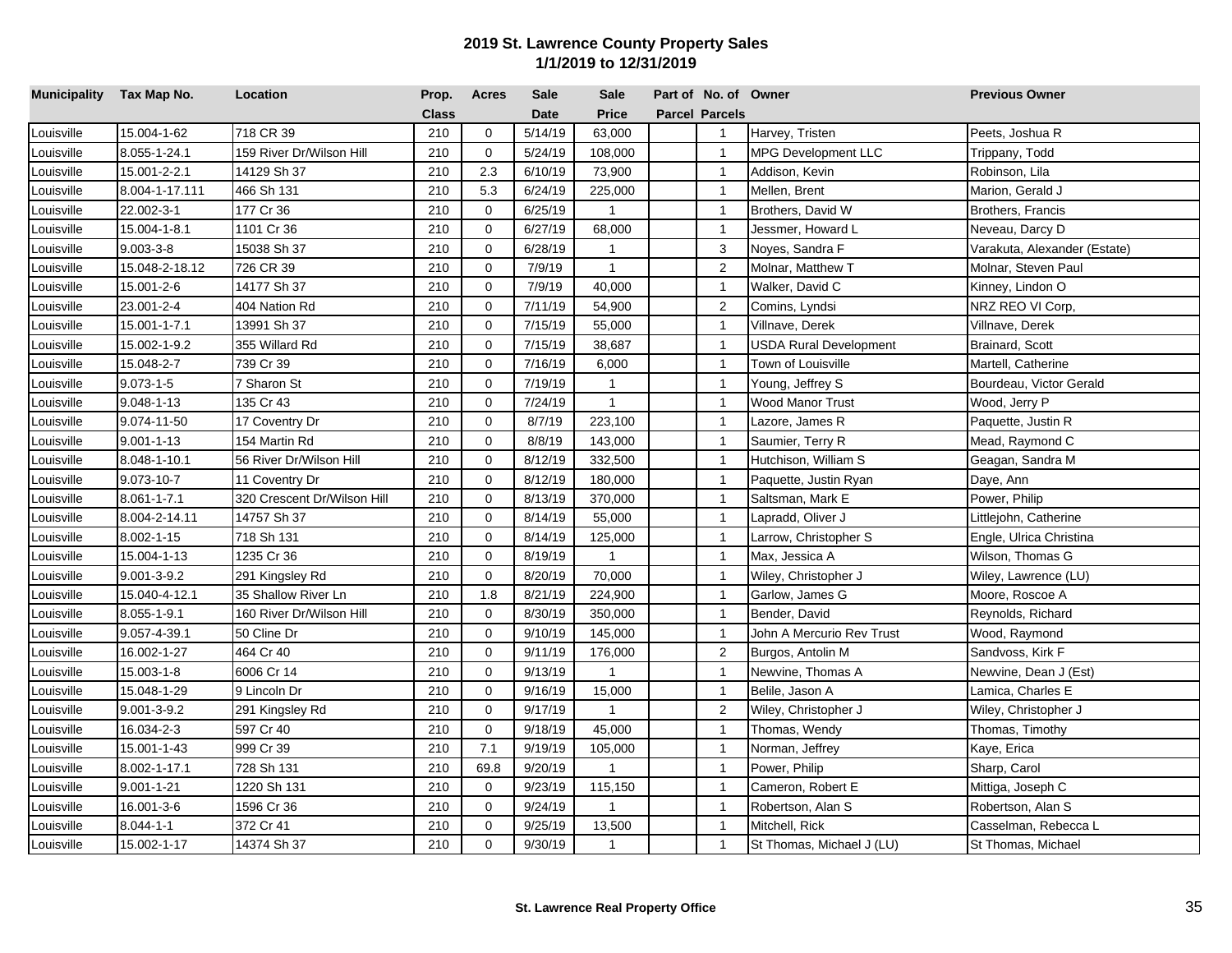| Municipality Tax Map No. |                  | Location                    | Prop. | <b>Acres</b>   | <b>Sale</b> | <b>Sale</b>  | Part of No. of Owner  |                           | <b>Previous Owner</b>         |
|--------------------------|------------------|-----------------------------|-------|----------------|-------------|--------------|-----------------------|---------------------------|-------------------------------|
|                          |                  |                             | Class |                | <b>Date</b> | <b>Price</b> | <b>Parcel Parcels</b> |                           |                               |
| Louisville               | 9.074-11-26.2    | 36 Dover St                 | 210   | $\mathbf 0$    | 10/1/19     | 135,000      | $\overline{1}$        | Matthews, Ronald E        | Secretary HUD,                |
| ouisville                | 16.026-2-5       | 708 Cr 40                   | 210   | $\mathbf 0$    | 10/10/19    | 73,500       | $\overline{1}$        | Snyder, Logan             | Cornell, Wallace (Est)        |
| ouisville                | $9.073 - 5 - 8$  | 2 Ashbury Pl                | 210   | $\mathbf 0$    | 10/21/19    | 280,000      | $\overline{1}$        | awall, Andrew Peter       | Alfano, David C               |
| _ouisville               | 15.040-3-11.1    | 38 Willard Rd               | 210   | 2.5            | 10/21/19    | 65,000       | $\overline{1}$        | Novak, Jason              | Oakes, Eric T                 |
| ouisville                | 15.040-4-4       | 83 Willard Rd               | 210   | $\mathbf 0$    | 10/23/19    | 42,000       | $\mathbf{1}$          | Dietz, Mark               | Thompson, Rose Marie          |
| Louisville               | 8.056-1-4.1      | 46 River Dr/Wilson Hill     | 210   | $\mathbf 0$    | 10/29/19    | 220,000      | $\overline{1}$        | Peets, David J            | Petrie, Christopher (LU)      |
| Louisville               | $9.073 - 3 - 1$  | 268 Andrews St              | 210   | $\mathbf 0$    | 10/30/19    | 40,000       | $\overline{1}$        | Rushlow, Robert           | Trimm, Betty                  |
| Louisville               | 8.004-1-30       | 389 Willard Rd              | 210   | $\mathbf 0$    | 11/12/19    | 97,000       | $\overline{1}$        | Sanchez, Christopher M    | Maxwell, William (Est)        |
| Louisville               | 8.004-1-36.111   | 449 Willard Rd              | 240   | 109            | 7/10/19     | $\mathbf{1}$ | $\overline{1}$        | Girard, Carl W (LU)       | Girard, Carl                  |
| Louisville               | 8.004-2-9.21     | 162 Whalen Rd               | 240   | 7.7            | 7/12/19     | 220,000      | $\overline{2}$        | Nichols, Alexander A.V.   | Dowdy, Larry A                |
| _ouisville               | 14.002-1-4.12    | 13623 Sh 37                 | 240   | 7.1            | 11/1/19     | 18,000       | $\overline{1}$        | In-Law Ventures LLC       | Revier, Barney A              |
| Louisville               | 8.061-1-22.1     | 290 Crescent Dr/Wilson Hill | 260   | 0              | 7/11/19     | $\mathbf{1}$ | $\mathbf{1}$          | Cappione, Micheline P     | Cappione, David P             |
| Louisville               | 8.047-1-34       | 114 River Dr/Wilson Hill    | 260   | $\mathbf 0$    | 7/29/19     | 139,900      | $\mathbf{1}$          | Bird, Charles             | Hitsman, Ricky G              |
| Louisville               | 8.062-1-21.21    | 226 River Dr/Wilson Hill    | 260   | $\mathbf 0$    | 8/30/19     | 152,500      | $\overline{1}$        | Northrup, Scott R         | Sharpe, Thomas A              |
| Louisville               | 15.002-2-23      | 184 Wallace Rd              | 270   | 1.8            | 2/19/19     | $\mathbf{1}$ | $\overline{1}$        | Love, Joshua W            | Love, William J               |
| Louisville               | 16.001-3-19.1    | 225 Wallace Rd              | 270   | $\Omega$       | 3/13/19     | $\mathbf{1}$ | 2                     | Gladding, Benny G         | Gladding, Benny G             |
| Louisville               | $9.062 - 3 - 2$  | 68 Cr 41                    | 270   | $\Omega$       | 4/11/19     | 49,000       | $\mathbf{1}$          | Fredette, Leola L         | Seacomm Federal Credit Union, |
| ouisville                | 16.026-1-3       | 24 Antoinette St            | 270   | $\Omega$       | 5/14/19     | 74,000       | $\overline{1}$        | Derosia. Katie E          | Dow, Diana M                  |
| ouisville                | 16.026-4-1.2     | 32 Antoinette St            | 270   | $\Omega$       | 5/20/19     | 74,000       | $\overline{1}$        | Russell, Gerald R         | Agans, Timothy W              |
| Louisville               | 22.002-3-6       | 230 Cr 36                   | 270   | $\Omega$       | 5/24/19     | $\mathbf{1}$ | $\mathbf{1}$          | Duvall, James R           | Duvall, Kenneth               |
| _ouisville               | 15.001-1-13      | 14075 Sh 37                 | 270   | 1.6            | 8/2/19      | $\mathbf{1}$ | $\overline{1}$        | Fobare Lake Farm LLC      | Fobare, John                  |
| Louisville               | 8.004-1-28       | 409 Willard Rd              | 270   | $\mathbf 0$    | 8/7/19      | $\mathbf{1}$ | $\overline{1}$        | Tutoli, Valerie E (LU)    | Tutoli, Valerie E             |
| Louisville               | 15.002-1-32.1    | 306 Willard Rd              | 270   | 2.4            | 10/2/19     | $\mathbf{1}$ | $\overline{1}$        | Beattie, Lawrence J (LU)  | Beattie, Lawrence             |
| Louisville               | 9.003-2-35       | 120 Sh 37B                  | 270   | $\mathbf 0$    | 10/21/19    | 79,000       | $\overline{1}$        | Lipinsky, Dustin          | Jacob, Daniel E               |
| ouisville                | 15.004-1-25.122  | 1236 Cr 36                  | 270   | 3              | 10/26/19    | 36,500       | $\overline{1}$        | Barbone, Angela A         | Crinklaw, Nancy L             |
| ouisville                | $9.001 - 1 - 78$ | 263 Cr 43                   | 270   | $\mathbf 0$    | 12/3/19     | 59,040       | $\overline{1}$        | Decilles, Rebecca L       | Decilles, Rebecca (LC)        |
| _ouisville               | 16.001-3-10.1    | 1569,1571 Cr 36             | 280   | 4              | 11/20/19    | 157,000      | $\overline{1}$        | Mossow, Virginia A        | White, Lynn D                 |
| ouisville                | 16.001-3-10.1    | 1569,1571 Cr 36             | 280   | $\overline{4}$ | 11/20/19    | 157,000      | $\mathbf{1}$          | Mossow, Virginia A        | White, Lynn D                 |
| Louisville               | 8.036-2-12.2     | Tucker Ter                  | 311   | $\mathbf 0$    | 3/23/19     | $\mathbf{1}$ | 2                     | Ducolon, Herbert (LU)     | Ducolon, Herbert (LU)         |
| Louisville               | 22.002-3-4       | 240 Cr 36                   | 311   | $\mathbf 0$    | 4/24/19     | 20,000       | $\overline{1}$        | Mathous, Randy W          | Andress, Daniel J             |
| Louisville               | 15.002-1-42.122  | <b>Willard Rd</b>           | 311   | 2              | 4/26/19     | 6,000        | $\overline{1}$        | Jerrett, Paige A          | Roberts, Sheila A             |
| Louisville               | 8.062-1-57       | <b>River Dr</b>             | 311   | $\mathbf 0$    | 5/23/19     | 22,000       | $\overline{1}$        | Stone, Dylan              | Guerrero, Mildred             |
| Louisville               | 15.048-1-10.1    | 815 Cr 39                   | 311   | $\mathbf 0$    | 7/17/19     | 7,393        | $\overline{1}$        | <b>St Lawrence County</b> | Smith-Simmons, Ella K         |
| _ouisville               | 9.003-3-50.1     | 9 Green Dr                  | 311   | 4.8            | 8/6/19      | 21,500       | $\overline{1}$        | Burns, Robert M           | Simpson, Stephanie            |
| Louisville               | 15.048-1-10.1    | 815 Cr 39                   | 311   | $\mathbf 0$    | 10/18/19    | 4,000        | $\mathbf{1}$          | Town of Louisville        | St Lawrence County,           |
| Louisville               | 15.002-1-48      | 124 Willard Rd              | 312   | 3.7            | 6/17/19     | 51,000       | $\mathbf{1}$          | Langille, Scott J         | Lafreniere, Joseph            |
| Louisville               | 15.003-2-39      | 1006 CR 36                  | 314   | $\mathbf 0$    | 5/7/19      | 11,500       | $\overline{1}$        | Cloutier, Raymond         | Hurlbut, Ronald J             |
| Louisville               | 16.003-1-12.1    | Sh 56                       | 314   | 7.6            | 5/16/19     | $\mathbf{1}$ | 11                    | Hubbard, MaryJo M         | Northrop, Donald P            |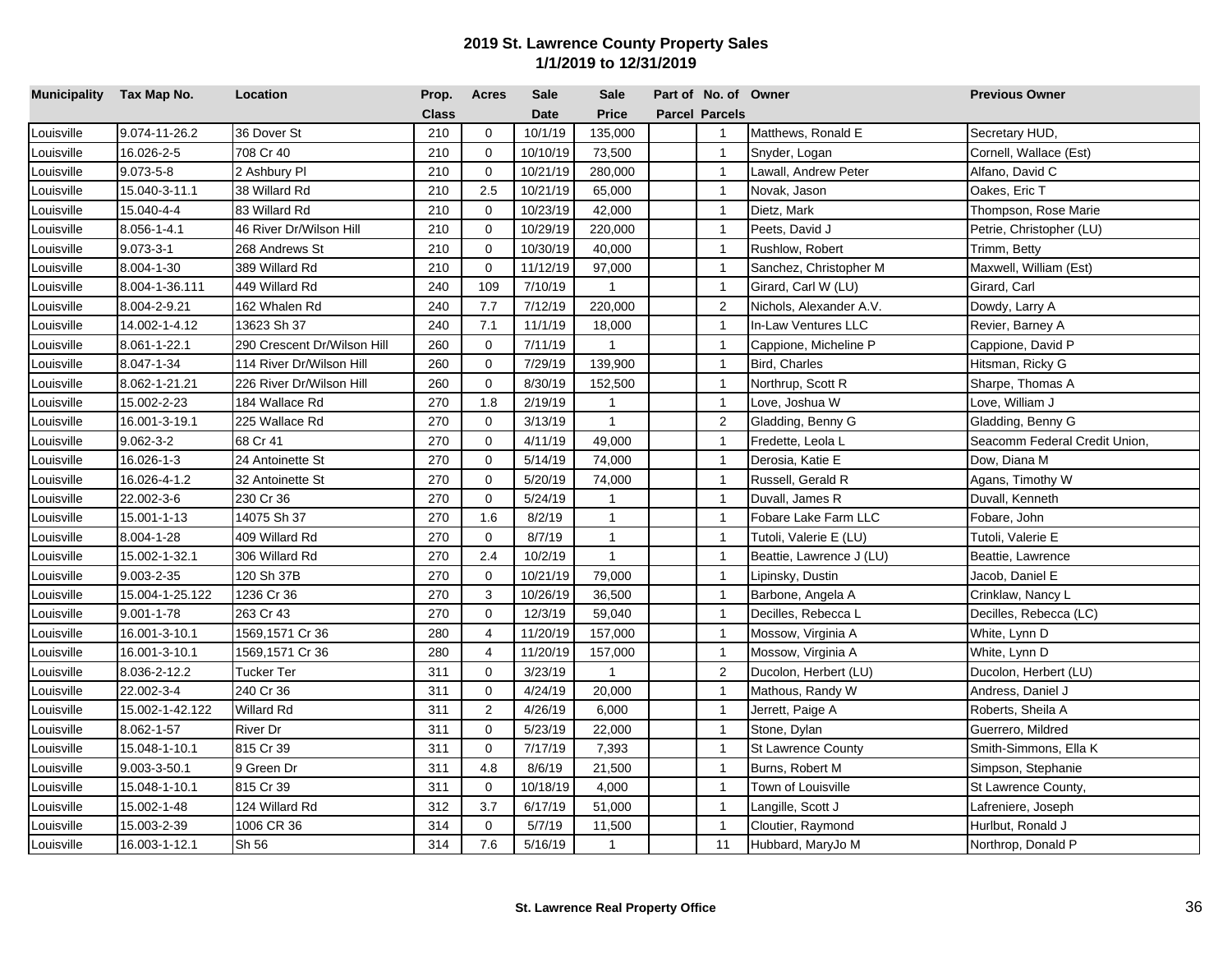| Municipality Tax Map No. |                 | Location                | Prop. | <b>Acres</b>   | <b>Sale</b> | <b>Sale</b>  | Part of No. of Owner  |                              | <b>Previous Owner</b>   |
|--------------------------|-----------------|-------------------------|-------|----------------|-------------|--------------|-----------------------|------------------------------|-------------------------|
|                          |                 |                         | Class |                | <b>Date</b> | <b>Price</b> | <b>Parcel Parcels</b> |                              |                         |
| Louisville               | 8.036-2-12.1    | Tucker Ter              | 314   | $\mathbf 0$    | 8/2/19      | $\mathbf{1}$ | $\overline{2}$        | Peterson, David R            | Peterson, David R       |
| ouisville                | 15.002-5-2.13   | Patterson Rd            | 314   | 6.2            | 8/7/19      | $\mathbf{1}$ | $\mathbf{1}$          | Seaway Timber Harvesting Inc | Sharpe, Scott           |
| ouisville                | 14.002-1-10.1   | Sh 37                   | 322   | 71.9           | 4/23/19     | $\mathbf{1}$ | $\overline{1}$        | Flynn, Wanda J (LU)          | Flynn, Wanda J          |
| Louisville               | 22.002-3-5.11   | 185,194, 196,198 Cr 36  | 322   | 46.7           | 7/17/19     | 3,564        | $\overline{1}$        | <b>St Lawrence County</b>    | Meredith, Philip        |
| ouisville                | 22.002-3-5.11   | 185,194, 196,198 Cr 36  | 322   | 46.7           | 10/1/19     | 30,000       | $\mathbf{1}$          | Venture Vest                 | St Lawrence County,     |
| Louisville               | 22.002-3-5.11   | 185,194, 196,198 Cr 36  | 322   | 46.7           | 11/11/19    | 30,000       | $\overline{1}$        | Prentice, Shaun L            | Venture Vest LLC,       |
| Macomb                   | 128.003-1-17    | California Rd           | 105   | 134            | 7/17/19     | 3,886        | $\overline{1}$        | <b>St Lawrence County</b>    | Chatlos, Arielle        |
| Macomb                   | 128.004-1-3.111 | California Rd           | 105   | 97.9           | 7/17/19     | 5,063        | $\overline{1}$        | <b>St Lawrence County</b>    | Chatlos, Arielle        |
| Macomb                   | 128.003-1-17    | California Rd           | 105   | 134            | 8/21/19     | 4,638        | $\overline{1}$        | Chatlos, Arielle             | St Lawrence County,     |
| Macomb                   | 128.004-1-3.111 | California Rd           | 105   | 97.9           | 8/21/19     | 6,319        | $\overline{1}$        | Chatlos, Arrielle            | St lawrence County,     |
| Macomb                   | 128.001-1-12    | 435 Cr 7                | 105   | 132.4          | 11/1/19     | 65,000       | $\overline{1}$        | Cioffi, Francis J Jr         | Vesey, Maureen P        |
| Macomb                   | 113.003-3-1.121 | 8050 Sh 58              | 210   | 11.5           | 2/27/19     | $\mathbf{1}$ | $\mathbf{1}$          | Tripp, Karen I (LU)          | Tripp, Karren I         |
| Macomb                   | 143.061-4-7     | 414 North Shore/prvt    | 210   | 0.12           | 4/1/19      | 31,000       | $\mathbf{1}$          | Gormley, Douglas             | Nuccio, Stephen P       |
| Macomb                   | 128.004-1-14    | 2120,2122 Cr 10         | 210   | $\mathbf 0$    | 4/26/19     | $\mathbf{1}$ | $\overline{1}$        | Cardinell, Linda L           | Steen, Francis A        |
| Macomb                   | 128.004-1-14    | 2120,2122 Cr 10         | 210   | $\mathbf 0$    | 4/26/19     | $\mathbf{1}$ | $\overline{1}$        | Cardinell, Linda L           | Steen, Francis A        |
| Macomb                   | 113.063-1-3.1   | 7,9 Dam Rd              | 210   | 0.66           | 6/26/19     | $\mathbf{1}$ | $\overline{1}$        | Cynthia S Griffin Rev Trust  | Griffin, Cynthia S      |
| Macomb                   | 113.004-1-8.1   | 266 Sh 184              | 210   | 1.9            | 7/17/19     | 5,222        | $\mathbf{1}$          | <b>St Lawrence County</b>    | Young, Cassandra M      |
| Macomb                   | 143.001-2-10.2  | 2153 California Rd      | 210   | 2              | 7/17/19     | 3,040        | $\overline{1}$        | <b>St Lawrence County</b>    | Dufresne, Daniel        |
| Macomb                   | 128.001-1-23    | 73,75 Turner Rd         | 210   | $\Omega$       | 7/17/19     | 1,282        | $\overline{1}$        | <b>St Lawrence County</b>    | Gagnon, Edward G        |
| Macomb                   | 113.004-1-8.1   | 266 Sh 184              | 210   | 1.9            | 8/15/19     | 6,184        | $\mathbf{1}$          | Young, Cassandra M           | St Lawrence County,     |
| Macomb                   | 113.022-4-2     | 35 Sloans Ln #1/prvt    | 210   | $\mathbf 0$    | 8/16/19     | 197,000      | $\overline{c}$        | Wilson, George K             | Powell, Michael         |
| Macomb                   | 98.004-3-5      | 538 Bishop Rd           | 210   | 34             | 8/17/19     | 7,585        | $\overline{1}$        | <b>St Lawrence County</b>    | Smithers, Rodney J      |
| Macomb                   | 143.001-2-20.22 | 6622 SH 58              | 210   | 1.2            | 8/20/19     | 81,000       | $\overline{1}$        | Sergel, Jillian E            | Tulley, Albert J        |
| Macomb                   | 98.004-3-5      | 538 Bishop Rd           | 210   | 34             | 8/22/19     | 9,104        | $\overline{1}$        | Smithers, Rodney J           | St Lawrence County,     |
| Macomb                   | 127.004-3-8.2   | 27,31 Hutton Rd         | 210   | 2.8            | 9/5/19      | $\mathbf{1}$ | $\overline{1}$        | Hays, Joanna M               | Hays, Joanna            |
| Macomb                   | 128.001-1-23    | 73,75 Turner Rd         | 210   | $\mathbf 0$    | 10/1/19     | 3,300        | $\overline{1}$        | Gordon, Timothy J            | St Lawrence County,     |
| Macomb                   | 143.001-2-10.2  | 2153 California Rd      | 210   | $\overline{2}$ | 10/8/19     | 12,500       | $\overline{1}$        | Black, Joey R                | St Lawrence County,     |
| Macomb                   | 142.084-3-2     | 598 West Shore/Prvt     | 210   | 1.2            | 11/15/19    | $\mathbf{1}$ | $\mathbf{1}$          | Bowden, Andrew T             | Bowden, Andrew T        |
| Macomb                   | 143.001-3-1.11  | 835 Cr 8                | 240   | 14.9           | 3/27/19     | 80,000       | $\overline{1}$        | Bush, Shawn                  | Wallace, Sherwood       |
| Macomb                   | 158.001-1-5     | 102 Lashure Rd          | 240   | 89.4           | 6/25/19     | 82,400       | $\overline{2}$        | Fifield, Nathan H            | Archer, Dale C          |
| Macomb                   | 128.004-1-3.122 | 2680 California Rd      | 240   | 81.7           | 10/19/19    | 40,000       | $\overline{1}$        | Wolter, Arielle              | Miller, Levi D          |
| Macomb                   | 143.061-1-6.1   | 458 North Shore/prvt    | 260   | 0.55           | 1/14/19     | $\mathbf{1}$ | $\overline{1}$        | Tyler, Mark C                | Frenyea, Wayne A        |
| Macomb                   | 113.029-4-1     | 22 Sloans Ln #2/prvt    | 260   | $\mathbf 0$    | 2/4/19      | $\mathbf{1}$ | $\overline{1}$        | Green, Kenneth E (LU)        | Green, Kenneth          |
| Macomb                   | 113.029-3-4     | 34 Sloans Ln #2/prvt    | 260   | 0              | 3/20/19     | $\mathbf{1}$ | $\overline{1}$        | Knorr, Jennifer M & Etal     | Loquasto, Dale S & Etal |
| Macomb                   | 113.029-2-1     | 52 Sloans Ln #2/prvt    | 260   | $\Omega$       | 6/5/19      | $\mathbf{1}$ | $\mathbf{1}$          | Reynolds, Richard P          | Reynolds, Richard P     |
| Macomb                   | 98.063-1-1      | 261 Mitchell Rd         | 260   | $\mathbf 0$    | 7/17/19     | 78,000       | $\mathbf{1}$          | Sutton, James P              | Kanzenbach, Carl W      |
| Macomb                   | 113.061-1-3     | 110 Wid-Nick Acres/prvt | 260   | $\Omega$       | 7/26/19     | 105,000      | $\overline{1}$        | Bishop, John F               | Demperio, Camille       |
| Macomb                   | 113.029-1-4     | 70 Sloans Ln #2/prvt    | 260   | $\Omega$       | 8/19/19     | 84,000       | $\mathbf{1}$          | Vinch, Daniel R              | Campbell, Ralph A       |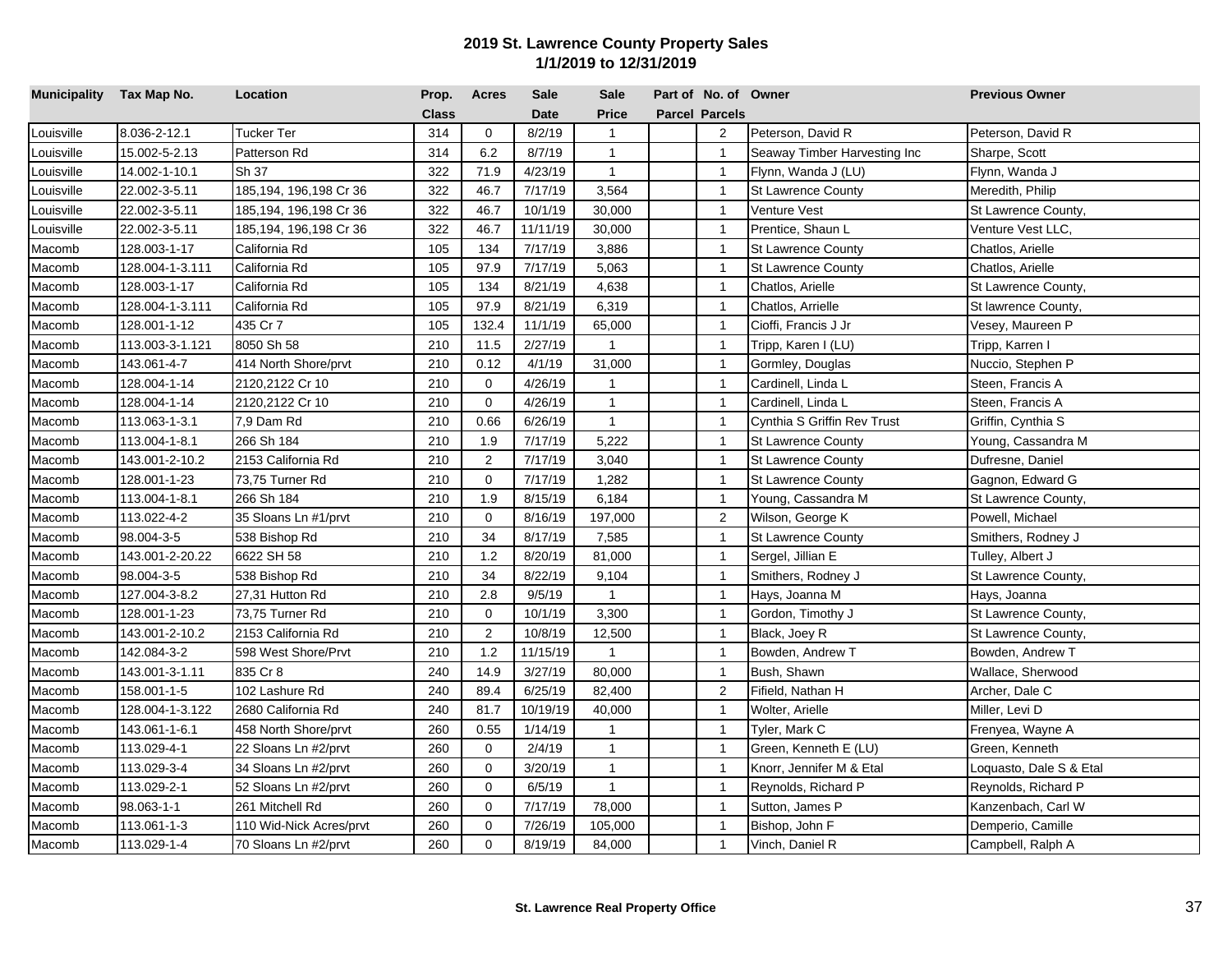| Municipality Tax Map No. |                 | Location                  | Prop.        | <b>Acres</b>   | <b>Sale</b> | <b>Sale</b>  |     | Part of No. of Owner  |                           | <b>Previous Owner</b>     |
|--------------------------|-----------------|---------------------------|--------------|----------------|-------------|--------------|-----|-----------------------|---------------------------|---------------------------|
|                          |                 |                           | <b>Class</b> |                | <b>Date</b> | <b>Price</b> |     | <b>Parcel Parcels</b> |                           |                           |
| Macomb                   | 127.075-1-17    | 21 Thorntons Lane/prvt Rd | 260          | $\mathbf 0$    | 8/24/19     | 102,500      |     | 4                     | Bechaz, Jeffrey           | Buechler, Mark R          |
| Macomb                   | 113.037-1-6     | 25 Browns Rd/prvt         | 260          | $\mathbf 0$    | 9/3/19      | 145,000      |     | $\mathbf{1}$          | Bushaw, Randy S           | Rose, David C             |
| Macomb                   | 142.076-2-3     | 528 West Shore Rd/Prvt    | 260          | 0.25           | 9/3/19      | 1            |     | $\overline{1}$        | Young, Richard M          | Myers, Carol R (Estate)   |
| Macomb                   | 113.061-1-2     | 106 Wid-Nick Acres/prvt   | 260          | 1.7            | 9/18/19     | $\mathbf{1}$ |     | $\mathbf{1}$          | Evans, Daniel M           | Evans, Daniel M           |
| Macomb                   | 113.077-1-16    | 175 Wid-Nick Acres/prvt   | 260          | 0.75           | 11/4/19     | $\mathbf{1}$ |     | $\overline{1}$        | Wolfe, Melvin H III       | Wolfe, Melvin             |
| Macomb                   | 114.077-1-11    | 85 Downings Farm Rd/prvt  | 270          | 0.79           | 7/25/19     | 55,000       |     | $\overline{1}$        | Matice, Timothy L         | Love, Linda & Etal        |
| Macomb                   | 127.067-2-6     | 115 Hutton Farm Rd/prvt   | 270          | 0.21           | 9/25/19     | $\mathbf{1}$ |     | $\overline{1}$        | Haskell, Dale A (LU)      | Haskell, Dale A           |
| Macomb                   | 113.002-1-33    | 513 Sh 184                | 270          | $\overline{4}$ | 10/24/19    | $\mathbf{1}$ |     | $\overline{1}$        | Butterfield, Norene       | Blance, Helen (Est)       |
| Macomb                   | 158.001-2-14    | Sh 58                     | 311          | 1.4            | 7/19/19     | 3,440        |     | $\overline{1}$        | <b>Gokce Capital LLC</b>  | Service, James G          |
| Macomb                   | 113.069-1-16    | 171 Wid-Nick Acres/prvt   | 311          | 0.62           | 8/14/19     | $\mathbf{1}$ |     | $\overline{1}$        | Turner, Frederick L       | Turner, Dale E            |
| Macomb                   | 127.004-3-31    | 658 Black Lake Rd         | 312          | 156.5          | 1/31/19     | 150,000      | Yes | $\overline{1}$        | Erker, Daniel Anthony     | Youngs, Richard           |
| Macomb                   | 113.001-2-12.6  | 128 Browns Rd/prvt        | 314          | 2.2            | 2/5/19      | 42,000       |     | $\overline{1}$        | Potter, Guy D             | Douglas, Barg (Est) E     |
| Macomb                   | 113.077-3-53    | D Young Rd/prvt           | 314          | $\mathbf 0$    | 5/30/19     | 132,000      |     | $\overline{2}$        | Followell, Cecelia        | Hewitt, Barry             |
| Macomb                   | 127.036-1-10    | 20 Knowltons Farm Rd/prvt | 314          | 0.39           | 6/17/19     | 41,250       |     | $\overline{1}$        | White, Robert L           | Dukarm, Cynthia L         |
| Macomb                   | 129.029-1-3     | 28 Downings Farm Rd/Pvt   | 314          | $\mathbf 0$    | 7/15/19     | $\mathbf{1}$ |     | $\overline{1}$        | Hickey, Lori A            | Hickey, Randy C           |
| Macomb                   | 143.002-1-6     | 2028 Cr 10                | 314          | $\mathbf 0$    | 7/17/19     | 843          |     | $\overline{1}$        | <b>St Lawrence County</b> | Redmond, Ronald B         |
| Macomb                   | 143.069-2-4     | 508 West Shore Rd/Prvt    | 314          | $\mathbf 0$    | 8/30/19     | $\mathbf{1}$ |     | $\overline{1}$        | Jackson, Jennifer R       | Prosser, Dennis J         |
| Macomb                   | 114.003-1-13.1  | Cr 10                     | 314          | 1.3            | 10/11/19    | 2,000        |     | $\overline{1}$        | Roush, Paul E             | Downing, Gary             |
| Macomb                   | 143.002-1-6     | 2028 Cr 10                | 314          | $\mathbf 0$    | 10/24/19    | 350          |     | $\mathbf{1}$          | Folsom, David W           | St Lawrence County,       |
| Macomb                   | 143.003-2-4.21  | Sh 58                     | 321          | 129.08         | 2/6/19      | 64,000       |     | $\overline{1}$        | Oradat, Jane E            | Pears, Harry Richard      |
| Macomb                   | 129.001-1-22.1  | Cr 10                     | 321          | 406.9          | 3/22/19     | 170,000      |     | $\overline{2}$        | Piece of Mine LLC         | Levy, Ira A               |
| Macomb                   | 128.004-1-1.121 | Cr <sub>7</sub>           | 322          | 159.3          | 12/18/19    | $\mathbf{1}$ |     | $\overline{1}$        | Bresett, Stephen D        | Bressett, Harold          |
| Macomb                   | 143.004-1-8.2   | Rastley Rd                | 910          | 28.9           | 7/17/19     | 2,155        |     | $\overline{1}$        | <b>St Lawrence County</b> | Landus, Edith             |
| Macomb                   | 143.004-1-8.2   | <b>Rastley Rd</b>         | 910          | 28.9           | 10/10/19    | 20,000       |     | $\overline{1}$        | Lorch, Nicholas S         | St Lawrence County,       |
| Macomb                   | 98.004-3-4      | Off Bishop Rd             | 920          | 78.7           | 8/26/19     | 36,000       |     | $\sqrt{2}$            | Zeller, Scott S           | O'Neill, Frederick        |
| Madrid                   | 41.002-1-13.13  | 2855 SH 310               | 105          | 53.3           | 4/16/19     | $\mathbf{1}$ |     | 4                     | Thrana, Erik              | Thrana, Shawn             |
| Madrid                   | 40.003-2-2.111  | Dennis Rd                 | 105          | 46.4           | 7/30/19     | $\mathbf{1}$ |     | $\sqrt{3}$            | Goldie, James M           | Goldie, James M           |
| Madrid                   | 40.003-2-1      | Town Line Rd              | 105          | 64.3           | 12/17/19    | 375,000      |     | $\overline{2}$        | Acres, Kevin D            | Beldock, David B          |
| Madrid                   | 51.002-1-1      | <b>Buck Rd</b>            | 105          | 75             | 12/17/19    | 75,000       |     | $\mathbf{1}$          | Acres, Kevin              | Smith, Thomas W           |
| Madrid                   | 41.069-1-5      | 34 CR 31                  | 210          | $\mathbf 0$    | 1/31/19     | 26,000       |     | $\overline{1}$        | Sloan-Barkley, Lindsay    | Wells Fargo Bank, NA,     |
| Madrid                   | 41.062-1-17     | 1987 SH 345               | 210          | 0.5            | 2/22/19     | 70,000       |     | $\overline{1}$        | Prosper, Jeffrey S        | Sarofeen, Michaela A      |
| Madrid                   | 40.002-2-3.12   | 69 Cogswell Cors Rd       | 210          | 5.1            | 2/22/19     | 100,000      |     | $\mathbf{1}$          | Gilson, Timothy J         | Carkner, Erma L           |
| Madrid                   | 41.070-1-7      | 19 North St               | 210          | $\mathbf{1}$   | 3/14/19     | 1            |     | $\overline{1}$        | Fisher, Mary L            | Fisher, Mary L            |
| Madrid                   | 52.021-1-1      | 3537 CR 14                | 210          | $\mathbf 0$    | 4/4/19      | 127,000      |     | $\overline{1}$        | O'Shea, Timothy J         | Greene, John R            |
| Madrid                   | 41.062-1-10     | 18 Cross St               | 210          | 0.38           | 6/11/19     | $\mathbf 1$  |     | $\overline{1}$        | Andrews, Amy M            | Mikolay, John S           |
| Madrid                   | 41.001-1-4      | 10 Smith Cors Rd          | 210          | 1.5            | 7/2/19      | 100,000      |     | $\overline{1}$        | Haught, Alan P            | Lee, Thomas E             |
| Madrid                   | 40.003-2-33     | 23 Dennis Rd              | 210          | 2.6            | 7/22/19     | 1            |     | $\mathbf{1}$          | Goldie, James M           | Goldie, Catherine (LU)    |
| Madrid                   | 31.002-1-36.1   | 519 CR 44                 | 210          | 0.47           | 9/6/19      | 75,000       |     | $\mathbf{1}$          | Jessmer, Spencer P        | Campbell, Sandra (Estate) |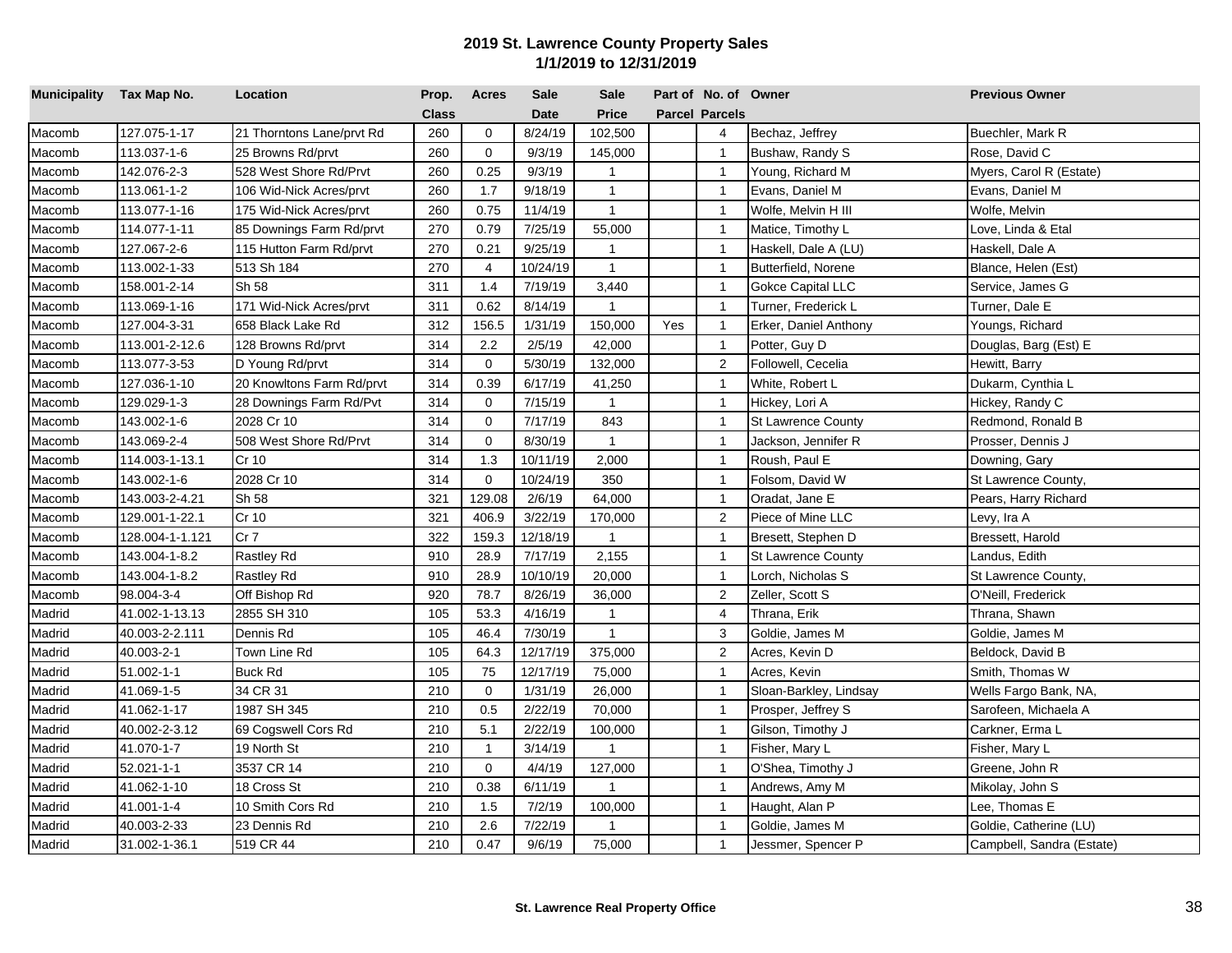| Municipality Tax Map No. |                | Location            | Prop.        | <b>Acres</b>   | <b>Sale</b> | <b>Sale</b>    | Part of No. of Owner  |                                | <b>Previous Owner</b>          |
|--------------------------|----------------|---------------------|--------------|----------------|-------------|----------------|-----------------------|--------------------------------|--------------------------------|
|                          |                |                     | <b>Class</b> |                | <b>Date</b> | Price          | <b>Parcel Parcels</b> |                                |                                |
| Madrid                   | 40.004-2-3.12  | 707 Buck Rd         | 210          | 3.53           | 10/3/19     | 70,625         | $\overline{1}$        | Taylor, Collin J               | Taylor, Jeffrey S              |
| Madrid                   | 41.070-5-7     | 2281 SH 310         | 210          | 0.85           | 10/15/19    | 80,000         | $\overline{1}$        | Tebo, Ashleigh E               | Bracy, Andrew A                |
| Madrid                   | 51.002-1-7.2   | 33 Jones Rd         | 210          | $\overline{1}$ | 10/16/19    | 210,000        | $\overline{2}$        | O'Shea, Kelsey                 | Rutherford, Christopher J      |
| Madrid                   | 41.070-8-16    | 3711 CR 14          | 210          | 0.44           | 10/31/19    | 83,000         | $\overline{1}$        | Rivers, Dale                   | Peters, Rebecca L & Larry V    |
| Madrid                   | 31.049-1-7.1   | 677 Ruddy Rd        | 210          | $\mathbf 0$    | 11/4/19     | $\mathbf{1}$   | $\overline{1}$        | Parkinson, Steven R            | Parkinson, Steven R            |
| Madrid                   | 52.021-1-21    | 3544 CR 14          | 210          | $\mathbf 0$    | 11/26/19    | $\mathbf{1}$   | $\mathbf{1}$          | Burns, Megan A                 | Pearson, Peggy                 |
| Madrid                   | 40.003-2-14.1  | 207 Brandy Brook Rd | 210          | 4              | 12/3/19     | 180,000        | $\overline{1}$        | Fayette, Larry J (LU)          | Acres, Helen (Trust)           |
| Madrid                   | 41.070-8-10    | 3733 CR 14          | 210          | 0.12           | 12/16/19    | 96,000         | $\overline{2}$        | Loomis, Anne M                 | Ruehle, Timothy C              |
| Madrid                   | 41.070-9-11    | 1885 SH 345         | 210          | 0.03           | 12/31/19    | 38,000         | $\overline{1}$        | Paige, Philip L                | Porter, Clark R                |
| Madrid                   | 52.001-2-9.11  | 1979 SH 310         | 240          | 136            | 7/19/19     | $\mathbf{1}$   | $\mathbf{1}$          | Patenaude, Pauline M (LU)      | Patenaude, Pauline             |
| Madrid                   | 31.064-1-2.1   | 489 Ruddy Rd        | 260          | $\Omega$       | 4/17/19     | $\mathbf{1}$   | $\overline{1}$        | Doran, Lisa M (LU)             | Doran, Robert W                |
| Madrid                   | 31.057-1-4.1   | 610 Ruddy Rd        | 260          | 0.95           | 6/26/19     | 66,000         | $\overline{1}$        | Dean, Susan Debien             | Rose, Bernadette               |
| Madrid                   | 31.056-6-7     | 578 Ruddy Rd        | 260          | $\mathbf 0$    | 7/16/19     | 10,771         | $\overline{1}$        | <b>St Lawrence County</b>      | Desing, Jacob D                |
| Madrid                   | 31.056-6-7     | 578 Ruddy Rd        | 260          | $\mathbf 0$    | 9/14/19     | 20,000         | $\mathbf{1}$          | Britton, Leon C                | St Lawrence County,            |
| Madrid                   | 40.001-3-3.12  | 461 Chipman Cors Rd | 270          | 2.4            | 1/7/19      | 16,750         | $\overline{1}$        | LaForce, Matthew J             | Legault, Curtis T              |
| Madrid                   | 32.003-3-1.12  | 172 CR 44           | 270          | $\mathbf{1}$   | 4/5/19      | 25,000         | $\overline{1}$        | Ritchie, Joshua A              | Bennett (Estate), Jeffrey H    |
| Madrid                   | 41.062-1-7.2   | 85 North St         | 270          | 1.25           | 5/8/19      | 51,000         | $\overline{1}$        | Benach, Cory                   | Beswick, Burton                |
| Madrid                   | 41.069-1-23    | 3665 CR 14          | 270          | $\mathbf 0$    | 5/23/19     | 19,500         | $\mathbf{1}$          | Bregg, Jerry I                 | Phillips, David F              |
| Madrid                   | 52.001-2-6.11  | 2071 SH 310         | 270          | 10             | 10/2/19     | $\mathbf{1}$   | $\overline{1}$        | Short, William J               | Short, William J               |
| Madrid                   | 41.002-1-39    | 63, 65 Pollock Rd   | 280          | 9.6            | 1/8/19      | $\mathbf{1}$   | $\overline{1}$        | Matthie, Brian A               | Matthie (Latulippe), Marisa J  |
| Madrid                   | 41.002-1-39    | 63, 65 Pollock Rd   | 280          | 9.6            | 1/8/19      | $\mathbf{1}$   | $\overline{1}$        | Matthie, Brian A               | Matthie (Latulippe), Marisa J  |
| Madrid                   | 31.056-6-6     | Ruddy Rd            | 311          | $\mathbf 0$    | 7/16/19     | 2,814          | $\mathbf{1}$          | <b>St Lawrence County</b>      | Desing, Jacob D                |
| Madrid                   | 52.021-1-11    | 29 Depot St         | 311          | $\mathbf 0$    | 9/5/19      | 6,000          | $\overline{1}$        | Losey, Thomas                  | White, Dorothy (LU)            |
| Madrid                   | 31.056-6-6     | Ruddy Rd            | 311          | $\mathbf 0$    | 9/14/19     | 16,000         | $\overline{1}$        | Britton, Leon C                | St Lawrence County,            |
| Madrid                   | 41.003-3-15.2  | 1694 SH 345         | 312          | 1.1            | 5/9/19      | $\mathbf{1}$   | $\overline{1}$        | Planty, Clarence E             | Planty, Clarence               |
| Madrid                   | 41.002-1-26.2  | 3130 SH 310         | 312          | 42             | 9/11/19     | 20,000         | $\overline{1}$        | Merrick, Cheryl                | Villnave, Duane E              |
| Madrid                   | 41.001-1-31.11 | CR 14               | 312          | $\mathbf 0$    | 10/28/19    | 6,500          | $\overline{1}$        | Rider, Edward A                | Peacock, Custodian, Julie      |
| Madrid                   | 31.002-1-15    | 905 Ruddy Rd        | 314          | 0.67           | 5/20/19     | $\mathbf{1}$   | $\overline{1}$        | Grossman, Kristina R           | Ryan, Richard J                |
| Madrid                   | 22.004-2-11    | O'Neil Dr/Prvt      | 314          | 0.16           | 7/31/19     | $\mathbf{1}$   | $\mathbf{1}$          | Owen, Loretta L                | Potter, Milferd H              |
| Madrid                   | 31.001-2-37    | CR 14 (Off)         | 314          | 0.66           | 8/2/19      | $\mathbf{1}$   | $\overline{1}$        | Fobare Lake Farm, LLC          | Fobare, John                   |
| Madrid                   | 40.002-2-8.11  | Cogswell Cors Rd    | 322          | 53.3           | 6/12/19     | 21,000         | $\overline{1}$        | Aldrich, Kenneth E             | McGaw, Dennis W                |
| Madrid                   | 31.004-2-6     | Ruddy (Off) Rd      | 910          | 34.4           | 4/10/19     | 19,500         | $\overline{1}$        | People of the State New York   | Peets, Dale H                  |
| Madrid                   | 31.004-1-4     | Ruddy (Off) Rd      | 910          | 60             | 6/24/19     | $\mathbf{1}$   | $\mathbf{1}$          | Thrasher, Terry A              | Thrasher, Terry A & Etal       |
| Massena                  | 9.059-8-29     | 10 Grinnell Ave     | 210          | $\Omega$       | 1/8/19      | $\mathbf{1}$   | $\overline{1}$        | American Property Rentals, LLC | American Asphalt, Inc.,        |
| Massena                  | 9.075-5-1      | 16 Kent St          | 210          | $\mathbf 0$    | 1/8/19      | 79,066         | 2                     | Nationstar Mortgage, LLC       | Davey, Joseph J                |
| Massena                  | 9.074-7-14     | 46 Highland Ave     | 210          | $\mathbf 0$    | 1/9/19      | $\overline{1}$ | $\overline{1}$        | Citimortgage, Inc.             | Secretary of Veterans Affairs, |
| Massena                  | 9.051-6-9      | 16 Pleasant St      | 210          | $\mathbf 0$    | 1/9/19      | 191,522        | $\mathbf{1}$          | Deutsche Bank Nat'l Trust Co.  | Blais, Richard J               |
| Massena                  | 9.051-9-29     | 69 Chase St         | 210          | $\Omega$       | 1/17/19     | $\mathbf{1}$   | $\mathbf{1}$          | Bradish, Bruce A               | Bradish, Bruce A               |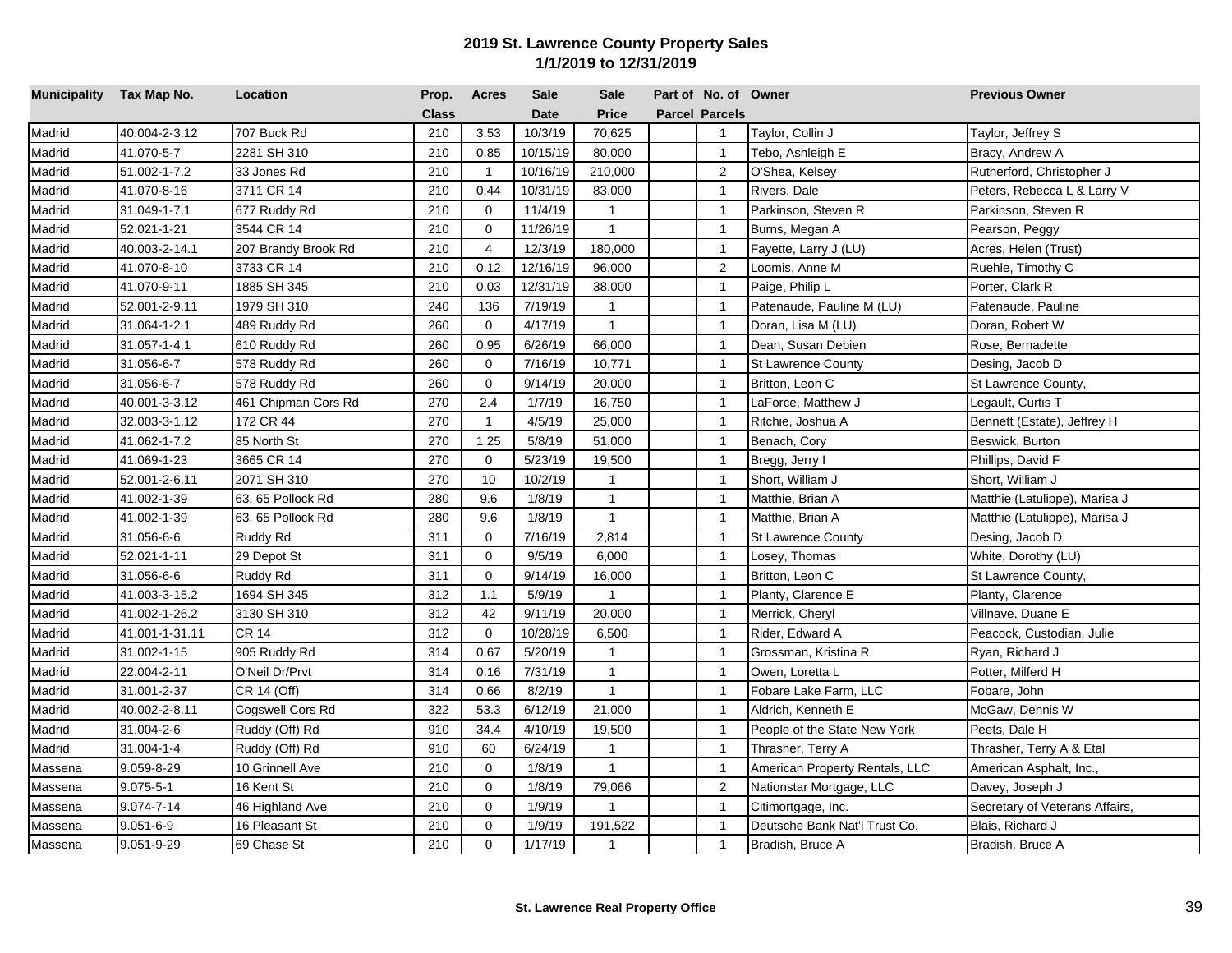| Municipality Tax Map No. |                  | Location          | Prop.        | <b>Acres</b> | <b>Sale</b> | <b>Sale</b>    | Part of No. of Owner  |                                   | <b>Previous Owner</b>          |
|--------------------------|------------------|-------------------|--------------|--------------|-------------|----------------|-----------------------|-----------------------------------|--------------------------------|
|                          |                  |                   | <b>Class</b> |              | <b>Date</b> | <b>Price</b>   | <b>Parcel Parcels</b> |                                   |                                |
| Massena                  | 9.050-11-15      | 42 Roosevelt St   | 210          | $\mathbf 0$  | 1/17/19     | 57,500         | $\mathbf{1}$          | Valdes Creazzo, Adrianna Varas de | Francis (Estate), James P      |
| Massena                  | $9.049 - 3 - 4$  | 26 Hospital Dr    | 210          | $\mathbf 0$  | 1/18/19     | 85,000         | $\mathbf{1}$          | Harlan, Sondra                    | Sienkiewycz, Alexander M       |
| Massena                  | 9.059-6-19       | 63 Bishop Ave     | 210          | $\mathbf 0$  | 1/18/19     | 25,000         | $\mathbf{1}$          | Lauzon, Nicholas A                | Lauzon, Mary E                 |
| Massena                  | 9.068-13-3       | 22 Talcott St     | 210          | $\Omega$     | 1/22/19     | $\mathbf{1}$   | 2                     | Meacham, Robert L (LU)            | Meacham (Estate), Phyllis E    |
| Massena                  | 9.067-12-12      | 34 Parker Ave     | 210          | $\Omega$     | 1/24/19     | 84,347         | $\overline{2}$        | Nationstar Mortgage, LLC          | Burgoyne, Krystle L            |
| Massena                  | $9.060 - 6 - 8$  | 255 Center St     | 210          | $\Omega$     | 1/24/19     | 14,000         | $\overline{1}$        | Northrop, Donald                  | U.S. Bank Trust, N.A.,         |
| Massena                  | $9.067 - 11 - 7$ | 10 Danforth Pl    | 210          | 0            | 1/25/19     | 29,000         | $\overline{1}$        | Huynh, Tuyet                      | Rowell, Michael S              |
| Massena                  | 9.068-4-28       | 9 Grant St        | 210          | $\Omega$     | 1/29/19     | $\mathbf{1}$   | $\overline{1}$        | Smith (fka Flynn), Krystal L      | Smith, Krystal L               |
| Massena                  | $9.058 - 5 - 8$  | 15 East Ave       | 210          | $\Omega$     | 1/30/19     | 49,459         | $\mathbf{1}$          | MidFirst Bank                     | Gardner, Steven A              |
| Massena                  | 9.042-6-15       | 120 Beach St      | 210          | $\Omega$     | 2/1/19      | 30,000         | $\mathbf{1}$          | Arquiett, Jeffrey                 | Haig, Kermit                   |
| Massena                  | 9.068-10-4       | 8 Stearns St      | 210          | 0            | 2/1/19      | 43,500         | $\mathbf{1}$          | Melisa, Guay M                    | Lavalley, Robert (LU)          |
| Massena                  | 9.074-10-33      | 59 Highland Ave   | 210          | $\mathbf 0$  | 2/4/19      | 62,500         | $\mathbf{1}$          | Creazzo, Adrianna Vara DeVald     | Leblanc, Rita                  |
| Massena                  | 10.024-4-3       | 15 Shoreline Dr   | 210          | $\mathbf 0$  | 2/4/19      | 340,000        | $\mathbf{1}$          | Ross, Amanda H                    | Beck, Brian                    |
| Massena                  | $9.042 - 3 - 3$  | 25 Monroe Pkwy    | 210          | $\mathbf 0$  | 2/6/19      | 40,000         | $\mathbf{1}$          | Premo, Nicholas D                 | Massena Savings & Loan,        |
| Massena                  | 9.058-3-33.1     | 17 Haskell St     | 210          | $\mathbf 0$  | 2/7/19      | 17,000         | $\overline{1}$        | Phidi Enterprises, LLC            | Beaulieu, Debra J              |
| Massena                  | $9.042 - 1 - 43$ | 1 Owl Ave         | 210          | $\mathbf 0$  | 2/7/19      | 143,750        | $\overline{1}$        | Gonyea, Bruce                     | Starks, Betty L                |
| Massena                  | 10.053-1-13      | 11 Cummings St    | 210          | $\mathbf 0$  | 2/8/19      | 20,000         | $\mathbf{1}$          | Smith, George Jr.                 | Citi Mortgage,                 |
| Massena                  | 9.068-7-17       | 14 King St        | 210          | $\mathbf 0$  | 2/11/19     | $\mathbf{1}$   | $\mathbf{1}$          | Barney, Darcy A                   | Caza (Estate), Dale A          |
| Massena                  | $9.057 - 1 - 21$ | 28 Baldwin Ave    | 210          | $\Omega$     | 2/12/19     | $\mathbf{1}$   | $\overline{1}$        | Garcia, Linda (LU)                | Garcia, Linda                  |
| Massena                  | 10.024-3-7       | 4 Meadow View Ln  | 210          | $\mathbf 0$  | 2/13/19     | 161,000        | $\mathbf{1}$          | Starks, Betty L                   | Hurley & etal, Beatrice C (LU) |
| Massena                  | 9.050-8-49       | 6 Dana St         | 210          | 0            | 2/13/19     | 52,662         | $\mathbf{1}$          | Nationstar Mortgage, LLC          | Pitts, Melinda M               |
| Massena                  | $9.051 - 1.32$   | 137 Jefferson Ave | 210          | 0            | 2/14/19     | $\mathbf{1}$   | $\overline{1}$        | Meyer, Valerie A                  | Meyer, Stephen J               |
| Massena                  | 10.033-2-4       | 153 Trippany Rd   | 210          | $\mathbf 0$  | 2/19/19     | $\mathbf{1}$   | $\overline{1}$        | Rainville, Steven R               | Rainville, Steven R            |
| Massena                  | 9.074-14-5       | 75 Prospect Ave   | 210          | $\Omega$     | 2/19/19     | 74,260         | $\overline{1}$        | McDowell, Dustin                  | Miller, Darin A                |
| Massena                  | 9.083-2-5        | 9 Linden St       | 210          | $\mathbf 0$  | 2/20/19     | $\mathbf{1}$   | $\mathbf{1}$          | Samphier, Ernest D (LU)           | Samphier, Ernest D             |
| Massena                  | 9.083-4-13       | 1 Leach St        | 210          | $\Omega$     | 2/26/19     | 20,000         | $\mathbf{1}$          | Greenwood, Brandon L              | Greenwood (Estate), Michael H  |
| Massena                  | 9.050-2-31       | 7 Judith St       | 210          | $\mathbf{0}$ | 2/27/19     | $\overline{1}$ | $\overline{1}$        | Bergeron, Linda S (LU)            | Bergeron, Linda S              |
| Massena                  | 9.058-3-5.1      | 2 Carney Pl       | 210          | 0.35         | 2/27/19     | 60,000         | $\mathbf{1}$          | Murtagh, David J                  | Macdonald, Karla etal          |
| Massena                  | 9.075-5-14       | 77 Grove St       | 210          | $\mathbf 0$  | 2/28/19     | 10,000         | $\mathbf{1}$          | Ashley, Danee                     | CR 2018, LLC,                  |
| Massena                  | 9.058-3-45       | 100 Maple St      | 210          | $\mathbf 0$  | 3/6/19      | 35,000         | $\overline{1}$        | Ford, John N                      | Clark, Lawrence E              |
| Massena                  | 9.067-6-22.1     | 9 Grassmere Ave   | 210          | $\mathbf 0$  | 3/7/19      | 75,000         | $\mathbf{1}$          | Debien, Nikki A                   | Chartier, Cecile (LU)          |
| Massena                  | 9.066-11-15      | 2 Elm Cir         | 210          | $\mathbf 0$  | 3/13/19     | $\mathbf{1}$   | $\mathbf{1}$          | Klemp, Ethan                      | Klemp (Estate), Thomas J       |
| Massena                  | $9.075 - 5 - 1$  | 16 Kent St        | 210          | $\mathbf 0$  | 3/13/19     | 32,500         | $\mathbf{1}$          | Ransom, Brent J                   | Nationstar Mortgagae, LLC,     |
| Massena                  | 9.067-5-5        | 115 E Orvis St    | 210          | $\mathbf 0$  | 3/13/19     | $\overline{1}$ | $\mathbf{1}$          | Simpson, Phillip H                | Gardner, James A               |
| Massena                  | 9.073-11-5       | 12 Churchill Ave  | 210          | 0            | 3/13/19     | 100,000        | $\mathbf{1}$          | Blair, Thomas E                   | Hornetdoc Enterprises, LLC,    |
| Massena                  | $9.058 - 5 - 8$  | 15 East Ave       | 210          | $\Omega$     | 3/15/19     | 10             | $\mathbf{1}$          | Secretary of H.U.D.               | Midfirst Bank,                 |
| Massena                  | 10.069-4-3.1     | 254 Bayley Rd     | 210          | 0            | 3/18/19     | 138,000        | $\mathbf{1}$          | Sienkiewycz, Alexander M          | Bogdovitz, Anthony M           |
| Massena                  | 9.074-3-13       | 40 Churchill Ave  | 210          | $\Omega$     | 3/19/19     | 207,609        | $\mathbf{1}$          | Midfirst Bank                     | Durant (Estate), Diane         |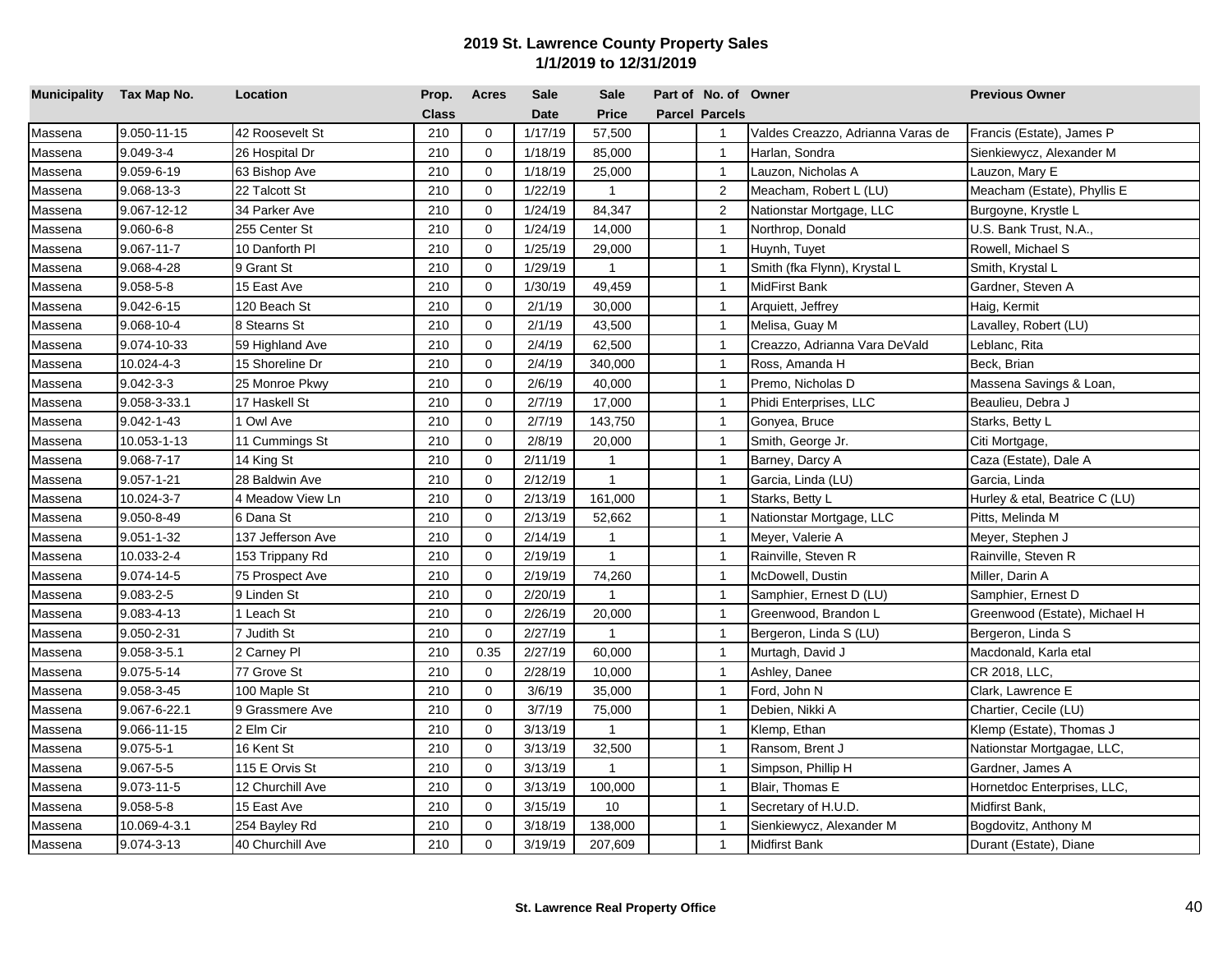| Municipality Tax Map No. |                  | Location           | Prop. | Acres       | <b>Sale</b> | <b>Sale</b>  | Part of No. of Owner  |                                   | <b>Previous Owner</b>            |
|--------------------------|------------------|--------------------|-------|-------------|-------------|--------------|-----------------------|-----------------------------------|----------------------------------|
|                          |                  |                    | Class |             | <b>Date</b> | <b>Price</b> | <b>Parcel Parcels</b> |                                   |                                  |
| Massena                  | 9.074-9-11       | 44 Ransom Ave      | 210   | $\mathbf 0$ | 3/21/19     | 80,000       | $\mathbf{1}$          | Rust, Cody A                      | Barnes, Tracie Lee               |
| Massena                  | 9.060-11-30      | 25 Bayley Rd       | 210   | $\mathbf 0$ | 3/21/19     | $\mathbf{1}$ | 3                     | Barnes, Cynthia M (LU)            | Barnes, Cynthia M                |
| Massena                  | 9.074-4-17       | 49 Churchill Ave   | 210   | $\mathbf 0$ | 3/22/19     | 65,000       | $\overline{1}$        | Northrop, James M                 | Euto, Jon S                      |
| Massena                  | 10.008-1-10      | 67 Sh 37C          | 210   | $\Omega$    | 3/25/19     | 48,000       | $\overline{1}$        | Wood, Rosemarie L                 | Watkins (deceased), Janet M (LU) |
| Massena                  | 9.059-13-11      | 45 Somerset Ave    | 210   | $\mathbf 0$ | 3/27/19     | 32,500       | $\overline{1}$        | Prescott, Melissa A               | Prescott, Timothy                |
| Massena                  | 9.043-2-13       | 42 Washington St   | 210   | $\Omega$    | 3/28/19     | 90,000       | $\overline{1}$        | Diagostino, Neomie                | Layo, John A                     |
| Massena                  | 10.053-1-19      | 32 Randall Dr      | 210   | $\mathbf 0$ | 3/29/19     | 57,600       | $\overline{1}$        | Euto, Kevin L                     | Euto, Sylvia A                   |
| Massena                  | 9.066-6-24       | 25 Nightengale Ave | 210   | $\Omega$    | 3/29/19     | 55,000       | $\overline{1}$        | Trumble, Annette M                | Burley, Timothy A                |
| Massena                  | 10.053-2-2       | 10 Randall Dr      | 210   | $\mathbf 0$ | 4/1/19      | 71,650       | $\overline{1}$        | Shannon, Brian T                  | Miller, Mark R                   |
| Massena                  | 9.066-2-2        | 17 N Allen St      | 210   | $\Omega$    | 4/2/19      | $\mathbf{1}$ | $\overline{1}$        | Fay, Thomas R                     | Fay (Estate), Robert T           |
| Massena                  | $9.082 - 2 - 8$  | 21 Colgate Dr      | 210   | $\mathbf 0$ | 4/2/19      | 49,000       | $\overline{1}$        | Lauzon, Aric J                    | Perry (Estate), Joyce            |
| Massena                  | 9.076-5-5.1      | 53 Urban Dr        | 210   | $\Omega$    | 4/4/19      | 1            | $\overline{1}$        | Holloway, Kim M                   | Holloway, William                |
| Massena                  | 9.043-3-27       | 172 Jefferson Ave  | 210   | $\Omega$    | 4/4/19      | 54,000       | $\mathbf{1}$          | Duso, Valerie A                   | Mossow, Marty R                  |
| Massena                  | 9.042-1-20       | 49 Marie St        | 210   | $\Omega$    | 4/4/19      | $\mathbf{1}$ | $\overline{1}$        | Furnace. Darren M                 | Furnace, Darren M                |
| Massena                  | 9.042-6-13       | 3 Washington St    | 210   | $\mathbf 0$ | 4/5/19      | 29,900       | $\overline{1}$        | de Valdes Creazzo, Adrianna Varas | Houmiel, James Estate            |
| Massena                  | $9.059 - 12 - 3$ | 31 Cornell Ave     | 210   | $\Omega$    | 4/9/19      | $\mathbf{1}$ | $\overline{1}$        | Church, Tara                      | Murray, Samuel                   |
| Massena                  | 9.074-12-4       | 15 Highland Ave    | 210   | $\Omega$    | 4/10/19     | 27,000       | $\overline{1}$        | Wanke, Aaron                      | New York Mortgage Agency,        |
| Massena                  | 9.059-6-29.11    | 58 Cornell Ave     | 210   | $\Omega$    | 4/11/19     | 86,000       | $\overline{1}$        | Niles, Justin M                   | Wiley, Christopher J             |
| Massena                  | 9.058-4-46       | 60 George St       | 210   | $\Omega$    | 4/12/19     | 16,600       | $\overline{1}$        | First York, LLC                   | Wells Fargo Bank, N.A.,          |
| Massena                  | 9.074-2-21       | 16 Sherwood Dr     | 210   | $\Omega$    | 4/15/19     | 108,000      | $\overline{1}$        | Anderson, Linda M                 | Beadle (Estate), Catherine B     |
| Massena                  | 9.059-6-9        | 58 Bishop Ave      | 210   | $\mathbf 0$ | 4/15/19     | 14,000       | $\overline{1}$        | Morrison, Sara                    | CR Properties 2015, LLC,         |
| Massena                  | $9.051 - 1 - 54$ | 136 Liberty Ave    | 210   | $\mathbf 0$ | 4/17/19     | 5,000        | $\overline{1}$        | McGay, Jeremy                     | Northern Credit Union,           |
| Massena                  | $9.051 - 10 - 4$ | 8 Belmont St       | 210   | $\mathbf 0$ | 4/17/19     | 24,000       | $\overline{1}$        | St. Hilaire, Jay M                | Nadeau, Reginald                 |
| Massena                  | 9.051-11-19      | 37 Belmont St      | 210   | $\mathbf 0$ | 4/18/19     | $\mathbf{1}$ | $\mathbf{1}$          | Woods, Ira J (LU)                 | Woods, Ira J                     |
| Massena                  | 9.082-5-10       | 40 Amherst Rd      | 210   | $\mathbf 0$ | 4/18/19     | 50,000       | $\overline{1}$        | Perrea, David M                   | Riley (Estate), Ronald E         |
| Massena                  | 10.069-1-19      | 208 E Hatfield St  | 210   | $\mathbf 0$ | 4/19/19     | 105,000      | $\overline{1}$        | Baker, Pearl Meacham-             | DeLosh, Dianne M                 |
| Massena                  | 9.067-5-29       | 30 Douglas Rd      | 210   | $\mathbf 0$ | 4/22/19     | $\mathbf{1}$ | $\mathbf{1}$          | Spicer, Edward M (LU)             | Spicer, Edward M (LU)            |
| Massena                  | 9.068-9-23       | 5 Stearns St       | 210   | $\mathbf 0$ | 4/26/19     | 37,500       | $\overline{1}$        | Wright, Michael A                 | Wright, David R                  |
| Massena                  | $9.067 - 7 - 3$  | 17 Bridges Ave     | 210   | $\mathbf 0$ | 4/26/19     | 31,000       | $\overline{1}$        | Tamblin, David                    | Northrup, Donald P               |
| Massena                  | 9.050-3-25       | 105 Beach St       | 210   | $\mathbf 0$ | 4/29/19     | 48,000       | $\overline{1}$        | Sekera, William A                 | Diagostino, Jack A               |
| Massena                  | 9.074-9-12       | 46 Ransom Ave      | 210   | $\Omega$    | 4/29/19     | 90,000       | $\overline{1}$        | Perry, Rosalie A                  | Ramsdell, Michelle               |
| Massena                  | 9.058-4-46       | 60 George St       | 210   | $\mathbf 0$ | 4/29/19     | 10           | $\overline{1}$        | IHS 2, LLC                        | First York, LLC,                 |
| Massena                  | $9.075 - 10 - 3$ | 40 Kent St         | 210   | $\mathbf 0$ | 4/30/19     | 35,000       | $\overline{1}$        | <b>MARNC Realty, LLC</b>          | J & H Associates.                |
| Massena                  | $9.051 - 8 - 13$ | 30 Franklin St     | 210   | $\mathbf 0$ | 5/2/19      | 15,000       | $\overline{1}$        | St. Hilaire, Jay M                | North Country Savings Bank,      |
| Massena                  | 9.066-11-42      | 192 Allen St       | 210   | $\Omega$    | 5/2/19      | 42,900       | $\overline{1}$        | Benman, Keith J                   | Long, Julia (Estate)             |
| Massena                  | $9.074 - 4 - 9$  | 48 Windsor Rd      | 210   | $\Omega$    | 5/3/19      | 1            | $\overline{1}$        | Mulcahy, Mary O'Brien-            | O'Brien (Estate), Catherine D    |
| Massena                  | 9.067-5-26       | 20 Douglas Rd      | 210   | $\Omega$    | 5/6/19      | $\mathbf{1}$ | $\overline{1}$        | Parker, Linda C (LU)              | Parker, Linda C                  |
| Massena                  | 9.066-5-10       | 14 Ransom Ave      | 210   | $\Omega$    | 5/7/19      | $\mathbf{1}$ | $\mathbf{1}$          | Ladison, Eric M                   | Ladison, Eric M                  |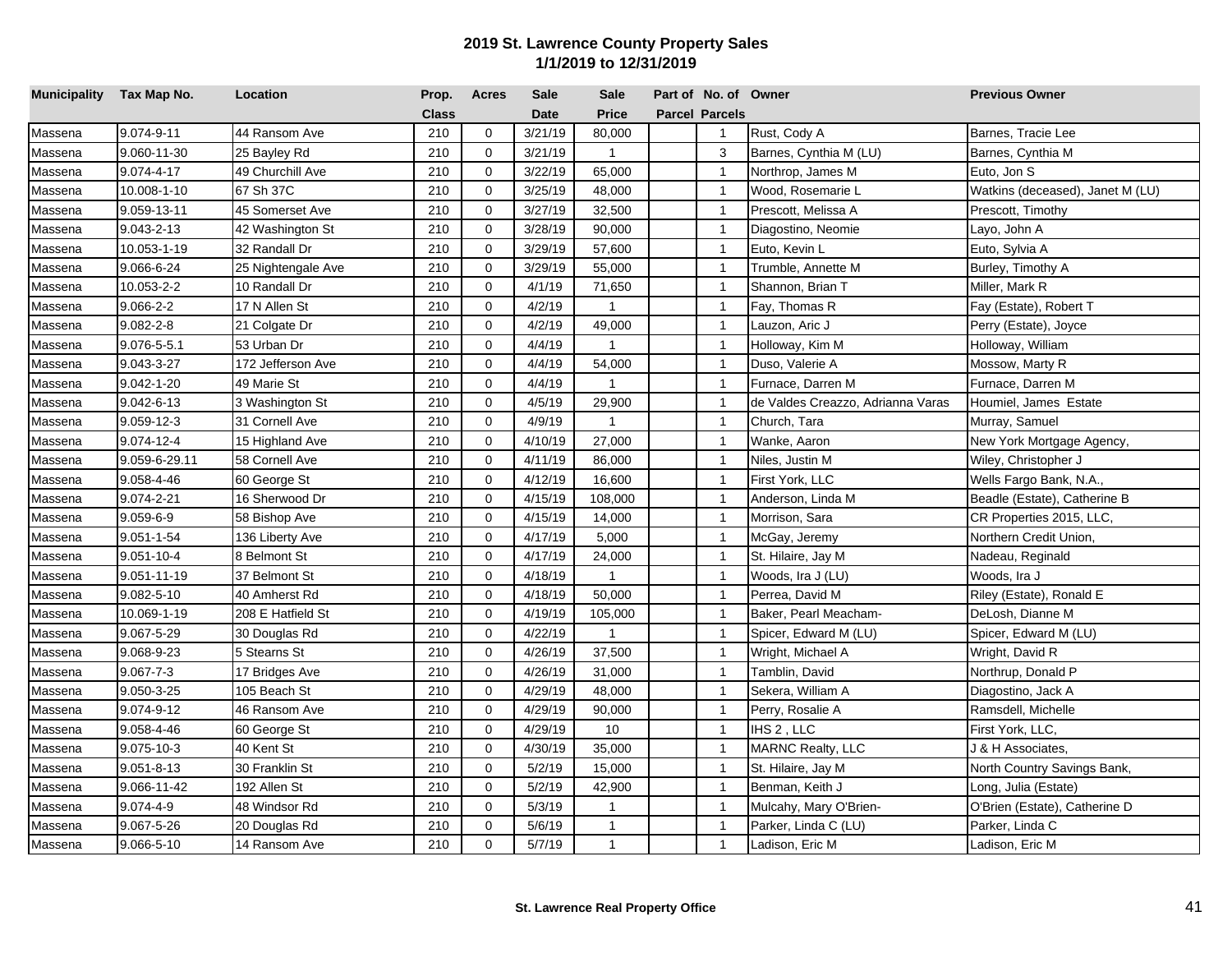| Municipality Tax Map No. |                   | Location               | Prop.        | <b>Acres</b> | <b>Sale</b> | <b>Sale</b>  | Part of No. of Owner  |                               | <b>Previous Owner</b>             |
|--------------------------|-------------------|------------------------|--------------|--------------|-------------|--------------|-----------------------|-------------------------------|-----------------------------------|
|                          |                   |                        | <b>Class</b> |              | <b>Date</b> | <b>Price</b> | <b>Parcel Parcels</b> |                               |                                   |
| Massena                  | 9.074-3-13        | 40 Churchill Ave       | 210          | $\mathbf 0$  | 5/8/19      | $\mathbf{1}$ | $\overline{1}$        | Secretary of H.U.D.           | Midfirst Bank,                    |
| Massena                  | 10.012-2-12.1     | 488 Cr 46              | 210          | 0.9          | 5/8/19      | $\mathbf{1}$ | $\overline{2}$        | Donahue, Patrick J (LU)       | Donahue, Patrick J                |
| Massena                  | $9.057 - 3 - 6$   | 17 Baldwin Ave         | 210          | $\mathbf 0$  | 5/8/19      | 90,000       | $\overline{1}$        | Taylor, Kenneth M             | Wiley, Christopher J              |
| Massena                  | 9.068-4-18        | 29 Grant St            | 210          | $\mathbf 0$  | 5/8/19      | 26,500       | $\overline{1}$        | Willis, Delma L               | Murphy (Estate), Patrick J        |
| Massena                  | 9.068-2-14        | 226 E Orvis St         | 210          | $\mathbf 0$  | 5/8/19      | $\mathbf 0$  | $\overline{1}$        | Kearns, Bruce J               | Kearns, John                      |
| Massena                  | 9.083-6-32        | 22 W Hatfield Street   | 210          | $\Omega$     | 5/9/19      | 142,203      | $\overline{1}$        | Federal Nat'l Mortgage Assoc. | White (Estate), Isabell           |
| Massena                  | 10.030-1-9        | 16 Old Orchard Rd/prvt | 210          | 1.1          | 5/15/19     | 150,000      | $\overline{1}$        | Stewart, Brett                | Losito, Timothy L                 |
| Massena                  | $9.075 - 5 - 7.1$ | 2,6 Cecil Ave          | 210          | 0.35         | 5/16/19     | 66,000       | $\overline{1}$        | Menard, Austin                | Baxter, Eleanor (LU)              |
| Massena                  | 9.059-7-28.1      | 134 Center St          | 210          | $\Omega$     | 5/16/19     | 62,500       | $\overline{1}$        | Senecal, Jamie E              | North Country Savings Bank,       |
| Massena                  | 9.050-10-39       | 65 Beach St            | 210          | $\Omega$     | 5/17/19     | 55,000       | $\overline{1}$        | Premo, Mary Beth              | Boslet, Susan J                   |
| Massena                  | $9.051 - 4 - 10$  | 31 Sycamore St         | 210          | $\Omega$     | 5/20/19     | 32,900       | $\overline{1}$        | Sequin, William C             | U.S. Bank Trust, N.A.,            |
| Massena                  | 9.042-4-66        | 217 Jefferson Ave      | 210          | $\Omega$     | 5/22/19     | 42,000       | $\overline{1}$        | Premo, Nicholas D             | Curtis, George Estate I           |
| Massena                  | 9.074-6-8         | 48 Clarkson Ave        | 210          | $\Omega$     | 5/29/19     | 168,000      | $\overline{1}$        | Kraynak, Thomas J             | Bresett, Michael J                |
| Massena                  | 10.008-1-16       | 76 Sh 37C              | 210          | $\Omega$     | 5/31/19     | 60,000       | $\overline{1}$        | Rush, Allen F                 | Anagnostopoulos (Estate), Linda H |
| Massena                  | 16.027-5-12       | 2286 Sh 420            | 210          | $\mathbf{1}$ | 6/3/19      | 14,000       | $\overline{2}$        | Arcet, George L               | North Country Savings Bank,       |
| Massena                  | 10.053-2-33       | 5 Randall Dr           | 210          | $\Omega$     | 6/3/19      | 80,000       | $\overline{1}$        | Kass, Stacey A                | Serviss, Julie A                  |
| Massena                  | 9.068-9-23        | 5 Stearns St           | 210          | $\mathbf 0$  | 6/4/19      | $\mathbf{1}$ | $\overline{1}$        | Wright, Michael A             | Wright, Michael A                 |
| Massena                  | 9.067-12-12       | 34 Parker Ave          | 210          | $\Omega$     | 6/4/19      | $\mathbf{1}$ | $\overline{c}$        | Secretary of H.U.D.           | Nationstar Mortgage, LLC,         |
| Massena                  | 9.066-8-11        | 5 Windsor Rd           | 210          | $\mathbf 0$  | 6/4/19      | 116,600      | $\overline{1}$        | Premo, Kaitlin                | Downs, Brandon C                  |
| Massena                  | 9.067-12-36       | 30 Alvern Ave          | 210          | $\mathbf 0$  | 6/10/19     | 55,000       | $\overline{1}$        | Young, Eric M                 | Irish, Scott A                    |
| Massena                  | 9.075-4-7         | 18 Ridgewood Ave       | 210          | $\mathbf 0$  | 6/12/19     | 25,000       | $\mathbf{1}$          | Sinni, Michael                | Almond, Marie                     |
| Massena                  | 10.001-6-4        | 23 Brothers Rd         | 210          | 0.81         | 6/13/19     | 141,000      | $\overline{1}$        | Sullivan, Heather             | Sullivan, Patrick J               |
| Massena                  | 9.066-10-2        | 25 Riverside Pkwy      | 210          | $\mathbf 0$  | 6/13/19     | 250,000      | $\mathbf{1}$          | Downs, Brandon C              | Tressa, Paul E                    |
| Massena                  | 9.067-7-31        | 19 Elm St              | 210          | $\mathbf 0$  | 6/13/19     | 98,500       | $\overline{1}$        | Ryan, Stacey L                | Mason, Kathleen                   |
| Massena                  | 9.050-6-32        | 7 Orchard Rd           | 210          | $\mathbf 0$  | 6/13/19     | 60,000       | $\mathbf{1}$          | Ghostlaw, Leona K             | Ghostlaw, Kenneth J               |
| Massena                  | $9.051 - 11 - 9$  | 92 Stoughton Ave       | 210          | $\mathbf 0$  | 6/13/19     | 44,900       | $\overline{1}$        | Wilson, Dakota L              | Clark, Jo Ann                     |
| Massena                  | 9.076-3-12        | 71 Parker Ave          | 210          | $\mathbf 0$  | 6/19/19     | 48,000       | $\overline{1}$        | Guilbert, Mary A              | Verville, Mary-Jo                 |
| Massena                  | $9.075 - 3 - 6$   | 36 Grove St            | 210          | $\Omega$     | 6/20/19     | $\mathbf{1}$ | $\overline{1}$        | Sharpsten, Doris B (LU)       | Sharpsten, Doris B                |
| Massena                  | 9.066-5-22        | 9 Prospect Ave         | 210          | $\Omega$     | 6/25/19     | 108,000      | $\mathbf{1}$          | .acourse, Timmie R            | Murtagh, Benjanin E               |
| Massena                  | 9.083-7-26        | 80 W Hatfield Street   | 210          | 0            | 6/25/19     | $\mathbf{1}$ | $\overline{1}$        | Deruchia, Velma A (LU)        | Deruchia, Velma A                 |
| Massena                  | $9.042 - 5 - 5$   | 5 Garfield Ave         | 210          | $\mathbf 0$  | 6/26/19     | 57,000       | $\overline{1}$        | White, Crystal A              | Daggett, Ronald                   |
| Massena                  | 9.066-7-23        | 12 Clarkson Ave        | 210          | $\Omega$     | 6/28/19     | 100,000      | $\overline{1}$        | Compo, Terry                  | Dumas, Emily F                    |
| Massena                  | 9.066-9-16        | 8 Rosebrier Ave        | 210          | $\Omega$     | 6/28/19     | 49,700       | $\overline{1}$        | Robertson, Charles S          | Federal Home Loan Mortgage,       |
| Massena                  | 10.033-2-12       | 192 Trippany Rd        | 210          | $\Omega$     | 7/2/19      | 34,026       | $\overline{1}$        | Zakarauskas, Jonathan M       | Zakarauskas, Stephen              |
| Massena                  | 9.051-5-20        | 29 Spruce St           | 210          | $\Omega$     | 7/10/19     | 15,000       | $\overline{1}$        | Smithers, Jody L              | Smithers, Jody L                  |
| Massena                  | 10.069-1-57       | 182 E Hatfield St      | 210          | $\Omega$     | 7/10/19     | 108,929      | $\overline{1}$        | Massena Savings & Loan        | MacDonald, Travis P               |
| Massena                  | $9.058 - 5 - 8$   | 15 East Ave            | 210          | $\Omega$     | 7/10/19     | 16,000       | $\overline{1}$        | Lucas, Christopher T          | Secretary of H.U.D.,              |
| Massena                  | 16.027-2-12       | 28 Cook St             | 210          | $\Omega$     | 7/12/19     | 29,675       | $\mathbf{1}$          | Dennis, Kayla L               | Frank, Edward N                   |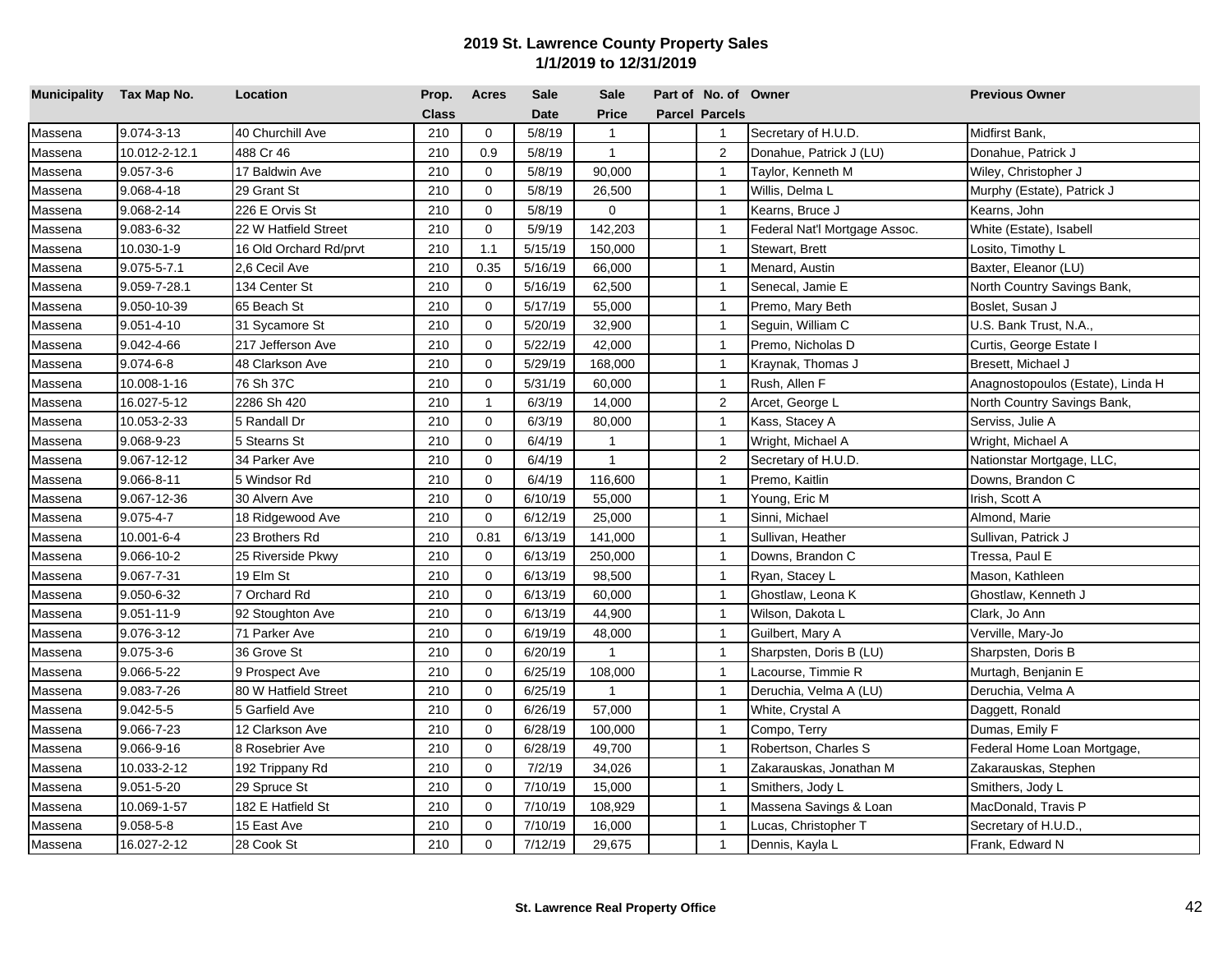| Municipality Tax Map No. |                  | Location                  | Prop.        | <b>Acres</b> | <b>Sale</b> | <b>Sale</b>  | Part of No. of Owner  |                               | <b>Previous Owner</b>                |
|--------------------------|------------------|---------------------------|--------------|--------------|-------------|--------------|-----------------------|-------------------------------|--------------------------------------|
|                          |                  |                           | <b>Class</b> |              | <b>Date</b> | <b>Price</b> | <b>Parcel Parcels</b> |                               |                                      |
| Massena                  | 9.060-8-30       | 8 Plum St                 | 210          | $\mathbf 0$  | 7/15/19     | $\mathbf{1}$ | $\mathbf 1$           | Gabri, Diana B (LU)           | Gabri, Diana B                       |
| Massena                  | 10.045-1-9       | 32 Highland Rd            | 210          | $\mathbf 0$  | 7/15/19     | 36,500       | $\mathbf{1}$          | LaShomb, Isaac D              | Pawlus, Andrew                       |
| Massena                  | 9.050-5-25       | 43 Martin St              | 210          | $\mathbf 0$  | 7/16/19     | 7,309        | $\mathbf{1}$          | St Lawrence County,           | Moore, Kurtis P                      |
| Massena                  | $9.050 - 3 - 6$  | 116 Beach St              | 210          | $\mathbf 0$  | 7/16/19     | 7,272        | $\mathbf{1}$          | <b>St Lawrence County</b>     | Lazare, Charles P                    |
| Massena                  | 9.068-2-36       | 210 E Orvis St            | 210          | $\mathbf 0$  | 7/16/19     | 12,273       | $\mathbf{1}$          | <b>St Lawrence County</b>     | Perry, Donna Estate J                |
| Massena                  | 9.042-3-20       | 142 McKinley Ct           | 210          | $\mathbf 0$  | 7/16/19     | 11,477       | $\mathbf{1}$          | St Lawrence County            | Marks, Peter C                       |
| Massena                  | 9.082-5-42       | 25 Middlebury Ave         | 210          | $\mathbf 0$  | 7/16/19     | 53,500       | $\mathbf{1}$          | Latulipe, James L             | Williams, Lawrence F                 |
| Massena                  | 9.058-4-21       | 51 George St              | 210          | $\mathbf 0$  | 7/16/19     | 21,064       | $\mathbf{1}$          | <b>St Lawrence County</b>     | Evans, Rose D                        |
| Massena                  | 9.051-4-26       | 30 Spruce St              | 210          | $\mathbf 0$  | 7/16/19     | 13,714       | $\mathbf{1}$          | St Lawrence County            | Foster, Michael A                    |
| Massena                  | 9.059-4-27       | 14 Park Ave               | 210          | $\mathbf 0$  | 7/16/19     | 11,873       | $\mathbf{1}$          | <b>St Lawrence County</b>     | Antwine, Karl J                      |
| Massena                  | 10.008-2-5       | 1082 N Racquette River Rd | 210          | $\mathbf 0$  | 7/16/19     | 8,838        | $\mathbf{1}$          | <b>St Lawrence County</b>     | LAR Capital, LLC,                    |
| Massena                  | 9.068-4-9        | 12 Burney Ave             | 210          | $\Omega$     | 7/16/19     | 10,202       | $\mathbf{1}$          | <b>St Lawrence County</b>     | Favreau (Estate), John S             |
| Massena                  | 9.051-2-31       | 100 Liberty Ave           | 210          | $\mathbf 0$  | 7/16/19     | 4,146        | $\mathbf{1}$          | <b>St Lawrence County</b>     | Jock, Glowil                         |
| Massena                  | 9.058-6-18       | 78 N Main St              | 210          | $\mathbf 0$  | 7/16/19     | 6,478        | $\overline{1}$        | <b>St Lawrence County</b>     | Long, John W                         |
| Massena                  | 9.050-2-28       | 11 Lawrence St            | 210          | $\mathbf 0$  | 7/17/19     | 115,000      | $\mathbf{1}$          | Stewart, Dwayne J             | Fowler, Marty                        |
| Massena                  | 9.058-5-36       | 6 East Ave                | 210          | $\Omega$     | 7/17/19     | $\mathbf{1}$ | $\overline{1}$        | Ladison, Tabitha A            | Ladison, Jackie L                    |
| Massena                  | $9.057 - 1 - 5$  | 8 Elgin Ave               | 210          | $\Omega$     | 7/18/19     | $\mathbf{1}$ | $\mathbf{1}$          | Drumm, Nikki L                | Drumm, Robert H                      |
| Massena                  | 9.043-2-20       | 57 Roosevelt St           | 210          | $\Omega$     | 7/19/19     | 57,700       | $\mathbf{1}$          | Hallahan, Carol A             | MaCauley, Michael J                  |
| Massena                  | 10.069-1-58      | 180 E Hatfield St         | 210          | $\Omega$     | 7/21/19     | 57,154       | $\mathbf{1}$          | Secretary of Veterans Affairs | Cash, Ralph D                        |
| Massena                  | 9.051-2-23       | 84 Liberty Ave            | 210          | $\Omega$     | 7/22/19     | 22,000       | $\mathbf{1}$          | Donalis, Jerika               | Seguin, David A                      |
| Massena                  | 9.051-2-22       | 82 Liberty Ave            | 210          | $\mathbf 0$  | 7/22/19     | 5,000        | $\mathbf{1}$          | Crosby, Jamie                 | Seguin, David A                      |
| Massena                  | 9.042-1-39       | 5 Owl Ave                 | 210          | $\mathbf 0$  | 7/22/19     | 187,500      | $\mathbf{1}$          | Bresett, Michael J            | Ward, James                          |
| Massena                  | 9.043-2-36       | 111 Stoughton Ave         | 210          | $\mathbf 0$  | 7/22/19     | 27,000       | $\mathbf{1}$          | Barse, Derreck J              | Daggett, Ronald                      |
| Massena                  | $9.001 - 6 - 2$  | 98 Cr 43                  | 210          | 2.8          | 7/22/19     | 187,500      | $\mathbf{1}$          | Cunningham, Braydon H         | Matthie, Troy D                      |
| Massena                  | 9.067-7-28       | 4 Elm Cir                 | 210          | $\mathbf 0$  | 7/22/19     | 158,000      | $\mathbf{1}$          | Regan, Benjamen J             | Austin, Adam                         |
| Massena                  | 9.067-7-30       | 21 Elm St                 | 210          | $\mathbf 0$  | 7/22/19     | 76,000       | $\mathbf{1}$          | Susice, Connie J              | Dimart, Jason A                      |
| Massena                  | 9.051-10-19      | 46 Belmont St             | 210          | $\mathbf 0$  | 7/22/19     | 11,000       | $\mathbf{1}$          | Deragon, Daniel               | H.S.B.C. Bank USA, N.A.,             |
| Massena                  | $9.074 - 7 - 3$  | 28 Nightengale Ave        | 210          | $\mathbf 0$  | 7/23/19     | 172,000      | $\mathbf{1}$          | Champion, Thomas A            | Toth, William                        |
| Massena                  | 10.003-2-13.4    | 470 N Racquette River Rd  | 210          | 2.4          | 7/24/19     | 235,000      | $\mathbf{1}$          | Bollinger, Kevyn              | Louise Sanderson Irrevocable, Income |
| Massena                  | 10.061-3-15      | 260 Reed Dr               | 210          | $\mathbf 0$  | 7/25/19     | 45,000       | $\mathbf{1}$          | Stone, Travis                 | Beaulieu (Estate), Debra J           |
| Massena                  | 9.058-3-35       | 13 Haskell St             | 210          | 0.47         | 7/25/19     | 31,500       | $\mathbf{1}$          | Lomasney, Chelcie K           | USA Rural Housing Service,           |
| Massena                  | 9.058-2-41       | 140 Maple St              | 210          | $\mathbf 0$  | 7/26/19     | $\mathbf{1}$ | $\mathbf{1}$          | Colby, David A (LU)           | Colby, David A                       |
| Massena                  | 9.050-1-14       | 8 Lawrence St             | 210          | $\mathbf 0$  | 7/26/19     | 52,500       | $\mathbf{1}$          | LaValley, Rickey O            | Burditt, Bruce J                     |
| Massena                  | 9.074-9-21       | 45 Prospect Ave           | 210          | $\mathbf 0$  | 7/30/19     | 94,000       | $\mathbf{1}$          | Daley, John D (LU)            | Larrow, Thomas R                     |
| Massena                  | 9.074-10-39      | 45 Highland Ave           | 210          | $\mathbf 0$  | 7/31/19     | 75,000       | $\mathbf{1}$          | Wilson, Kara L                | Nadeau, Patricia (LU)                |
| Massena                  | 5.003-1-20.1     | 143 Horton Rd             | 210          | $\mathbf 0$  | 8/1/19      | 1            | 2                     | M&T Bank                      | Secretary of H.U.D.,                 |
| Massena                  | $9.050 - 11 - 4$ | 31 Roosevelt St           | 210          | $\mathbf 0$  | 8/2/19      | 48,000       | $\overline{1}$        | aPrade, Daniel J              | Bulger, Herrick                      |
| Massena                  | 9.068-9-18       | 17 Stearns St             | 210          | $\Omega$     | 8/6/19      | 9,000        | $\mathbf{1}$          | Thrana, Erik                  | Gayeskie, Andrew S                   |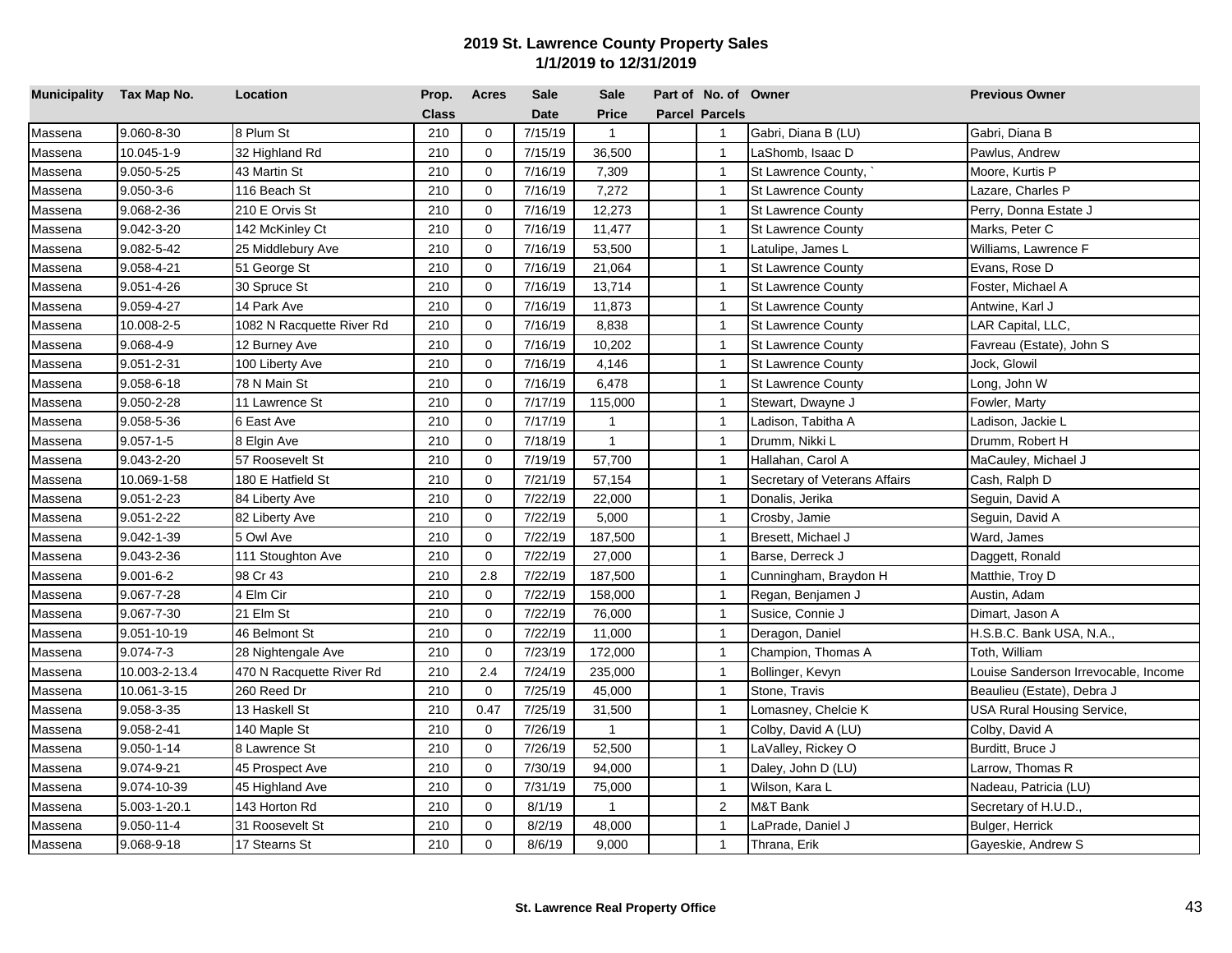| Municipality Tax Map No. |                   | Location                  | Prop.        | <b>Acres</b> | <b>Sale</b> | <b>Sale</b>  | Part of No. of Owner  |                                | <b>Previous Owner</b>             |
|--------------------------|-------------------|---------------------------|--------------|--------------|-------------|--------------|-----------------------|--------------------------------|-----------------------------------|
|                          |                   |                           | <b>Class</b> |              | <b>Date</b> | <b>Price</b> | <b>Parcel Parcels</b> |                                |                                   |
| Massena                  | $9.066 - 9 - 1.1$ | 2 N Clarkson Ave          | 210          | $\mathbf 0$  | 8/13/19     | 299,250      | $\overline{1}$        | Tramm, Frederick D             | Stewart (LU), Dwayne J            |
| Massena                  | $9.051 - 6 - 9$   | 16 Pleasant St            | 210          | $\mathbf 0$  | 8/15/19     | 23,250       | $\overline{1}$        | First York. II LLC             | Deutsche Bank Nat'l Trust CO.,    |
| Massena                  | 5.003-1-21        | 151 Horton Rd             | 210          | $\mathbf 0$  | 8/16/19     | 80,373       | $\overline{1}$        | Wells Fargo Bank, N.A.         | Weir, Bryant                      |
| Massena                  | 9.050-2-11        | 17 Marie St               | 210          | $\mathbf 0$  | 8/20/19     | $\mathbf{1}$ | $\overline{1}$        | Ware (fka Martel), Bethel (LU) | Martel (nka Ware), Bethel         |
| Massena                  | 9.042-3-20        | 142 McKinley Ct           | 210          | $\mathbf 0$  | 8/20/19     | 13,693       | $\overline{1}$        | Marks, Peter C                 | St Lawrence County,               |
| Massena                  | 10.072-2-1        | 579A Cr 37                | 210          | $\mathbf 0$  | 8/21/19     | 5,000        | $\overline{1}$        | Stephenson, Michael (LU)       | Alden, John A                     |
| Massena                  | 9.058-4-28        | 31 George St              | 210          | $\mathbf 0$  | 8/22/19     | 55,000       | $\overline{1}$        | Bolster, Tabitha L             | Stacey, Kerry A                   |
| Massena                  | $9.042 - 8 - 2$   | 48 Marie St               | 210          | $\mathbf 0$  | 8/22/19     | $\mathbf{1}$ | $\overline{1}$        | Speer, Karen A (LU)            | Speer, Karen A                    |
| Massena                  | 9.050-6-13        | 28 Martin St              | 210          | $\mathbf 0$  | 8/23/19     | 27,500       | $\mathbf{1}$          | Smith, Shawn T                 | Toomey(kna Smith), Rebecca-Lynn A |
| Massena                  | 9.074-2-25        | 24 Windsor Rd             | 210          | $\mathbf 0$  | 8/26/19     | 150,000      | $\overline{1}$        | Murtagh, Benjamin E            | El Ghissassi, Mostafa             |
| Massena                  | 9.066-9-2.11      | 4 N Clarkson Ave          | 210          | $\mathbf 0$  | 8/26/19     | 194,063      | $\overline{1}$        | North American Savings Bank    | Waugaman, Jack G                  |
| Massena                  | 9.068-12-12       | 38 Grant St               | 210          | $\mathbf 0$  | 8/28/19     | 7,000        | $\overline{1}$        | O'Shaughnessy, Debra L (LU)    | O'Shaughnessy, Debra L (LU)       |
| Massena                  | 9.067-12-12       | 34 Parker Ave             | 210          | $\mathbf 0$  | 8/28/19     | 27,000       | 2                     | Delosh, Frederic J             | Secretary of H.U.D.,              |
| Massena                  | 9.042-2-35        | 261 N Main St             | 210          | $\Omega$     | 8/30/19     | 74,200       | $\overline{1}$        | O'Keefe, Francis G             | Priest, Ray A                     |
| Massena                  | 9.068-7-33        | 66 Curtis Ave             | 210          | $\mathbf 0$  | 9/3/19      | 42,000       | $\overline{1}$        | Partch, Richard E              | Harper, Cynthia L                 |
| Massena                  | 10.069-1-3        | 244 E Hatfield St         | 210          | $\mathbf 0$  | 9/5/19      | 78,000       | $\overline{1}$        | Lamica, Anthony J              | Yelle, David J & Cheryl J         |
| Massena                  | 9.083-3-21        | 17 Isabel St              | 210          | $\Omega$     | 9/6/19      | 60,000       | $\mathbf{3}$          | Cooke, Kyle J                  | Francis (nka Gray), Trisha L      |
| Massena                  | 9.068-12-3        | 20 Grant St               | 210          | $\Omega$     | 9/6/19      | 34,500       | $\overline{1}$        | Meir, Amber                    | MacCue, Michael R                 |
| Massena                  | 9.066-4-17        | 15 Chestnut St            | 210          | $\mathbf 0$  | 9/11/19     | 100,000      | $\overline{1}$        | Chapman, Tiffany M             | Dunne-Thayer, Jared               |
| Massena                  | 9.066-4-22        | 52 Bridges Ave            | 210          | $\Omega$     | 9/11/19     | 85,000       | $\mathbf{1}$          | Roidl, Noreen                  | Fahd, Jonathan A                  |
| Massena                  | 10.024-2-4        | 4 River Ln/prvt           | 210          | $\mathbf 0$  | 9/13/19     | 120,000      | $\overline{1}$        | Mott, Brad J                   | Johnson, Elmore T                 |
| Massena                  | 9.075-2-13        | 7 Winter St               | 210          | $\mathbf 0$  | 9/13/19     | 70,000       | $\overline{1}$        | Villnave, Nichole N            | Page, Jason T                     |
| Massena                  | 9.042-6-11        | 7 Washington St           | 210          | $\mathbf 0$  | 9/13/19     | 56,000       | $\overline{1}$        | Tefft, Andrew                  | Guilbert, Marie E                 |
| Massena                  | 9.058-4-21        | 51 George St              | 210          | $\mathbf 0$  | 9/14/19     | 4,200        | $\overline{1}$        | Spinner, Thomas J              | St Lawrence County,               |
| Massena                  | 9.068-2-36        | 210 E Orvis St            | 210          | $\mathbf 0$  | 9/14/19     | 7,500        | $\overline{1}$        | Black, Joey R                  | St Lawrence County,               |
| Massena                  | 9.051-4-26        | 30 Spruce St              | 210          | $\mathbf 0$  | 9/14/19     | 7,300        | $\overline{1}$        | McGregor, Angela E             | St Lawrence County,               |
| Massena                  | 9.059-4-27        | 14 Park Ave               | 210          | $\mathbf 0$  | 9/14/19     | 6,683        | 2                     | Ashe, Joanne D                 | St Lawrence County,               |
| Massena                  | $9.050 - 3 - 6$   | 116 Beach St              | 210          | $\mathbf 0$  | 9/14/19     | 14,500       | $\mathbf{1}$          | McGregor, Angela E             | St Lawrence County,               |
| Massena                  | 9.068-14-19       | 49 Brighton St            | 210          | $\mathbf 0$  | 9/14/19     | 8,000        | $\overline{1}$        | Friess, Martin C               | St Lawrence County,               |
| Massena                  | 10.008-2-5        | 1082 N Racquette River Rd | 210          | $\mathbf 0$  | 9/14/19     | 10,250       | $\overline{1}$        | Loran, Leslie A                | St Lawrence County,               |
| Massena                  | 9.075-10-15       | 13 Kent St                | 210          | $\mathbf 0$  | 9/16/19     | $\mathbf{1}$ | $\overline{1}$        | Derouchia, Bethany A (LU)      | Derouchia, Bethany A              |
| Massena                  | 9.058-3-43        | 94 Maple St               | 210          | $\mathbf 0$  | 9/18/19     | 41,200       | $\overline{1}$        | Green, Michael J               | Terrance, Gerald/maureen          |
| Massena                  | $9.067 - 4 - 13$  | 158 Water St              | 210          | $\mathbf 0$  | 9/18/19     | 26,000       | $\overline{1}$        | Brown, Melissa                 | Daggett, Ronald L                 |
| Massena                  | 9.066-12-22       | 74 Andrews St             | 210          | $\mathbf 0$  | 9/20/19     | 95,400       | $\overline{1}$        | Ladison, Eric M                | SeaComm F.C.U.,                   |
| Massena                  | 9.068-4-28        | 9 Grant St                | 210          | $\mathbf 0$  | 9/20/19     | 62,500       | $\overline{1}$        | Bigness, Ann M                 | Ladison (fka Smith), Krystal L    |
| Massena                  | $9.051 - 2 - 7$   | 97 Jefferson Ave          | 210          | $\mathbf 0$  | 9/20/19     | 59,000       | $\mathbf{1}$          | Kelley, Annette R              | LaRock, Patricia L                |
| Massena                  | 9.083-3-28        | 1 Isabel St               | 210          | $\mathbf 0$  | 9/23/19     | 32,000       | $\overline{1}$        | Stevens, Kayla                 | McCormick, Daniel                 |
| Massena                  | $9.042 - 6 - 9$   | 11 Washington St          | 210          | $\mathbf 0$  | 9/24/19     | 38,000       | $\mathbf{1}$          | Barney, Kristine               | Tarbell, Shelly M                 |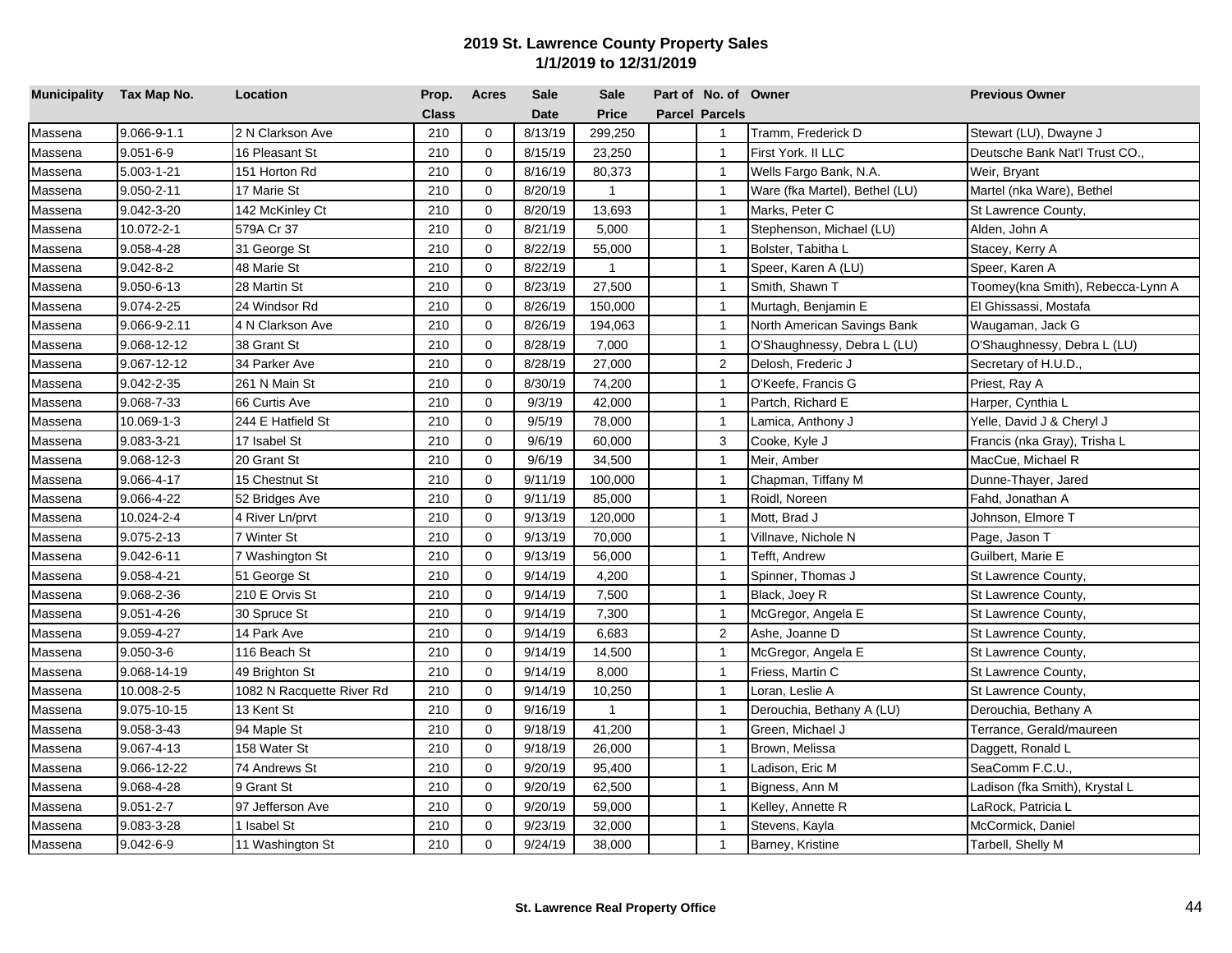| Municipality Tax Map No. |                  | Location                 | Prop.        | <b>Acres</b> | <b>Sale</b> | <b>Sale</b>  | Part of No. of Owner  |                               | <b>Previous Owner</b>                   |
|--------------------------|------------------|--------------------------|--------------|--------------|-------------|--------------|-----------------------|-------------------------------|-----------------------------------------|
|                          |                  |                          | <b>Class</b> |              | <b>Date</b> | Price        | <b>Parcel Parcels</b> |                               |                                         |
| Massena                  | 9.074-4-10       | 50 Windsor Rd            | 210          | $\mathbf 0$  | 9/25/19     | 101,064      | $\mathbf{1}$          | McLean, Heath                 | Gagnon (fka Powell), Holly D            |
| Massena                  | 16.027-2-49      | 88 Cook St               | 210          | $\mathbf 0$  | 9/25/19     | $\mathbf{1}$ | $\mathbf{1}$          | Seeber, Ruthanne W (LU)       | Seeber, Ruthanne W                      |
| Massena                  | 9.059-12-23      | 12 Maiden Ln             | 210          | $\mathbf 0$  | 9/26/19     | $\mathbf{1}$ | $\overline{1}$        | Lett, Rowene (LU)             | Lett, Rowene                            |
| Massena                  | 9.068-7-36       | 26 King St               | 210          | $\mathbf 0$  | 9/26/19     | $\mathbf{1}$ | $\overline{1}$        | Vallentgoed, Kimberly A       | Vallentgoed, Clinton J                  |
| Massena                  | 9.066-1-30       | 6 Hillcrest Ave          | 210          | $\mathbf 0$  | 9/27/19     | 55,000       | $\overline{1}$        | Green, Chad W                 | Premo, Doris K                          |
| Massena                  | 9.067-5-45       | 21 Walnut Ave            | 210          | $\mathbf 0$  | 9/30/19     | 73,000       | $\overline{1}$        | Garrow, Randy S Jr.           | Root, John L                            |
| Massena                  | 9.074-12-6       | 11 Highland Ave          | 210          | 0            | 9/30/19     | 45,000       | $\overline{1}$        | Burley, Stevie A              | Emmanuel Congregational,                |
| Massena                  | 10.004-6-7       | 818 N Racquette River Rd | 210          | 0.83         | 9/30/19     | 205,000      | $\overline{1}$        | Root, John L                  | Mott (fka Dishaw), Donna M              |
| Massena                  | $9.051 - 1 - 46$ | 152 Liberty Ave          | 210          | $\mathbf 0$  | 9/30/19     | $\mathbf{1}$ | $\overline{1}$        | Baise, Matthew K              | Kennedy, Mercina K                      |
| Massena                  | 9.067-13-23      | 183 E Orvis St           | 210          | $\mathbf 0$  | 10/1/19     | 35,000       | $\overline{1}$        | Delarm, William A             | Nightengale, Linwood                    |
| Massena                  | 9.066-6-20       | 28 Prospect Ave          | 210          | 0            | 10/1/19     | 113,000      | $\overline{1}$        | Pierce, Amanda L              | Kormanyos, Samantha M                   |
| Massena                  | 9.042-6-10       | 9 Washington St          | 210          | $\mathbf 0$  | 10/1/19     | 67,500       | $\overline{1}$        | Michaud, Keri E               | Susice, Teena J                         |
| Massena                  | 9.075-3-19       | 68 Grove St              | 210          | $\mathbf 0$  | 10/3/19     | 45,000       | 2                     | Sexton, Brett                 | Hubbard, Mary Jo M                      |
| Massena                  | 9.076-5-6        | 51 Urban Dr              | 210          | $\Omega$     | 10/4/19     | $\mathbf{1}$ | $\overline{2}$        | Goolden, David L              | Goolden, David L                        |
| Massena                  | 9.051-10-15      | 38 Belmont St            | 210          | $\mathbf 0$  | 10/4/19     | 80,000       | $\overline{1}$        | Otis, Fred J                  | Lapradd, Carmella                       |
| Massena                  | 9.074-5-26       | 29 Windsor Rd            | 210          | $\Omega$     | 10/7/19     | 178,000      | $\overline{1}$        | Shofkom, Thomas J             | Hendricks, Jeremy                       |
| Massena                  | 9.043-1-17       | 31 Washington St         | 210          | $\Omega$     | 10/7/19     | 59,900       | $\overline{1}$        | Meashaw, Stella A             | St. Hilaire, Jay M                      |
| Massena                  | 10.071-1-3       | 508 Cr 37                | 210          | $\Omega$     | 10/7/19     | 36,000       | $\overline{1}$        | Gibson, Scott                 | Fitzsimmons, Steven W                   |
| Massena                  | 9.083-6-32       | 22 W Hatfield Street     | 210          | $\mathbf 0$  | 10/8/19     | 34,500       | $\overline{1}$        | Chisolm, Thomas               | Fed National Mortgage Assoc.,           |
| Massena                  | 9.060-6-17       | 10 Richards St           | 210          | $\Omega$     | 10/10/19    | 15,010       | $\overline{1}$        | Butler, Robert                | Keybank NA,                             |
| Massena                  | 9.050-7-12       | 26 Orchard Rd            | 210          | $\mathbf 0$  | 10/11/19    | 60,000       | $\overline{1}$        | Hughes, Jennifer L            | Lamay, Scott L                          |
| Massena                  | 9.067-5-4        | 111 E Orvis St           | 210          | $\mathbf 0$  | 10/16/19    | 5,500        | $\overline{1}$        | Fiacco, Robert J              | St Lawrence County,                     |
| Massena                  | 9.068-12-31      | 15 Talcott St            | 210          | $\mathbf 0$  | 10/16/19    | 57,000       | $\overline{1}$        | Rourke, Debra A               | Brothers (f/k/a Brailsford), Jennifer L |
| Massena                  | $9.051 - 1 - 7$  | 134 Jefferson Ave        | 210          | $\mathbf 0$  | 10/17/19    | 34,350       | $\overline{1}$        | Taylor, William L Sr.         | <b>Griffin Family Trust,</b>            |
| Massena                  | 9.050-5-25       | 43 Martin St             | 210          | $\mathbf 0$  | 10/18/19    | 1,600        | $\overline{1}$        | McConaha, Michael P           | St Lawrence County,                     |
| Massena                  | 9.058-6-18       | 78 N Main St             | 210          | $\mathbf 0$  | 10/22/19    | 7,600        | $\overline{1}$        | Spinner, Thomas J             | St Lawrence County,                     |
| Massena                  | 9.051-2-31       | 100 Liberty Ave          | 210          | $\mathbf 0$  | 10/22/19    | 3,600        | $\mathbf{1}$          | Spinner, Thomas J             | St Lawrence County,                     |
| Massena                  | 9.068-4-9        | 12 Burney Ave            | 210          | $\mathbf 0$  | 10/22/19    | 13,500       | $\overline{1}$        | Spinner, Thomas J             | St Lawrence County,                     |
| Massena                  | 9.066-9-2.11     | 4 N Clarkson Ave         | 210          | $\mathbf 0$  | 10/25/19    | 10           | $\overline{1}$        | Secretary of Veterans Affairs | North American Savings Bank,            |
| Massena                  | 9.068-9-24       | 3 Stearns St             | 210          | $\mathbf 0$  | 10/28/19    | 45,500       | $\overline{1}$        | Bisnett, Chester              | Labarge (Estate), Vera                  |
| Massena                  | 9.066-10-5       | 29 Riverside Pkwy        | 210          | $\mathbf 0$  | 10/29/19    | 267,800      | $\overline{1}$        | Jock, Jessica L               | Paul, Peter                             |
| Massena                  | 9.059-6-28.1     | 56 Cornell Ave           | 210          | $\mathbf 0$  | 10/29/19    | 47,000       | $\overline{1}$        | Wood, Brayden K               | North Country Savings Bank,             |
| Massena                  | 9.066-7-23       | 12 Clarkson Ave          | 210          | $\mathbf 0$  | 10/29/19    | 100,000      | $\overline{1}$        | Donovan, Reed A               | Compo, Terry                            |
| Massena                  | 9.075-4-20       | 7 Alvern Ave             | 210          | 0            | 10/29/19    | 1            | $\overline{1}$        | Archambault, Janice C         | Archambault, Janice C (LU)              |
| Massena                  | 9.075-4-20       | 7 Alvern Ave             | 210          | $\mathbf 0$  | 10/29/19    | 110,000      | $\overline{1}$        | Ryan, Mark M                  | Archambault, Janice C                   |
| Massena                  | 9.066-4-2        | 17 Cherry St             | 210          | $\mathbf 0$  | 10/30/19    | 115,000      | $\mathbf{1}$          | LaBarge, Daniel L             | Gardner, David M                        |
| Massena                  | 9.068-12-7       | 28 Grant St              | 210          | $\mathbf 0$  | 10/31/19    | 30,001       | $\overline{1}$        | Sweet, Kathy M                | RHS (fka USDA),                         |
| Massena                  | 5.083-2-16       | 217 S Grasse River Rd    | 210          | 4.8          | 10/31/19    | 140,000      | $\mathbf{1}$          | Susice, Eugene P III          | Susice, E. Paul                         |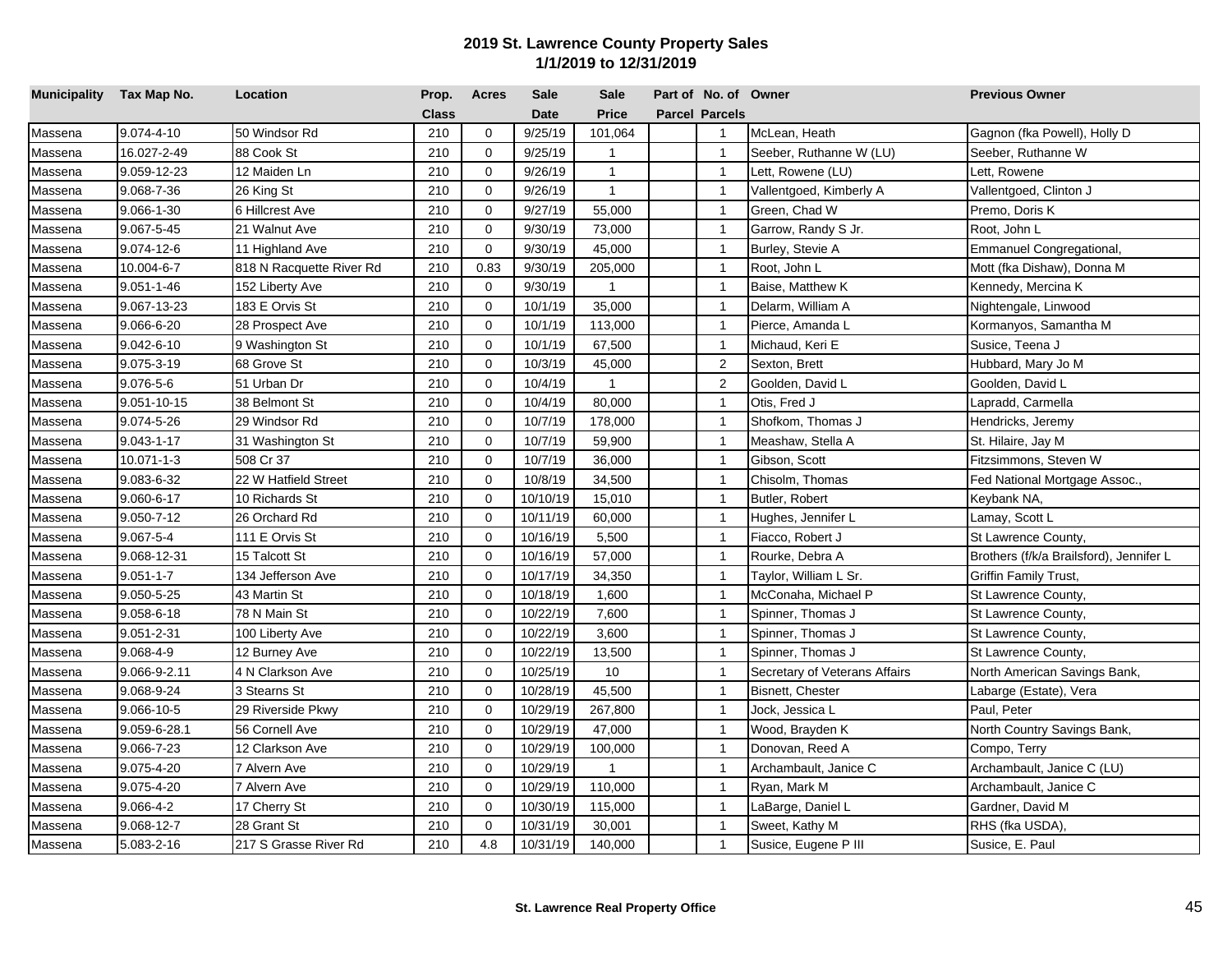| Municipality Tax Map No. |                  | Location            | Prop.        | <b>Acres</b> | <b>Sale</b> | <b>Sale</b>  | Part of No. of Owner  |                             | <b>Previous Owner</b>           |
|--------------------------|------------------|---------------------|--------------|--------------|-------------|--------------|-----------------------|-----------------------------|---------------------------------|
|                          |                  |                     | <b>Class</b> |              | <b>Date</b> | <b>Price</b> | <b>Parcel Parcels</b> |                             |                                 |
| Massena                  | 9.068-15-10      | 10 Howard St        | 210          | $\mathbf 0$  | 11/1/19     | 57,000       | $\overline{1}$        | Davey, Nancy E              | Crandall, James M               |
| Massena                  | 9.076-6-23       | 10 Urban Dr         | 210          | $\mathbf 0$  | 11/4/19     | 29,703       | $\mathbf{1}$          | Bourdeau, Darlene M         | Boyce, John R                   |
| Massena                  | 9.067-11-10      | 16 Danforth Pl      | 210          | 0            | 11/5/19     | $\mathbf{1}$ | $\overline{1}$        | Margosian, Clara I (LU)     | Margosian, Clara I              |
| Massena                  | 9.068-8-22       | 48 Curtis Ave       | 210          | 0            | 11/6/19     | 21,000       | $\overline{1}$        | Sokalski, Steven W          | Eldridge, William R             |
| Massena                  | 10.078-1-1.1     | 340 CR 37           | 210          | $\Omega$     | 11/8/19     | 120,000      | $\overline{1}$        | Kormanyos, Samantha         | Brothers, Sandra M              |
| Massena                  | 10.069-1-57      | 182 E Hatfield St   | 210          | $\Omega$     | 11/8/19     | 35,000       | $\overline{1}$        | Hoxie, Jason                | Massena Savings & Loan,         |
| Massena                  | 9.074-14-3       | 69 Prospect Ave     | 210          | 0            | 11/13/19    | 105,000      | $\overline{1}$        | Perry, Anthony Jr.          | Beard, Kathleen M               |
| Massena                  | 5.003-1-14.1     | 192 Horton Rd       | 210          | 1.1          | 11/18/19    | 95,000       | $\overline{1}$        | Dominguez, Robert           | Baxter, Michael S               |
| Massena                  | 9.051-3-19       | 64 Woodlawn Ave     | 210          | $\Omega$     | 11/20/19    | $\mathbf{1}$ | $\overline{1}$        | Svarczkopf, Stephen J       | Svarczkopf, Stephen J           |
| Massena                  | 9.067-5-25.1     | 18 Douglas Rd       | 210          | $\Omega$     | 11/22/19    | 16,000       | $\overline{1}$        | Spinner, Thomas J           | Snider, Thomas                  |
| Massena                  | 9.058-2-59.1     | 23,29 Dana St       | 210          | 0.61         | 11/25/19    | 89,000       | $\overline{1}$        | Hamilton, Cory J            | Whitton, Dewey                  |
| Massena                  | 9.066-3-19       | 9 Ransom Ave        | 210          | $\mathbf 0$  | 11/26/19    | 90,000       | $\overline{1}$        | Firnstein, Donnita L        | Kinne, Sharon L                 |
| Massena                  | 9.074-3-11       | 36 Churchill Ave    | 210          | $\mathbf 0$  | 11/26/19    | $\mathbf{1}$ | $\overline{1}$        | Mittiga, Roy F Sr (LU)      | Mittiga, Roy F                  |
| Massena                  | 9.051-2-23       | 84 Liberty Ave      | 210          | $\mathbf 0$  | 11/26/19    | $\mathbf{1}$ | $\mathbf{1}$          | Crosby, Matthew A           | Donalis, Jerika                 |
| Massena                  | 9.051-9-14.1     | 60 Ames St          | 210          | $\mathbf 0$  | 12/2/19     | 75,000       | $\overline{2}$        | Power, Scott                | Post, Thomas W                  |
| Massena                  | 9.058-5-30       | 16 East Ave         | 210          | $\mathbf 0$  | 12/4/19     | $\mathbf{1}$ | 3                     | LaShomb, Patricia A         | Shoen (nka LaShomb), Patricia A |
| Massena                  | $9.057 - 1 - 16$ | 18 Baldwin Ave      | 210          | $\mathbf 0$  | 12/5/19     | 95,000       | $\overline{1}$        | LaBelle, Joseph C           | Derouchie, Daniel F             |
| Massena                  | 9.074-4-25       | 33 Churchill Ave    | 210          | $\mathbf 0$  | 12/9/19     | 1            | $\overline{1}$        | Keenan, Ann E (LU)          | Keenan, Ann E                   |
| Massena                  | 9.051-1-21       | 115 Jefferson Ave   | 210          | 0            | 12/10/19    | 49,000       | $\mathbf{1}$          | Garcia, Cassidy L           | Bell, Michael W                 |
| Massena                  | 9.051-6-15.1     | 27 Spruce St        | 220          | $\Omega$     | 2/21/19     | 45,000       | $\overline{1}$        | Charles, Frantzy            | Burnett, Vicki L                |
| Massena                  | 9.059-13-12      | 44 Bishop Ave       | 220          | $\Omega$     | 3/7/19      | 70,684       | $\overline{1}$        | Massena Savings & Loan      | Ashley, Michael W               |
| Massena                  | $9.067 - 8 - 15$ | 8.8 1/2 Grove St    | 220          | $\mathbf 0$  | 6/6/19      | 40,000       | $\overline{1}$        | Lacombe, Timothy J          | Frank, Edward N                 |
| Massena                  | 9.067-13-18      | 19,21 Parker Ave    | 220          | $\mathbf 0$  | 6/10/19     | $\mathbf{1}$ | $\overline{1}$        | Dalton, Scott               | Miller, Linda                   |
| Massena                  | 10.061-3-38      | 215,216 Barnhart Rd | 220          | $\Omega$     | 6/12/19     | $\mathbf{1}$ | $\overline{1}$        | Miner, Mary                 | Miner (Estate), Ronnie C        |
| Massena                  | 9.067-3-31       | 76,78 E Orvis St    | 220          | $\Omega$     | 6/27/19     | 25,000       | $\mathbf{1}$          | Spinner, Thomas J           | Grant, David                    |
| Massena                  | 9.059-13-12      | 44 Bishop Ave       | 220          | $\Omega$     | 6/28/19     | 3,200        | $\overline{1}$        | Dubois, Melissa L           | Massena Savings & Loan,         |
| Massena                  | 9.051-2-16       | 77 Jefferson Ave    | 220          | $\mathbf 0$  | 7/16/19     | 10,988       | $\overline{1}$        | <b>St Lawrence County</b>   | Peck, Jeffrey W                 |
| Massena                  | 10.008-4-27      | 132 Sh 37C          | 220          | 0.55         | 7/16/19     | 23,238       | $\overline{1}$        | <b>St Lawrence County</b>   | Clifford, Hanna Trust           |
| Massena                  | 9.067-7-7        | 1 Laurel Ave        | 220          | $\mathbf 0$  | 8/14/19     | 90,000       | $\overline{1}$        | Kormanyos, Jacob            | Trippany, George                |
| Massena                  | 9.051-10-31      | 39,39 1/2 Ames St   | 220          | $\mathbf 0$  | 9/11/19     | $\mathbf{1}$ | $\overline{1}$        | Barney, Justin H            | Barney, Justin H                |
| Massena                  | 9.050-8-31       | 36 Pine St          | 220          | $\mathbf 0$  | 9/14/19     | 5,100        | $\overline{1}$        | Taylor, Mary                | St Lawrence County,             |
| Massena                  | 9.051-2-16       | 77 Jefferson Ave    | 220          | $\mathbf 0$  | 9/14/19     | 10,500       | $\overline{1}$        | Eros, Kevin G               | St Lawrence County,             |
| Massena                  | 9.075-10-18      | 17,19 Kent St       | 220          | $\mathbf 0$  | 9/25/19     | 59,000       | $\mathbf{1}$          | Rowe, Shawn C               | G & J Campeau Enterprise, LLC,  |
| Massena                  | 9.083-5-25       | 31 E Hatfield St    | 220          | 0            | 9/27/19     | 77,300       | $\overline{1}$        | Barse, Linda D              | Alfano, David C                 |
| Massena                  | 9.051-3-32       | 120 Woodlawn Ave    | 220          | $\Omega$     | 10/8/19     | 50,000       | $\overline{1}$        | Boyer, Wayne I & Sandra L   | Delosh, Floyd I                 |
| Massena                  | 16.027-2-30      | 492 S Main St       | 220          | 0            | 11/12/19    | 37,500       | $\mathbf{1}$          | Mariano, Ethan J            | Seguin, David P                 |
| Massena                  | 9.059-12-26      | 6 Maiden Ln         | 220          | $\Omega$     | 11/13/19    | 70,000       | $\mathbf{1}$          | Sharlow, Tanja M            | Stone, Carrie L                 |
| Massena                  | 9.058-3-28       | 64 Maple St         | 230          | $\Omega$     | 5/13/19     | $\mathbf{1}$ | $\mathbf{1}$          | Frary Asset Management, LLC | Frary, Ryan P                   |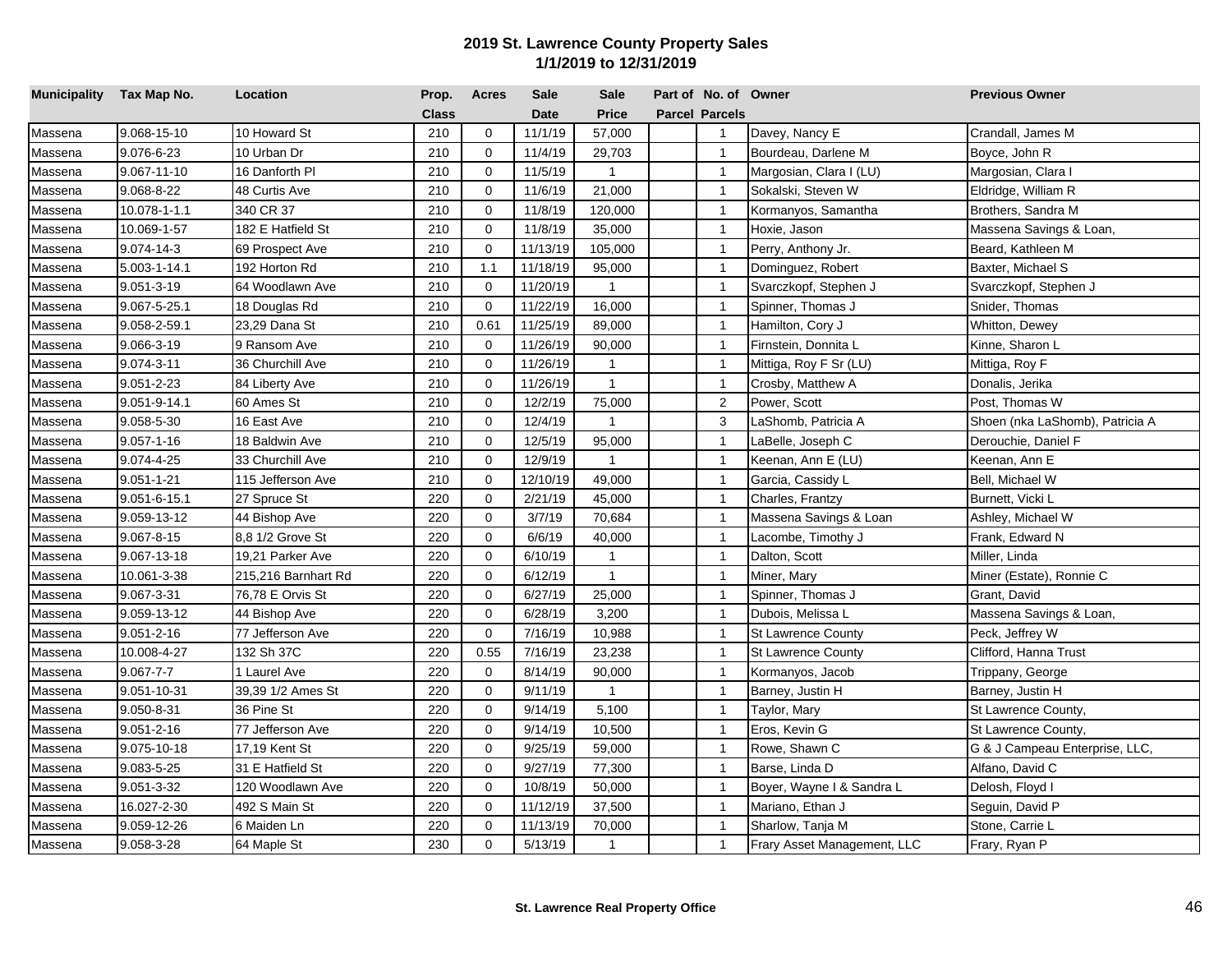| Municipality Tax Map No. |                  | Location                 | Prop. | <b>Acres</b> | <b>Sale</b> | <b>Sale</b>  | Part of No. of Owner  |                                | <b>Previous Owner</b>             |
|--------------------------|------------------|--------------------------|-------|--------------|-------------|--------------|-----------------------|--------------------------------|-----------------------------------|
|                          |                  |                          | Class |              | <b>Date</b> | <b>Price</b> | <b>Parcel Parcels</b> |                                |                                   |
| Massena                  | $9.066 - 12 - 3$ | 26,26 1/2 28 Clark St    | 230   | $\mathbf 0$  | 7/16/19     | 21,671       | $\overline{1}$        | <b>St Lawrence County</b>      | Everts, John                      |
| Massena                  | 9.066-12-3       | 26,26 1/2 28 Clark St    | 230   | $\mathbf 0$  | 10/16/19    | 46,000       | $\mathbf{1}$          | Oakes, Darrin M                | St Lawrence County,               |
| Massena                  | 10.002-6-17      | 758 N Racquette River Rd | 240   | 90.6         | 1/8/19      | $\mathbf{1}$ | 3                     | Carvill, Robert G              | Carvill (deceased), Elaine C (Lu) |
| Massena                  | 6.003-1-29.11    | 200,202 Roosevelt Rd     | 240   | 50.3         | 4/3/19      | $\mathbf{1}$ | $\mathbf{1}$          | Richer, Raymond M              | Poupore, Rhonda                   |
| Massena                  | 10.003-4-1.111   | 216 Bayley Rd            | 240   | 138.2        | 5/30/19     | $\mathbf{1}$ | 2                     | Kearns, John J                 | Kearns, John J (LU)               |
| Massena                  | 10.003-4-1.111   | 216 Bayley Rd            | 240   | 138.2        | 8/30/19     | $\mathbf{1}$ | $\overline{2}$        | Kearns, John J (LU)            | Kearns, John J                    |
| Massena                  | 11.001-1-58      | 32 Hall Rd Ext           | 270   | 1.6          | 1/9/19      | 200,000      | 2                     | Leroux, John E (LU)            | Jesmer, Susan                     |
| Massena                  | 5.004-2-15.11    | 191 Fregoe Rd            | 270   | 6            | 2/26/19     | 40,000       | $\overline{c}$        | Premo, Terry E                 | Grant, Vivian L                   |
| Massena                  | 6.003-1-30.1     | 192 Roosevelt Rd         | 270   | 2.3          | 3/19/19     | 35,000       | $\overline{1}$        | Deshane (fka Planty), Tara J   | Tyo, John F                       |
| Massena                  | 9.068-3-13       | 10 Grant St              | 270   | $\mathbf 0$  | 5/8/19      | 9,000        | $\overline{1}$        | Johnson, Maureen S             | Johnson, Thomas P                 |
| Massena                  | 10.076-2-7       | 1201 Cr 37               | 270   | $\mathbf 0$  | 7/30/19     | 48,500       | $\overline{1}$        | Gollinger, Francis M           | Poirier & etal, John J            |
| Massena                  | 10.045-1-16.1    | 5 Bucktown Rd            | 270   | $\mathbf 0$  | 8/9/19      | 35,000       | $\overline{1}$        | Thrana, Erik                   | Murray, Jill                      |
| Massena                  | 10.004-3-9       | 159 Cr 46                | 270   | $\mathbf 0$  | 10/7/19     | 45,000       | $\mathbf{1}$          | Jenkins, Beverly               | Seguin, Rick W                    |
| Massena                  | 10.045-1-16.1    | 5 Bucktown Rd            | 270   | $\mathbf 0$  | 10/8/19     | $\mathbf{1}$ | $\overline{1}$        | Thrana, Erik                   | Murray, Jill                      |
| Massena                  | 9.068-13-9       | 34 Talcott St            | 270   | $\mathbf 0$  | 10/11/19    | 50,000       | $\overline{1}$        | White, Logan D                 | Douglas, Michael C                |
| Massena                  | 6.003-1-17       | 282 Hall Rd              | 270   | $\mathbf 0$  | 10/17/19    | 18,000       | $\overline{1}$        | Jacobs, Louie J                | Gavin, Thomas G                   |
| Massena                  | 5.082-1-9        | 27 Stanton Rd            | 270   | $\mathbf 0$  | 11/25/19    | 28,000       | $\overline{1}$        | Compo, Gerald                  | Converse, Bruce                   |
| Massena                  | 9.067-13-19      | 17,17 1/2 Parker Ave     | 280   | $\mathbf 0$  | 3/15/19     | 35,000       | $\overline{1}$        | Wagschal, Phillip              | Dobies, Margaret J                |
| Massena                  | 9.067-13-19      | 17,17 1/2 Parker Ave     | 280   | $\mathbf 0$  | 3/15/19     | 35,000       | $\overline{1}$        | Wagschal, Phillip              | Dobies, Margaret J                |
| Massena                  | 9.067-3-5        | 49, 51 Phillips St       | 280   | 0            | 7/10/19     | 12,000       | $\mathbf{1}$          | Spinner, Thomas J              | Rush, Jeffery M                   |
| Massena                  | $9.067 - 3 - 5$  | 49, 51 Phillips St       | 280   | $\mathbf 0$  | 7/10/19     | 12,000       | $\mathbf{1}$          | Spinner, Thomas J              | Rush, Jeffery M                   |
| Massena                  | 9.059-4-11.1     | 4,5.5,6-8 Lincoln Pl     | 280   | 0            | 7/16/19     | 31,009       | $\overline{1}$        | <b>St Lawrence County</b>      | Antwine, Karl J                   |
| Massena                  | 9.059-4-11.1     | 4,5.5,6-8 Lincoln Pl     | 280   | $\mathbf 0$  | 7/16/19     | 31,009       | $\overline{1}$        | <b>St Lawrence County</b>      | Antwine, Karl J                   |
| Massena                  | 9.059-4-11.1     | 4,5.5,6-8 Lincoln Pl     | 280   | $\Omega$     | 7/16/19     | 31,009       | $\overline{1}$        | St Lawrence County             | Antwine, Karl J                   |
| Massena                  | 9.059-4-11.1     | 4,5.5,6-8 Lincoln Pl     | 280   | $\Omega$     | 9/14/19     | 5,400        | $\overline{1}$        | Scharf, Edward                 | St Lawrence County,               |
| Massena                  | 9.059-4-11.1     | 4,5.5,6-8 Lincoln PI     | 280   | $\Omega$     | 9/14/19     | 5,400        | $\overline{1}$        | Scharf, Edward                 | St Lawrence County,               |
| Massena                  | 9.059-4-11.1     | 4,5.5,6-8 Lincoln Pl     | 280   | $\mathbf 0$  | 9/14/19     | 5,400        | $\overline{1}$        | Scharf, Edward                 | St Lawrence County,               |
| Massena                  | 10.070-3-13      | 268 Bayley Rd            | 311   | $\mathbf 0$  | 1/8/19      | $\mathbf{1}$ | 5                     | American Property Rentals, LLC | Thrana, Shawn B                   |
| Massena                  | 5.080-3-2        | Cr 42                    | 311   | 1.6          | 7/11/19     | 5,000        | $\mathbf{1}$          | Childs, Michael S              | Rickard, Thomas A                 |
| Massena                  | 9.059-9-49       | Phillips St              | 311   | $\mathbf 0$  | 7/16/19     | 1,736        | $\overline{1}$        | <b>St Lawrence County</b>      | Gardner, Richard P                |
| Massena                  | 9.067-4-11       | 168 Water St             | 311   | $\mathbf 0$  | 7/16/19     | 1,022        | $\overline{1}$        | <b>St Lawrence County</b>      | Smith, Cecile O                   |
| Massena                  | 10.069-1-8       | 234 E Hatfield St        | 311   | $\mathbf 0$  | 7/17/19     | 4,806        | $\overline{1}$        | <b>St Lawrence County</b>      | Lavoie, Stephane                  |
| Massena                  | 9.051-4-2        | 117 Woodlawn Ave         | 311   | $\mathbf 0$  | 7/24/19     | $\mathbf{1}$ | $\mathbf{1}$          | Roberts, Donna                 | Deno, Sr., Bill J                 |
| Massena                  | 9.067-12-28      | Ridgewood Ave            | 311   | 0            | 7/30/19     | $\mathbf{1}$ | $\overline{2}$        | Crosby, Matthew A              | Donalis, Jarika                   |
| Massena                  | 9.050-1-29.1     | Kathleen St              | 311   | 4            | 8/6/19      | 500          | $\overline{1}$        | Hernandez, Dario               | Brannen, Craig A                  |
| Massena                  | 9.059-12-6       | Cornell Ave              | 311   | 0            | 10/2/19     | $\mathbf 0$  | 8                     | G&M Realty Massena, LLC        | Viskovich, Gill A                 |
| Massena                  | 9.067-4-11       | 168 Water St             | 311   | 0            | 10/18/19    | 450          | $\overline{1}$        | McConaha, Michael P            | St Lawrence County,               |
| Massena                  | 10.069-1-8       | 234 E Hatfield St        | 311   | $\mathbf 0$  | 10/22/19    | 375          | $\mathbf{1}$          | Laneuville, Leonard J          | St Lawrence County,               |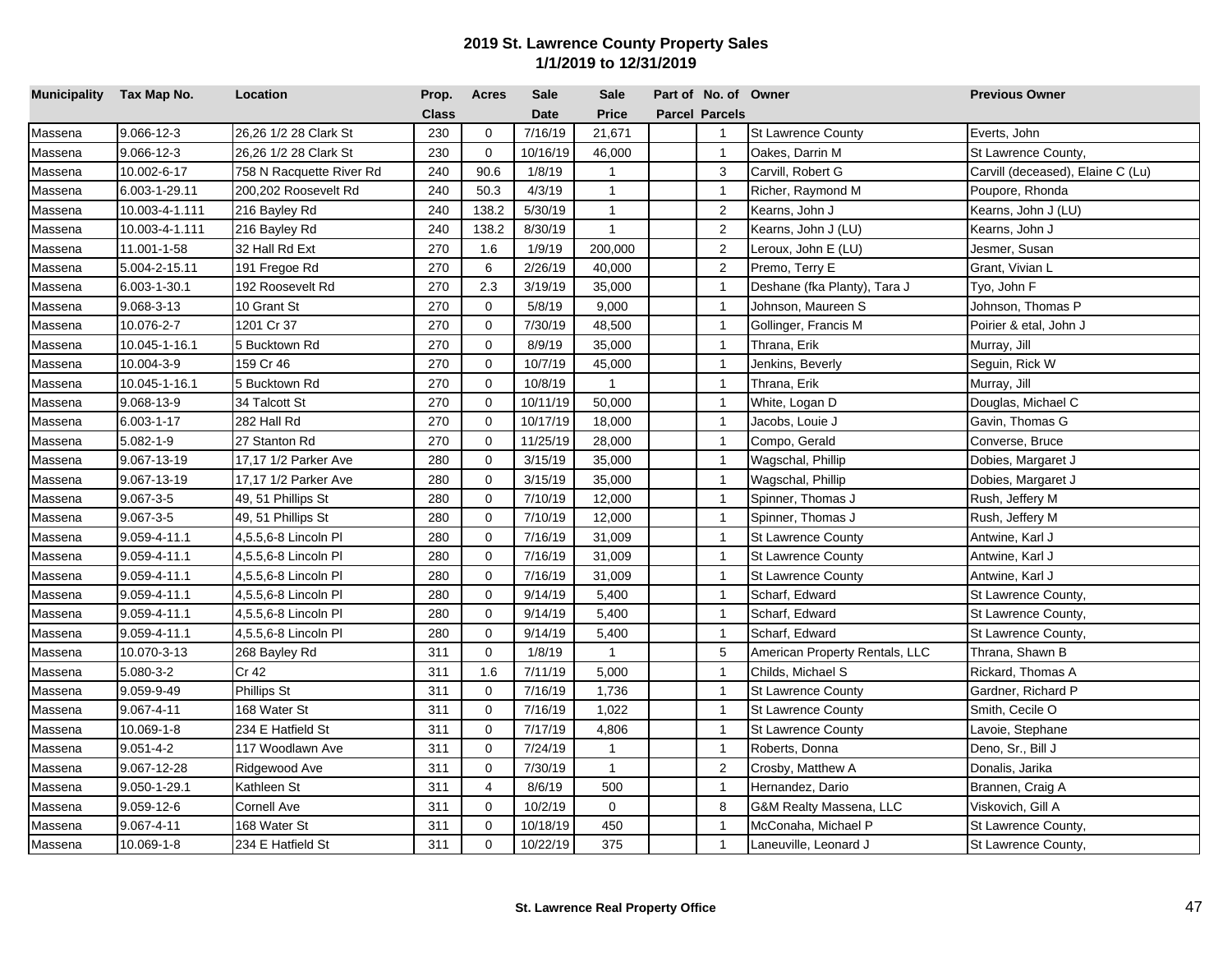| Municipality Tax Map No. |                 | Location                  | Prop.        | <b>Acres</b> | <b>Sale</b> | <b>Sale</b>  |     | Part of No. of Owner  |                                | <b>Previous Owner</b>          |
|--------------------------|-----------------|---------------------------|--------------|--------------|-------------|--------------|-----|-----------------------|--------------------------------|--------------------------------|
|                          |                 |                           | <b>Class</b> |              | <b>Date</b> | <b>Price</b> |     | <b>Parcel Parcels</b> |                                |                                |
| Massena                  | 10.045-1-36     | <b>Bucktown Rd</b>        | 312          | $\mathbf 0$  | 8/2/19      | $\mathbf{1}$ |     | $\mathbf{1}$          | Dauphinais, Norma J (LU)       | Dauphinais, Norma J            |
| Massena                  | 10.045-1-36     | <b>Bucktown Rd</b>        | 312          | 0.27         | 8/28/19     | $\mathbf{1}$ |     | $\overline{1}$        | Dauphinais, Norma J            | Dauphinais, Norma J (LU)       |
| Massena                  | 6.003-1-48      | Roosevelt Rd              | 314          | 5.5          | 1/9/19      | 5,400        |     | $\overline{1}$        | Gravlin, Shawn M               | Lalonde, Curtis H              |
| Massena                  | $6.078 - 1 - 7$ | Roosevelt Rd              | 314          | $\mathbf 0$  | 1/15/19     | $\mathbf{1}$ |     | $\overline{1}$        | Fetter, Kent J                 | Gordon, Jerry P                |
| Massena                  | 17.001-1-21.22  | Hammill Rd                | 314          | 2.1          | 2/5/19      | 2,634        | Yes | $\overline{1}$        | Bowles, John C                 | Bowles, John C                 |
| Massena                  | 17.001-1-21.23  | Hammill Rd                | 314          | $\mathbf 0$  | 2/5/19      | 1,184        |     | $\overline{1}$        | .aChance, Richard              | McDermott, Joshua              |
| Massena                  | 9.058-5-9.1     | 17 East Ave               | 314          | 1.7          | 2/26/19     | $\mathbf{1}$ |     | $\overline{1}$        | Premo, Terry E                 | Premo, Terry E (LU)            |
| Massena                  | 9.058-5-9.1     | 17 East Ave               | 314          | 1.7          | 2/27/19     | $\mathbf{1}$ |     | $\overline{1}$        | Premo, Terry E (LU)            | Premo, Terry E                 |
| Massena                  | 6.003-1-19      | 265 Hall Rd               | 314          | $\mathbf 0$  | 4/17/19     | 11           |     | $\overline{1}$        | Murray, Elizabeth              | Kipp, Bryon                    |
| Massena                  | 5.083-2-19      | S Grasse River Rd         | 314          | 2.4          | 6/17/19     | $\mathbf{1}$ |     | 2                     | Beckstead, James L (LU)        | Beckstead, James L             |
| Massena                  | 10.004-3-58     | <b>CR 37</b>              | 314          | 5.2          | 7/16/19     | 1,009        |     | $\overline{1}$        | <b>St Lawrence County</b>      | Friedman, Marc D               |
| Massena                  | 10.012-3-10     | N Racquette River Rd      | 314          | $\mathbf 0$  | 9/3/19      | 25,000       |     | $\overline{1}$        | Mainville, Darlene S           | Wells, Kim                     |
| Massena                  | 10.004-3-58     | CR 37                     | 314          | 5.2          | 9/14/19     | 3,600        |     | $\mathbf{1}$          | Venture Homes, LLC             | St Lawrence County,            |
| Massena                  | 5.003-1-27.32   | Horton Rd                 | 321          | 38           | 2/6/19      | $\mathbf{1}$ |     | $\overline{1}$        | Hayden, Matthew                | Hayden, Michael P              |
| Massena                  | 17.001-1-3      | Hammill Rd                | 321          | 11.3         | 5/7/19      | 4,000        |     | $\overline{1}$        | Matthews, Dale J               | Kimble (Estate), Orval         |
| Massena                  | $5.003 - 1 - 4$ | Donaghue Rd               | 321          | 1.5          | 7/16/19     | 985          |     | $\overline{1}$        | <b>St Lawrence County</b>      | Kellison, Raymond J            |
| Massena                  | 5.003-1-52      | Cr 42                     | 321          | 20.9         | 7/17/19     | 2,877        |     | $\overline{1}$        | St Lawrence County             | Willer, Paul A (etal)          |
| Massena                  | 5.003-1-52      | Cr 42                     | 321          | 20.9         | 9/14/19     | 5,600        |     | $\overline{1}$        | Page , Jason T                 | St Lawrence County,            |
| Massena                  | $5.003 - 1 - 4$ | Donaghue Rd               | 321          | 1.5          | 9/14/19     | 550          |     | $\overline{1}$        | Friess, Martin C               | St Lawrence County,            |
| Massena                  | 5.003-1-6.111   | 665 CR 42                 | 322          | 11.3         | 6/18/19     | 10,750       |     | $\overline{1}$        | Brannen, Justen M              | Howitt, Kathleen M             |
| Massena                  | 5.004-2-20.1    | Fregoe Rd                 | 322          | 19           | 10/10/19    | 25,000       |     | $\overline{1}$        | Pernice, Cody A                | Premo, Terry E                 |
| Morristown               | 98.001-2-1.1    | Demot Rd                  | 105          | 83.3         | 1/11/19     | 44,000       |     | $\overline{1}$        | Baggett, William S             | Diener, Herbert Eric           |
| Morristown               | 98.001-2-3      | 800 Yankee Street Rd      | 105          | 118.9        | 9/16/19     | 90,000       |     | $\overline{1}$        | Aldrich, Cyril H Jr.           | Whitehead, Richard D           |
| Morristown               | 97.004-1-2.1    | Sh 58                     | 105          | 104.2        | 9/25/19     | $\mathbf{1}$ |     | $\overline{1}$        | Bender, Patricia A (LU)        | Bender, Patricia A             |
| Morristown               | 112.002-1-39    | Walrath Rd                | 120          | 21.1         | 11/20/19    | 20,000       |     | $\overline{1}$        | Lowery, Vernon A               | Hershberger, Joseph            |
| Morristown               | 83.027-1-9.21   | 3865 SH 37                | 210          | 2.7          | 1/8/19      | $\mathbf{1}$ |     | $\overline{1}$        | Easton, Heather S & Emily B    | Easton (Trust), Jennifer N     |
| Morristown               | 96.004-2-5.1    | 303 Watson Rd             | 210          | $\mathbf 0$  | 1/30/19     | 40,000       |     | $\mathbf{1}$          | Langtry, Carol A               | Shoulette, Steven E            |
| Morristown               | 98.055-1-2.2    | 3572 Cr 6                 | 210          | $\mathbf 0$  | 2/15/19     | 260,000      |     | $\overline{1}$        | Stinson, Jeffery M             | Kurtz, Laura M                 |
| Morristown               | 83.004-1-4      | 162 English Settlement Rd | 210          | $\mathbf 0$  | 2/19/19     | 142,500      |     | $\overline{1}$        | Ward, Natisha                  | Bell, John P                   |
| Morristown               | 97.014-2-5.1    | 7 Cr 2                    | 210          | 4.8          | 2/27/19     | 16,500       |     | $\mathbf{1}$          | Hunter, Merriel F              | Citizens Bank of Cape Vincent, |
| Morristown               | 112.058-1-1     | 2619 Cr 6                 | 210          | 0.7          | 3/14/19     | 50,000       |     | $\overline{1}$        | Bickelhaupt, Cody A            | Bickelhaupt (Estate), Daniel L |
| Morristown               | 84.001-2-7.1    | 408 Center Rd             | 210          | 1.4          | 3/19/19     | $\mathbf{1}$ |     | $\overline{1}$        | Hazelton, Cheryl A             | Montroy, Angela L              |
| Morristown               | 70.003-1-8.111  | 4102 Sh 37                | 210          | 8.1          | 3/26/19     | 106,698      |     | $\overline{1}$        | U.S. Bank Trust, N.A.          | Brenno, Debra R                |
| Morristown               | 69.068-1-13     | 27 Wright Rd # 1/Prvt     | 210          | 0.54         | 3/28/19     | 1            |     | $\overline{1}$        | Lowry Irrevocable Living Trust | Lowry, Norman Living Trust     |
| Morristown               | 83.026-1-9      | 18A Merrys Point/prvt     | 210          | $\mathbf 0$  | 4/11/19     | 1            |     | $\overline{1}$        | Perretta Irrevoc Living Trust  | Perretta, John T               |
| Morristown               | 83.034-1-5      | 3747 Sh 37                | 210          | 4.9          | 4/11/19     | 127,000      |     | $\mathbf{1}$          | Ritchie, Stephen R             | Premo, Gary P                  |
| Morristown               | 83.041-2-20     | 214 Main St               | 210          | $\Omega$     | 4/15/19     | 68,000       |     | $\mathbf{1}$          | White, Jeremy S                | Colby, Brian G                 |
| Morristown               | 83.049-3-10     | 503 Main St               | 210          | $\mathbf 0$  | 4/23/19     | 40,000       |     | $\mathbf{1}$          | Thomson, Shirley E             | Gilmour, John L                |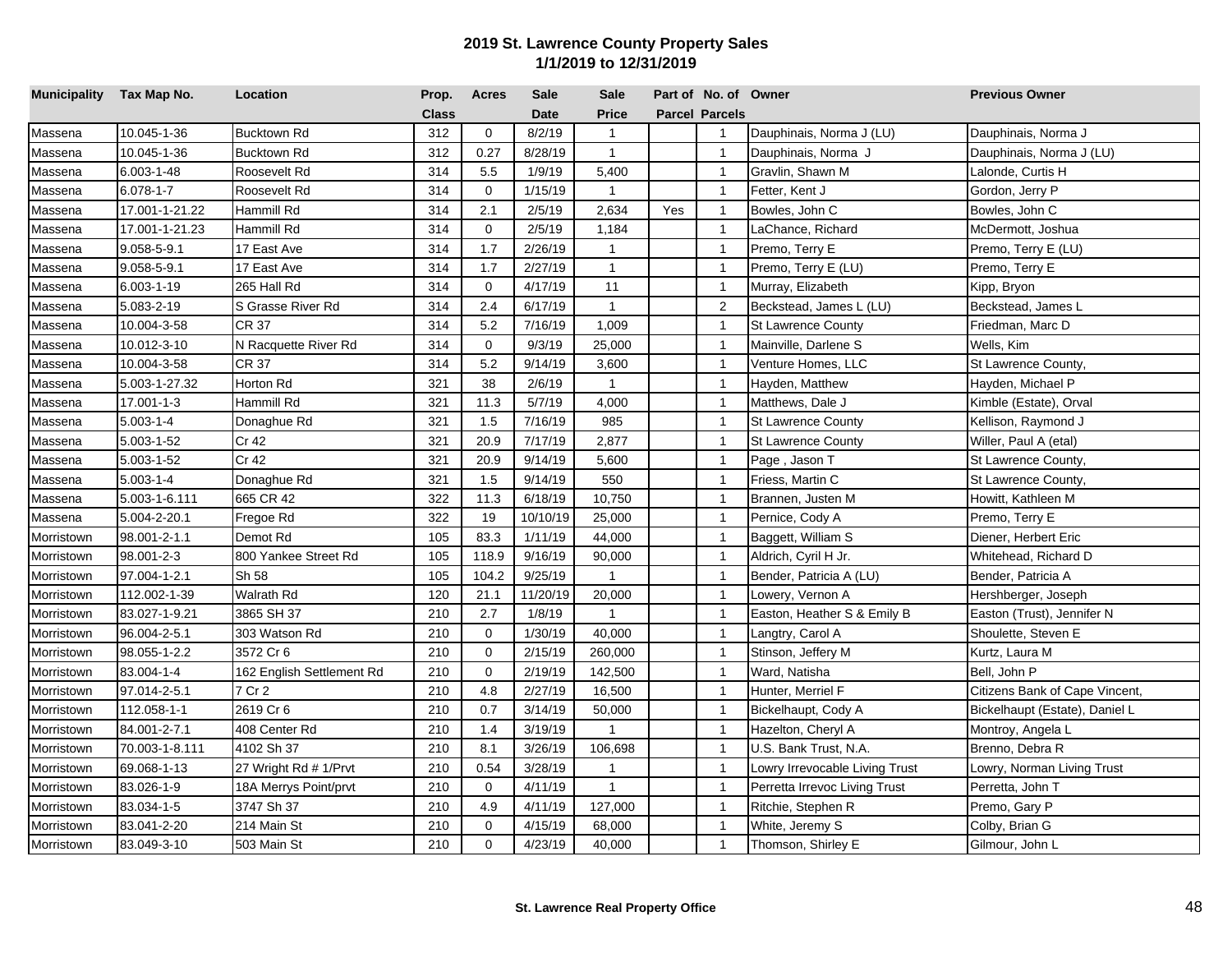| Municipality Tax Map No. |                  | Location                      | Prop.        | <b>Acres</b> | <b>Sale</b> | <b>Sale</b>  | Part of No. of Owner  |                                | <b>Previous Owner</b>         |
|--------------------------|------------------|-------------------------------|--------------|--------------|-------------|--------------|-----------------------|--------------------------------|-------------------------------|
|                          |                  |                               | <b>Class</b> |              | <b>Date</b> | <b>Price</b> | <b>Parcel Parcels</b> |                                |                               |
| Morristown               | 83.049-3-16      | 412 Main St                   | 210          | $\mathbf 0$  | 4/23/19     | $\mathbf{1}$ | $\overline{1}$        | Lyons, Elizabeth G             | Lyons, Benjamin P             |
| Morristown               | 98.069-1-3       | 8559 Sh 58                    | 210          | 1.2          | 4/30/19     | $\mathbf{1}$ | $\overline{2}$        | Bowden, Colleen Reed-          | Reed, Doris J                 |
| Morristown               | 97.014-3-1.1     | 2729 Sh 37                    | 210          | 1.1          | 5/16/19     | 62,000       | $\overline{1}$        | Mace, Lawrence (LU)            | Mace, Douglas S               |
| Morristown               | 96.058-1-3       | 46 Blackstone Bay Rd West/prv | 210          | $\mathbf 0$  | 6/4/19      | $\mathbf{1}$ | $\mathbf{1}$          | Henderson Family Trust         | Henderson, Beverly J Trust    |
| Morristown               | 83.048-2-9       | 1107 Northumberland St        | 210          | $\mathbf 0$  | 6/6/19      | $\mathbf{1}$ | $\overline{1}$        | Smith Revocable Trust          | Smith, Fern E                 |
| Morristown               | 98.070-1-30      | 3322 Cr 6                     | 210          | $\mathbf 0$  | 6/7/19      | 100,000      | $\overline{1}$        | Smith, James                   | Pfleiderer, Harold            |
| Morristown               | 83.041-3-2.11/36 | 36 Dockside Dr/prvt           | 210          | 0.12         | 6/14/19     | 145,000      | $\overline{1}$        | Marshall, Dakota               | Dubois Family Revocable,      |
| Morristown               | 83.002-2-5.1     | 49 Riverview Street Rd        | 210          | 2.7          | 6/18/19     | 360,000      | $\overline{1}$        | Tyndall, Gary T                | Leonard, Mary Catherine       |
| Morristown               | 83.063-2-24      | 411 River Rd East             | 210          | 2.2          | 7/3/19      | 285,000      | $\overline{1}$        | Place, Randal J                | Ceresoli, Sr., Donald A       |
| Morristown               | 112.058-1-1      | 2619 Cr 6                     | 210          | 0.7          | 7/16/19     | 4,990        | $\overline{1}$        | St Lawrence County             | Bickelhaupt, Cody             |
| Morristown               | 83.071-1-8       | 314 River Rd East             | 210          | 0.67         | 7/17/19     | $\mathbf{1}$ | $\overline{1}$        | Moore, John R                  | Moore, Sally A                |
| Morristown               | 83.048-2-6.1     | 1101 Northumberland St        | 210          | $\mathbf 0$  | 7/17/19     | 9,668        | $\overline{1}$        | St Lawrence County             | National Home Investors, LLC, |
| Morristown               | 69.076-5-8       | 7 Wright Rd # 2 / Prvt        | 210          | 1.8          | 7/24/19     | $\mathbf{1}$ | $\overline{1}$        | <b>Brenno Family Trust</b>     | Brenno, Scott A               |
| Morristown               | 83.049-3-34      | 401 Gouverneur St             | 210          | $\mathbf 0$  | 7/25/19     | 52,000       | $\overline{1}$        | US Bank Trust, N.A.            | Pratt (Estate), George A      |
| Morristown               | 83.057-2-4       | 904 Main St                   | 210          | 0.9          | 7/26/19     | $\mathbf{1}$ | $\overline{1}$        | Crosby, Ann M                  | Shatraw(nka Crosby), Ann M    |
| Morristown               | 98.033-1-27      | 3894 Cr 6                     | 210          | 1.5          | 7/26/19     | $\mathbf{1}$ | $\overline{1}$        | Finley, Sheila M               | Finley, Sheila M              |
| Morristown               | 98.062-2-2       | 3436 Cr 6                     | 210          | 0.59         | 7/30/19     | $\mathbf{1}$ | $\overline{1}$        | Moore Revocable Trust          | Moore, Jr., John W            |
| Morristown               | 83.041-3-2.11/9  | 9 Dockside Dr/prvt            | 210          | 0.12         | 8/1/19      | 155,000      | $\overline{1}$        | Cobb, Timothy L                | Flatt, Samuel T               |
| Morristown               | 112.058-1-1      | 2619 Cr 6                     | 210          | 0.7          | 8/8/19      | 5,858        | $\mathbf{1}$          | Bickelhaupt, Cody A            | St Lawrence County,           |
| Morristown               | 83.041-3-32      | 101 Morris St                 | 210          | $\mathbf 0$  | 8/9/19      | 10,000       | $\overline{1}$        | Elliot, Zachary J              | Bender, Mark T                |
| Morristown               | 112.058-1-6      | 2642 Cr 6                     | 210          | 1.8          | 8/15/19     | 305,000      | $\overline{2}$        | <b>B-Creek Properties, LLC</b> | Deyo, Douglas W               |
| Morristown               | 97.001-1-3       | 1259 Oak Point Rd             | 210          | 1.03         | 8/20/19     | 121,800      | $\overline{1}$        | Schneider, Helen M.M./Rudolph  | Cobb, Timothy L               |
| Morristown               | 83.049-4-8.21    | 604 Gouverneur St             | 210          | $\mathbf 0$  | 9/9/19      | 110,000      | $\overline{1}$        | Remington, Terry               | Engelbrecht, Eric             |
| Morristown               | 83.026-2-7.1     | 3 Terrace Park Rd # 3/Prvt    | 210          | 0.6          | 9/10/19     | 79,500       | 2                     | Thompson, Gregory R            | Bombard (Estate), Dale H      |
| Morristown               | 83.048-2-6.1     | 1101 Northumberland St        | 210          | $\Omega$     | 9/14/19     | 7,600        | $\overline{1}$        | Gipp, Denise                   | St Lawrence County,           |
| Morristown               | 112.050-1-3.1    | 2766 Cr 6                     | 210          | 1.2          | 9/16/19     | $\mathbf{1}$ | $\overline{1}$        | Humberstone, Thomas F (LU)     | Humberstone, Thomas F         |
| Morristown               | 112.050-1-3.1    | 2766 Cr 6                     | 210          | 1.2          | 9/16/19     | $\mathbf{1}$ | $\overline{1}$        | Humberstone, Thomas F (LU)     | Humberstone, Thomas F         |
| Morristown               | 112.050-1-3.1    | 2766 Cr 6                     | 210          | 1.2          | 9/16/19     | $\mathbf{1}$ | $\overline{1}$        | Humberstone, Thomas F (LU)     | Humberstone, Thomas F         |
| Morristown               | 83.041-3-2.11/31 | 31 Dockside Dr/prvt           | 210          | 0.12         | 9/24/19     | 150,000      | $\mathbf{1}$          | Murray, Ronald Scott           | Dockside Resorts Homeowners,  |
| Morristown               | 112.065-1-19     | 2545 Cr 6                     | 210          | 1.1          | 9/26/19     | $\mathbf{1}$ | $\overline{1}$        | Bowman, Thomas J               | Bowman, Thomas J              |
| Morristown               | 98.062-2-2       | 3436 Cr 6                     | 210          | 0.59         | 9/30/19     | 145,000      | $\overline{1}$        | Dowling, John P                | Moore (Trust), John W         |
| Morristown               | 83.004-4-5       | 9410 Sh 58                    | 210          | 4.8          | 10/9/19     | $\mathbf{1}$ | $\overline{1}$        | Wilson, Randy T                | Wilson, Randy T               |
| Morristown               | 83.070-1-1       | 281 River Rd East             | 210          | $\mathbf 0$  | 10/15/19    | 160,000      | $\mathbf{1}$          | Talbot, Terrance               | Barnes, Gordon N              |
| Morristown               | 83.027-1-8.1     | 2 Hillcrest Dr                | 210          | 0.85         | 10/18/19    | $\mathbf{1}$ | $\overline{1}$        | Smithers, James M              | Smithers, Phillips R          |
| Morristown               | 83.004-3-8       | 3252 Sh 37                    | 210          | 0.58         | 11/14/19    | 89,000       | $\overline{1}$        | Aaron, Shannon T               | Kraft, Norman                 |
| Morristown               | 83.063-2-18.1    | 379 River Rd East             | 210          | 1.7          | 11/19/19    | 171,000      | $\overline{1}$        | Olcott, Eric A                 | Johnson, Gloria S             |
| Morristown               | 83.049-2-11      | 601 Water St                  | 210          | $\mathbf 0$  | 11/22/19    | 179,500      | $\mathbf{1}$          | Velez, Ricky D                 | Lyons, Gregory D              |
| Morristown               | 98.033-1-26.1    | 3854 Cr 6                     | 210          | 0.4          | 11/25/19    | 68,500       | $\mathbf{1}$          | Price, Paul W                  | Jacobs, Russell S             |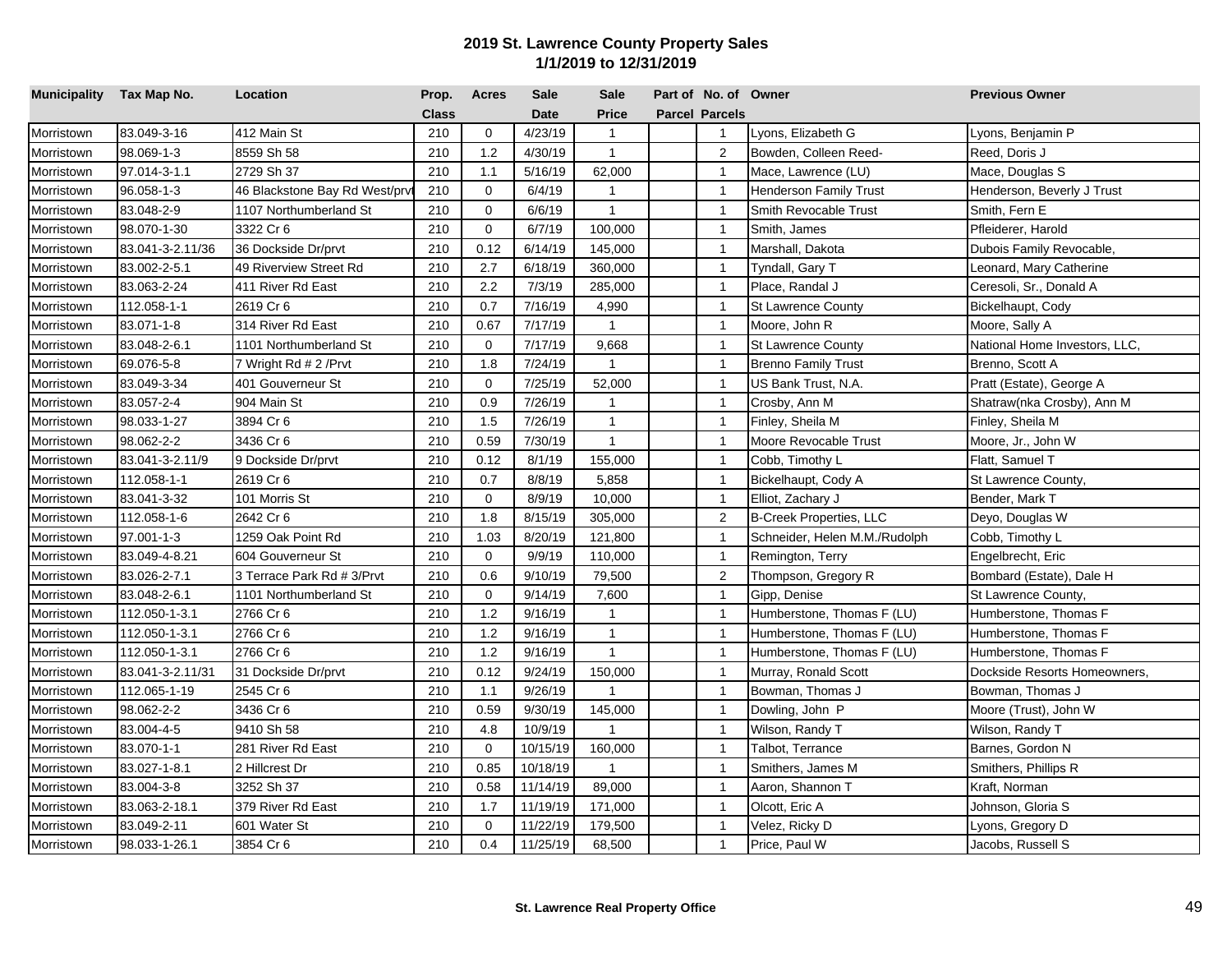| Municipality Tax Map No. |                | Location                       | Prop.        | <b>Acres</b>   | <b>Sale</b> | <b>Sale</b>  | Part of No. of Owner  |                                    | <b>Previous Owner</b>    |
|--------------------------|----------------|--------------------------------|--------------|----------------|-------------|--------------|-----------------------|------------------------------------|--------------------------|
|                          |                |                                | <b>Class</b> |                | <b>Date</b> | <b>Price</b> | <b>Parcel Parcels</b> |                                    |                          |
| Morristown               | 70.003-1-9     | 1009 Scotch Bush Rd            | 210          | 0.4            | 11/26/19    | 71,900       | $\overline{1}$        | Richard, Allison M                 | Leabo, James E           |
| Morristown               | 83.048-2-9     | 1107 Northumberland St         | 210          | $\mathbf 0$    | 11/26/19    | 119,000      | $\mathbf{1}$          | Witzenberger, Cody J               | Smith Revocable Trust,   |
| Morristown               | 83.027-1-8.1   | 2 Hillcrest Dr                 | 210          | 0.85           | 12/17/19    | 1            | $\mathbf{1}$          | Smithers, James M                  | Smithers, James M        |
| Morristown               | 70.003-1-8.111 | 4102 Sh 37                     | 210          | 8.1            | 12/20/19    | 39,900       | $\mathbf{1}$          | Brenno, Dylan                      | US Bank Trust NA,        |
| Morristown               | 112.065-1-22   | 2554 Cr 6                      | 215          | 0.22           | 8/23/19     | 120,000      | $\mathbf{1}$          | Gelfuso, John B                    | Lafave, Dale W           |
| Morristown               | 97.001-2-32    | 3057,3063 Sh 37                | 240          | 87.2           | 3/1/19      | 1            | $\overline{2}$        | Snye Irrevocable Trust             | Snye, Martin H           |
| Morristown               | 84.003-4-3.1   | 136 English Settlement Rd      | 240          | 143.8          | 3/6/19      | 125,000      | $\overline{1}$        | Miller, Harvey A                   | Zook, John J             |
| Morristown               | 97.004-1-4.1   | 3138 Cr 6                      | 240          | 115.3          | 3/19/19     | $\mathbf{1}$ | $\overline{1}$        | Kring, Lawrence I Jr (LU)          | Kring, Jr., Lawrence I   |
| Morristown               | 83.002-1-3     | 3898 Sh 37                     | 240          | 44.4           | 5/8/19      | 74,500       | $\mathbf{1}$          | Sherry, Michael J                  | Sherry, Michael J        |
| Morristown               | 112.003-2-36   | 2313, 2315, 2317, 2334 Cr 6    | 240          | 123.8          | 5/14/19     | $\mathbf{1}$ | $\mathbf{1}$          | Krake, Joshua T                    | Krake, Sr., Terry V      |
| Morristown               | 70.003-1-8.131 | 995 Scotch Bush Rd             | 240          | 11.3           | 7/13/19     | 120,000      | $\mathbf{1}$          | Wilson, Kenneth A                  | Barse, Patrick J         |
| Morristown               | 83.002-1-9.2   | 63 Stowe Rd                    | 240          | 50.1           | 10/25/19    | $\mathbf{1}$ | $\mathbf{1}$          | Van Arnum, Bruce H (LU)            | Van Arnam, Bruce H       |
| Morristown               | 98.001-2-4.111 | 3627 Cr 6                      | 240          | 56.5           | 11/4/19     | 295,000      | 2                     | Stewart, Allen R                   | Whitehead, Richard D     |
| Morristown               | 112.004-2-2    | Limestone Isl                  | 260          | 0.5            | 1/7/19      | 50,000       | $\overline{1}$        | Soap Stone Fishing Camp of         | Soya, Walter J           |
| Morristown               | 96.036-1-10    | 15 Point Comfort Rd/prvt       | 260          | $\mathbf 0$    | 1/21/19     | $\mathbf{1}$ | $\mathbf{1}$          | England, Catherine                 | Viall, Camilla M (LU)    |
| Morristown               | 83.063-2-5     | 22 Rogers Rd/prvt              | 260          | 0.36           | 2/6/19      | 29,000       | $\mathbf{1}$          | Brady, Scott Lee                   | Brady, Robert Rogers     |
| Morristown               | 98.070-1-18    | 3366 Cr 6                      | 260          | $\mathbf 0$    | 3/25/19     | 106,000      | $\mathbf{1}$          | Francis, Korey L                   | Culp, Jordan D           |
| Morristown               | 98.003-4-2     | 2 Jennies Island               | 260          | 0.94           | 5/2/19      | 90,000       | $\mathbf{1}$          | Todd, Benjamin J                   | Nanno, Alice M (LU)      |
| Morristown               | 112.050-1-14.1 | 2732B Cr 6                     | 260          | 0.34           | 5/8/19      | 1            | $\mathbf{1}$          | Sweet, Susan E                     | Boysman (Estate), Mary A |
| Morristown               | 98.077-1-2     | 3258 Cr 6                      | 260          | $\mathbf 0$    | 5/30/19     | $\mathbf{1}$ | $\overline{1}$        | <b>Berberick Irrevocable Trust</b> | Berberick Living Trust,  |
| Morristown               | 98.062-3-7     | 3402 Cr 6                      | 260          | $\mathbf 0$    | 5/31/19     | 110,000      | $\overline{2}$        | Bradley, Jesse S                   | Dawson, Wilbur J         |
| Morristown               | 98.062-3-6     | 3404 Cr 6                      | 260          | $\mathbf 0$    | 6/18/19     | $\mathbf{1}$ | $\overline{1}$        | Ricci Living Trust                 | Ricci, Alfred L          |
| Morristown               | 69.076-1-6     | 15 Wright Rd # 1/Prvt          | 260          | 0.66           | 6/26/19     | 130,000      | $\mathbf{1}$          | Austin, Mark P                     | Austin, Robert E         |
| Morristown               | 83.070-1-18    | 231 River Rd East              | 260          | $\mathbf{0}$   | 6/27/19     | 70,000       | $\mathbf{1}$          | Weaver, David J                    | Jones, Mark A            |
| Morristown               | 83.033-3-8.1   | 75 Riverview Street Rd         | 260          | $\Omega$       | 7/12/19     | 220,000      | $\mathbf{1}$          | LaRose, Susan J                    | Depue, Agnes M           |
| Morristown               | 98.032-3-3     | 3834 Cr 6                      | 260          | 0.15           | 7/16/19     | 5,739        | $\mathbf{1}$          | <b>St Lawrence County</b>          | Bird, Alice & Etal       |
| Morristown               | 127.002-4-5    | Rush Bed Isl                   | 260          | $\overline{1}$ | 8/2/19      | 121,500      | $\mathbf{1}$          | Boone, Donald P & etal             | O'Hora, Shane            |
| Morristown               | 96.058-1-22.1  | 37 Blackstone Bay Rd East/prvt | 260          | $\mathbf 0$    | 8/6/19      | 265,000      | $\mathbf{1}$          | Hynes, Michael R                   | Murphy, Dennis           |
| Morristown               | 83.048-5-6.1   | 567 River Rd East              | 260          | 0.24           | 9/3/19      | $\mathbf{1}$ | $\overline{2}$        | Norman-Culp, Sheila A              | Norman-Culp, Sheila A    |
| Morristown               | 98.032-3-3     | 3834 Cr 6                      | 260          | 0.15           | 9/14/19     | 52,000       | $\mathbf{1}$          | Blair, Ronald L                    | St Lawrence County,      |
| Morristown               | 112.050-1-4.1  | 2766B Cr 6                     | 260          | $\mathbf 0$    | 9/16/19     | 1            | $\mathbf{1}$          | Humberstone, Thomas F (LU)         | Humberstone, Thomas F    |
| Morristown               | 69.076-1-4     | 13 Wright Rd # 1/Prvt          | 260          | 0.2            | 10/11/19    | 116,000      | $\mathbf{1}$          | Rudiger, Nancy L                   | Morley, Lisa             |
| Morristown               | 69.083-1-11.21 | 4 Sunset Lane/prvt             | 260          | 1.47           | 10/16/19    | 215,000      | $\mathbf{1}$          | Collins, Ralph J                   | Owens, Charles W         |
| Morristown               | 98.070-1-34.3  | 3304 Cr 6                      | 260          | $\mathbf 0$    | 11/27/19    | 20,000       | $\mathbf{1}$          | Brewer, James A                    | Stanulonis, Patricia B   |
| Morristown               | 98.070-1-37    | 3296A,B Cr 6                   | 260          | 0.25           | 12/2/19     | 85,000       | $\mathbf{1}$          | Stayton, Russell A                 | Ingraham, Donald L       |
| Morristown               | 98.070-1-37    | 3296A,B Cr 6                   | 260          | 0.25           | 12/2/19     | 85,000       | $\mathbf{1}$          | Stayton, Russell A                 | Ingraham, Donald L       |
| Morristown               | 83.026-2-57.4  | 8 Terrace Park Rd # 3/Prvt     | 270          | $\mathbf 0$    | 1/14/19     | 1            | $\overline{1}$        | Ayen, Clifford E Jr                | Ayen, Ruth(Executor)     |
| Morristown               | 84.001-2-3.1   | 457 Center Rd                  | 270          | 9.1            | 3/12/19     | $\mathbf{1}$ | $\mathbf{1}$          | Stark, Gary                        | Stark, Melody            |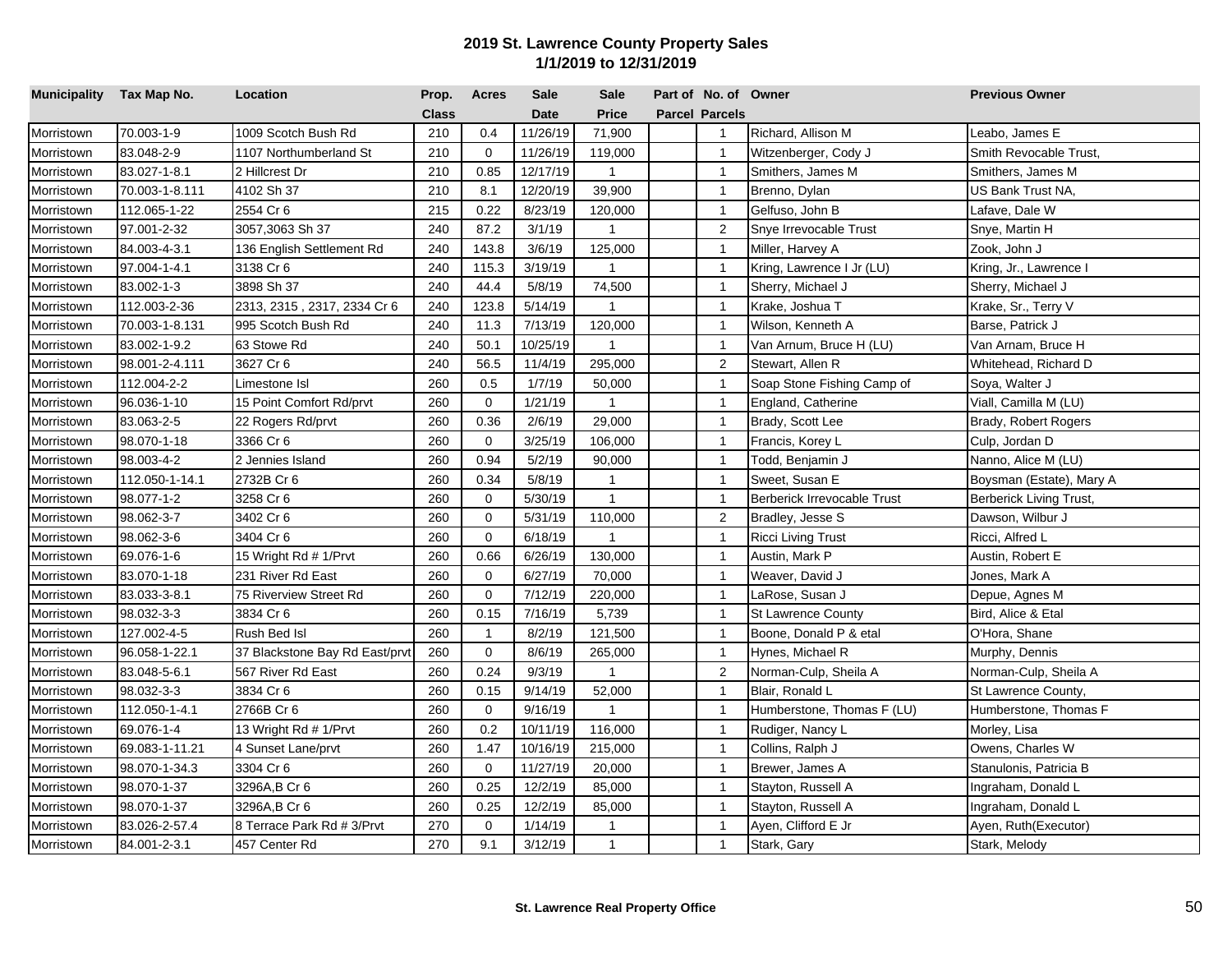|            | Municipality Tax Map No. | Location                     | Prop.        | <b>Acres</b>   | <b>Sale</b> | <b>Sale</b>  |     | Part of No. of Owner  |                               | <b>Previous Owner</b>          |
|------------|--------------------------|------------------------------|--------------|----------------|-------------|--------------|-----|-----------------------|-------------------------------|--------------------------------|
|            |                          |                              | <b>Class</b> |                | <b>Date</b> | <b>Price</b> |     | <b>Parcel Parcels</b> |                               |                                |
| Morristown | 84.001-2-5               | 416 Center Rd                | 270          | 1.9            | 3/21/19     | 53,000       |     | $\overline{1}$        | Crosby, David W               | Rubadue, Bernard               |
| Morristown | 96.043-2-12              | 39 McEwen Rd/prvt            | 270          | 1.2            | 3/22/19     | 135,000      |     | $\mathbf{1}$          | Bauer Concrete & Masonry, Inc | Tayler, Linda A                |
| Morristown | 98.040-2-3               | 3718 Cr 6                    | 270          | $\mathbf 0$    | 5/23/19     | $\mathbf{1}$ |     | $\overline{1}$        | Petrello, James F Jr.         | Petrello, Sr., James F         |
| Morristown | 112.058-1-3              | 2627 Cr 6                    | 270          | 1.5            | 7/16/19     | 4,037        |     | $\overline{1}$        | <b>St Lawrence County</b>     | Bird, Alice G                  |
| Morristown | 112.058-1-3              | 2627 Cr 6                    | 270          | 1.5            | 9/14/19     | 23,000       |     | $\overline{1}$        | <b>SATT Properties, LLC</b>   | St Lawrence County,            |
| Morristown | 112.036-2-2              | 24 Third Street/prvt         | 270          | $\mathbf 0$    | 9/17/19     | $\mathbf{1}$ |     | $\overline{1}$        | Bishop, D. Jerome Jr          | Bishop Irrevocable Trust,      |
| Morristown | 112.065-1-18             | 2533 Cr 6                    | 270          | $\mathbf 0$    | 9/26/19     | $\mathbf{1}$ |     | $\overline{1}$        | Bowman, Thomas J              | Bowman, Thomas J               |
| Morristown | 112.028-3-1              | 3061 Cr 6                    | 270          | $\mathbf 0$    | 10/9/19     | 35,000       |     | $\overline{1}$        | Grigg, Karl J                 | Log Cabins Corp (The),         |
| Morristown | 112.043-3-27             | 2829 Cr 6                    | 270          | 0.17           | 11/1/19     | 42,000       |     | $\overline{1}$        | Watts, Mary E                 | Johnson, Sr., Maurice W        |
| Morristown | 83.070-1-4.1             | 272 River Rd East            | 270          | $\mathbf 0$    | 11/9/19     | 34,000       |     | $\overline{1}$        | Bassett, David G              | Hutchinson, Glen R             |
| Morristown | 83.027-1-11              | 3871A,B Sh 37                | 280          | $\mathbf 0$    | 4/4/19      | 220,000      |     | $\overline{2}$        | Kirker, Dylan B               | Morabito, Karen A              |
| Morristown | 83.027-1-11              | 3871A,B Sh 37                | 280          | $\Omega$       | 4/4/19      | 220,000      |     | 2                     | Kirker, Dylan B               | Morabito, Karen A              |
| Morristown | 112.050-1-19             | 8,10 Cedar Lane/prvt         | 280          | 1.5            | 8/19/19     | $\mathbf{1}$ |     | $\mathbf{1}$          | Anthony, , James D (LU) etal  | Anthony, James D & Elaine D    |
| Morristown | 112.050-1-19             | 8,10 Cedar Lane/prvt         | 280          | 1.5            | 8/19/19     | $\mathbf{1}$ |     | $\overline{1}$        | Anthony, , James D (LU) etal  | Anthony, James D & Elaine D    |
| Morristown | 112.050-1-19             | 8,10 Cedar Lane/prvt         | 280          | 1.5            | 8/19/19     | $\mathbf{1}$ |     | $\overline{1}$        | Anthony, James D (LU) & Etal  | Anthony, James D & Elaine D    |
| Morristown | 112.050-1-19             | 8,10 Cedar Lane/prvt         | 280          | 1.5            | 8/19/19     | $\mathbf{1}$ |     | $\overline{1}$        | Anthony, James D (LU) & Etal  | Anthony, James D & Elaine D    |
| Morristown | 112.072-1-1              | Off Cr 6                     | 311          | 1.1            | 7/16/19     | 681          |     | $\overline{1}$        | St Lawrence County            | Preston, Shirley               |
| Morristown | 83.034-4-8               | Terrace Pk/prvt              | 311          | $\Omega$       | 7/16/19     | 645          |     | $\overline{1}$        | <b>St Lawrence County</b>     | Pearson, Fern                  |
| Morristown | 83.048-1-10.1            | 1117 Hooker St               | 311          | $\mathbf{1}$   | 7/23/19     | 150,000      |     | $\overline{2}$        | Norsworthy, Kevin R           | Brandy, Christopher F          |
| Morristown | 83.034-4-8               | Terrace Pk/prvt              | 311          | $\Omega$       | 9/14/19     | 25           |     | $\overline{1}$        | Richard, Jenny A              | St Lawrence County,            |
| Morristown | 112.072-1-1              | Off Cr 6                     | 311          | 1.1            | 10/3/19     | 25           |     | $\mathbf{1}$          | Mack, Gerald H                | St Lawrence County,            |
| Morristown | 83.041-3-23              | Golden St                    | 311          | $\mathbf 0$    | 12/5/19     | 500          |     | $\overline{1}$        | Wright Living Trust           | Morristown United Methodist,   |
| Morristown | 69.076-2-1               | 1 Camp Rd 26/prvt            | 312          | $\mathbf 0$    | 1/18/19     | 125,000      |     | 2                     | Scranton, Richard             | McKenty Living Trust,          |
| Morristown | 83.003-1-21.1            | SH 37                        | 312          | 101.3          | 2/22/19     | $\mathbf{1}$ |     | $\overline{1}$        | Johnson, David S & Julie J    | Johnson, David S               |
| Morristown | 83.004-3-15.13           | 3258 Sh 37                   | 312          | 10.5           | 6/26/19     | $\mathbf{1}$ |     | $\overline{1}$        | DiTrinco, William             | St Lawrence Home Building Inc, |
| Morristown | 83.026-2-34              | 46 Park St/Terrace Park/prvt | 312          | $\mathbf 0$    | 7/16/19     | 821          |     | $\overline{1}$        | <b>St Lawrence County</b>     | Booth, John J                  |
| Morristown | 83.026-2-34              | 46 Park St/Terrace Park/prvt | 312          | $\mathbf 0$    | 8/16/19     | 1,062        |     | $\mathbf{1}$          | Booth, Thomas L               | St Lawrence County,            |
| Morristown | 83.063-2-10              | Rogers Rd/pvt                | 312          | 0.9            | 9/13/19     | 75,000       |     | $\overline{2}$        | Hackett, Lorie D              | Dominy, Ross C                 |
| Morristown | 83.026-2-57.3            | Park St/Terrace Park/prvt    | 314          | 0.25           | 7/17/19     | 100          |     | $\mathbf{1}$          | Varley, L. Ruth               | Dulmage, Ronald B              |
| Morristown | 83.063-2-22              | <b>River Rd East</b>         | 314          | 1.2            | 9/4/19      | 20,000       |     | $\overline{1}$        | Hunter, Joshua J              | Frame, Roxanne C               |
| Morristown | 98.048-1-10.2            | Cr <sub>6</sub>              | 314          | $\mathbf 0$    | 11/14/19    | $\mathbf{1}$ |     | $\overline{1}$        | Burlingame, Brian C           | Robinson, Stephen M (LU)       |
| Morristown | 112.004-1-23.2           | 2483 CR 6                    | 322          | 22.5           | 2/25/19     | 10,000       | Yes | $\overline{1}$        | Rogers HNY, Inc.              | Gross (Estate), Charles K      |
| Morristown | 97.002-1-33.111          | Cr <sub>2</sub>              | 322          | 55             | 9/25/19     | 5,000        |     | $\overline{1}$        | Gilbo, Travis Alan            | Brooks, Joseph John            |
| Norfolk    | 33.001-2-22.112          | 1113 CR 38                   | 112          | 31.6           | 8/21/19     | 169,000      |     | $\mathbf{1}$          | _aPlante, Jeremy              | Schmitt, Jason M               |
| Norfolk    | 23.068-3-16              | 45 Grantville Rd             | 210          | 0.32           | 1/15/19     | 4,226        |     | $\mathbf{1}$          | Sweet, Alan                   | Halvorsen, Deanna S            |
| Norfolk    | 32.058-2-14              | 6 Furnace St                 | 210          | 0.65           | 1/24/19     | 19,000       |     | $\mathbf{1}$          | Blair, Francis                | CR 2018, LLC,                  |
| Norfolk    | 32.058-5-6               | 69 W Main St                 | 210          | $\mathbf 0$    | 2/4/19      |              |     | $\overline{1}$        | Clemmo, Stephen               | Roach, Lindy                   |
| Norfolk    | 16.004-3-51              | 1845 SH 420                  | 210          | $\overline{4}$ | 2/13/19     | 135,000      |     | $\mathbf{1}$          | Mulvana, Sally                | Mulvana, Sally, as guardian    |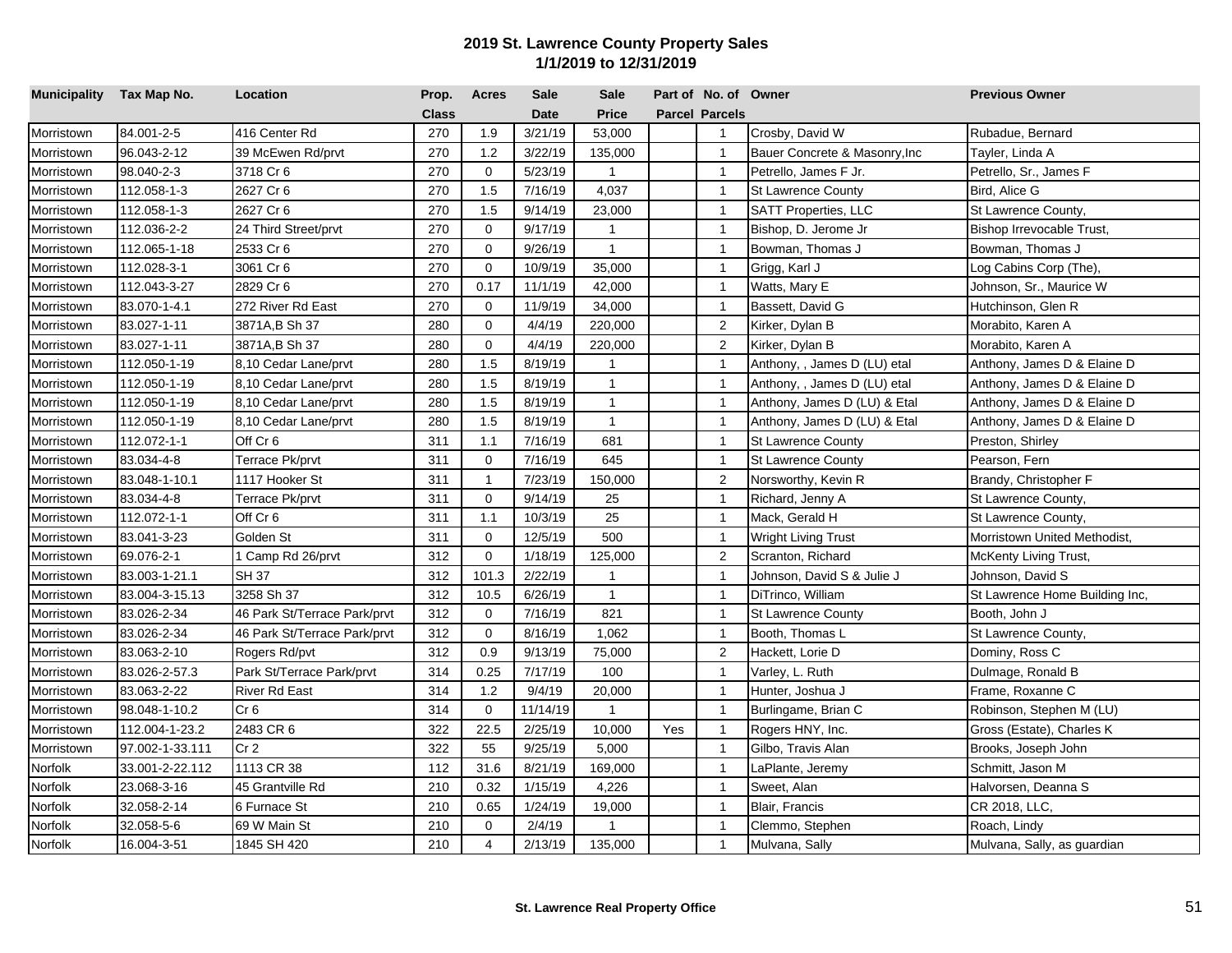| Municipality Tax Map No. |                | Location          | Prop.        | <b>Acres</b> | <b>Sale</b> | <b>Sale</b>  | Part of No. of Owner  |                                | <b>Previous Owner</b>         |
|--------------------------|----------------|-------------------|--------------|--------------|-------------|--------------|-----------------------|--------------------------------|-------------------------------|
|                          |                |                   | <b>Class</b> |              | <b>Date</b> | Price        | <b>Parcel Parcels</b> |                                |                               |
| Norfolk                  | 23.060-1-7     | 36 Woodland Dr    | 210          | $\mathbf 0$  | 2/15/19     | $\mathbf{1}$ | $\mathbf{1}$          | Conte, Sean C                  | Conte, Sean C                 |
| Norfolk                  | 23.075-2-41    | 8769 SH 56        | 210          | $\mathbf{1}$ | 3/5/19      | 54,000       | $\mathbf{1}$          | Spencer, Jeanette M (LU)       | Leduc, Dawn M                 |
| Norfolk                  | 32.002-1-10.2  | 306 River Rd      | 210          | $\mathbf 0$  | 3/5/19      | 29,396       | $\overline{1}$        | Brothers, Christopher L        | Fullerton, Kevin D            |
| Norfolk                  | 32.058-1-9     | 64 W High St      | 210          | 0.1          | 3/8/19      | 10,000       | $\overline{1}$        | Monroe, David A                | North Country Savings Bank,   |
| Norfolk                  | 32.002-3-3     | 858 CR 38         | 210          | 1.1          | 4/1/19      | $\mathbf{1}$ | $\overline{1}$        | Ray, Katie E                   | Smith, Jerome & Ruth          |
| Norfolk                  | 24.002-3-17.1  | 35 Lacomb Rd      | 210          | 2.3          | 4/1/19      | $\mathbf{1}$ | $\mathbf{1}$          | Archambault, Claude F, Trustee | Archambault, Claude           |
| Norfolk                  | 25.021-1-5     | 1605 SH 420       | 210          | $\mathbf{1}$ | 4/2/19      | 50,000       | 2                     | Leggue, Nelson                 | Hanson, Bernard (Estate)      |
| Norfolk                  | 23.067-2-35    | 12 Fairlawn Ave   | 210          | 0.4          | 4/2/19      | $\mathbf{1}$ | $\overline{1}$        | Fiacco, Thomas M III           | Fiacco, Thomas Jr             |
| Norfolk                  | 16.003-2-3.31  | 124, 126 CR 40    | 210          | 5.1          | 4/3/19      | $\mathbf{1}$ | $\overline{1}$        | McGlaughlin, Joan A & etal     | McGlaughlin, Allen (deceased) |
| Norfolk                  | 32.058-6-17    | 68 W Main St      | 210          | 0.28         | 4/10/19     | 35,000       | $\mathbf{1}$          | Stimeling, Shawnna J           | Jones, John Scott             |
| Norfolk                  | 32.059-1-4     | 25 Furnace St     | 210          | 1.3          | 4/11/19     | 83,000       | $\overline{1}$        | Tiernan, Jessica Ann           | Pebbles, Kyle P               |
| Norfolk                  | 24.003-1-9.1   | 298 Grantville Rd | 210          | 47           | 4/26/19     | 122,500      | $\overline{1}$        | Rayme, Hahlil A                | Premo, Kaitlin R              |
| Norfolk                  | 23.068-3-6     | 10 Woodland Dr    | 210          | 0.44         | 4/26/19     | 125,500      | $\mathbf{1}$          | Ward, Rachel R                 | Haught, Amy L                 |
| Norfolk                  | 16.003-2-6.1   | 92 CR 40          | 210          | 6.5          | 4/29/19     | 99,900       | $\overline{1}$        | Lanphear, Heather M            | LaFayette, Sidney W           |
| Norfolk                  | 16.071-1-10    | 101 CR 40         | 210          | 0.62         | 5/2/19      | 87,500       | $\overline{1}$        | Legacy, Stuart                 | Reed, Shawn                   |
| Norfolk                  | 43.001-1-12    | 3245 CR 47        | 210          | 4.8          | 5/22/19     | $\mathbf{1}$ | $\overline{1}$        | Malone-Trim, Molly             | Malone, George H (Deceased)   |
| Norfolk                  | 33.001-1-22.4  | 907 CR 38         | 210          | 2            | 5/28/19     | $\mathbf{1}$ | $\overline{2}$        | Dumas, Richard                 | McNamara, Harold R (Estate)   |
| Norfolk                  | 16.003-4-6.1   | 9636 SH 56        | 210          | 1.8          | 6/6/19      | $\mathbf{1}$ | $\overline{1}$        | Richards, Duane L (LU)         | Richards, Duane               |
| Norfolk                  | 32.058-3-29    | 6 Crabb St        | 210          | 0.11         | 6/9/19      | $\mathbf{1}$ | $\overline{1}$        | Shampo, Victor J               | Conte, Roger                  |
| Norfolk                  | 16.034-1-36    | 188 Cook Rd       | 210          | 1.6          | 6/10/19     | $\mathbf{1}$ | $\overline{1}$        | Gilbert, Jean M (LU)           | Gilbert, Robert               |
| Norfolk                  | 24.002-2-34.2  | 439 Lacomb Rd     | 210          | $\mathbf 0$  | 6/12/19     | 38,600       | $\mathbf{1}$          | _aShomb, Brittany A            | _ashomb, Robert               |
| Norfolk                  | 25.021-1-13    | 1645 SH 420       | 210          | 1.1          | 6/12/19     | 50,180       | $\overline{1}$        | Nason, Carl E                  | Weller, Craig W               |
| Norfolk                  | 42.002-1-5.32  | 1719 Sober St     | 210          | 10.9         | 6/13/19     | 130,000      | 2                     | Schwartz, Joseph M             | Graber, David A               |
| Norfolk                  | 16.026-5-4     | 152 Cook Rd       | 210          | 0.35         | 6/18/19     | 87,000       | $\overline{1}$        | Thompson, Lacey A              | LaBarge, Robert R             |
| Norfolk                  | 16.002-5-11.12 | 360 CR 40         | 210          | 1.9          | 6/19/19     | 224,000      | $\overline{1}$        | Kalman, Robert L               | Gollinger, Francis M          |
| Norfolk                  | 32.067-6-8     | 18 S Main St      | 210          | $\mathbf 0$  | 6/21/19     | 73,000       | $\overline{1}$        | Crump, Mark L                  | Byrne, Mary Jane T            |
| Norfolk                  | 32.066-2-3.1   | 17 Morris St      | 210          | 0.94         | 7/8/19      | $\mathbf{1}$ | $\overline{1}$        | Bissonette, Brandy             | Bissonette, Floyd             |
| Norfolk                  | 23.075-2-38.1  | 8761 SH 56        | 210          | 1.3          | 7/15/19     | 78,000       | $\overline{1}$        | Black, Donna M                 | Brothers, Roger               |
| Norfolk                  | 23.075-2-54    | 438 Joy Rd        | 210          | 0.3          | 7/16/19     | 8,390        | $\mathbf{1}$          | <b>St Lawrence County</b>      | Reynolds, David (heirs of)    |
| Norfolk                  | 32.050-1-2     | 15 Remington Ave  | 210          | $\mathbf 0$  | 7/16/19     | 8,565        | $\overline{1}$        | <b>St Lawrence County</b>      | Sessions, Derek R (Heris)     |
| Norfolk                  | 16.034-1-21    | 24 Hough Rd       | 210          | 3.2          | 7/26/19     | $\mathbf{1}$ | $\overline{1}$        | Henry, Samantha C              | Henry, Scott G                |
| Norfolk                  | 42.058-2-7.1   | 108 N Main St     | 210          | $\mathbf 0$  | 8/16/19     | 51,000       | $\overline{1}$        | Law, Gene R                    | Grimm, David E                |
| Norfolk                  | 23.075-2-52    | 442 Joy Rd        | 210          | $\mathbf 0$  | 8/16/19     | $\mathbf{1}$ | $\mathbf{1}$          | Villnave, Adam J               | Villnave, Duane               |
| Norfolk                  | 32.058-2-30.1  | 20 E High St      | 210          | 1.4          | 8/20/19     | $\mathbf{1}$ | $\mathbf{1}$          | Breg, Jossef (LU)              | Breg, Jossef                  |
| Norfolk                  | 23.060-1-9     | 4 Northmoor Park  | 210          | $\mathbf{0}$ | 8/30/19     | 140,000      | $\overline{1}$        | The Salvation Army             | Zaza (Cooke-Fent), Keri A     |
| Norfolk                  | 23.075-2-54    | 438 Joy Rd        | 210          | 0.3          | 9/14/19     | 7,700        | $\mathbf{1}$          | Conte, Roger P                 | St Lawrence County,           |
| Norfolk                  | 32.050-1-2     | 15 Remington Ave  | 210          | 0            | 9/14/19     | 7,100        | $\overline{1}$        | Davila, Manuel Dejesus         | St Lawrence County,           |
| Norfolk                  | 24.002-2-6.1   | 104 Fayette Rd    | 210          | 4.8          | 9/16/19     | $\mathbf{1}$ | 3                     | Jenne, James H (LU)            | Jenne, James H                |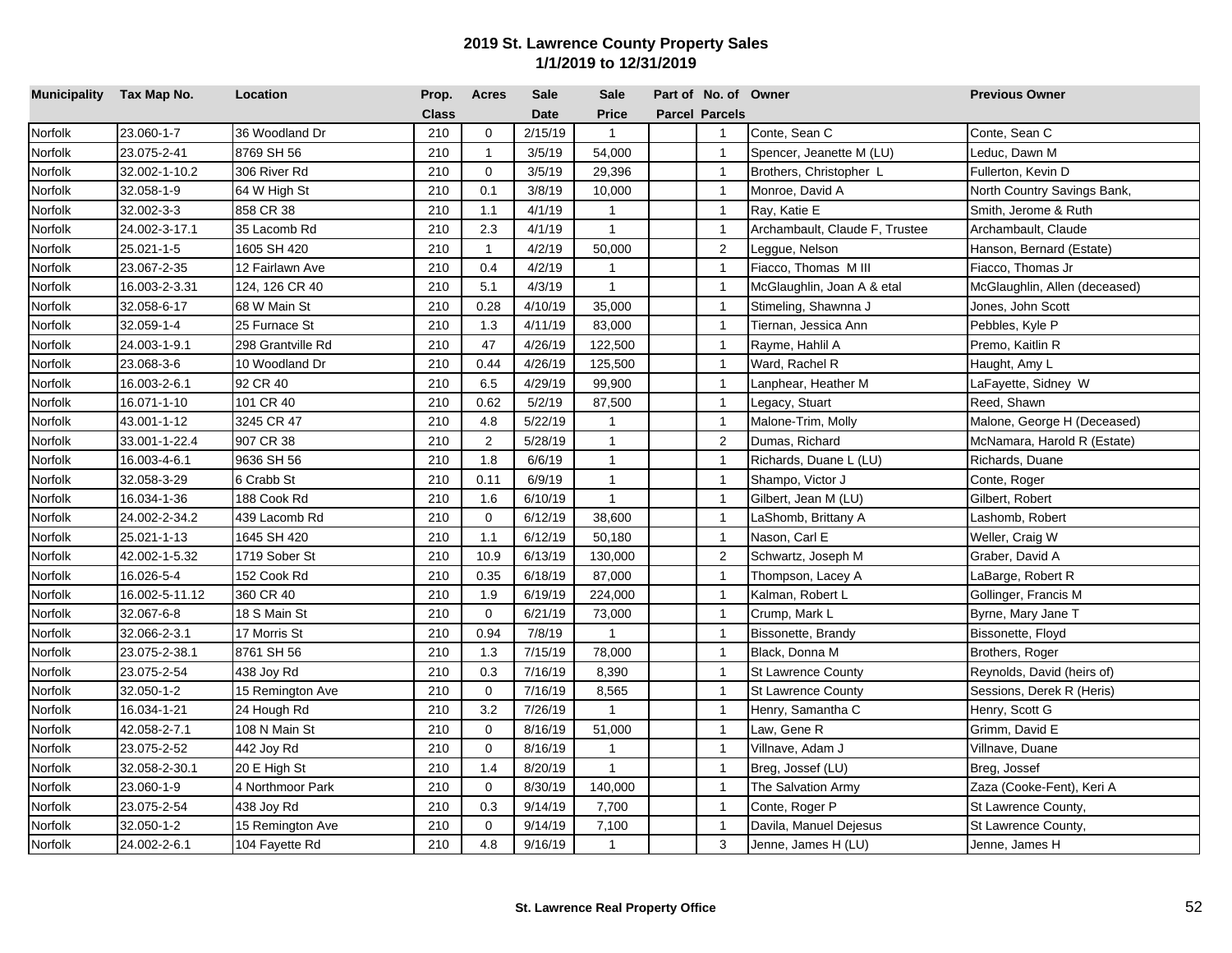| Municipality Tax Map No. |                | Location              | Prop.        | Acres          | <b>Sale</b> | <b>Sale</b>  | Part of No. of Owner  |                                | <b>Previous Owner</b>        |
|--------------------------|----------------|-----------------------|--------------|----------------|-------------|--------------|-----------------------|--------------------------------|------------------------------|
|                          |                |                       | <b>Class</b> |                | <b>Date</b> | Price        | <b>Parcel Parcels</b> |                                |                              |
| Norfolk                  | 24.001-1-40    | 9336 SH 56            | 210          | $\mathbf 0$    | 9/20/19     | $\mathbf{1}$ | $\mathbf{1}$          | Bessy, Sherry                  | Lashomb, Robert W            |
| Norfolk                  | 32.066-2-14    | 4 Clinton St          | 210          | 0.15           | 10/3/19     | 56,900       | $\mathbf{1}$          | Charleson, Justin S            | Conrad, Rudolf               |
| Norfolk                  | 16.003-3-11.1  | 304 CR 40             | 210          | 2.1            | 10/15/19    | 152,500      | $\overline{1}$        | Bracy, Andrew A                | McCarty, Charles E           |
| Norfolk                  | 32.059-2-19    | 8 Rogers Dr           | 210          | 0.38           | 10/15/19    | 149,900      | $\overline{1}$        | LaBarge, Robert R              | Fayette, Larry J             |
| Norfolk                  | 23.004-6-5.11  | 4047 SH 310           | 210          | 0.66           | 10/17/19    | 55,000       | $\overline{1}$        | Swienton, Michael P            | Murray, Brent                |
| Norfolk                  | 25.001-1-38    | 2132 CR 38            | 210          | 0.46           | 10/22/19    | 76,900       | $\mathbf{1}$          | Delosh, Dustin Scott           | Hart, Gregory                |
| Norfolk                  | 32.075-3-11.1  | 12 East View Hgts     | 210          | $\mathbf 0$    | 10/23/19    | 100          | $\overline{1}$        | Keybank, NA as S/B/M           | Barlow, Robert & Pamela      |
| Norfolk                  | 42.050-2-9     | 7696 SH 56            | 210          | 0.86           | 10/24/19    | $\mathbf{1}$ | $\overline{1}$        | Smith, Bernard (LU)            | Smith, Bernard               |
| Norfolk                  | 16.003-3-1.112 | 303 CR 40             | 210          | 1.2            | 10/28/19    | 132,000      | $\overline{1}$        | Matthes, Stephen W             | Clary, Kim B                 |
| Norfolk                  | 16.003-4-28.2  | 9444 SH 56            | 210          | 3.9            | 10/28/19    | 265,000      | $\mathbf{1}$          | Knepper, Douglas C             | Matthes, Stephen W           |
| Norfolk                  | 23.002-1-5     | 9089 SH 56            | 210          | $\mathbf 0$    | 10/29/19    | 87,000       | $\mathbf{1}$          | Torrey, Roy                    | LaPlante, Jeremy F           |
| Norfolk                  | 24.004-3-12    | 1939 CR 38            | 210          | $\mathbf{1}$   | 10/30/19    | 18,000       | $\overline{1}$        | Bovay, Chad                    | Charter, Gwen                |
| Norfolk                  | 33.003-1-3.22  | 306 Old Market Rd     | 210          | 0              | 10/31/19    | 55,000       | $\mathbf{1}$          | King, Lloyd K                  | King, Lorraine M             |
| Norfolk                  | 32.066-5-30.1  | 7 W Main St           | 210          | $\mathbf 0$    | 11/1/19     | $\mathbf{1}$ | $\mathbf{1}$          | Town of Norfolk                | Darabon, Peter & etal        |
| Norfolk                  | 23.060-1-8     | 2 Northmoor Park      | 210          | 0.53           | 11/8/19     | 95,000       | $\overline{1}$        | LaPlante, David                | Nelson, David J              |
| Norfolk                  | 16.026-5-11    | 126 Cook Rd           | 210          | 1.1            | 11/20/19    | 20,000       | $\overline{1}$        | Jacob, Daniel E                | Ashley, Norene (Estate)      |
| Norfolk                  | 24.004-3-12    | 1939 CR 38            | 210          | $\overline{1}$ | 11/26/19    | $\mathbf{1}$ | $\mathbf{1}$          | Bovay, Chad                    | Charter, Gwen                |
| Norfolk                  | 16.071-1-3     | 49 CR 40              | 210          | 2.5            | 12/6/19     | $\mathbf{1}$ | $\overline{1}$        | Woodward, Elizabeth            | Belile (Woodward), Elizabeth |
| Norfolk                  | 32.075-2-9.1   | 21 Knapps Station Rd  | 210          | 3.2            | 12/19/19    | 75,000       | $\mathbf{1}$          | Barney, Jacob M                | Emlaw, Ricky H               |
| Norfolk                  | 23.066-2-2     | 77 Stark Rd           | 210          | 0.69           | 12/27/19    | 38,000       | $\mathbf{1}$          | Allen, Lyndsay                 | Hummell, Bonnie              |
| Norfolk                  | 32.058-3-17    | 27,27 1/2 W Main St   | 220          | 0.38           | 2/15/19     | $\mathbf{1}$ | $\mathbf{1}$          | Murray, Brent                  | Holmes, Jason                |
| Norfolk                  | 32.058-3-17    | 27,27 1/2 W Main St   | 220          | 0.38           | 2/15/19     | 72,000       | $\overline{1}$        | Fiacco, Jessi E                | Murray, Brent                |
| Norfolk                  | 32.067-5-3     | 22 Maple St           | 220          | 0.37           | 7/16/19     | 9,690        | $\overline{1}$        | <b>St Lawrence County</b>      | Bond, Steven J               |
| Norfolk                  | 32.067-5-3     | 22 Maple St           | 220          | 0.37           | 8/6/19      | 12,069       | $\overline{1}$        | Bond, Steven J                 | St Lawrence County,          |
| Norfolk                  | 24.003-2-10    | 1373,1377, 1381 Cr 38 | 240          | 77.2           | 4/5/19      | 69,480       | $\overline{1}$        | Perretta, Kevin F              | Bissonette, Yancy            |
| Norfolk                  | 24.001-2-2     | 147,153 Brouse Rd     | 240          | 191            | 6/4/19      | $\mathbf{1}$ | $\overline{1}$        | Beaudoin, Danny W II           | Adams, Hersey J              |
| Norfolk                  | 33.001-2-9     | 3364 CR 49            | 240          | 98.5           | 7/22/19     | 70,000       | $\overline{1}$        | Pernice, Jayden R              | Wells, Kester L              |
| Norfolk                  | 32.003-1-2     | 3624 SH 310           | 240          | 118.6          | 9/4/19      | 220,000      | $\overline{1}$        | Hawkins, Michael T             | Wright, William L            |
| Norfolk                  | 33.001-1-3.11  | 224 Joy Rd            | 240          | 35.9           | 9/12/19     | 110,000      | $\mathbf{1}$          | White, Ryan                    | Shantie, Gene C (Estate)     |
| Norfolk                  | 23.003-2-5     | 579 Tiernan Ridge Rd  | 270          | 50.3           | 1/4/19      | 25,000       | $\overline{1}$        | Ladue, Keith                   | Kalaskie, Frank E            |
| Norfolk                  | 16.073-5-1     | 9 Gladding Rd         | 270          | 2.7            | 1/16/19     | $\mathbf{1}$ | $\overline{1}$        | Grant, Stephen S               | Grant, Marlene               |
| Norfolk                  | 32.002-2-48    | 8463 SH 56            | 270          | 3.2            | 2/8/19      | 470,000      | 3                     | Hopsicker, L Thomas II         | B & B Woodward Leasing, LLC, |
| Norfolk                  | 24.004-2-5     | 1724 CR 38            | 270          | 0.42           | 3/26/19     | 500          | $\overline{2}$        | U.S. Bank Trust, NA as Trustee | Hall, Thomas & B.            |
| Norfolk                  | 32.058-1-8     | 66 W High St          | 270          | 0.73           | 4/4/19      | 15,000       | $\mathbf{1}$          | Grant, Melinda                 | Judware, April               |
| Norfolk                  | 32.058-1-4     | 3 1/2 Remington Ave   | 270          | $\mathbf 0$    | 4/18/19     | 7,500        | $\overline{1}$        | Simons, Brian                  | Haggett, Frederick Lawrence  |
| Norfolk                  | 43.001-1-16.2  | 108 Murphy Rd         | 270          | 1.9            | 5/2/19      | $\mathbf{1}$ | $\mathbf{1}$          | Snickles, Emmett C             | Hackett, Elizabeth           |
| Norfolk                  | 23.074-1-8     | 49 Stark Rd           | 270          | 0.66           | 5/20/19     | 25,000       | $\overline{1}$        | Wickwire, Nicole               | Arquitt, Michael             |
| Norfolk                  | 23.074-1-9     | 55 Stark Rd           | 270          | $\mathbf 0$    | 7/16/19     | 6,812        | $\mathbf{1}$          | <b>St Lawrence County</b>      | King, Gregory A              |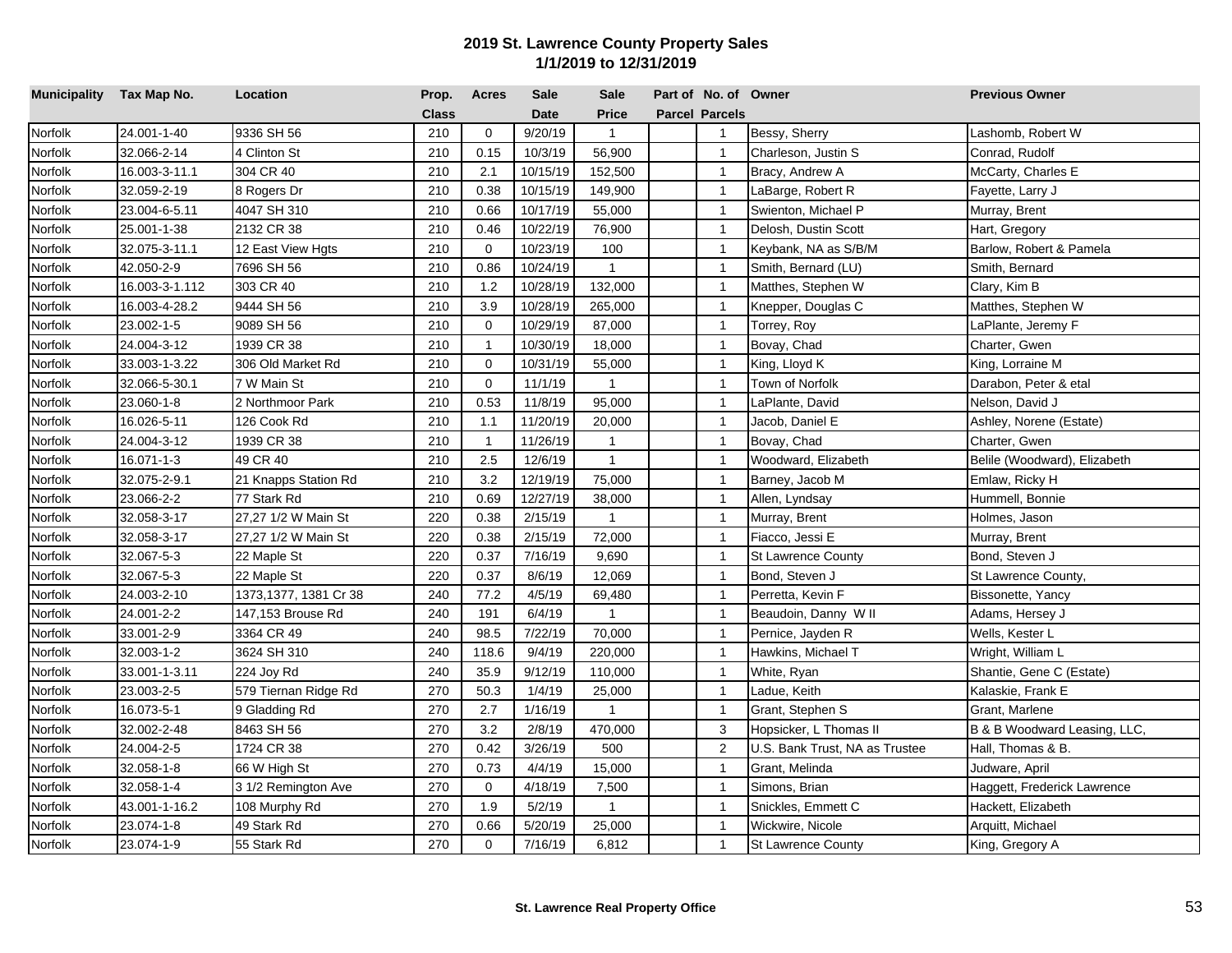| Municipality Tax Map No. |                 | Location            | Prop.        | <b>Acres</b>   | <b>Sale</b> | <b>Sale</b>    |     | Part of No. of Owner  |                                | <b>Previous Owner</b>       |
|--------------------------|-----------------|---------------------|--------------|----------------|-------------|----------------|-----|-----------------------|--------------------------------|-----------------------------|
|                          |                 |                     | <b>Class</b> |                | <b>Date</b> | Price          |     | <b>Parcel Parcels</b> |                                |                             |
| Norfolk                  | 24.004-1-2.12   | 164 Mill Rd         | 270          | 1.5            | 7/17/19     | 11,104         |     | $\mathbf{1}$          | <b>St Lawrence County</b>      | Ryan, Michael R             |
| Norfolk                  | 32.001-1-27     | 3627 SH 310         | 270          | 3.4            | 8/21/19     | 50,000         |     | $\mathbf{1}$          | Shaft, Patricia                | Sanford, David              |
| Norfolk                  | 32.002-2-7      | 8558 SH 56          | 270          | 1.2            | 9/6/19      | 10,000         |     | $\mathbf{1}$          | Lawrence, Dean I               | McPhilomy, James P          |
| Norfolk                  | 24.004-1-33.1   | 1552 CR 38          | 270          | 2.4            | 9/9/19      | $\mathbf{1}$   |     | $\overline{1}$        | McGregor, Jessica L            | Eurto, Tina                 |
| Norfolk                  | 25.021-1-26     | 1592 SH 420         | 270          | $\overline{1}$ | 9/11/19     | 172,000        |     | 2                     | Dipalma, Travis F              | Pomainville, Eric           |
| Norfolk                  | 32.003-1-25     | 785 Lime Hollow Rd  | 270          | $\mathbf{1}$   | 9/11/19     | $\overline{1}$ |     | $\mathbf{1}$          | Deshane, Bruce J               | Deshane, Bruce              |
| Norfolk                  | 24.004-1-2.12   | 164 Mill Rd         | 270          | 1.5            | 9/14/19     | 16,500         |     | $\overline{1}$        | Davis, Daniel J                | St Lawrence County,         |
| Norfolk                  | 23.074-1-9      | 55 Stark Rd         | 270          | $\mathbf 0$    | 9/14/19     | 6,500          |     | $\overline{1}$        | Butler, Joshua R               | St Lawrence County,         |
| Norfolk                  | 24.004-2-5      | 1724 CR 38          | 270          | 0.42           | 10/21/19    | 52,500         |     | $\overline{2}$        | Foster, Daniel E, Co Trustee   | US Bank Truste, NA,         |
| Norfolk                  | 33.003-1-21.11  | 272 Adams Rd        | 270          | $\mathbf 0$    | 10/23/19    | $\mathbf{1}$   |     | $\mathbf{1}$          | King, Rita A West              | West (King), Rita A         |
| Norfolk                  | 23.066-1-12     | 269 Marsh Rd        | 270          | $\mathbf 0$    | 11/13/19    | $\mathbf{1}$   |     | $\mathbf{1}$          | Vallance, Kathleen M           | Vallance, Kathleen M        |
| Norfolk                  | 16.004-3-60     | 374 Gladding Rd     | 270          | 1.01           | 12/6/19     | 16,400         |     | $\overline{1}$        | Barse, Clifton M               | Vaquez, Gary C              |
| Norfolk                  | 25.003-1-26.3   | 2001 CR 38          | 270          | 0.58           | 12/23/19    | 16,500         |     | $\mathbf{1}$          | Scanlon, Brett                 | Scanlon, Wayne (Estate)     |
| Norfolk                  | 23.004-3-16.1   | 426A,B Joy Rd       | 271          | 36.6           | 8/1/19      | $\mathbf{1}$   | Yes | $\mathbf{1}$          | Monroe, Reginald               | Monroe, Reginald            |
| Norfolk                  | 16.004-2-23     | 231,233 Gladding Rd | 280          | 150.3          | 11/6/19     | $\overline{1}$ |     | $\,$ 5 $\,$           | <b>Drumlins End Trust</b>      | Soutar, Andrew              |
| Norfolk                  | 16.004-2-23     | 231,233 Gladding Rd | 280          | 150.3          | 11/6/19     | $\mathbf{1}$   |     | 5                     | <b>Drumlins End Trust</b>      | Soutar, Andrew              |
| Norfolk                  | 32.058-3-16     | W Main St           | 311          | 0.11           | 2/15/19     | $\mathbf{1}$   |     | $\mathbf{1}$          | Holmes, Jason A                | Murray, Brent               |
| Norfolk                  | 32.002-2-37.11  | SH 56               | 311          | 1.6            | 4/11/19     | 3,000          |     | $\overline{1}$        | Conley, Brenda                 | McGregor, Edward J (Estate) |
| Norfolk                  | 32.002-2-37.11  | <b>SH 56</b>        | 311          | 1.6            | 4/11/19     | 3,000          |     | $\overline{1}$        | Conley, Brenda                 | McGregor, Edward J (Estate) |
| Norfolk                  | 23.083-2-17.13  | Off SH 56           | 311          | 0.37           | 4/29/19     | 600            |     | $\mathbf{1}$          | Donnelly, Frank M II           | Bethel, Timothy A           |
| Norfolk                  | 33.001-1-6      | Trippanyville Rd    | 311          | 16.1           | 5/21/19     | 8,000          |     | $\mathbf{1}$          | Premo, Brad                    | Shantie, Gene               |
| Norfolk                  | 25.001-2-25.12  | CR 38               | 311          | 1.7            | 7/22/19     | 13,000         |     | $\overline{1}$        | Barton, Craig R                | Stickney, Robert G          |
| Norfolk                  | 16.003-3-13     | 225 CR 40           | 311          | 9.7            | 9/5/19      | $\mathbf{1}$   |     | $\overline{1}$        | McLear, Josh                   | Morris, Gertrude (Estate)   |
| Norfolk                  | 16.003-3-13     | 225 CR 40           | 311          | 9.7            | 9/5/19      | 21,000         |     | $\overline{1}$        | McLear, Josh                   | Morris, Gertrude (Etal)     |
| Norfolk                  | 25.029-3-6      | _acomb Rd           | 311          | 1.3            | 9/17/19     | 6,500          |     | $\mathbf{1}$          | Yelle, David J                 | Shirley, Karissa J          |
| Norfolk                  | 23.068-1-23     | Woodland Dr         | 311          | $\mathbf 0$    | 9/23/19     | 2,500          |     | $\overline{c}$        | Barkley, Marie                 | Danko, Joseph D             |
| Norfolk                  | 23.068-1-21     | Woodland Dr         | 311          | $\mathbf 0$    | 9/23/19     | 2,500          |     | 3                     | Burnett, Vicki L               | Danko, Joseph D             |
| Norfolk                  | 16.034-4-5      | 49 Hough Rd         | 311          | 0.16           | 9/26/19     | $\mathbf{1}$   |     | $\overline{1}$        | Bishop, Peter J                | Gebeault, Edward T (LU)     |
| Norfolk                  | 23.075-2-37     | <b>SH 56</b>        | 312          | $\mathbf 0$    | 7/15/19     | $\mathbf{1}$   |     | $\mathbf{1}$          | Black, Donna M                 | Brothers, Roger             |
| Norfolk                  | 32.066-5-7      | 13 W Main St        | 312          | 0.52           | 9/25/19     | 2,500          |     | $\overline{1}$        | Brain Building Enterprise, LLC | LaBarge, Robert G           |
| Norfolk                  | 23.068-2-21     | 56 Grantville Rd    | 314          | $\mathbf 0$    | 1/28/19     | $\mathbf{1}$   |     | $\overline{1}$        | Sweet Rentals, LLC             | Leggue, LeeAnn              |
| Norfolk                  | 24.004-3-18.2   | 1912 CR 38          | 314          | 1.15           | 3/21/19     | 3,000          |     | $\overline{1}$        | Porter, William C              | Kishpaugh, Patricia         |
| Norfolk                  | 33.003-2-6.114  | 298 O'Brian Rd      | 314          | 71             | 5/21/19     | $\mathbf{1}$   |     | $\mathbf{1}$          | Wilson, Philip E               | Wilson, Henry Michael       |
| Norfolk                  | 16.042-1-1      | Hough Rd            | 314          | 0.83           | 6/25/19     | $\mathbf{1}$   |     | $\overline{2}$        | MacDonald, James B             | MacDonald, James B          |
| Norfolk                  | 16.004-3-49.1   | Off SH 420          | 314          | 3.75           | 7/16/19     | 1,134          |     | $\overline{1}$        | <b>St Lawrence County</b>      | Mulvana (Ralpholz), Sally   |
| Norfolk                  | 16.004-3-49.1   | Off SH 420          | 314          | 3.75           | 9/14/19     | 25             |     | $\mathbf{1}$          | McConaha, Michael P            | St Lawrence County,         |
| Norfolk                  | 24.004-2-7      | CR 38               | 314          | 0              | 9/25/19     | 2,500          |     | $\overline{1}$        | McCullen, Cole                 | Harney, Michael             |
| Norfolk                  | 24.002-2-35.112 | Lacomb Rd           | 314          | 2.9            | 10/29/19    | 15,000         |     | $\mathbf{1}$          | St Hilaire, Joel L             | Prashaw, Randall L          |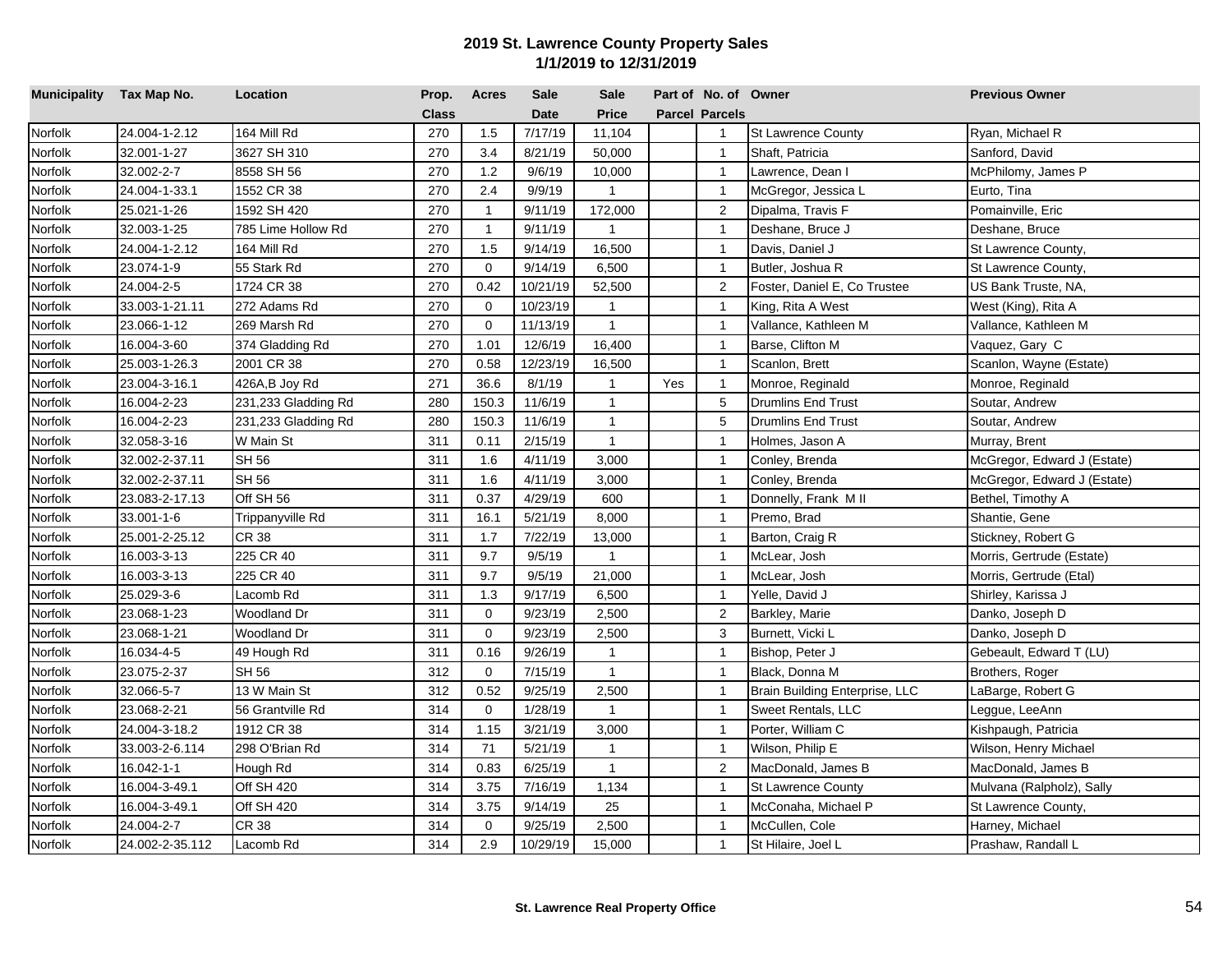| Municipality Tax Map No. |                 | Location             | Prop.        | <b>Acres</b> | <b>Sale</b> | <b>Sale</b>    | Part of No. of Owner  |                              | <b>Previous Owner</b>         |
|--------------------------|-----------------|----------------------|--------------|--------------|-------------|----------------|-----------------------|------------------------------|-------------------------------|
|                          |                 |                      | <b>Class</b> |              | <b>Date</b> | <b>Price</b>   | <b>Parcel Parcels</b> |                              |                               |
| Norfolk                  | 32.001-1-21.112 | Tiernan Ridge Rd     | 322          | 96           | 1/22/19     | 20,000         | $\mathbf{1}$          | Snyder, Lori A               | Hasan, Mohammad               |
| Norfolk                  | 33.001-1-17     | Off CR 38            | 322          | 45.9         | 2/4/19      | 5,000          | $\overline{1}$        | VanKennen, John K            | Wing Farm, Inc,               |
| Norfolk                  | 25.001-1-15.4   | Lacomb Rd            | 322          | 10.1         | 2/20/19     | 24,500         | $\overline{1}$        | Buddenhagen, Stephen J       | Gadway, Delmore               |
| Norfolk                  | 33.003-1-30     | Adams Rd             | 322          | 93.3         | 2/25/19     | $\mathbf{1}$   | $\overline{1}$        | Doran, Robert                | West, James S                 |
| Norfolk                  | 23.002-1-17.2   | 135 CR 39            | 322          | 135.8        | 6/14/19     | 90,000         | $\overline{1}$        | Janelle, Larry               | Mueller, Ken                  |
| Norfolk                  | 33.003-2-19     | Porter Lynch Rd      | 322          | 33.4         | 7/15/19     | 180,000        | 2                     | Danenberger, Adrienne Marie  | Proper, Gary D                |
| Norfolk                  | 32.002-4-8      | <b>Furnace St</b>    | 322          | 35.6         | 7/16/19     | 2,585          | $\overline{1}$        | <b>St Lawrence County</b>    | Joseph-John, Liza             |
| Norfolk                  | 32.001-1-18     | 101 Tiernan Ridge Rd | 322          | 38.6         | 8/29/19     | 11,000         | $\overline{1}$        | Smith, Kevin F               | Dumas, Nicolaus               |
| Norfolk                  | 32.002-4-8      | Furnace St           | 322          | 35.6         | 9/14/19     | 12,500         | $\overline{1}$        | Molnar, George J             | St Lawrence County,           |
| Norfolk                  | 16.002-5-15.11  | CR 40                | 322          | 17.7         | 10/3/19     | 65,000         | $\overline{2}$        | Poirier, Christian           | Morris, Robert & Etal         |
| Norfolk                  | 32.002-4-8      | Furnace St           | 322          | 35.6         | 11/26/19    | $\mathbf{1}$   | $\overline{1}$        | Molnar, George S             | Molnar, George                |
| Norfolk                  | 16.004-3-73     | Fayette Rd           | 323          | 38.9         | 1/28/19     | 8,000          | $\overline{1}$        | Jenne, James                 | Soutar, Andrew                |
| Norfolk                  | 32.002-3-31.112 | CR 38                | 323          | 25.3         | 11/18/19    | 89,000         | $\overline{2}$        | Quinn, David D               | Desclos, James C              |
| Norfolk                  | 25.029-3-5.2    | 483 Lacomb Rd        | 411          | 1.8          | 7/1/19      | 150,000        | $\overline{1}$        | Beaudoin, John P             | Beaudoin, Lloyd & Pauline     |
| Ogdensburg               | 48.071-15-35    | 924 Knox St          | 210          | $\mathbf 0$  | 1/3/19      | 3,000          | $\overline{1}$        | MSADK, LLC                   | KeyBank National Association, |
| Ogdensburg               | 48.050-3-1      | 701 Lisbon St        | 210          | 0.39         | 1/4/19      | $\mathbf{1}$   | $\overline{1}$        | Ferris, Michael              | Ferris, Erin T                |
| Ogdensburg               | 48.079-8-7      | 605 Montgomery St    | 210          | $\mathbf 0$  | 1/8/19      | 21,000         | $\mathbf{1}$          | Langstaff, Jaret L           | Vernsey, Timothy M            |
| Ogdensburg               | 59.022-2-16     | 201 Albany Ave       | 210          | $\mathbf 0$  | 1/16/19     | 90,602         | $\overline{1}$        | Federal Home Loan Mortg Corp | Patterson, Anne Marie         |
| Ogdensburg               | 48.072-8-21.21  | 1700 Montgomery St   | 210          | $\mathbf 0$  | 1/18/19     | $\mathbf{1}$   | $\overline{1}$        | Joly, John G                 | Joly, John G                  |
| Ogdensburg               | 48.079-6-40     | 718 Lafayette St     | 210          | $\Omega$     | 1/24/19     | $\mathbf{1}$   | $\overline{1}$        | Capecelatro, Guy III         | Capecelatro III, Guy          |
| Ogdensburg               | 48.079-7-7      | 605 Elizabeth St     | 210          | $\mathbf 0$  | 1/25/19     | 138,000        | $\overline{1}$        | Ashley, Michael A            | Halpin, Andrew J              |
| Ogdensburg               | 59.023-7-12     | 1139 State St        | 210          | $\mathbf 0$  | 1/28/19     | $\mathbf{1}$   | $\overline{2}$        | Cole, Lee Ann                | Cole, Alan P                  |
| Ogdensburg               | 48.079-8-18     | 733 Morris St        | 210          | 0.08         | 1/31/19     | 32,000         | $\overline{1}$        | Dibble, Everett J            | Soper, Randy                  |
| Ogdensburg               | 59.030-4-62     | 9 Oak St             | 210          | $\mathbf 0$  | 2/4/19      | 45,000         | $\overline{1}$        | Kelley, Samantha R           | Amo, Richard                  |
| Ogdensburg               | 48.071-12-34    | 214 Franklin St      | 210          | $\mathbf 0$  | 2/4/19      | $\mathbf{1}$   | $\overline{1}$        | Rishe, Stuart M              | Rishe, Stuart M               |
| Ogdensburg               | 48.072-4-23     | 421 Park St          | 210          | $\mathbf 0$  | 2/6/19      | 3,250          | $\overline{1}$        | Trotter, Scott A             | Ogdensburg City Of,           |
| Ogdensburg               | 48.071-6-33.1   | 423 Pleasant Ave     | 210          | $\mathbf 0$  | 2/8/19      | 83,900         | $\overline{1}$        | McMurray, Mark C             | McDonald, Douglas B           |
| Ogdensburg               | 48.071-15-40    | 419 Hasbrouck St     | 210          | $\mathbf 0$  | 2/8/19      | 23,750         | $\overline{1}$        | Heagle, Kierian              | Sec. of Housing & Urban Dev,  |
| Ogdensburg               | 48.080-5-32     | 918 Paterson St      | 210          | $\mathbf 0$  | 2/11/19     | $\mathbf{1}$   | $\overline{1}$        | Wilson, Lola G               | Mayhew, Claudia               |
| Ogdensburg               | 48.064-7-10     | 1713 Ford St         | 210          | $\mathbf 0$  | 2/21/19     | $\mathbf{1}$   | $\mathbf{1}$          | Moore, Tyler                 | Moore, Tyler                  |
| Ogdensburg               | 59.022-11-13    | 419 Mansion Ave      | 210          | $\mathbf 0$  | 2/22/19     | 42,400         | $\overline{1}$        | Parish, George               | Skelly, Nancy A               |
| Ogdensburg               | 48.064-2-21     | 1129 Washington St   | 210          | $\mathbf 0$  | 2/25/19     | 3,500          | $\overline{1}$        | Lovely, Estate Of, Freida A  | Lovely, Freida                |
| Ogdensburg               | 48.065-7-7      | 423 Champlain St     | 210          | $\mathbf 0$  | 2/26/19     | 45,000         | $\overline{1}$        | Mitchell, Michael W          | Mitchell, Martin J            |
| Ogdensburg               | 48.071-9-36     | 323 Hamilton St      | 210          | $\mathbf 0$  | 2/26/19     | 137,800        | $\overline{1}$        | O'Donnell, Rachel A          | Skelly, Timothy J             |
| Ogdensburg               | 48.072-1-36     | 312 Clark St         | 210          | $\mathbf 0$  | 2/26/19     | $\overline{1}$ | $\overline{1}$        | LaRue, Janelle M             | LaRue, Jennifer               |
| Ogdensburg               | 59.023-2-24     | 818 Congress St      | 210          | $\mathbf 0$  | 2/27/19     | 38,800         | $\mathbf{1}$          | Polniak, Deborah             | Bromley, William M            |
| Ogdensburg               | 59.022-15-19    | 511 Rensselaer Ave   | 210          | $\mathbf 0$  | 2/28/19     | 35,000         | $\mathbf{1}$          | Yoakum, Devin                | Jones, Daniel L               |
| Ogdensburg               | 48.071-6-15     | 311 Hasbrouck St     | 210          | $\mathbf 0$  | 3/4/19      | 65,000         | $\mathbf{1}$          | Wert, Joseph H               | Ashley, Michael A             |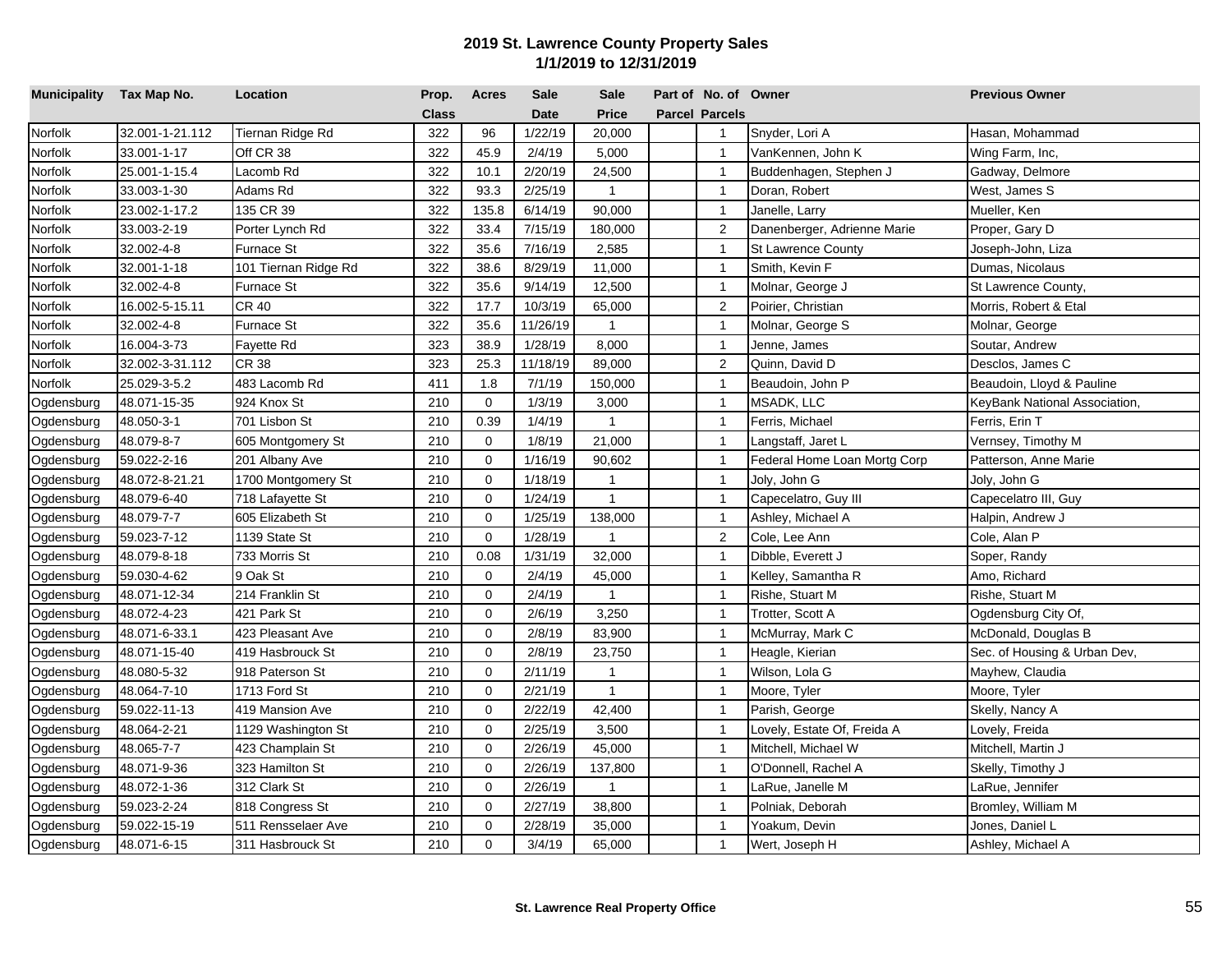| Municipality Tax Map No. |                | Location           | Prop. | <b>Acres</b> | <b>Sale</b> | <b>Sale</b>  | Part of No. of Owner  |                                 | <b>Previous Owner</b>       |
|--------------------------|----------------|--------------------|-------|--------------|-------------|--------------|-----------------------|---------------------------------|-----------------------------|
|                          |                |                    | Class |              | <b>Date</b> | <b>Price</b> | <b>Parcel Parcels</b> |                                 |                             |
| Ogdensburg               | 48.072-9-10.1  | 517 Grant St       | 210   | $\mathbf 0$  | 3/7/19      | 54,900       | $\overline{1}$        | Bateman, Derek J                | Demers, Hector              |
| Ogdensburg               | 48.079-6-6     | 611 Hamilton St    | 210   | 0.35         | 3/11/19     | 63,000       | $\overline{1}$        | Porter, Kathleen                | O'Neil, Myrna E             |
| Ogdensburg               | 48.071-5-29    | 221 Denny St       | 210   | 0            | 3/12/19     | $\mathbf{1}$ | $\overline{1}$        | Ogdensburg City Of              | Ogdensburg City Of,         |
| Ogdensburg               | 48.065-4-1     | 500 Bigelow St     | 210   | $\mathbf 0$  | 3/12/19     | $\mathbf{1}$ | $\overline{1}$        | Burke, Michael                  | Burke, Timothy H            |
| Ogdensburg               | 48.072-12-27.1 | 521 Clark St       | 210   | 0.22         | 3/14/19     | 65,000       | $\mathbf{1}$          | Sovie, Jesse M                  | Flood, James                |
| Ogdensburg               | 48.071-6-32.1  | 421 Pleasant Ave   | 210   | $\mathbf 0$  | 3/14/19     | 1            | $\mathbf{1}$          | Thompson, Debra A               | Thompson, Gary E            |
| Ogdensburg               | 48.064-2-21    | 1129 Washington St | 210   | $\mathbf 0$  | 3/15/19     | $\mathbf{1}$ | $\overline{1}$        | Madden, Jacqueline E            | Lovely, Estate Of, Freida A |
| Ogdensburg               | 59.022-4-34    | 419 Lincoln Ave    | 210   | $\mathbf 0$  | 3/22/19     | $\mathbf{1}$ | $\overline{1}$        | Chase, Lisa A                   | Chase, Lisa                 |
| Ogdensburg               | 48.071-5-29    | 221 Denny St       | 210   | $\mathbf 0$  | 3/25/19     | $\mathbf{1}$ | 12                    | Ogdensburg Land Bank Corp       | Ogdensburg City Of,         |
| Ogdensburg               | 48.071-9-26    | 806 Greene St      | 210   | $\mathbf 0$  | 3/26/19     | 90,000       | $\overline{1}$        | Halpin, Andrew J                | Harper, Richard L           |
| Ogdensburg               | 48.079-10-38   | 711 Lafayette St   | 210   | $\mathbf 0$  | 3/27/19     | $\mathbf{1}$ | $\overline{1}$        | Irvine, Nadine M                | Polniak, Deborah Ann        |
| Ogdensburg               | 59.022-4-56    | 25 Rensselaer Ave  | 210   | $\mathbf 0$  | 4/1/19      | $\mathbf{1}$ | $\overline{1}$        | Castle CFD Group, LLC           | Castlerock 2017 LLC,        |
| Ogdensburg               | 59.023-13-6    | 919 S Water St     | 210   | 0.16         | 4/2/19      | 15,000       | $\mathbf{1}$          | Willis, Michael D               | Taylor, Charlotte V         |
| Ogdensburg               | 59.023-13-7    | 923 S Water St     | 210   | $\mathbf 0$  | 4/2/19      | $\mathbf{1}$ | $\overline{1}$        | Bleau, Charlotte                | Taylor, Charlotte V         |
| Ogdensburg               | 48.058-5-19    | 702 Proctor Ave    | 210   | $\mathbf 0$  | 4/5/19      | $\mathbf{1}$ | $\overline{1}$        | Gusmerotti, Joseph              | Gusmerotti, Joseph          |
| Ogdensburg               | 59.023-10-35   | 922 Congress St    | 210   | $\mathbf 0$  | 4/10/19     | 8,000        | $\overline{1}$        | Monroe, Andrew                  | MacDonald, Lawrence W       |
| Ogdensburg               | 59.022-4-40    | 402 New York Ave   | 210   | $\mathbf 0$  | 4/11/19     | 99,000       | $\overline{1}$        | Bennett, Scott                  | Taylor, Mary                |
| Ogdensburg               | 48.079-9-4     | 519 Lafayette St   | 210   | $\mathbf 0$  | 4/11/19     | 27,000       | $\overline{1}$        | Dupont, Yves                    | McNally, William F          |
| Ogdensburg               | 48.058-5-19    | 702 Proctor Ave    | 210   | $\mathbf 0$  | 4/11/19     | $\mathbf{1}$ | $\overline{1}$        | Gusmerotti Family Trust, Joseph | Gusmerotti, Joseph          |
| Ogdensburg               | 48.072-4-5     | 1117 Greene St     | 210   | 0            | 4/11/19     | 42,000       | $\overline{1}$        | Dalton, David C                 | Claxton, Cheryl M           |
| Ogdensburg               | 48.079-8-23    | 720 Elizabeth St   | 210   | $\mathbf 0$  | 4/16/19     | 93,000       | $\mathbf{1}$          | Murphy, Patrick J               | Jackson, Billie Jo          |
| Ogdensburg               | 48.072-12-13   | 509 Park St        | 210   | $\mathbf 0$  | 4/18/19     | 100,000      | $\overline{1}$        | Klosner, Amanda M               | Bateman, Derek J            |
| Ogdensburg               | 48.071-5-11    | 200 Denny St       | 210   | 0.44         | 4/22/19     | 67,500       | $\overline{1}$        | LaFlair, Jhenna                 | Tebo, Wilma                 |
| Ogdensburg               | 59.023-6-19    | 928 Franklin St    | 210   | $\Omega$     | 4/23/19     | 78,440       | $\overline{1}$        | Woodward, Allyson M             | Tulip, Robin D              |
| Ogdensburg               | 48.064-9-2     | 310 Linden St      | 210   | 0.13         | 4/23/19     | 53,000       | $\overline{1}$        | Giltner, Andrew J               | Vine, Joshua T              |
| Ogdensburg               | 48.079-9-27    | 806 Elizabeth St   | 210   | 0            | 4/25/19     | 47,000       | $\overline{1}$        | Day, Whitney M                  | Myre, Sharon A              |
| Ogdensburg               | 59.023-1-44    | 818 S Water St     | 210   | $\mathbf 0$  | 4/26/19     | 8,000        | $\overline{1}$        | Knable, Nicole                  | Graham, Barbara E           |
| Ogdensburg               | 48.072-12-16   | 1118 Jay St        | 210   | $\mathbf 0$  | 4/26/19     | $\mathbf{1}$ | $\mathbf{1}$          | Williams, Jody J                | Williams, Norman F          |
| Ogdensburg               | 48.079-4-1     | 500 Franklin St    | 210   | $\mathbf 0$  | 4/29/19     | 137,500      | $\overline{1}$        | Duda, Lyndsey E                 | Hill, Randolph              |
| Ogdensburg               | 48.080-5-2     | 905 Lafayette St   | 210   | 0.05         | 5/1/19      | 19,000       | $\overline{1}$        | LaRock, Donald J                | Miller, John B              |
| Ogdensburg               | 48.058-1-7.1   | 534 Proctor Ave    | 210   | 0.5          | 5/3/19      | 163,000      | $\overline{1}$        | Degone, M. Juliana              | Wade, Kenneth S             |
| Ogdensburg               | 48.071-15-18   | 312 Hasbrouck St   | 210   | $\mathbf 0$  | 5/3/19      | 5,100        | $\overline{1}$        | Gilbert, Joshua                 | Ferguson, Dorothy A         |
| Ogdensburg               | 59.022-4-49    | 200 New York Ave   | 210   | $\mathbf 0$  | 5/6/19      | $\mathbf{1}$ | $\overline{c}$        | Smith, Edward RJ                | Smith, Edward RJ            |
| Ogdensburg               | 59.023-10-25   | 1016 Congress St   | 210   | 0            | 5/7/19      | 55,600       | $\mathbf{1}$          | Morrow, Joshua A                | Kench, Debra L              |
| Ogdensburg               | 48.072-4-3     | 1109 Greene St     | 210   | 0.2          | 5/8/19      | 78,000       | $\mathbf{1}$          | Pharoah, William E              | Burwell, Edward             |
| Ogdensburg               | 48.064-8-7     | 1501 Ford St       | 210   | 0            | 5/8/19      | $\mathbf{1}$ | $\mathbf{1}$          | Patterson, Sharon M             | Edwards, Patricia A         |
| Ogdensburg               | 59.023-11-5    | 915 Congress St    | 210   | $\mathbf 0$  | 5/9/19      | 54,900       | $\overline{1}$        | Burns, Stephanie R              | Moulton, Patricia A         |
| Ogdensburg               | 59.030-6-14    | 121 Cherry St      | 210   | $\mathbf 0$  | 5/9/19      | 88,000       | $\mathbf{1}$          | Lajoie, Marcy L                 | Latham, Tessa M             |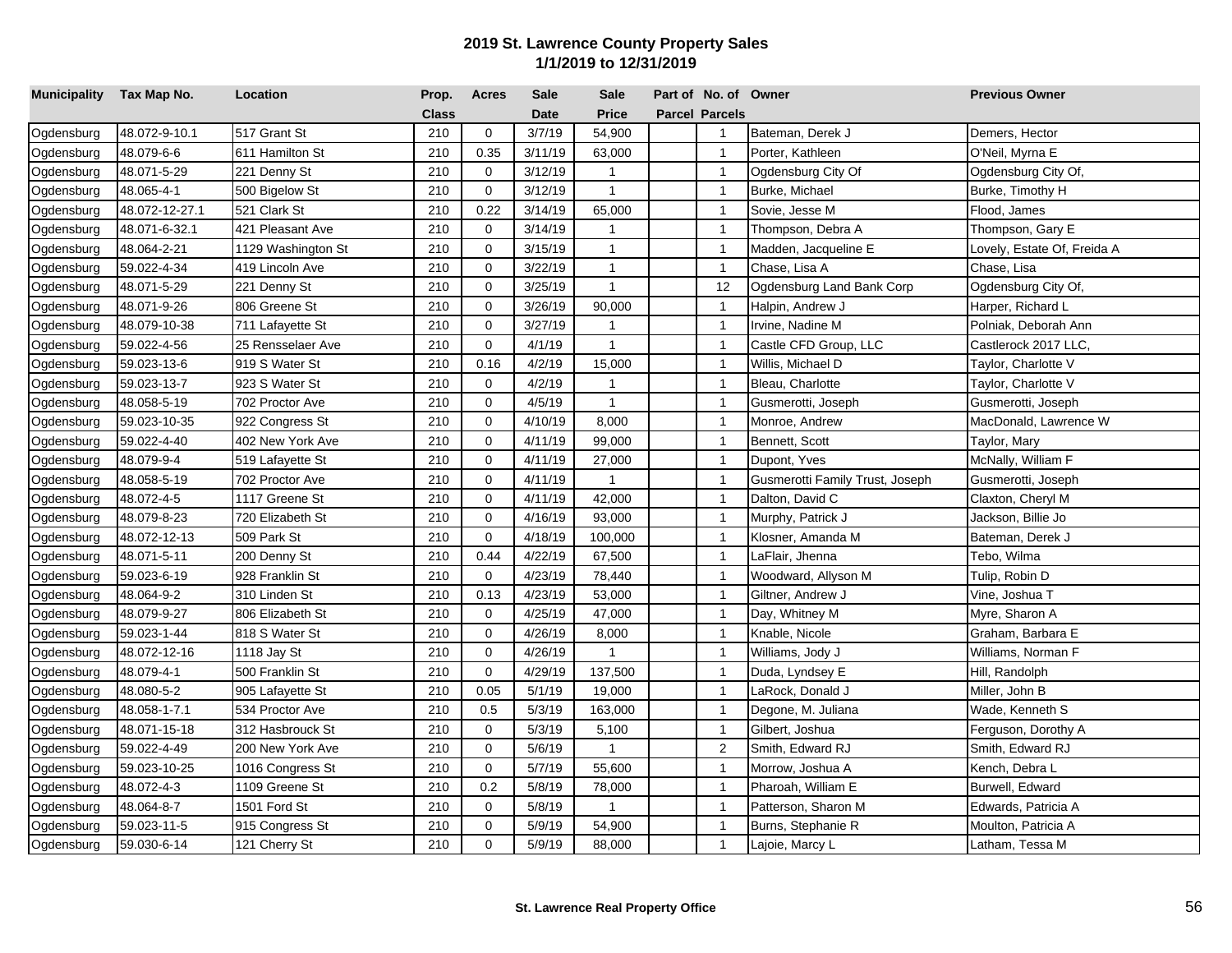| Municipality Tax Map No. |                | Location           | Prop.        | <b>Acres</b> | <b>Sale</b> | <b>Sale</b>  | Part of No. of Owner  |                                     | <b>Previous Owner</b>         |
|--------------------------|----------------|--------------------|--------------|--------------|-------------|--------------|-----------------------|-------------------------------------|-------------------------------|
|                          |                |                    | <b>Class</b> |              | <b>Date</b> | <b>Price</b> | <b>Parcel Parcels</b> |                                     |                               |
| Ogdensburg               | 59.022-11-25   | 419 Albany Ave     | 210          | $\mathbf 0$  | 5/13/19     | 24,000       | $\overline{1}$        | Richards, Rolland A                 | Berg, Robert                  |
| Ogdensburg               | 48.058-4-19.1  | 535 Hayward St     | 210          | $\mathbf 0$  | 5/14/19     | 145,000      | $\mathbf{1}$          | Wei, Kaichun                        | Burke, Angela                 |
| Ogdensburg               | 48.064-10-5    | 412 Linden St      | 210          | 0            | 5/15/19     | 105,000      | $\overline{1}$        | Reuther, Jill                       | Beldock, Timothy A            |
| Ogdensburg               | 48.058-1-14.1  | 200 William St     | 210          | $\mathbf 0$  | 5/15/19     | $\mathbf{1}$ | $\overline{1}$        | Hawkins, Shayne                     | O'Donaghue, Francis           |
| Ogdensburg               | 59.022-2-16    | 201 Albany Ave     | 210          | $\Omega$     | 5/16/19     | 44,000       | $\mathbf{1}$          | Kennedy, Robert C                   | Federal Home Loan Mortg Corp, |
| Ogdensburg               | 59.022-2-49    | 402 Main St        | 210          | $\mathbf 0$  | 5/21/19     | $\mathbf{1}$ | $\overline{1}$        | IHS 1, LLC                          | Great Faith Ministries Inc.,  |
| Ogdensburg               | 48.073-1-9     | 1901 Jay St        | 210          | $\mathbf 0$  | 5/24/19     | 17,000       | $\overline{1}$        | Reality Investments, LLC            | Wells Fargo Bank, NA,         |
| Ogdensburg               | 59.030-6-43    | 1020 New York Ave  | 210          | $\mathbf 0$  | 5/24/19     | 45,000       | $\overline{1}$        | Phelps, Crystal                     | Brenno, Beverly M             |
| Ogdensburg               | 59.030-6-40    | 1004 New York Ave  | 210          | 0.36         | 5/24/19     | $\mathbf{1}$ | $\overline{1}$        | Whitcomb Irrevocable Trust, Robin W | Girard, Michele E             |
| Ogdensburg               | 48.071-3-29    | 114 Hamilton St    | 210          | 0            | 5/27/19     | $\mathbf{1}$ | $\overline{1}$        | Kotz, George E Jr.                  | Kotz, George E                |
| Ogdensburg               | 48.080-3-7     | 1135 Lafayette St  | 210          | 0            | 5/28/19     | $\mathbf{1}$ | $\mathbf{1}$          | Wilms, Deborah                      | Wilms, Deborah                |
| Ogdensburg               | 59.031-3-17    | 1104 New York Ave  | 210          | 0.08         | 5/30/19     | 55,000       | $\mathbf{1}$          | McGowan, Jennifer A                 | Miller, John B                |
| Ogdensburg               | 59.022-12-19.1 | 307 Ogden St       | 210          | $\Omega$     | 6/5/19      | $\mathbf{1}$ | $\overline{1}$        | Baker, Arthur III                   | Parmeter, Nickole             |
| Ogdensburg               | 59.024-2-31    | 707 E South St     | 210          | $\Omega$     | 6/6/19      | 11,000       | $\overline{1}$        | Phillips, Steven R                  | Skidds, Patricia D            |
| Ogdensburg               | 48.071-15-24   | 1001 Greene St     | 210          | $\mathbf 0$  | 6/7/19      | 127,500      | $\overline{1}$        | Driscoll, Sara                      | Latham, Wayne A               |
| Ogdensburg               | 59.022-14-12   | 512 Rensselaer Ave | 210          | $\mathbf 0$  | 6/10/19     | $\mathbf{1}$ | $\overline{2}$        | Carlisle, Robert W                  | Burley, James R               |
| Ogdensburg               | 48.071-3-7.1   | 721 Riverside Ave  | 210          | $\mathbf 0$  | 6/11/19     | 31,000       | $\overline{1}$        | Riverjay Prop Management LLC        | Lakey, Walter                 |
| Ogdensburg               | 48.064-4-11    | 1812 Ford St       | 210          | $\mathbf 0$  | 6/11/19     | 36,500       | $\mathbf{1}$          | LaFlair, Sara L                     | Bertrand, James F             |
| Ogdensburg               | 48.079-15-7    | 627 State St       | 210          | $\mathbf 0$  | 6/11/19     | 70,000       | $\mathbf{1}$          | Hockey, Memory D                    | Osgood, John L                |
| Ogdensburg               | 48.079-7-20.1  | 615 Morris St      | 210          | 0.32         | 6/13/19     | 129,000      | $\mathbf{1}$          | Powers, Lucas                       | Connell, Quinn M              |
| Ogdensburg               | 48.071-15-19   | 318 Hasbrouck St   | 210          | 0            | 6/13/19     | 1            | $\overline{1}$        | ago, Christopher J                  | Lago, Henry                   |
| Ogdensburg               | 59.023-4-10    | 921 Caroline St    | 210          | $\mathbf 0$  | 6/14/19     | $\mathbf{1}$ | $\overline{1}$        | Dority, Brandon                     | Flack, Bridget                |
| Ogdensburg               | 59.023-1-19    | 28 Jersey Ave      | 210          | 0.12         | 6/17/19     | 53,900       | $\overline{1}$        | Turner, Lynn M                      | Ayen, Ardell M                |
| Ogdensburg               | 48.079-7-38    | 520 Montgomery St  | 210          | $\mathbf 0$  | 6/18/19     | 78,000       | $\overline{1}$        | Elliott, Ashley L                   | Havens, Jillian M             |
| Ogdensburg               | 48.072-12-14   | 513 Park St        | 210          | $\mathbf 0$  | 6/19/19     | $\mathbf{1}$ | $\overline{1}$        | Knowlton, Robert D                  | Knowlton, Robert D            |
| Ogdensburg               | 48.064-2-19    | 1123 Washington St | 210          | $\mathbf 0$  | 6/19/19     | 91,000       | $\overline{1}$        | Ashley, John J III                  | Bouchard, Memory A            |
| Ogdensburg               | 48.079-6-12    | 716 Montgomery St  | 210          | $\mathbf 0$  | 6/20/19     | $\mathbf{1}$ | $\mathbf{1}$          | Axtell, Terry E                     | Lemke, Amy R                  |
| Ogdensburg               | 48.064-10-18   | 420 Barre St       | 210          | 0.59         | 6/21/19     | 40,000       | $\overline{1}$        | Hesseltine, Rae T                   | Shaver, Shawn                 |
| Ogdensburg               | 48.079-7-39    | 514 Montgomery St  | 210          | 0            | 6/21/19     | 59,900       | $\mathbf{1}$          | Barr, Joshua                        | Garrison, Spencer             |
| Ogdensburg               | 59.022-6-40    | 700 Lake St        | 210          | $\mathbf 0$  | 6/24/19     | 50,000       | $\overline{1}$        | Clark, Derek                        | LeGault, Dale D               |
| Ogdensburg               | 59.022-9-29.1  | 217 Spring St      | 210          | 0.21         | 6/26/19     | $\mathbf{1}$ | $\mathbf{1}$          | Lewis, Richard                      | Doe, Joseph P                 |
| Ogdensburg               | 48.064-4-7     | 1722 Ford St       | 210          | $\mathbf 0$  | 6/26/19     | 1            | $\mathbf{1}$          | Grace Baptist Church                | Doyle, Jill E                 |
| Ogdensburg               | 48.057-1-6     | 212 Proctor Ave    | 210          | $\mathbf 0$  | 6/26/19     | 181,000      | $\mathbf{1}$          | Morley, Brian                       | Piche, Cathy C                |
| Ogdensburg               | 59.030-5-28    | 918 Mansion Ave    | 210          | 0.16         | 6/26/19     | 1            | $\overline{1}$        | Fifield, Ryan                       | Streeter, Jessie              |
| Ogdensburg               | 48.071-9-11.1  | 817 Ford St        | 210          | 0.09         | 6/26/19     | $\mathbf{1}$ | $\mathbf{1}$          | O'Hare, Bonnie                      | Dishaw, Catherine             |
| Ogdensburg               | 48.072-4-6     | 1119 Greene St     | 210          | $\mathbf 0$  | 6/26/19     | $\mathbf{1}$ | $\overline{1}$        | Doboze, Chris                       | Dawson, Kenneth               |
| Ogdensburg               | 59.022-12-8    | 324 Rensselaer Ave | 210          | 0.14         | 6/26/19     | $\mathbf{1}$ | $\mathbf{1}$          | Lipinsky, Gerald                    | Disotell, Beatrice            |
| Ogdensburg               | 59.022-4-13    | 310 Lake St        | 210          | $\Omega$     | 6/26/19     | $\mathbf{1}$ | $\overline{1}$        | Wilkinson, Shandrica                | Adams, Roberta                |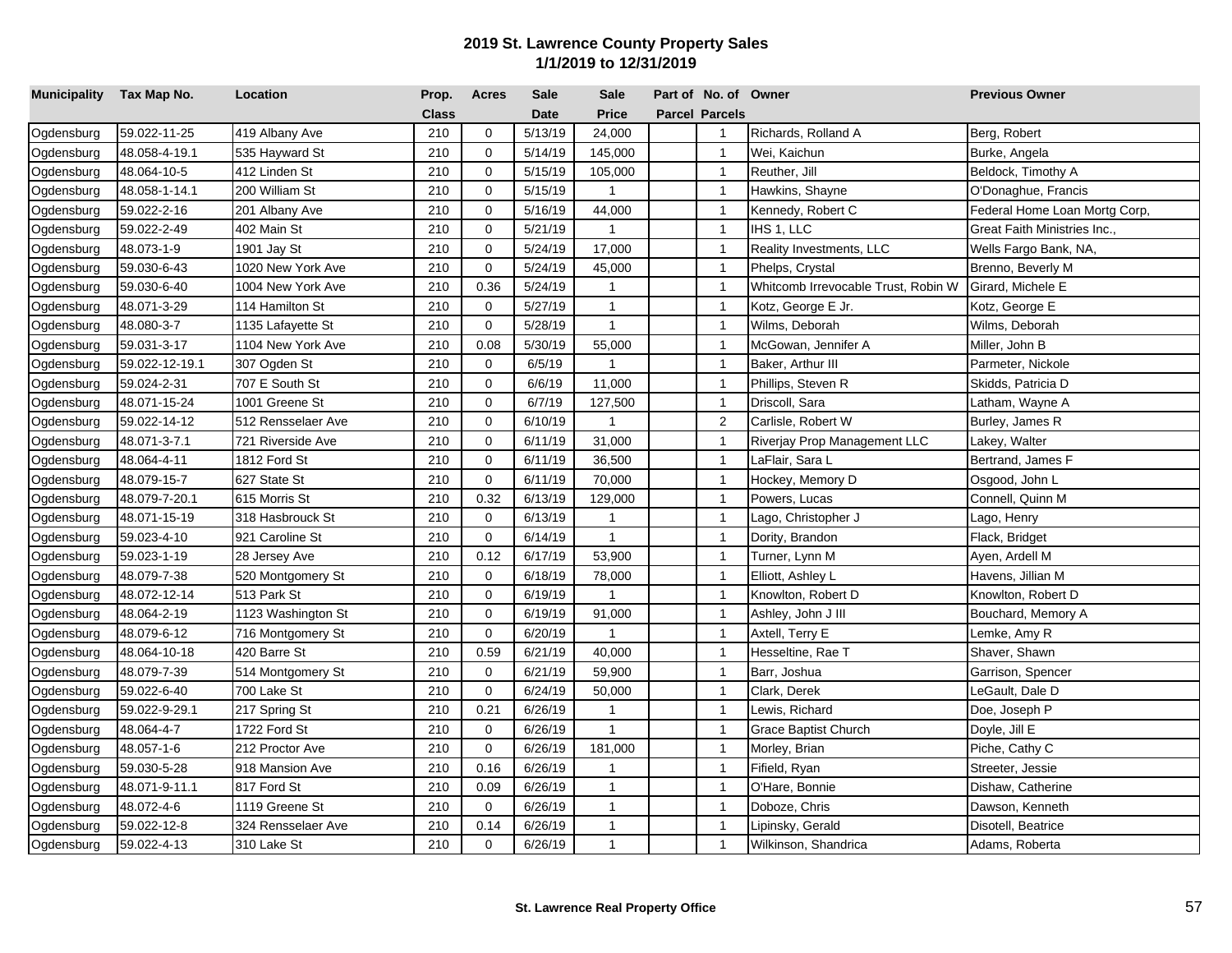| Municipality Tax Map No. |                  | Location             | Prop.        | <b>Acres</b> | <b>Sale</b> | <b>Sale</b>  | Part of No. of Owner  |                                      | <b>Previous Owner</b>           |
|--------------------------|------------------|----------------------|--------------|--------------|-------------|--------------|-----------------------|--------------------------------------|---------------------------------|
|                          |                  |                      | <b>Class</b> |              | <b>Date</b> | <b>Price</b> | <b>Parcel Parcels</b> |                                      |                                 |
| Ogdensburg               | 48.078-8-16.1    | 411 Main St          | 210          | $\mathbf 0$  | 6/26/19     | $\mathbf{1}$ | $\overline{1}$        | Ogdensburg City Of                   | Kennedy, Patrick                |
| Ogdensburg               | 59.030-9-2.1     | 803 Jefferson Ave    | 210          | $\mathbf 0$  | 6/26/19     | $\mathbf{1}$ | $\mathbf{1}$          | Ogdensburg City Of                   | Girard, Lisa                    |
| Ogdensburg               | 59.022-15-20     | 517 Rensselaer Ave   | 210          | 0            | 6/26/19     | $\mathbf{1}$ | $\overline{1}$        | Ogdensburg City Of                   | Sprowls, Robert                 |
| Ogdensburg               | 59.029-1-27      | 327 Madison Ave      | 210          | 0.07         | 6/26/19     | $\mathbf{1}$ | $\mathbf{1}$          | Ogdensburg City Of                   | St. Lawrence Management,        |
| Ogdensburg               | 48.079-13-8      | 625 Franklin St      | 210          | 0            | 6/26/19     | $\mathbf{1}$ | $\mathbf{1}$          | Ogdensburg City Of                   | Downs, Virginia                 |
| Ogdensburg               | 59.022-2-50      | 111 Albany Ave       | 210          | $\mathbf 0$  | 6/27/19     | $\mathbf{1}$ | $\mathbf{1}$          | Geary, Katie Ann                     | Geary, Christopher              |
| Ogdensburg               | 59.023-7-16      | 1213 State St        | 210          | $\mathbf 0$  | 6/28/19     | 140,000      | $\overline{1}$        | Harman, Warren A                     | Regan, Patrick                  |
| Ogdensburg               | 59.021-1-5       | 623 Main St          | 210          | $\mathbf 0$  | 6/28/19     | 73,000       | $\overline{1}$        | Morley, Barbara                      | Herron, Ryan J                  |
| Ogdensburg               | 48.079-10-43     | 811 Hamilton St      | 210          | $\mathbf 0$  | 7/1/19      | 108,750      | $\overline{1}$        | Bruyere, William M                   | Bruyere, Therese B              |
| Ogdensburg               | 48.072-5-17      | 414 Seymour St       | 210          | $\mathbf 0$  | 7/1/19      | $\mathbf{1}$ | $\overline{1}$        | Monnat, Mary                         | Boyer, Marc                     |
| Ogdensburg               | 48.071-11-21.1   | 612 Greene St        | 210          | 0.28         | 7/3/19      | 60,950       | $\mathbf{1}$          | Knapp, Jason H                       | Hunter, Ruth B                  |
| Ogdensburg               | 48.079-12-10.113 | 709 Franklin St      | 210          | 0.62         | 7/8/19      | 105,000      | $\overline{1}$        | Kench, Harold                        | Harman, Warren                  |
| Ogdensburg               | 48.058-11-18     | 602 Anthony St       | 210          | 0.35         | 7/9/19      | $\mathbf{1}$ | $\mathbf{1}$          | Irvine Irrev Living Trust, Timothy R | Irvine, Timothy R               |
| Ogdensburg               | 48.071-6-51      | 324 Paterson St      | 210          | $\mathbf 0$  | 7/16/19     | 14,900       | $\overline{1}$        | Barlow, Clint Sr.                    | Graves, Marvin                  |
| Ogdensburg               | 59.031-2-29      | 5 W South St         | 210          | $\mathbf 0$  | 7/17/19     | 13,500       | $\overline{1}$        | Kennedy, John IV                     | Lumbard, Hazel                  |
| Ogdensburg               | 59.030-8-8       | 915 Adams Ave        | 210          | $\mathbf 0$  | 7/18/19     | 15,000       | $\overline{1}$        | Strader, David                       | U.S. Bank Trust, N.A.,          |
| Ogdensburg               | 59.030-9-1.1     | 801 Jefferson Ave    | 210          | $\mathbf 0$  | 7/19/19     | 70,000       | $\overline{1}$        | LeBeau, Andrew D                     | LeBeau, David J                 |
| Ogdensburg               | 48.072-14-5      | 5 Remington Cir      | 210          | $\mathbf 0$  | 7/23/19     | 100,000      | $\mathbf{1}$          | Valley, Mark T                       | Green, James                    |
| Ogdensburg               | 59.030-5-36      | 34 Pine St           | 210          | $\mathbf 0$  | 7/24/19     | $\mathbf{1}$ | $\overline{1}$        | Brenno Family Trust, Scott A         | Brenno, Scott                   |
| Ogdensburg               | 59.021-1-16      | 540 Covington St     | 210          | $\mathbf 0$  | 7/31/19     | $\mathbf{1}$ | $\overline{1}$        | Rule, Alexander J                    | Rule, Alexander                 |
| Ogdensburg               | 48.065-1-1.111   | 100 Proctor Ave      | 210          | 3.74         | 8/1/19      | 340,000      | $\mathbf{1}$          | Sutherland, lan                      | Brandy, John                    |
| Ogdensburg               | 48.077-1-7       | 507 Off Covington St | 210          | 0.3          | 8/1/19      | 47,750       | 3                     | Hilborne, Kenneth H Jr.              | Valley, Mark T                  |
| Ogdensburg               | 48.064-5-2.1     | 314 Kiah St          | 210          | $\mathbf 0$  | 8/1/19      | 50,000       | $\overline{1}$        | Bresett, John A                      | Kiah, Richard                   |
| Ogdensburg               | 48.072-14-5      | 5 Remington Cir      | 210          | $\mathbf 0$  | 8/1/19      | $\mathbf{1}$ | $\overline{1}$        | Valley, Martha M (LU)                | Valley, Mark T                  |
| Ogdensburg               | 48.071-5-48      | 1008 Washington St   | 210          | $\mathbf 0$  | 8/2/19      | 49,900       | $\overline{1}$        | Newton, Jarika R                     | Wall, Paul E                    |
| Ogdensburg               | 59.022-4-41      | 400 New York Ave     | 210          | $\mathbf 0$  | 8/6/19      | 52,000       | $\overline{1}$        | Cline, Shane M                       | Billings, James J               |
| Ogdensburg               | 48.058-5-19      | 702 Proctor Ave      | 210          | $\mathbf 0$  | 8/6/19      | 101,000      | $\overline{1}$        | Grant, Steven L                      | Gusmerotti Family Trust, Joseph |
| Ogdensburg               | 48.077-1-15      | 509 Covington St     | 210          | $\mathbf 0$  | 8/12/19     | 32,250       | $\mathbf{1}$          | Hilborne, Kenneth H Jr.              | Valley, Mark                    |
| Ogdensburg               | 59.022-4-41      | 400 New York Ave     | 210          | $\mathbf 0$  | 8/14/19     | $\mathbf{1}$ | $\overline{1}$        | Cline, Shane M                       | Cline, Shane M                  |
| Ogdensburg               | 59.030-5-37      | 32 Pine St           | 210          | 0.18         | 8/15/19     | $\mathbf{1}$ | $\overline{1}$        | Brenno Family Trust, Scott A         | Brenno, Scott A                 |
| Ogdensburg               | 48.079-14-9.1    | 412 Jay St           | 210          | 0.27         | 8/16/19     | $\mathbf{1}$ | $\overline{1}$        | Frary, Christopher R                 | Frary, Christopher R            |
| Ogdensburg               | 48.057-1-8       | 222 Proctor Ave      | 210          | 1.1          | 8/21/19     | 169,000      | $\overline{1}$        | Foley, Dawn K                        | Wheaton, Katharine J            |
| Ogdensburg               | 48.071-6-36      | 428 Paterson St      | 210          | $\mathbf 0$  | 8/22/19     | 71,500       | $\overline{1}$        | _aRock, Eric                         | Bova, Gerald F                  |
| Ogdensburg               | 48.064-7-22      | 307 Grant St         | 210          | 0            | 8/23/19     | 51,144       | $\mathbf{1}$          | NRZ REO VI-B, LLC                    | Gladle, Thomas A                |
| Ogdensburg               | 59.022-8-14      | 123 Gates St         | 210          | 0.09         | 8/26/19     | 52,000       | $\mathbf{1}$          | Bradley, Hayley E                    | Miller-Ward, Cynthia Lee        |
| Ogdensburg               | 59.030-2-38      | 418 Gates St         | 210          | 0            | 8/26/19     | 112,000      | $\mathbf{1}$          | Savino, Brianne L                    | Beshaw, Ryan C                  |
| Ogdensburg               | 59.031-2-40      | 24 Gilbert St        | 210          | 0.1          | 8/28/19     | 23,000       | $\overline{1}$        | Deane, Glenda D                      | Dishaw, Dona                    |
| Ogdensburg               | 48.079-8-28      | 709 Elizabeth St     | 210          | $\mathbf 0$  | 8/28/19     | 90,000       | $\mathbf{1}$          | Crews, Michael D                     | Valley, Martha F                |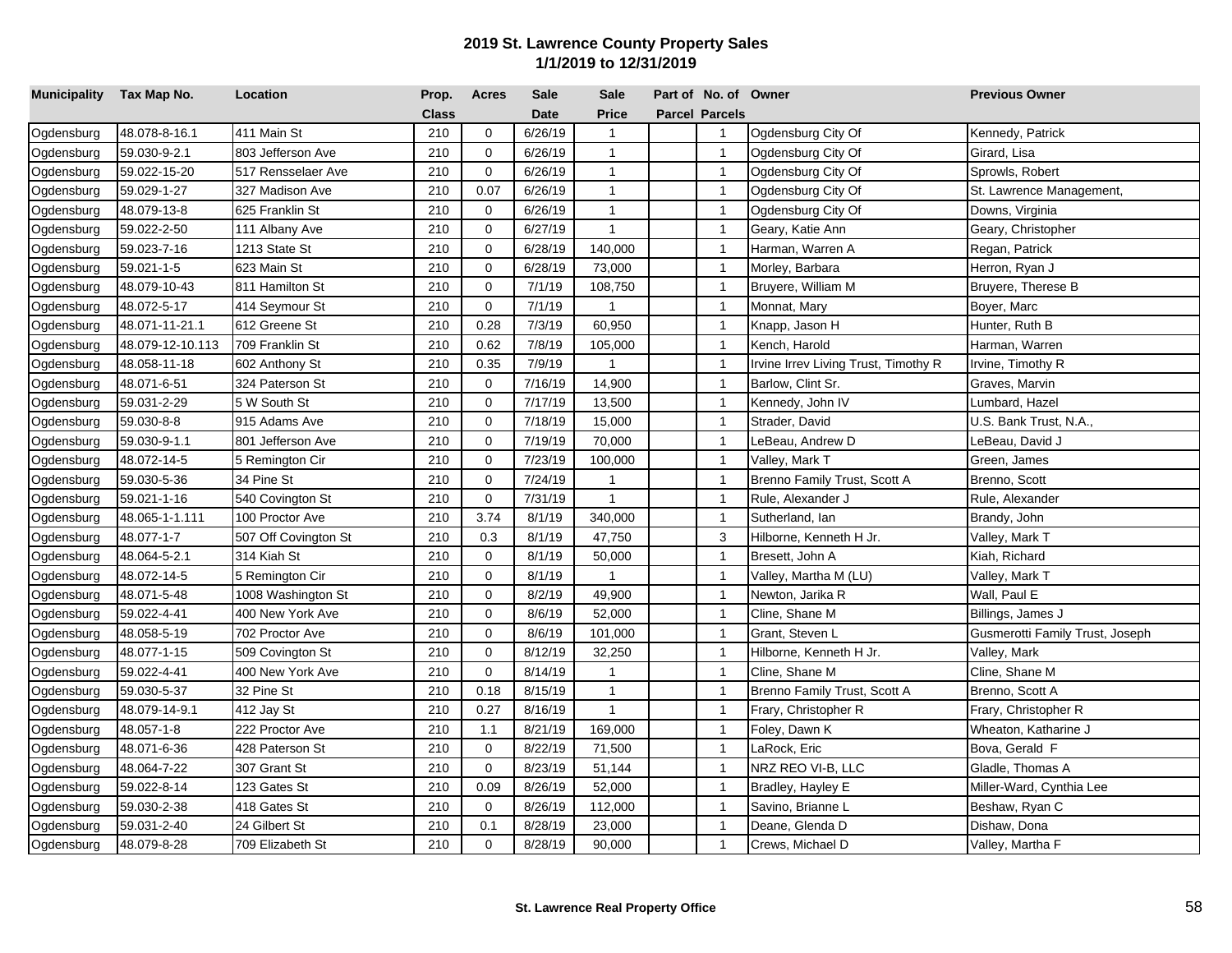| Municipality Tax Map No. |                | Location            | Prop.        | <b>Acres</b> | Sale        | <b>Sale</b>  | Part of No. of Owner  |                                 | <b>Previous Owner</b>       |
|--------------------------|----------------|---------------------|--------------|--------------|-------------|--------------|-----------------------|---------------------------------|-----------------------------|
|                          |                |                     | <b>Class</b> |              | <b>Date</b> | <b>Price</b> | <b>Parcel Parcels</b> |                                 |                             |
| Ogdensburg               | 59.023-9-1     | 900 Pickering St    | 210          | $\mathbf 0$  | 8/29/19     | $\mathbf{1}$ | $\overline{1}$        | Lucchetti Family Trust, Harry L | Lucchetti, Harry            |
| Ogdensburg               | 59.023-15-19   | 531 E South St      | 210          | $\mathbf 0$  | 8/29/19     | $\mathbf{1}$ | $\overline{1}$        | ucchetti Family Trust, Harry L  | _ucchetti, Harry L          |
| Ogdensburg               | 59.023-9-2     | 213 Jersey Ave      | 210          | $\mathbf 0$  | 8/29/19     | $\mathbf{1}$ | $\overline{1}$        | ucchetti Family Trust, Harry L  | _ucchetti, Harry            |
| Ogdensburg               | 48.057-2-21    | 303 Hayward St      | 210          | $\mathbf 0$  | 9/3/19      | 156,000      | $\overline{1}$        | Johnson, Andrew Sr.             | Gates, Neil R               |
| Ogdensburg               | 48.057-1-18    | 314 Proctor Ave     | 210          | $\mathbf 0$  | 9/5/19      | 145,000      | $\mathbf{1}$          | McCarney, Maxwell A             | Robinson, Bruce J           |
| Ogdensburg               | 59.030-6-12.1  | 1008 Ford Ave       | 210          | 0.38         | 9/6/19      | 48,000       | $\overline{1}$        | Conger, Carrie J                | Tynon, Troy K               |
| Ogdensburg               | 59.031-2-22    | 1205 Mechanic St    | 210          | 0.85         | 9/13/19     | 129,900      | $\overline{1}$        | Poole, Jason G                  | Johnson, Randy A            |
| Ogdensburg               | 59.023-1-11    | 801 Congress St     | 210          | 0.37         | 9/16/19     | $\mathbf{1}$ | $\overline{1}$        | Brenno, Teresa                  | Brenno, Robert M            |
| Ogdensburg               | 48.072-4-26.1  | 1110 Knox St        | 210          | $\mathbf 0$  | 9/19/19     | 16,000       | $\overline{1}$        | Martin, Richard A               | Rolfe, Randy                |
| Ogdensburg               | 59.030-3-21    | 811 Mansion Ave     | 210          | $\mathbf 0$  | 9/23/19     | 69,900       | $\mathbf{1}$          | Campbell, Jean M                | Cisneros, Jordana A         |
| Ogdensburg               | 59.022-9-16    | 424 Ford Ave        | 210          | $\mathbf 0$  | 9/24/19     | 28,600       | $\overline{1}$        | Randolph, Brittany L            | Payne, Margaret             |
| Ogdensburg               | 59.022-10-15   | 604 Albany Ave      | 210          | $\mathbf 0$  | 9/26/19     | 54,000       | $\mathbf{1}$          | Gascon, Adam M                  | Gascon, Garry M             |
| Ogdensburg               | 59.023-6-32    | 828 Franklin St     | 210          | $\mathbf 0$  | 9/26/19     | 22,000       | $\mathbf 1$           | Claxton, Christine E            | Pyskadlo, Lisa              |
| Ogdensburg               | 59.031-2-7     | 27 Gilbert St       | 210          | $\mathbf 0$  | 9/30/19     | 30,000       | $\overline{1}$        | Smith, Kit Ward                 | Escoffery, Michael B        |
| Ogdensburg               | 48.058-1-4     | 507 Lisbon St       | 210          | 1.3          | 10/1/19     | 138,500      | $\overline{1}$        | Bedford, Elfie E                | Grant, Steven L             |
| Ogdensburg               | 48.072-5-1.11  | 1311 Greene St      | 210          | 0.2          | 10/1/19     | 87,000       | $\overline{1}$        | Bartlett, Chelsea E             | Bjork, Anthony E            |
| Ogdensburg               | 48.079-8-11    | 619 Montgomery St   | 210          | $\Omega$     | 10/3/19     | $\mathbf{1}$ | $\overline{1}$        | Bell, Analda D                  | Bell, Wayne M               |
| Ogdensburg               | 59.022-12-33   | 314 St Lawrence Ave | 210          | $\Omega$     | 10/3/19     | $\mathbf{1}$ | $\overline{1}$        | Bell, Analda D                  | Bell, Wayne M               |
| Ogdensburg               | 59.022-12-33   | 314 St Lawrence Ave | 210          | $\mathbf 0$  | 10/3/19     | $\mathbf{1}$ | $\overline{1}$        | Snodgrass, Lynette R            | Bell, Analda D              |
| Ogdensburg               | 48.079-8-11    | 619 Montgomery St   | 210          | $\Omega$     | 10/3/19     | $\mathbf{1}$ | $\mathbf{1}$          | Snodgrass, Lynette R            | Bell, Analda D              |
| Ogdensburg               | 59.022-8-20    | 511 Ford Ave        | 210          | $\mathbf 0$  | 10/10/19    | $\mathbf{1}$ | $\overline{1}$        | Snyder, David E                 | Ashley, Barbara A           |
| Ogdensburg               | 48.064-4-18    | 1848 Ford St        | 210          | $\mathbf 0$  | 10/11/19    | 53,000       | $\overline{1}$        | Rafferty, Katie A               | St Aubin, Debra             |
| Ogdensburg               | 48.071-7-36    | 504 Paterson St     | 210          | $\mathbf 0$  | 10/15/19    | 21,000       | $\mathbf{1}$          | Adams, George S Jr.             | North Country Savings Bank, |
| Ogdensburg               | 59.023-9-16    | 1033 State St       | 210          | 0.24         | 10/16/19    | 73,000       | $\mathbf{1}$          | Ives, Ashley                    | Burns, Noah L               |
| Ogdensburg               | 48.073-2-36    | 2102 Montgomery St  | 210          | $\mathbf 0$  | 10/17/19    | 55,000       | $\overline{1}$        | Freeman, Martha H               | Perkins, Joanne G           |
| Ogdensburg               | 59.024-2-9.1   | 813 E South St      | 210          | 0.36         | 10/18/19    | 20,000       | $\overline{1}$        | Rishe, Stephen J                | McPherson, Robert           |
| Ogdensburg               | 59.022-13-11   | 425 St Lawrence Ave | 210          | $\mathbf 0$  | 10/22/19    | 38,000       | $\mathbf{1}$          | Fisher, Allen Z                 | Fisher, Allen B             |
| Ogdensburg               | 48.079-12-30   | 712 State St        | 210          | 0.09         | 10/22/19    | $\mathbf{1}$ | $\overline{1}$        | North Country Savings Bank      | Moody, Eric W               |
| Ogdensburg               | 59.030-9-2.1   | 803 Jefferson Ave   | 210          | $\mathbf 0$  | 10/22/19    | $\mathbf{1}$ | $\overline{1}$        | Girard, Lisa                    | Ogdensburg City Of,         |
| Ogdensburg               | 59.022-11-20   | 420 Albany Ave      | 210          | $\mathbf 0$  | 10/25/19    | 58,800       | $\overline{1}$        | Gates, Neil                     | Mashaw, James W             |
| Ogdensburg               | 59.030-4-72    | 825 Lake St         | 210          | $\mathbf 0$  | 10/25/19    | 34,500       | $\overline{1}$        | Cross, Wayne                    | Blowers, John               |
| Ogdensburg               | 48.058-4-1     | 507 Proctor Ave     | 210          | $\mathbf 0$  | 10/28/19    | $\mathbf{1}$ | $\overline{2}$        | Cline, Kiersten                 | Cline, Jeffery H            |
| Ogdensburg               | 48.071-6-31    | 417 Pleasant Ave    | 210          | $\mathbf 0$  | 10/29/19    | 60,000       | $\mathbf{1}$          | Green, Jeffrey S                | Lashomb, Laurie A           |
| Ogdensburg               | 48.080-5-12    | 937 Lafayette St    | 210          | 0.23         | 10/30/19    | 60,000       | $\overline{1}$        | Thurston, Lionel W Jr.          | Fraser, Faye A              |
| Ogdensburg               | 59.030-6-36    | 1011 New York Ave   | 210          | $\mathbf 0$  | 11/4/19     | $\mathbf{1}$ | 2                     | McLear, Michael                 | McLear, Michael J           |
| Ogdensburg               | 48.071-12-12.1 | 209 Morris St       | 210          | 0.21         | 11/5/19     | 68,635       | $\mathbf 1$           | Green, Barbara M                | Barefoot, Christine E       |
| Ogdensburg               | 59.023-1-35    | 805 Mechanic St     | 210          | 0            | 11/5/19     |              | $\overline{1}$        | Barr, Michell L                 | Trombley, Susan             |
| Ogdensburg               | 48.079-6-37    | 713 Hamilton St     | 210          | $\mathbf 0$  | 11/6/19     | 40,000       | $\mathbf{1}$          | Lynch, Mary E                   | Otis, Robert A              |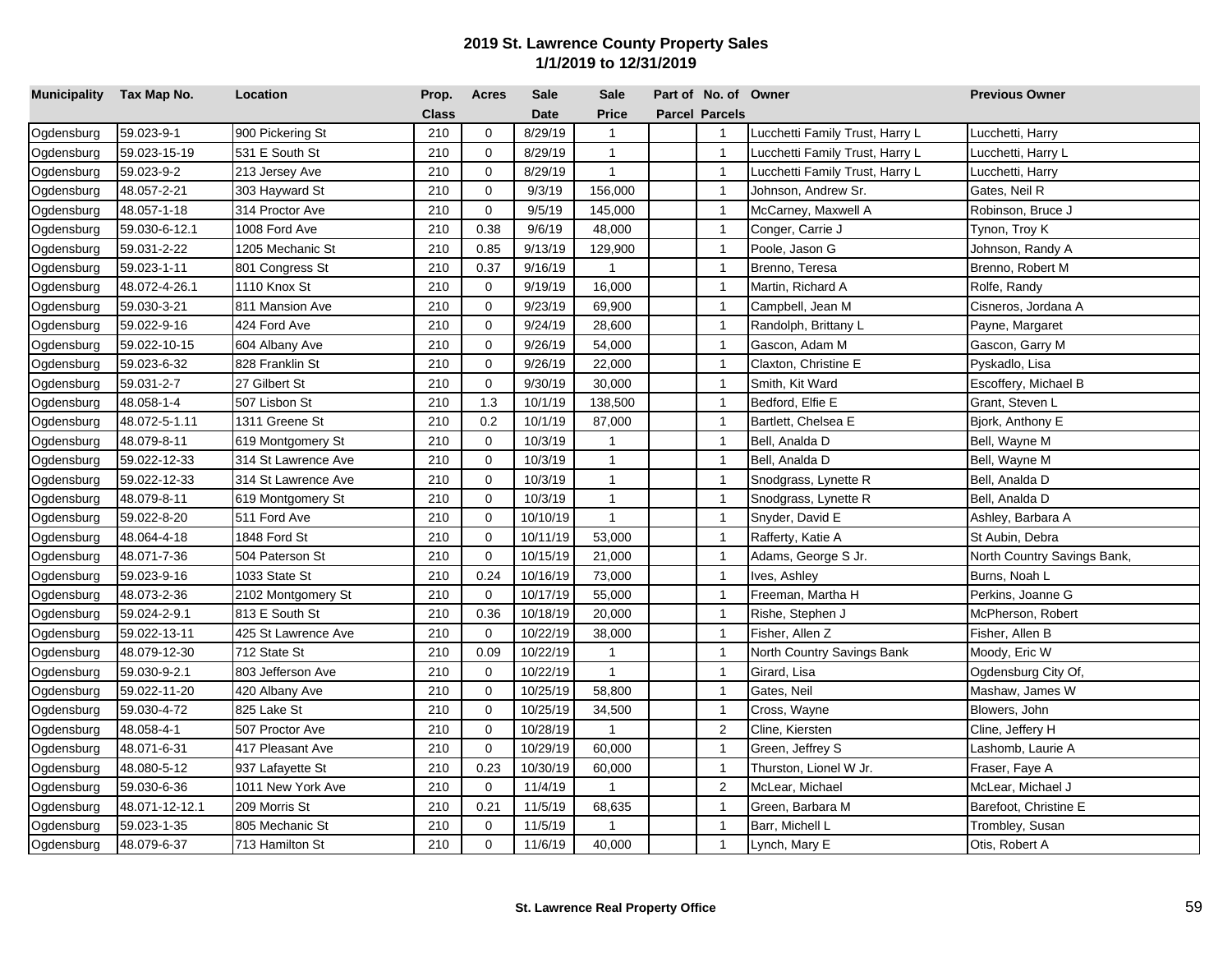| Municipality Tax Map No. |               | Location                     | Prop.        | <b>Acres</b> | Sale        | <b>Sale</b>  | Part of No. of Owner  |                                                      | <b>Previous Owner</b>           |
|--------------------------|---------------|------------------------------|--------------|--------------|-------------|--------------|-----------------------|------------------------------------------------------|---------------------------------|
|                          |               |                              | <b>Class</b> |              | <b>Date</b> | <b>Price</b> | <b>Parcel Parcels</b> |                                                      |                                 |
| Ogdensburg               | 48.080-6-19   | 932 Hamilton St              | 210          | 0.3          | 11/8/19     | $\mathbf{1}$ | $\mathbf 1$           | LaFlair, Deborah A                                   | LaFlair, Richard                |
| Ogdensburg               | 59.023-3-40   | 736 State St                 | 210          | $\mathbf 0$  | 11/15/19    | 41,000       | $\overline{1}$        | Dalby, Nick J                                        | Simmons, Jeffrey L              |
| Ogdensburg               | 48.064-3-25   | 212 Linden Ln                | 210          | $\mathbf 0$  | 11/18/19    | $\mathbf{1}$ | $\overline{1}$        | Gagnon, Sierra C                                     | Rolfe, Randy                    |
| Ogdensburg               | 48.063-1-19   | 1054 Washington St           | 210          | $\mathbf 0$  | 11/19/19    | 45,000       | $\overline{1}$        | Gushea, Benjamin M                                   | Woodward, Wayne                 |
| Ogdensburg               | 48.064-10-16  | 401 Linden St                | 210          | $\mathbf 0$  | 11/21/19    | $\mathbf{1}$ | $\overline{1}$        | Garman, Margaret R                                   | Garman, Phyllis E               |
| Ogdensburg               | 48.079-7-46   | 610 Franklin St              | 210          | $\mathbf 0$  | 11/22/19    | $\mathbf{1}$ | $\overline{1}$        | alonde, Joseph D                                     | Lalonde, Joseph D               |
| Ogdensburg               | 59.022-8-25   | 221 Gates St                 | 210          | $\mathbf 0$  | 11/22/19    | 65,000       | $\overline{1}$        | Gross, Gregory M                                     | Hughes, Sally                   |
| Ogdensburg               | 59.022-2-49   | 402 Main St                  | 210          | $\mathbf 0$  | 11/25/19    | 3,000        | $\mathbf{1}$          | EXR, LLC                                             | IHS 1, LLC,                     |
| Ogdensburg               | 48.079-13-8   | 625 Franklin St              | 210          | $\mathbf 0$  | 12/3/19     | $\mathbf{1}$ | $\overline{1}$        | Ogdensburg Land Bank Corp                            | Ogdensburg City Of,             |
| Ogdensburg               | 59.022-6-34   | 721 Lake St                  | 210          | $\mathbf 0$  | 12/4/19     | 41,000       | $\mathbf 1$           | aRue, Shelley                                        | Powers, Gordon                  |
| Ogdensburg               | 48.079-15-36  | 610 Pickering St             | 210          | $\mathbf 0$  | 12/4/19     | 62,000       | $\overline{1}$        | LaFave, Sara J                                       | Jones, Michele D                |
| Ogdensburg               | 59.022-9-29.1 | 217 Spring St                | 210          | 0.29         | 12/4/19     | 9,000        | $\overline{1}$        | Strader, David                                       | Lewis, Richard                  |
| Ogdensburg               | 48.072-6-19   | 418 Rosseel St               | 210          | $\mathbf 0$  | 12/5/19     | $\mathbf{1}$ | $\mathbf{1}$          | Petell, Randy A                                      | Anderson, James P               |
| Ogdensburg               | 48.058-4-13.2 | 420 William St               | 210          | $\mathbf 0$  | 12/5/19     | $\mathbf{1}$ | $\overline{1}$        | Hollis, Kimberly                                     | Hollis, Kimberly                |
| Ogdensburg               | 48.071-13-28  | 214 Caroline St              | 210          | $\mathbf 0$  | 12/9/19     | 75,000       | $\overline{1}$        | Catholic Charities, Diocese of Ogd                   | Zillard LLC,                    |
| Ogdensburg               | 59.030-3-19   | 306 Oak St                   | 210          | $\Omega$     | 12/9/19     | $\mathbf{1}$ | $\overline{1}$        | Hooper, Greg                                         | Hooper, Arnold H                |
| Ogdensburg               | 59.022-10-6   | 601 Mansion Ave              | 210          | $\Omega$     | 12/9/19     | 74,000       | $\overline{1}$        | Brien, Jasmine M                                     | Witzenburger, Cody J            |
| Ogdensburg               | 48.072-14-20  | 16 Canada Cir                | 210          | $\mathbf 0$  | 12/12/19    | 68,000       | $\overline{1}$        | Stull, Amy                                           | King, Lorraine L                |
| Ogdensburg               | 59.022-12-12  | 302-304 Rensselaer Ave       | 220          | $\mathbf 0$  | 4/9/19      | 64,000       | $\overline{1}$        | Trimm, Linda A                                       | Morley, Brian J                 |
| Ogdensburg               | 48.079-2-22   | 312 Knox St                  | 220          | $\Omega$     | 4/12/19     | 25,000       | $\mathbf{1}$          | Plunder House Realty, LLC                            | Sizeland, Edward                |
| Ogdensburg               | 59.022-9-1    | 400 Mansion Ave              | 220          | $\mathbf 0$  | 5/17/19     | 33,900       | $\mathbf{1}$          | Mahnke, Paul D                                       | Witzenberger, Cody J            |
| Ogdensburg               | 48.080-8-11   | 813-815 Paterson St          | 220          | 0.33         | 6/26/19     | $\mathbf{1}$ | $\overline{1}$        | Brien, Patrick J                                     | Brien, Patrick J                |
| Ogdensburg               | 48.071-3-39   | 716 Washington St            | 220          | $\mathbf 0$  | 6/26/19     | $\mathbf{1}$ | $\mathbf{1}$          | Nelson, Alaina                                       | Whitcombe, Thomas V             |
| Ogdensburg               | 48.071-6-8    | 933 Ford St                  | 220          | $\mathbf 0$  | 7/29/19     | 45,000       | 2                     | Farrell, Nathan G                                    | Giglio, Michael A               |
| Ogdensburg               | 48.064-7-13   | 317 Kiah St                  | 220          | $\mathbf 0$  | 9/26/19     | 39,000       | $\overline{1}$        | Rolfe, Carol A                                       | Davidson, Steven E              |
| Ogdensburg               | 48.071-6-6    | 925 Ford St                  | 220          | $\mathbf 0$  | 9/26/19     | $\mathbf{1}$ | $\overline{1}$        | SR Med Cab, LLC                                      | Rupert, Susan J                 |
| Ogdensburg               | 59.030-4-17   | 808 New York Ave             | 220          | $\mathbf 0$  | 10/16/19    | 15,000       | $\mathbf{1}$          | Fifield, Ryan                                        | Dean, Matthew                   |
| Ogdensburg               | 48.071-11-39  | 306 Franklin St              | 230          | $\mathbf 0$  | 4/23/19     | $\mathbf{1}$ | $\overline{1}$        | LaComb Family Irrev Inc Trust, Lawren LaComb, Mary A |                                 |
| Ogdensburg               | 48.071-11-39  | 306 Franklin St              | 230          | $\mathbf 0$  | 4/23/19     | $\mathbf{1}$ | $\overline{1}$        | _aComb, Mary A                                       | LaComb, Lawrence M              |
| Ogdensburg               | 59.023-9-4    | 903 State St & 219 Jersey Av | 230          | $\mathbf 0$  | 8/29/19     | 105,000      | $\overline{1}$        | Edwards, Job C                                       | McCarney, Maxwell A             |
| Ogdensburg               | 48.065-2-20   | 620 Champlain St             | 270          | $\mathbf 0$  | 6/3/19      | 55,000       | $\overline{1}$        | Robinson, Dale A                                     | Tynon, Philip                   |
| Ogdensburg               | 48.073-2-31   | 712 Linden St                | 270          | $\mathbf 0$  | 7/12/19     | 7,000        | $\mathbf{1}$          | Hawkins, Anthony N                                   | LaMere, Gary J                  |
| Ogdensburg               | 59.031-1-28   | 914 Lake St                  | 270          | $\mathbf 0$  | 10/30/19    | $\mathbf{1}$ | $\overline{1}$        | Brenno, Teresa                                       | LaRue, Charles D                |
| Ogdensburg               | 48.050-1-3    | 604 Lisbon St                | 311          | $\mathbf 0$  | 5/10/19     | $\mathbf{1}$ | 2                     | Green, C. Bruce                                      | Green, Clinton                  |
| Ogdensburg               | 48.058-11-17  | 618 Anthony St               | 311          | $\mathbf 0$  | 5/20/19     | 25,000       | $\mathbf{1}$          | Havens, Christopher                                  | Proctor Avenue Associates, Inc. |
| Ogdensburg               | 48.073-4-3    | Barre St                     | 311          | $\mathbf 0$  | 7/18/19     | $\mathbf{1}$ | $\mathbf{1}$          | Wood, Wallace                                        | Wood, Donald                    |
| Ogdensburg               | 48.058-11-17  | 618 Anthony St               | 311          | $\mathbf 0$  | 7/19/19     | $\mathbf{1}$ | $\overline{1}$        | Havens, Christopher                                  | Havens, Christopher             |
| Ogdensburg               | 48.074-1-1    | Sh 37                        | 323          | 33.5         | 6/17/19     | $\mathbf{1}$ | $\overline{2}$        | Sherman, John P                                      | Strader, David                  |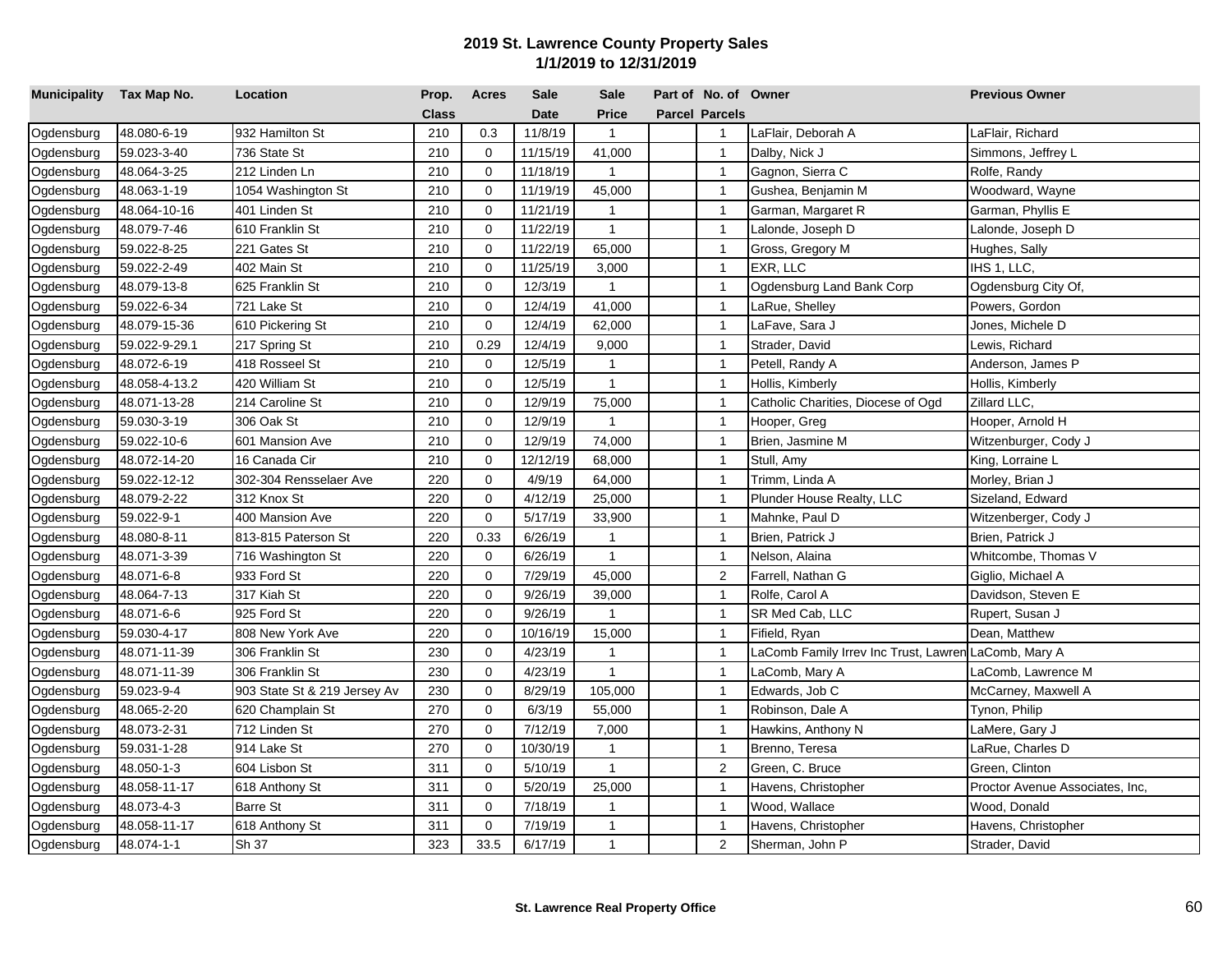| Municipality Tax Map No. |                 | Location                       | Prop.        | <b>Acres</b> | <b>Sale</b> | <b>Sale</b>    |     | Part of No. of Owner  |                            | <b>Previous Owner</b>             |
|--------------------------|-----------------|--------------------------------|--------------|--------------|-------------|----------------|-----|-----------------------|----------------------------|-----------------------------------|
|                          |                 |                                | <b>Class</b> |              | <b>Date</b> | <b>Price</b>   |     | <b>Parcel Parcels</b> |                            |                                   |
| Oswegatchie              | 72.055-1-3.1    | Mccoy Rd                       | 105          | 4.7          | 2/5/19      | $\mathbf{1}$   |     | 3                     | Caswell, Alson T (LU)      | Caswell, Alson                    |
| Oswegatchie              | 71.004-2-3.3    | <b>Taylor Rd</b>               | 105          | 22.4         | 9/4/19      | $\mathbf{1}$   |     | $\overline{2}$        | Johnston, Earle J          | Johnston, Earle J (Liv Trust)     |
| Oswegatchie              | 59.002-2-22.11  | 6489,6501, Sh 68               | 112          | 126.7        | 4/29/19     | $\mathbf{1}$   |     | $\overline{2}$        | Dietschweiler, Kandance L  | Dietschweiler, Donald Sr (Estate) |
| Oswegatchie              | 71.004-2-15.1   | Taylor Rd                      | 120          | 12.9         | 9/11/19     | $\mathbf{1}$   |     | 2                     | Kimble, Truman             | Kimble, Truman                    |
| Oswegatchie              | 70.031-2-3      | 17 Dubby Ln/prvt               | 210          | $\mathbf 0$  | 1/8/19      | 200,000        |     | $\overline{1}$        | Vernsey, David             | Vernsey, Terry                    |
| Oswegatchie              | 58.051-3-7.12   | 7087 Sh 37                     | 210          | 2.1          | 1/16/19     | 200,000        |     | $\mathbf{1}$          | emke, Joseph D             | Perry, Robert J                   |
| Oswegatchie              | 70.003-2-12.111 | 4525 Sh 37                     | 210          | 14.7         | 1/24/19     | 212,500        |     | $\overline{1}$        | Lent, Robert W Jr          | Francis, Korey L                  |
| Oswegatchie              | 70.003-2-21.112 | 884 McCormick Rd               | 210          | 0.85         | 1/28/19     | 40,000         |     | $\overline{1}$        | Otis, Robert J Jr          | Otis, Robert J (P.O.A.)           |
| Oswegatchie              | 70.024-2-19.112 | 3 Perry Rd/prvt                | 210          | 6.1          | 2/5/19      | $\mathbf{1}$   |     | $\mathbf{1}$          | Teneyck, Nathan            | Teneyck, Nathan                   |
| Oswegatchie              | 59.004-2-48.2   | 25 Mcintyre Rd                 | 210          | 3.1          | 2/6/19      | $\mathbf{1}$   |     | $\overline{2}$        | Spears, Ronald E (LU)      | Spears, Ronald E                  |
| Oswegatchie              | 59.004-2-17     | 5355 Sh 812                    | 210          | $\mathbf 0$  | 2/13/19     | 27,000         |     | $\mathbf{1}$          | Burwell, Rachel E          | Noble (Estate), Parmelia Margaret |
| Oswegatchie              | 72.062-2-10     | 96 Washington St               | 210          | $\Omega$     | 2/26/19     | $\overline{1}$ |     | $\overline{1}$        | Martin, Brian D            | Lumley, Joan                      |
| Oswegatchie              | 58.051-1-5      | 20 Stone Hedge Lane/prvt       | 210          | $\mathbf 0$  | 2/27/19     | $\mathbf{1}$   |     | $\mathbf{1}$          | Wright, Colleen L          | Wright, Michael P                 |
| Oswegatchie              | 85.003-1-6.2    | 4548 Cr 6                      | 210          | 1.4          | 3/4/19      | 15,000         |     | $\overline{1}$        | Beaulieu, John R           | Beaulieu, Tami S (Estate)         |
| Oswegatchie              | 58.051-1-20     | 22 Klondike Rd/prvt            | 210          | $\mathbf 0$  | 3/5/19      | $\overline{1}$ |     | $\sqrt{2}$            | Monnat, Edwin P (LU)       | Monnat, Edwin P                   |
| Oswegatchie              | 70.024-1-17     | 5744 Sh 37                     | 210          | 2.3          | 3/13/19     | 145,000        |     | $\overline{1}$        | Amo, lan J                 | Irvin, Norma C (Estate)           |
| Oswegatchie              | 58.066-2-1      | 6449 Sh 37                     | 210          | 2.6          | 3/21/19     | $\overline{1}$ |     | $\mathbf{1}$          | Schwartz, Susan M          | Schwartz, J Frank Living Trust    |
| Oswegatchie              | 70.002-2-20     | 266 Lee Rd                     | 210          | $\Omega$     | 4/4/19      | 7,800          |     | $\overline{1}$        | United States of America   | Loomis, Colin as Referee          |
| Oswegatchie              | 70.038-1-2.1    | 35 Country Club Shores East/py | 210          | 0.57         | 4/15/19     | $\mathbf{1}$   | Yes | $\mathbf{1}$          | Fournier, James W, Trustee | Fournier, James W                 |
| Oswegatchie              | 70.003-2-16.2   | 215 Haggert Rd                 | 210          | 10.8         | 4/22/19     | 100,700        |     | $\mathbf{1}$          | Busch, Billie Jo           | Gascon, Adam                      |
| Oswegatchie              | 72.062-9-8      | 168 Union St                   | 210          | $\mathbf{1}$ | 4/26/19     | $\overline{1}$ |     | $\mathbf{1}$          | Geddis, Marilyn L          | Geddis, Ronald E                  |
| Oswegatchie              | 72.062-4-17     | 45 York St                     | 210          | $\mathbf 0$  | 4/29/19     | 120,000        |     | $\overline{1}$        | Jerome, Brandyn M          | Zeh, John III                     |
| Oswegatchie              | 72.070-3-9      | 166 State St                   | 210          | 0            | 5/3/19      | 60,000         |     | $\overline{1}$        | Mienert, Cesar             | Kirby, George M                   |
| Oswegatchie              | 70.001-1-50     | 5555 Sh 37                     | 210          | 1.4          | 5/10/19     | 140,000        |     | $\mathbf{1}$          | Wannemacher, Elijah        | Nowell, Steven C                  |
| Oswegatchie              | 59.004-3-52.2   | 5394 SH 812                    | 210          | 1.01         | 5/14/19     | 79,900         |     | $\mathbf{1}$          | Foster, Jevonnah           | Johnston, Brandon M               |
| Oswegatchie              | 59.003-2-30.2   | 126 McIntyre Rd                | 210          | $\mathbf 0$  | 5/22/19     | 23,100         |     | $\overline{1}$        | 2019 Castle LLC            | Ocwen Loan Services, LLC,         |
| Oswegatchie              | 59.025-1-13.12  | 7300 SH 68                     | 210          | $\mathbf{1}$ | 5/23/19     | $\mathbf{1}$   |     | $\overline{1}$        | Caufield, Mary Ann         | Genno, Lawrence E                 |
| Oswegatchie              | 72.054-2-23.4   | 14 Wilson St                   | 210          | $\mathbf 0$  | 6/19/19     | 110,000        |     | $\mathbf{1}$          | Johnson, Andrew S Jr       | Kinch, Marla M                    |
| Oswegatchie              | 70.001-1-19.212 | 4794 Sh 37                     | 210          | $\mathbf{1}$ | 6/20/19     | 100,222        |     | $\mathbf{1}$          | Graveline, Murray W        | Martin, Edward V                  |
| Oswegatchie              | 70.003-2-33.32  | 929 Stone Church Rd            | 210          | 12.2         | 6/24/19     | 165,000        |     | $\overline{1}$        | Garrison, Spencer J        | Otis, Robert J                    |
| Oswegatchie              | 60.001-1-1.12   | 5946 Sh 68                     | 210          | 2            | 6/28/19     | 77,000         |     | $\overline{1}$        | Almomani, Rami K           | Cuthbert, Andrew J                |
| Oswegatchie              | 72.054-2-23.2   | 32 Wilson St                   | 210          | $\mathbf 0$  | 6/28/19     | 120,000        |     | $\overline{1}$        | Richards, Jay A            | Hayes, Christopher M              |
| Oswegatchie              | 70.004-1-29.1   | 353 Bromaghin Rd               | 210          | 4.4          | 7/4/19      | $\overline{1}$ |     | $\mathbf{1}$          | Shannon, Thomas G (LU)     | Shannon, Linda A & Etal           |
| Oswegatchie              | 70.003-2-21.112 | 884 McCormick Rd               | 210          | 0.85         | 7/12/19     | 86,000         |     | $\mathbf{1}$          | Bracy, Allysha N           | Otis, Robert J                    |
| Oswegatchie              | 70.001-1-32     | 5475 Sh 37                     | 210          | $\mathbf 0$  | 7/16/19     | 12,410         |     | $\mathbf{1}$          | <b>St Lawrence County</b>  | LaFave, Roland                    |
| Oswegatchie              | 72.062-4-4      | 82 Lisbon St                   | 210          | 0            | 7/18/19     | 104,500        |     | $\mathbf{1}$          | Herron, Ryan J             | Rickett, Allen S                  |
| Oswegatchie              | 58.081-2-17     | 6178 Sh 37                     | 210          | 1.8          | 7/22/19     | 115,000        |     | $\mathbf{1}$          | Dupont, Yves R             | Covey, Emily L                    |
| Oswegatchie              | 72.062-7-6      | 31 Lisbon St                   | 210          | $\mathbf 0$  | 7/24/19     | 90,000         |     | $\mathbf{1}$          | Tacchino, Richard A        | Dupont, Yves                      |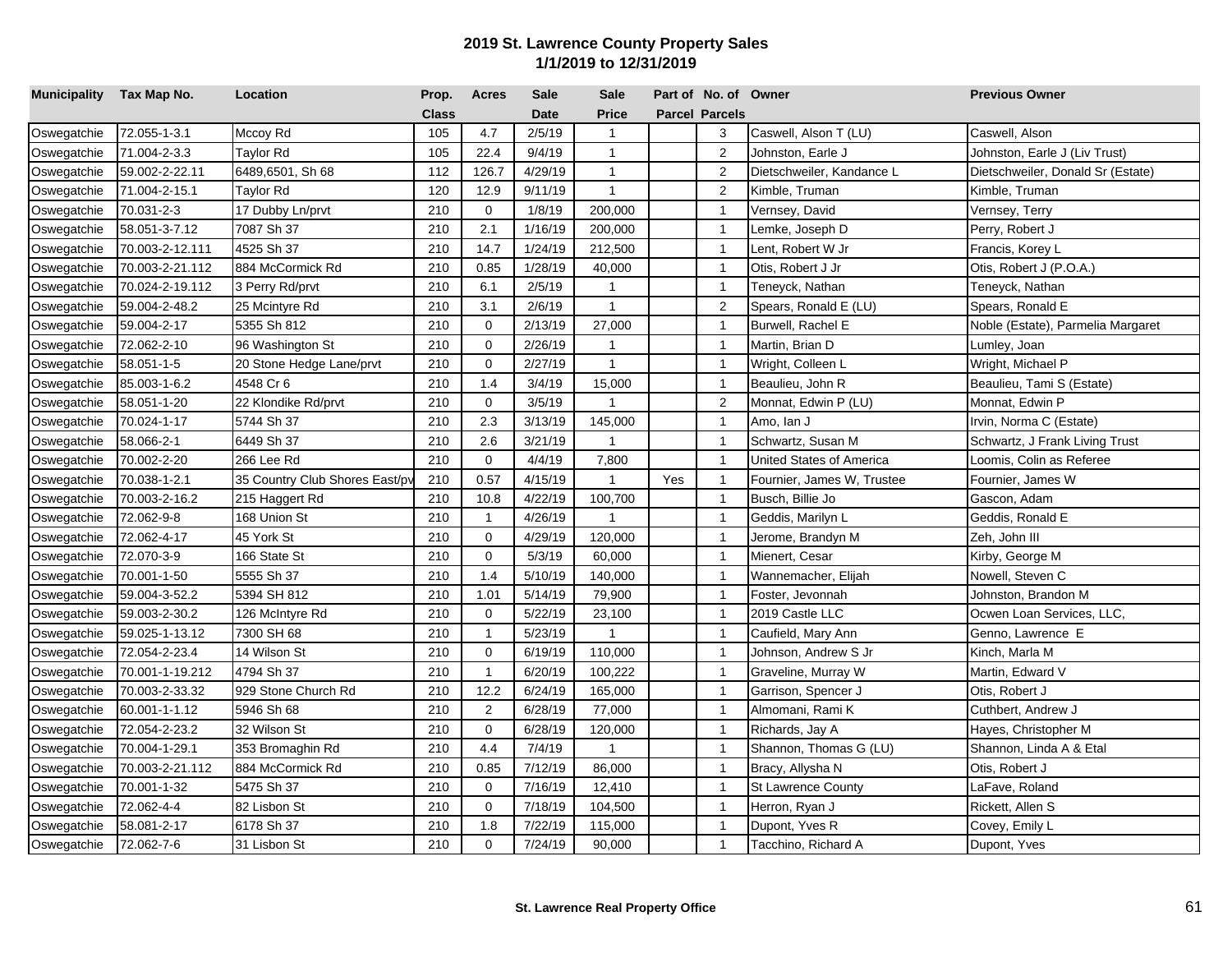| Municipality Tax Map No. |                | Location                | Prop.        | <b>Acres</b>   | <b>Sale</b> | <b>Sale</b>  |     | Part of No. of Owner  |                             | <b>Previous Owner</b>               |
|--------------------------|----------------|-------------------------|--------------|----------------|-------------|--------------|-----|-----------------------|-----------------------------|-------------------------------------|
|                          |                |                         | <b>Class</b> |                | <b>Date</b> | <b>Price</b> |     | <b>Parcel Parcels</b> |                             |                                     |
| Oswegatchie              | 59.025-1-13.12 | 7300 SH 68              | 210          | $\mathbf{1}$   | 7/24/19     | 51,500       |     | $\mathbf{1}$          | Langstaff, Michael R        | Caufield, Mary Ann                  |
| Oswegatchie              | 86.002-3-19    | 4015 Sh 812             | 210          | $\mathbf 0$    | 7/31/19     | 63,600       |     | 2                     | Durant, Christopher         | Fifield, Carl                       |
| Oswegatchie              | 59.060-1-20    | 1154 Cr 4               | 210          | 0              | 7/31/19     | 178,000      |     | $\overline{1}$        | _opez, Andrew T             | McDougal, Lori                      |
| Oswegatchie              | 59.003-1-5     | 5879 Cr 6               | 210          | $\Omega$       | 8/5/19      | 100,000      |     | $\overline{1}$        | Morley, Barbara             | Scott, Paula B                      |
| Oswegatchie              | 70.024-2-15    | 22 Perry Rd/prvt        | 210          | $\Omega$       | 8/5/19      | 110,000      |     | $\overline{1}$        | Kelly, Richard              | Farrell, Gerald L & Frances L       |
| Oswegatchie              | 70.001-1-32    | 5475 Sh 37              | 210          | $\Omega$       | 8/7/19      | 14,472       |     | $\overline{1}$        | LaFave, Roland Jr           | St Lawrence County,                 |
| Oswegatchie              | 71.002-1-10.1  | 677 Cr 4                | 210          | $\Omega$       | 8/8/19      | 50,000       |     | $\overline{1}$        | Osgood, John L              | King, John W                        |
| Oswegatchie              | 72.070-1-6     | 32 Lisbon St            | 210          | $\Omega$       | 8/12/19     | $\mathbf{1}$ |     | $\overline{1}$        | Bailey, Judy M (LU)         | Bailey, Judy M                      |
| Oswegatchie              | 59.056-1-7     | 5696 Sh 812             | 210          | $\mathbf 0$    | 8/14/19     | 100,000      |     | $\mathbf{1}$          | Dupree, Sarah S             | Cline, Shane                        |
| Oswegatchie              | 71.004-2-6.2   | 540 Horseshoe Rd        | 210          | 1.8            | 8/15/19     | 180,000      |     | $\overline{1}$        | emieux, Emily Ruth          | Lamere, Allan J                     |
| Oswegatchie              | 48.004-3-3     | 2025 Linden St          | 210          | $\mathbf 0$    | 8/16/19     | 125,000      |     | $\overline{1}$        | √ine, Joshua Todd           | VanArnam, Kirsty A                  |
| Oswegatchie              | 70.024-1-12.11 | 22 Lord Dr/prvt         | 210          | 1.1            | 9/9/19      | 298,000      |     | $\mathbf{1}$          | Johnson, Brendan M          | Zhong, Jing Jing                    |
| Oswegatchie              | 71.004-2-13.1  | 451 Horseshoe Rd        | 210          | 8.6            | 9/17/19     | 124,151      |     | $\mathbf{1}$          | U.S.Bank Trust, NA, Trustee | McGaw, Maureen Esq for              |
| Oswegatchie              | 60.003-1-23    | 795 Irish Settlement Rd | 210          | 1.4            | 9/17/19     | $\mathbf{1}$ |     | $\overline{1}$        | Thompson, Kathryn Trust     | Thompson (Stiles), Tracy L (Estate) |
| Oswegatchie              | 71.061-1-6     | 5120 Cr 6               | 210          | $\mathbf 0$    | 9/19/19     | 81,000       |     | $\overline{1}$        | Gascon, Aaron               | Havens, Barbara Jean (Lu)           |
| Oswegatchie              | 72.070-2-10    | 150 Union St            | 210          | $\Omega$       | 9/23/19     | 60,000       |     | $\overline{1}$        | Liscum, David               | Matthews, Scott J                   |
| Oswegatchie              | 58.044-1-5.1   | 137 Acco Dr             | 210          | $\Omega$       | 9/30/19     | 450,000      |     | $\overline{1}$        | Mahoney, Patricia P         | Kadhim, Ahmad                       |
| Oswegatchie              | 58.066-1-8     | 6637 Sh 37              | 210          | $\Omega$       | 10/7/19     | 160,000      |     | $\overline{1}$        | Johnson, Randy A            | Hall, Dianne J                      |
| Oswegatchie              | 72.001-1-23    | 203 Mcilwee Rd          | 210          | $\Omega$       | 10/8/19     | 65,000       |     | $\overline{1}$        | Charlton, Danielle M        | Taylor (f/k/a Morrow), Brandi A     |
| Oswegatchie              | 70.002-1-8.2   | 346 Lovejoy Rd          | 210          | 3.1            | 10/11/19    | 58,000       |     | $\overline{1}$        | Burke, Lynnetta             | Duprey, Susan S                     |
| Oswegatchie              | 72.061-1-30    | 2 State St              | 210          | $\mathbf 0$    | 10/18/19    | 37,500       |     | $\overline{1}$        | Hollister, Karrie B         | Bressette, Beatrice M (Estate)      |
| Oswegatchie              | 72.062-9-8     | 168 Union St            | 210          | $\mathbf{1}$   | 10/22/19    | 158,000      |     | $\overline{1}$        | Proulx, Melissa             | Geddis, Marilyn                     |
| Oswegatchie              | 59.003-1-28.21 | 753 Lovejoy Rd          | 210          | 11.3           | 10/22/19    | 159,900      |     | $\overline{1}$        | Norman, John J              | Smith, James N                      |
| Oswegatchie              | 72.062-3-36    | 61 State St             | 210          | $\mathbf 0$    | 10/29/19    | $\mathbf{1}$ |     | $\overline{2}$        | Brady, James T (LU)         | Brady, James                        |
| Oswegatchie              | 84.002-1-4.112 | 511 Stone Church Rd     | 210          | 1.7            | 10/30/19    | 75,000       |     | $\overline{1}$        | Johnson, George A & Iva R   | Weston, Michael L (Estate)          |
| Oswegatchie              | 60.001-1-4.2   | 5981 Sh 68              | 210          | $\overline{2}$ | 11/15/19    | 49,000       |     | $\mathbf{1}$          | Latham, Dominic             | Latham, Wayne A Jr                  |
| Oswegatchie              | 70.002-2-20    | 266 Lee Rd              | 210          | $\mathbf 0$    | 11/15/19    | 15,500       |     | $\overline{1}$        | Lira, Michael               | United States Dept Agriculture,     |
| Oswegatchie              | 71.003-1-6     | 281 Cr 4                | 210          | 2.8            | 11/27/19    | 159,000      |     | $\mathbf{1}$          | Pierce, Kaitlin M           | Moses, Matthew T                    |
| Oswegatchie              | 59.048-1-4     | 5786 Sh 812             | 210          | $\Omega$       | 12/2/19     | $\mathbf{1}$ |     | $\overline{1}$        | Bromley, William            | Bromley, William                    |
| Oswegatchie              | 84.003-1-5.1   | 776 Middle Rd           | 210          | 3.1            | 12/5/19     | 68,000       |     | $\overline{1}$        | LaJoy, Tanner J             | Norman, John J                      |
| Oswegatchie              | 70.024-1-10.1  | 14 Lord Dr/prvt         | 210          | 1.6            | 12/26/19    | $\mathbf{1}$ |     | $\overline{1}$        | Ashley Home Holdings, LLC   | M&SA Family Trust, LLC,             |
| Oswegatchie              | 72.062-1-6     | 71 Washington St        | 220          | $\mathbf 0$    | 8/9/19      | 114,900      |     | $\overline{1}$        | Avery, Steven M             | Harper, Lee R                       |
| Oswegatchie              | 58.073-1-4.2   | 6187 Sh 37              | 220          | $\mathbf 0$    | 9/4/19      | 83,000       |     | $\overline{1}$        | Rafferty, Kyle T            | Gordon, Maureen                     |
| Oswegatchie              | 70.001-1-31    | 5433 Sh 37              | 240          | 22.7           | 1/25/19     | $\mathbf{1}$ |     | $\mathbf{1}$          | Chen, Wen                   | Jiang, Xiulan                       |
| Oswegatchie              | 71.004-2-29    | 423 Horseshoe Rd        | 240          | 144.3          | 5/16/19     | $\mathbf{1}$ | Yes | $\overline{2}$        | Swartzentruber, Joseph M    | Miller, John J A & Susie J          |
| Oswegatchie              | 70.004-1-35    | 112 Bromaghin Rd        | 240          | 14             | 7/19/19     | 195,000      |     | $\overline{1}$        | Vanarnam, Kirsty A          | Plouffe, William                    |
| Oswegatchie              | 48.004-2-1.1   | 181 Cr 28A              | 240          | 114.3          | 8/30/19     | 1            |     | $\mathbf{1}$          | Thomas, Troy Edward         | Erwin, Terry J                      |
| Oswegatchie              | 71.061-1-11    | 5111 Cr 6               | 240          | 3.6            | 10/30/19    | 102,000      |     | $\mathbf{1}$          | King, Natalie E             | Coelho, Cheryl A                    |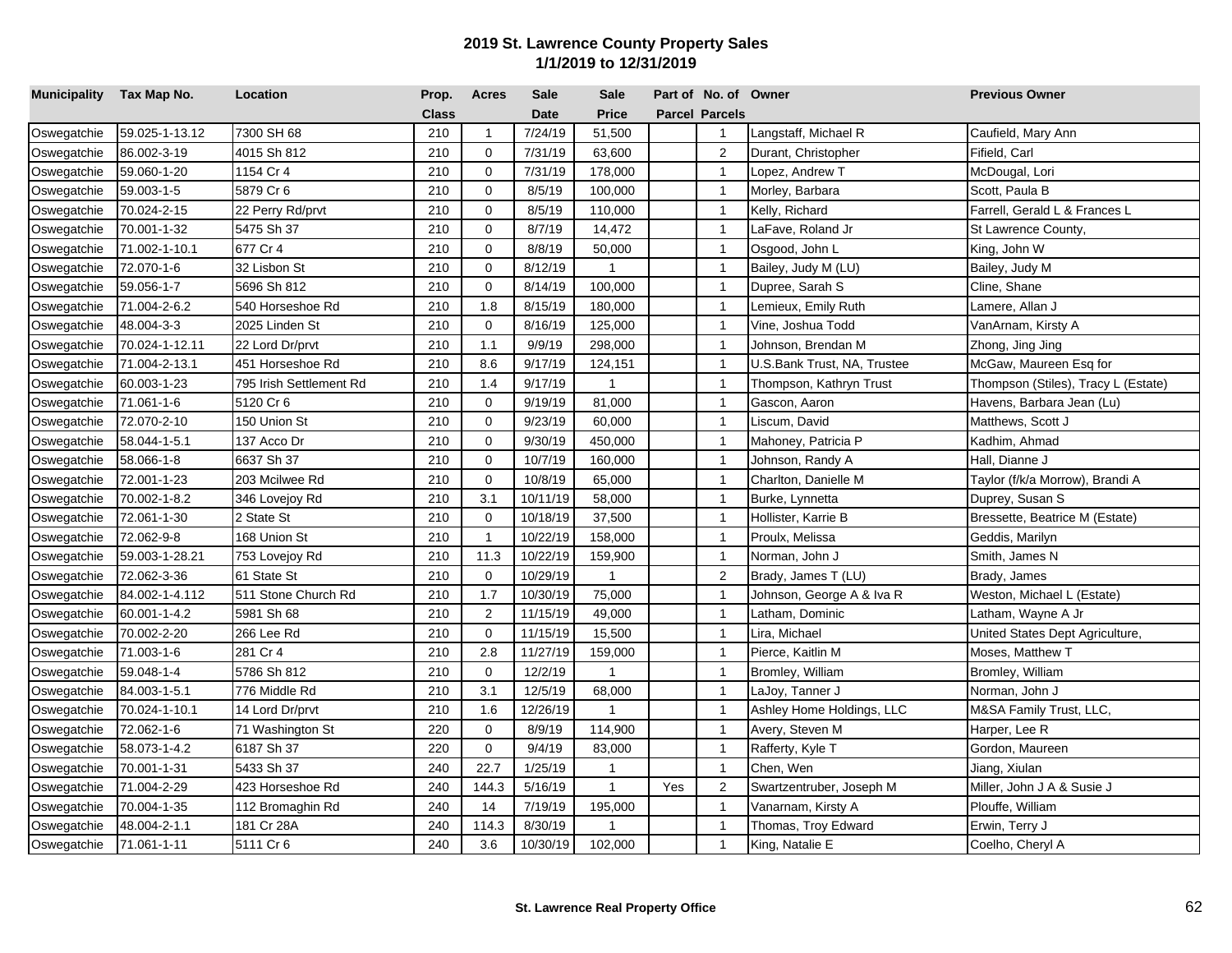| Municipality Tax Map No. |                 | Location                      | Prop.        | <b>Acres</b>   | <b>Sale</b> | <b>Sale</b>    | Part of No. of Owner  |                             | <b>Previous Owner</b>                |
|--------------------------|-----------------|-------------------------------|--------------|----------------|-------------|----------------|-----------------------|-----------------------------|--------------------------------------|
|                          |                 |                               | <b>Class</b> |                | <b>Date</b> | <b>Price</b>   | <b>Parcel Parcels</b> |                             |                                      |
| Oswegatchie              | 59.004-3-12.111 | 1071 Cr 4                     | 240          | 4.6            | 11/14/19    | 90,000         | $\mathbf{1}$          | Rickett, Allen M            | Rodriguez, Carla Sue & Etal          |
| Oswegatchie              | 70.038-2-4      | 17 Country Club Shores East/p | 260          | $\mathbf 0$    | 1/9/19      | $\mathbf{1}$   | $\mathbf{1}$          | Murray, Lee A, Trustee      | Murray, Lee                          |
| Oswegatchie              | 70.046-1-3      | 35 Dunn Point Rd/prvt         | 260          | $\mathbf 0$    | 1/17/19     | 10             | $\overline{1}$        | Brady, Colin J              | Brady, Dorothy (Executrix)           |
| Oswegatchie              | 72.070-3-4.1    | 115 State St                  | 260          | 8.4            | 2/13/19     | $\mathbf{1}$   | $\overline{1}$        | Pohl, Raymond M             | Baule, Frederick J                   |
| Oswegatchie              | 85.003-1-31     | 4512 Cr 6                     | 260          | 1.7            | 4/26/19     | 70,000         | $\mathbf{1}$          | Rose, Trudy                 | Richardson, Cynthia L                |
| Oswegatchie              | 59.003-3-2      | 87 Simms Shore Rd/prvt        | 260          | $\mathbf 0$    | 7/2/19      | $\overline{1}$ | $\mathbf{1}$          | Cobb, Susan M (LU)          | Cobb, Susan M                        |
| Oswegatchie              | 98.026-1-8      | 3976 Cr 6                     | 260          | 3.1            | 8/19/19     | 60,000         | $\overline{1}$        | Sabine, William Y           | Schmidt, Maurina Boughton            |
| Oswegatchie              | 84.076-1-4      | 31 Memory Ln/prvt             | 260          | 3.7            | 9/12/19     | 110,000        | $\overline{1}$        | Thrall, David J             | Palmieri, Guiseppe                   |
| Oswegatchie              | 70.024-2-16     | 20 Perry Rd/prvt              | 260          | $\mathbf 0$    | 9/19/19     | $\mathbf{1}$   | $\mathbf{1}$          | Harradine, Daniel D (LU)    | Harradine, Daniel F (Lu)             |
| Oswegatchie              | 70.024-1-8.1    | 26 Viewpoint Ln/prvt          | 260          | $\mathbf 0$    | 10/3/19     | $\mathbf{1}$   | $\mathbf{1}$          | Bell, Analda D              | Bell, Wayne M                        |
| Oswegatchie              | 70.024-1-8.1    | 26 Viewpoint Ln/prvt          | 260          | $\mathbf 0$    | 10/3/19     | $\mathbf{1}$   | $\overline{1}$        | Bell, Analda D (LU)         | Bell, Analda D                       |
| Oswegatchie              | 70.046-1-2      | 39 Country Club Shores West/p | 260          | $\mathbf 0$    | 11/18/19    | $\mathbf{1}$   | $\mathbf{1}$          | Baxter, Ellen               | Baxter, Ellen                        |
| Oswegatchie              | 60.003-1-16.1   | 288,292 Pinkerton Rd          | 270          | 1.06           | 1/11/19     | $\mathbf{1}$   | $\mathbf{1}$          | Durham, Sharon & Wayne (LU) | Durham, Sharon                       |
| Oswegatchie              | 70.002-2-32     | 592 Lovejoy Rd                | 270          | 2.6            | 3/13/19     | 70,000         | $\overline{1}$        | 21st Mortgage Corporation   | Loomis, Colin as referee for         |
| Oswegatchie              | 72.001-2-16     | 5216 Cr 10                    | 270          | 1.6            | 4/4/19      | $\mathbf{1}$   | $\mathbf{1}$          | Denesha, Marilynn J (LU)    | Denesha, Marilynn J                  |
| Oswegatchie              | 59.052-1-12.1   | 48 Old State Rd               | 270          | 0.47           | 4/12/19     | $\mathbf{1}$   | $\overline{1}$        | LaRose, Michael C           | Larose, Robert J (Estate)            |
| Oswegatchie              | 60.003-1-2.2    | 733 Irish Settlement Rd       | 270          | 1.3            | 7/12/19     | 2,000          | $\mathbf{1}$          | Wright, Rebecca S           | Butterfield, Theresa                 |
| Oswegatchie              | 59.003-1-20.2   | 5764 Cr 6                     | 270          | $\mathbf 0$    | 7/16/19     | 3,120          | $\mathbf{1}$          | <b>St Lawrence County</b>   | Hebert, Michele L                    |
| Oswegatchie              | 72.001-2-28     | 285 Irish Settlement Rd       | 270          | 7.5            | 7/19/19     | $\mathbf{1}$   | $\mathbf{1}$          | LaRose, Michael C Jr        | LaRose, Michael C                    |
| Oswegatchie              | 59.026-1-2      | 2131 Linden St                | 270          | 1.5            | 7/22/19     | $\mathbf{1}$   | $\mathbf{1}$          | Schwartfigure, Paul A       | Schwartfigure, Lucille A             |
| Oswegatchie              | 59.004-4-4.2    | 18 Pinkerton Rd               | 270          | $\overline{1}$ | 8/5/19      | 38,000         | $\mathbf{1}$          | Sharlow, Kevin M            | Lowery, Daniel C                     |
| Oswegatchie              | 85.039-1-11     | 50,50A Zowllar Rd/prvt        | 270          | 0              | 8/13/19     | 70,000         | $\overline{1}$        | Cornish, Devan James        | Cornish, James Fred (Estate)         |
| Oswegatchie              | 59.003-1-20.2   | 5764 Cr 6                     | 270          | $\mathbf 0$    | 9/14/19     | 10,000         | $\overline{1}$        | Christman, Caleb A          | St Lawrence County,                  |
| Oswegatchie              | 70.003-2-39     | 864 McCormick Rd              | 270          | 1.9            | 10/11/19    | 65,000         | $\mathbf{1}$          | Johnson, Philip J           | Trombly, Clayton W                   |
| Oswegatchie              | 59.052-1-9.1    | 42 Old State Rd               | 270          | $\mathbf 0$    | 10/15/19    | 62,000         | $\mathbf{1}$          | Denny, Shawn M              | Hitsman, Bonnie                      |
| Oswegatchie              | 85.039-1-11     | 50,50A Zowllar Rd/prvt        | 270          | $\mathbf 0$    | 11/26/19    | 60,000         | $\overline{1}$        | Christopher, Brian R        | Cornish, Devan James                 |
| Oswegatchie              | 58.051-1-6      | 18 Stone Hedge Lane/prvt      | 270          | $\mathbf 0$    | 12/26/19    | $\mathbf{1}$   | 3                     | Ashley Family Holdings, LLC | M&SA Family Trust, LLC Series, N-Sto |
| Oswegatchie              | 71.001-2-27.2   | 424 McIntyre Rd               | 311          | $\mathbf{1}$   | 1/3/19      | 10,000         | $\mathbf{1}$          | St Pierre, Alain Georges    | Spears, Ronald E                     |
| Oswegatchie              | 58.002-1-23.111 | Sh 37                         | 311          | 181.3          | 7/29/19     | 125,000        | $\mathbf{1}$          | Jacobs, Richard D           | Stopfel, Suzanne M                   |
| Oswegatchie              | 58.044-1-23     | 3 River Edge Cir              | 311          | 0.9            | 11/15/19    | 270,000        | $\overline{2}$        | Doe, David L                | Houmiel, Wayne H                     |
| Oswegatchie              | 70.003-2-45     | 4768 Sh 37                    | 312          | 5.9            | 3/12/19     | $\overline{1}$ | $\overline{1}$        | Foley, Sandra               | Foley, Walter                        |
| Oswegatchie              | 70.003-2-45     | 4768 Sh 37                    | 312          | 5.9            | 5/6/19      | 23,500         | $\mathbf{1}$          | Lehmer, Dale                | Foley, Sandra                        |
| Oswegatchie              | 58.051-3-7.11   | Sh 37                         | 312          | 2.3            | 5/23/19     | 20,000         | $\mathbf{1}$          | Lemke, Joseph Daren         | Stevenson, Eleanor                   |
| Oswegatchie              | 58.051-3-7.11   | Sh 37                         | 312          | 2.3            | 7/19/19     | $\overline{1}$ | $\mathbf{1}$          | emke, Joseph Daren          | Stevenson, Eleanor                   |
| Oswegatchie              | 70.003-2-45     | 4768 Sh 37                    | 312          | 5.9            | 11/4/19     | 21,000         | $\mathbf{1}$          | Adner, Kevin                | Lehmer, Dale                         |
| Oswegatchie              | 70.003-2-27.32  | 15 Camp Rd 41 & Barr Rd       | 312          | 19.7           | 12/13/19    | $\overline{1}$ | $\overline{2}$        | Ritchie, Joseph E Jr (LU)   | Ritchie, Joseph E                    |
| Oswegatchie              | 71.001-2-26.11  | <b>Bruyere Shr</b>            | 314          | 9.4            | 2/25/19     | 11,000         | $\mathbf{1}$          | Cross, Wayne F              | Grabowski, Donald F                  |
| Oswegatchie              | 70.046-1-13     | 13 Dunn Point Rd/prvt         | 314          | $\mathbf 0$    | 3/15/19     | 145,000        | 2                     | Demers, David D             | Newman, John                         |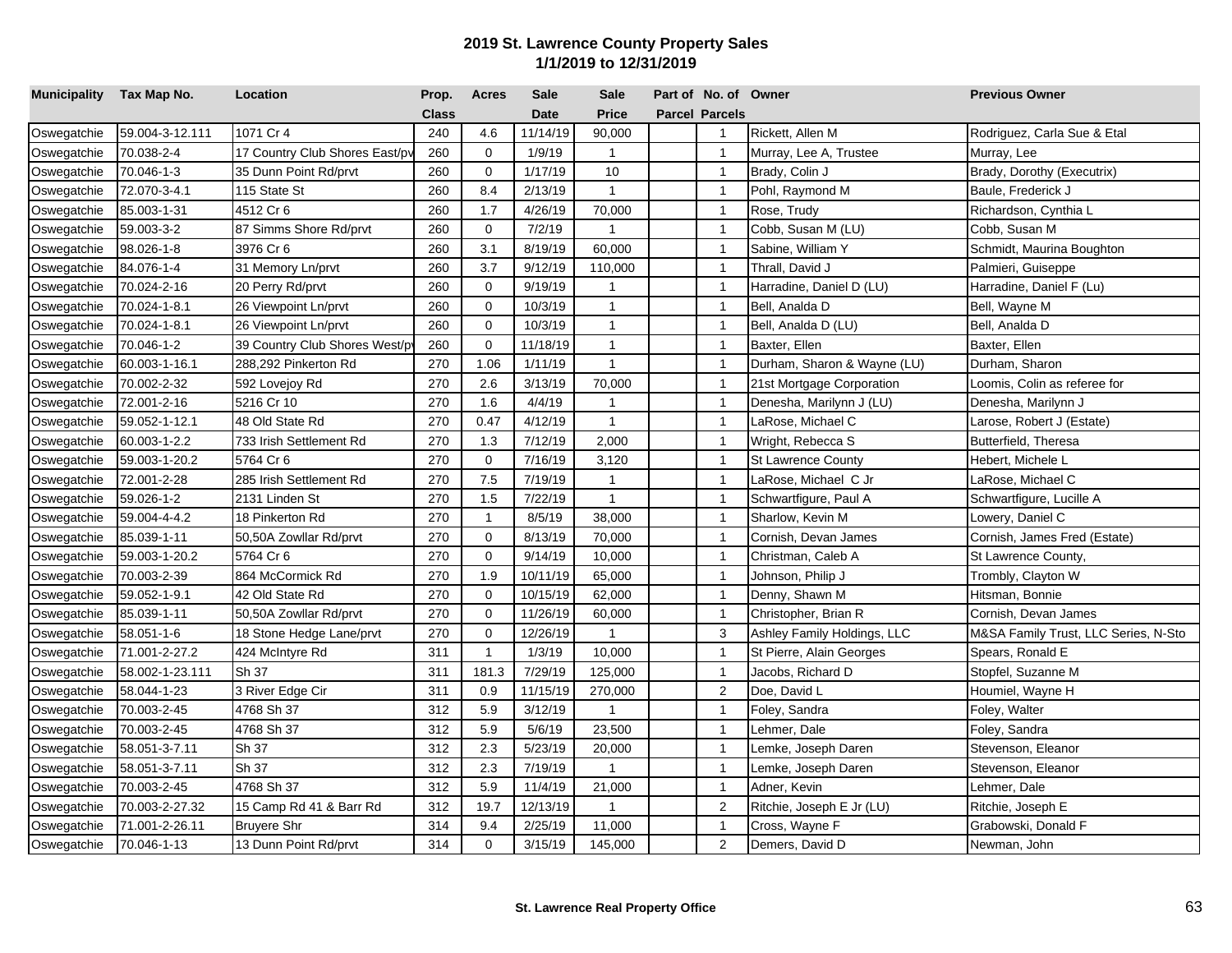| Municipality Tax Map No. |                 | Location                       | Prop. | <b>Acres</b> | <b>Sale</b> | <b>Sale</b>  |     | Part of No. of Owner  |                                 | <b>Previous Owner</b>      |
|--------------------------|-----------------|--------------------------------|-------|--------------|-------------|--------------|-----|-----------------------|---------------------------------|----------------------------|
|                          |                 |                                | Class |              | <b>Date</b> | <b>Price</b> |     | <b>Parcel Parcels</b> |                                 |                            |
| Oswegatchie              | 72.003-2-9      | 5175 Cr 10                     | 314   | $\mathbf 0$  | 5/28/19     | $\mathbf{1}$ |     | $\overline{1}$        | Potter, Lori-Anne               | Thornhill, David R         |
| Oswegatchie              | 58.066-1-9      | Sh 37                          | 314   | $\mathbf 0$  | 6/11/19     | 71,000       |     | $\overline{1}$        | McClure, Mary A                 | Pinkerton, Robert A        |
| Oswegatchie              | 72.003-2-9      | 5175 Cr 10                     | 314   | $\mathbf 0$  | 6/21/19     | $\mathbf{1}$ |     | 2                     | Potter, Lori-Anne               | Potter, Lori-Anne          |
| Oswegatchie              | 85.001-1-30     | 374 Tallman Rd                 | 314   | 0.6          | 8/8/19      | 3,000        |     | $\overline{1}$        | Teneyck, Travis Glenn           | Lopez, Bartholomew         |
| Oswegatchie              | 71.004-2-9.131  | Off Horseshoe Rd               | 314   | 1.3          | 9/6/19      | 25,000       | Yes | $\mathbf{1}$          | Carr, Dawn                      | Newcombe, Roland J         |
| Oswegatchie              | 59.004-3-46     | Pinkerton Rd                   | 314   | 3.2          | 11/15/19    | 5,000        |     | $\overline{1}$        | Moore, John Allen               | Kirby, Steven M            |
| Oswegatchie              | 71.001-2-21     | 436 McIntyre Rd                | 322   | 11.4         | 3/8/19      | 40,000       |     | 3                     | Cross, Wayne                    | McDougal, Francis          |
| Oswegatchie              | 84.002-1-16.12  | Middle Rd                      | 322   | 25.3         | 12/18/19    | $\mathbf{1}$ |     | 2                     | Swartzentruber, Mosie L & Lydia | Swartzentruber, Mosie L    |
| Oswegatchie              | 84.001-1-5.4    | McCormick Rd                   | 323   | 60.9         | 7/10/19     | 108,780      |     | $\mathbf{1}$          | Miller, Levi M                  | Swartzentruber, Harvey     |
| Oswegatchie              | 70.003-2-27.21  | Sh 37                          | 323   | 36.8         | 8/12/19     | 32,000       |     | $\overline{1}$        | Zook, Jonas F                   | Swartzentruber, David H    |
| Oswegatchie              | 59.004-2-60.111 | 5369 Sh 812                    | 449   | 4.8          | 10/3/19     | 35,000       |     | $\overline{1}$        | McGaw, Jeremy                   | Perry, Timothy H           |
| Parishville              | 66.002-3-1.2    | 1707 SH 11B                    | 210   | $\mathbf 0$  | 1/4/19      | 49,000       |     | $\overline{2}$        | Simpson(fka Van Ells), Julie A  | Abbott, Matthew, Priscilla |
| Parishville              | 92.002-1-2.111  | 288 Picketville Rd             | 210   | 1.5          | 1/30/19     | $\mathbf{1}$ |     | 3                     | Eakins, Vance C                 | Eakins, Vance C            |
| Parishville              | 92.002-1-2.111  | 288 Picketville Rd             | 210   | 1.5          | 1/30/19     | 10,000       |     | $\overline{1}$        | Eakins, Tracie A                | Eakins, Vance C            |
| Parishville              | 78.057-2-27     | 1762 SH 72                     | 210   | $\mathbf 0$  | 2/7/19      | 45,000       |     | $\overline{1}$        | Town of Parishville             | Burdett, Rowena            |
| Parishville              | 78.065-1-7.2    | 3564A George St                | 210   | 1.8          | 2/15/19     | 220,000      |     | $\overline{1}$        | Lalonde, William                | Cheney, Basil E (LU)       |
| Parishville              | 78.058-2-3      | 1845 SH 72                     | 210   | $\Omega$     | 2/25/19     | 95,000       |     | $\mathbf{1}$          | Allen, Shawn M                  | Ferguson, C. Ronald        |
| Parishville              | 78.058-5-17     | 81 Catherine St                | 210   | $\Omega$     | 2/25/19     | $\mathbf{1}$ |     | $\overline{1}$        | Wood, Gerald A                  | Dowe, Jacqueline (LC)      |
| Parishville              | 78.056-1-43     | 1560 SH 72                     | 210   | 0.58         | 2/26/19     | $\mathbf{1}$ |     | $\overline{1}$        | Matthews, Wayne T               | Matthews, Wayne T          |
| Parishville              | 78.058-5-17     | 81 Catherine St                | 210   | $\mathbf 0$  | 3/1/19      | $\mathbf{1}$ |     | $\mathbf{1}$          | Collins, Joshua                 | Wood, Gerald A             |
| Parishville              | 78.065-1-27     | 3509 George St                 | 210   | 1.1          | 3/8/19      | $\mathbf{1}$ |     | $\overline{1}$        | Remington, Abigail T            | Remington, Terry           |
| Parishville              | 107.049-2-13    | 405 Sterling Pond Rd           | 210   | 1.4          | 5/2/19      | $\mathbf{1}$ |     | $\overline{1}$        | Rattan, Charles T (LU)          | Rattan, Penelope A         |
| Parishville              | 107.049-1-2     | 9 Watkins Dr/prvt              | 210   | 0.25         | 5/2/19      | $\mathbf{1}$ |     | 2                     | Martin, David M                 | Martin, David M            |
| Parishville              | 91.003-2-2.14   | 180 Lenny Rd                   | 210   | 3.9          | 5/20/19     | 301,910      |     | $\overline{2}$        | Schleider, Robert G             | Guyette, Ann M             |
| Parishville              | 77.003-2-3.21   | 386 SH 72                      | 210   | 2.3          | 5/23/19     | 120,000      |     | $\overline{1}$        | Tang Real Estate Holding, Inc.  | McCasland, Ronald L        |
| Parishville              | 121.002-1-8     | 1174 Racquette River Rd        | 210   | $\mathbf 0$  | 5/30/19     | $\mathbf{1}$ |     | $\overline{1}$        | Woolston, Marilyn R             | Woolston, Edward J         |
| Parishville              | 78.058-5-17     | 81 Catherine St                | 210   | $\mathbf 0$  | 6/14/19     | 38,000       |     | $\overline{1}$        | Wilcox, Blake                   | Collins, Joshua            |
| Parishville              | 91.003-2-2.112  | 196 Lenny Rd                   | 210   | 6.9          | 6/27/19     | 300,000      |     | $\mathbf{1}$          | Goodrow, Darrin M               | Guyette, Thomas W          |
| Parishville              | 78.002-1-10.2   | 51 Capell Rd                   | 210   | 0.4          | 6/28/19     | 5,500        |     | $\overline{1}$        | Mitchell, John H                | U.S. Bank Trust, N.A.,     |
| Parishville              | 78.003-1-2      | 49 Chapel Hill Rd              | 210   | 61.8         | 7/2/19      | 140,000      |     | $\overline{1}$        | Young, Timothy A                | Dumont, Brad               |
| Parishville              | 78.057-1-13     | 13 Charles St                  | 210   | $\mathbf 0$  | 7/16/19     | 12,358       |     | $\overline{1}$        | <b>St Lawrence County</b>       | Taylor (Estate), Veda      |
| Parishville              | 92.004-3-3      | 815 Picketville Rd             | 210   | 17.7         | 7/16/19     | 6,238        |     | $\overline{1}$        | <b>St Lawrence County</b>       | Duprey, Pauline (Estate)   |
| Parishville              | 78.001-1-10.21  | 1435 Old Potsdam Parishville R | 210   | 1.2          | 7/16/19     | 4,827        |     | $\overline{1}$        | <b>St Lawrence County</b>       | Robar, Wendy               |
| Parishville              | 77.002-3-20     | 97 Allen Falls Rd              | 210   | 2.5          | 7/16/19     | 5,144        |     | $\mathbf{1}$          | <b>St Lawrence County</b>       | Koen, Kara L               |
| Parishville              | 77.004-2-42     | 1200 CR 58                     | 210   | 2.3          | 7/25/19     | 50,000       |     | 2                     | Waite, John A                   | Waite, Valerie I           |
| Parishville              | 77.004-2-38     | 1126 CR 58                     | 210   | 2.1          | 7/31/19     | $\mathbf{1}$ |     | $\overline{2}$        | Bunstone, Merrick J             | Bunstone, Merrick J        |
| Parishville              | 66.003-2-17     | 510 Allen Falls Rd             | 210   | 2.2          | 8/9/19      | 65,000       |     | $\overline{1}$        | McGregor, Jeffrey M             | Tremper, Michael W         |
| Parishville              | 92.004-3-3      | 815 Picketville Rd             | 210   | 17.7         | 8/13/19     | 7,813        |     | $\mathbf{1}$          | Duprey (Heirs of), Pauline      | St Lawrence County,        |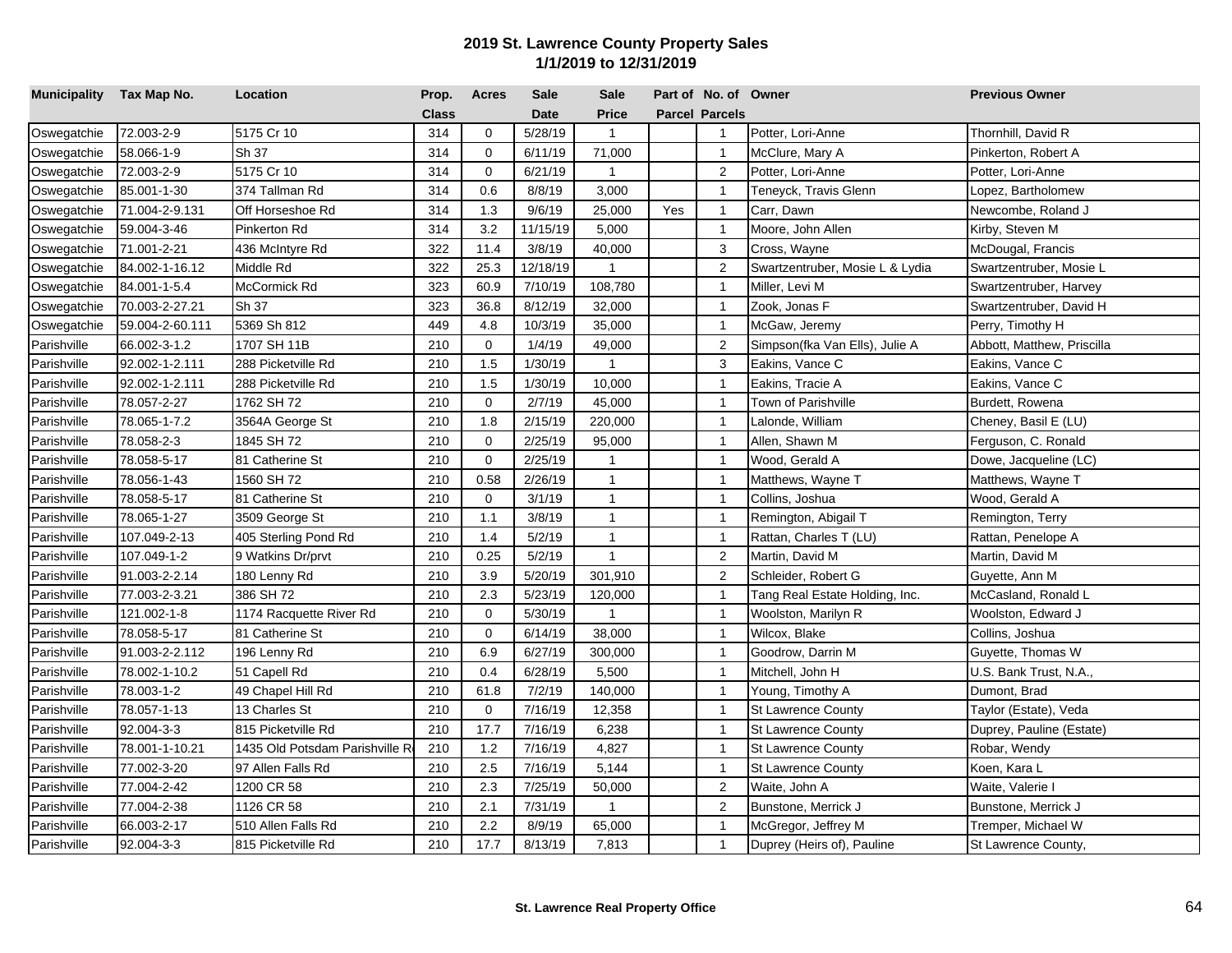| Municipality Tax Map No. |                | Location                       | Prop.        | <b>Acres</b>   | Sale        | <b>Sale</b>  | Part of No. of Owner  |                           | <b>Previous Owner</b>        |
|--------------------------|----------------|--------------------------------|--------------|----------------|-------------|--------------|-----------------------|---------------------------|------------------------------|
|                          |                |                                | <b>Class</b> |                | <b>Date</b> | <b>Price</b> | <b>Parcel Parcels</b> |                           |                              |
| Parishville              | 77.003-2-3.11  | 400 SH 72                      | 210          | 2              | 8/15/19     | $\mathbf{1}$ | $\mathbf{1}$          | McCasland, Lois J (LU)    | McCasland, Lois J            |
| Parishville              | 78.058-4-8.2   | 44 Catherine St                | 210          | 0.53           | 8/15/19     | $\mathbf{1}$ | $\overline{1}$        | Richardson, David L (LU)  | Richardson, David L          |
| Parishville              | 66.002-3-3.1   | 1768 SH 11B                    | 210          | $\overline{1}$ | 8/26/19     | $\mathbf{1}$ | $\overline{1}$        | Alexander, Michael G      | Scovil, Jamie J              |
| Parishville              | 78.058-6-1     | 1896 SH 72                     | 210          | 5              | 8/29/19     | 220,000      | $\overline{1}$        | Marin, Cameron            | Jones, Michael D             |
| Parishville              | 77.004-2-15    | 1050,1060 SH 72                | 210          | 1.2            | 9/4/19      | $\mathbf{1}$ | $\overline{1}$        | Williams, John R Jr.      | Williams, Sr., John R        |
| Parishville              | 78.003-4-12.1  | 171 Chapel Hill Rd             | 210          | 1.3            | 9/4/19      | $\mathbf{1}$ | $\overline{1}$        | Williams, John R Jr.      | Williams, Sr., John R        |
| Parishville              | 78.003-7-9     | 1367 CR 58                     | 210          | 3.6            | 9/10/19     | $\mathbf{1}$ | $\overline{1}$        | Tebo, Dennis G            | Tebo, Dennis G               |
| Parishville              | 78.001-1-10.21 | 1435 Old Potsdam Parishville R | 210          | 1.2            | 9/14/19     | 42,000       | $\overline{1}$        | St. Pierre, Elizabeth     | St Lawrence County,          |
| Parishville              | 77.002-3-20    | 97 Allen Falls Rd              | 210          | 2.5            | 9/14/19     | 9,900        | $\overline{1}$        | Oney, Eric C              | St Lawrence County,          |
| Parishville              | 78.057-1-13    | 13 Charles St                  | 210          | $\mathbf 0$    | 9/14/19     | 24,000       | $\overline{1}$        | Gonyou, Nathan A          | St Lawrence County,          |
| Parishville              | 121.000-4-1    | 946 Raquette River Rd          | 210          | 10.4           | 9/19/19     | 277,000      | $\overline{1}$        | Connors, Christina        | Paul, Walter                 |
| Parishville              | 78.058-2-17    | 41 Clark St                    | 210          | $\mathbf 0$    | 11/15/19    | 68,000       | $\overline{1}$        | Remington, Lori M         | Remington, Laura V (LU)      |
| Parishville              | 78.004-9-10.12 | 3448 White Hill Rd             | 210          | 0.3            | 11/25/19    | 45,000       | $\mathbf{1}$          | Helfgott, Annie           | Green, Stephen A             |
| Parishville              | 77.004-2-24.2  | 1119 SH 72                     | 210          | 7.5            | 11/26/19    | 82,000       | $\overline{1}$        | Phippen, Tristen          | Guyette, Randy (LC)          |
| Parishville              | 77.002-3-7.11  | 1105,1105A SH 72               | 220          | 114.9          | 1/29/19     | $\mathbf{1}$ | $\overline{1}$        | Cook, Conrad D            | Cook, Conrad D               |
| Parishville              | 77.002-3-7.11  | 1105,1105A SH 72               | 220          | 114.9          | 1/29/19     | $\mathbf{1}$ | $\overline{1}$        | Cook, Michael S           | Cook, Conrad D               |
| Parishville              | 78.003-1-16.2  | 1315 SH 72                     | 240          | 18.4           | 8/2/19      | 128,000      | $\overline{1}$        | Wright, Mary              | Worden, Sandra M             |
| Parishville              | 78.002-1-62.2  | 187 CR 47                      | 240          | 0.86           | 11/18/19    | 100,000      | $\overline{2}$        | Williams, Bridget M       | Hazen, Ian D                 |
| Parishville              | 122.065-2-13   | 214 Joe Indian Pond Rd         | 260          | $\Omega$       | 2/12/19     | 1            | $\overline{1}$        | Teele, Stephen E (LU)     | Teele, Stephen E             |
| Parishville              | 78.048-4-1     | 76 Snell Dr/prvt               | 260          | $\Omega$       | 2/26/19     | $\mathbf{1}$ | $\overline{1}$        | Morrill, Ronald D Jr.     | Morrill, Jr., Ronald D       |
| Parishville              | 107.000-3-32   | 593 Sterling Pond Rd           | 260          | 45.9           | 2/27/19     | $\mathbf{1}$ | $\sqrt{2}$            | Bergeron, Linda S (LU)    | Bergeron, Linda S            |
| Parishville              | 91.002-1-25    | Off CR 58                      | 260          | 24.1           | 4/25/19     | 40,000       | $\overline{2}$        | Bulriss, Gary R Jr.       | Hurlbut, Paul                |
| Parishville              | 122.048-1-2    | 1290 White Hill Rd             | 260          | 11.6           | 6/13/19     | $\mathbf{1}$ | $\overline{1}$        | Lago, Christopher J       | Lago, Henry P                |
| Parishville              | 107.056-1-3    | 39 Watkins Dr/prvt             | 260          | 0.3            | 7/16/19     | 4,352        | $\overline{1}$        | <b>St Lawrence County</b> | Fiacco, Daniel J (Estate)    |
| Parishville              | 78.047-1-4.1   | 22,23,24 Rosenbarker Dr/prvt   | 260          | 0.56           | 7/18/19     | 205,000      | $\overline{1}$        | Rice, Beth Ann Christy    | O'Neil (Estate), Chloe Ann R |
| Parishville              | 122.065-2-1.1  | 16 Pinehurst Dr/prvt           | 260          | 1.3            | 9/5/19      | $\mathbf{1}$ | $\overline{1}$        | Christy, Melinda          | Curtis(nka Christy), Melinda |
| Parishville              | 122.065-2-1.1  | 16 Pinehurst Dr/prvt           | 260          | 1.3            | 9/5/19      | $\mathbf{1}$ | $\overline{1}$        | Christy, Melinda          | Curtis(nka Christy), Melinda |
| Parishville              | 107.056-1-3    | 39 Watkins Dr/prvt             | 260          | 0.3            | 9/14/19     | 34,000       | $\overline{1}$        | Toth, David W             | St Lawrence County,          |
| Parishville              | 122.065-1-6    | 195 Joe Indian Pond Rd         | 260          | 0.71           | 9/17/19     | $\mathbf{1}$ | $\overline{1}$        | Piche, Serge J & Cathy C  | Piche, Serge J               |
| Parishville              | 78.056-1-12    | 29 Snell Dr/prvt               | 260          | 0.4            | 9/17/19     | 68,000       | $\overline{1}$        | McGory, Lawrence          | Peterson, Kay                |
| Parishville              | 121.002-3-3    | 1050 A Raquette River Rd       | 260          | 0              | 9/23/19     | 170,500      | $\overline{1}$        | Niles, Travis A           | Rorick, Doris L              |
| Parishville              | 122.048-1-3    | 1236 White Hill Rd             | 260          | $\overline{1}$ | 9/23/19     | 18,000       | $\overline{1}$        | McDonald, Theodore B      | Daniels, Joseph A            |
| Parishville              | 122.071-1-3    | 3 Utica Dr/prvt                | 260          | 0.28           | 10/9/19     | 317,500      | $\overline{1}$        | Dugan, Thomas Michael     | Cardinell, John              |
| Parishville              | 107.056-2-9    | 1830 White Hill Rd             | 260          | 0.9            | 10/30/19    | 1            | $\overline{1}$        | Laneve Family Trust       | Laneve, Cheryl A             |
| Parishville              | 78.004-5-9.2   | 261 Sylvan Falls Rd            | 270          | 1.1            | 3/8/19      | 32,500       | 2                     | Waite, Emily              | Collett, Rebecca L           |
| Parishville              | 78.056-1-40    | 33 Old Dugway Rd               | 270          | 2.4            | 4/1/19      | 70,000       | $\mathbf{1}$          | St. Pierre, Elizabeth     | Palmer, Jeremy J             |
| Parishville              | 107.049-2-7    | 406 Sterling Pond Rd           | 270          | 1.1            | 6/25/19     | 15,000       | $\mathbf{1}$          | Hart, Steven              | Atchie, Derek                |
| Parishville              | 78.002-1-54.12 | 118 CR 47                      | 270          | $\mathbf 0$    | 7/16/19     | 9,045        | $\mathbf{1}$          | <b>St Lawrence County</b> | Kirk, Bradley E              |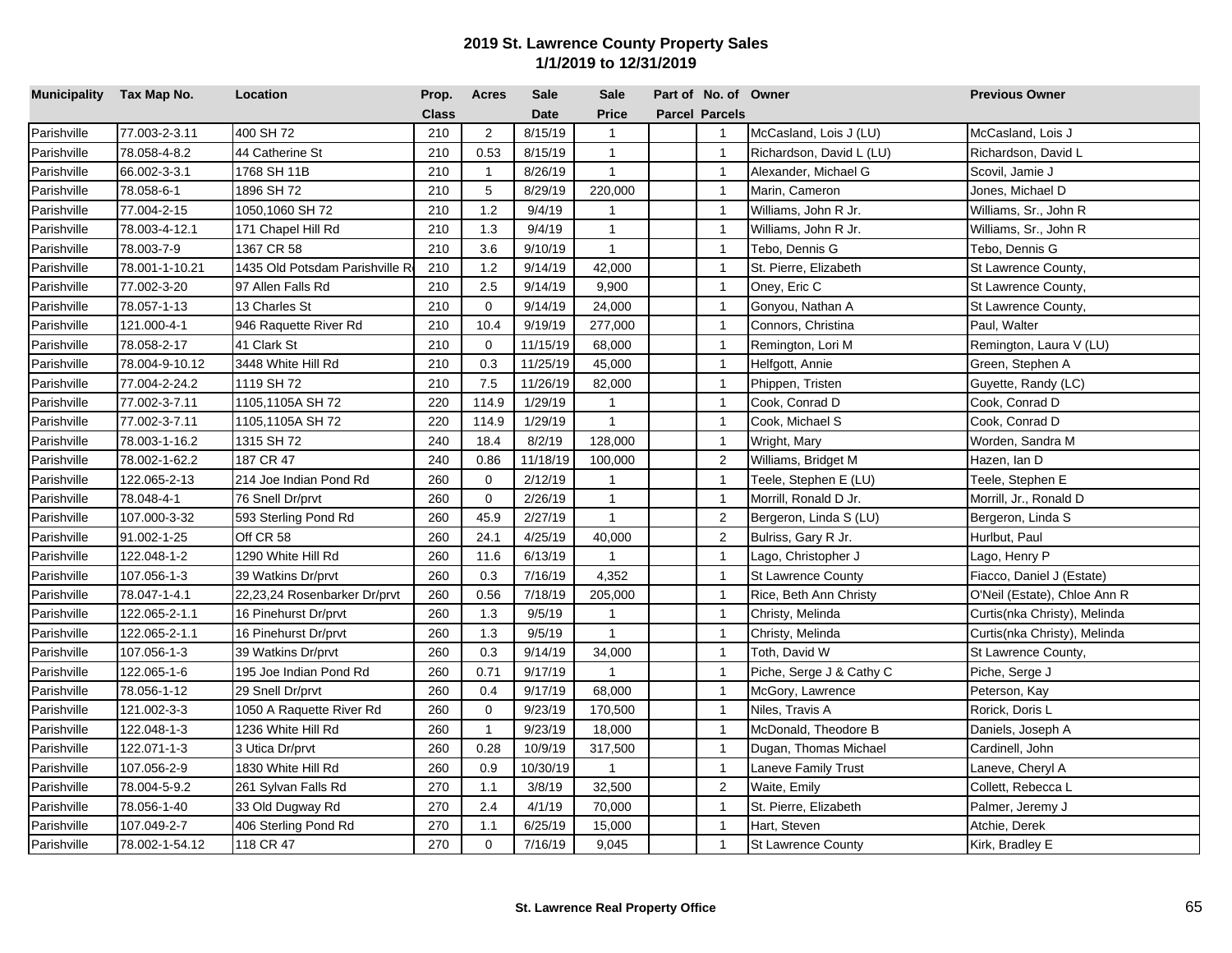| Municipality Tax Map No. |                | Location                    | Prop.        | <b>Acres</b> | Sale        | <b>Sale</b>    | Part of No. of Owner  |                              | <b>Previous Owner</b>                 |
|--------------------------|----------------|-----------------------------|--------------|--------------|-------------|----------------|-----------------------|------------------------------|---------------------------------------|
|                          |                |                             | <b>Class</b> |              | <b>Date</b> | <b>Price</b>   | <b>Parcel Parcels</b> |                              |                                       |
| Parishville              | 77.002-2-18    | 23 Allen Falls Rd           | 270          | 0.76         | 9/3/19      | $\mathbf{1}$   | $\mathbf{1}$          | Keleher, Jeremie             | Richards, Marshall                    |
| Parishville              | 78.002-1-54.12 | 118 CR 47                   | 270          | $\mathbf 0$  | 9/14/19     | 13,000         | $\mathbf{1}$          | Gale, Gina L                 | St Lawrence County,                   |
| Parishville              | 107.056-2-8    | 1834 White Hill Rd          | 312          | 30.9         | 10/30/19    | $\mathbf{1}$   | $\overline{1}$        | Laneve Family Trust          | Laneve, Jr., John A                   |
| Parishville              | 107.056-2-8    | 1834 White Hill Rd          | 312          | 30.9         | 10/30/19    | $\mathbf{1}$   | $\overline{1}$        | Laneve Family Trust          | Laneve, Jr., John A                   |
| Parishville              | 107.056-2-8    | 1834 White Hill Rd          | 312          | 30.9         | 10/30/19    | $\mathbf{1}$   | $\mathbf{1}$          | aneve Family Trust           | Laneve, Jr., John A                   |
| Parishville              | 107.056-2-8    | 1834 White Hill Rd          | 312          | 30.9         | 10/30/19    | $\mathbf{1}$   | $\mathbf{1}$          | Laneve Family Trust          | Laneve, Jr., John A                   |
| Parishville              | 92.004-3-6     | 821 Picketville Rd          | 314          | $\mathbf 0$  | 4/22/19     | $\mathbf{1}$   | $\overline{2}$        | Vivlamore, Michael           | Vivlamore (Estate), William L         |
| Parishville              | 91.003-2-18.1  | Lenny Rd                    | 314          | 2.4          | 5/20/19     | 3,090          | $\overline{1}$        | Schleider, Robert G          | Guyette, Robert                       |
| Parishville              | 92.004-1-3     | Picketville Rd              | 314          | 0.33         | 6/21/19     | $\overline{1}$ | $\overline{2}$        | Vivlamore, Michael           | Vivlamore (Estate), William L         |
| Parishville              | 92.002-2-6     | 43 Gynn Rd                  | 314          | $\mathbf 0$  | 7/16/19     | 521            | $\mathbf{1}$          | <b>St Lawrence County</b>    | Silver, John D (LU)                   |
| Parishville              | 92.002-2-6     | 43 Gynn Rd                  | 314          | $\mathbf 0$  | 8/12/19     | 642            | $\overline{1}$        | Silver, John P               | St Lawrence County,                   |
| Parishville              | 78.002-1-85.2  | SH 72                       | 314          | 0.22         | 8/23/19     | 205,000        | 3                     | Lincoln, Carter G            | Randall, Ralph N                      |
| Parishville              | 122.048-1-4    | White Hill Rd               | 314          | 0.54         | 9/23/19     | $\mathbf{1}$   | $\mathbf{1}$          | McDonald, Theodore B         | Daniels, Joseph A                     |
| Parishville              | 107.056-2-7    | 1842 White Hill Rd          | 314          | $\mathbf 0$  | 10/30/19    | $\mathbf{1}$   | $\overline{1}$        | Laneve Family Trust          | Laneve, Jr., John A                   |
| Parishville              | 107.056-2-6    | 1846 White Hill Rd          | 320          | 14.1         | 10/30/19    | $\mathbf{1}$   | $\overline{1}$        | Laneve Family Trust          | Laneve, Jr., John A                   |
| Parishville              | 78.004-4-19.12 | 1878 SH 72                  | 322          | 36.8         | 3/24/19     | $10$           | $\overline{1}$        | Sheldon, Samantha            | Sheldon, Rexford G                    |
| Parishville              | 77.004-2-43    | SH 72                       | 322          | 52.1         | 3/29/19     | 70,000         | $\mathbf{1}$          | LaPierre Management, LLC     | Cook, Michael S                       |
| Parishville              | 66.003-2-12.1  | <b>CR 47</b>                | 323          | 22.3         | 9/13/19     | 250,000        | 3                     | Gilbert, Nicholas A          | Rainville, Gilles W                   |
| Parishville              | 92.002-1-5     | Off Picketville Rd          | 910          | 33.2         | 1/4/19      | $\mathbf{1}$   | $\mathbf{1}$          | Bailey, Brent R Jr.          | Bailey, Sr., Brent R                  |
| Parishville              | 77.004-1-28    | Russell Turnpike Rd         | 910          | 12           | 1/17/19     | $\mathbf{1}$   | $\overline{2}$        | Thomas, Stephen K (LU)       | Thomas, Stephen K                     |
| Parishville              | 66.003-3-1.1   | 115 Covey Rd                | 910          | 20.4         | 4/3/19      | $\mathbf{1}$   | 4                     | Martin, Randy L              | Martin, Randy L &, Leon A Jr (Estate) |
| Parishville              | 92.003-2-37    | 748 Picketville Rd          | 910          | 52           | 4/24/19     | $\mathbf{1}$   | $\overline{1}$        | Haggett, Preston             | Haggett, Robert R                     |
| Piercefield              | 207.082-3-4    | 25 Circle Dr                | 210          | 0.22         | 2/26/19     | $\mathbf{1}$   | $\overline{1}$        | Fox, Vickielee A             | Fox, Daniel K                         |
| Piercefield              | 208.055-1-16   | 386 Main St                 | 210          | $\mathbf 0$  | 3/18/19     | 17,000         | $\overline{1}$        | D'Amico, Anthony             | Friend, Todd                          |
| Piercefield              | 219.000-1-18   | 42 Gull Pond Rd             | 210          | 9.6          | 4/18/19     | $\mathbf{1}$   | $\mathbf{1}$          | Sayles Revocable Trust       | Sayles, John M                        |
| Piercefield              | 207.083-1-19   | 481 Main St                 | 210          | $\mathbf 0$  | 5/18/19     | 97,520         | $\overline{2}$        | McIntosh, Sean A             | Donohue, John P                       |
| Piercefield              | 219.000-1-4    | 3 Gull Pond Rd              | 210          | 9.3          | 6/25/19     | 394,000        | $\overline{1}$        | Foster, Andrew P             | Russo, Sarah E & etal                 |
| Piercefield              | 207.082-3-1    | 14 Circle Dr                | 210          | 0.19         | 7/16/19     | 5,120          | $\mathbf{1}$          | <b>St Lawrence County</b>    | O'Neal, Juan Eduardo                  |
| Piercefield              | 208.055-1-22   | 356 Main St                 | 210          | $\mathbf 0$  | 8/8/19      | 79,500         | $\mathbf{1}$          | Friend, Breanne N            | Remillard, Raymond J                  |
| Piercefield              | 218.004-5-7    | 56 Eagle Crag Lk            | 210          | 1.1          | 9/19/19     | 85,000         | $\overline{1}$        | Jellie, Stephen P            | Willman, Dale                         |
| Piercefield              | 207.082-3-1    | 14 Circle Dr                | 210          | 0.19         | 10/3/19     | 9,400          | $\overline{1}$        | Cross, Tammy G               | St Lawrence County,                   |
| Piercefield              | 208.055-1-32   | 4,6 Park Ave                | 210          | 0.11         | 11/1/19     | 58,000         | $\overline{1}$        | Hopkins, Alysia              | Gadway, Joseph D                      |
| Piercefield              | 195.001-2-8    | 9663 SH 3                   | 210          | $\mathbf 0$  | 12/2/19     | $\mathbf{1}$   | $\mathbf{1}$          | Scanlon, Scott               | Scanlon, Wayne (Est)                  |
| Piercefield              | 208.063-1-8.11 | 4,6 Wood Ave 11261,11263 SH | 220          | 0.51         | 1/21/19     | 120,000        | $\mathbf{1}$          | Proulx, Skyler               | Cross, Broderick A                    |
| Piercefield              | 208.063-1-8.11 | 4,6 Wood Ave 11261,11263 SH | 220          | 0.51         | 1/21/19     | 120,000        | $\overline{1}$        | Proulx, Skyler               | Cross, Broderick A                    |
| Piercefield              | 218.004-3-16   | 11 Mt Arab Lk               | 260          | 6.6          | 1/30/19     | $\mathbf{1}$   | $\mathbf{1}$          | Randolph Trust, Patricia D   | Randolph, Patricia D                  |
| Piercefield              | 218.067-1-5    | 23 Eagle Crag Lk            | 260          | 1.2          | 2/28/19     | $\mathbf{1}$   | 2                     | Dunn Trust, William G & etal | Mershawn, Marjorie Dunn               |
| Piercefield              | 218.004-3-15   | 11 A Mt Arab Lk             | 260          | 1.7          | 6/28/19     | 110,000        | $\mathbf{1}$          | Rockefeller, Lisa P          | Peterson Trust, Elizabeth             |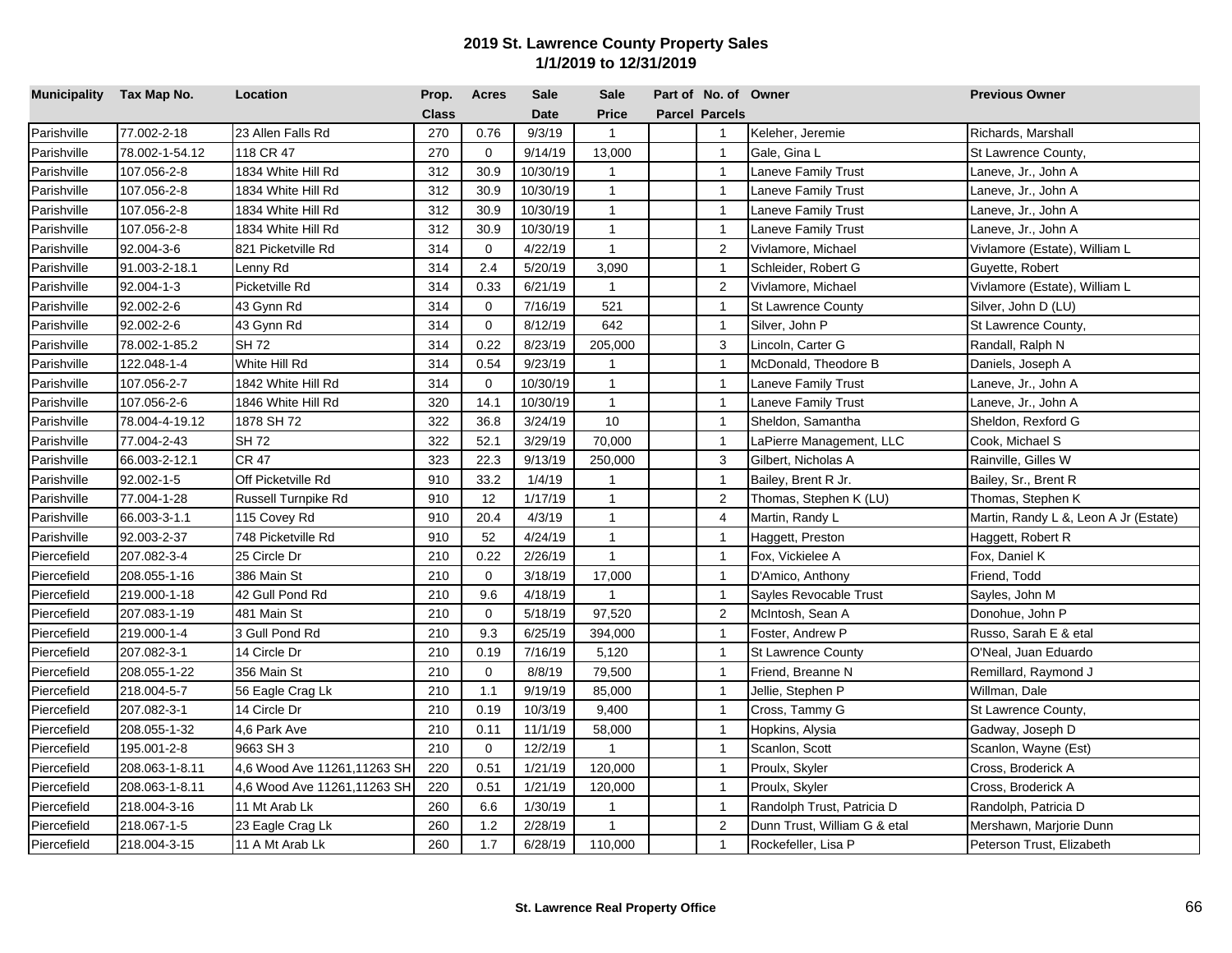| Municipality Tax Map No. |                 | Location                | Prop.        | <b>Acres</b> | <b>Sale</b> | <b>Sale</b>  | Part of No. of Owner  |                                  | <b>Previous Owner</b>           |
|--------------------------|-----------------|-------------------------|--------------|--------------|-------------|--------------|-----------------------|----------------------------------|---------------------------------|
|                          |                 |                         | <b>Class</b> |              | <b>Date</b> | <b>Price</b> | <b>Parcel Parcels</b> |                                  |                                 |
| Piercefield              | 218.004-4-2     | 21 Mt Arab Lk           | 260          | $\mathbf 0$  | 7/8/19      | $\mathbf{1}$ | $\mathbf{1}$          | Erickson Revocable Living Trus   | Erickson, Peter A               |
| Piercefield              | 218.004-3-9     | 15 Mt Arab Lk           | 260          | $\mathbf 0$  | 9/25/19     | $\mathbf{1}$ | $\mathbf{1}$          | Reiff, Daniel D (LU)             | Reiff, Daniel Drake             |
| Piercefield              | 218.004-1-19.1  | 44 Eagle Crag Lk        | 260          | 1.2          | 10/30/19    | 45,000       | $\overline{1}$        | Ellsworth, Will                  | Muccia, Jr., Daniel A           |
| Piercefield              | 218.083-1-24    | 3 Eagle Crag Lk         | 260          | $\mathbf 0$  | 11/5/19     | $\mathbf{1}$ | $\overline{1}$        | Fetterly, Christian              | Polge, Mary F                   |
| Piercefield              | 207.082-1-12    | Circle Dr               | 311          | 0.28         | 7/16/19     | 1,080        | $\mathbf{1}$          | <b>St Lawrence County</b>        | O'Neal, Juan Eduardo            |
| Piercefield              | 218.083-1-9     | Forest Rd/prvt          | 314          | $\mathbf 0$  | 6/25/19     | 1,000        | $\overline{1}$        | <b>McRoberts Revocable Trust</b> | Bailey, Loren Thomas            |
| Piercefield              | 219.000-2-1.112 | 32 County Line Is       | 314          | 10.6         | 9/4/19      | 100,000      | $\overline{1}$        | Zumpano, Tara Joelle             | Simmons Family Limited,         |
| Piercefield              | 182.000-1-1     | Near Raquette River     | 910          | 520.7        | 5/8/19      | 7,605,272    | 23                    | S Timber, LLC                    | Timbervest TVP II New York LLC, |
| Pierrepont               | 90.002-2-30     | 7 Beech Rd              | 210          | 0.87         | 1/18/19     | 212,000      | $\mathbf{1}$          | Meldrim, Daniel P                | Clark, Richard W                |
| Pierrepont               | 90.004-2-17     | 5360 SH 56              | 210          | 8.9          | 1/31/19     | 1            | $\overline{1}$        | Murray, Roger H (LU)             | Murray, Roger H                 |
| Pierrepont               | 76.084-3-3      | 7 Whippoorwill Ln       | 210          | 1.1          | 2/4/19      | 259,000      | $\overline{1}$        | Zuchman, Alan                    | Ross, Amanda H                  |
| Pierrepont               | 104.004-1-58    | 769 SH 68               | 210          | 1.9          | 2/11/19     | $\mathbf{1}$ | $\overline{2}$        | Woolworth, Beth                  | Woolworth, Beth                 |
| Pierrepont               | 76.083-1-16     | 5816 SH 56              | 210          | 0.49         | 2/12/19     | 84,250       | $\overline{1}$        | Brown, Paul                      | Brown, Paul                     |
| Pierrepont               | 119.002-2-22.2  | 474 Orebed Rd           | 210          | 3.9          | 2/19/19     | 17,000       | $\overline{1}$        | Peck, Danielle M                 | Green, Anna                     |
| Pierrepont               | 119.004-2-36    | 704 Orebed Rd           | 210          | 2.4          | 3/7/19      | $\mathbf{1}$ | $\overline{1}$        | Pratt, Peter                     | Foley, Sandra                   |
| Pierrepont               | 119.004-2-36    | 704 Orebed Rd           | 210          | 2.4          | 3/7/19      | $\mathbf{1}$ | $\overline{1}$        | Pratt, Peter                     | Foley, Sandra                   |
| Pierrepont               | 76.004-4-16.1   | 54 CR 59                | 210          | 1.2          | 3/12/19     | $\mathbf{1}$ | $\overline{1}$        | Maroney, Nancy S                 | Maroney, Nancy S                |
| Pierrepont               | 90.043-1-15.1   | 5584 SH 56              | 210          | 0.63         | 4/15/19     | 349,000      | $\overline{1}$        | Fayette, Chad                    | Bisnett, Chester W              |
| Pierrepont               | 76.076-1-22     | 5971 SH 56              | 210          | 3.2          | 4/15/19     | 173,900      | $\mathbf{1}$          | Lucas, Gregory                   | Fayette, Chad P                 |
| Pierrepont               | 90.004-2-20     | 6689 CR 24              | 210          | 0.57         | 4/18/19     | 92,000       | 3                     | Shene, Nathan R                  | Heidenreich, David W (LU)       |
| Pierrepont               | 90.004-2-2      | 5432 SH 56              | 210          | $\mathbf 0$  | 4/22/19     | 1            | 3                     | McCarthy, David G (LU)           | McCarthy, David G               |
| Pierrepont               | 90.002-2-39     | 144 Birch Dr            | 210          | 0.68         | 4/30/19     | 425,000      | $\overline{1}$        | Yang, Yang                       | Matthews-Smith, Velmalia        |
| Pierrepont               | 90.001-2-6.12   | 268 Noyes Rd            | 210          | 2.2          | 5/14/19     | $\mathbf{1}$ | $\overline{1}$        | Norquest Family Trust            | Norquest, Robin M               |
| Pierrepont               | 118.002-3-4     | 148 Coon Rd             | 210          | 1.8          | 5/20/19     | $\mathbf{1}$ | $\overline{2}$        | Brewer, Brian                    | Salego (fka Brewer), Becky      |
| Pierrepont               | 90.003-1-52     | 196 Noyes Rd            | 210          | 9.8          | 5/29/19     | 157,500      | $\overline{1}$        | King, Matthew A                  | Rygel, Michael C                |
| Pierrepont               | 76.004-4-17.11  | 46 CR 59                | 210          | 1.2          | 6/13/19     | $\mathbf{1}$ | $\overline{1}$        | LaFlair, Andrew J                | LaFlair, Andrew J               |
| Pierrepont               | 90.043-1-28     | 5549 SH 56              | 210          | $\mathbf 0$  | 6/19/19     | 95,000       | $\overline{1}$        | Williams, Daniel R               | Williams, Paul J                |
| Pierrepont               | 104.004-1-54    | 11 Vebber Rd            | 210          | 1.5          | 6/20/19     | 103,500      | $\mathbf{1}$          | Denny, Beth M                    | Bovay, Breean L                 |
| Pierrepont               | 90.002-5-6      | 2084 River Rd           | 210          | 0.93         | 6/21/19     | $\mathbf{1}$ | $\overline{1}$        | Myers, James S                   | French(nka Myers), Jennifer M   |
| Pierrepont               | 104.002-1-25    | 177 Irish Settlement Rd | 210          | 1.4          | 6/21/19     | $\mathbf{1}$ | $\overline{1}$        | Murray, Jeffrey K                | Murray, Bonnie L                |
| Pierrepont               | 76.084-2-28     | 20 Coney Island Dr/prvt | 210          | $\mathbf 0$  | 6/28/19     | 185,000      | $\overline{1}$        | Lock, Patricia Frazer            | Frazer, Michael                 |
| Pierrepont               | 118.004-2-20.2  | 18 Fifield Rd           | 210          | 1.4          | 7/2/19      | 100,300      | $\mathbf{1}$          | Bank of NY Mellon Trust Co.      | Ashley, Michael                 |
| Pierrepont               | 76.084-2-24.2   | 37B Grove St            | 210          | 1.1          | 7/8/19      | 173,000      | $\overline{1}$        | Peacock, John R                  | Hewey, Robert L                 |
| Pierrepont               | 76.084-2-30.2   | 12 Coney Island Dr/prvt | 210          | 0.52         | 7/9/19      | 1            | $\mathbf{1}$          | Mein Family Trust                | Mein, William J                 |
| Pierrepont               | 90.004-2-25     | 6647 CR 24              | 210          | 0.73         | 7/16/19     | 1,571        | $\mathbf{1}$          | St Lawrence County               | McCormick, Dale F               |
| Pierrepont               | 104.004-1-35.1  | 4 Orebed Rd             | 210          | 9.9          | 7/17/19     | 45,300       | $\mathbf{1}$          | Cantwell, Kaleb                  | Hutchinson, Roger W             |
| Pierrepont               | 90.035-1-24     | 5 Underhill Dr          | 210          | 0.65         | 7/18/19     | 169,600      | $\overline{1}$        | Agley, Amanda L                  | Demo, Nancy J                   |
| Pierrepont               | 90.004-2-25     | 6647 CR 24              | 210          | 0.73         | 8/5/19      | 2,058        | $\mathbf{1}$          | McCormick, Dale F                | St Lawrence County,             |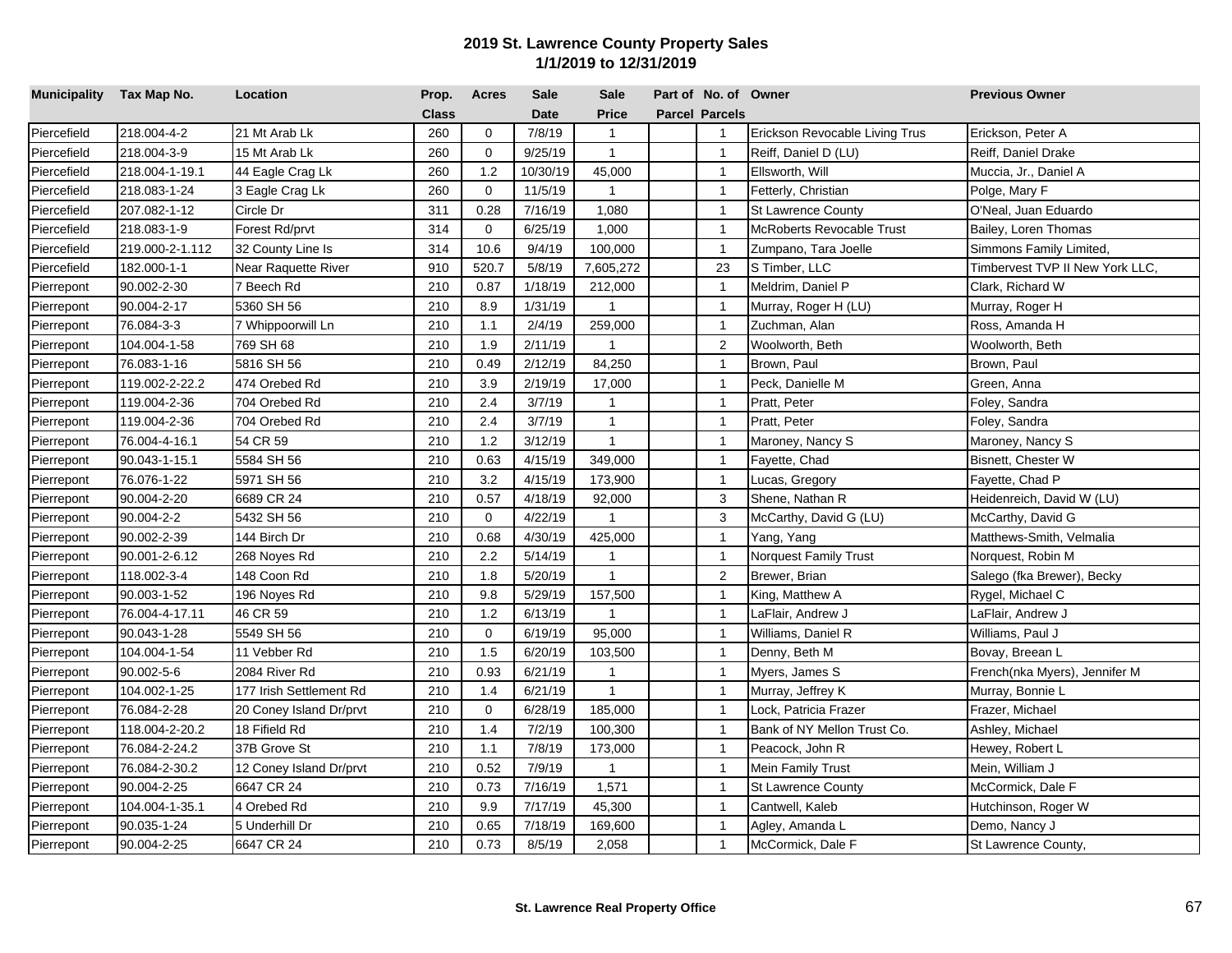| Municipality Tax Map No. |                 | Location                 | Prop.        | <b>Acres</b> | <b>Sale</b> | <b>Sale</b>  |     | Part of No. of Owner  |                        | <b>Previous Owner</b>   |
|--------------------------|-----------------|--------------------------|--------------|--------------|-------------|--------------|-----|-----------------------|------------------------|-------------------------|
|                          |                 |                          | <b>Class</b> |              | <b>Date</b> | <b>Price</b> |     | <b>Parcel Parcels</b> |                        |                         |
| Pierrepont               | 104.004-1-30    | 49 Brown Rd              | 210          | 1.6          | 8/12/19     | 8,160        |     | $\mathbf{1}$          | Remington, Andi-Lynne  | Remington, Brian J      |
| Pierrepont               | 90.028-4-3      | 2019 River Rd            | 210          | 0.75         | 8/13/19     | 181,500      |     | $\overline{1}$        | Brown, Joshua T        | Wu, Lei                 |
| Pierrepont               | 104.004-1-28.2  | 42 Brown Rd              | 210          | 1.77         | 8/15/19     | 250,000      |     | $\overline{1}$        | Peck, David P          | Remington, Sally Ann    |
| Pierrepont               | 90.002-2-30     | 7 Beech Rd               | 210          | 0.87         | 8/22/19     | 212,000      |     | $\overline{1}$        | Meldrim, Patrick L     | Meldrim, Daniel P       |
| Pierrepont               | 76.004-4-4      | 629 Parmenter Rd         | 210          | 0.63         | 9/3/19      | $\mathbf{1}$ |     | $\mathbf{1}$          | Brown, Ronald V (LU)   | Brown, Ronald V         |
| Pierrepont               | 90.004-2-26     | 6643 CR 24               | 210          | 0            | 9/6/19      | 32,000       |     | $\overline{1}$        | Waite, William         | U.S. Bank Trust, N.A.,  |
| Pierrepont               | 76.083-1-27     | 7 CR 59                  | 210          | 0.75         | 9/12/19     | 154,000      |     | $\overline{1}$        | Wali, Syed A           | Lalonde, Joyce E        |
| Pierrepont               | 90.004-1-45     | 6439 CR 24               | 210          | 17.02        | 9/18/19     | $\mathbf{1}$ |     | $\overline{1}$        | Wolf, Diane L (LU)     | Wolf, Diane L           |
| Pierrepont               | 104.001-2-31.21 | 1070 SH 68               | 210          | 2.4          | 10/8/19     | 164,000      |     | $\overline{2}$        | Collins, Randy K       | Moreland, Dana G        |
| Pierrepont               | 90.004-2-36     | 6634 CR 24               | 210          | $\mathbf 0$  | 10/22/19    | 1            |     | $\overline{1}$        | Miller, Marlyne S (LU) | Miller, Richard         |
| Pierrepont               | 76.076-1-19     | 5945 SH 56               | 210          | 0.78         | 11/14/19    | 148,000      |     | $\overline{1}$        | Corbett, James F       | Govostis, Christine E   |
| Pierrepont               | 90.002-3-13     | 104 T. Alexander Dr/prvt | 210          | 0.59         | 11/18/19    | 255,000      |     | $\mathbf{1}$          | Balerno, Marlene J     | Robertson, Harold       |
| Pierrepont               | 90.003-1-12     | 121,123 Noyes Rd         | 210          | 1.8          | 11/18/19    | 96,900       |     | $\overline{1}$        | Cummings, Justin M     | Aldrich, Hildred M (LU) |
| Pierrepont               | 104.002-1-23.2  | 165 Irish Settlement Rd  | 210          | 5            | 12/4/19     | 130,000      |     | $\overline{1}$        | Dawley, Emily          | Johnner, Michael C      |
| Pierrepont               | 118.004-3-22.1  | 4767 CR 24               | 210          | 7.8          | 12/13/19    | 25,240       |     | $\overline{1}$        | Knapp, Timothy         | Cross, Shane A          |
| Pierrepont               | 119.004-2-6.21  | 608 Orebed Rd            | 210          | 2.1          | 12/16/19    | $\mathbf{1}$ |     | $\overline{1}$        | Corbine, Debra L       | Corbine, Debra L        |
| Pierrepont               | 90.028-5-1      | 2023 River Rd            | 210          | 0.8          | 12/20/19    | 198,000      |     | $\mathbf{1}$          | Smalling, Steven       | DeRitis, Mark J         |
| Pierrepont               | 89.004-2-7.12   | 71 Post Rd               | 220          | $\Omega$     | 1/18/19     | 37,000       |     | $\overline{1}$        | Bennett, Jordan        | Capella, Tyler          |
| Pierrepont               | 104.001-1-5.222 | 336 Post Rd              | 240          | 26           | 2/6/19      | $\mathbf{1}$ | Yes | $\overline{1}$        | Renwick, Deana         | Huntley, Daniel         |
| Pierrepont               | 90.002-3-39.1   | 6693 CR 24               | 240          | 56.9         | 3/20/19     | $\mathbf{1}$ |     | $\overline{2}$        | Bonner, James S (LU)   | Bonner, James S         |
| Pierrepont               | 120.001-4-14.2  | 1116 Green Rd            | 240          | 24.2         | 5/3/19      | 150,000      |     | $\overline{1}$        | Whitmarsh, Joshua      | Hubbard, Christopher J  |
| Pierrepont               | 120.001-4-14.2  | 1116 Green Rd            | 240          | 24.2         | 5/3/19      | 150,000      |     | $\overline{1}$        | Whitmarsh, Joshua      | Hubbard, Christopher J  |
| Pierrepont               | 90.002-3-39.1   | 6693 CR 24               | 240          | 56.9         | 6/10/19     | $\mathbf{1}$ |     | $\overline{2}$        | Snyder, Jason          | Bonner, Gwen L          |
| Pierrepont               | 91.003-1-20.5   | 5140 SH 56               | 240          | 27.7         | 6/13/19     | $\mathbf{1}$ |     | $\mathbf{1}$          | Smalling, Scott R      | Smalling, Scott R       |
| Pierrepont               | 119.003-1-8.1   | 409 Selleck Rd           | 240          | 10           | 6/17/19     | $\mathbf{1}$ |     | $\overline{1}$        | Cota, Jeffrey          | Rogers, John E          |
| Pierrepont               | 119.001-1-16.1  | 5274 CR 24               | 240          | 2.1          | 7/29/19     | $\mathbf{1}$ |     | $\mathbf{1}$          | Davis, Daniel J        | Raycraft, Judy A        |
| Pierrepont               | 104.002-1-28.1  | 145 Irish Settlement Rd  | 240          | 18.5         | 10/28/19    | $\mathbf{1}$ |     | $\mathbf{1}$          | Owen-Spavins Trust     | Owen, John M            |
| Pierrepont               | 133.002-2-3.1   | 4720 CR 24               | 240          | 9.9          | 12/5/19     | 100,000      |     | $\overline{1}$        | Thompson, John H       | Bushaw, Gary            |
| Pierrepont               | 134.001-1-2     | 223,231 Eels Rd          | 260          | 23           | 3/7/19      | $\mathbf{1}$ |     | $\overline{1}$        | Miller, Julie A        | Miller, Neal H          |
| Pierrepont               | 90.035-3-12     | 76 Burtwood Park Dr/prvt | 260          | $\Omega$     | 4/16/19     | 43,000       |     | $\overline{1}$        | Haggett, Karen L       | Haggett, Karen L        |
| Pierrepont               | 90.035-3-3      | 98 Burtwood Park Dr/prvt | 260          | 0.43         | 5/15/19     | 130,000      |     | $\mathbf{1}$          | Meldrim, Daniel P      | Vivlamore, Cindy J      |
| Pierrepont               | 134.002-1-7     | <b>Buck Pond Rd</b>      | 260          | 61.5         | 5/15/19     | $\mathbf{1}$ |     | $\overline{1}$        | Wright, Eric           | Curtis, Duane           |
| Pierrepont               | 76.004-4-3.12   | 637 Parmenter Rd         | 270          | 1.3          | 1/10/19     | $\mathbf{1}$ |     | $\mathbf{1}$          | Wheeler, Robert C Jr.  | Wheeler, Sr., Robert C  |
| Pierrepont               | 103.002-2-9.2   | 488 Howardville Rd       | 270          | 1.8          | 3/4/19      | $\mathbf{1}$ |     | $\mathbf{1}$          | Aldous, Dylan          | Aldous, Dylan           |
| Pierrepont               | 118.004-2-14    | 4219,4229 4139 Cr 27     | 270          | 32.7         | 4/2/19      | $\mathbf{1}$ |     | $\mathbf{1}$          | Fifield, Gerald J (LU) | Fifield, Gerald J       |
| Pierrepont               | 76.084-2-24.1   | 37A Grove St             | 270          | 1.3          | 5/6/19      | 46,000       |     | $\overline{1}$        | Scruggs, Carl R Jr.    | Hewey, Robert L         |
| Pierrepont               | 119.004-2-22.1  | 864 Buck Pond Rd         | 270          | 1.7          | 5/8/19      | $\mathbf{1}$ |     | $\mathbf{1}$          | Green, Clifford D (LU) | Green, Clifford D       |
| Pierrepont               | 133.002-2-22    | 4608 CR 24               | 270          | 1.9          | 6/30/19     | $\mathbf{1}$ |     | $\overline{1}$        | Durham, Melissa        | McCarthy, Jason Joe     |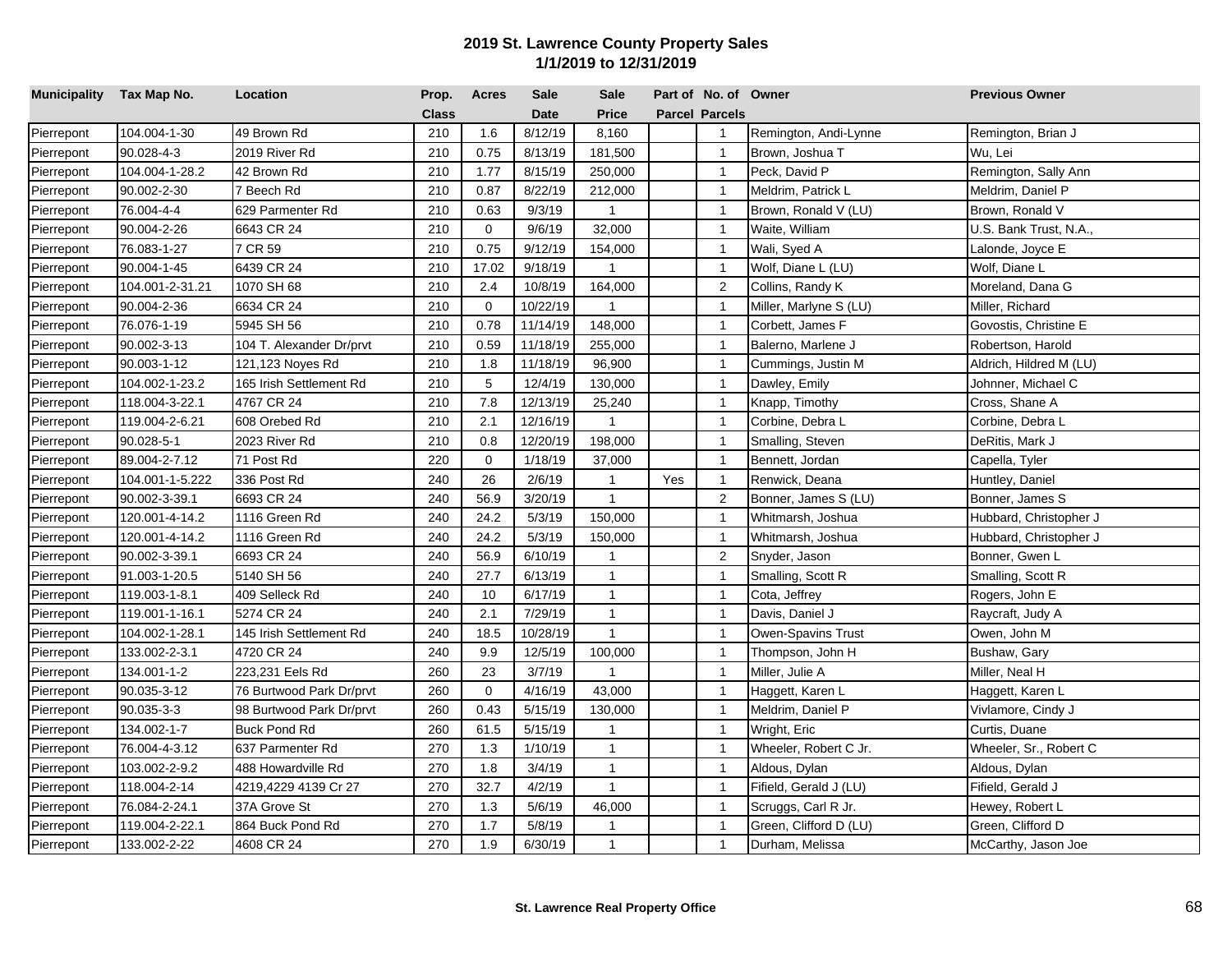| Municipality Tax Map No. |                  | Location                      | Prop.        | <b>Acres</b>   | <b>Sale</b> | <b>Sale</b>  |     | Part of No. of Owner  |                                | <b>Previous Owner</b>       |
|--------------------------|------------------|-------------------------------|--------------|----------------|-------------|--------------|-----|-----------------------|--------------------------------|-----------------------------|
|                          |                  |                               | <b>Class</b> |                | <b>Date</b> | <b>Price</b> |     | <b>Parcel Parcels</b> |                                |                             |
| Pierrepont               | 90.003-1-13.12   | 351 Church Rd                 | 270          | 5.1            | 7/16/19     | 3,282        |     | $\mathbf{1}$          | St Lawrence County             | Clark, Randy W              |
| Pierrepont               | 90.003-1-13.12   | 351 Church Rd                 | 270          | 5.1            | 9/14/19     | 6,000        |     | $\overline{1}$        | Hilyard, Robin E               | St Lawrence County,         |
| Pierrepont               | 76.004-3-3.112   | 722 Noyes Rd                  | 270          | 2.2            | 10/23/19    | $\mathbf{1}$ |     | $\overline{1}$        | Giordano, Charles L            | Giordano, Charles L         |
| Pierrepont               | 104.003-1-1.12   | Howardville Rd                | 312          | 0.6            | 7/31/19     | 143,500      |     | 2                     | Stafford, Thomas J             | Brown, Joshua T             |
| Pierrepont               | 104.001-1-21     | Morrill Rd                    | 312          | $\overline{4}$ | 9/24/19     | 13,200       |     | $\mathbf{1}$          | Crowell, Emma L                | Webb, Lorna M               |
| Pierrepont               | 118.002-3-5.2    | Coon Rd                       | 314          | 0.71           | 6/18/19     | 125,000      |     | $\overline{c}$        | Brewer, Ryan M                 | Brewer, Brian L             |
| Pierrepont               | 119.001-1-16.2   | <b>CR 24</b>                  | 314          | 1.8            | 7/29/19     | $\mathbf{1}$ |     | $\mathbf{1}$          | Doxtater, Jane                 | Raycraft, Judy A            |
| Pierrepont               | 90.002-2-5       | Birch Dr                      | 314          | $\mathbf{1}$   | 10/30/19    | 109,500      |     | $\overline{1}$        | Barstow, John M                | Putnam, William             |
| Pierrepont               | 104.004-1-25     | Orebed Rd                     | 314          | 3              | 11/11/19    | $\mathbf{1}$ |     | $\overline{4}$        | Sibley, Anne M                 | Jenkins, Charles B          |
| Pierrepont               | 104.004-1-25     | Orebed Rd                     | 314          | 3              | 11/11/19    | $\mathbf{1}$ |     | $\overline{4}$        | Jenkins Sibley Irrevocable Tru | Sibley, Anne M              |
| Pierrepont               | 119.002-2-11.112 | 697 Wilson Rd                 | 314          | 4.8            | 11/25/19    | 8,500        |     | $\overline{1}$        | Proulx, Joshua                 | Fountain, Betty M           |
| Pierrepont               | 119.003-1-7      | Selleck Rd                    | 321          | 15.4           | 9/3/19      | $\mathbf{1}$ |     | $\mathbf{1}$          | Vebber Rutledge, Nancy & Etal  | Vebber, Wallace L. (Estate) |
| Pierrepont               | 90.002-1-16      | Butternut Ridge Rd            | 321          | 122.8          | 10/17/19    | $\mathbf{1}$ |     | $\mathbf{1}$          | Howard, George L & etal        | Howard, Carol               |
| Pierrepont               | 119.003-1-7      | Selleck Rd                    | 321          | 15.4           | 10/29/19    | $\mathbf{1}$ |     | $\overline{1}$        | Rutledge Vebber, Nancy         | Vebber, Wallace L. (Estate) |
| Pierrepont               | 119.003-1-7      | Selleck Rd                    | 321          | 15.4           | 10/29/19    | $\mathbf{1}$ |     | $\overline{1}$        | Vebber Rutledge, Nancy & Etal  | Vebber, Wallace L. (Estate) |
| Pierrepont               | 120.003-3-2.12   | Cold Brook Rd                 | 322          | 48.5           | 1/28/19     | 43,700       | Yes | $\mathbf{1}$          | Cunningham, Gwendolyn          | MWF Adirondacks, LLC,       |
| Pierrepont               | 119.001-2-1      | Crary Rd                      | 910          | 96.2           | 3/15/19     | 42,000       |     | $\mathbf{1}$          | Anderson, Steven K             | Edwards, Jennifer A         |
| Pierrepont               | 119.002-1-16     | Bonno Rd                      | 910          | 10.6           | 7/16/19     | 1,281        |     | $\overline{1}$        | <b>St Lawrence County</b>      | O'Brien, Miles J            |
| Pierrepont               | 119.004-1-4      | Selleck Rd                    | 910          | 82.4           | 9/11/19     | 18,667       |     | $\overline{1}$        | Selleck, Nancy B & etal        | Selleck (Estate), Bruce W   |
| Pierrepont               | 119.002-1-16     | Bonno Rd                      | 910          | 10.6           | 9/14/19     | 9,500        |     | $\mathbf{1}$          | Arquitt, George A              | St Lawrence County,         |
| Pierrepont               | 118.002-2-24     | <b>CR 27</b>                  | 910          | 320.6          | 10/23/19    | $\mathbf{1}$ |     | $\overline{c}$        | Garzon, Margaret Joyce         | Garzon (Estate), Antonio A  |
| Pierrepont               | 119.004-1-4      | Selleck Rd                    | 910          | 82.4           | 12/6/19     | $\mathbf{1}$ |     | $\overline{1}$        | First Presbyterian Church      | Selleck, Bruce & etal       |
| Pitcairn                 | 211.003-2-12.2   | 39 Edwards Rd                 | 210          | $\mathbf 0$    | 1/29/19     | 75,000       |     | $\overline{1}$        | Casey, Benjamin A              | Planty, Ryan M              |
| Pitcairn                 | 201.003-2-25     | 1469 SH 3                     | 210          | 0.58           | 2/4/19      | 32,400       |     | $\overline{1}$        | Jessmer, Larry                 | Kasebier, Constance I       |
| Pitcairn                 | 211.003-2-43     | 406 SH 3                      | 210          | 1.7            | 2/12/19     | 120,000      |     | $\overline{1}$        | Jenack, Edward R               | Briggs, David               |
| Pitcairn                 | 211.002-1-17.4   | 171 Edwards Rd                | 210          | 0.9            | 2/15/19     | 20,000       |     | $\overline{1}$        | avancha, David                 | McIntosh, Jack H            |
| Pitcairn                 | 210.004-1-18.1   | 518 Sh 812                    | 210          | 1.25           | 3/1/19      | 55,000       |     | $\overline{1}$        | Jackson, Edmund C              | Pervez, Hai                 |
| Pitcairn                 | 211.003-2-27     | 517 SH 3                      | 210          | 0.36           | 3/1/19      | $\mathbf{1}$ |     | $\mathbf{1}$          | Rose, Frederick W              | Owens, Theresa (Rose) (Est) |
| Pitcairn                 | 210.002-1-27     | 753 SH 812                    | 210          | $\overline{2}$ | 4/15/19     | 41,000       |     | $\overline{1}$        | Briggs, David W                | Ray, Howard                 |
| Pitcairn                 | 210.002-2-18.1   | 410 Stone Rd                  | 210          | 4.7            | 8/10/19     | 160,000      |     | $\overline{1}$        | Dreythaler, Jared Edward       | Kielmeier, Linda A          |
| Pitcairn                 | 211.003-2-53.12  | 260 SH 3                      | 210          | 6.3            | 8/27/19     | $\mathbf{1}$ |     | $\overline{1}$        | Sullivan, Justin W             | Sullivan, Justin            |
| Pitcairn                 | 211.003-2-21     | 50 Edwards Rd                 | 210          | 1.53           | 10/9/19     | 148,000      |     | $\overline{1}$        | Avallone, Vincent A            | Bishop, Alton               |
| Pitcairn                 | 210.002-1-12     | 671 SH 812                    | 210          | 5.7            | 10/21/19    | 84,800       |     | $\overline{1}$        | Brooks, Sabrina A              | Gale, Beverly J (LU)        |
| Pitcairn                 | 199.004-2-7.1    | 208, 210 Orebed Rd            | 240          | 16.7           | 1/30/19     | 33,000       |     | $\overline{1}$        | Salisbury, Savana              | Secretary Veterans Affairs, |
| Pitcairn                 | 211.001-1-17     | 452 Garrison Rd               | 240          | 113.5          | 4/12/19     | 180,000      |     | 2                     | Van Zandt, Thomas R            | Andrade, Christian          |
| Pitcairn                 | 211.001-3-1.1    | Off Stone Rd/oswe Riv         | 260          | 24.3           | 1/7/19      | $\mathbf{1}$ |     | $\overline{1}$        | Stickney, Peter D              | Stickney, Peter             |
| Pitcairn                 | 201.003-5-12     | 167 N Portaferry Lake Dr/Prvt | 260          | 5.1            | 4/5/19      | 170,000      |     | $\overline{1}$        | Tarolli, Derek E               | Daly, Peter R               |
| Pitcairn                 | 201.003-3-4      | 14 Portaferry Lake Rd/Pvt     | 260          | 5.9            | 7/23/19     | 43,500       |     | $\mathbf{1}$          | Giazzon, Joseph P              | Whitney, Jay M              |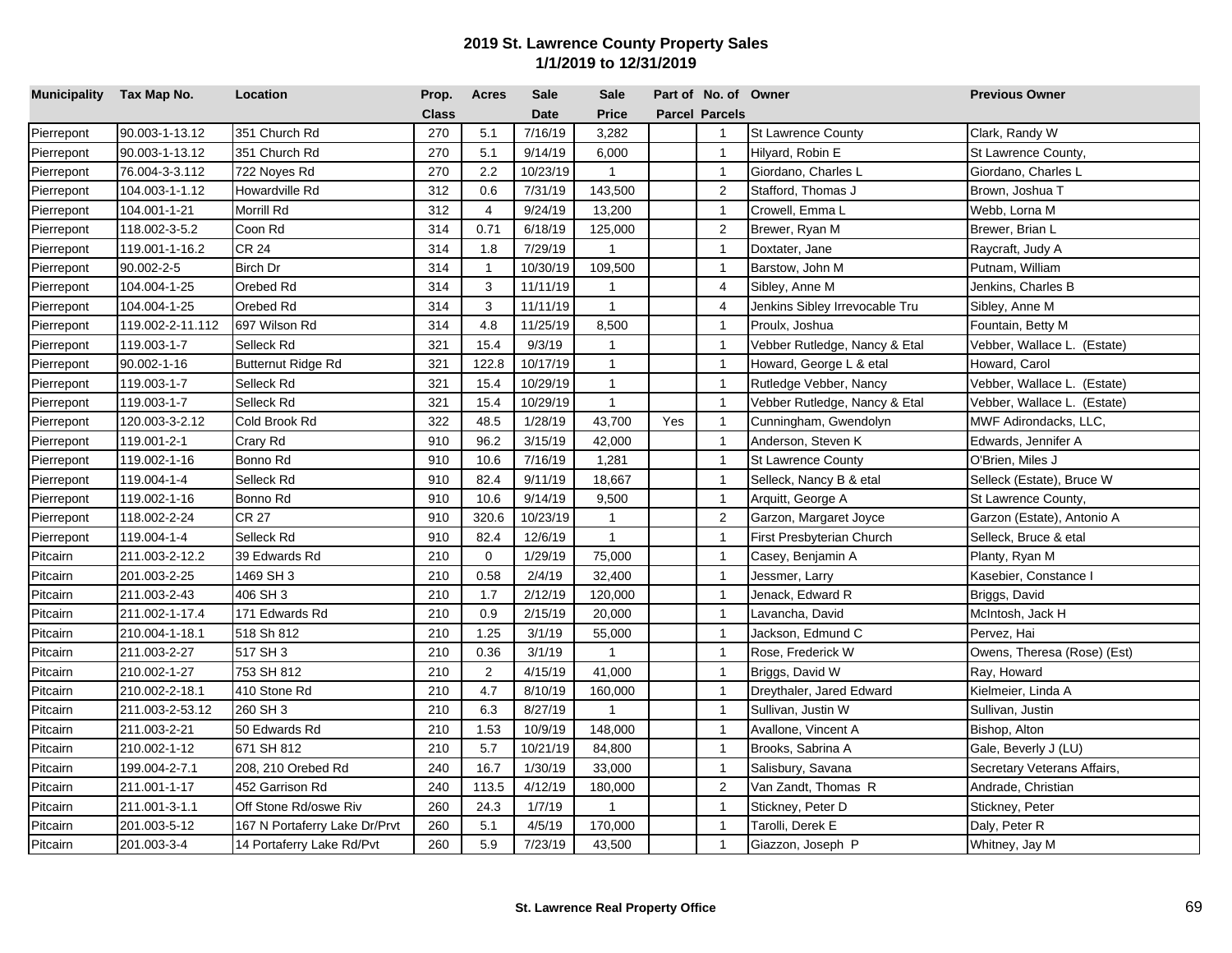| Municipality Tax Map No. |                  | Location            | Prop.        | <b>Acres</b> | <b>Sale</b> | <b>Sale</b>  | Part of No. of Owner  |                                 | <b>Previous Owner</b>          |
|--------------------------|------------------|---------------------|--------------|--------------|-------------|--------------|-----------------------|---------------------------------|--------------------------------|
|                          |                  |                     | <b>Class</b> |              | <b>Date</b> | <b>Price</b> | <b>Parcel Parcels</b> |                                 |                                |
| Pitcairn                 | 210.004-4-3      | Off Osborne Rd      | 260          | 7.6          | 8/30/19     | 44,000       | $\overline{1}$        | Marshall, Joseph R              | Bleau, Charles                 |
| Pitcairn                 | 200.003-1-17.2   | 137 Kansas Rd       | 260          | 38.3         | 10/18/19    | $\mathbf{1}$ | $\overline{1}$        | Burnetti, Robert J              | Yurkonis, Donald W             |
| Pitcairn                 | 221.000-1-11     | 392 Goose Pond Rd   | 260          | 78.2         | 10/24/19    | 27,500       | $\overline{1}$        | Loveridge, Theodora A           | Luther, Cora                   |
| Pitcairn                 | 212.001-1-20     | Greenwood Rd        | 260          | 0.17         | 12/5/19     | $\mathbf{1}$ | 2                     | Besaw, Kevin B (LU)             | Besaw, Kevin B                 |
| Pitcairn                 | 210.002-2-16     | 422 Stone Rd        | 270          | 8.9          | 4/16/19     | 66,000       | $\overline{1}$        | Blackwood, Yanik I              | Aubin, Barry A                 |
| Pitcairn                 | 210.004-2-16.112 | 162 Osborne Rd      | 270          | 1.1          | 7/16/19     | $\mathbf{1}$ | $\overline{1}$        | Disco, Muriel L                 | Disco, Muriel L                |
| Pitcairn                 | 210.004-1-21     | 542 Sh 812          | 270          | 1.1          | 7/17/19     | 1,644        | $\overline{1}$        | <b>St Lawrence County</b>       | Jesmer (Kerr), Linda           |
| Pitcairn                 | 210.004-1-21     | 542 Sh 812          | 270          | 1.1          | 8/15/19     | 1,975        | $\overline{1}$        | Jesmer, Linda R                 | St Lawrence County,            |
| Pitcairn                 | 211.003-1-34.1   | 119 Sh 812          | 270          | 1.4          | 11/22/19    | $\mathbf{1}$ | $\overline{1}$        | Kitts, Richard J                | Kitts, Doran J                 |
| Pitcairn                 | 210.002-1-29.21  | 632 SH 812          | 312          | 2.5          | 2/27/19     | $\mathbf{1}$ | $\overline{1}$        | Sibley, Jacqueline F            | Sibley, Jacqueline F           |
| Pitcairn                 | 220.002-1-8      | 121 Evergreen Ln    | 314          | 0.79         | 4/29/19     | 99,802       | $\overline{1}$        | Community Bank NA               | Melo, Lisa A                   |
| Pitcairn                 | 211.001-6-4      | 531 Garrison Rd     | 314          | 6.2          | 5/23/19     | 36,900       | $\mathbf{1}$          | Morgan, Shawn M                 | VandeWater & Associates Inc,   |
| Pitcairn                 | 211.001-6-2      | 505 Garrison Rd     | 314          | 5.9          | 7/26/19     | 37,900       | $\mathbf{1}$          | Forth, DonaldE                  | VandeWater & Associates Inc.   |
| Pitcairn                 | 220.002-1-8      | 121 Evergreen Ln    | 314          | 0.79         | 9/17/19     | 85,000       | $\overline{1}$        | Thesier, Katherine              | Community Bank,                |
| Pitcairn                 | 210.004-4-5      | Off Osborne Rd      | 314          | 6.8          | 9/26/19     | 39,500       | $\overline{1}$        | Seymour, Edward M               | Kimbrell, Christopher M        |
| Pitcairn                 | 211.003-4-1.2    | Off Osborne Rd      | 314          | 3.7          | 11/27/19    | 26,500       | $\overline{1}$        | Metcalf, Adam S                 | Mountain River Properties LLC, |
| Pitcairn                 | 211.001-6-5      | 545 Garrison Rd     | 322          | 11.6         | 2/1/19      | 47,500       | $\mathbf{1}$          | LaFave, Zachary J               | VandeWater & Associates Inc,   |
| Pitcairn                 | 199.004-1-22     | SH 812              | 910          | 138.9        | 1/18/19     | 52,500       | $\overline{1}$        | Clement, Rodney L               | Kinney, Joan                   |
| Pitcairn                 | 212.003-1-9      | Off Greenwood Rd    | 910          | 5            | 5/8/19      | 2,414,609    | $\,$ 5 $\,$           | S Timber LLC                    | Timbervest Partners II ADK,    |
| Pitcairn                 | 199.003-4-7      | White Pine Lane/pvt | 910          | 25           | 5/25/19     | 15,000       | $\overline{1}$        | Vandewater & Associates Inc     | Scott, Robert P                |
| Pitcairn                 | 211.003-2-38     | Backus Rd           | 910          | 158.1        | 6/6/19      | $\mathbf{1}$ | $\overline{c}$        | Backus, Carey A                 | Backus, Carey A                |
| Pitcairn                 | 199.003-4-7      | White Pine Lane/pvt | 910          | 25           | 6/11/19     | 25,000       | $\overline{1}$        | Dettmer, Paul D                 | Vandewater & Associates Inc,   |
| Pitcairn                 | 221.000-1-8      | Off Goose Pond Rd   | 920          | 167.9        | 2/14/19     | $\mathbf{1}$ | $\overline{1}$        | Luther Irrevocable Trust        | Luther, John                   |
| Potsdam                  | 76.001-2-5.13    | 530 South Canton Rd | 105          | 54.7         | 5/21/19     | 48,000       | $\overline{1}$        | Gamble, Kevin L                 | Healey Land Trust, David P     |
| Potsdam                  | 63.003-1-4.1     | 274 Schoolhouse Rd  | 117          | 122.6        | 9/4/19      | 206,000      | $\overline{1}$        | Westall, Paul S                 | Barr, Eric C                   |
| Potsdam                  | 64.050-3-19      | 105 Market St       | 200          | $\mathbf 0$  | 8/20/19     | 27,500       | $\overline{1}$        | YNRH LLC                        | KEYBANK NA,                    |
| Potsdam                  | 65.003-3-5       | 406,408 Perrin Rd   | 200          | 1.8          | 8/26/19     | 500,000      | 2                     | Sandstone Properties LLC        | Gulf Management LLC,           |
| Potsdam                  | 64.067-3-4       | 14,16 State St      | 200          | $\mathbf 0$  | 8/28/19     | 3,069        | $\overline{1}$        | Bond, Steven J                  | St Lawrence County,            |
| Potsdam                  | 63.002-1-3       | 2031 Cr 35          | 200          | 8.1          | 9/9/19      | 114,000      | $\overline{1}$        | Miles, Jeffery R                | Walker, Brian A                |
| Potsdam                  | 53.058-2-2       | 121 Park St         | 200          | $\mathbf 0$  | 10/15/19    | $\mathbf{1}$ | $\overline{1}$        | Weller, Sarah                   | Weller, Shirley                |
| Potsdam                  | 42.081-2-28      | 31 Elm St           | 210          | 1.2          | 1/3/19      | 42,300       | $\overline{1}$        | LaMere, Christine L             | Gerrish, Jeffrey A             |
| Potsdam                  | 42.073-4-8       | 39 Park St          | 210          | $\mathbf 0$  | 1/3/19      | $\mathbf{1}$ | $\overline{1}$        | Gravelle, Jeannette, Jennifer L | Gravelle, Jeannette            |
| Potsdam                  | 64.060-3-15      | 147 Elm St          | 210          | $\mathbf 0$  | 1/7/19      | 68,000       | $\overline{1}$        | Reichhart, Christine            | Kelley, Howard-LU E            |
| Potsdam                  | 64.001-2-32      | 263 Sh 345          | 210          | 4.2          | 1/11/19     | 250,605      | $\overline{1}$        | Federal Natl Mortage Assoc      | Corridore, Salvatore-Estate    |
| Potsdam                  | 53.058-3-7       | 6937 Sh 56          | 210          | $\mathbf 0$  | 1/20/19     | 96,000       | $\overline{1}$        | Nehm, Gordon D                  | Richards, Darin (LC)           |
| Potsdam                  | 42.074-8-18.211  | 11 Elm St           | 210          | 1.5          | 1/22/19     | 140,000      | $\mathbf{1}$          | Gravlin, Timothy J              | Gravlin, Timothy & David       |
| Potsdam                  | 64.075-2-8       | 10 Hillcrest Ave    | 210          | $\mathbf 0$  | 1/23/19     | 139,000      | $\overline{1}$        | Lindsey, John R                 | Savage, John B                 |
| Potsdam                  | 76.004-2-17.1    | 239 Cr 59           | 210          | $\mathbf 0$  | 1/24/19     | 150,000      | $\mathbf{1}$          | Harris, Paul                    | Geidel, Scott M                |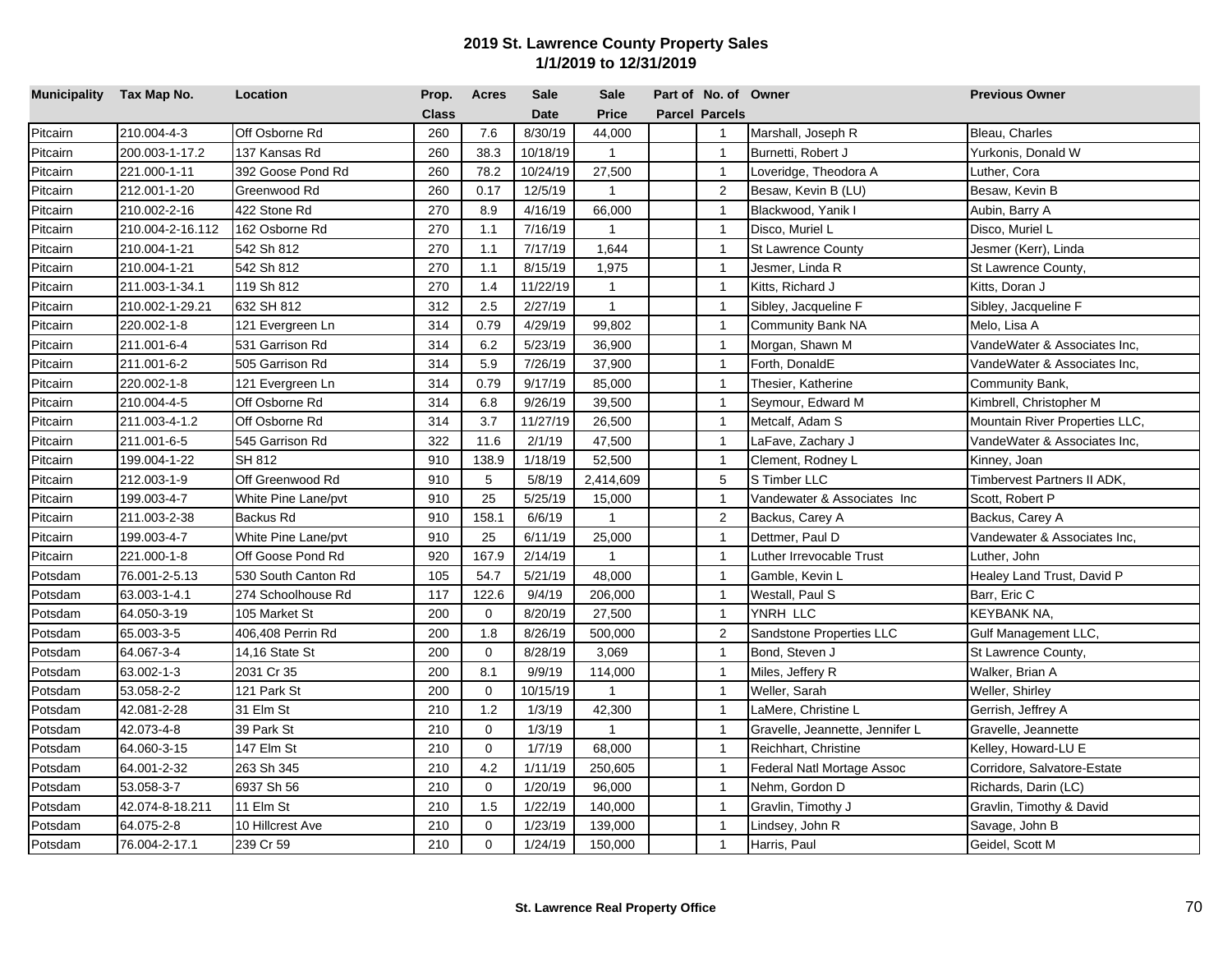| Municipality Tax Map No. |              | Location           | Prop.        | <b>Acres</b> | Sale        | <b>Sale</b>    | Part of No. of Owner  |                              | <b>Previous Owner</b>       |
|--------------------------|--------------|--------------------|--------------|--------------|-------------|----------------|-----------------------|------------------------------|-----------------------------|
|                          |              |                    | <b>Class</b> |              | <b>Date</b> | <b>Price</b>   | <b>Parcel Parcels</b> |                              |                             |
| Potsdam                  | 65.053-1-3   | 188 Elm St         | 210          | $\mathbf 0$  | 1/28/19     | 40,000         | $\mathbf{1}$          | Smith, Carson J              | Murray, Karen               |
| Potsdam                  | 64.075-2-11  | 36 Hillcrest Dr    | 210          | $\mathbf 0$  | 2/4/19      | 150,000        | $\overline{1}$        | Dibben, Eric S               | Lord, Charles G             |
| Potsdam                  | 65.056-1-6   | 541,543 Sh 11B     | 210          | 1.25         | 2/5/19      | 100,000        | $\overline{1}$        | BSAB, LLC                    | Bateman, Rebecca            |
| Potsdam                  | 65.056-1-6   | 541,543 Sh 11B     | 210          | 1.25         | 2/5/19      | 100,000        | $\overline{1}$        | BSAB, LLC                    | Bateman, Rebecca            |
| Potsdam                  | 64.067-5-8   | 91,91 1/2 Main St  | 210          | 0.51         | 2/15/19     | 53,102         | $\overline{1}$        | Kelson, Christa K            | Kelson, Christopher R       |
| Potsdam                  | 64.067-5-8   | 91,91 1/2 Main St  | 210          | 0.51         | 2/15/19     | 53,102         | $\mathbf{1}$          | Kelson, Christa K            | Kelson, Christopher R       |
| Potsdam                  | 53.025-2-3   | 381 Lakeshore Dr   | 210          | $\mathbf 0$  | 2/19/19     | $\mathbf{1}$   | $\overline{1}$        | Perry, Gordon (LU)           | Perry, Gordon               |
| Potsdam                  | 64.050-4-29  | 19 Washington St   | 210          | $\mathbf 0$  | 2/19/19     | 12,000         | $\overline{1}$        | Greer, Michael D             | Greer, Benjamin L           |
| Potsdam                  | 64.035-3-20  | 49 May Rd          | 210          | $\mathbf 0$  | 2/22/19     | 119,000        | $\overline{1}$        | Farrington, Robert J         | Guerrero, Hugo              |
| Potsdam                  | 64.034-3-4   | 98 Sissonville Rd  | 210          | $\mathbf 0$  | 2/25/19     | $\mathbf{1}$   | $\overline{2}$        | Mayer, Robin E               | Mayer, Robin E              |
| Potsdam                  | 64.050-6-8   | 8 Cottage St       | 210          | $\mathbf 0$  | 2/25/19     | 137,000        | $\overline{1}$        | Canton-Potsdam Hospital      | Hauser, Brian R             |
| Potsdam                  | 64.051-5-22  | 45 Waverly St      | 210          | $\mathbf 0$  | 2/26/19     | 190,000        | $\overline{1}$        | Canton Potsdam Hospital      | Turner, John                |
| Potsdam                  | 64.057-2-5   | 52 1/2 Pine St     | 210          | $\mathbf 0$  | 2/28/19     | $\mathbf 0$    | $\mathbf{1}$          | Clark, Ronald E Jr           | Clark, Ronald               |
| Potsdam                  | 75.001-2-3.2 | 599 Finnegan Rd    | 210          | 1.97         | 3/7/19      | $\mathbf{1}$   | $\overline{1}$        | Miller, Neal (LU) H          | Miller, Neal H              |
| Potsdam                  | 42.066-4-14  | 6 Cottage St       | 210          | $\mathbf 0$  | 3/9/19      | 125,000        | $\overline{1}$        | Graham, Richard G            | Smith, Andrew W             |
| Potsdam                  | 64.034-4-22  | 6562 Sh 56         | 210          | $\mathbf 0$  | 3/11/19     | $\mathbf{1}$   | $\overline{1}$        | Cox, Craig A                 | Cox, Leslie O               |
| Potsdam                  | 53.058-2-21  | 577 Sissonville Rd | 210          | $\mathbf 0$  | 3/13/19     | $\mathbf{1}$   | $\overline{2}$        | Donnelly, Christina E        | Donnelly, Christina E       |
| Potsdam                  | 64.043-2-15  | 81 Leroy St        | 210          | $\mathbf 0$  | 3/15/19     | 183,500        | $\overline{1}$        | Fiske, Jacob                 | Wheeler, Robert             |
| Potsdam                  | 63.001-2-6   | 595 Cr 34          | 210          | 6.6          | 3/22/19     | 24,200         | $\overline{1}$        | Hollis, Charles E Jr         | CR 2018 LLC,                |
| Potsdam                  | 76.002-2-15  | 61 Sh 72           | 210          | $\Omega$     | 3/22/19     | 180,250        | $\overline{1}$        | Williamson, Alexander L      | Marlowe, Adam               |
| Potsdam                  | 64.001-2-2   | 416 River Rd       | 210          | 1.6          | 3/29/19     | 184,500        | $\overline{1}$        | Gordon, Glen                 | Doheny, K.W.                |
| Potsdam                  | 42.073-5-3   | 49 1/2 Spring St   | 210          | $\mathbf 0$  | 3/29/19     | 44,900         | $\overline{1}$        | Ladue, Wendy S               | Mott, Phyllis J             |
| Potsdam                  | 64.059-6-17  | 2 Clinton St       | 210          | $\mathbf 0$  | 4/1/19      | 85,000         | $\overline{1}$        | Donnelly, Rebecca L          | Belodoff, Jeffrey           |
| Potsdam                  | 42.080-1-18  | 38 Ridge St        | 210          | $\mathbf 0$  | 4/4/19      | 40,500         | $\overline{1}$        | Mooney, Valerie              | Gouverneur Savings & Loan,  |
| Potsdam                  | 64.058-3-8   | 4 Elderkin St      | 210          | $\mathbf 0$  | 4/10/19     | $\mathbf{1}$   | $\overline{1}$        | <b>PKS Irrevocable Trust</b> | Shepherd, Pamela Kemp       |
| Potsdam                  | 53.058-2-30  | 570 Sissonville Rd | 210          | $\mathbf 0$  | 4/12/19     | $\mathbf{1}$   | $\overline{1}$        | North Country Savings Bank   | Boucher, Wendie M           |
| Potsdam                  | 75.002-1-11  | 6928 Ush 11        | 210          | $\mathbf{1}$ | 4/15/19     | 50,000         | $\overline{1}$        | Stone, James W II            | Flint, Christopher          |
| Potsdam                  | 42.081-2-18  | 53 Elm St          | 210          | $\mathbf 0$  | 4/22/19     | 30,000         | $\overline{1}$        | Martin, Vincent J            | North Country Savings Bank, |
| Potsdam                  | 53.066-2-1   | 6869 Sh 56         | 210          | $\mathbf 0$  | 4/22/19     | $\mathbf{1}$   | $\overline{1}$        | Regan, Marie C               | Regan, Robert               |
| Potsdam                  | 42.066-1-5   | 67 N Main St       | 210          | 1.1          | 4/26/19     | 150,000        | $\overline{1}$        | Tatom, Blake A               | Quandt, Daniel              |
| Potsdam                  | 53.001-2-42  | 1135 River Rd      | 210          | 1.3          | 4/26/19     | 182,000        | $\overline{1}$        | LaPointe, Michele            | Maroney, Howard L           |
| Potsdam                  | 42.073-9-1   | 17 High St         | 210          | 1.4          | 4/29/19     | 90,000         | $\overline{1}$        | Coplen, Thomas J             | Tebo, Bruce J               |
| Potsdam                  | 64.067-5-7   | 89 Main St         | 210          | $\mathbf 0$  | 5/1/19      | $\overline{1}$ | $\overline{1}$        | Langhorne, Nikki D           | Langhorne, Russell          |
| Potsdam                  | 64.051-4-21  | 67 Leroy St        | 210          | $\mathbf 0$  | 5/3/19      | 216,823        | $\overline{1}$        | akeview Loan Servicing LLC   | Wheelock, Lawrence R        |
| Potsdam                  | 64.050-3-5   | 24 Larnard St      | 210          | $\mathbf 0$  | 5/8/19      | -1             | $\overline{1}$        | Taylor, Joan (LU) M          | Taylor, Joan                |
| Potsdam                  | 64.057-1-7   | 53 Pine St         | 210          | $\mathbf 0$  | 5/8/19      | $\mathbf{1}$   | $\mathbf{1}$          | Scoville, Margaret (LU)      | Scoville, Margaret          |
| Potsdam                  | 64.059-9-11  | 19 Chestnut St     | 210          | $\mathbf 0$  | 5/8/19      | 122,000        | $\mathbf{1}$          | Rocchio, Sara R              | Mekhaimer, Mohamed A        |
| Potsdam                  | 53.003-2-41  | 701 River Rd       | 210          | 1.3          | 5/10/19     | 125,000        | $\mathbf{1}$          | Lamar, Jeffrey L             | Valade, Doreen              |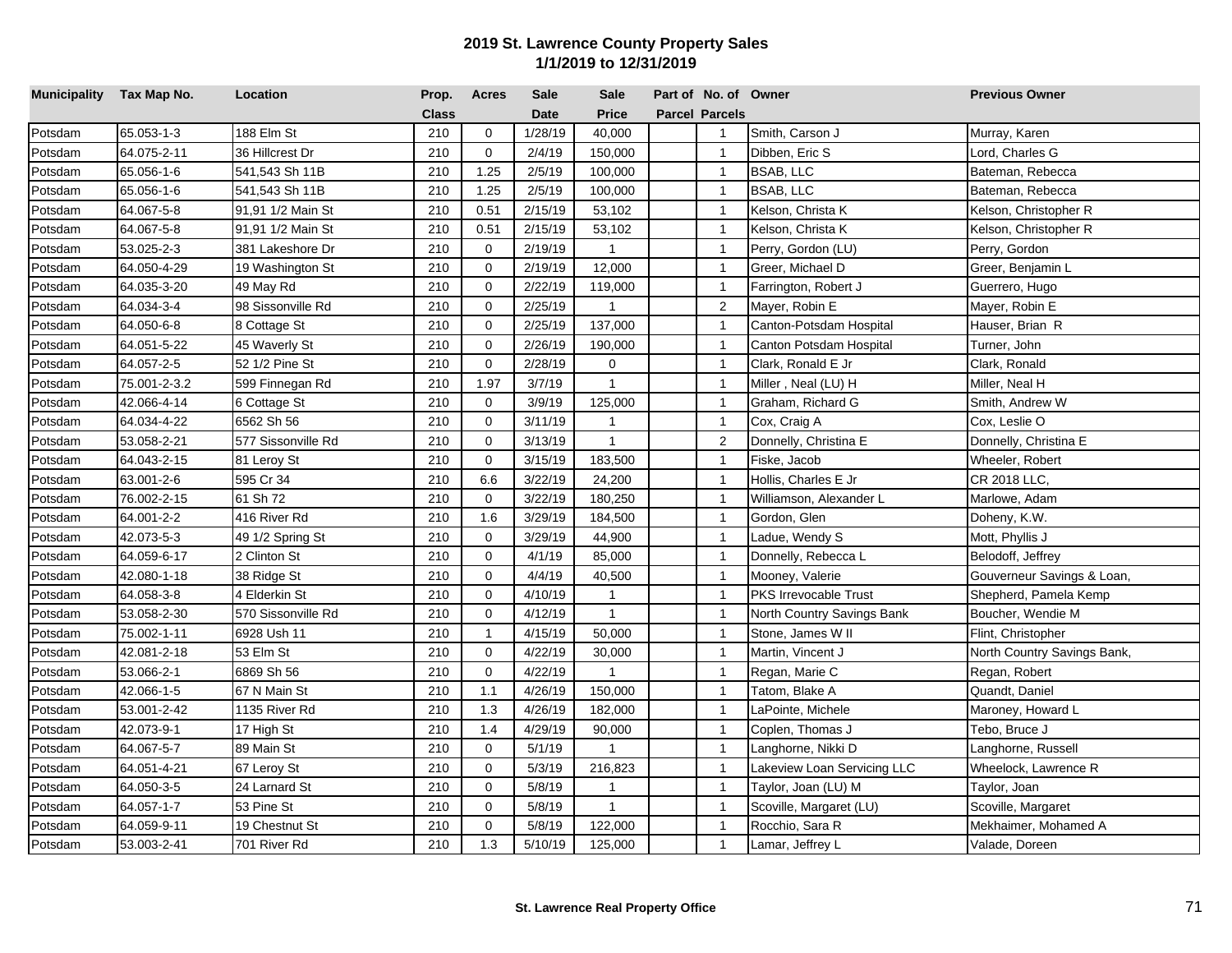| Municipality Tax Map No. |                | Location               | Prop.        | <b>Acres</b>   | <b>Sale</b> | <b>Sale</b>  | Part of No. of Owner  |                              | <b>Previous Owner</b>         |
|--------------------------|----------------|------------------------|--------------|----------------|-------------|--------------|-----------------------|------------------------------|-------------------------------|
|                          |                |                        | <b>Class</b> |                | <b>Date</b> | <b>Price</b> | <b>Parcel Parcels</b> |                              |                               |
| Potsdam                  | 65.003-1-28.2  | 415 SH 11B             | 210          | 4.8            | 5/13/19     | 146,000      | $\mathbf{1}$          | Downey, Gregory K            | Clicquennoi, Jacob M          |
| Potsdam                  | 75.004-1-45    | 524 Ames Rd            | 210          | 36.7           | 5/14/19     | $\mathbf{1}$ | $\overline{1}$        | <b>Norquest Family Trust</b> | Norquest, Thomas              |
| Potsdam                  | 53.025-2-10    | 392 Lakeshore Dr       | 210          | $\mathbf 0$    | 5/15/19     | $\mathbf{1}$ | $\overline{1}$        | Cran 2000 Irrevocable Trust  | Smith, Jerome F               |
| Potsdam                  | 64.057-2-1     | 10 Madrid Ave          | 210          | $\mathbf 0$    | 5/15/19     | 118,000      | $\overline{1}$        | Guiney, Sara E               | Haeseler, Bethany H           |
| Potsdam                  | 64.067-4-18    | 9 State St             | 210          | $\mathbf 0$    | 5/21/19     | 100,000      | $\overline{1}$        | Lichtenstein, Sheryl         | Lawliss, Kathleen             |
| Potsdam                  | 64.002-2-2     | 172 River Rd           | 210          | 2.3            | 5/24/19     | 292,500      | $\mathbf{1}$          | Grant, Allen C               | Hauerstock, David A           |
| Potsdam                  | 89.004-1-15    | 24 Post Rd             | 210          | $\mathbf 0$    | 5/29/19     | $\mathbf{1}$ | $\overline{1}$        | Briggs, Dennis               | Briggs, Dennis                |
| Potsdam                  | 64.035-3-1     | 24 Haggerty Rd         | 210          | $\mathbf 0$    | 5/30/19     | 190,000      | $\overline{1}$        | Paul, Pallabita              | SuryAdejara, Vijayakumar Babu |
| Potsdam                  | 64.060-4-19    | 22 Grant St            | 210          | $\mathbf 0$    | 5/31/19     | 126,000      | $\overline{1}$        | Heindl, Joseph L Jr          | Cutler, Peter J               |
| Potsdam                  | 63.003-1-4.1   | 274 Schoolhouse Rd     | 210          | 122.6          | 6/4/19      | $\mathbf{1}$ | $\overline{1}$        | Barr, Eric C                 | Barr, Jessica E               |
| Potsdam                  | 65.053-2-12    | 234 Sh 11B             | 210          | 0              | 6/5/19      | 5,000        | $\overline{1}$        | Flynn, Turner, Zoe Madelin   | Mcgowan, Charles F            |
| Potsdam                  | 76.001-2-39    | 726 Bagdad Rd          | 210          | 2.72           | 6/10/19     | $\mathbf{1}$ | $\mathbf{1}$          | Collins, Michael J           | Collins, Michael J            |
| Potsdam                  | 76.001-2-39    | 726 Bagdad Rd          | 210          | 2.72           | 6/10/19     | $\mathbf{1}$ | $\mathbf{1}$          | Collins, Michael (LU) J      | Collins, Michael J            |
| Potsdam                  | 64.043-3-10    | 108 Leroy St           | 210          | $\mathbf 0$    | 6/13/19     | 220,000      | 2                     | Anderson, Peter J            | Wood, Robert H                |
| Potsdam                  | 64.051-4-31.1  | 34 Lawrence Ave        | 210          | $\mathbf 0$    | 6/13/19     | 129,000      | $\mathbf{1}$          | Gatti, Matthew Alexander     | Buckton Holdings LLC,         |
| Potsdam                  | 54.003-1-12    | 8122 Ush 11            | 210          | $\overline{4}$ | 6/17/19     | 155,000      | $\overline{1}$        | Smith, Lauren E              | Greer, Richard                |
| Potsdam                  | 42.074-3-14    | 5 Lang St              | 210          | $\mathbf 0$    | 6/18/19     | 500          | $\overline{1}$        | <b>HSBC Bank USA NA</b>      | Johnson, Jennifer A           |
| Potsdam                  | 52.001-3-11    | 565 Baker Rd           | 210          | 1.8            | 6/18/19     | 69,900       | $\overline{1}$        | Youngs, Kevin John           | 21st Mortgage Corp,           |
| Potsdam                  | 64.003-1-6     | 1911 Morley Potsdam Rd | 210          | $\mathbf 0$    | 6/19/19     | 114,900      | $\overline{1}$        | Boller, Timothy E            | Lyon, Edward F                |
| Potsdam                  | 76.001-2-20.11 | 639 Bagdad Rd          | 210          | 2.8            | 6/20/19     | 125,000      | $\overline{1}$        | aClair, Jonathan M           | MacArthur, John               |
| Potsdam                  | 64.059-9-4     | 5 Chestnut St          | 210          | $\mathbf 0$    | 6/21/19     | 162,000      | $\mathbf{1}$          | Rygel, Michael C             | Seramur, Linda                |
| Potsdam                  | 64.028-1-8     | 222 May Rd             | 210          | 1.3            | 6/21/19     | $\mathbf{1}$ | $\overline{1}$        | Harvey, Kay S                | Harvey, Kay S                 |
| Potsdam                  | 64.049-1-11    | 68 Lower Pine St       | 210          | $\mathbf 0$    | 6/25/19     | 75,000       | $\overline{1}$        | Godin, Margaux E             | Einbinder, Robin              |
| Potsdam                  | 64.059-7-10    | 3 Missouri Ave         | 210          | $\mathbf 0$    | 6/26/19     | 66,000       | $\overline{1}$        | Derosa, Thomas M             | Casey, Geraldine              |
| Potsdam                  | 63.004-1-10    | 1296 Morley Potsdam Rd | 210          | 4.5            | 6/28/19     | $\mathbf{1}$ | $\overline{1}$        | LaValley Family Trust        | Lavalley, Larry               |
| Potsdam                  | 53.058-3-3     | 614 Sissonville Rd     | 210          | $\mathbf 0$    | 7/1/19      | 9,000        | $\overline{1}$        | Webb, Arthur P               | Reiter, Peter                 |
| Potsdam                  | 42.073-2-6     | 48 Prospect St         | 210          | $\mathbf 0$    | 7/10/19     | 69,000       | $\overline{1}$        | Heck, Jessica                | Thomas Living Trust,          |
| Potsdam                  | 76.003-1-18.22 | 744 Cr 35              | 210          | 1.5            | 7/12/19     | $\mathbf{1}$ | $\mathbf{1}$          | Laing, Anita G               | Laing, Clifford-LU            |
| Potsdam                  | 65.003-2-54    | 425 Perrin Rd          | 210          | 15.1           | 7/16/19     | $\mathbf{1}$ | $\overline{1}$        | Jones, Kyle J                | Jones, Kyle J                 |
| Potsdam                  | 64.050-3-4     | 24 1/2 Larnard St      | 210          | $\overline{0}$ | 7/16/19     | 44,000       | $\mathbf{1}$          | Raleigh, Theresa             | Lawton, Kimberly              |
| Potsdam                  | 53.004-2-32.2  | 6968 SH 56             | 210          | 8.1            | 7/17/19     | 275,000      | $\overline{2}$        | Marvin, Russell H            | Moose, Richard E              |
| Potsdam                  | 64.059-6-15    | 4 1/2 Clinton St       | 210          | $\mathbf 0$    | 7/17/19     | 146,630      | $\mathbf{1}$          | <b>St Lawrence County</b>    | Rishe, David F. C             |
| Potsdam                  | 52.004-1-7     | 845 Sh 345             | 210          | 2              | 7/17/19     | 5,101        | $\overline{1}$        | <b>St Lawrence County</b>    | Ladison, Patricia             |
| Potsdam                  | 42.073-5-25    | 24 Elm St              | 210          | $\mathbf 0$    | 7/17/19     | 6,744        | $\overline{1}$        | <b>St Lawrence County</b>    | Sharlow, Randy-(LU)           |
| Potsdam                  | 42.065-1-27    | 24 Prospect St         | 210          | $\mathbf 0$    | 7/17/19     | 4,566        | $\mathbf{1}$          | <b>St Lawrence County</b>    | Marks, Peter                  |
| Potsdam                  | 89.004-1-11    | 39 Post Rd             | 210          | $\mathbf 0$    | 7/17/19     | 4,117        | $\mathbf{1}$          | <b>ST LAWRENCE COUNTY</b>    | Wilmot-Estate, Marjorie       |
| Potsdam                  | 42.074-2-14    | 15 Bicknell St         | 210          | $\mathbf 0$    | 7/17/19     | 10,918       | $\overline{1}$        | ST LAWRENCE COUNTY           | Morrison, Amy                 |
| Potsdam                  | 64.068-1-15    | 6 Harrington Ct        | 210          | $\mathbf 0$    | 7/17/19     | 4,376        | $\mathbf{1}$          | <b>St Lawrence County</b>    | Bond, Steve J                 |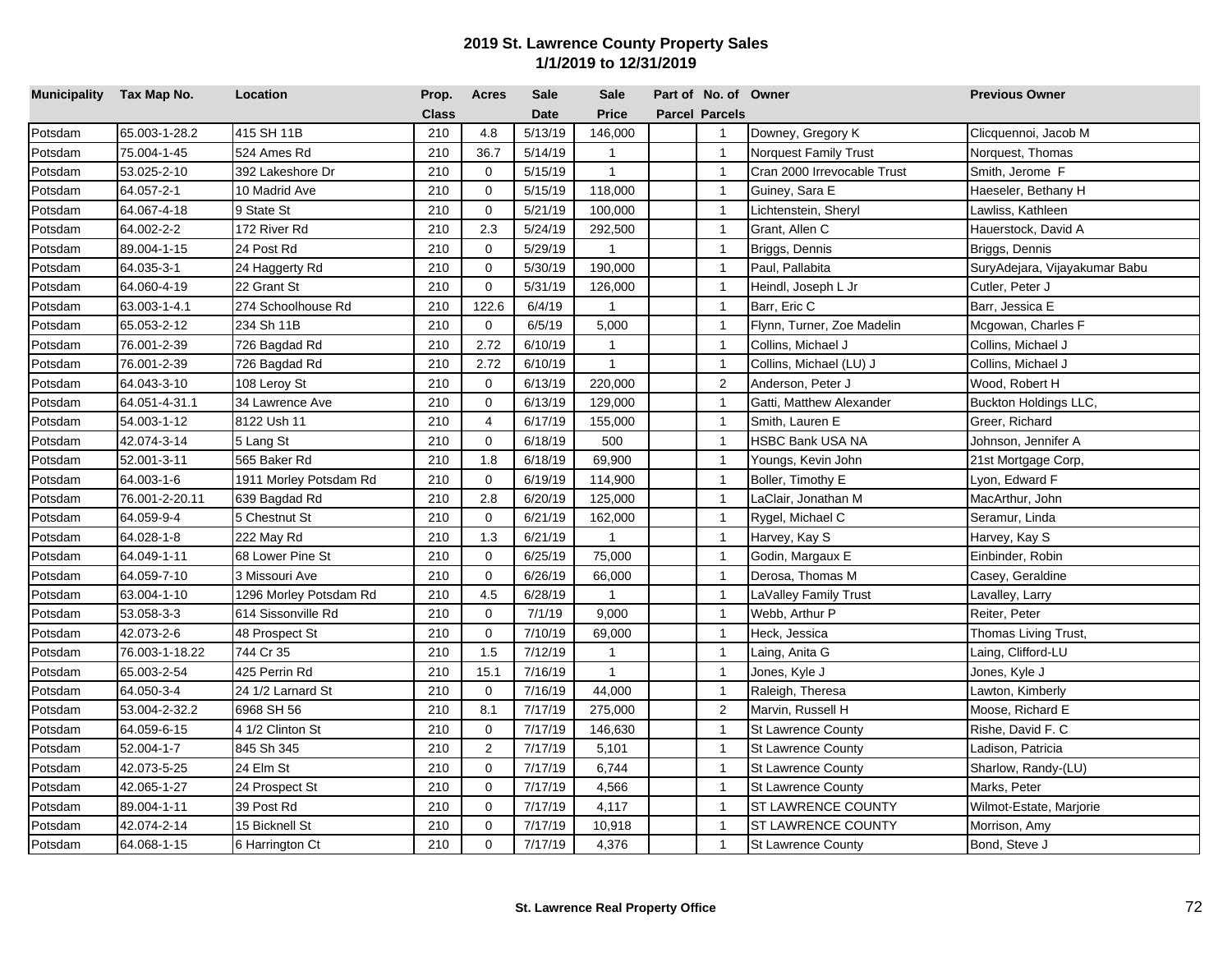| Municipality Tax Map No. |                 | Location              | Prop.        | <b>Acres</b> | <b>Sale</b> | <b>Sale</b>    | Part of No. of Owner  |                           | <b>Previous Owner</b>           |
|--------------------------|-----------------|-----------------------|--------------|--------------|-------------|----------------|-----------------------|---------------------------|---------------------------------|
|                          |                 |                       | <b>Class</b> |              | <b>Date</b> | <b>Price</b>   | <b>Parcel Parcels</b> |                           |                                 |
| Potsdam                  | 64.067-1-26     | 43 1/2 Main St        | 210          | $\mathbf 0$  | 7/17/19     | 4,030          | $\mathbf{1}$          | St Lawrence County        | Bond, Steven J                  |
| Potsdam                  | 63.003-1-6      | 782 Morley Potsdam Rd | 210          | 1.06         | 7/17/19     | 2,922          | $\overline{1}$        | <b>St Lawrence County</b> | Oney, Tina                      |
| Potsdam                  | 64.050-1-46     | 15 Cherry St          | 210          | $\mathbf 0$  | 7/17/19     | 125,000        | $\overline{1}$        | Cohen, Alexander H        | Kaiser, Erica A                 |
| Potsdam                  | 65.003-2-3      | 3 Heath Rd            | 210          | 6.2          | 7/18/19     | 119,000        | $\overline{1}$        | Murphy, William D         | Trippany, Thomas                |
| Potsdam                  | 63.002-5-2      | 1883 Cr 35            | 210          | 11.3         | 7/19/19     | 206,000        | $\overline{1}$        | Naini, Kambiz Ghazinour   | McEwen, Katherine E             |
| Potsdam                  | 64.059-8-14     | 6 Chestnut St         | 210          | $\mathbf 0$  | 7/19/19     | 147,000        | $\overline{1}$        | Dub, Richard              | Rosenthal Living Trust, Eleanor |
| Potsdam                  | 42.066-4-7      | 32 Baldwin Ave        | 210          | $\mathbf 0$  | 7/22/19     | 58,000         | $\overline{1}$        | Riley, Ryan K             | Relyea, Cherry L                |
| Potsdam                  | 64.067-7-28     | 45 1/2 Pierrepont Ave | 210          | $\mathbf 0$  | 7/22/19     | 152,000        | $\overline{1}$        | Manierre, Matthew J       | Wszalek, Christopher J          |
| Potsdam                  | 42.074-5-8      | 18 Morgan St          | 210          | $\mathbf 0$  | 7/23/19     | 96,500         | $\overline{1}$        | Panetta, Dina C           | Bush, Zachariah J               |
| Potsdam                  | 64.043-2-7      | 13 Bradley Dr         | 210          | $\mathbf 0$  | 7/23/19     | 187,500        | $\overline{1}$        | Spurbeck, Brenda          | Allott, Katherine               |
| Potsdam                  | 42.074-4-9      | 7 Morgan St           | 210          | $\mathbf 0$  | 7/24/19     | 76,500         | $\overline{1}$        | Chevier, Ashley           | Norman, Kelly                   |
| Potsdam                  | 42.003-2-16     | 1179 River Rd         | 210          | 1.8          | 7/26/19     | $\overline{1}$ | $\overline{1}$        | McGinnis, John P (LU)     | Mcginnis, John                  |
| Potsdam                  | 64.075-2-1      | 71 Pierrepont Ave     | 210          | 1.3          | 7/27/19     | 315,000        | $\mathbf{1}$          | Hurlbut, David            | Weissman, Ira M                 |
| Potsdam                  | 64.050-6-12     | 106 Market St         | 210          | $\mathbf 0$  | 7/31/19     | 15,000         | $\overline{1}$        | Cole, Justin E            | Cole, Justin E                  |
| Potsdam                  | 89.004-1-7      | 17 Post Rd            | 210          | $\mathbf 0$  | 8/1/19      | 170,000        | $\overline{1}$        | Bellinger, Peter          | Foley-Deno, Charlene S          |
| Potsdam                  | 75.004-1-22.11  | 281,287, 293 Ames Rd  | 210          | 123.4        | 8/5/19      | $\mathbf{1}$   | $\overline{1}$        | Sovie Family Trust        | Sovie, John B                   |
| Potsdam                  | 75.004-1-22.11  | 281,287, 293 Ames Rd  | 210          | 123.4        | 8/5/19      | $\mathbf{1}$   | $\mathbf{1}$          | Sovie Family Trust        | Sovie, John B                   |
| Potsdam                  | 42.058-3-6      | 82 N Main St          | 210          | $\Omega$     | 8/5/19      | $\mathbf{1}$   | $\overline{1}$        | Sovie Family Trust        | Sovie, Marialyce L              |
| Potsdam                  | 63.003-1-24     | 151 Schoolhouse Rd    | 210          | 5.43         | 8/5/19      | 273,000        | $\overline{1}$        | Hill, Thomas Maurice III  | Hayden, Daniel P                |
| Potsdam                  | 64.075-2-26     | 23 Hillcrest Dr       | 210          | 1.2          | 8/5/19      | 159,000        | $\overline{1}$        | Cutler, Peter J           | Kienzle, Harry                  |
| Potsdam                  | 42.073-4-6      | 43 Park St            | 210          | $\mathbf 0$  | 8/7/19      | 76,110         | $\overline{1}$        | Nationstar Mortgage LLC   | Wells, David                    |
| Potsdam                  | 64.042-3-5      | 84 Waverly St         | 210          | $\mathbf 0$  | 8/7/19      | 184,000        | $\overline{1}$        | Malit, Nasser R           | Levius, Seon A                  |
| Potsdam                  | 42.073-3-9      | 35 Bernard Ave        | 210          | $\mathbf 0$  | 8/7/19      | 109,700        | $\mathbf{1}$          | Foster, Kyle              | Bond, Julie                     |
| Potsdam                  | 53.001-2-29.111 | Cr 35                 | 210          | 29.6         | 8/8/19      | 162,500        | 2                     | Ross, Johathan L          | Stanka, Brian P                 |
| Potsdam                  | 64.059-4-20     | 2 Broad St            | 210          | $\mathbf 0$  | 8/9/19      | 249,000        | $\overline{1}$        | Liang, Chunlei            | Scanlon, Everett J              |
| Potsdam                  | 42.066-7-3      | 28 Depot St           | 210          | $\mathbf 0$  | 8/12/19     | $\mathbf{1}$   | $\overline{1}$        | Beattie, Janet F (LU)     | Beattie, Janet                  |
| Potsdam                  | 64.043-3-13     | 96 Leroy St           | 210          | $\mathbf 0$  | 8/12/19     | 145,000        | $\overline{1}$        | McCord, Brian M           | Timmerman, Joe A                |
| Potsdam                  | 76.002-2-44.2   | 6459B Sh 56           | 210          | 2.4          | 8/13/19     | 350,000        | $\overline{1}$        | Payne, John               | Albano, Louis J                 |
| Potsdam                  | 77.001-4-2      | 130 Sayles Rd         | 210          | 6.9          | 8/14/19     | 63,000         | $\overline{1}$        | Gonzalez, James E         | Patton, Diane & Etal            |
| Potsdam                  | 53.072-1-23     | 43,45 Barker Rd Ext   | 210          | $\mathbf{1}$ | 8/14/19     | 6,000          | $\overline{1}$        | Hollinger, Helen          | Hollinger, Gerald & Helen       |
| Potsdam                  | 64.051-6-40     | 13 Garden St          | 210          | $\mathbf 0$  | 8/14/19     | $\mathbf{1}$   | $\overline{1}$        | Pinto, Morris             | Pinto, Annemarie (est)          |
| Potsdam                  | 64.043-3-34     | 75 Waverly St         | 210          | $\mathbf 0$  | 8/15/19     | 93,000         | $\overline{1}$        | Petley, Adam              | P & L International Assoc. LLC, |
| Potsdam                  | 64.067-4-12     | 54 Bay St             | 210          | $\mathbf 0$  | 8/16/19     | 179,000        | $\overline{1}$        | Gennarelli, Phillip P     | Smith, Carson                   |
| Potsdam                  | 42.073-5-25     | 24 Elm St             | 210          | $\mathbf 0$  | 8/19/19     | 8,542          | $\overline{1}$        | Sharlow, Randy (LU)       | St Lawrence County,             |
| Potsdam                  | 65.001-1-2.2    | 8003 Ush 11           | 210          | 2.08         | 8/19/19     | 180,000        | $\overline{1}$        | Shaw, Zachary T           | Ferguson, Donald                |
| Potsdam                  | 64.052-1-11     | 62 Lawrence Ave       | 210          | $\mathbf 0$  | 8/20/19     | 126,500        | $\mathbf{1}$          | Huynh, Nhan T             | Thakur, Anand                   |
| Potsdam                  | 52.001-3-22     | 1270 Sh 345           | 210          | $\mathbf 0$  | 8/20/19     | 88,000         | $\mathbf{1}$          | Clemons, Kristen          | Hawkins, Michael T              |
| Potsdam                  | 42.002-4-1      | 125 River Rd Ext      | 210          | 1.6          | 8/22/19     | 157,000        | $\mathbf{1}$          | Clark, Kimberley Jean     | Shofkom, Thomas J               |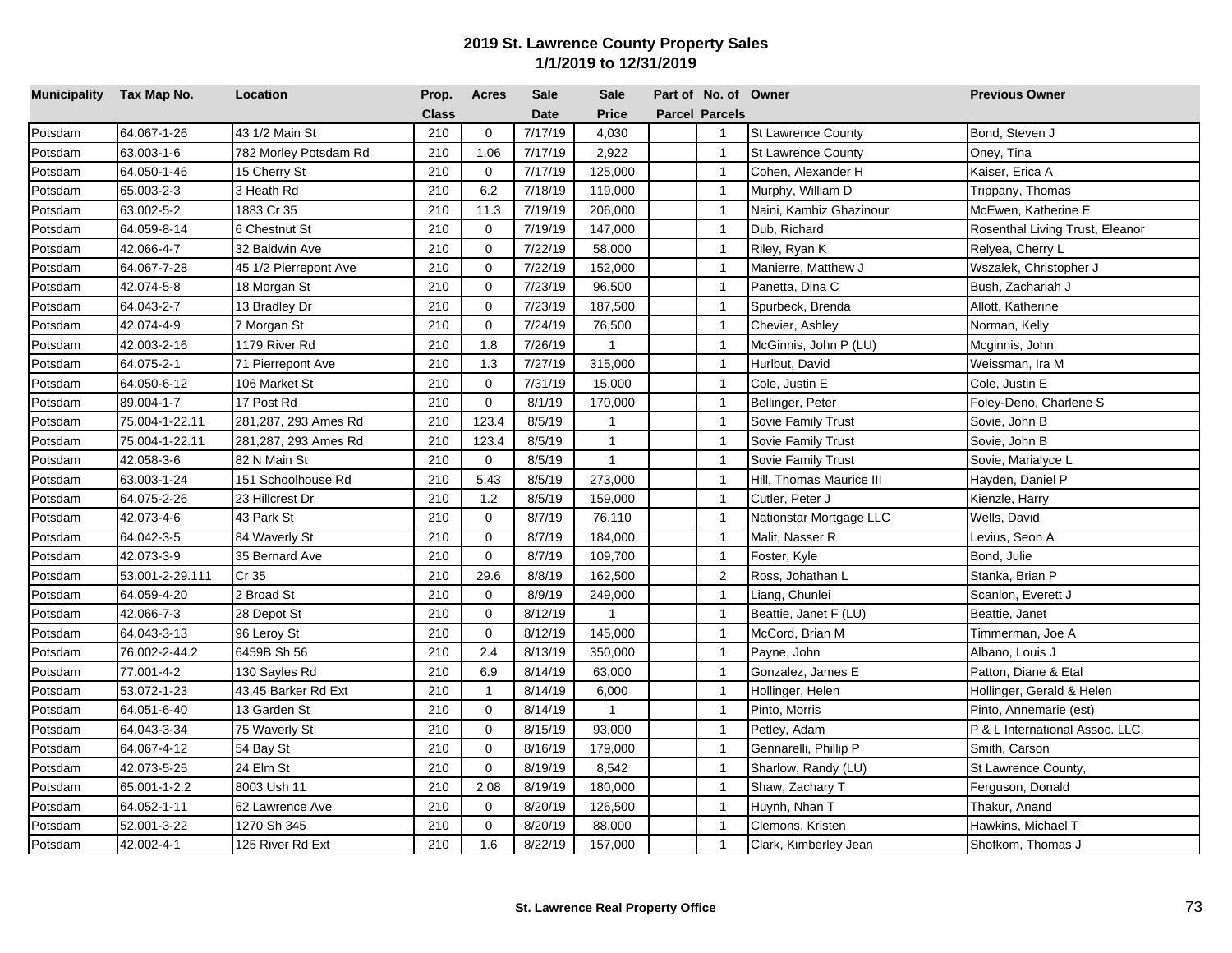| Municipality Tax Map No. |                | Location           | Prop.        | <b>Acres</b>   | <b>Sale</b> | <b>Sale</b>    | Part of No. of Owner  |                              | <b>Previous Owner</b>  |
|--------------------------|----------------|--------------------|--------------|----------------|-------------|----------------|-----------------------|------------------------------|------------------------|
|                          |                |                    | <b>Class</b> |                | <b>Date</b> | <b>Price</b>   | <b>Parcel Parcels</b> |                              |                        |
| Potsdam                  | 64.059-6-15    | 4 1/2 Clinton St   | 210          | $\mathbf 0$    | 8/23/19     | 17,622         | $\mathbf{1}$          | Rishe, David                 | St Lawrence County,    |
| Potsdam                  | 64.059-6-14    | 6 Clinton St       | 210          | $\mathbf 0$    | 8/23/19     | 145,500        | $\overline{1}$        | Tovstiadi, Konstantin        | Vitek, William         |
| Potsdam                  | 64.058-2-31    | 7 Elderkin St      | 210          | $\mathbf 0$    | 8/23/19     | 86,500         | $\overline{1}$        | Morrow, Patrick              | Stone, Jeffrey S       |
| Potsdam                  | 64.068-1-15    | 6 Harrington Ct    | 210          | $\mathbf 0$    | 8/23/19     | 5,309          | $\overline{1}$        | Bond, Steven J               | St Lawrence County,    |
| Potsdam                  | 53.002-2-50    | Riverside Dr       | 210          | 14             | 8/26/19     | $\mathbf{1}$   | $\overline{4}$        | Grant, William S (LU)        | Grant, William S       |
| Potsdam                  | 53.058-2-30    | 570 Sissonville Rd | 210          | $\mathbf 0$    | 8/26/19     | 24,500         | $\mathbf{1}$          | Green, Heather M             | Boucher, Wendie M      |
| Potsdam                  | 76.002-2-22    | 6326 Sh 56         | 210          | 2.4            | 8/27/19     | 283,500        | $\overline{1}$        | MacKinnon, Justine A         | Gaines, William H      |
| Potsdam                  | 42.074-2-21    | 38 S Main St       | 210          | $\overline{0}$ | 8/28/19     | $\mathbf{1}$   | 2                     | Hadida LLC                   | Hadida, Lior           |
| Potsdam                  | 63.003-2-32    | 201 Emerson Rd     | 210          | 8.8            | 8/28/19     | $\mathbf{1}$   | $\overline{1}$        | Perry, Andrew D              | Perry, Andrew          |
| Potsdam                  | 64.067-1-26    | 43 1/2 Main St     | 210          | $\mathbf 0$    | 8/28/19     | 4,842          | $\overline{1}$        | Bond, Steven J               | St Lawrence County,    |
| Potsdam                  | 42.065-1-27    | 24 Prospect St     | 210          | $\mathbf 0$    | 8/29/19     | 5,447          | $\overline{1}$        | Marks, Peter C               | St Lawrece County,     |
| Potsdam                  | 53.024-1-4.1   | 10 Crescent St     | 210          | $\mathbf 0$    | 8/29/19     | 235,000        | $\overline{1}$        | Dillon, James P              | Sassone, Robert        |
| Potsdam                  | 42.073-2-23    | 9 Ashley St        | 210          | $\mathbf 0$    | 9/3/19      | $\overline{1}$ | $\mathbf{1}$          | Loomis, Harold               | Loomis, Harold         |
| Potsdam                  | 53.001-1-1     | 17 Railroad Rd     | 210          | $\mathbf{1}$   | 9/4/19      | 135,000        | $\overline{1}$        | Senecal, Jean Sebastien      | Dipalma, Travis F      |
| Potsdam                  | 53.002-2-11.13 | 25 Reynolds Rd     | 210          | 2.7            | 9/4/19      | 131,000        | $\overline{1}$        | Volz, Matthew                | Bancroft, Gary         |
| Potsdam                  | 64.035-2-3     | 13 Haggerty Rd     | 210          | $\mathbf 0$    | 9/5/19      | 195,000        | $\overline{1}$        | Hoover, Carl D               | Cole-Estate, Dorothy M |
| Potsdam                  | 42.080-2-1.12  | 3 Crescent St      | 210          | $\mathbf 0$    | 9/7/19      | $\overline{1}$ | $\mathbf{1}$          | Sheldon, Royal B (LU)        | Sheldon, Royal         |
| Potsdam                  | 64.060-4-15    | 19 Grant St        | 210          | $\mathbf 0$    | 9/9/19      | 84,000         | $\overline{1}$        | Fobare, Christine F          | Burley, Stevie A       |
| Potsdam                  | 65.056-1-14    | 593 Sh 11B         | 210          | $\mathbf 0$    | 9/9/19      | $\mathbf{1}$   | $\overline{1}$        | Mitchell, Eugene D (LU)      | Mitchell, Eugene       |
| Potsdam                  | 64.051-6-41    | 15 Garden St       | 210          | $\Omega$       | 9/10/19     | $\mathbf{1}$   | $\overline{1}$        | Brown, Ryan Douglas          | Brown, Ryan Douglas    |
| Potsdam                  | 64.050-6-20    | 1 Grove St         | 210          | $\mathbf 0$    | 9/12/19     | 57,500         | $\overline{1}$        | Huiatt, Rebecca              | Beck, Bernard F        |
| Potsdam                  | 64.051-4-26    | 55 Leroy St        | 210          | $\mathbf 0$    | 9/12/19     | $\mathbf{1}$   | $\overline{1}$        | Coleman, Geoffrey M          | Coleman, Geoffrey      |
| Potsdam                  | 65.003-3-10.1  | Perrin Rd          | 210          | 12.5           | 9/12/19     | 30,000         | $\overline{1}$        | Page, Ronald R               | Edwards, Karen         |
| Potsdam                  | 42.003-1-10.1  | 529 Elliott Rd     | 210          | 3.5            | 9/16/19     | $\mathbf{1}$   | $\overline{1}$        | Day, Zachary                 | Phillips, Franklin D   |
| Potsdam                  | 64.042-2-6     | 20 Sisson St       | 210          | $\mathbf 0$    | 9/16/19     | 72,000         | $\overline{1}$        | earned, Janet                | Willard, Paula         |
| Potsdam                  | 42.074-4-29    | 18 Pine St         | 210          | $\mathbf 0$    | 9/18/19     | 32,500         | $\overline{1}$        | Allen, Frank R Jr            | Cross, Norma Jean      |
| Potsdam                  | 76.003-1-21.4  | 259 Bagdad Rd      | 210          | 3.8            | 9/20/19     | 156,000        | $\overline{1}$        | Burke, Joshua M              | Laplante, Craig J      |
| Potsdam                  | 51.004-2-10.3  | 1593 Sh 310        | 210          | $\mathbf 0$    | 9/20/19     | 46,000         | $\overline{1}$        | Mitchell, Cristy A           | Reinke, Melba F        |
| Potsdam                  | 42.074-2-17    | 3 Bicknell St      | 210          | $\mathbf 0$    | 9/23/19     | $\mathbf{1}$   | 2                     | Dickinson, Jason A           | Liotta, Joseph         |
| Potsdam                  | 52.004-2-6     | 2452 Cr 35         | 210          | $\mathbf 0$    | 9/24/19     | 162,500        | $\mathbf{1}$          | McFadden, Rian Patric        | Pearson, Michael R     |
| Potsdam                  | 52.004-1-7     | 845 Sh 345         | 210          | $\mathbf{2}$   | 10/4/19     | 9,000          | $\overline{1}$        | Maroney, Joni M              | Ladison, Patricia      |
| Potsdam                  | 42.073-5-8     | 39 Spring St       | 210          | $\mathbf 0$    | 10/7/19     | $\mathbf{1}$   | $\overline{1}$        | Seacomm Federal Credit Union | Saunders, David        |
| Potsdam                  | 42.082-2-3.1   | 67 S Main St       | 210          | $\mathbf 0$    | 10/9/19     | $\mathbf{1}$   | $\overline{1}$        | Brown, Jeffrey M             | Brown, Jeffrey M       |
| Potsdam                  | 42.082-2-3.1   | 67 S Main St       | 210          | $\mathbf 0$    | 10/9/19     | 140,000        | $\overline{1}$        | Zeller, Katie A              | Brown, Jeffrey M       |
| Potsdam                  | 64.051-2-16    | 62 Waverly St      | 210          | $\mathbf 0$    | 10/10/19    | 116,000        | $\overline{1}$        | LaPointe, Courtney N         | Zuchman, Natalie J     |
| Potsdam                  | 42.074-2-14    | 15 Bicknell St     | 210          | $\mathbf 0$    | 10/11/19    | 18,500         | $\mathbf{1}$          | Rosson, Ella L               | ST LAWRENCE COUNTY,    |
| Potsdam                  | 64.059-7-9     | 1 Missouri Ave     | 210          | $\mathbf 0$    | 10/11/19    | 95,000         | $\overline{1}$        | Neal, Sheila R               | Blevins, Rita          |
| Potsdam                  | 42.080-1-36    | 15 Ridge St        | 210          | 1.1            | 10/18/19    | $\mathbf{1}$   | $\mathbf{1}$          | Wells, Grace A (LU)          | Sweeney, Donna J       |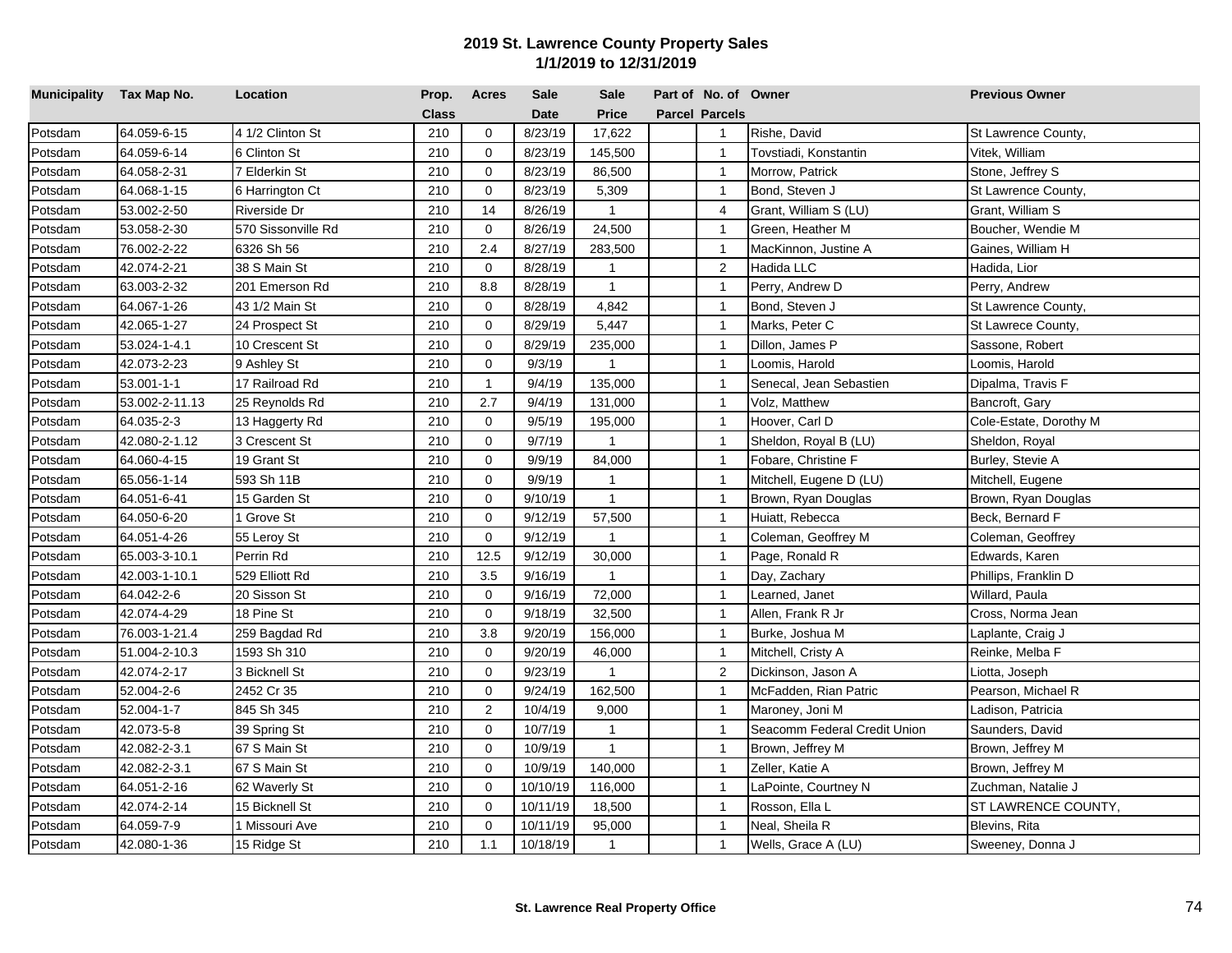| Municipality Tax Map No. |                | Location                       | Prop.        | <b>Acres</b>   | <b>Sale</b> | <b>Sale</b>  |     | Part of No. of Owner  |                              | <b>Previous Owner</b>       |
|--------------------------|----------------|--------------------------------|--------------|----------------|-------------|--------------|-----|-----------------------|------------------------------|-----------------------------|
|                          |                |                                | <b>Class</b> |                | <b>Date</b> | <b>Price</b> |     | <b>Parcel Parcels</b> |                              |                             |
| Potsdam                  | 89.004-1-11    | 39 Post Rd                     | 210          | $\mathbf 0$    | 10/21/19    | 3,000        |     | $\mathbf{1}$          | Smith, Gabrielle V           | St Lawrence County,         |
| Potsdam                  | 64.028-1-14    | 173 Regan Rd                   | 210          | 1.3            | 10/21/19    | 212,800      |     | $\overline{1}$        | Berger, Kyle                 | Berner, Joseph              |
| Potsdam                  | 77.001-1-27    | 102 Wheeler Rd                 | 210          | $\mathbf 0$    | 10/22/19    | $\mathbf{1}$ |     | $\overline{1}$        | Richards, Darin              | Richards, Trisha L          |
| Potsdam                  | 42.073-4-2     | 51 Park St                     | 210          | $\mathbf 0$    | 10/24/19    | 15,000       |     | $\overline{1}$        | Kirka, James                 | Fregoe, Jesse D             |
| Potsdam                  | 42.073-5-24    | 12 Pleasant St                 | 210          | $\mathbf 0$    | 10/28/19    | 68,900       |     | $\overline{1}$        | Thompson, Barbara A          | Regan-Estate, Loretta S     |
| Potsdam                  | 52.003-1-31    | Cr 34                          | 210          | 56             | 10/29/19    | $\mathbf{1}$ |     | 2                     | Matthie, Edith (LU)          | Matthie, Edith              |
| Potsdam                  | 64.050-3-3     | 26 Larnard St                  | 210          | $\mathbf 0$    | 10/30/19    | 500          |     | $\overline{1}$        | Bank of America NA           | Montroy, Wendy A            |
| Potsdam                  | 52.002-2-16.1  | 2525 Cr 35                     | 210          | 14.1           | 11/5/19     | 65,000       |     | $\overline{1}$        | diVincenzo, Paul G           | LaPointe, Michele           |
| Potsdam                  | 42.073-4-5     | 45 Park St                     | 210          | $\mathbf 0$    | 11/5/19     | 18,606       |     | $\overline{1}$        | Landoll, Brittany P          | Landoll, Michael            |
| Potsdam                  | 42.074-4-29    | 18 Pine St                     | 210          | $\mathbf 0$    | 11/8/19     | 16,000       |     | $\overline{1}$        | LaRue, Michael B             | Cross, Norma Jean           |
| Potsdam                  | 42.074-4-2     | 17 Bicknell St                 | 210          | $\mathbf 0$    | 11/14/19    | $\mathbf{1}$ |     | $\overline{1}$        | Barish, Barbara A (LU)       | Barish, Barbara A           |
| Potsdam                  | 64.058-3-34    | 15 Depot St                    | 210          | $\mathbf 0$    | 11/20/19    | $\mathbf{1}$ |     | $\overline{1}$        | Daniels, Kevin               | Daniels, Kevin              |
| Potsdam                  | 65.053-2-12    | 234 Sh 11B                     | 210          | $\Omega$       | 11/22/19    | $\mathbf{1}$ |     | $\mathbf{1}$          | Flynn, Zoie Madilyn Turner   | Flynn, Zoie Madilyn Turner  |
| Potsdam                  | 53.040-1-1     | 253 Lakeshore Dr               | 210          | $\mathbf 0$    | 11/26/19    | $\mathbf{1}$ |     | $\overline{1}$        | Fregoe, John W               | Derouchie, Josephine G      |
| Potsdam                  | 53.040-1-7     | 273 Lakeshore Dr               | 210          | $\mathbf 0$    | 11/26/19    | $\mathbf{1}$ |     | $\overline{1}$        | Derouchie, Josephine G (LU)  | Fregoe, John W              |
| Potsdam                  | 42.074-9-10    | 1 Spring St                    | 210          | $\mathbf 0$    | 12/4/19     | $\mathbf{1}$ |     | $\overline{1}$        | Sharlow, Calvin              | Sharlow, Calvin             |
| Potsdam                  | 76.001-3-7     | 207 Dayton Rd                  | 210          | 2.01           | 12/5/19     | 36,000       |     | $\overline{1}$        | Bristol, Jeff                | Thompson, Keith-LU          |
| Potsdam                  | 53.072-1-8     | 540 River Rd                   | 215          | $\overline{1}$ | 4/6/19      | $\mathbf{1}$ |     | $\overline{2}$        | Green (LU), Leland F Sr.     | Green, Leland               |
| Potsdam                  | 64.050-4-28    | 17 Washington St               | 220          | $\mathbf 0$    | 1/3/19      | 83,000       |     | $\overline{1}$        | Spadaccini, Joseph R         | 17 Washington LLC,          |
| Potsdam                  | 64.058-6-34    | 5 1/2 Pine St                  | 220          | $\Omega$       | 1/14/19     | 135,000      |     | $\overline{1}$        | <sub>-</sub> aSala, Enrico D | Daniels, Jonathan A         |
| Potsdam                  | 64.059-12-1    | 1 Broad St                     | 220          | $\mathbf 0$    | 2/15/19     | 0            |     | $\overline{1}$        | Kelson, Christa K            | Kelson, Christopher R       |
| Potsdam                  | 64.059-2-13    | 20 Pleasant St                 | 220          | $\mathbf 0$    | 6/19/19     | 325,000      |     | $\overline{1}$        | Christian, Alan D            | Gao, Ning                   |
| Potsdam                  | 64.067-3-4     | 14,16 State St                 | 220          | $\mathbf 0$    | 7/17/19     | 2,548        |     | $\overline{1}$        | <b>St Lawrence County</b>    | Bond, Steven                |
| Potsdam                  | 64.060-1-16    | 27 A,B Grant St                | 220          | $\mathbf 0$    | 7/30/19     | $\mathbf{1}$ |     | $\overline{1}$        | Gordon, Debra                | Gordon, Debra               |
| Potsdam                  | 64.050-4-27    | 15,15 1/2 Washington St        | 230          | 0.15           | 3/25/19     | $\mathbf{1}$ |     | $\overline{1}$        | <b>SSGA LLC</b>              | Arduine, Shona A            |
| Potsdam                  | 64.050-4-27    | 15,15 1/2 Washington St        | 230          | 0.15           | 3/25/19     | $\mathbf{1}$ |     | $\overline{1}$        | SSGA LLC                     | Arduine, Shona A            |
| Potsdam                  | 64.059-10-38   | 82 Main St                     | 230          | $\mathbf{0}$   | 5/28/19     | 50,000       |     | $\overline{1}$        | LLC, 6Broad                  | Kodama Alethea, Paisley     |
| Potsdam                  | 64.051-6-14    | 24 Garden St                   | 230          | $\mathbf 0$    | 6/3/19      | 79,000       |     | $\overline{1}$        | Moulton, Properties LLC      | Parikh, Sandhyaben S        |
| Potsdam                  | 64.067-3-15    | 40 Bay St                      | 230          | $\mathbf 0$    | 9/10/19     | 99,500       |     | $\overline{1}$        | Gordon, Debra A              | Porter, Clark R             |
| Potsdam                  | 53.004-2-38    | 74 Pleasant Valley Rd          | 240          | 30.3           | 1/3/19      | 60,000       |     | $\overline{1}$        | Lyons, Amanda                | Wilmington Savings (FSB),   |
| Potsdam                  | 89.002-2-41    | 343 CR 35                      | 240          | 2              | 1/15/19     | 80,000       | Yes | $\overline{1}$        | Bronson, Bruce J             | Bronson, Aundrea            |
| Potsdam                  | 42.001-3-4     | 457 Douglas Rd                 | 240          | 22.2           | 1/29/19     | 73,750       |     | $\overline{1}$        | Fountain, Makenzi Elizabeth  | Gagner, Megan               |
| Potsdam                  | 89.002-2-39.1  | 185 Wilkinson Rd               | 240          | 30.7           | 1/30/19     | 165,000      |     | $\overline{1}$        | Curtis, Ellis James Jr       | Federal Home Loan Mtg Corp, |
| Potsdam                  | 53.003-1-14    | 142 Barker Rd                  | 240          | 94.3           | 2/26/19     | $\mathbf{1}$ |     | $\overline{1}$        | Kirka, James J Jr.           | Kirka, James                |
| Potsdam                  | 52.004-2-1.112 | 2492 CR 35                     | 240          | 82.6           | 2/27/19     | $\mathbf{1}$ |     | $\overline{1}$        | Harper, Eli A                | Schwartz, Rudy              |
| Potsdam                  | 53.001-2-2.11  | 196 Austin Ridge Rd            | 240          | 159.9          | 2/27/19     | $\mathbf{1}$ |     | $\mathbf{1}$          | Schwartz, Rudolph            | Harper, Eli A               |
| Potsdam                  | 65.003-2-68    | 823 Old Potsdam Parishville Rd | 240          | 92             | 3/9/19      | $\mathbf{1}$ |     | $\mathbf{1}$          | Kriescher Family Trust       | Kriescher, Rosemary         |
| Potsdam                  | 75.004-1-14    | 909 Cr 35,135 Bagdad Rd        | 240          | 11.7           | 3/11/19     | 175,000      |     | $\mathbf{1}$          | Sullivan, Kristie L          | Harrigan, Brian M           |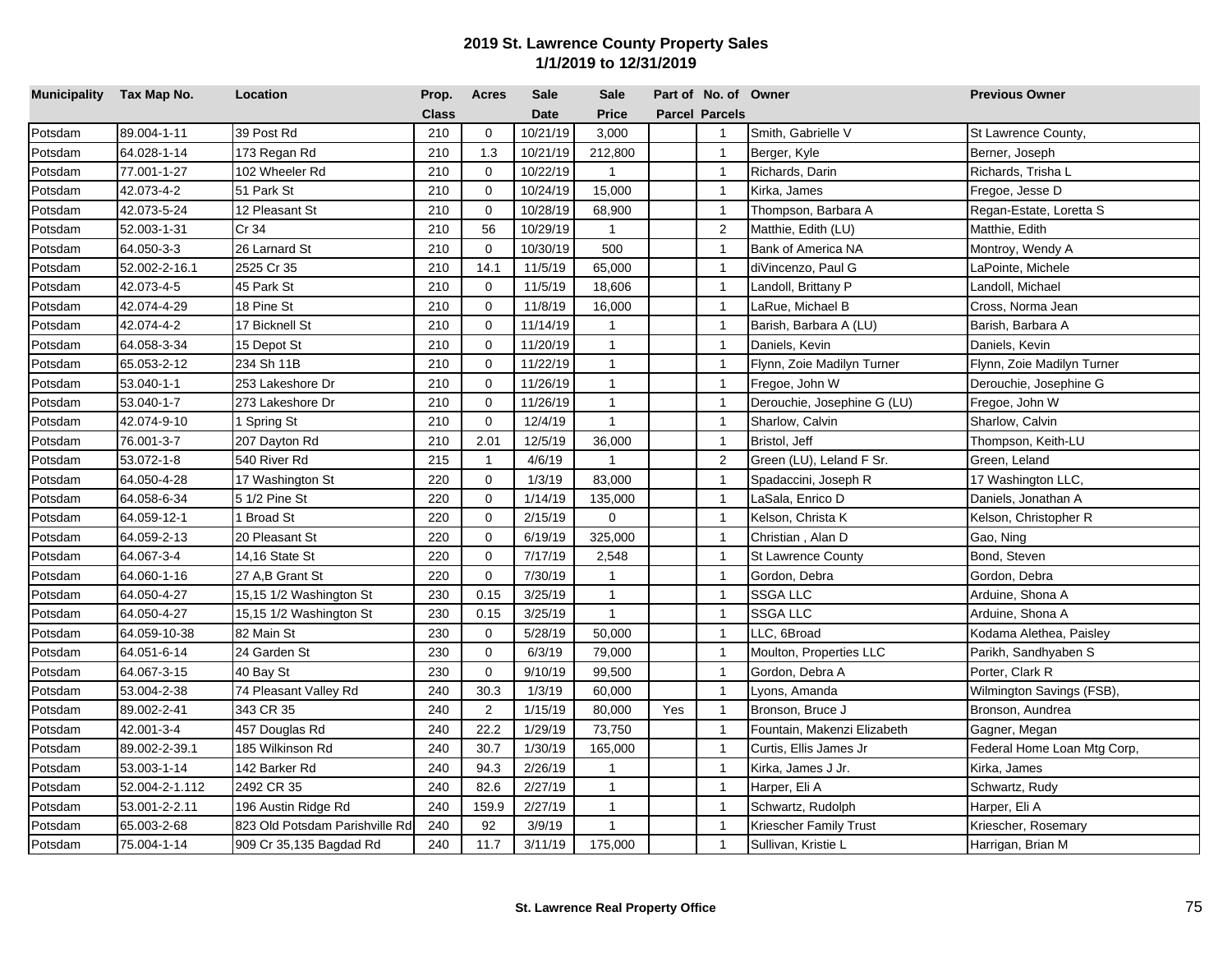| Municipality Tax Map No. |                 | Location                     | Prop.        | <b>Acres</b>   | <b>Sale</b> | <b>Sale</b>    | Part of No. of Owner  |                                | <b>Previous Owner</b>       |
|--------------------------|-----------------|------------------------------|--------------|----------------|-------------|----------------|-----------------------|--------------------------------|-----------------------------|
|                          |                 |                              | <b>Class</b> |                | <b>Date</b> | <b>Price</b>   | <b>Parcel Parcels</b> |                                |                             |
| Potsdam                  | 75.004-1-14     | 909 Cr 35,135 Bagdad Rd      | 240          | 11.7           | 3/11/19     | 175,000        | $\mathbf{1}$          | Sullivan, Kristie L            | Harrigan, Brian M           |
| Potsdam                  | 76.001-2-47     | 623 South Canton Rd          | 240          | 14.3           | 3/25/19     | $\mathbf{1}$   | $\overline{1}$        | Murray, Julie E                | Murray, Julie               |
| Potsdam                  | 52.004-2-38.21  | 2309 Cr 35                   | 240          | 26.3           | 3/29/19     | 38,000         | $\overline{1}$        | Hull, William                  | HSBC Bank USA NA,           |
| Potsdam                  | 65.003-2-36.1   | 111 Obrien Rd                | 240          | 264.4          | 4/17/19     | 300,000        | $\overline{1}$        | Page, Ronald (DBA)             | Fairbanks, R. Jonathan      |
| Potsdam                  | 89.002-2-39.1   | 185 Wilkinson Rd             | 240          | 30.7           | 5/7/19      | 192,000        | $\overline{1}$        | Help Sami Kick Cancer FoundInc | Curtis, Ellis James         |
| Potsdam                  | 76.001-2-18.1   | 588 Bagdad Rd                | 240          | 39.9           | 5/9/19      | 195,000        | $\mathbf{1}$          | Medved, Eric                   | Bray, David                 |
| Potsdam                  | 76.001-3-8      | 213 Dayton Rd                | 240          | 82.05          | 5/15/19     | 310,000        | $\overline{1}$        | Ingersoll, Sinead E            | Turnbull, Alasdair          |
| Potsdam                  | 76.004-1-33     | 315 Sweeney Rd               | 240          | 10             | 9/30/19     | $\mathbf{1}$   | $\overline{1}$        | Esposito, Linda                | Esposito, Carl              |
| Potsdam                  | 76.004-1-33     | 315 Sweeney Rd               | 240          | 10             | 9/30/19     | $\overline{1}$ | $\overline{1}$        | Esposito, Linda (LU)           | Esposito, Linda             |
| Potsdam                  | 42.003-1-17.1   | 530 Elliott Rd               | 270          | 4.5            | 1/3/19      | 500            | $\overline{1}$        | Phillips, Bobbi                | Richards, Rolland           |
| Potsdam                  | 89.004-1-32     | 581 Potter Rd                | 270          | 4.9            | 1/10/19     | 16,000         | $\overline{1}$        | Gaurin, Stephen L              | Sarsfield, Heather          |
| Potsdam                  | 52.002-2-21.2   | 2501 Cr 35                   | 270          | 1.5            | 4/25/19     | 25,500         | $\overline{1}$        | Donovan, Danielle              | Federal National Mtg Assoc, |
| Potsdam                  | 62.002-2-9      | 1018 Sykes Rd                | 270          | 25.6           | 5/28/19     | $\mathbf{1}$   | $\mathbf{1}$          | Sharpe, James E                | Sharpe, Frank               |
| Potsdam                  | 63.003-1-6      | 782 Morley Potsdam Rd        | 270          | 1.06           | 10/10/19    | 4,200          | $\overline{1}$        | Vanbrocklin, Jeffrey L         | St Lawrence County,         |
| Potsdam                  | 76.002-2-4      | Sh 72                        | 300          | $\mathbf 0$    | 6/14/19     | 500            | $\overline{1}$        | Williamson, Brett              | Parks, Linda L              |
| Potsdam                  | 52.002-2-34     | Ireland Rd                   | 300          | 21.5           | 7/17/19     | 3,355          | $\overline{1}$        | St Lawrence County             | Salvato, Edward             |
| Potsdam                  | 63.003-1-1.1    | Ellis Rd                     | 300          | 48.6           | 11/4/19     | 70,000         | $\mathbf{1}$          | Ellis, Taylor R                | Smith, David L              |
| Potsdam                  | 53.004-3-28     | Sh 56                        | 300          | 2.6            | 11/19/19    | $\mathbf{1}$   | $\overline{2}$        | Murray, Mary Josephine (LU)    | Murray, Mary Jo             |
| Potsdam                  | 64.059-4-10     | 22 Leroy St                  | 310          | $\mathbf 0$    | 2/15/19     | $\mathbf{1}$   | $\overline{c}$        | Kelson, Christopher R          | Kelson, Christopher R       |
| Potsdam                  | 64.035-1-4      | 64 May Rd                    | 311          | 1.8            | 1/3/19      | 8,000          | $\mathbf{1}$          | Moulton, Kyle                  | Halliday, Kurt S            |
| Potsdam                  | 64.050-4-30     | 21 Washington St             | 311          | $\mathbf 0$    | 5/31/19     | 110            | $\overline{1}$        | Greer, Michael                 | Village Of Potsdam,         |
| Potsdam                  | 76.003-1-34     | Off Sweeney Rd               | 311          | 2.9            | 6/25/19     | $\mathbf{1}$   | $\overline{1}$        | Theobald, Andrew Joseph        | YNYH LLC,                   |
| Potsdam                  | 65.056-1-26     | Sh 11B                       | 311          | 2.1            | 6/26/19     | 5,280          | $\overline{1}$        | <b>Gokce Capital LLC</b>       | Brown, Joshua T             |
| Potsdam                  | 63.002-5-9.1    | 1871 Cr 35                   | 311          | 5.4            | 7/2/19      | $\mathbf{1}$   | $\overline{1}$        | Hayes, Jerrett                 | Charleson, Samuel           |
| Potsdam                  | 76.026-1-1      | Off Clarkson Ave             | 311          | 22.7           | 7/9/19      | $\mathbf{1}$   | $\sqrt{5}$            | Casey, Richard J               | Casey, Lawrence-LU)         |
| Potsdam                  | 76.003-1-22.12  | Bagdad Rd                    | 311          | $\mathbf 0$    | 7/17/19     | 2,363          | $\overline{1}$        | <b>St Lawrence County</b>      | Marks, Peter C              |
| Potsdam                  | 53.026-1-13     | S Main St                    | 311          | 1.2            | 7/17/19     | 896            | $\mathbf{1}$          | ST LAWRENCE COUNTY             | Monette, Norma              |
| Potsdam                  | 53.002-2-11.22  | SH 56                        | 311          | 1.6            | 8/1/19      | $\mathbf{1}$   | $\overline{1}$        | Foster, Brian D                | Foster, Joshua A            |
| Potsdam                  | 52.004-2-54     | Crosbie Rd                   | 311          | 2              | 8/5/19      | $\mathbf{1}$   | $\overline{1}$        | Snyder, Logan A                | Snyder, Gregory             |
| Potsdam                  | 42.074-5-9      | 18 1/2 Morgan St             | 311          | $\mathbf 0$    | 8/13/19     | $\mathbf{1}$   | $\overline{1}$        | Sebald, Romi                   | Sebald, Romi                |
| Potsdam                  | 42.073-8-9.2    | 15 River St                  | 311          | $\mathbf 0$    | 8/16/19     | 16,000         | $\overline{1}$        | Mayhew, Richard M II           | Perry, Glendon J            |
| Potsdam                  | 76.003-1-22.12  | Bagdad Rd                    | 311          | $\mathbf 0$    | 8/29/19     | 2,832          | $\overline{1}$        | Marks, Peter C                 | St Lawrence County,         |
| Potsdam                  | 65.003-1-45.13  | 94 Garfield Rd               | 311          | 1.8            | 10/3/19     | 17,000         | $\overline{1}$        | Hossain, Jahangir              | Kaplan, Michael             |
| Potsdam                  | 52.004-2-32.111 | Mackay Rd                    | 311          | $\mathbf 0$    | 10/8/19     | $\mathbf{1}$   | $\overline{1}$        | Delosh, Joseph                 | LaRose, Roger               |
| Potsdam                  | 52.002-2-34     | Ireland Rd                   | 311          | 21.5           | 10/16/19    | 11,000         | $\overline{1}$        | Doyle, Timothy P               | St Lawrence County,         |
| Potsdam                  | 53.026-1-13     | S Main St                    | 311          | 1.2            | 10/16/19    | 1,700          | $\mathbf{1}$          | McConaha, Michael P            | St Lawrence County,         |
| Potsdam                  | 65.001-2-29     | Off Hatch Rd                 | 311          | $\overline{7}$ | 10/18/19    | 275            | $\mathbf{1}$          | Smith, Gabrielle V             | St Lawrence County,         |
| Potsdam                  | 53.002-2-53     | 44 Norwood Knapps Station Rd | 314          | 1.8            | 3/10/19     | 4,500          | $\mathbf{1}$          | Jessmer, Jim                   | Mallette, Marilyn           |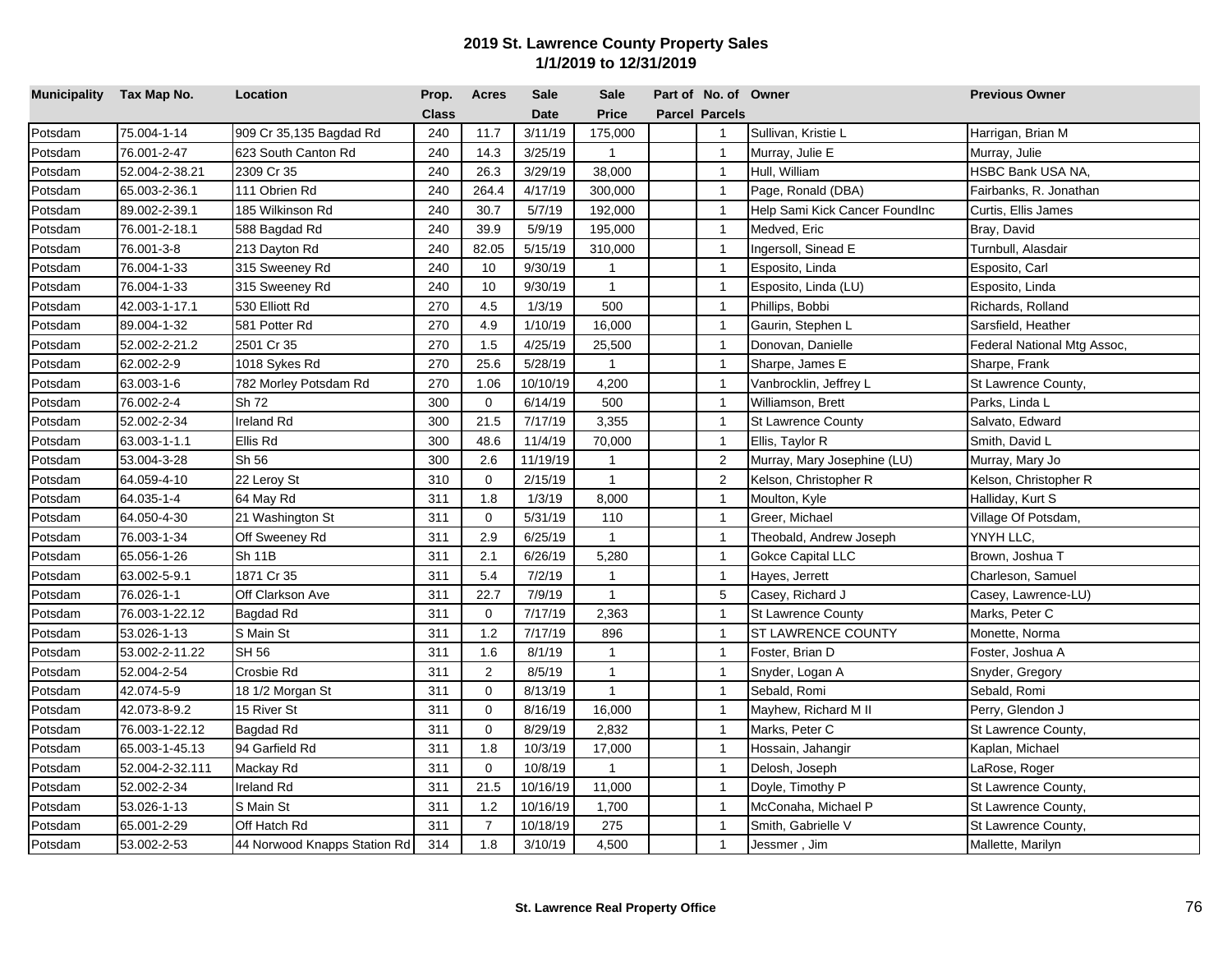| Municipality Tax Map No. |                  | Location                         | Prop.        | <b>Acres</b>   | <b>Sale</b> | <b>Sale</b>    | Part of No. of Owner  |                              | <b>Previous Owner</b>         |
|--------------------------|------------------|----------------------------------|--------------|----------------|-------------|----------------|-----------------------|------------------------------|-------------------------------|
|                          |                  |                                  | <b>Class</b> |                | <b>Date</b> | Price          | <b>Parcel Parcels</b> |                              |                               |
| Potsdam                  | 63.004-1-19.2    | 207 Waite Rd                     | 314          | 2              | 3/10/19     | 16,000         | $\mathbf{1}$          | Sullivan, Lisa               | Smith, Heather                |
| Potsdam                  | 42.003-2-25.2    | 309 Austin Ridge Rd              | 314          | 9.9            | 5/20/19     | $\mathbf{1}$   | $\mathbf{1}$          | Sloan, Cameron R             | Sloan, William                |
| Potsdam                  | 76.001-2-4.11    | Bagdad Rd                        | 320          | 159.1          | 6/10/19     | $\mathbf{1}$   | $\overline{1}$        | Collins, Michael (LU) J      | Collins, Michael J            |
| Potsdam                  | 53.003-2-18.2    | River Rd                         | 322          | 29.5           | 1/4/19      | $\mathbf 0$    | 2                     | Ditullio, Joseph W           | Ditullio, Joseph W            |
| Potsdam                  | 89.002-2-40      | Cr 35                            | 322          | 57.4           | 1/15/19     | 56,775         | $\mathbf{1}$          | Hurlbut, Andrew A            | Bronson, Aundrea              |
| Potsdam                  | 89.002-2-39.2    | Wilkinson Rd                     | 322          | 197.4          | 3/4/19      | 162,000        | $\mathbf{1}$          | Curtis, Ellis J Jr.          | Dargie, Lisa                  |
| Potsdam                  | 53.003-2-53      | River Rd                         | 322          | 0              | 3/14/19     | 35,000         | $\overline{2}$        | Caswell, Taylor D            | Ditullio, Joseph W            |
| Potsdam                  | 90.001-1-16      | Anderson Rd                      | 322          | 36.1           | 3/18/19     | $\mathbf{1}$   | $\overline{2}$        | Goolden, Richard P           | Goolden, Richard P            |
| Potsdam                  | 65.001-2-29      | Off Hatch Rd                     | 323          | $\overline{7}$ | 7/17/19     | 742            | $\mathbf{1}$          | ST LAWRENCE COUNTY           | Henry, Horace                 |
| Potsdam                  | 64.058-4-55      | 22 Main St                       | 411          | $\mathbf 0$    | 1/10/19     | 120,000        | $\mathbf{1}$          | PELKEY CORP                  | Terra Development Inc,        |
| Potsdam                  | 64.058-4-55      | 22 Main St                       | 411          | 0              | 8/7/19      | $\mathbf{1}$   | $\overline{1}$        | <b>DNL Management LLC</b>    | Pelky Corp,                   |
| Potsdam                  | 76.001-1-26      | Dayton Rd                        | 700          | 36.1           | 11/12/19    | 300,000        | 5                     | Fall Line Property Mgmnt LLC | Glazier John A,               |
| Rossie                   | 171.001-1-5      | 413 River Rd                     | 112          | 183.6          | 6/4/19      | $\mathbf{1}$   | $\mathbf{1}$          | Marcellus, Milton E          | Tayler, Valerie               |
| Rossie                   | 185.001-2-7      | 206 USH 11                       | 210          | $\mathbf 0$    | 2/27/19     | $\mathbf{1}$   | $\overline{1}$        | Morehouse, Debra             | Mousaw (Estate), Charles R    |
| Rossie                   | 185.001-1-12.11  | 169 Somerville Rd                | 210          | 3.4            | 3/15/19     | 245,000        | $\overline{1}$        | Stewart, Merrick             | Burns, Clifton R              |
| Rossie                   | 185.004-2-19     | 24 CR 9                          | 210          | 0.81           | 4/9/19      | 25,000         | $\overline{1}$        | Maloy, William P Jr.         | Church, Kathryn L             |
| Rossie                   | 185.001-2-12.112 | 75 Somerville Rd                 | 210          | $\overline{2}$ | 4/29/19     | 245,360        | $\mathbf{1}$          | Darrow, Luke A               | Gamble, Kevin L               |
| Rossie                   | 185.001-2-8      | 200 US Highway 11                | 210          | 0.76           | 5/21/19     | $\overline{1}$ | $\overline{1}$        | Fairbanks, Judy              | Constance, Carolyn            |
| Rossie                   | 172.003-3-9.12   | 348 CR 12                        | 210          | 5              | 6/4/19      | 20,000         | $\overline{1}$        | Mussaw, Tina M               | Delaney, Shawn M              |
| Rossie                   | 171.004-2-4.11   | 102 Yellow Lake Dr/prvt          | 210          | $\Omega$       | 6/10/19     | $\mathbf{1}$   | $\overline{1}$        | Weatherstone, Cathy          | Kent (Estate), Jenny Lynn     |
| Rossie                   | 157.006-2-11     | 141 Whitaker Rd                  | 210          | 1.9            | 8/30/19     | 110,000        | $\mathbf{1}$          | Shippee, Ronald              | Fairbanks (Estate), Diana L   |
| Rossie                   | 185.001-2-8      | 200 US Highway 11                | 210          | 0.76           | 9/5/19      | 42,000         | $\overline{1}$        | Besaw, Lane R                | Fairbanks, Judy               |
| Rossie                   | 158.003-1-1      | 6 Liscum Rd                      | 210          | 0.61           | 10/7/19     | 61,250         | 2                     | Cole, Levi J                 | Beck, Andrew M                |
| Rossie                   | 157.001-2-2.1    | 21 S Hammond Rd                  | 240          | 99.4           | 5/10/19     | 225,000        | $\overline{1}$        | Bylow, Alexander             | June, Duane G                 |
| Rossie                   | 142.003-3-23     | 1478 CR 3                        | 240          | 244            | 11/22/19    | 280,000        | $\mathbf{1}$          | Jaeger Farms, LLC            | Bryant (Estate of), Dorothy J |
| Rossie                   | 142.055-1-15.2   | 3 Scot Acres/prvt Rd             | 260          | 0.24           | 9/9/19      | 40,000         | $\overline{1}$        | Connor, Randy J              | Raber, Leroy H                |
| Rossie                   | 157.006-3-1      | 1240 CR 3                        | 260          | $\mathbf 0$    | 11/1/19     | 44,000         | $\overline{1}$        | Thayer, Robert J Sr. & etal  | Smith, Charles R              |
| Rossie                   | 185.004-1-2.2    | 259 Spragueville Rd              | 270          | $\mathbf{1}$   | 1/7/19      | $\mathbf{1}$   | $\mathbf{1}$          | Hoffman, Melody L            | Hoffman, Benjamin S           |
| Rossie                   | 172.003-3-10     | 402A CR 12                       | 270          | 0              | 2/27/19     | 15,000         | $\mathbf{1}$          | Chevrier, Joycelynn          | Martin, Michael               |
| Rossie                   | 185.001-1-28.12  | 200 Ferguson Rd                  | 270          | 1.9            | 3/28/19     | $\mathbf{1}$   | $\overline{1}$        | Somerville Assets, LLC       | Turner, James J               |
| Rossie                   | 157.003-3-3      | 19 Flemings Camp Rd/prvt         | 270          | $\mathbf 0$    | 4/19/19     | 15,000         | $\overline{1}$        | Causyn, James W              | Milden, Judy G                |
| Rossie                   | 185.001-1-5.1    | 116 Barker Rd                    | 270          | 3.9            | 5/31/19     | 68,900         | $\overline{1}$        | Ladd, Nicholas E             | Kennedy, Kenneth D            |
| Rossie                   | 172.003-4-17.21  | 180 CR 12                        | 270          | 0.4            | 6/12/19     | 20,000         | $\mathbf{1}$          | Walrath, Kim                 | 21st Mortgage Corporation,    |
| Rossie                   | 157.003-2-17     | 235 River Rd                     | 270          | $\mathbf{1}$   | 7/16/19     | 3,824          | $\mathbf{1}$          | <b>St Lawrence County</b>    | McIntyre, Jonathan P          |
| Rossie                   | 157.003-2-17     | 235 River Rd                     | 270          | $\mathbf{1}$   | 10/8/19     | 16,000         | $\overline{1}$        | Hutton, Taylor M             | St Lawrence County,           |
| Rossie                   | 185.003-1-1.1    | Ush 11                           | 311          | 76.6           | 6/25/19     | $\mathbf{1}$   | $\mathbf{1}$          | Young, Thomas G              | Young, Thomas G               |
| Rossie                   | 157.003-1-19     | 75 Lead Mine Rd                  | 314          | 4.9            | 8/23/19     | 25,000         | $\mathbf{1}$          | Jenne-Phalen, Mollie M.M.    | Gregory, Michael V            |
| Russell                  | 117.004-2-5      | 674, 732, 740 Pyrites Russell Ro | 112          | 219.2          | 3/4/19      | 225,000        | $\mathbf{1}$          | Hershberger, Jonas           | Wright, George E              |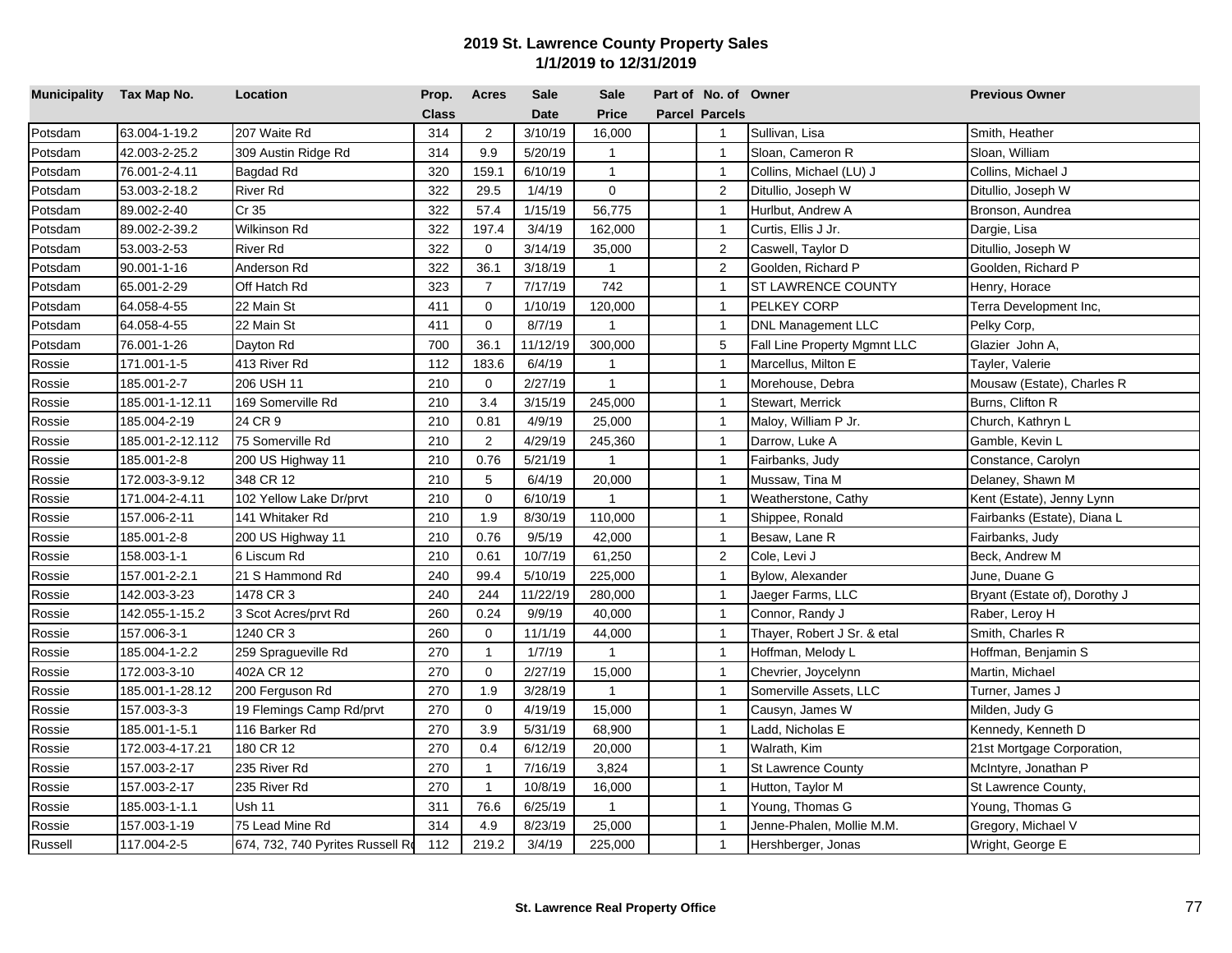| Municipality Tax Map No. |                 | Location                         | Prop.        | <b>Acres</b> | <b>Sale</b> | <b>Sale</b>    | Part of No. of Owner  |                                   | <b>Previous Owner</b>         |
|--------------------------|-----------------|----------------------------------|--------------|--------------|-------------|----------------|-----------------------|-----------------------------------|-------------------------------|
|                          |                 |                                  | <b>Class</b> |              | <b>Date</b> | Price          | <b>Parcel Parcels</b> |                                   |                               |
| Russell                  | 117.004-2-5     | 674, 732, 740 Pyrites Russell Ro | 112          | 219.2        | 3/4/19      | 225,000        | $\overline{1}$        | Hershberger, Jonas                | Wright, George E              |
| Russell                  | 147.004-2-4.12  | 3260 CR 24                       | 210          | 1.5          | 1/28/19     | $\mathbf{1}$   | $\mathbf{1}$          | Mashaw, Todd R                    | Averill, Melissa (LC)         |
| Russell                  | 147.004-2-4.12  | 3260 CR 24                       | 210          | 1.5          | 2/4/19      | 87,000         | $\overline{1}$        | Averill, Matthew L                | Mashaw, Todd R                |
| Russell                  | 177.001-1-8     | 510 Silver Hill Rd               | 210          | 27.6         | 2/12/19     | 112,000        | 2                     | Blue, Joshua                      | Hill, Pansy                   |
| Russell                  | 118.001-2-10    | 73 Dutton Rd                     | 210          | 0.7          | 5/23/19     | $\mathbf{1}$   | $\overline{1}$        | Bessette, Milton                  | Mackin, Marilyn               |
| Russell                  | 148.001-1-10.12 | 716 Blanchard Hill Rd            | 210          | $\mathbf{1}$ | 6/5/19      | 115,000        | 3                     | Barr, Jessica                     | Tupper, Eric G                |
| Russell                  | 118.004-1-8.21  | 381 Hewlett Rd                   | 210          | 86.2         | 6/6/19      | $\mathbf{1}$   | $\overline{2}$        | Goldstein, Edward                 | Goldstein, Edward             |
| Russell                  | 118.004-1-8.21  | 381 Hewlett Rd                   | 210          | 86.2         | 6/6/19      | $\mathbf{1}$   | $\overline{c}$        | Goldstein, Edward                 | Goldstein, Edward             |
| Russell                  | 132.002-1-14    | 66 West Rd                       | 210          | $\mathbf 0$  | 7/1/19      | 71,500         | $\overline{1}$        | Desellems, Shannon N              | Bradford, Henry N             |
| Russell                  | 163.082-2-8     | 5 Lake George Rd                 | 210          | 2.4          | 7/11/19     | 110,689        | $\mathbf{1}$          | <b>Community Restoration Corp</b> | Arrowood, Kevin               |
| Russell                  | 147.028-3-3     | 3693 Cr 24                       | 210          | 1.3          | 7/17/19     | 2,450          | $\overline{1}$        | <b>St Lawrence County</b>         | Rubin, Theodore (LC)          |
| Russell                  | 163.003-1-29    | 119 Cook Rd                      | 210          | 7.7          | 7/17/19     | 4,396          | $\overline{1}$        | <b>St Lawrence County</b>         | White, Bryan                  |
| Russell                  | 147.036-1-7     | 3609 Cr 24                       | 210          | $\mathbf 0$  | 7/17/19     | 3,846          | $\overline{1}$        | <b>St Lawrence County</b>         | Reynolds, Lisa                |
| Russell                  | 147.036-1-9     | 3601 Cr 24                       | 210          | $\mathbf 0$  | 7/17/19     | 7,352          | $\mathbf{1}$          | <b>St Lawrence County</b>         | Franklin, Carlton             |
| Russell                  | 163.004-1-8     | 2123 Cr 27                       | 210          | 2.3          | 7/18/19     | $\mathbf{1}$   | $\overline{1}$        | Hall, Kimberly A                  | Hall, Terry J                 |
| Russell                  | 132.001-2-4.2   | 295 Lazy River Rd                | 210          | $\mathbf 0$  | 8/1/19      | $\mathbf{1}$   | $\overline{1}$        | Flight, Dylan R                   | Bristol, Darlene M            |
| Russell                  | 148.001-1-14    | 3 Backus Rd                      | 210          | $\mathbf 0$  | 8/15/19     | 82,000         | $\overline{1}$        | Fenlong, Jesse                    | O'Shea, Bruce                 |
| Russell                  | 163.003-1-29    | 119 Cook Rd                      | 210          | 7.7          | 8/20/19     | 5,256          | $\overline{1}$        | White, Bryan                      | St Lawrence County,           |
| Russell                  | 147.036-1-7     | 3609 Cr 24                       | 210          | $\mathbf 0$  | 9/23/19     | 2,750          | $\overline{1}$        | Whiteford, Robert D               | St Lawrence County,           |
| Russell                  | 147.028-3-3     | 3693 Cr 24                       | 210          | 1.3          | 10/18/19    | 9,000          | $\overline{1}$        | Mackin, Steve J                   | St Lawrence County,           |
| Russell                  | 147.004-2-2     | 3197 Cr 24                       | 210          | 0.38         | 10/28/19    | 15,000         | $\mathbf{1}$          | Hogg, Zachary                     | Hogg, William Jr (Estate)     |
| Russell                  | 147.036-1-9     | 3601 Cr 24                       | 210          | $\mathbf 0$  | 10/28/19    | 26,000         | $\overline{1}$        | Davis, Daniel J                   | St Lawrence County,           |
| Russell                  | 163.082-2-17    | 2092 Cr 27                       | 210          | $\mathbf 0$  | 10/30/19    | $\mathbf{1}$   | $\overline{1}$        | Daly, Connie M                    | Curtis, Pearl                 |
| Russell                  | 147.028-6-1.1   | 53 Pestle Street Rd              | 210          | 3.6          | 11/5/19     | $\mathbf{1}$   | $\sqrt{2}$            | Butler, Janet L (LU)              | Butler, Janet L               |
| Russell                  | 118.001-1-13    | 779 Cr 25                        | 240          | 90.3         | 5/17/19     | 134,000        | $\mathbf{1}$          | Grimshaw, Caitlin R               | Bolyard, Velma Stevens        |
| Russell                  | 103.004-1-9.11  | 5025 Cr 27                       | 240          | 15.5         | 5/26/19     | $\mathbf{1}$   | $\overline{1}$        | Whiteford, Shirley A (LU)         | Whiteford, Shirley (LU)       |
| Russell                  | 132.002-2-2.1   | 456 Lazy River Rd                | 240          | 170.2        | 6/6/19      | $\mathbf{1}$   | $\mathbf{1}$          | Reczko, Douglas E                 | Grandy, Francis J (Est)       |
| Russell                  | 117.002-2-8.1   | 65 Cassidy Rd                    | 240          | 12.4         | 7/15/19     | 90,000         | $\mathbf{1}$          | Holloway, Kyle                    | Hebb, Kenneth M               |
| Russell                  | 118.001-5-2.112 | 168 Cassidy Rd                   | 240          | 12.1         | 7/19/19     | 30,000         | $\mathbf{1}$          | Robinson, Eric                    | Miller, Levi                  |
| Russell                  | 133.001-1-10    | 177 Hewlett Rd                   | 240          | 125.8        | 8/6/19      | $\mathbf{1}$   | $\overline{1}$        | Hewlett, Brett C                  | Rocca, Karen H Revoc Trust    |
| Russell                  | 147.028-3-4     | 3685 Cr 24                       | 240          | 1.4          | 9/9/19      | 92,000         | $\overline{1}$        | Farr, Megan E                     | Smith, Doris (LU)             |
| Russell                  | 177.001-1-1     | 456 Silver Hill Rd               | 240          | 88.7         | 10/23/19    | 5,000          | $\overline{1}$        | Storms, Mark                      | Storms, Scott                 |
| Russell                  | 147.002-1-33.1  | 437 Lafaver Rd                   | 240          | 103          | 10/24/19    | 160,000        | $\mathbf{3}$          | Kinch, Howard D                   | White, Lee P                  |
| Russell                  | 163.083-1-3.15  | 54 Deerfield Rd/prvt             | 260          | 4            | 4/24/19     | $\mathbf{1}$   | $\overline{c}$        | Graveline, Ronald H (LU)          | Graveline, Ronald             |
| Russell                  | 132.004-2-11    | 61 Pleasant St                   | 260          | 0            | 8/21/19     | 85,000         | $\overline{1}$        | Dargie, Peter J                   | Foster, Daniel                |
| Russell                  | 163.003-1-21    | 230 Silver Hill Rd               | 260          | $\mathbf 0$  | 10/1/19     | 25,000         | $\mathbf{1}$          | Dutcher, Sharon L                 | Habberfield, Terry L          |
| Russell                  | 163.004-1-11.2  | 44 Cr 17                         | 270          | 1.76         | 1/29/19     | $\overline{1}$ | 2                     | McCarty, Ricky Lee                | McCarty, Ricky L & Debora(LU) |
| Russell                  | 132.002-1-6.2   | 619 Lazy River Rd                | 270          | 2.7          | 3/21/19     | $\mathbf{1}$   | $\mathbf{1}$          | Moore, Nanette L                  | Brown, William                |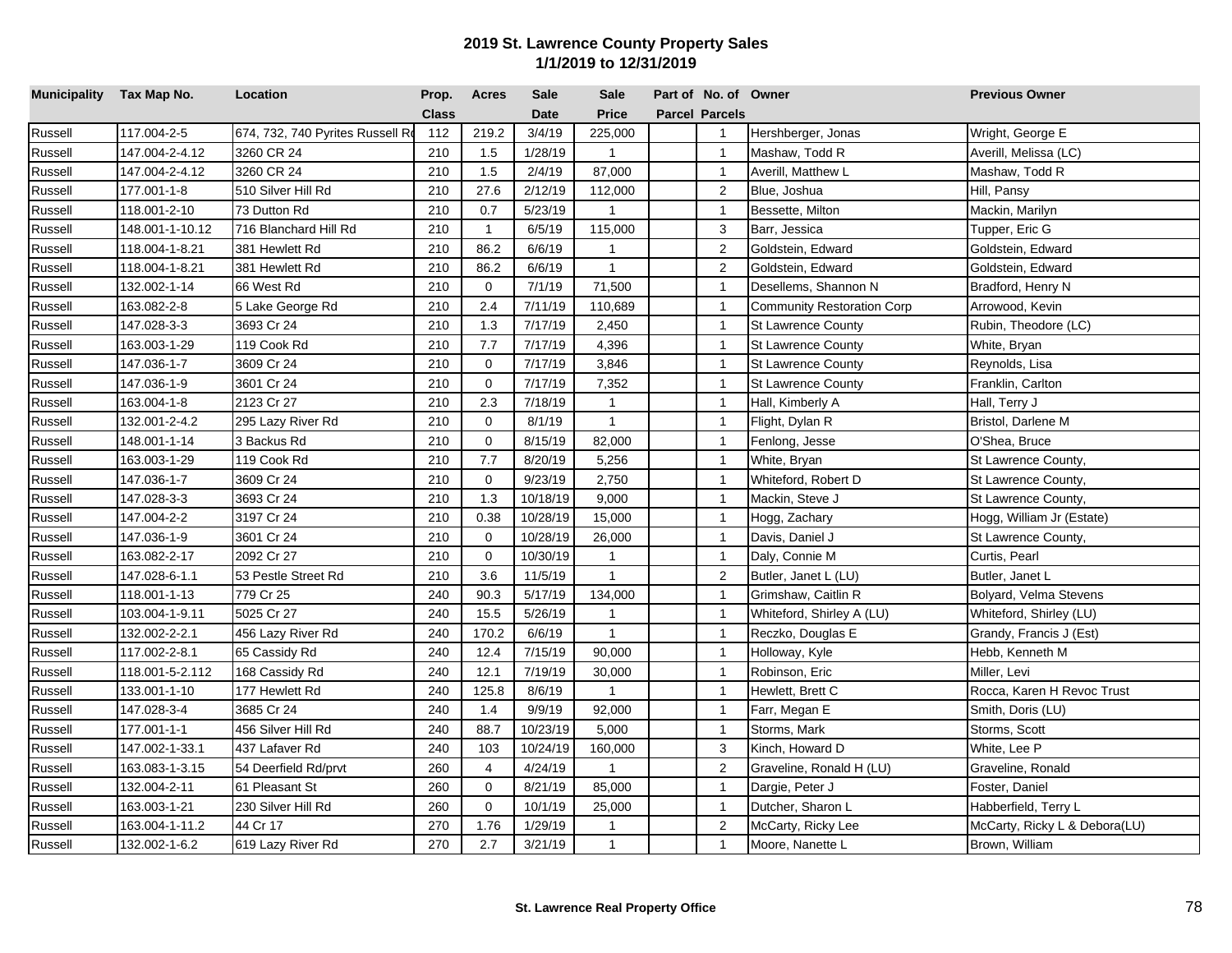| Municipality Tax Map No. |                | Location                  | Prop.        | <b>Acres</b> | <b>Sale</b> | <b>Sale</b>  |     | Part of No. of Owner  |                              | <b>Previous Owner</b>         |
|--------------------------|----------------|---------------------------|--------------|--------------|-------------|--------------|-----|-----------------------|------------------------------|-------------------------------|
|                          |                |                           | <b>Class</b> |              | <b>Date</b> | Price        |     | <b>Parcel Parcels</b> |                              |                               |
| Russell                  | 118.001-5-6    | 232 Town Line Rd          | 270          | 80.7         | 9/9/19      | 40,000       |     | $\mathbf{1}$          | Lottie, Forrest              | Dixon, Diane L                |
| Russell                  | 118.003-1-26.2 | 451 CR 25                 | 270          | 0.8          | 10/8/19     | 26,000       |     | $\mathbf{1}$          | Richard, Albert              | Hennigan, Herbert W           |
| Russell                  | 163.082-1-3    | 8 Cr 17                   | 270          | 1.3          | 10/16/19    | $\mathbf{1}$ |     | $\overline{1}$        | Whitmarsh, Eric S            | Whitmarsh, Eric S             |
| Russell                  | 117.004-2-8    | <b>Pyrites Russell Rd</b> | 312          | 8.5          | 1/22/19     | 2,000        |     | $\overline{1}$        | Scafidi-McGuire, Matthew J   | Washo, Robert                 |
| Russell                  | 118.003-1-7    | Off Colton Rd             | 312          | 64.5         | 1/23/19     | $\mathbf{1}$ |     | 3                     | Murdie, Ronald L (LU)        | Murdie, Ronald L              |
| Russell                  | 147.002-1-42.1 | Fordham Hill Rd           | 312          | 79.6         | 1/31/19     | $\mathbf{1}$ |     | $\overline{1}$        | White, Jack (LU)             | White, Darlene L              |
| Russell                  | 163.082-2-1    | 2059 Cr 27                | 312          | 2.5          | 2/19/19     | $\mathbf{1}$ |     | $\overline{1}$        | Burns, Kenneth L             | Burns, Kenneth                |
| Russell                  | 147.004-2-7    | 996 Cr 17                 | 312          | 99.2         | 5/13/19     | 89,900       |     | $\overline{1}$        | VanPelt, Donald V Jr         | Mulligan, Tana E              |
| Russell                  | 177.002-1-2.11 | 1955 Cr 27                | 312          | 26.2         | 6/11/19     | 14,000       |     | $\overline{1}$        | Binion, Robert III           | Mashaw, Robert                |
| Russell                  | 133.001-1-32   | Off Cr 25                 | 314          | 2.3          | 2/1/19      | 2,500        | Yes | $\mathbf{1}$          | White, Christopher           | Harbart, Bruce                |
| Russell                  | 147.002-1-29   | Cr 17                     | 314          | 1.2          | 7/17/19     | 1,844        |     | $\overline{1}$        | <b>St Lawrence County</b>    | Gauthier, Susan               |
| Russell                  | 117.002-2-13   | 155 Cassidy Rd            | 314          | 5            | 8/6/19      | 1,263        |     | $\overline{1}$        | Maple Spouts, LLC            | Akins, Joshua                 |
| Russell                  | 147.002-1-29   | Cr 17                     | 314          | 1.2          | 10/8/19     | 850          |     | $\mathbf{1}$          | Mack, Gerald H               | St Lawrence County,           |
| Russell                  | 147.028-4-22   | <b>CR 24</b>              | 314          | $\mathbf 0$  | 12/16/19    | 750          |     | $\overline{1}$        | Kuno Oil Company, Inc.       | Phalon, Timothy J             |
| Russell                  | 148.004-1-8    | Off Forbes Rd             | 910          | 51.2         | 1/21/19     | 2,500        |     | $\overline{1}$        | Hunkins, Charles W Jr        | Tennent, Cheryl & Etal        |
| Russell                  | 132.003-2-9    | Off Cr 17                 | 910          | 21.5         | 2/22/19     | $\mathbf{1}$ |     | $\overline{1}$        | Trust for David              | Reed, Eric D (Est)            |
| Russell                  | 163.003-2-2    | Off McCarthy Rd           | 910          | 14.1         | 3/12/19     | $\mathbf{1}$ |     | $\mathbf{1}$          | Coons, Richard C (LU)        | Coons, Richard C & Frances    |
| Russell                  | 177.003-1-1    | Off Folsom Rd             | 910          | 238          | 3/13/19     | $\mathbf{1}$ |     | $\overline{2}$        | McConnell, Jennifer L & Etal | Lalonde, Pamela               |
| Russell                  | 147.002-1-38   | 275 Lafaver Rd            | 910          | 102.4        | 4/8/19      | $\mathbf{1}$ |     | $\overline{1}$        | Greer, Simon E               | Greer, Michael                |
| Russell                  | 118.002-1-5    | Off Cr 27                 | 910          | 39           | 5/6/19      | $\mathbf{1}$ |     | 2                     | Dominy, Henry Douglas        | Dominy, David M (Est) M       |
| Russell                  | 177.002-1-14   | 1706,1760 Cr 27           | 910          | 69.1         | 5/14/19     | $\mathbf{1}$ |     | $\mathbf{1}$          | Kotz, George (LU) & ETAL     | Lindenmayer, George E         |
| Russell                  | 133.004-1-3.4  | Off Donnerville Rd        | 910          | 50           | 6/7/19      | $\mathbf{1}$ |     | $\overline{1}$        | Law, Carlos E (LU)           | Law, Carlos                   |
| Russell                  | 163.001-1-12   | Webb Rd                   | 910          | 40.5         | 7/3/19      | $\mathbf{1}$ |     | 2                     | Webb, Dale R                 | Webb, Dale                    |
| Russell                  | 163.002-1-6    | Cole Rd                   | 910          | 25           | 8/22/19     | $\mathbf{1}$ |     | $\overline{1}$        | Guarin, Elias J Jr           | Leonard, Calvin C & Etal      |
| Russell                  | 163.003-1-30.1 | 161 Cook Rd               | 910          | 310.5        | 10/1/19     | $\mathbf{1}$ |     | $\overline{1}$        | White, Joseph E              | White, Joseph                 |
| Russell                  | 176.003-2-5    | Off Stammerville Rd       | 910          | 20.1         | 10/23/19    | 30,000       |     | 2                     | Trudeau, Theodore L III      | Rice, Mark A                  |
| Russell                  | 132.002-2-16   | 410 Lazy River Rd         | 920          | 171.8        | 4/19/19     | 150,000      |     | $\overline{1}$        | Miller, Christopher J        | O'Connor, Nancy               |
| Russell                  | 162.004-1-4    | Off Given Rd              | 920          | 25           | 6/7/19      | 20,000       |     | $\overline{1}$        | Langtry, Kevin               | Willard, Liston C             |
| Stockholm                | 34.004-6-52    | 1810 Cr 49                | 105          | 81.4         | 4/10/19     | 160,700      |     | 2                     | Stutzman, Emery              | Vangeli, Frank J (Lu)         |
| Stockholm                | 44.004-2-1     | 324 East Part Rd          | 105          | 26.5         | 7/17/19     | 5,129        |     | $\overline{1}$        | <b>St lawrence County</b>    | St Lawrence County,           |
| Stockholm                | 55.002-2-28    | <b>Buckton Rd</b>         | 105          | 33.7         | 7/17/19     | 3,002        |     | $\overline{1}$        | <b>St Lawrence County</b>    | St Lawrence County Treasurer, |
| Stockholm                | 44.004-2-1     | 324 East Part Rd          | 105          | 26.5         | 8/28/19     | 6,441        |     | $\overline{1}$        | Stockholm Sand & Gravel      | St Lawrence County,           |
| Stockholm                | 55.002-2-28    | <b>Buckton Rd</b>         | 105          | 33.7         | 10/24/19    | 9,000        |     | $\mathbf{1}$          | Warner, Lisa M               | St Lawrence County,           |
| Stockholm                | 66.002-1-13    | 209 Elliott Rd            | 112          | 96.9         | 8/20/19     | $\mathbf{1}$ |     | $\mathbf{1}$          | Garvey, Larry                | Garvey, Ruth                  |
| Stockholm                | 44.001-2-3.2   | 901,903 Pickle            | 210          | 4.4          | 1/3/19      | 100          | Yes | 0                     | Pitts, Victor A Jr           | Wolf, William                 |
| Stockholm                | 55.002-2-1.11  | 521 Buckton Rd            | 210          | 31.5         | 1/4/19      | 35,900       |     | $\mathbf{1}$          | Wildman, Wendy A             | Daniels, Belynda              |
| Stockholm                | 44.002-2-12    | 344 Sh 11C                | 210          | 0            | 1/11/19     | 50,000       |     | $\overline{1}$        | Eldridge, Gregory J          | Rose, Carl                    |
| Stockholm                | 44.002-2-12    | 344 Sh 11C                | 210          | $\mathbf 0$  | 1/11/19     | $\mathbf{1}$ |     | $\mathbf{1}$          | Rose, Carl P                 | Rose, Carl P                  |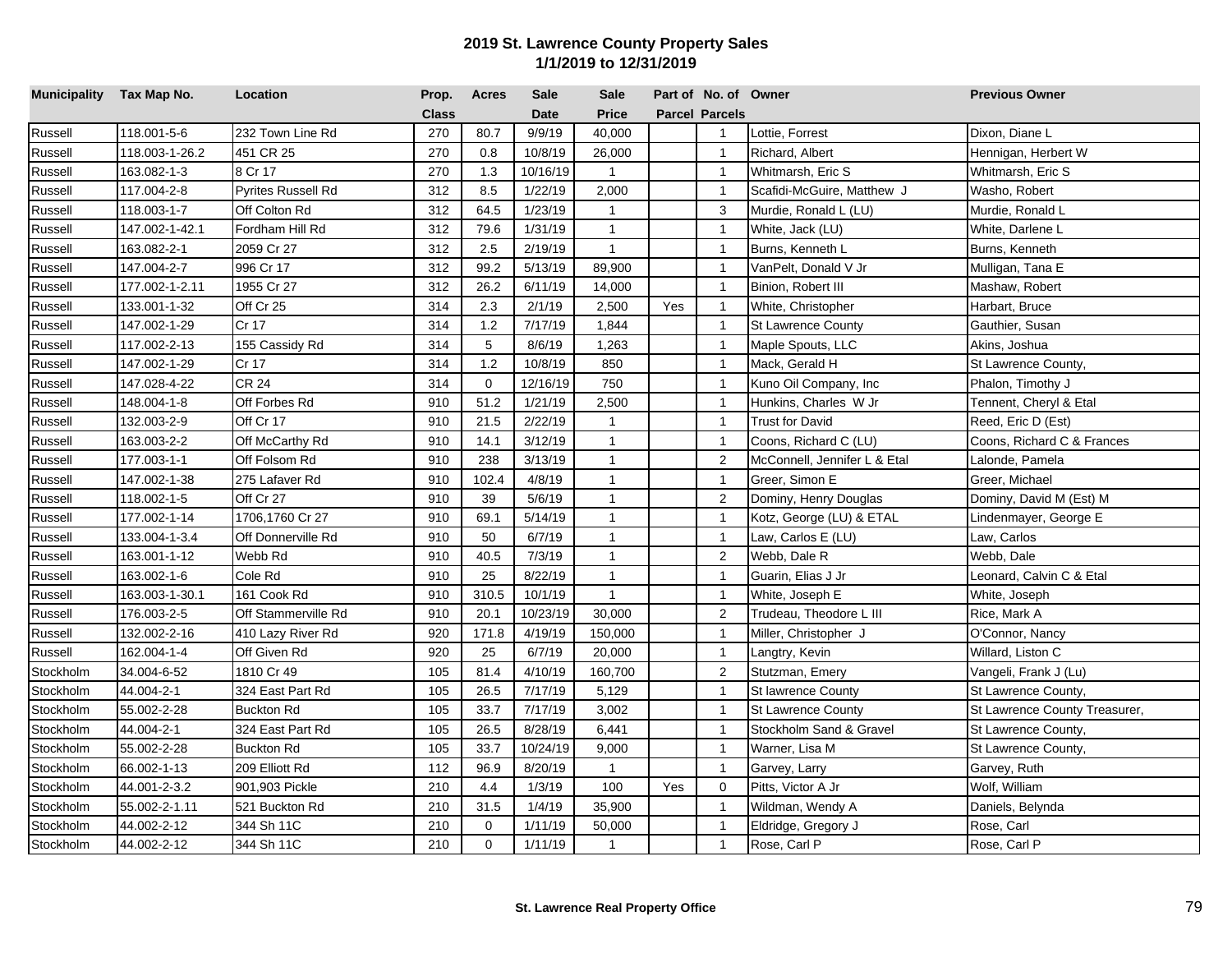| Municipality Tax Map No. |                | Location               | Prop.        | <b>Acres</b> | <b>Sale</b> | <b>Sale</b>  | Part of No. of Owner  |                           | <b>Previous Owner</b>        |
|--------------------------|----------------|------------------------|--------------|--------------|-------------|--------------|-----------------------|---------------------------|------------------------------|
|                          |                |                        | <b>Class</b> |              | <b>Date</b> | <b>Price</b> | <b>Parcel Parcels</b> |                           |                              |
| Stockholm                | 65.004-2-11    | 1003 Sh 11B            | 210          | 4.4          | 1/17/19     | $\mathbf{1}$ | 2                     | Thomas, Stephen(LU)       | Thomas, Stephen K            |
| Stockholm                | 54.001-1-9     | 729 Pleasant Valley Rd | 210          | 4.1          | 1/18/19     | $\mathbf{1}$ | $\mathbf{1}$          | Andrews, Martin R         | Fisher, Teresa A             |
| Stockholm                | 65.002-4-7.2   | 272 Benton Rd          | 210          | 1.2          | 2/4/19      | $\mathbf{1}$ | 5                     | Thomas, Gerald(LU)        | Thomas, Gerald M             |
| Stockholm                | 34.004-4-11.12 | 82 Buck Ave            | 210          | 13.8         | 2/6/19      | $\mathbf{1}$ | $\overline{1}$        | Liberty, Brian T          | Liberty, Jeffrey A           |
| Stockholm                | 65.002-2-1     | 492 Heath Rd           | 210          | $\mathbf 0$  | 2/22/19     | $\mathbf{1}$ | $\mathbf{1}$          | Bradley, Richard (LU)     | Bradley, Richard             |
| Stockholm                | 34.076-2-5     | 660 Sh 11C             | 210          | 0.25         | 3/4/19      | $\mathbf{1}$ | $\overline{1}$        | Liberty, Jeffrey A        | Liberty, Thomas J            |
| Stockholm                | 54.058-3-8     | 40 Cr 57               | 210          | 0.65         | 3/22/19     | $\mathbf{1}$ | $\overline{1}$        | Keleher, Steven A         | Keleher, Steven A            |
| Stockholm                | 54.002-5-22    | 88A, B Cr 57           | 210          | 1.3          | 3/22/19     | 105,000      | $\overline{1}$        | Cook, Meghan              | Austin, Michael (Executor)   |
| Stockholm                | 65.002-2-1     | 492 Heath Rd           | 210          | $\mathbf 0$  | 3/29/19     | $\mathbf{1}$ | $\overline{1}$        | Bradley, Richard(LU)      | Bradley, Richard             |
| Stockholm                | 54.034-1-24    | 8718 Ush 11            | 210          | $\mathbf 0$  | 4/9/19      | 65,000       | $\overline{1}$        | Clothier, Seth T          | Dufresne, Joshua C           |
| Stockholm                | 44.001-2-12    | 976 Pickle St          | 210          | 0.75         | 4/24/19     | $\mathbf{1}$ | $\overline{1}$        | Reiter, Peter(LU)         | Reiter, Peter L              |
| Stockholm                | 45.062-1-17    | 1064 Sweeney Rd        | 210          | 2            | 5/1/19      | 2,000        | $\mathbf{1}$          | Ashlaw, Jenna             | Sweeney, Arthur Leroy        |
| Stockholm                | 45.062-1-14.1  | 1080 Buckton Rd        | 210          | $\mathbf{1}$ | 5/1/19      | $\mathbf{1}$ | $\mathbf{1}$          | Sweeney, Arthur(LU)       | Sweeney, Arthur L            |
| Stockholm                | 35.003-1-4     | 1713 Cr 49             | 210          | $\mathbf{1}$ | 5/2/19      | 130,000      | $\overline{1}$        | Pelkey, Brian J           | Haggett, Patrick A           |
| Stockholm                | 54.058-2-2     | 65 Livingston Rd       | 210          | $\mathbf 0$  | 5/15/19     | 149,900      | $\overline{1}$        | Carista, Mathew R         | Rice, Beth Ann C             |
| Stockholm                | 34.003-2-14.12 | 2400 Cr 49             | 210          | 1.4          | 5/29/19     | 123,000      | 2                     | Williams, Alan            | Weegar, Richard E            |
| Stockholm                | 65.004-2-32    | 720 Sh 11B             | 210          | 11.9         | 5/30/19     | 66,297       | $\overline{1}$        | Community Bank, NA        | Collins, John(Referee)       |
| Stockholm                | 54.041-1-8     | 8668 Ush 11            | 210          | 0.23         | 6/10/19     | 127,200      | $\overline{1}$        | Powers, Matthew           | Coons, Gerald                |
| Stockholm                | 34.004-2-24.21 | 1990 Cr 49             | 210          | 6.4          | 6/19/19     | 225,000      | $\overline{1}$        | Parker, Bryan             | Yandoh, John W               |
| Stockholm                | 33.002-2-13    | 2976 Cr 49             | 210          | $\Omega$     | 6/20/19     | 67,500       | $\mathbf{1}$          | Donaldson, Casey J        | Barnes, Terry Lynn           |
| Stockholm                | 44.002-3-26.11 | 9816 Ush 11            | 210          | 0.61         | 7/1/19      | $\mathbf{1}$ | $\mathbf{1}$          | Russell, Todd W           | Russell, Todd W              |
| Stockholm                | 54.026-2-7     | 151 Pickle St          | 210          | $\mathbf 0$  | 7/17/19     | 3,607        | $\overline{1}$        | <b>St Lawrence County</b> | St Lawrnce County Treasurer, |
| Stockholm                | 25.003-2-6     | 982 Sh 420             | 210          | $\mathbf 0$  | 7/17/19     | 3,086        | $\overline{1}$        | <b>St Lawrence County</b> | St Lawrnce County Treasurer, |
| Stockholm                | 25.003-4-7     | 1113 Sh 420            | 210          | 0.75         | 7/18/19     | 90,000       | $\overline{1}$        | Pelkey, David A           | Bashaw, Peter A              |
| Stockholm                | 34.004-1-18    | 119 Skinnerville Rd    | 210          | $\mathbf 0$  | 7/22/19     | 10,000       | $\overline{1}$        | Jadlos, Donna Ruth        | Seguin, Rick W               |
| Stockholm                | 34.067-2-1.1   | 1885 Cr 49             | 210          | 1.6          | 7/22/19     | 224,000      | $\overline{1}$        | Fournier, Robert R        | Kelly-Snow, Kristina B       |
| Stockholm                | 54.004-5-7     | 652 Hatch Rd           | 210          | 2.4          | 8/7/19      | $\mathbf{1}$ | $\overline{1}$        | Burns, Richard L          | Burns, Richard L             |
| Stockholm                | 55.003-1-6     | 1267 Cr 47             | 210          | $\mathbf 0$  | 8/8/19      | 12,000       | $\mathbf{1}$          | Haag, Kim                 | McFall, Sandra(Administrator |
| Stockholm                | 25.003-2-6     | 982 Sh 420             | 210          | $\mathbf 0$  | 8/21/19     | 3,945        | $\overline{1}$        | Malone, Rose              | St Lawrence County,          |
| Stockholm                | 55.003-2-10.2  | 371 McIntyre Rd        | 210          | 1.5          | 9/4/19      | $\mathbf{1}$ | $\overline{1}$        | Thompson, Steven          | Thompson, Steven D           |
| Stockholm                | 54.042-1-23    | 12 Green St            | 210          | 0.6          | 9/23/19     | 75,000       | $\overline{1}$        | Maroney, Rebecca L        | Maroney, Karen A             |
| Stockholm                | 54.066-1-7     | 824 Hatch Rd           | 210          | $\mathbf 0$  | 9/25/19     | 70,000       | $\overline{1}$        | Moody, Blake              | Braddock, Donald B           |
| Stockholm                | 43.002-1-19    | 2814 Cr 47             | 210          | $\mathbf{1}$ | 10/4/19     | 10,000       | $\overline{1}$        | LaPradd, Bobbie Jo        | Lashomb, Jeffrey W           |
| Stockholm                | 44.001-3-36.1  | 80 McCarthy Rd         | 210          | 3.1          | 10/7/19     | $\mathbf{1}$ | $\mathbf{1}$          | Page, Jessica L           | Page F/N/A Fraser, Marlee L  |
| Stockholm                | 54.026-2-7     | 151 Pickle St          | 210          | $\mathbf 0$  | 10/8/19     | 5,100        | $\mathbf{1}$          | Trimm, Phillip R          | St Lawrence County,          |
| Stockholm                | 34.068-2-26    | 692 Sh 11C             | 210          | 1.7          | 10/9/19     | 157,500      | $\mathbf{1}$          | Cootware, Joseph J        | Karlberg, Katherine          |
| Stockholm                | 34.067-1-22    | 363 Sh 420             | 210          | 0.33         | 10/10/19    | 1            | $\overline{1}$        | Thompson, Rayona (LU)     | Thompson, Rayona             |
| Stockholm                | 54.026-2-20.1  | 627A Old Market Rd     | 210          | 6.4          | 10/12/19    | $\mathbf{1}$ | $\mathbf{1}$          | Raymer, Aaron M           | Ferguson, John               |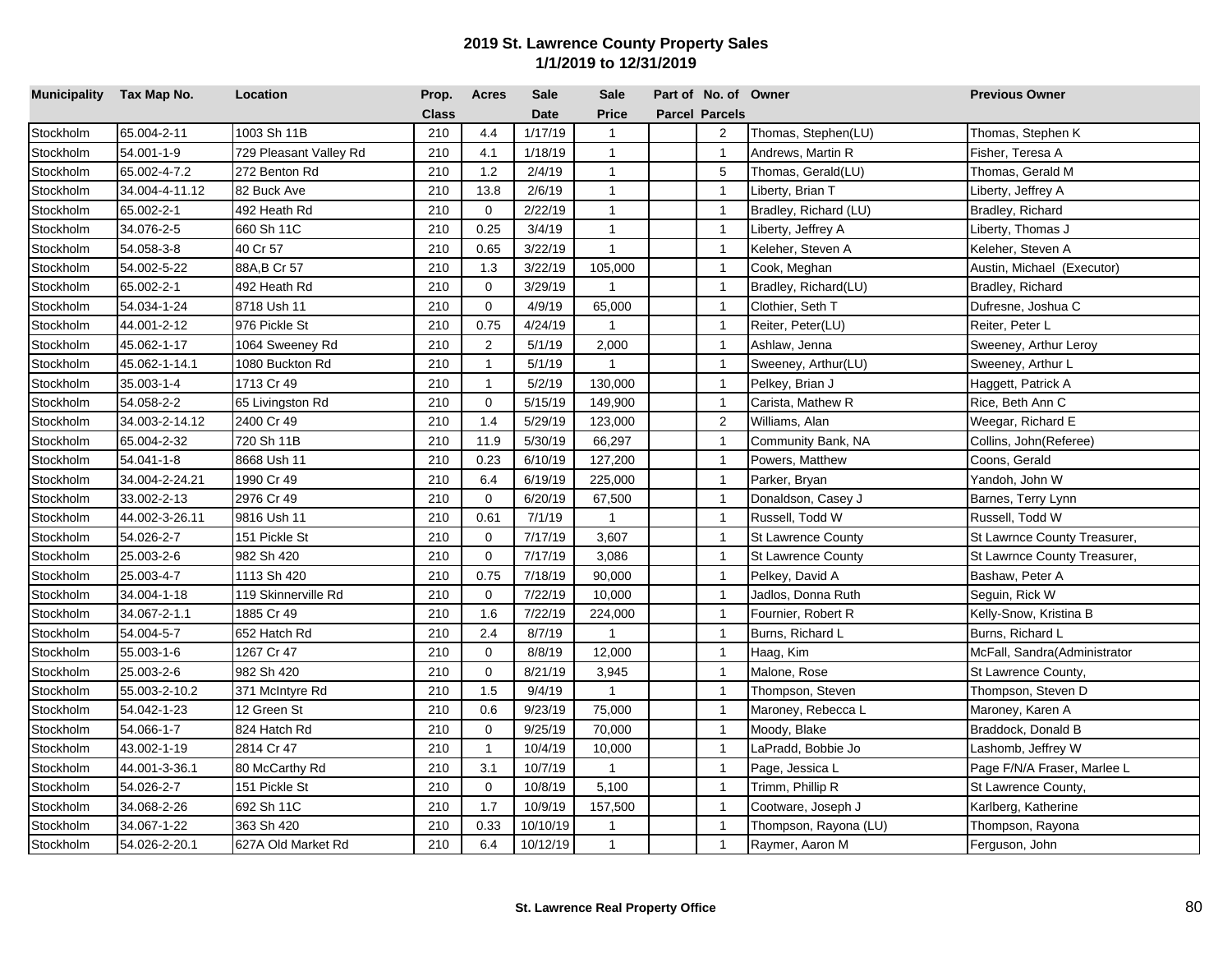| Municipality Tax Map No. |                | Location                     | Prop.        | <b>Acres</b>   | <b>Sale</b> | <b>Sale</b>  | Part of No. of Owner  |                                     | <b>Previous Owner</b>         |
|--------------------------|----------------|------------------------------|--------------|----------------|-------------|--------------|-----------------------|-------------------------------------|-------------------------------|
|                          |                |                              | <b>Class</b> |                | <b>Date</b> | <b>Price</b> | <b>Parcel Parcels</b> |                                     |                               |
| Stockholm                | 66.003-1-12    | 1250 Sh 11B                  | 210          | 4.4            | 10/21/19    | $\mathbf{1}$ | 2                     | Watson (LU), Richard W              | Watson, Richard W             |
| Stockholm                | 45.062-1-11    | 1035,1039 Buckton Rd         | 210          | $\mathbf 0$    | 11/18/19    | $\mathbf{1}$ | $\overline{1}$        | Bond, Dwayne                        | Bond, Dwayne                  |
| Stockholm                | 55.004-1-23    | 501 Elliott Rd               | 210          | 0.55           | 11/21/19    | 31,327       | $\overline{1}$        | Russell, Mathew                     | Smith, Roancy                 |
| Stockholm                | 54.004-5-15    | 647 Heath Rd                 | 210          | $\mathbf 0$    | 11/25/19    | 48,000       | $\overline{1}$        | Hogle, Damita                       | Hunter, Patricia(Administ)    |
| Stockholm                | 65.004-3-4.12  | 17 Crump Rd                  | 240          | 128.8          | 2/7/19      | $\mathbf{1}$ | $\overline{1}$        | Thomas, Devin K                     | Thomas, Gerald M (Lu)         |
| Stockholm                | 54.001-1-14.1  | 521 Pleasant Valley Rd       | 240          | 85.4           | 3/1/19      | 230,000      | $\overline{1}$        | Strickland, Leslie E                | Nelson, Russell               |
| Stockholm                | 65.004-2-14.2  | 149 Curtis Rd                | 240          | 15.7           | 5/3/19      | 234,000      | $\overline{1}$        | Smith, Sean S                       | Lalonde, William L            |
| Stockholm                | 34.004-2-23    | 1997 Cr 49                   | 240          | 50.5           | 5/4/19      | $\mathbf{1}$ | $\overline{1}$        | Carr, Edward(LU)                    | Carr, Edward                  |
| Stockholm                | 54.003-2-5.11  | 46 Old Close Rd              | 240          | 166.7          | 5/28/19     | $\mathbf{1}$ | $\overline{1}$        | Strader, Rodney (LU)                | Strader, Rodney               |
| Stockholm                | 44.001-5-2     | 806 Pickle St                | 240          | 22.74          | 6/17/19     | $\mathbf{1}$ | $\overline{1}$        | Kuhn, Donna(LU)                     | Kuhn, Donna GO                |
| Stockholm                | 42.004-2-4.2   | 252 Cr 48                    | 240          | 18.3           | 8/20/19     | 176,000      | $\overline{1}$        | French, Matthew                     | Richard, Robert J             |
| Stockholm                | 34.003-3-14    | 1051 Pickle St               | 270          | 8.8            | 1/7/19      | $\mathbf{1}$ | $\overline{1}$        | Rushford, Marsha Munson             | Rushford, Aaron               |
| Stockholm                | 54.004-5-12.1  | 744 Hatch Rd                 | 270          | $\Omega$       | 1/8/19      | 66,000       | $\mathbf{1}$          | Ehlers, David F II                  | LeaShomb, Lawrence P          |
| Stockholm                | 44.002-2-11    | 342 Sh 11C                   | 270          | $\Omega$       | 1/11/19     | $\mathbf{1}$ | $\overline{1}$        | Rose, Carl                          | Rose, Carl P                  |
| Stockholm                | 44.002-2-11    | 342 Sh 11C                   | 270          | $\mathbf 0$    | 1/11/19     | 16,000       | $\overline{1}$        | Eldridge, Gregory                   | Rose, Carl P                  |
| Stockholm                | 45.003-1-30.12 | 835 Buckton Rd               | 270          | 3              | 2/13/19     | $\mathbf{1}$ | $\overline{1}$        | LaGarry, Nathaniel J                | LaGarry, Nathaniel J          |
| Stockholm                | 54.042-1-13    | 21 River Dr                  | 270          | 0.5            | 3/6/19      | $\mathbf{1}$ | $\overline{1}$        | Lunderman, Barry                    | Lunderman, Mary               |
| Stockholm                | 44.002-3-6.2   | 9962 Ush 11                  | 270          | $\Omega$       | 4/2/19      | 20,000       | $\overline{1}$        | aBier, Eric                         | Seguin, Rick W                |
| Stockholm                | 44.004-2-41    | 17 Haack Rd                  | 270          | 3.9            | 4/16/19     | 139,000      | $\overline{1}$        | Ramsdell, Hunter J                  | Ramsdell, Timothy             |
| Stockholm                | 54.001-2-25    | 212 Stockholm Knapps Station | 270          | 2.1            | 5/1/19      | $\mathbf{1}$ | $\overline{1}$        | Russell, Tommiann R                 | Russell, Richard J            |
| Stockholm                | 34.003-3-14    | 1051 Pickle St               | 270          | 8.8            | 5/20/19     | $\mathbf{1}$ | $\mathbf{1}$          | Rushford, Marsha Munson             | Rushford, Aaron               |
| Stockholm                | 44.003-2-4.2   | 32 Mccarthy Rd               | 270          | $\mathbf 0$    | 6/13/19     | $\mathbf{1}$ | $\overline{1}$        | Cockayne, Bruce A                   | Cockayne, Joyce               |
| Stockholm                | 34.004-6-9.2   | 389 White Rd                 | 270          | $\mathbf{1}$   | 7/3/19      | 65,000       | $\overline{1}$        | Despaw, Jason L                     | Chapman, Christopher          |
| Stockholm                | 44.002-2-17    | 14,16 Green Meadows Rd       | 270          | $\overline{2}$ | 7/12/19     | $\mathbf{1}$ | $\overline{1}$        | Phippen, Derec C                    | Phippen, Richard C            |
| Stockholm                | 44.003-2-32    | 9428 Ush 11                  | 270          | $\mathbf 0$    | 7/17/19     | 611          | $\overline{1}$        | <b>St Lawrence County</b>           | St lawrence County Treasurer, |
| Stockholm                | 43.002-1-20    | 2818 Cr 47                   | 270          | 0.85           | 7/17/19     | 4,942        | $\overline{1}$        | <b>St Lawrence County</b>           | St Lawrence Treasurer,        |
| Stockholm                | 34.004-1-24    | 223 Skinnerville Rd          | 270          | 0.5            | 7/29/19     | $\mathbf{1}$ | $\overline{1}$        | Shattuck, Jessi Lee                 | Cruz, Peggy                   |
| Stockholm                | 34.068-2-30    | 9 Cemetery St                | 270          | $\mathbf 0$    | 8/2/19      | 75,000       | $\overline{1}$        | LaLonde, J. Jacques (LU)            | Goodnow, Warren               |
| Stockholm                | 43.002-1-20    | 2818 Cr 47                   | 270          | 0.85           | 8/19/19     | 5,793        | $\overline{1}$        | Dufore, Heirs & Distributes, Judith | St Lawrence County,           |
| Stockholm                | 43.002-1-20    | 2818 Cr 47                   | 270          | 0.85           | 8/22/19     | 10,000       | $\overline{1}$        | Lapradd, Bobbie Jo                  | Weegar, Stacy(Executrix)      |
| Stockholm                | 43.001-3-28    | 2855 Cr 47                   | 270          | 1.4            | 8/29/19     | 4,500        | $\overline{1}$        | Payne, William                      | Cole, Helen R                 |
| Stockholm                | 44.002-3-24    | 442 East Part Rd             | 270          | 3.1            | 9/16/19     | $\mathbf{1}$ | $\overline{1}$        | Newtown, Rebecca                    | Montgomery, Sheri             |
| Stockholm                | 44.001-3-18.2  | 589 Mccarthy Rd              | 270          | 1.1            | 9/18/19     | $\mathbf{1}$ | $\overline{1}$        | Almasy, James D                     | Almasy, James D               |
| Stockholm                | 44.003-2-32    | 9428 Ush 11                  | 270          | $\mathbf 0$    | 9/20/19     | 4,100        | $\overline{1}$        | Oney, Kevin M                       | St Lawrence County,           |
| Stockholm                | 55.001-1-39.1  | <b>CR 47</b>                 | 311          | 33.9           | 7/18/19     | $\mathbf{1}$ | $\overline{1}$        | McConnell, Alexander J              | Marsh, Morgan                 |
| Stockholm                | 34.068-1-7     | Cemetery                     | 311          | 0.46           | 7/31/19     | 1,800        | $\mathbf{1}$          | LaLonde, Mark                       | Dutch, Stacy J                |
| Stockholm                | 54.058-2-21    | Livingston Rd                | 311          | 0              | 11/18/19    | 6,500        | $\mathbf{1}$          | Hunter, Jeffrey                     | Rice, Beth Ann                |
| Stockholm                | 43.002-1-7     | <b>Blind Crossing Rd</b>     | 312          | 16.3           | 7/10/19     | 10           | $\mathbf{1}$          | Kovach, Melody A                    | Halvorsen, John K             |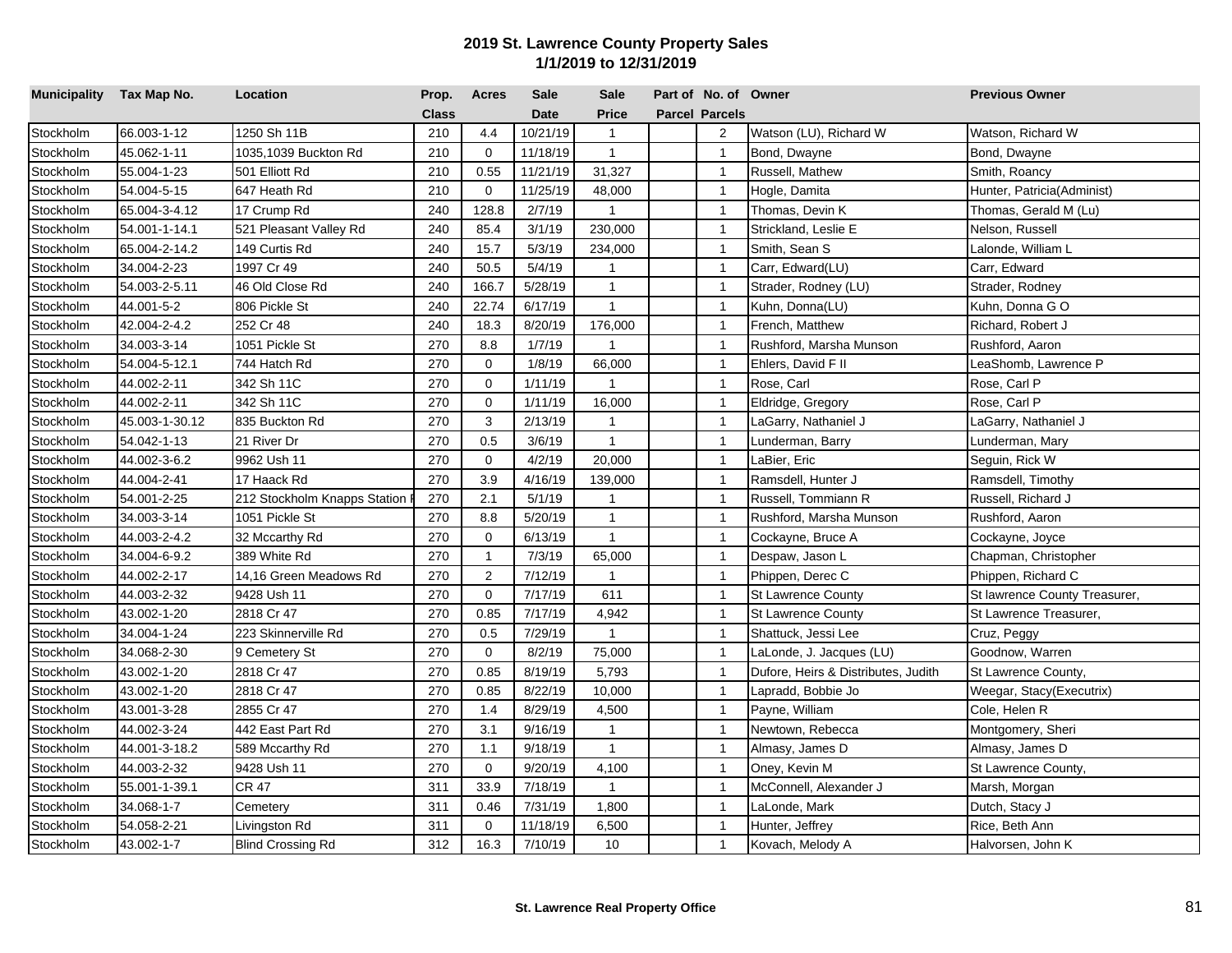| Municipality Tax Map No. |                | Location                   | Prop.        | <b>Acres</b> | <b>Sale</b> | <b>Sale</b>    | Part of No. of Owner    |                           | <b>Previous Owner</b>         |
|--------------------------|----------------|----------------------------|--------------|--------------|-------------|----------------|-------------------------|---------------------------|-------------------------------|
|                          |                |                            | <b>Class</b> |              | <b>Date</b> | <b>Price</b>   | <b>Parcel Parcels</b>   |                           |                               |
| Stockholm                | 44.001-5-4.2   | 636 Crane Rd               | 312          | 10           | 7/17/19     | 3,144          | $\overline{\mathbf{1}}$ | <b>St Lawrence County</b> | St Lawrnce Cunty Treasurer,   |
| Stockholm                | 44.001-5-4.2   | 636 Crane Rd               | 312          | 10           | 10/8/19     | 29,000         | $\overline{1}$          | Whalen, Matthew           | St Lawrence County,           |
| Stockholm                | 55.004-1-5.2   | 497 Elliott Rd             | 312          | $\mathbf 0$  | 11/15/19    | $\mathbf{1}$   | $\overline{1}$          | Plumdore, Amy             | Plumadore, Amy(Administrator) |
| Stockholm                | 65.002-4-5.112 | Benton Rd                  | 314          | 2.5          | 1/17/19     | $\mathbf{1}$   | $\overline{1}$          | Thomas, Stephen(LU)       | Thomas, Steven                |
| Stockholm                | 54.002-5-11    | 115 Randall Rd/Pvt         | 314          | 4.5          | 1/29/19     | 27,000         | $\overline{1}$          | Corbett, Jonathan         | Adirondack Mt Land LLC,       |
| Stockholm                | 55.001-1-23    | Cr 47                      | 314          | 1.4          | 4/25/19     | $\overline{1}$ | $\overline{1}$          | Marsh, Eric A             | Marsh, Morgan                 |
| Stockholm                | 43.001-2-28.11 | Porter Lynch Rd            | 314          | $\mathbf 0$  | 7/15/19     | $\mathbf{1}$   | $\overline{1}$          | Barlow, Richard           | Barlow, Kathleen              |
| Stockholm                | 25.003-3-9     | Sh 420                     | 314          | 0.5          | 7/17/19     | 1,528          | $\overline{1}$          | <b>St Lawrence County</b> | St Lawrnce County Treasurer,  |
| Stockholm                | 54.026-2-24    | 123 Pickle St              | 314          | 2.4          | 7/17/19     | 965            | $\overline{1}$          | <b>St Lawrence County</b> | St Lawrence County Treasurer, |
| Stockholm                | 44.004-2-34    | 194 East Part Rd           | 314          | 6.3          | 7/17/19     | 1,966          | $\overline{1}$          | <b>St Lawrence County</b> | St Lawrence County Treasurer, |
| Stockholm                | 43.003-2-15.3  | 947 Old Market Rd          | 314          | 1.1          | 9/12/19     | $\mathbf{1}$   | $\overline{1}$          | Trimm, Daniel E           | Laparr, Juanita M             |
| Stockholm                | 45.003-2-9     | 115 Cr 54                  | 314          | 2.9          | 9/19/19     | 5,000          | $\overline{1}$          | Martin, Merle H           | Hand, Marcy A Phelps          |
| Stockholm                | 25.003-3-9     | Sh 420                     | 314          | 0.5          | 10/7/19     | 2,700          | $\overline{1}$          | Januszeski, Joseph        | St Lawrence County,           |
| Stockholm                | 44.004-2-34    | 194 East Part Rd           | 314          | 6.3          | 10/8/19     | 6,700          | $\overline{1}$          | Johnston, Russell         | St Lawrence County, M         |
| Stockholm                | 54.026-2-24    | 123 Pickle St              | 314          | 2.4          | 10/8/19     | 5,600          | $\overline{1}$          | Trimm, Phillip R          | St Lawrence County,           |
| Stockholm                | 55.004-1-18.3  | 431 Sullivan Rd            | 314          | 5.2          | 10/11/19    | $\mathbf{1}$   | $\overline{2}$          | Labier, Eric Jr           | Plumadore, Ronald Paul III    |
| Stockholm                | 45.003-4-26    | <b>Buckton Rd</b>          | 320          | 30.3         | 5/1/19      | $\overline{1}$ | $\overline{c}$          | Evans, Lisa Marie         | Sweeney, Arthur               |
| Stockholm                | 43.004-2-14    | Pickle St                  | 322          | 11.2         | 7/17/19     | 1,102          | $\overline{1}$          | <b>St Lawrence County</b> | St Lawrence County Treasurer, |
| Stockholm                | 34.004-6-49    | 120 Sh 420                 | 322          | 27.6         | 7/17/19     | 12,364         | $\overline{1}$          | <b>St Lawrence County</b> | St Lawrence County Treasurer, |
| Stockholm                | 44.001-4-2     | Pickle St                  | 322          | 36.3         | 7/29/19     | $\overline{1}$ | 3                       | Rushford, Marsha          | Douglas, Melinda (Executrix)  |
| Stockholm                | 54.026-2-3     | Pickle St                  | 322          | $\mathbf 0$  | 8/8/19      | 150,000        | $\overline{c}$          | Sprague, Mallory          | Steinberg, Barry E            |
| Stockholm                | 43.004-2-14    | Pickle St                  | 322          | 11.2         | 10/15/19    | 1,345          | $\overline{1}$          | Wakefield, Dana           | St Lawrence County,           |
| Stockholm                | 34.004-6-49    | 120 Sh 420                 | 322          | 27.6         | 10/24/19    | 50,000         | $\overline{1}$          | Lincoln, Wes A            | St Lawrence County,           |
| Stockholm                | 34.001-2-19.1  | 861,861A, 863, 869, Sh 420 | 411          | 23           | 8/13/19     | 35,000         | $\overline{1}$          | Reif, Daniel              | Walker, Edmund J              |
| Stockholm                | 44.002-3-21.2  | 9884 Ush 11                | 720          | 85.8         | 7/17/19     | 9,077          | $\overline{1}$          | <b>St Lawrence County</b> | St Lawrence County,           |
| Stockholm                | 44.002-3-21.2  | 9884 Ush 11                | 720          | 85.8         | 8/28/19     | 11,371         | $\overline{1}$          | Stockhom Sand & Gravel    | St Lawrence County,           |
| Stockholm                | 54.004-1-20.11 | 41 Cr 57                   | 910          | 82.4         | 3/14/19     | $\overline{1}$ | $\mathbf{1}$            | Dorothy, Daniel & ETAL    | Dorothy, Daniel & Dale W Jr   |
| Stockholm                | 33.002-2-6     | Brookdale Jenkins Rd       | 910          | 54.7         | 3/20/19     | 32,820         | $\overline{1}$          | Seaway Timber Harvesting  | Austin, Edmund T              |
| Stockholm                | 54.004-1-20.11 | 41 Cr 57                   | 910          | 82.4         | 4/10/19     | $\overline{1}$ | $\overline{1}$          | Carey, Kenin J            | Carey, Kevin(Executor)        |
| Stockholm                | 44.003-3-4.112 | <b>CR 47</b>               | 910          | 11.6         | 5/23/19     | 20,000         | $\overline{1}$          | Butler, Patrick J         | Future Vest, LLC,             |
| Stockholm                | 44.003-2-35.12 | Off Cr 47                  | 910          | 133.8        | 5/23/19     | 55,000         | $\overline{1}$          | Butler, Patrick J         | Venture Vest, LLC,            |
| Stockholm                | 66.003-1-21    | Off Old SH 11B             | 910          | 74.7         | 5/25/19     | 52,500         | $\overline{1}$          | Thomas, John              | Gilbert, Jill                 |
| Stockholm                | 43.003-2-9     | Off Old Market Rd          | 910          | 50           | 6/12/19     | 12,500         | $\overline{1}$          | Mallette, Mark A          | Kennedy, Lyle                 |
| Stockholm                | 44.003-1-18    | Cr 47                      | 910          | 90.8         | 7/17/19     | 6,500          | $\overline{1}$          | <b>St Lawrence County</b> | St Lawrence County Treasurer, |
| Stockholm                | 44.001-1-3     | Crane Rd                   | 910          | 42.5         | 7/17/19     | 4,224          | $\overline{1}$          | <b>St Lawrence County</b> | St lawrence County Treasurer, |
| Stockholm                | 44.001-5-4.1   | Crane Rd                   | 910          | 10.6         | 7/17/19     | 1,213          | $\overline{1}$          | <b>St Lawrence County</b> | St Lawrence County Treasurer, |
| Stockholm                | 43.004-2-22.1  | 257 Pickle St              | 910          | 116.6        | 7/17/19     | 7,844          | $\overline{1}$          | <b>St Lawrence County</b> | St lawrence County Treasurer, |
| Stockholm                | 43.004-1-14    | <b>Off Pickle St</b>       | 910          | 18           | 7/17/19     | 1,723          | $\overline{1}$          | <b>St Lawrence County</b> | St Lawrence County Treasurer, |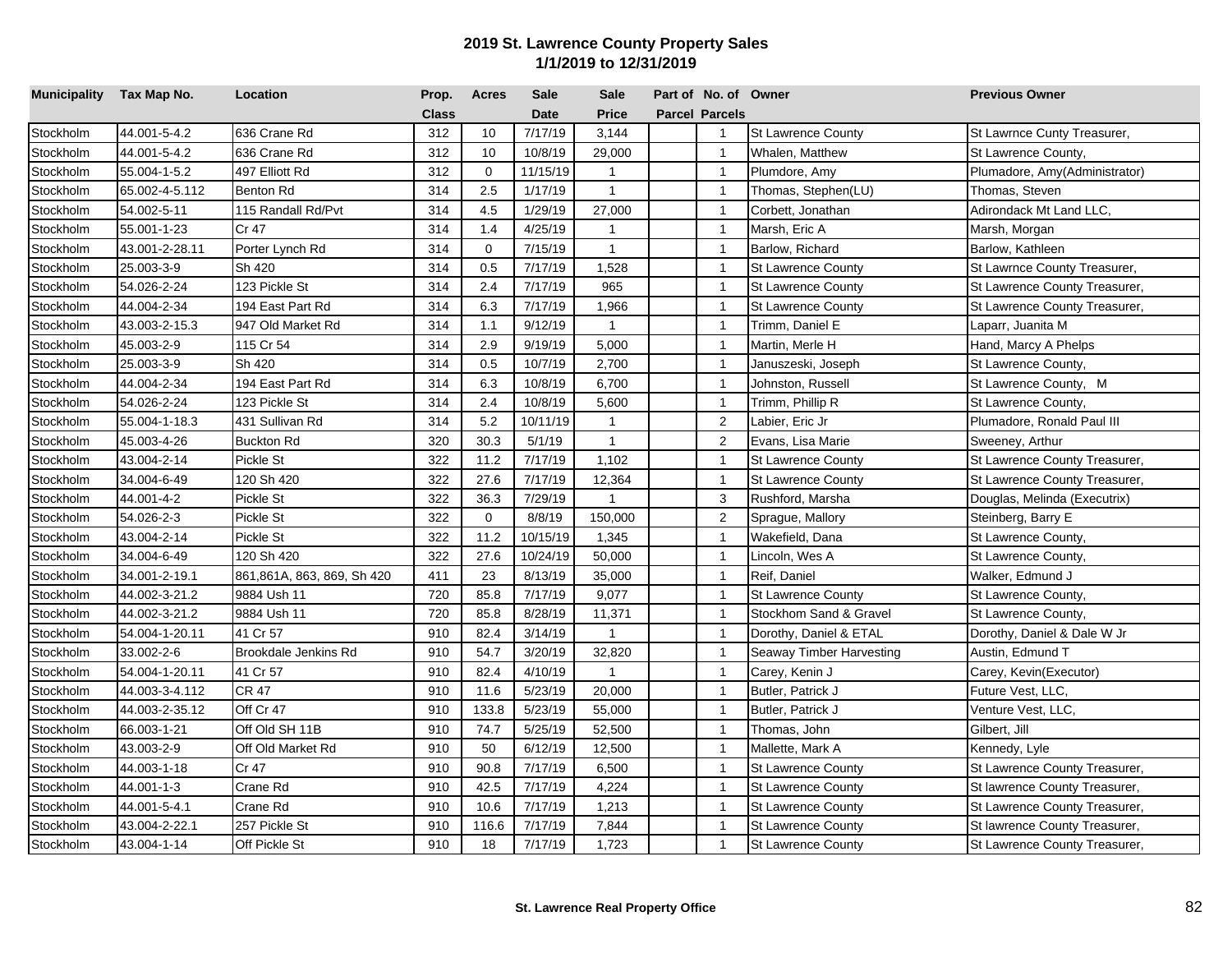| Municipality Tax Map No. |                 | Location              | Prop.        | <b>Acres</b> | <b>Sale</b> | <b>Sale</b>    | Part of No. of Owner  |                              | <b>Previous Owner</b>           |
|--------------------------|-----------------|-----------------------|--------------|--------------|-------------|----------------|-----------------------|------------------------------|---------------------------------|
|                          |                 |                       | <b>Class</b> |              | <b>Date</b> | <b>Price</b>   | <b>Parcel Parcels</b> |                              |                                 |
| Stockholm                | 43.004-1-15     | Off Pickle St         | 910          | 20.2         | 7/17/19     | 1,880          | $\overline{1}$        | <b>St Lawrence County</b>    | St Lawrence County Treasurer,   |
| Stockholm                | 33.004-2-4      | Off Lynch Rd          | 910          | 3.5          | 7/17/19     | 835            | $\mathbf{1}$          | <b>St Lawrence County</b>    | St Lawrence County Treasurer,   |
| Stockholm                | 56.002-1-5      | Cr 49                 | 910          | 60.2         | 7/30/19     | $\mathbf{1}$   | $\overline{2}$        | LaFrance, John               | LaFountain, Travis              |
| Stockholm                | 44.002-1-4.1    | 31 Green Meadows Rd   | 910          | 10.4         | 8/7/19      | 3,700          | $\overline{1}$        | <b>Gokce Capital LLC</b>     | Foster, Mary Anne               |
| Stockholm                | 43.004-2-22.1   | 257 Pickle St         | 910          | 116.6        | 8/19/19     | 9,349          | $\mathbf{1}$          | Rutley, Charles a            | St Lawrence County,             |
| Stockholm                | 43.004-1-14     | Off Pickle St         | 910          | 18           | 8/21/19     | 2,071          | $\overline{1}$        | Rutley, Charles A            | St Lawrence County,             |
| Stockholm                | 43.004-1-15     | Off Pickle St         | 910          | 20.2         | 8/21/19     | 2,258          | $\mathbf{1}$          | Rutley, Charles A            | St Lawrence County,             |
| Stockholm                | 56.001-2-12     | Cr 49                 | 910          | 32.4         | 8/30/19     | 22,500         | $\overline{1}$        | Wentzel, Christopher K       | Seaway Timber Harvesting, Inc,  |
| Stockholm                | 34.003-2-17.111 | 55 Catamount Ridge Rd | 910          | 43           | 9/4/19      | 15,000         | $\mathbf{1}$          | Cootware, Gerald             | Rushford, Marsha                |
| Stockholm                | 33.004-2-16.22  | Cr 49                 | 910          | 42.2         | 10/3/19     | 26,000         | $\mathbf{1}$          | Ames, Daniel P               | LaChance, Frederick A           |
| Stockholm                | 44.001-5-4.1    | Crane Rd              | 910          | 10.6         | 10/8/19     | 9,300          | $\overline{1}$        | Whalen, Matthew              | St lawrence County,             |
| Stockholm                | 44.002-1-4.1    | 31 Green Meadows Rd   | 910          | 10.4         | 10/9/19     | 9,995          | $\overline{1}$        | Capstan Management LLC       | Gokce Capital LLC,              |
| Stockholm                | 44.004-3-5      | Reed Rd/abandoned     | 910          | 6.9          | 10/11/19    | 12,900         | $\mathbf{1}$          | Cantwell, Leon               | Seaway Timber Harvesting, Inc,  |
| Stockholm                | 45.003-1-6      | Cr 49                 | 910          | 47.5         | 10/15/19    | 27,900         | $\overline{1}$        | Ladouceur, Garrick A         | Hunter, Jeffrey S               |
| Stockholm                | 44.004-3-8      | Reed Rd/abandoned     | 910          | 23.7         | 10/18/19    | 65,000         | 3                     | Casey, Scott A               | Mulvana F/K/A Ralpholz, Sally K |
| Stockholm                | 55.002-2-23     | Nichols Rd            | 910          | 9.3          | 10/22/19    | 7,500          | $\overline{1}$        | Arquitt, Jedidiah M          | Winters, Michael S              |
| Stockholm                | 44.001-1-3      | Crane Rd              | 910          | 42.5         | 11/6/19     | 50,700         | $\overline{1}$        | Rowledge, Amanda I           | St Lawrence County,             |
| Stockholm                | 33.004-2-4      | Off Lynch Rd          | 910          | 3.5          | 11/7/19     | 25             | $\overline{1}$        | Wells, Mark                  | St Lawrence County,             |
| Stockholm                | 34.001-1-22.2   | 211 Mahoney Rd        | 910          | 13.7         | 11/19/19    | 37,500         | $\overline{1}$        | Martin, Kyle James           | Lincoln, Wes                    |
| Waddington               | 30.001-1-23.1   | Cr 33                 | 105          | 111.4        | 9/18/19     | $\overline{1}$ | $\overline{c}$        | Martin, Roger L              | Martin, Richard I (Estate)      |
| Waddington               | 30.003-1-44.1   | Randall Rd            | 105          | 102.9        | 10/23/19    | 82,000         | $\overline{1}$        | Dafoe, Shaun S               | Beldock, David B                |
| Waddington               | 21.025-1-1.1    | 16 James St           | 210          | 1.2          | 1/28/19     | 485,000        | 2                     | Howlett, William S           | Bendert, Edward                 |
| Waddington               | 21.031-1-9      | 86 St Lawrence Av     | 210          | $\mathbf 0$  | 2/4/19      | $\overline{1}$ | $\overline{1}$        | Dumas, Genevieve B (LU)      | Dumas, Dennis & Sheila          |
| Waddington               | 30.002-1-4      | 3184 SH 345           | 210          | $\mathbf 0$  | 2/4/19      | 146,000        | $\sqrt{2}$            | Putney, Megan M              | Shoen, Scott                    |
| Waddington               | 21.003-2-8.3    | 2970 CR 28            | 210          | 5            | 2/4/19      | 70,500         | $\overline{1}$        | Mendoza, Marc W              | Bush, Brittany L                |
| Waddington               | 21.033-1-31     | 61 Linden St          | 210          | $\mathbf 0$  | 2/15/19     | $\overline{1}$ | $\overline{1}$        | Ryan, Robert H               | Ryan, Robert                    |
| Waddington               | 21.041-6-18.131 | 39 Mary Manor Dr      | 210          | $\mathbf 0$  | 2/15/19     | 220,000        | $\overline{1}$        | Fetterly, Gordon R           | Gray, John III                  |
| Waddington               | 29.002-1-38     | 417 Hunter Rd         | 210          | $\mathbf 0$  | 2/15/19     | 68,000         | $\overline{1}$        | Paige, Michael B             | Arquiett, Robert                |
| Waddington               | 13.081-1-13     | 3 St Lawrence Cres    | 210          | 0.62         | 2/20/19     | $\mathbf{1}$   | $\overline{1}$        | Burley, Joseph               | Burley, Carmen J                |
| Waddington               | 21.031-2-17.1   | 22 Maple St           | 210          | $\mathbf 0$  | 2/22/19     | 34,000         | $\overline{1}$        | Louie, April                 | McGaw, Kathleen (LU)            |
| Waddington               | 29.002-1-45     | 54 Henry Rd           | 210          | 1.4          | 2/22/19     | 107,000        | $\overline{1}$        | Pollack, Christopher J       | Curran, Stephen P               |
| Waddington               | 21.031-5-2      | 29 St Lawrence Av     | 210          | 0.32         | 3/4/19      | $\overline{1}$ | $\overline{1}$        | LaLonde, Beverly A (LU)      | LaLonde, Beverly A              |
| Waddington               | 21.024-1-21     | 175 St Lawrence Av    | 210          | $\mathbf 0$  | 3/5/19      | $\mathbf{1}$   | $\mathbf{1}$          | Bennett, Michael J           | Fetterly, Meghan                |
| Waddington               | 21.024-1-21     | 175 St Lawrence Av    | 210          | $\mathbf 0$  | 3/5/19      | 155,000        | $\overline{1}$        | Brekke, Brent D              | Bennett, Michael J              |
| Waddington               | 21.041-6-5.1    | 135,137 Franklin Rd   | 210          | 6.3          | 3/6/19      | $\mathbf{1}$   | $\overline{1}$        | O'Neil, Sharon L             | O'Neil, Sharon L                |
| Waddington               | 20.004-1-11     | 11659 11667 Sh 37     | 210          | 1.6          | 3/6/19      | $\overline{1}$ | $\overline{1}$        | Byrd, Nathan                 | LaLonde, Beverly A              |
| Waddington               | 22.058-1-19     | 20 CR 36              | 210          | $\mathbf 0$  | 3/27/19     | $\mathbf{1}$   | $\mathbf{1}$          | Johnston, Russell A, Trustee | Johnston, Russell               |
| Waddington               | 21.024-2-19     | 21 Oak St             | 210          | $\mathbf 0$  | 4/23/19     | 135,000        | $\mathbf{1}$          | Wells, Britney               | Scott, Atchisson                |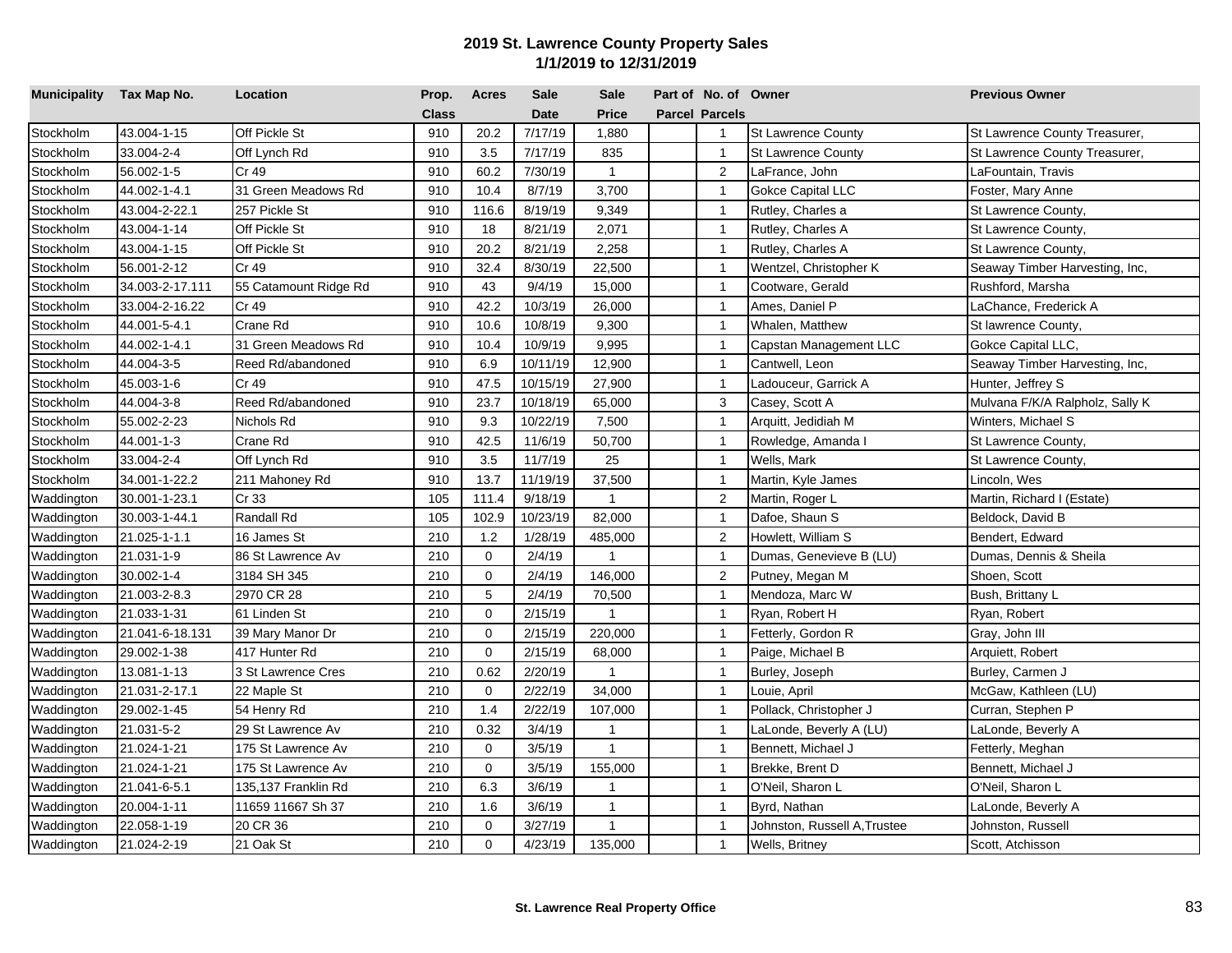| Municipality Tax Map No. |                 | Location                 | Prop.        | <b>Acres</b>   | <b>Sale</b> | <b>Sale</b>    | Part of No. of Owner  |                               | <b>Previous Owner</b>         |
|--------------------------|-----------------|--------------------------|--------------|----------------|-------------|----------------|-----------------------|-------------------------------|-------------------------------|
|                          |                 |                          | <b>Class</b> |                | <b>Date</b> | <b>Price</b>   | <b>Parcel Parcels</b> |                               |                               |
| Waddington               | 21.004-1-30.12  | 42 Allison Rd            | 210          | 1.2            | 4/30/19     | 86,500         | $\overline{1}$        | Shaw, John                    | Mourick, Travis               |
| Waddington               | 21.039-4-3      | 11992 SH 37              | 210          | 1.3            | 5/28/19     | 133,000        | $\mathbf{1}$          | Marcellus, Zachery L          | Grandy, Lloyd G               |
| Waddington               | 22.058-1-12.3   | 5170 CR 14               | 210          | 1.17           | 5/28/19     | $\mathbf{1}$   | $\overline{1}$        | Noreau, Eleanor M             | Noreau, Eleanor M             |
| Waddington               | 20.004-1-60     | 11693, 11697 Sh 37       | 210          | $\mathbf{1}$   | 6/3/19      | $\mathbf{1}$   | $\overline{1}$        | Pavelski, Joseph V (LU)       | Pavelski, Joseph V            |
| Waddington               | 13.081-1-29     | 16 Clark Ave             | 210          | 0.63           | 6/10/19     | 292,000        | $\overline{2}$        | Monte, Nicholas               | Alsup, Terry K                |
| Waddington               | 21.032-3-4      | 24 Main St               | 210          | $\mathbf 0$    | 7/3/19      | 138,000        | $\overline{1}$        | Hammond, Alex V               | Brown, Charles E              |
| Waddington               | 30.002-1-18.122 | 65 Wayne Hunter Rd       | 210          | 3.4            | 7/16/19     | $\mathbf{1}$   | $\overline{1}$        | Cutler, Evan A                | Mayo, Chelsea R               |
| Waddington               | 21.031-4-10     | 24 St Lawrence Av        | 210          | 0              | 7/27/19     | 150,000        | $\overline{1}$        | Vanacker, Lucas T             | Bernard, Brian                |
| Waddington               | 21.024-3-7      | 8 Oak St                 | 210          | $\mathbf 0$    | 8/1/19      | 11,184         | $\overline{1}$        | Rivera, Amy S                 | Rivera, David G               |
| Waddington               | 21.032-5-7      | 17 Franklin Rd           | 210          | $\mathbf{1}$   | 8/1/19      | 50,000         | $\overline{1}$        | Willard, Dennis A             | Willard, Marion Short (Trust) |
| Waddington               | 21.032-5-12     | 1 Franklin Rd            | 210          | 0              | 8/2/19      | 74,000         | $\overline{1}$        | Osborne, Steven M             | Mitchell, Diane L             |
| Waddington               | 21.035-1-6      | 175,177, 181 Mcginnis Rd | 210          | 1.2            | 8/9/19      | 100,000        | $\mathbf{1}$          | Martin, Timothy P             | Hubbard, Mary Jo              |
| Waddington               | 21.035-1-6      | 175,177, 181 Mcginnis Rd | 210          | 1.2            | 8/9/19      | 100,000        | $\mathbf{1}$          | Martin, Timothy P             | Hubbard, Mary Jo              |
| Waddington               | 21.004-1-13.1   | 185 Allison Rd           | 210          | $\overline{7}$ | 8/12/19     | 40,000         | 2                     | Losey, Jullie A               | _osey, Andrew                 |
| Waddington               | 22.058-1-16     | 4 CR 36                  | 210          | $\mathbf 0$    | 8/26/19     | $\mathbf{1}$   | $\sqrt{2}$            | Aldous, Marty S               | Aldous, Marty S               |
| Waddington               | 21.033-1-41     | 52 Brookview Dr          | 210          | $\Omega$       | 8/27/19     | 170,000        | 2                     | Bloodough, Courtney           | Palmer, Justin D              |
| Waddington               | 21.031-6-4      | 37 Lincoln Av            | 210          | $\mathbf 0$    | 8/29/19     | 75,000         | $\mathbf{1}$          | Hilleges, Vicky               | Ellis, James D (Estate)       |
| Waddington               | 21.031-1-24     | 12 Maple St              | 210          | $\mathbf 0$    | 8/29/19     | 1              | $\overline{1}$        | Clark, Betty Jean (LU)        | Clark, Betty Jean             |
| Waddington               | 21.039-3-7      | 22 Geneva St             | 210          | $\mathbf 0$    | 9/4/19      | 25,000         | $\overline{2}$        | Tiernan, Joshua P             | Brown, William                |
| Waddington               | 21.031-6-2      | 30 Green St              | 210          | $\Omega$       | 9/9/19      | $\mathbf{1}$   | $\mathbf{1}$          | Henry, Roger (LU)             | Henry, Roger (LU)             |
| Waddington               | 21.031-4-7.312  | 36 St Lawrence Av        | 210          | 0.33           | 9/10/19     | $\overline{1}$ | $\overline{1}$        | Pandit, Sailesh               | Perrault (Pandit), Jacqueline |
| Waddington               | 20.004-1-26.2   | 776 CR 31A               | 210          | 3.64           | 9/19/19     | 299,000        | $\overline{1}$        | Jordan, Jeffrey D             | Dunning, Brenda K             |
| Waddington               | 21.032-6-14.1   | 49 Lagrasse St           | 210          | $\mathbf 0$    | 9/24/19     | $\mathbf{1}$   | $\overline{1}$        | Griffith, Michael             | Griffith, Mary (LU)           |
| Waddington               | 21.032-3-9      | 36 Main St               | 210          | $\mathbf 0$    | 9/27/19     | $\mathbf{1}$   | $\overline{1}$        | Dumas, Brandy                 | Kentner, Ray Kenneth          |
| Waddington               | 21.032-6-23     | 51 Fenton St             | 210          | $\mathbf 0$    | 10/4/19     | $\mathbf{1}$   | $\overline{1}$        | Mott, Bryan F                 | Mott, Bryan F                 |
| Waddington               | 21.032-6-24     | 47,49 Fenton St          | 210          | 0.45           | 10/4/19     | $\mathbf{1}$   | $\overline{1}$        | Mott, Bryan F                 | Mott, Brian                   |
| Waddington               | 22.058-1-8      | 5216 CR 14               | 210          | 1.2            | 10/10/19    | 21,000         | 2                     | Clookey, Duane A (LU)         | Clookey, Raymond, Darrell     |
| Waddington               | 21.031-1-4      | 71 St Lawrence Av        | 210          | $\mathbf 0$    | 10/16/19    | $\mathbf{1}$   | $\mathbf{1}$          | Plumadore, Danielle C Brining | Brining, Donald R             |
| Waddington               | 21.031-1-3.1    | 75 St Lawrence Av        | 210          | $\mathbf 0$    | 10/16/19    | $\mathbf{1}$   | $\overline{1}$        | Brining, Donald R (LU)        | Brining, Donald R             |
| Waddington               | 21.041-1-5.1    | 34 Nell Manor Dr         | 210          | $\mathbf 0$    | 10/16/19    | $\mathbf{1}$   | $\overline{1}$        | Caswell, Terry R              | Caswell, Terry R (LU)         |
| Waddington               | 21.041-1-5.1    | 34 Nell Manor Dr         | 210          | $\mathbf 0$    | 10/16/19    | 279,000        | $\overline{1}$        | Maxner, Corey J               | Caswell, Terry R              |
| Waddington               | 30.002-1-18.13  | 85 Wayne Hunter Rd       | 210          | 5.1            | 10/18/19    | 215,000        | $\mathbf{1}$          | Sharlow, Kody R               | Gilson, Nicole                |
| Waddington               | 21.032-2-25     | 7 Maple St               | 210          | $\mathbf 0$    | 10/28/19    | 184,900        | $\overline{1}$        | Badlam, Nancy                 | White, Harold (Estate)        |
| Waddington               | 21.031-1-19     | 5 Beech St               | 210          | 0              | 10/30/19    | 135,000        | $\overline{1}$        | Patterson, Martha R           | Lenz, Richard R               |
| Waddington               | 21.033-1-33     | 51 Linden St             | 210          | 0              | 10/31/19    | $\mathbf{1}$   | $\mathbf{1}$          | Shampine, Sonja L             | Shampine, Sonja (LU)          |
| Waddington               | 29.002-6-4      | 2651 CR 28               | 210          | 1.7            | 11/25/19    | 79,000         | $\mathbf{1}$          | Weimer, Dean A                | Sharlow, Kody R               |
| Waddington               | 21.031-4-7.311  | 32 St Lawrence Av        | 210          | 0.34           | 12/5/19     | 216,000        | $\overline{1}$        | Pearson, Michael R            | Burgoyne, Belle               |
| Waddington               | 21.041-1-30     | 118,120 Franklin Rd      | 220          | 0.92           | 4/25/19     | $\mathbf{1}$   | $\overline{2}$        | Arquiett, William R (LU)      | Arquiett, William R           |